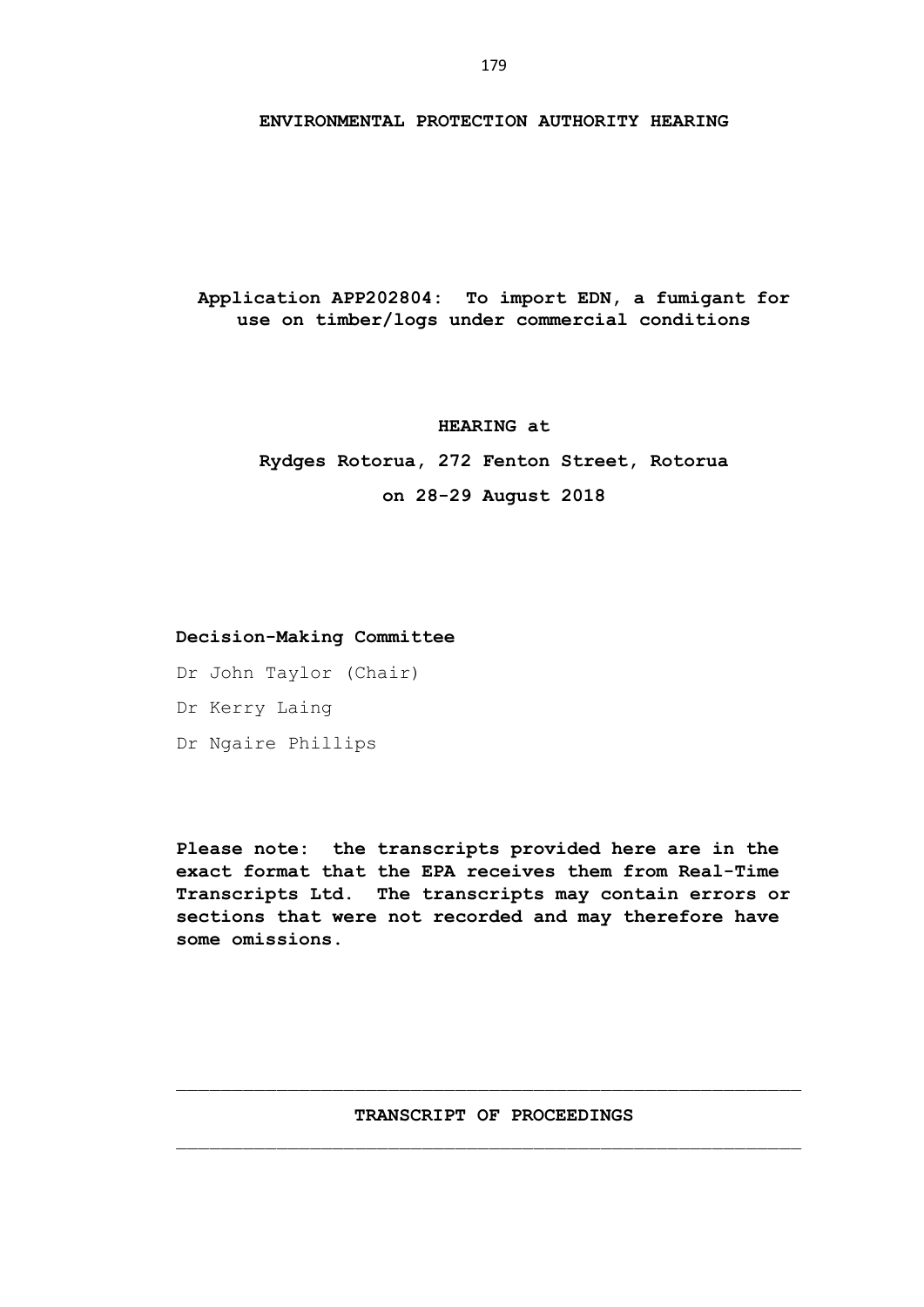# **I N D E X**

# **28 AUGUST 2018**

| Preliminary Matters181                                   |
|----------------------------------------------------------|
| Presentation by the Applicant186                         |
| Questions to the Applicant225                            |
| Presentation by the EPA265                               |
| Presentation by WorkSafe277                              |
| Questions to the EPA and WorkSafe291                     |
| Submission by Tauranga Moana Fumigation Action Group.309 |
| Submission by Quarantine Scientific Ltd327               |
| Submission by Bay of Plenty Regional Council333          |
| Questions to Genera353                                   |

# **29 AUGUST 2018**

| Submission by TPT Forests Limited360                   |  |
|--------------------------------------------------------|--|
| Submission by Hammond Resource Management Ltd371       |  |
| Submission by New Zealand Forest Owners Association402 |  |
| Questions to the Applicant414                          |  |
| Final Statement by the Applicant418                    |  |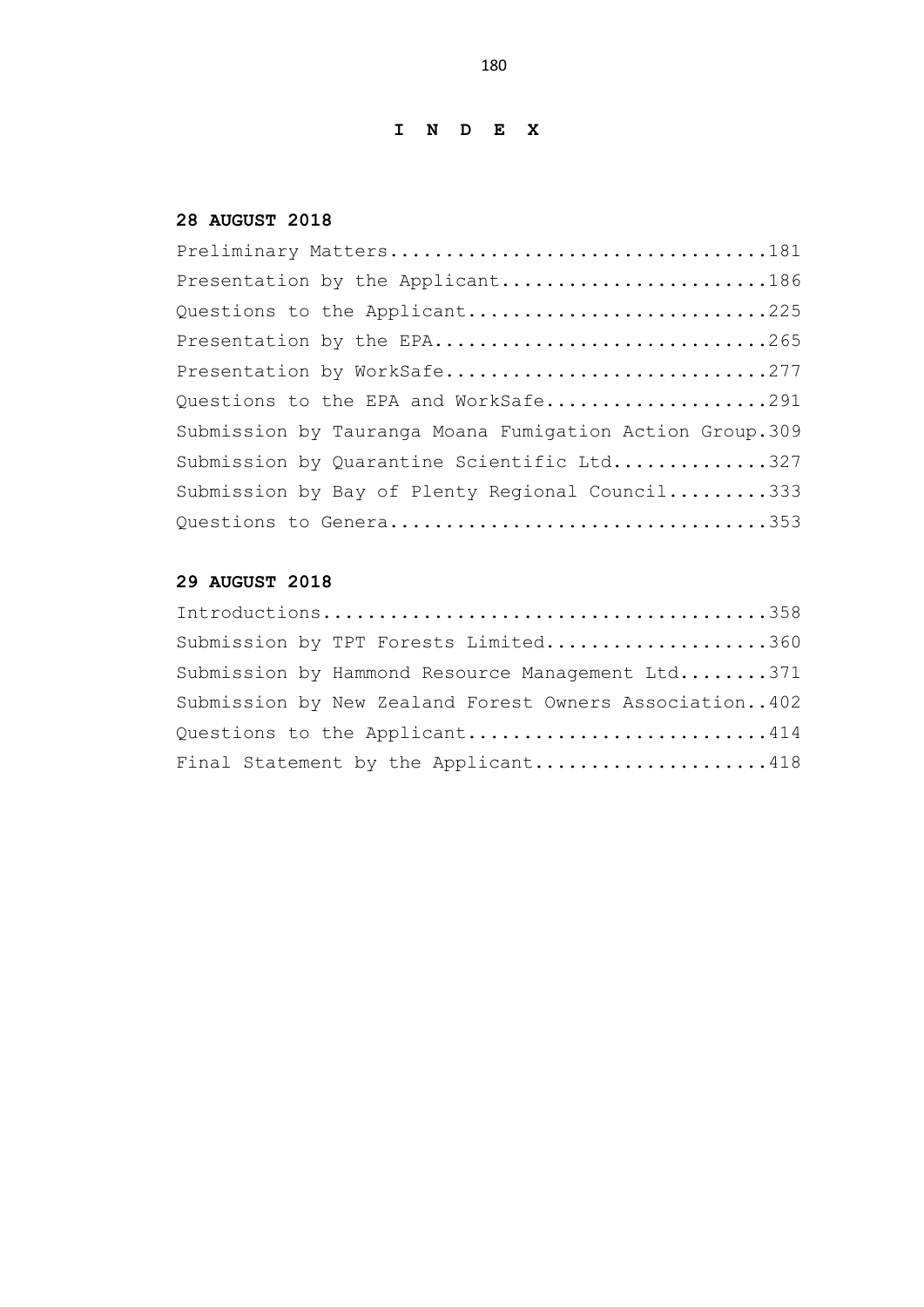**[10.34 a.m.]**

**CHAIR:** Tena koutou katoa. Thank you very much everybody for attending this hearing to consider the importation and use of Ethanedinitrile as a fumigant on logs under 5 commercial conditions.

My name is John Taylor, I'm the Chair of the Decision-Making Committee. On my left is Dr Ngaire Phillips and on my right is Dr Kerry Laing, and collectively we are the Decision-Making Committee 10 delegated powers and privileges by the Environmental Protection Authority and the HSNO Committee under section 29 of the HSNO Act.

Before we proceed any further this morning I would like to invite Mr Julian Jackson to give us the mihi. 15 (Mihi by Julian Jackson)

**MR JACKSON:** I have just welcomed you with a karakia and it's really a metaphor for concentrating the mind on the matters at hand and thinking about conducive conditions in which you can have a productive hearing.

20 I would just like to do a little waiata to complete the process.

(Waiata by Julian Jackson)

- **MR JACKSON:** It's not that love and compassion is a new thing, it comes down to us through the generations and 25 it's just a proverb about one of the most essential qualities in life for human beings.
- **CHAIR:** Kia ora, Julian. As I said, we are the Decision-Making Committee on this application and, as such, the purpose of the hearing today is to provide us 30 with as much information as we consider necessary to approach our task, which is to make a decision on this application.

The hearing is also an opportunity for those submitters who have indicated they wish to submit in 35 person to present their case and, if so, to ask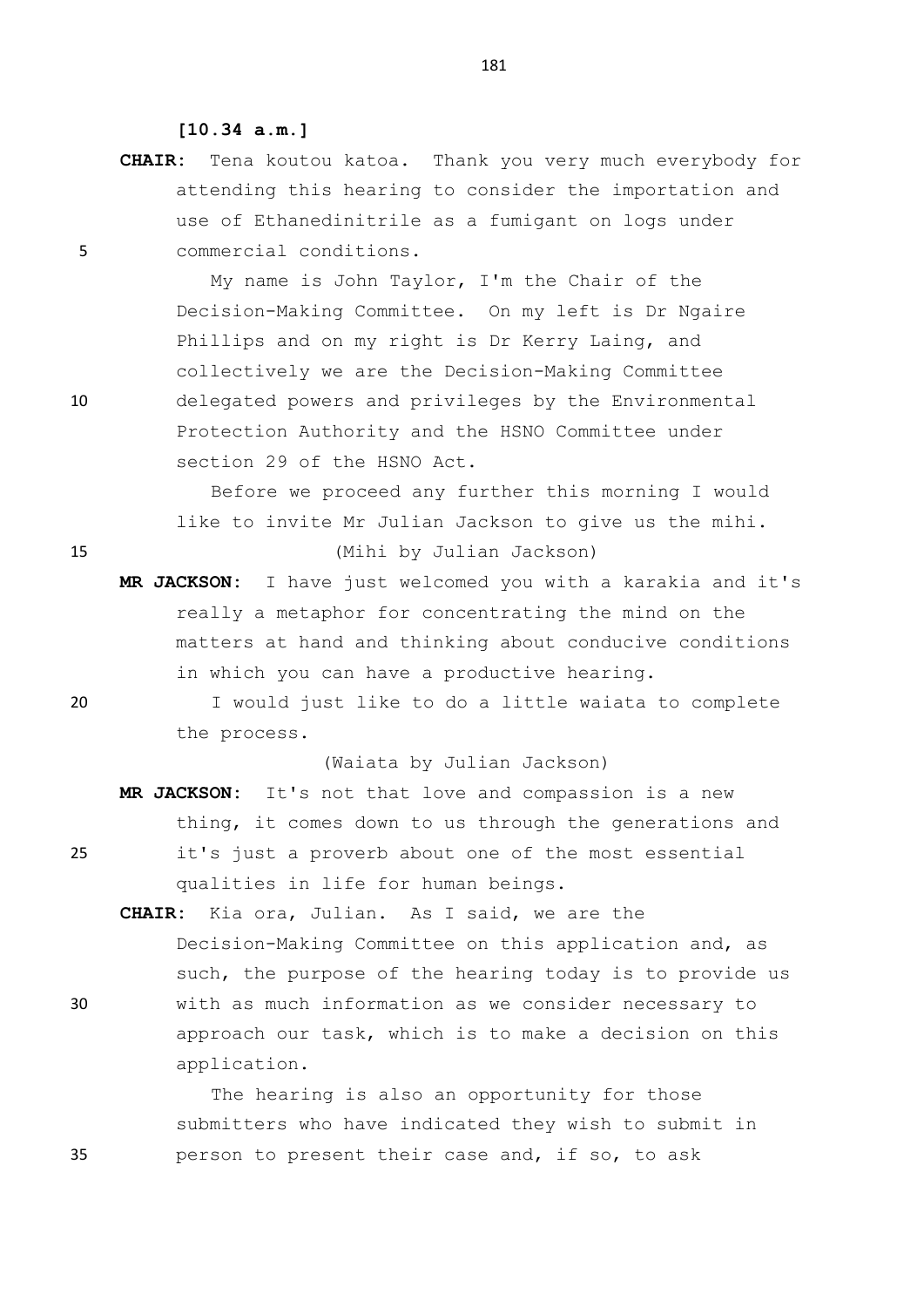questions of clarification of the Applicant or of the EPA staff themselves, or indeed to be asked questions of clarification by any of those parties as well as the Decision-Making Committee. I'd ask you all to please 5 speak clearly into the microphone. In a moment I'll ask you to identify yourselves to the hearing.

Before we do that, just a few housekeeping items. If there are any media present can I refer you please to Mr Mark Wardle of the Environmental Protection Authority 10 who is sitting in the back. He is the sole point of contact for media for the day's proceedings. All cellphones are to be switched off. The emergency exits, I'm obliged to point out there's one over there at the back of this room, otherwise exit through the lobby, and 15 the toilets are also to be accessed through the lobby, if you turn right on leaving through the door behind me to the left.

> So, I'll ask please the Applicant and the Applicant's lead to identify members of their team at this point.

20 **MS GEAR:** Good morning, I'm Helen Gear who wrote the application. I'm representing Draslovka of whom we've got Pavel Bruzek from Draslovka in the Czech Republic, Kade McConville from Draslovka Services in Australia, Dr Swaminathan, and Dr Matt Hall behind me. Phoning in 25 we'll have Dr David Sullivan from Environmental Consulting to answer any questions on the modelling.

**CHAIR:** Thank you. Application team from the Environmental Protection Authority, could you identify your members please.

30 **DR VAUGHAN:** Good morning, my name is Teresa Vaughan, I'm the application lead on this application from the EPA. Next to me I have Richard Mohan who is our ecotoxicologist, and next to him we have James Deyo who is our toxicologist. Behind me I've got Julian Jackson who is 35 our cultural specialist, we have got a hazardous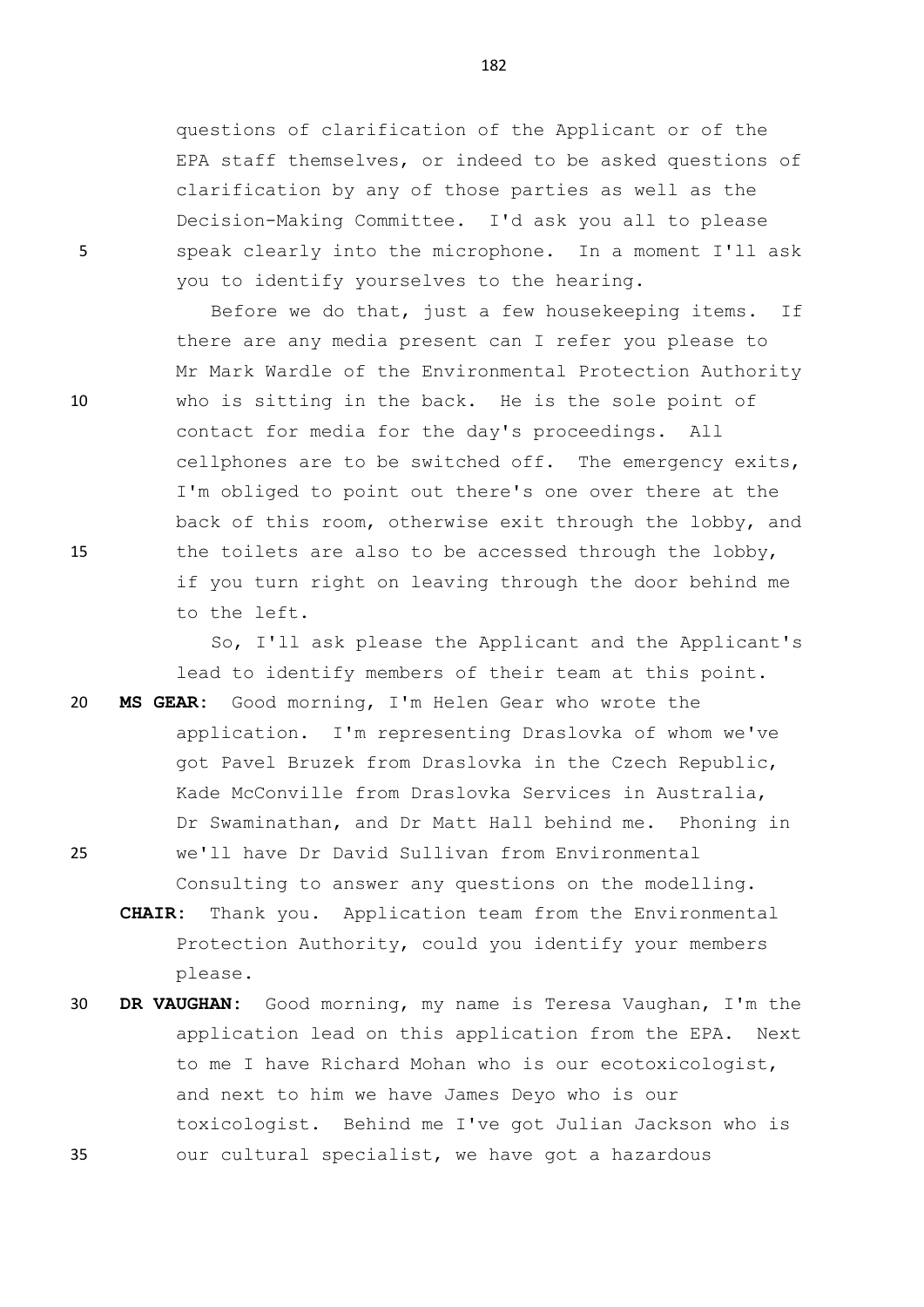substances in the workplace specialist from WorkSafe, is Susan Collier, and we've also got Bruce Graham who is our modelling specialist, and later on today we will have Philippa Gibson who is also from WorkSafe joining

5 us. Thank you.

**CHAIR:** Thank you. And, we have three submissions from the public. Would the submitters like to identify themselves please.

**MR BROWNING:** I'm Steffan Browning for Tauranga Moana 10 Fumigation Action Group.

**MR WEISS:** I'm Sam Weiss from Bay of Plenty Regional Council. **CHAIR:** Okay, we may have a third submitter from

Quarantine Scientific join us later on in the day.

Okay, before we begin with the Applicant I would just 15 like to bring you all up to speed with where we are in the proceedings around this application at this point. Last week we had a one-day hearing in Wellington. Immediately prior to that hearing the EPA had received information from the Applicant and some information from 20 one of the submitters in a time where it was not possible for that information to be considered by the Decision-Making Committee or indeed the EPA staff prior to the hearing.

On being advised of the nature of the information I 25 decided that we would permit, the Decision-Making Committee would permit the Applicant to present that information at the hearing in Wellington last week but in doing so we would issue a direction in a minute with our intent to interrogate that information by a clear 30 process in the future. The details of that direction and minute are available, they were made available on August 23rd on the EPA's website. It essentially describes that we intend to allow the Applicant and the EPA, and indeed any submitter through nomination of a 35 duly qualified expert to enter into a period of expert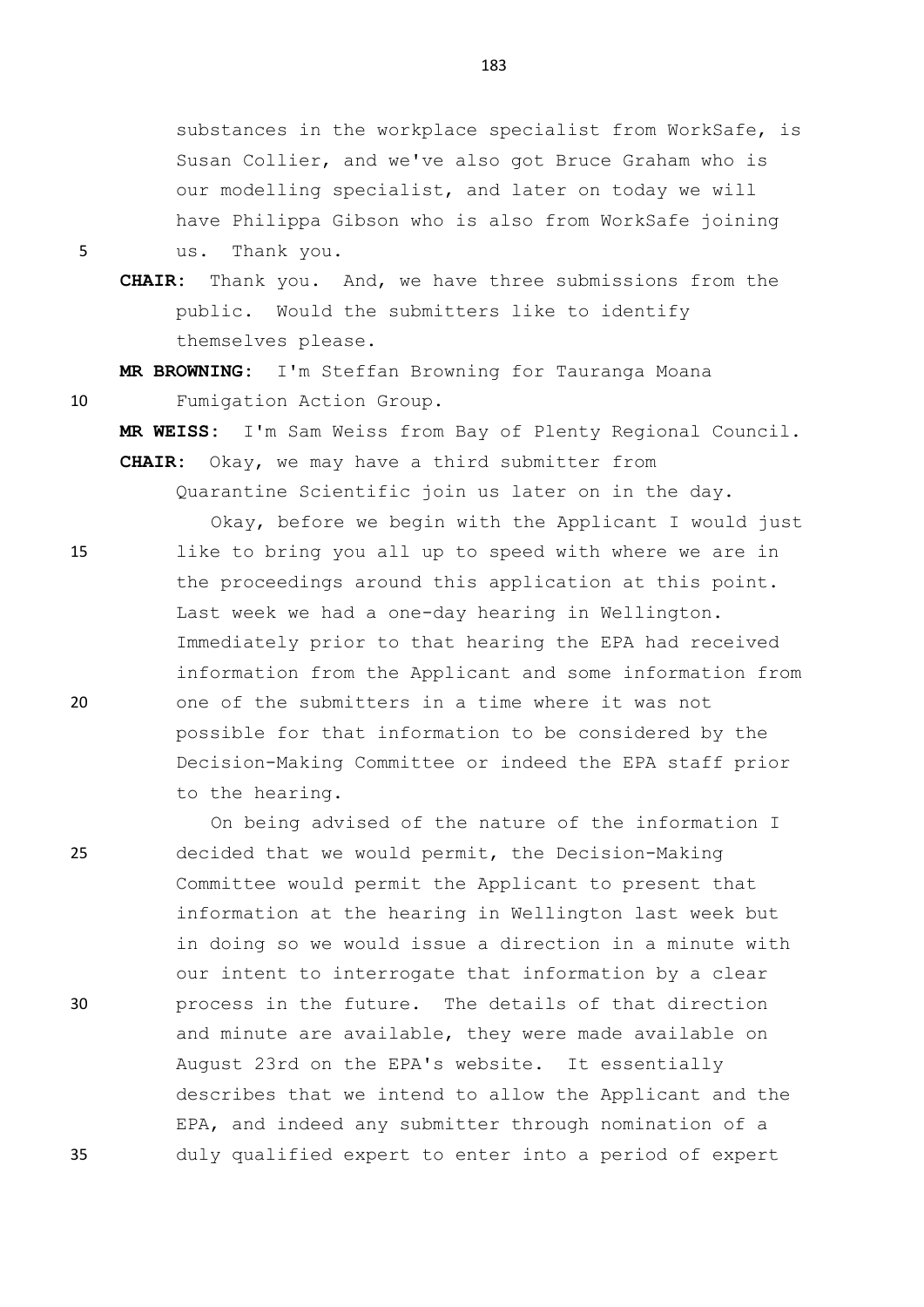conferencing, and this expert conferencing is essentially to attempt to resolve matters of scientific and technical disagreement around two principal components of the application, which are the air 5 dispersion modelling and the establishment of tolerable exposure limits to the substance under proposition.

So, any submitter here today, any member of the public may engage in this process of expert conferencing under the discretion of the Decision-Making Committee 10 that their nominated expert is duly qualified to participate and provide the Decision-Making Committee with what they're looking for. This is not an opportunity for public debate on other merits of the application.

15 Following this period of expert conferencing a report will be produced which will then be considered by the Decision-Making Committee and we'll go from there based on the content of that report.

The other point which was raised, which had not 20 previously been raised in information publically made available through the EPA website, was the intention of the Decision-Making Committee to conduct a site visit at the Port of Tauranga to observe first-hand operations involving fumigation of logs. Details of that and the 25 rationale for that visit are also available in a document on the EPA website. I think I'm able to tell you that we intend, we're planning to go there this Friday and are all looking forward to it very much.

Okay, with that I will invite the Applicant to bring 30 her case to the hearing.

**MS GEAR:** Thank you very much. I'm asking Kade to lead-off, I led-off in Wellington. We've just added a quick summary up the front of the main issues we feel came out of the meeting last Tuesday so they can be addressed.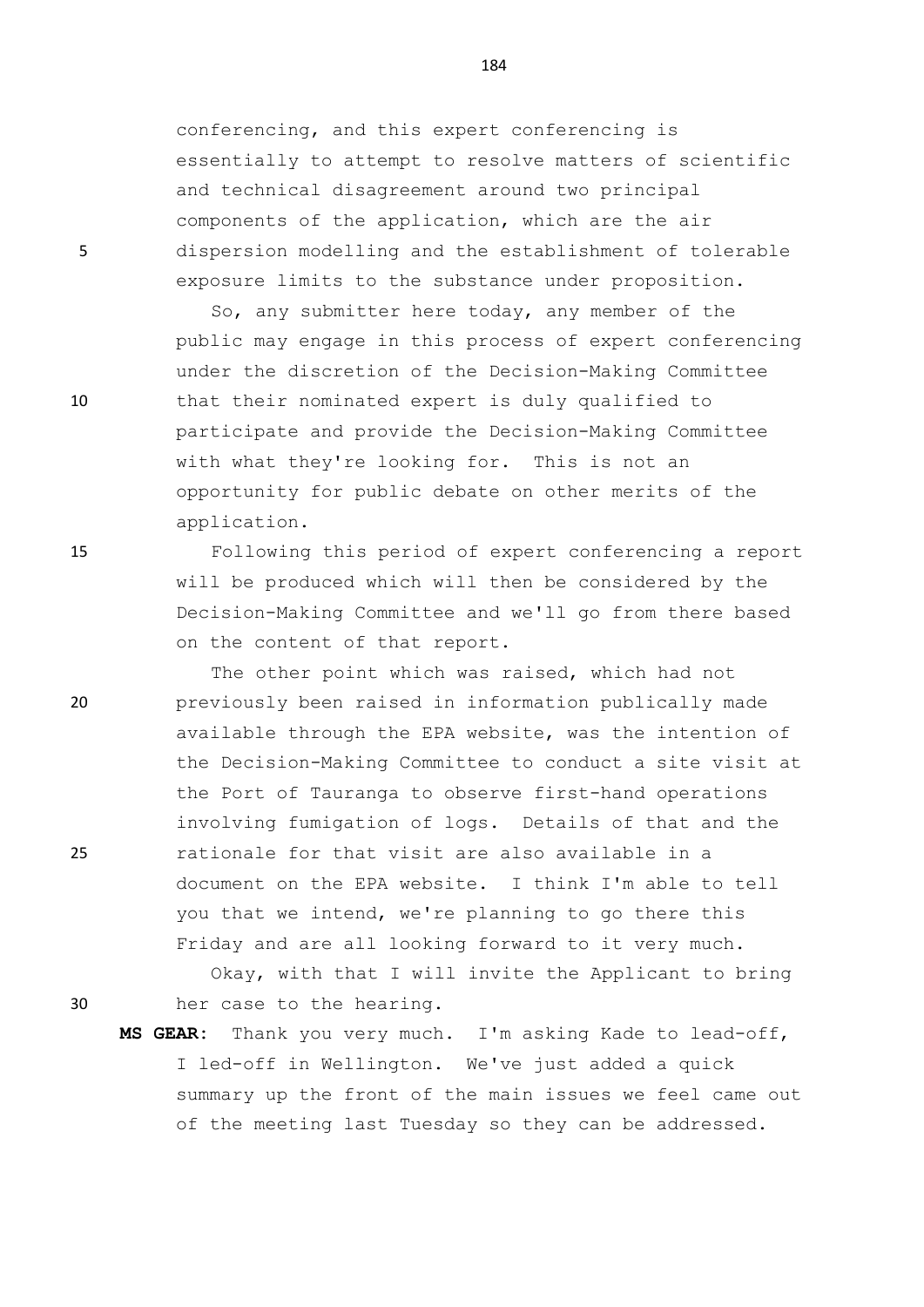The rest of the presentation is essentially the same as the one that was presented in Wellington.

\*\*\*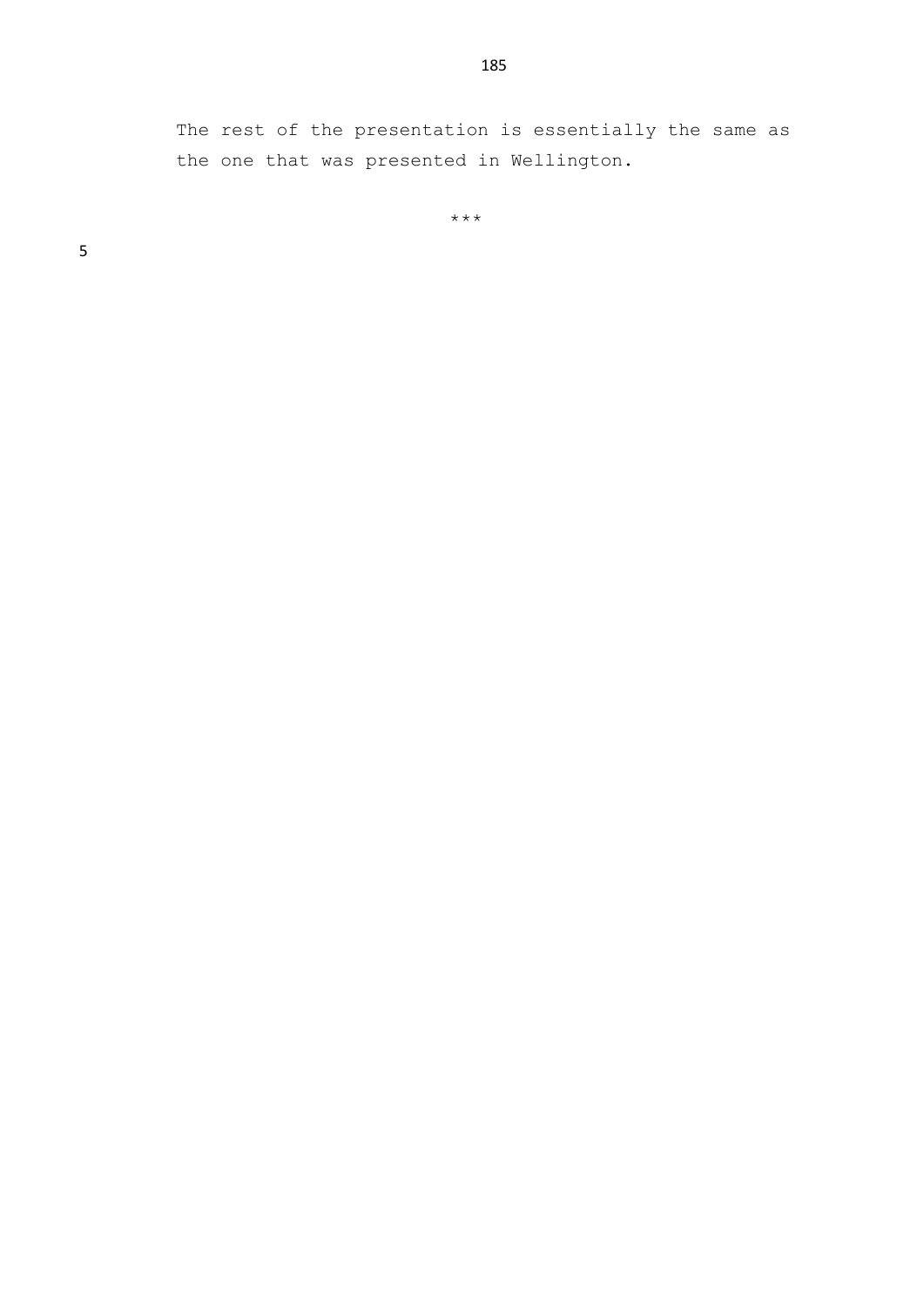### **PRESENTATION BY APPLICANT**

**MR McCONVILLE:** My name is Kade McConville, I'm the Executive Director of Draslovka Services Group based in Melbourne, 5 Australia. First of all I would like to thank the DMC for again allowing us to present our case, and also to obviously WorkSafe and EPA for your review of our documentation thus far.

What I wanted to do is initially just give you an 10 overview of who Draslovka is, Pavel will obviously cover that off in more detail, but also to bring to light what Draslovka is and how we see ourselves moving forward.

So, as I said, I represent Draslovka Services Group. I represent the basically business-to-customer arm of 15 the business. Draslovka, as a chemical manufacturer, has traditionally been a business-to-business customer supplying into distributors and customers alike. However, through this process and over the last couple of years the business has changed so that we have a full 20 control over the substance, from basically raw materials all the way through to the point of use, all the way through to working with the actual customer applying this chemical.

I think that, again, I want it to be known that I'm 25 working with this chemical on a day-to-day basis. I apply tonnes of this chemical, I get my hands dirty. I don't want to bring emotion into it but at the same time I have a 2 year-old daughter and I definitely want to be around for a long time. So, for me, I wouldn't be 30 dealing with nor would I give any of my staff, any of my applicators, any chance of risk in the field which I believe were inappropriate.

So, again, thank you very much, I think that the learning experience we got from last week was invaluable 35 for this whole process and I believe we learnt from that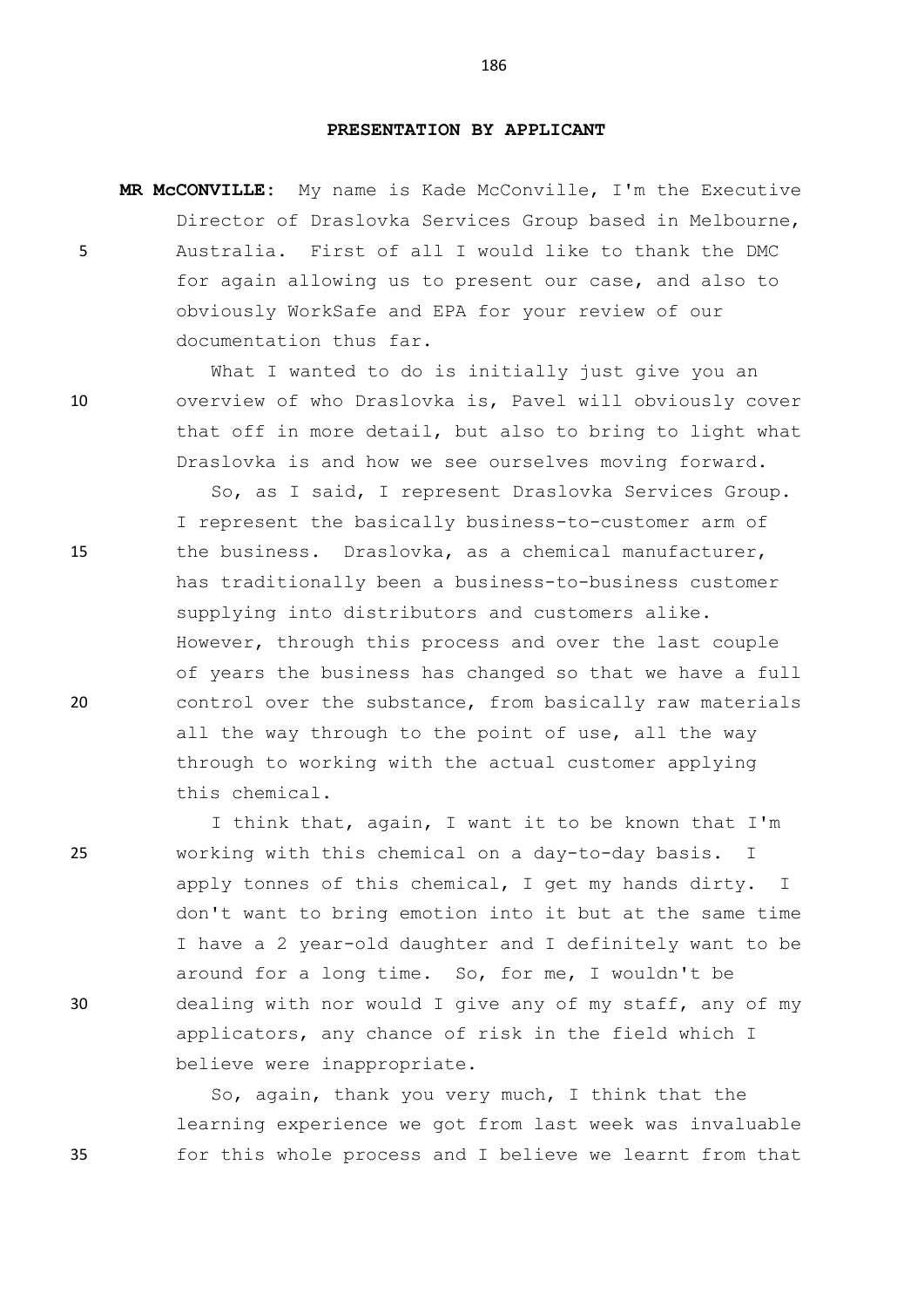so I hope that we can bring across a lot of factual information, both in our application but also bring to light some of the issues or errors which were highlighted last week.

5 So, in light of last week and because we did the summary at the end it didn't really give everyone a chance to understand what we were trying to achieve with our presentation. So, what we've done is we've highlighted five main points. These five main points 10 cover the main issues or the main objections that we have to the application - oh, to the summary and the review.

So, the first one is around the justification for the removal of the need for scrubbing or recapture. 15 Basically I've put some open-ended questions there and I'm not going to read them all out but I'll highlight a couple of in each one. So, really, we need to understand what is the purpose of scrubbing or recapture, and the difference between what is scrubbing 20 and what is recapture? Can we accurately measure the endpoint concentration of EDN? I think that that's one of the key points here because, in the end, for other substances, that the endpoint concentration is not measured whereas we have the ability to measure that 25 concentration before the ventilation occurs.

The next point is around the TEL increase from 0.034 to 0.50 ppm, the recognition that the toxicology of the cyanide group is well-studied and it's known. There is a lot of data out there to support our arguments and 30 thus the multiplication factors which are challenging the extra species, intraspecies, we need to understand that in more detail and with the toxicologists within the EPA, with working with WorkSafe, and our own internal toxicology teams.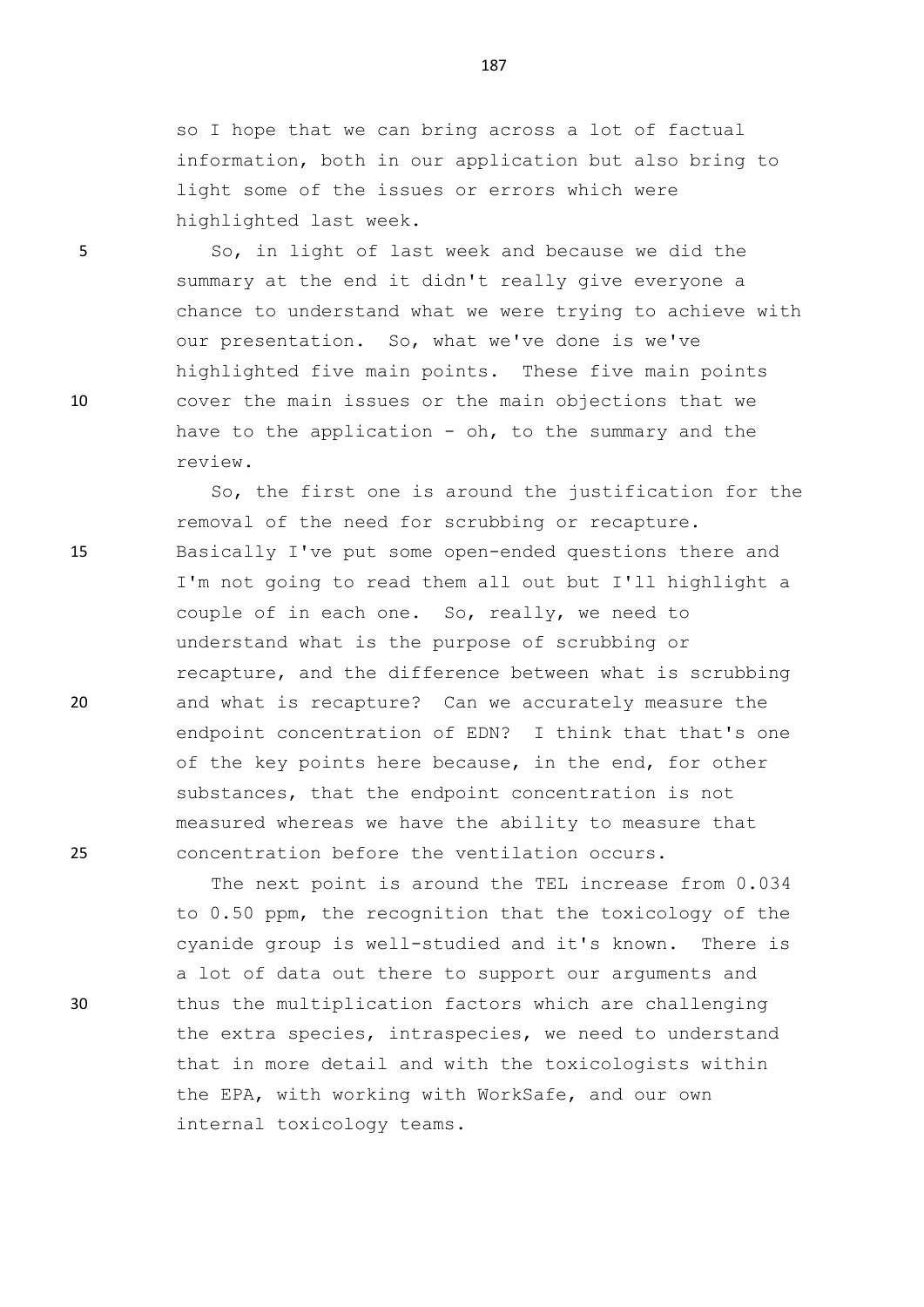Buffer zone reduction is a key point for us. The revised modelling which was based already on conservative inputs, including increased loading factor and increased stack size which also resulted in a lower 5 endpoint concentration, means that we would like to contest the proposed buffer zone of 120 metres down to a proposed buffer zone of 20 metres based on already conservative modelling.

A re-entry period. During the application and during 10 our discussions last week it was highlighted that perhaps there was a misconception or a misunderstanding between the EPA, WorkSafe and Draslovka around what a re-entry period actually was or what it meant. In saying that, in the APVMA registration in Australia 15 where the substance is already registered, the APVMA have stipulated a re-entry period of 24 hours based on a number of uncertainties due to a lack of robust data presented by the previous Applicant. In saying that, we've been able to present the data in the package and 20 also in the appendices to support the need for no re-entry period to be stipulated on our label. Hence, we question the relevance of the re-entry period in New Zealand based on the science package presented in the robust data presented.

25 Personal protective equipment, this is kind of my passionate point because I'm obviously involved with the substance on a day-to-day basis. The PPE which is available has been proven to be more than adequate for the anticipated levels of EDN within the buffer zone. 30 What this means is that we understand the need for the hierarchy of controls and how they're managed in the field. However, some controls, including the elimination or the substitution, are merely not possible. However, through administrative controls, 35 PPE, we're able to control those risks and be able to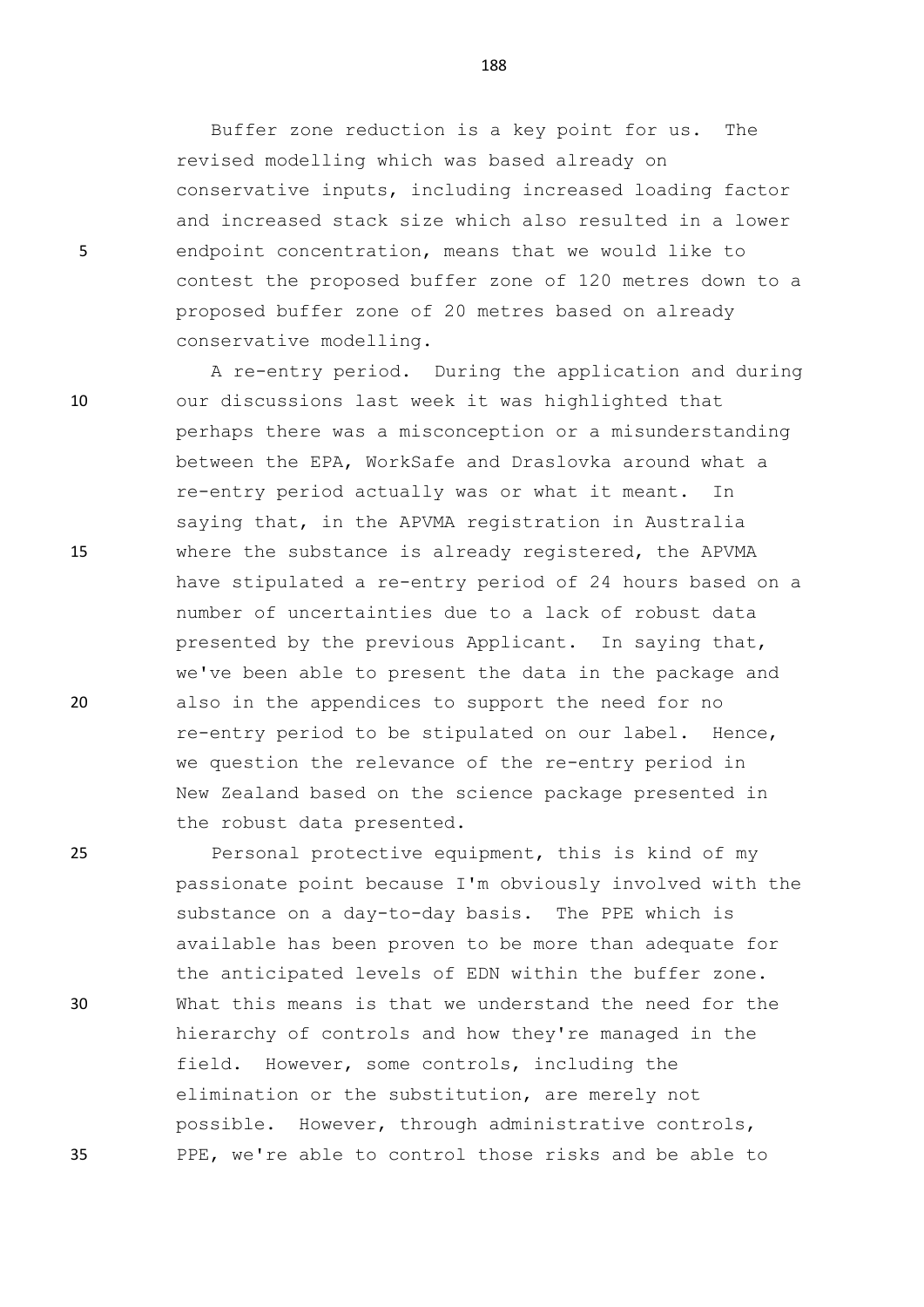limit the exposure of the workers, of bystanders, in the field by implementing those measures.

One of the things that came up last week was around the use of air purifying respirators and the appropriate 5 filters for free air concentrations above the IDLH of active substances. Now, in saying that, what we have been able to find within the last week is that the IDLH is actually exceeded for nearly all fumigants which are already registered in New Zealand, including hydrogen 10 cyanide, including methyl bromide, and phosphine. So therefore the use of air purifying respirators and appropriate filters for free air concentrations above the IDLH of active substances already approved in New Zealand and internationally is well-justified and 15 well-used on a daily basis.

Thirdly, the mandatory use, maintenance and calibration of EDN personal safety detectors. There were questions raised last week around the calibration schedule, around the maintenance of personal protective 20 detectors. We already have that in place and we'll cover that during personal protective equipment statements later on.

The next point was around basically we obviously highlighted some errors and raised those during last 25 week's session, but basically our question to the DMC is how would the DMC like the Applicant to address these concerns? Obviously it has not been as a part of our application, but we believe that, you know, it's justified in order to present clarification on any 30 points which we believed were inaccurate. The Applicant has compiled supporting documentation. We've compiled in particular four main documents. The first document is the concerns about exposure of workers due to 10% permeation through tarps; the second is around the 35 inaccurate IDLH levels which were quoted during last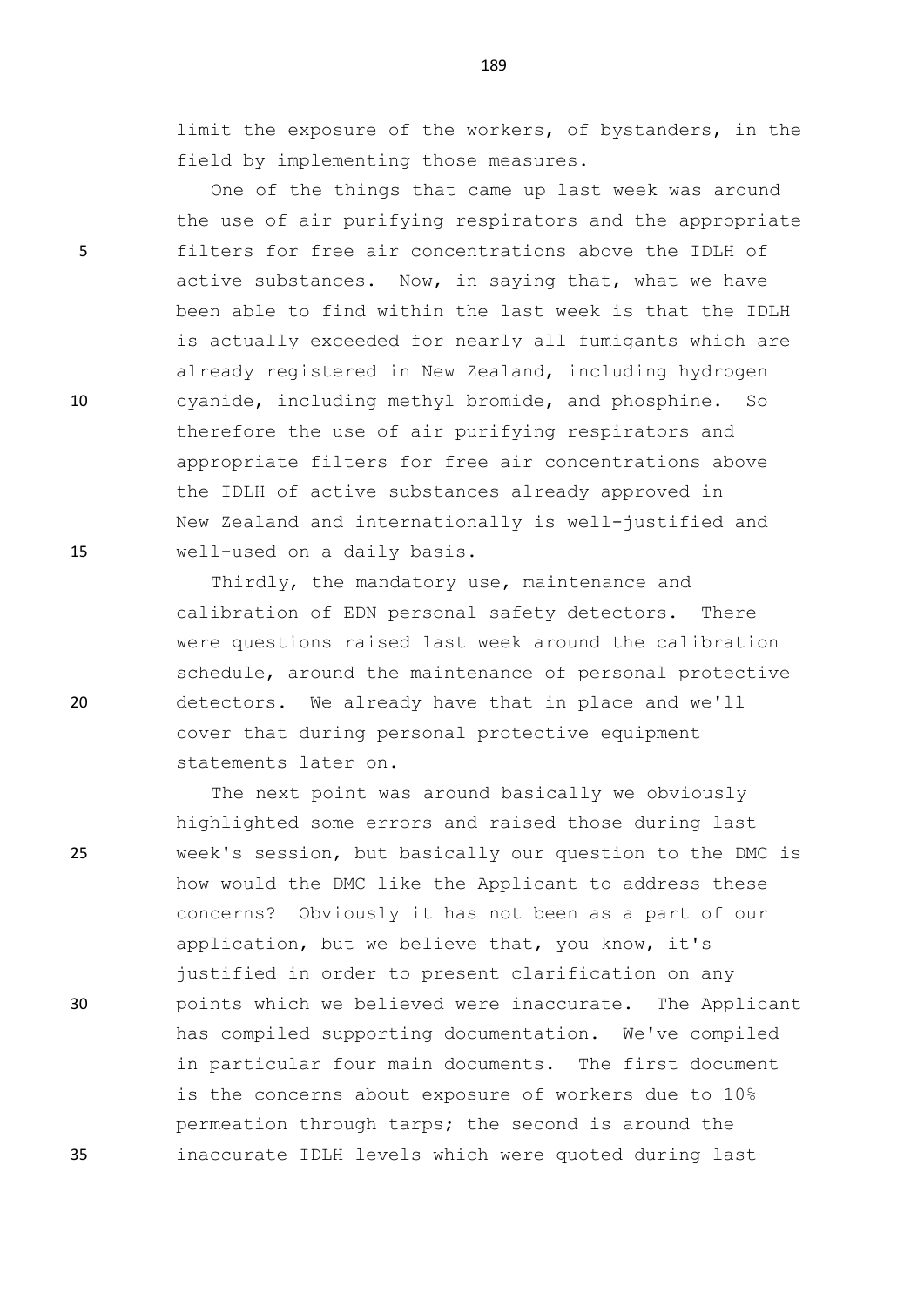week's meeting; the scrubbing, WorkSafe requested further information on this which we have been able to provide in additional documentation; an effective low wind speed of EDN into water. These four documents are 5 compiled, they're ready for submission if the DMC would accept those, otherwise we have those available at this time. Alternatively, they can also be discussed during the expert hearings.

**CHAIR:** Can I just intervene here, please. The errors that

- 10 you're referring to, would you like to tell me whose errors these are?
	- **MR McCONVILLE:** I believe that some of the, especially the submitters last week were using inaccurate figures in their -
- 15 **CHAIR:** So, I think at this point I have to make it clear, and I did try to make this clear to you last week, the identification of a point of view as an error is in this forum somewhat subjective. We appreciate that you have presented some data to us. I am well aware that you 20 presented anecdotally further data last week on things like trials you had run in scrubbing, but you haven't provided information to the DMC in a sufficient period of time for it to become part of your application package, and the way that we conduct the hearing and the 25 consideration, is not through a series of iterative questions and answers and additional pieces of information dropped in, we have to have some sort of solid base of evidence for us to make our consideration.
- So, I think it's not fair of you to refer 30 unsubstantiated to errors on the part of submitters' submissions when it's clear that there's a number of data gaps in this process and we have indicated, clearly I hope, the process by which we intend to try to resolve those data gaps through the expert conferencing that 35 will take place.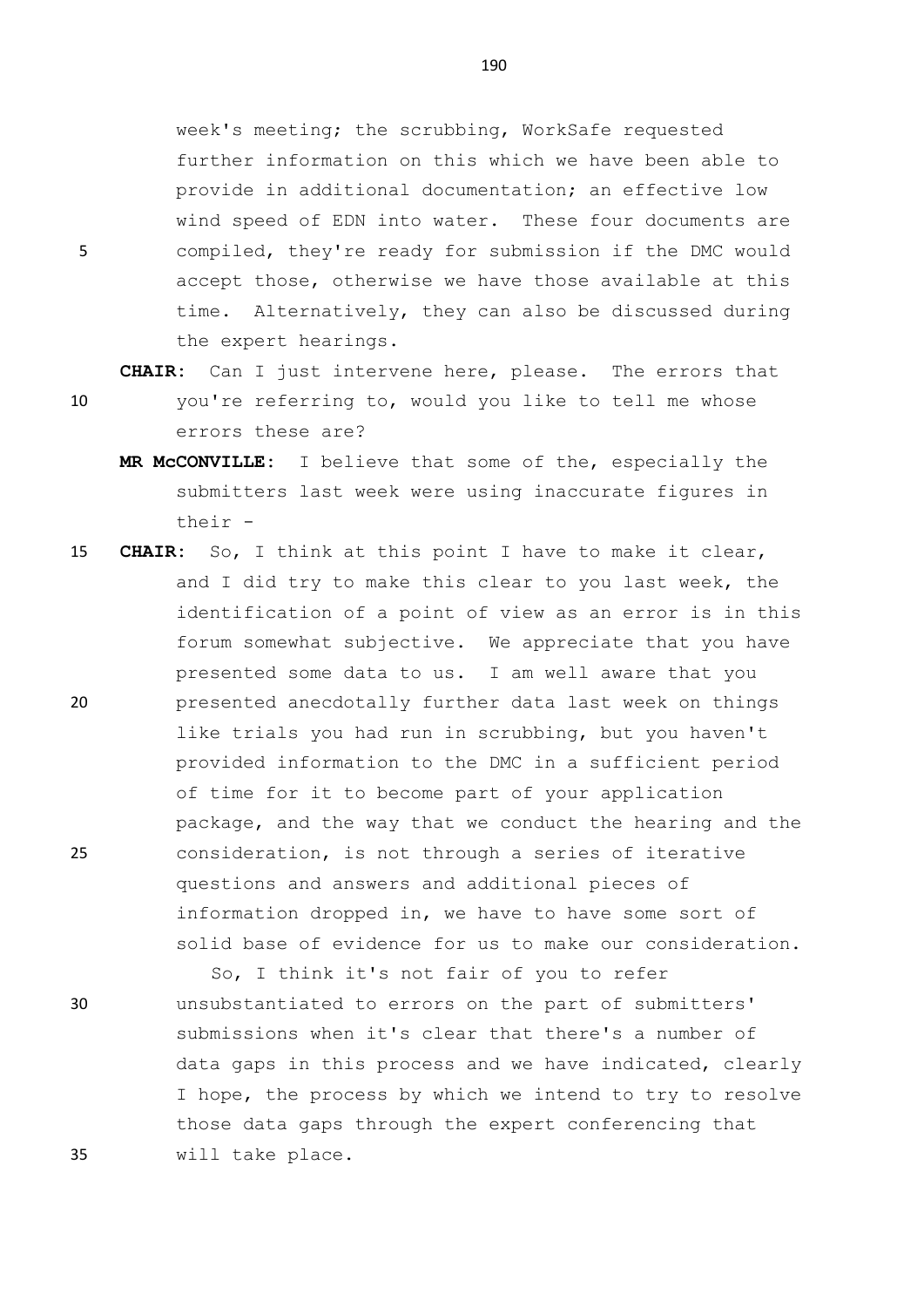All right, so I hope that's clear and I hope that we can avoid a situation where you're trying to preempt the outcome of that expert conferencing by referring to the content of others' submissions as errors when there 5 isn't an opportunity or clear evidence to base that assumption on.

- **MR McCONVILLE:** If I can make one comment. The errors which we are alluding to are not based on point of view, they're based on factual numbers which were misquoted in 10 the submission, so therefore we don't believe that this is attacking anyone's point of view. It's merely clarifying a number or a data point which has been maybe a factor of 10 or 100 out which we believe is, you know, perhaps, perhaps could be seen as negative towards our 15 application.
	- **CHAIR:** Okay, so these errors refer to submissions that were made at the hearing in Wellington last week where you did have an opportunity at the end of that hearing to address the submissions made at that forum.
- 20 **MR McCONVILLE:** Yes. Yes, which we did, we raised those points at that time. All we're saying is that we have also documented that in the case that the DMC would like to see it as documented process.

**CHAIR:** So, I think what we'll do is we'll skip that because

25 the opportunity for you to address those errors, if there may be so, will come to you in the form of the expert conferencing. Those submitters aren't here, they don't have a right of reply to your assessment of their information. So, we can skip that and get to the next 30 point of your presentation, please.

**MR McCONVILLE:** Totally agree, totally agree. Okay, so one of the last points on there is obviously there are also ten subject matter experts in the room which are all here and they all have knowledge on EDN globally. 35 Again, not a part of this but if there are questions,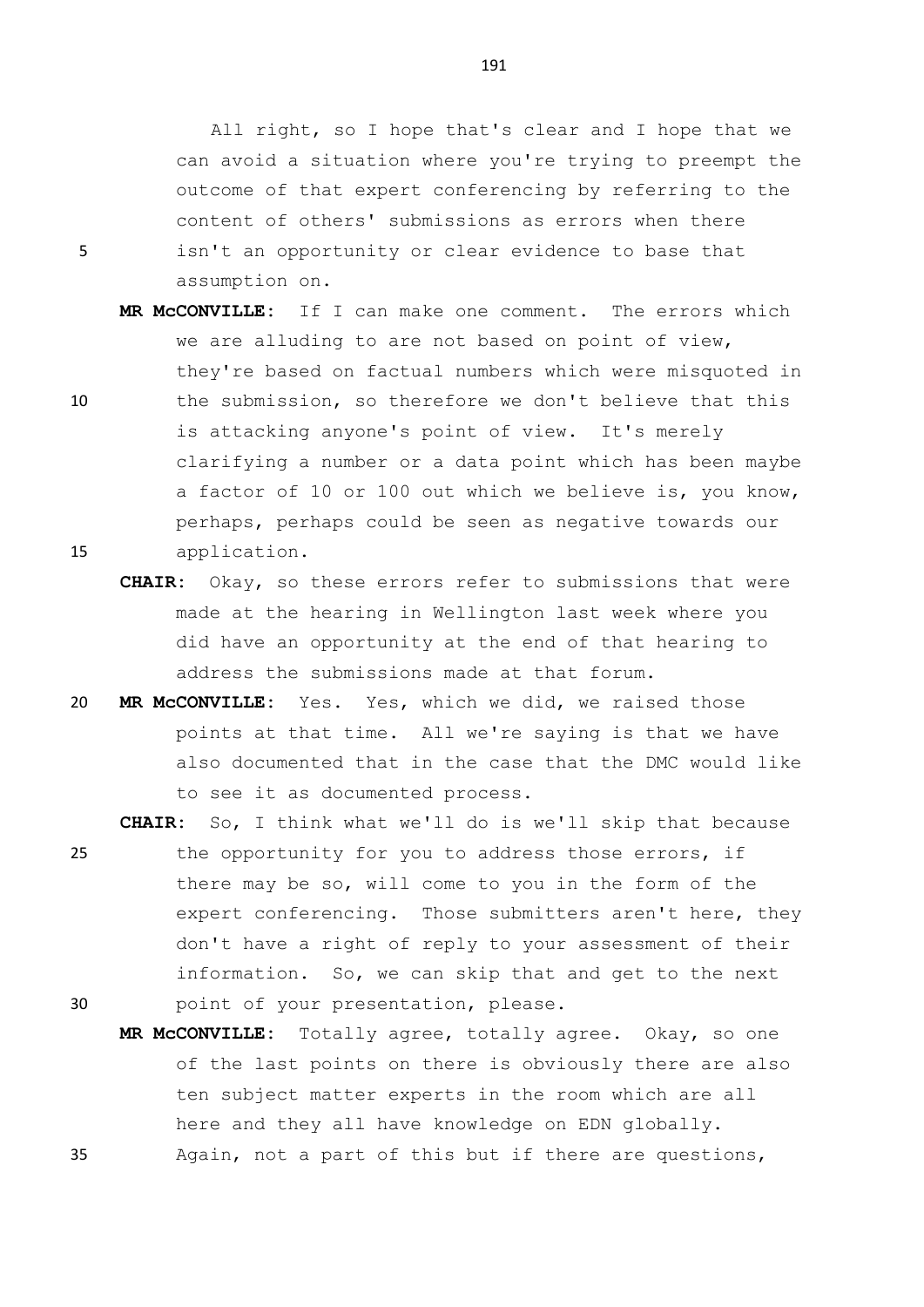you know, at any point during the day, those people are available to answer those questions as well.

So, as we move forward, so basically why is EDN a potential replacement for methyl bromide?

5 The New Zealand EPA reassessed methyl bromide in 2010. At that time the EPA imposed greater controls on methyl bromide and also stated that from 2020 no methyl bromide emissions are to be released. As we move very very rapidly towards that 2020 goal, we believe 10 that EDN is a suitable replacement and we have the data to support that and which will be presented through today. At the time STIMBR identified EDN as a possible solution to the 2020 deadline and the research was supported by industry, by STIMBR, by Draslovka, by the 15 forestry industry within New Zealand.

The application's background is that this is a new fumigant, these don't come around very often. The New Zealand EPA and WorkSafe are working through a legislative change and we are willing to, again, work 20 with WorkSafe and EPA through that process to fully understand the implications of this new product.

There's obviously a very high interest in EDN's potential as a fumigant both in New Zealand and globally. We have multiple registrations running 25 globally. All of those registrations are pending and everyone's eyes are on New Zealand.

WorkSafe being involved in this process is very strong for us, it allows us to get good controls and realistic and commercially acceptable controls on our 30 product which will then be seen throughout the world as the leaders. And, we also understand that this is only the second time, I believe, that WorkSafe has been involved in this process - no, Teresa is shaking her head. WorkSafe are involved in this process, and moving 35 forward through WorkSafe working with the EPA, are going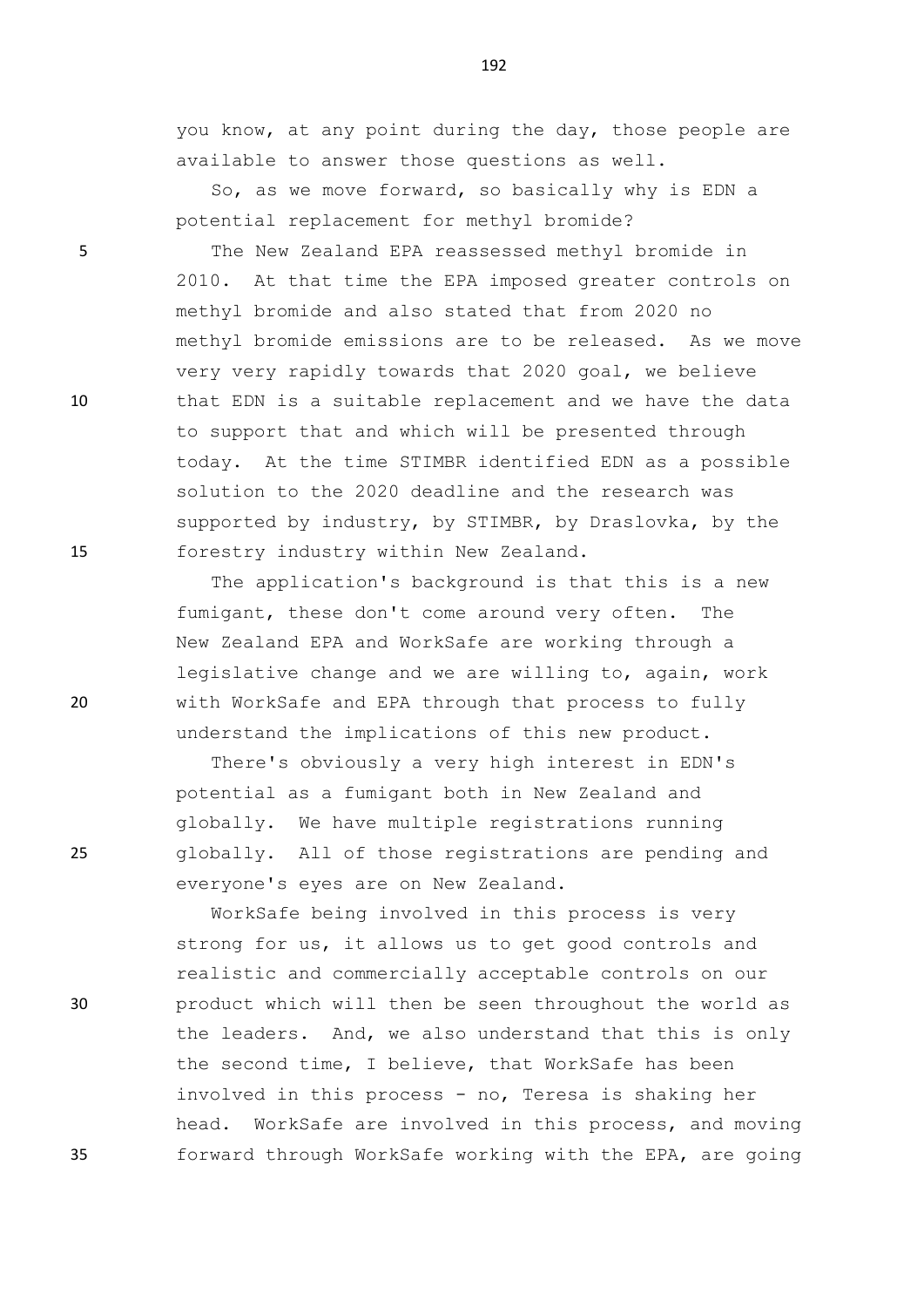to be able to give a robust assessment of what's necessary in order to apply this product safely.

So, just to give you an overview of the representatives which are here from Draslovka. We have 5 Pavel Bruzek, who is the Chairman of the Board of Directors, bpb Partners and co-owner of Draslovka. He is also the Chairman of the Cyanides Sector Group based in Europe.

Again, I'm the Executive Director of 10 Draslovka Services seeing the product all the way through to the end customer, to the end user. I'm responsible, personally responsible for the commercialisation of EDN globally, and development of application tools and protocols for the in-field 15 application of EDN.

Dr Swaminathan is the regulatory affairs specialist for Draslovka Services Group. He was previously with BOC, the previous Applicant, and he is responsible for working with the scientists and modellers involved with 20 EDN research and analysis.

> Dr Matthew Hall, our research scientist, research chemist, previously responsible for fumigation studies at Plant & Food Research involving EDN and methyl bromide between 2014 and 2018.

25 Helen Gear, as you heard before, is the Draslovka representative in New Zealand and author of the application. She is a STIMBR Board Member herself, of the horticultural industry and wife of the STIMBR research director.

30 And today, based on the previous hearing, Dr Adam Jonas, who is the head of EDN registration, principal toxicologist, will not be attending. In his place will be Dr David Sullivan who is the environmental modelling expert from Sullivan Environmental in order to answer 35 any questions in that regard, and also David Sullivan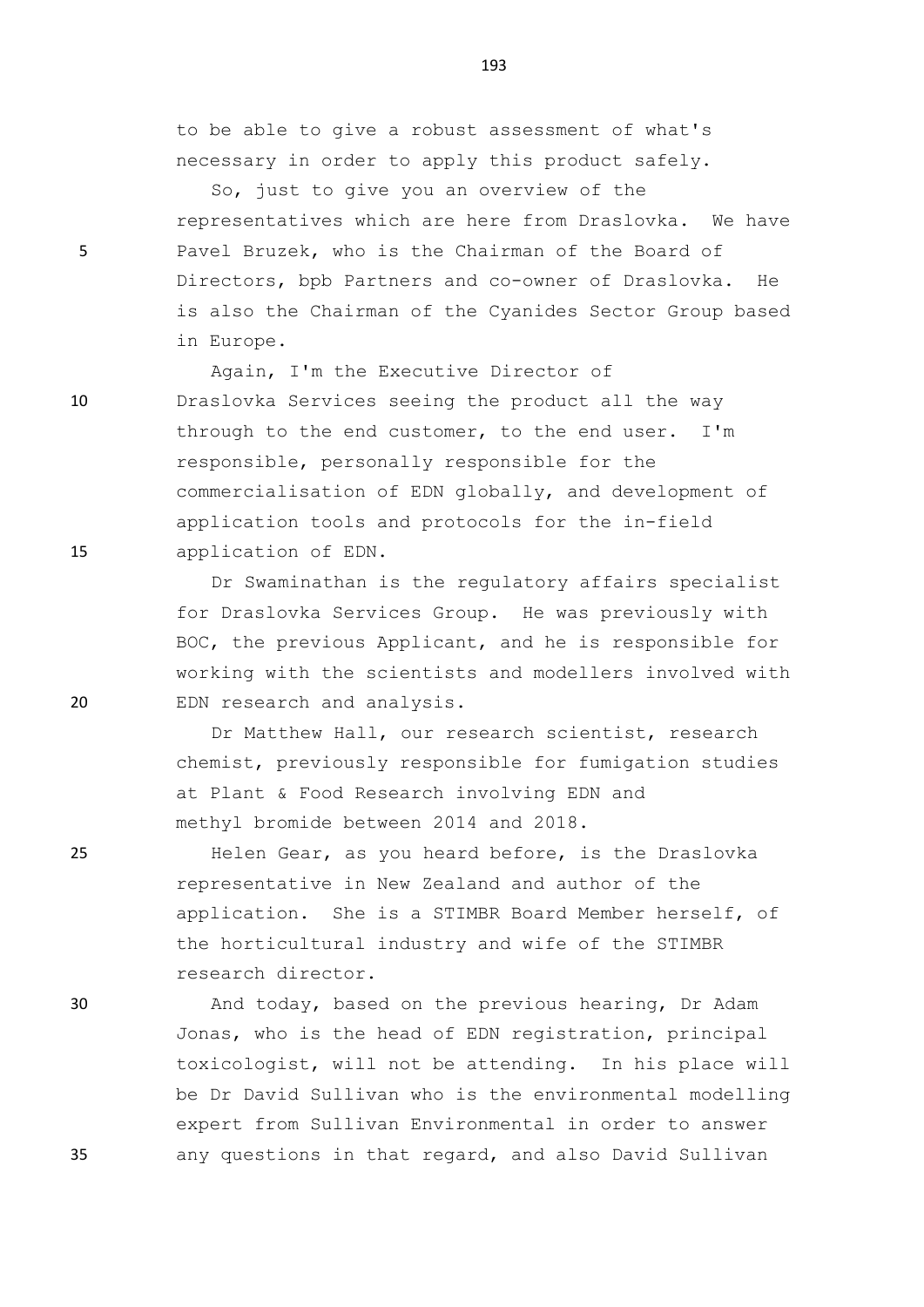will be available at the end of our presentation in order to save some time during this process of connecting in and getting it working.

I'll hand it over to Pavel Bruzek who is going to 5 give you an overview of Draslovka, who they are, and what they do.

\*\*\*

10 **MR BRUZEK:** So hello everyone, I'll just try to keep it brief. You already heard me probably in the meeting that we had in Wellington.

I'm representing the family office that we currently have and operates in Prague, which is four families. 15 Currently we are the second generation of the owners and family members, and we would define ourselves as being and R&D venture capital and sustainable- based company and people. So, basically anything that we do is connected somehow with sustainability and with an 20 environmental view on the things, so we are trying to always rethink what is currently in the market and coming back with better solutions, and that's in everything that we do.

We currently stand on four to five pillars, while the 25 key one is the production of electric energy and utilities through like utilising what is available in the earth. So, we are currently using, holding a portfolio of soil and wind production units of electric energy through Europe, from Poland through 30 Czech Republic to UK, Italy and several other countries. Also, we are one of the biggest developers in Prague and in Czech Republic where we are focusing on sustainable buildings and sustainable living. So, basically buildings that are having triple A class, or the highest 35 class in terms of the energy efficacy per square metre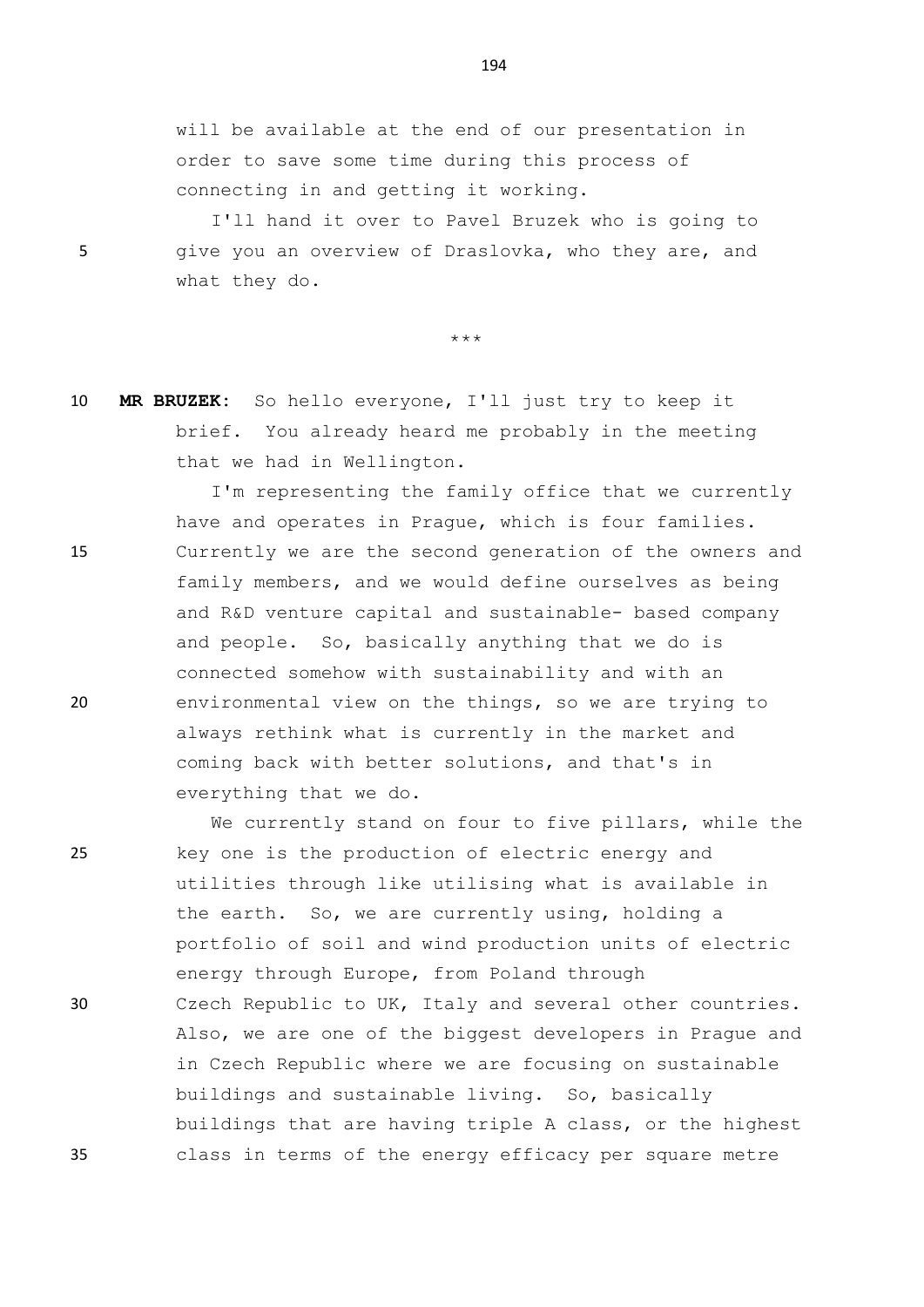and trying to build this again to save the energy and have long-term buildings that are saving something from our environment.

One of our biggest divisions is currently chemicals 5 and I'm representing also the chemicals, and my father started the chemical company back in the days. We currently have more than 113 years of experience in chemistry. So, the company I'm representing has been established in 1905 and always been focused on cyanides. 10 Based on that I'm also presenting like cyanide sector group of Suffolk which is the like European, let's say or even international chemical sector group based, who is focussing on addressing issues and problems that industry might have for the future.

15 We are manufacturing cyanides and we are manufacturing cyanides while using them for liken environmentally friendly or environmentally sustainable things. So, employing them in manufacturing of fumigants, biocides, feed additives, food additives, 20 essential and non-essential amino acids, chemical specialties, especially chemicals, and also utilising them in the production of fragrances. So, it's not only about cyanides and we really like the cyanide molecule because it has been always with us as a part of the 25 environment, and actually the body and humans and even like the environment can actually deal with the cyanide molecule really well.

So, we also employ a lot of R&D and we are supporting about 12 start-up companies in our portfolio. Most of 30 them are there for actually addressing big issues that the society or the science is actually trying it address, mainly focusing on diagnostic of cancer, cancer treatment, and advanced ways to address IBD and different kinds of autoimmune diseases. This is done in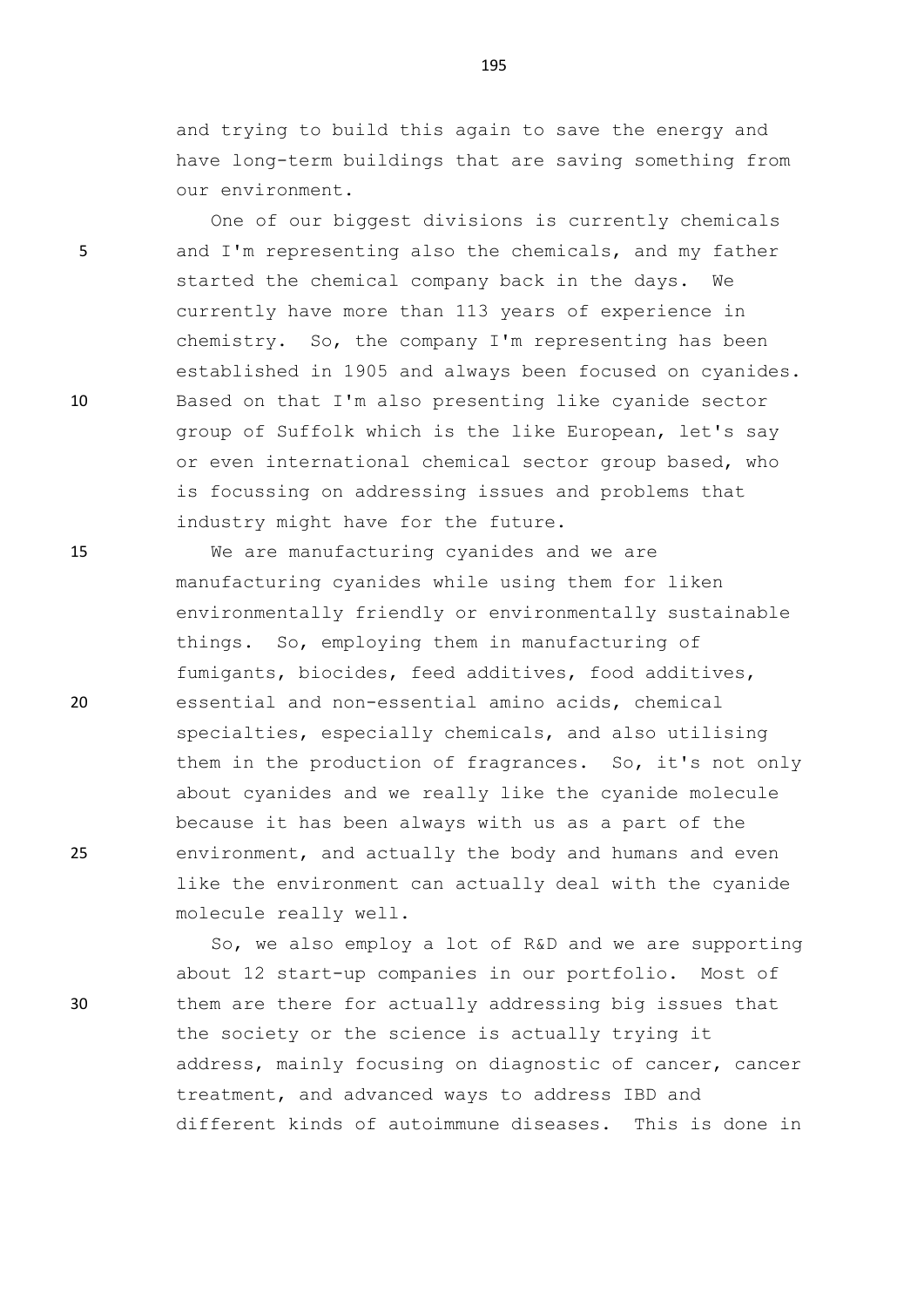the US, in the Czech Republic, in Europe and Israel, this is our main focus.

Well, regarding Draslovka, back to the topic, what we actually do, I think I already covered that. And, where 5 we do that? We currently produce in Czech Republic and currently we are undergoing the assessment of where to place roughly one to two more factories because we are trying to bring our products like closer to the market. As you know, our fumigants are mainly liquified gases in 10 the cylinders so we are transporting a lot of steel, so we are trying to also, like that part of the process be more lean and more economic, so we would like to establish one factory in Asia Pacific and one factory in the United States.

15 We have a very lean manufacturing process which is basically starting with our very key raw materials which in our case is mainly ammonia and natural gas and oxygen out of the air, which is still for free and I hope it will be for some time, and manufacturing all the 20 downstream chemicals through the process till the endpoint chemical. This is then packaged and we control, so the packaging, filling, getting the product to the customer, and then using it in the field. So, we are covering and understanding and trying to understand 25 the whole process and being in control of that.

So, why EDN? I think you will hear that question on several occasions. It's just carbon and nitrogen and basically it's very unstable in the environment and therefore is decomposes to the CO2 and different forms 30 of the nitrogen molecule. We are strong believers in fumigants of the 21st Century that should do the job, they need to be toxic unfortunately, but once they do their job they should convert to something that is not an issue for the environment. And in the case of EDN, 35 which is also a soil fumigant, can actually be eaten by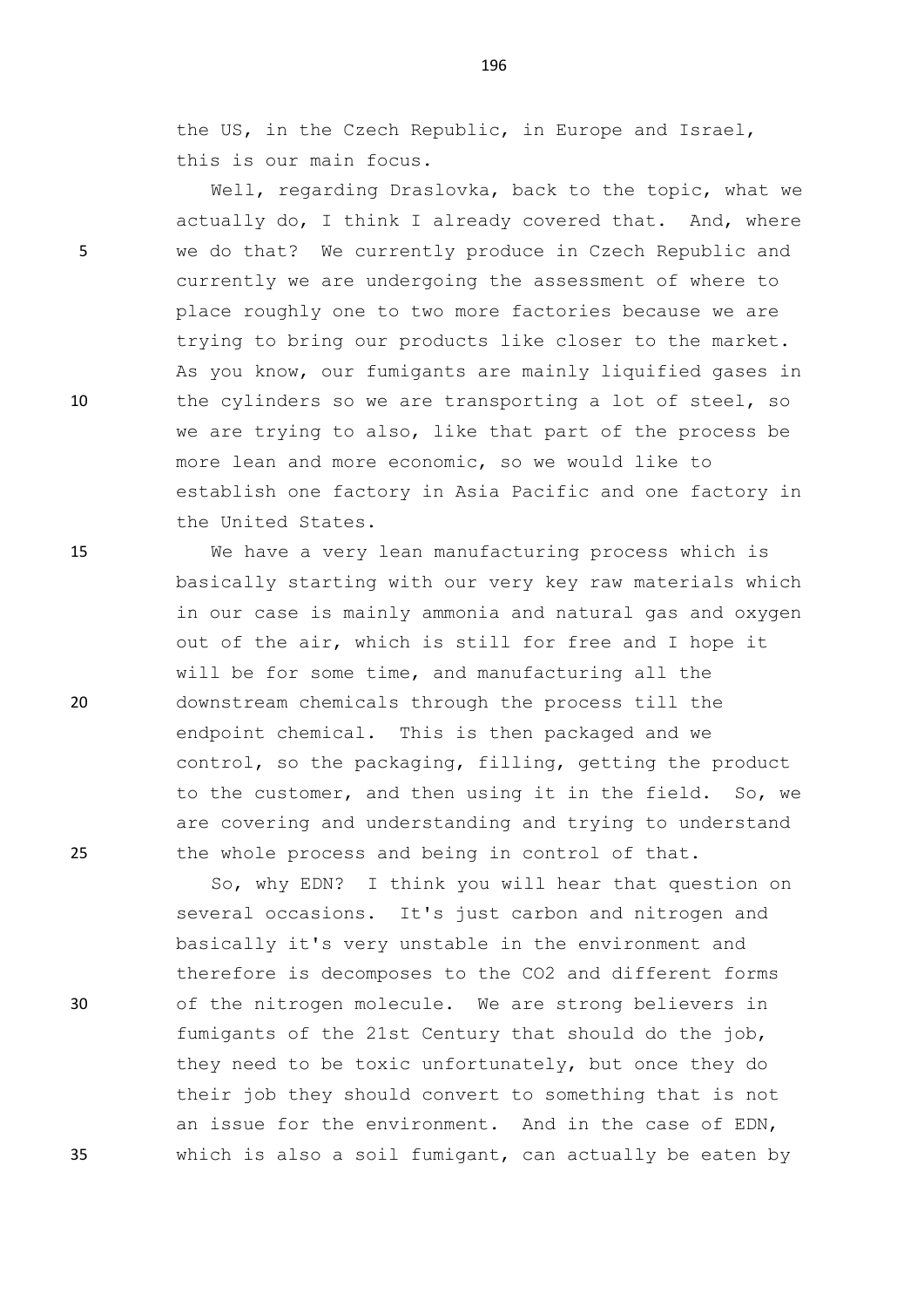the plants and can be utilised by the environment or by the plants somehow.

Well, we actually didn't come up with this brilliant idea, this is coming from CSIRO from Australia and we 5 have always been a manufacturer of EDN. However, we have seen that the previous partner that we have been cooperating with was not putting enough money into this process and didn't actually answer the scientific questions of the APVMA and probably also of the EPA here 10 very well, so we took over the process. We bought also the registration and sales part of the project and we started to invest quite a lot of money into this process to address the biggest questions and gaps that have been created over several years.

15 Well, we are focusing on Australia and New Zealand because of the history in the first place, especially in Australia because this product is coming from Australia, and in the case of New Zealand because we believe, and it was very refreshing for us, that actually New Zealand 20 is having a very robust process that employs experts in the field, which sounds logical but it's not always the case. We are currently running and undergoing registration in about 16 to 20 countries and actually it's sometimes an exception that the application is 25 being treated and being over-viewed by the exerts and not only the bureaucrats. So, that's why we focused on New Zealand, to actually have a chance to critically and scientifically discuss the science behind the chemical and not being too emotional about that. And, we believe 30 that also New Zealand is very well-recognised on its view on safety, its approach to safety, and environmental assessment and environmental footprint of any chemical or any process that is currently being used on the port.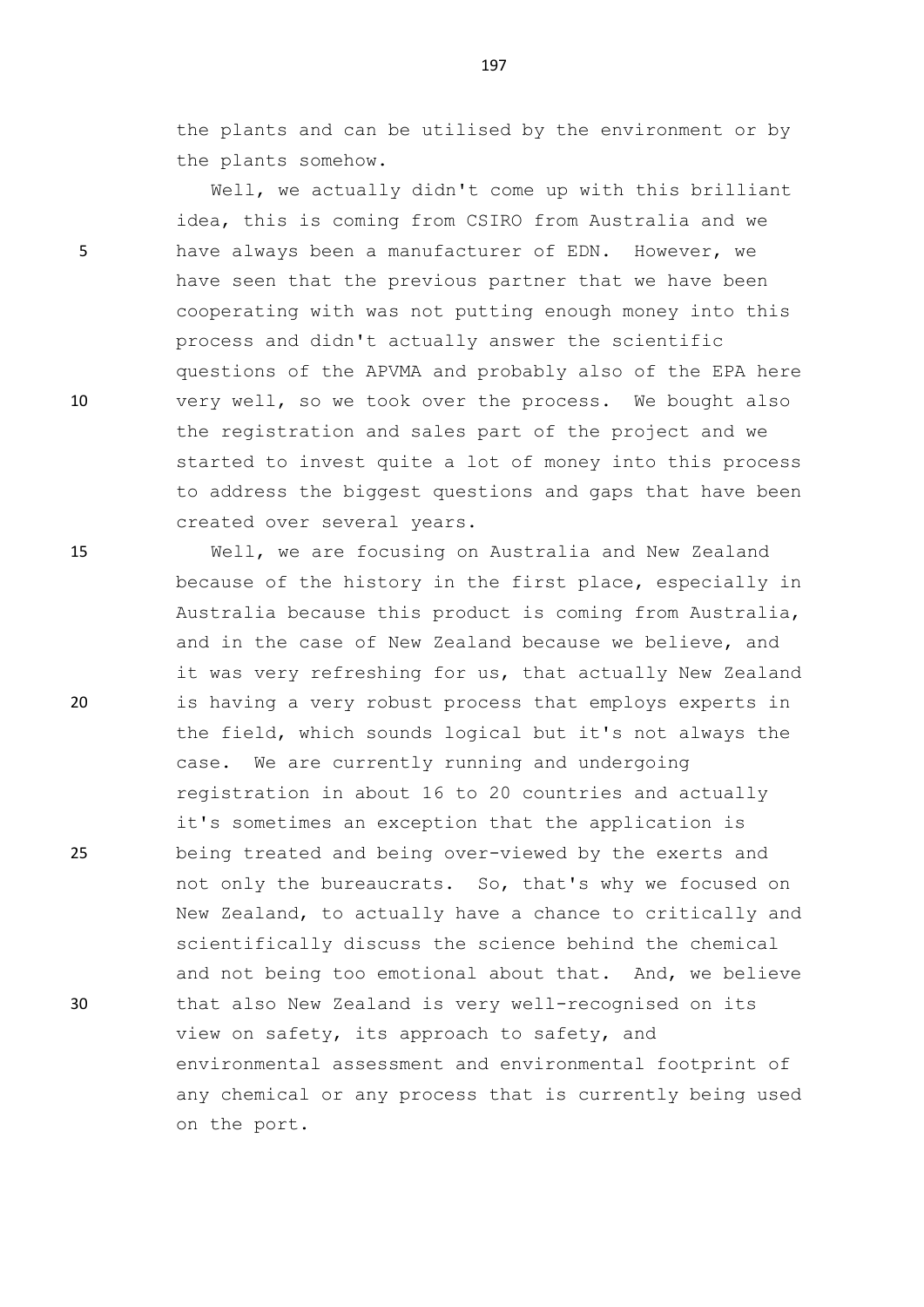We also are always trying to support the local industry and local community in the places where we go. So, we actually made a significant investment into local R&D activities and most of the studies we have tried to 5 conduct with the State-owned companies in order to show that the data are robust and are coming from a trustful partner in the current destination.

Currently in STIMBR we invested more than NZD 2 million, and in terms of the whole EDN up-to-date 10 we invested more than about 25 million Euro into the project to make it work.

> Well, I think that's more or less it and I'm going to hand back to Kade to tell you a bit more about the chemical.

> > \*\*\*

**MR McCONVILLE:** So, basically the review of the application thus far has suggested some uncertainties which have 20 unfortunately also influenced the proposed controls, which we believe in some cases are unwarranted. Again, we're going to cover some main points. This goes back to my initial overview. The loading factor and the effects after the release during ventilation will be 25 covered off by Matt Hall; the updated modelling will be covered off by Dr Swami but also again supported by David Sullivan; the TEL concerns will be covered by Helen Gear; buffer zones, again by Swami; protecting worker safety, again being able to show you what the 30 detectors look like, how big they are, how they're used in the field, and be able to give an overview of that; scrubbing, the suggestion that scrubbing is required and our belief in why it is not; permissions; and, also revised controls and what our suggestions are.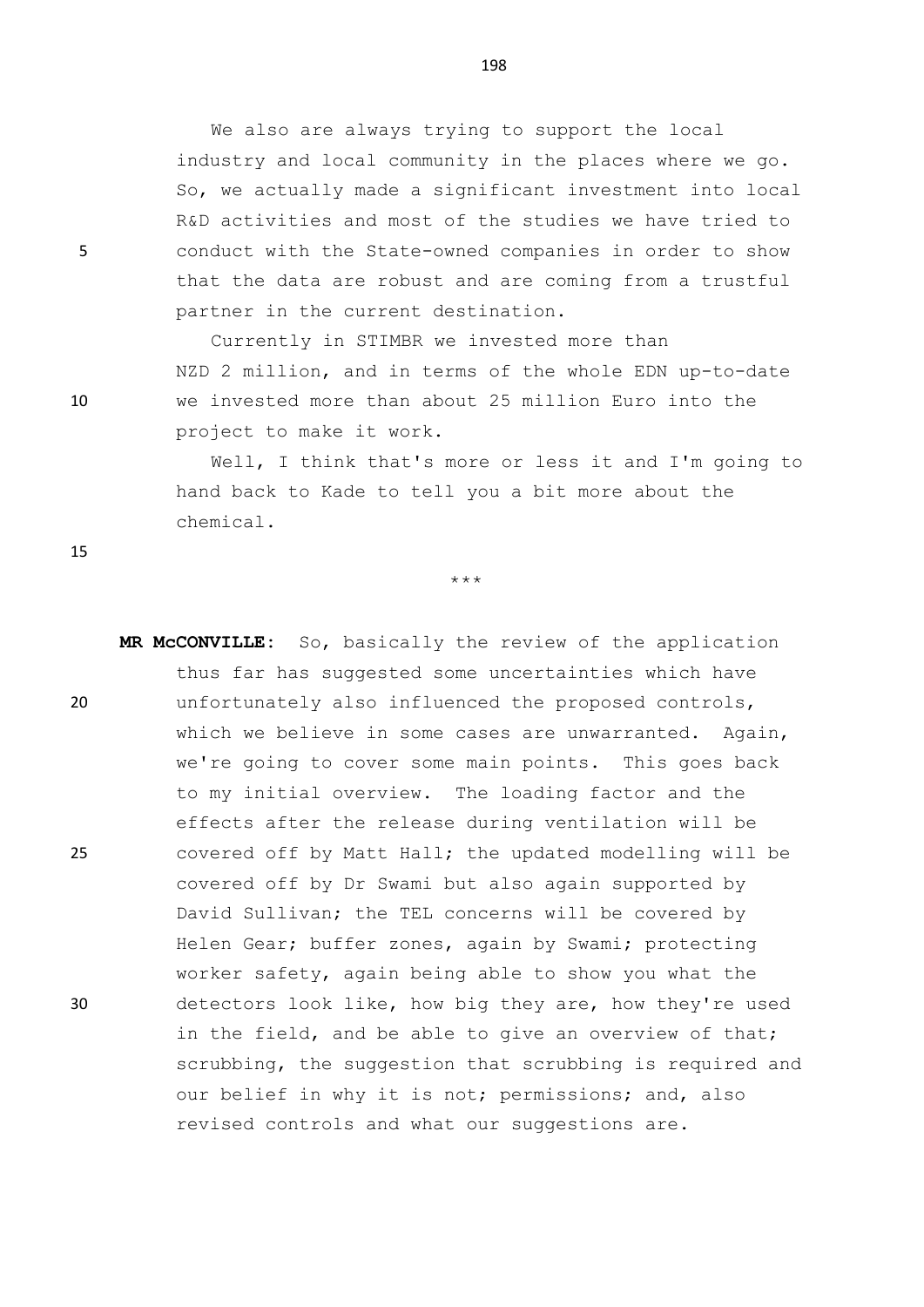5 flammable. These risks are controlled throughout the

10 into a gas. In the environment it diffuses very quickly

15 an ozone-depleting substance or a greenhouse gas. And,

20 leading to cellular asphyxiation - sorry, I'm reading

Basically just to give you some background on that as well, is we mention in here that the mode of action on 25 target pests is exactly the same for hydrogen cyanide, which is already registered in New Zealand as a fumigant.

EDN hazard classifications. This is just a summary table, it is basically to show that there has been no 30 changes to what is being proposed by Draslovka and what is being proposed by the EPA. I won't go through that in detail.

Following on from that is the questions around stack sizes and actual on-port application of this product. 35 The stack size is based on real industry data compiled

199

EDN, what is it? EDN, or C2N2, as you can see is

made up of purely carbon and nitrogen. It is slightly

fumigation process, as any flammable fumigant is. Its boiling point is minus 21, therefore it cannot exist as

release it from the cylinder it will immediately turn

in air and degrades rapidly in soil, as is supported by the studies conducted by [ASWA] and [ASWA] laboratories

in the US which are also included in the application.

more importantly, it does not bio-accumulate and is broken down into CO2 and ammonia-based products. In target pests the CN molecule is responsible for the

toxic action. It prevents mitochondria using oxygen

this part because I'm not a toxicologist - and at low

levels is broken down and excreted by the body.

It does not move into aqueous environments. It is not

more dense than air. It is not as dense as other

a liquid outside of the cylinder. As soon as you

fumigants. It is less dense than water. It is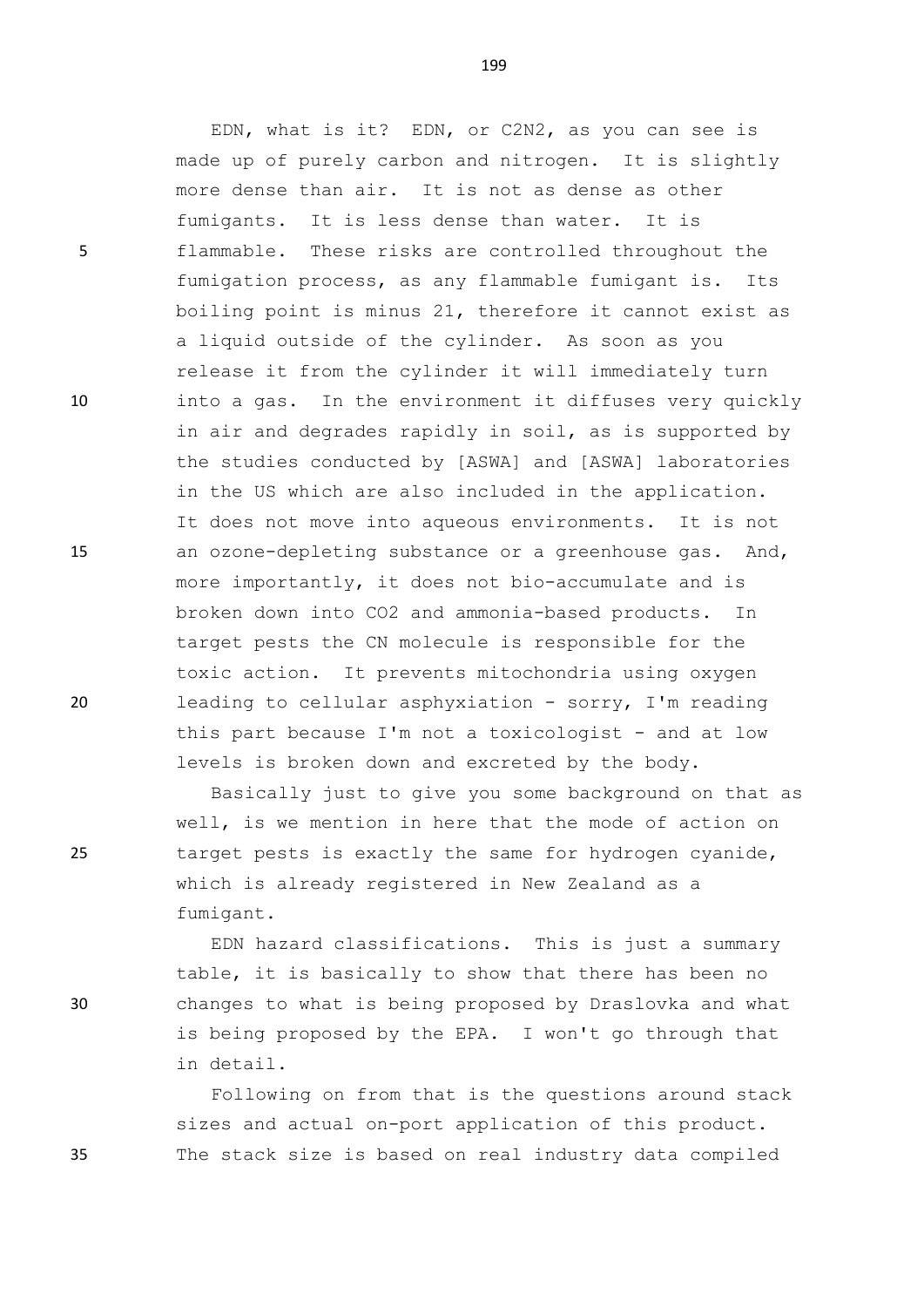by Genera, who is New Zealand's largest fumigation company. They are actually the largest fumigator in the Asia Pacific region focusing on timber fumigation primarily but also on soil fumigation in Australia as 5 well as commodity fumigation throughout Asia Pacific in different areas. Genera undertakes in the vicinity of 90% of New Zealand's log fumigations, hence why we went to them to get this data, which we believe are also conservative figures for the inputs into modelling. 10 Figures taken from Genera's fumigation database, which has details of every stack fumigated, in the end they don't want to be under-charging their customers so that's why they're going to give you the biggest numbers possible and not too far under that. All data collected 15 for the 2017 calendar year.

What we were able to do is confirm that in 2017 the average log stack size was increased from 750 cubic metres to 1,000 cubic metres as an average. Stack size is influenced by the way out of the port and the height 20 of the book end against which the logs are stacked. Stacks have reached maximum limit of 6 metres high. What we have to be mindful of is that it's not the fumigator who is actually determining the size of these stacks, it is the Marshaller, and the Marshaller is a 25 professional person based on the port who is controlling this process on a day-to-day basis. We are very confident that these stack sizes will not be increased any further than what they are now.

We also confirm that the 2017 loading factor was in 30 fact 58%. However, we have used the more conservative figure of 55% for our modelling. In saying that, Mark Self, who is the COE of Genera, will be here and will be available for questions at any time this afternoon.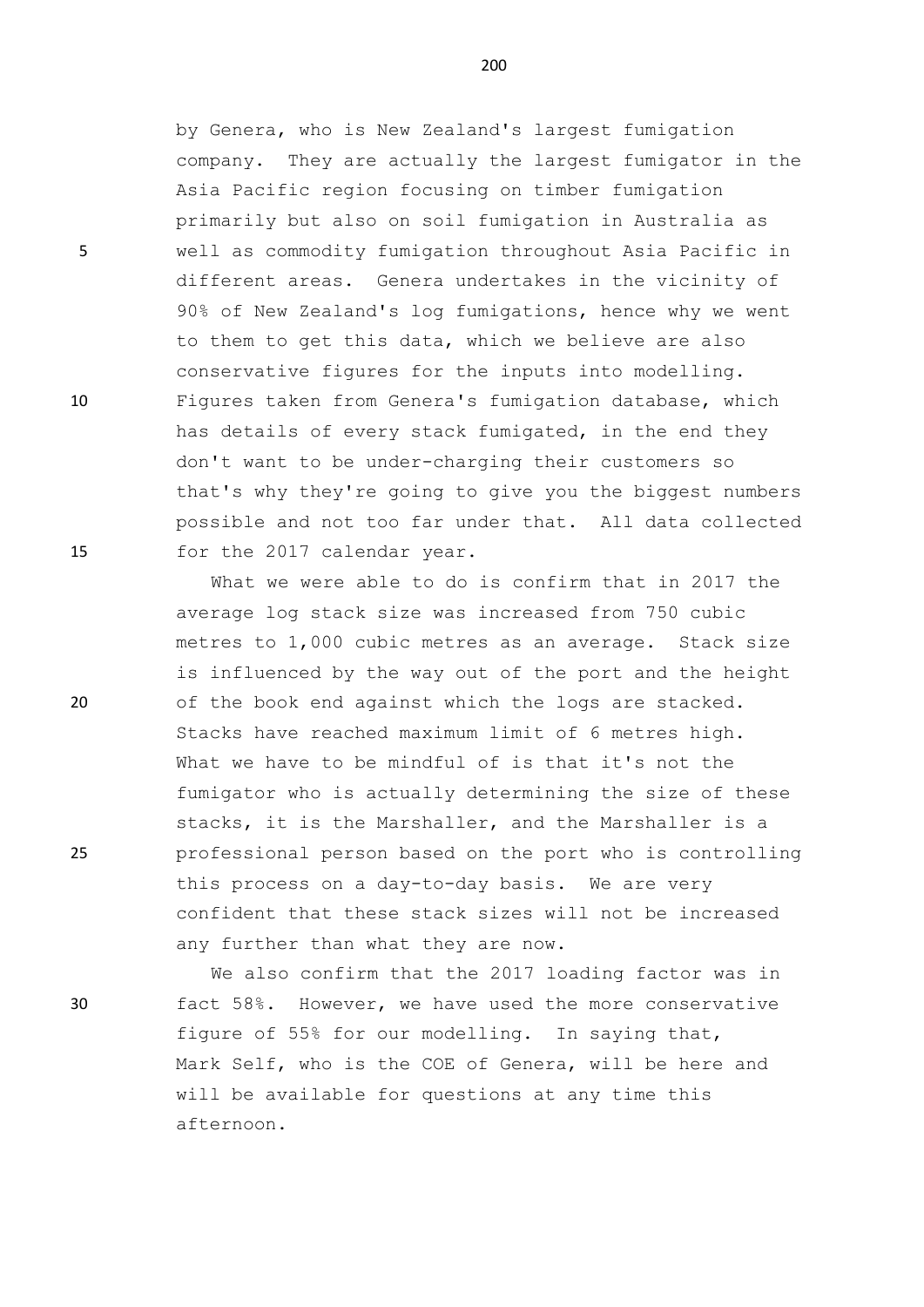So next we have Matt Hall. Matt's going to go through some of the details on load factor. So I'll hand over to Matt.

**DR HALL:** Thank you, Kade. So, my experience with EDN goes back about five years, researching and working actively with EDN at Plant & Food Research, I led a research 10 group there, and that organisation currently are global leaders in disinfestation, particularly with EDN, for logs and so I'll be presenting some information today around endpoint concentrations.

 $5$  \*\*\*

And initially, this is not something that we're 15 normally interested in from a research perspective. Why we want to know the sorption curve and the profile and the concentration over time is really around insect efficacy, and so organisations like MPI and our trading partners need that sort of information to understand how 20 much concentration is available to provide efficacy. So, this is a secondary benefit in that we're establishing the endpoint concentration and assessing risk as an input for modelling and so on.

So, what happens when you put the fumigant in 25 a treated space. You've got depletion over time, and that's occurring typically for every fumigant and is referred to as sorption, and you get adsorption and absorption, and so that's the molecules are going into and onto the substrate, in this case logs, but it can be 30 fruit, it can be vehicles, it can be a whole range of different commodities.

So, we've done a lot of work around this for EDN and we've defined what are the parameters which influence sorption. We've looked at surface area being a 35 significant factor and dose, and it's proportional to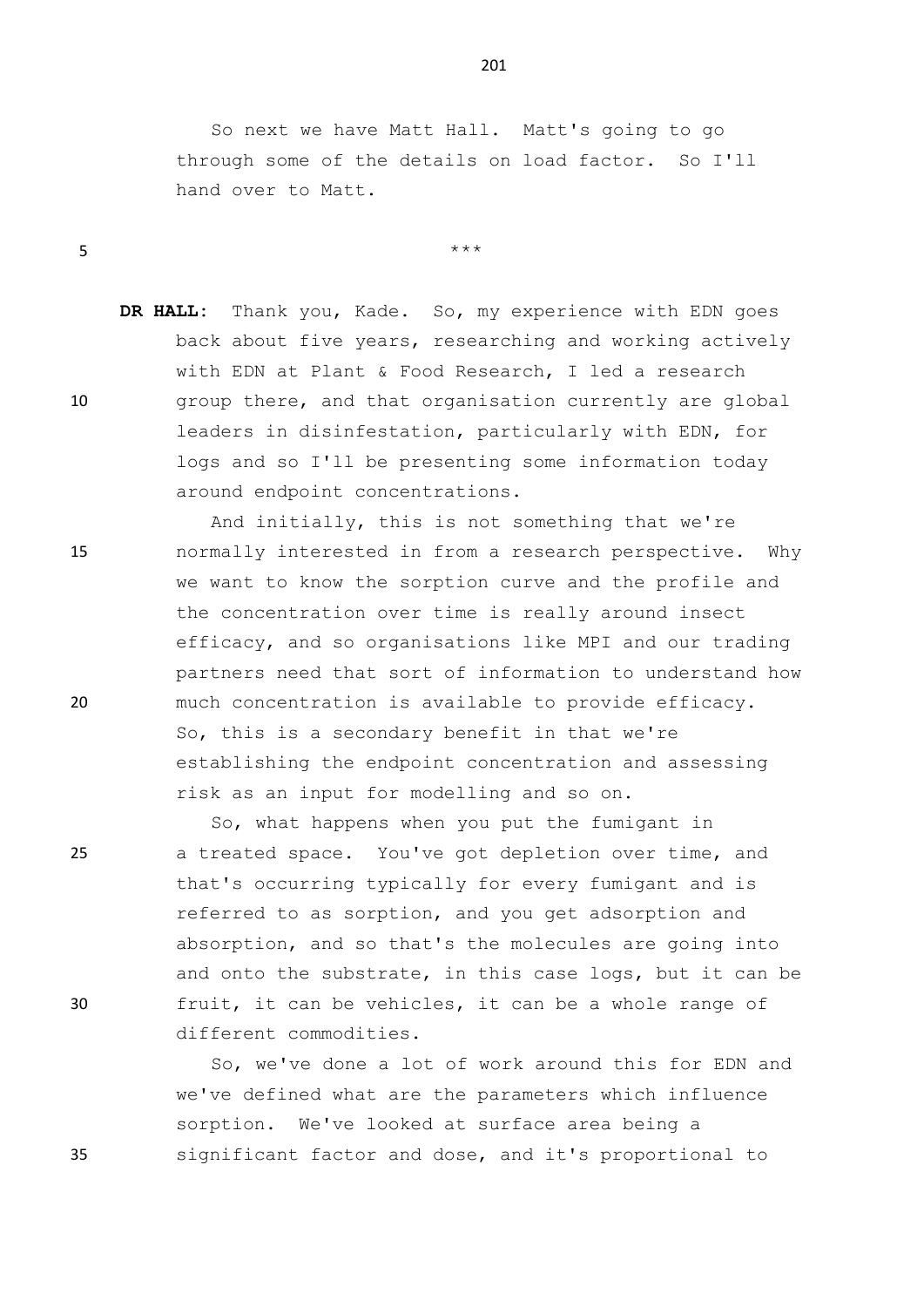those. So, as surface area changes and as dose change, the sorption profile changes accordingly. But it doesn't account for any losses through the tarpaulin, for example. These are conservative estimates where 5 it's in a completely sealed chamber and the concentrations reflect that.

This is quite awkward because I can't quite see the next points, so I'll just move over. Can I move over here? No. (Laptop provided to speaker). Oh, thanks 10 Kade.

Today I'll present some information that was presented last week around this loading and why loading is so important for understanding endpoint concentration, because it's one of the significant 15 factors we've identified as influencing that. So using the loading for 37%, which has previously been used, and then using a multiplication factor there is not representative of conditions. And looking at scaling from lab to larger-scale fumigations is a practice that 20 commonly occurs and is mathematically justified and straightforward.

So, the first piece of work here. In 2013 we're looking at sawn timber because we thought that the solubility of EDN would rule it out for use on logs 25 which have a high moisture content, so we initially looked at that and we looked at a number of factors. So, dose, moisture content of the sawn timber, end-grain sealing and load factor. And end-grain sealing we weren't proposing to seal the ends of grains, it relates 30 to surface area and available surface area for sorption to take place.

We proposed - this is a published paper, we proposed a two-phased exponential model here which the formula describes. The first part of it is the first 35 exponential drop and then the decay after that. So, we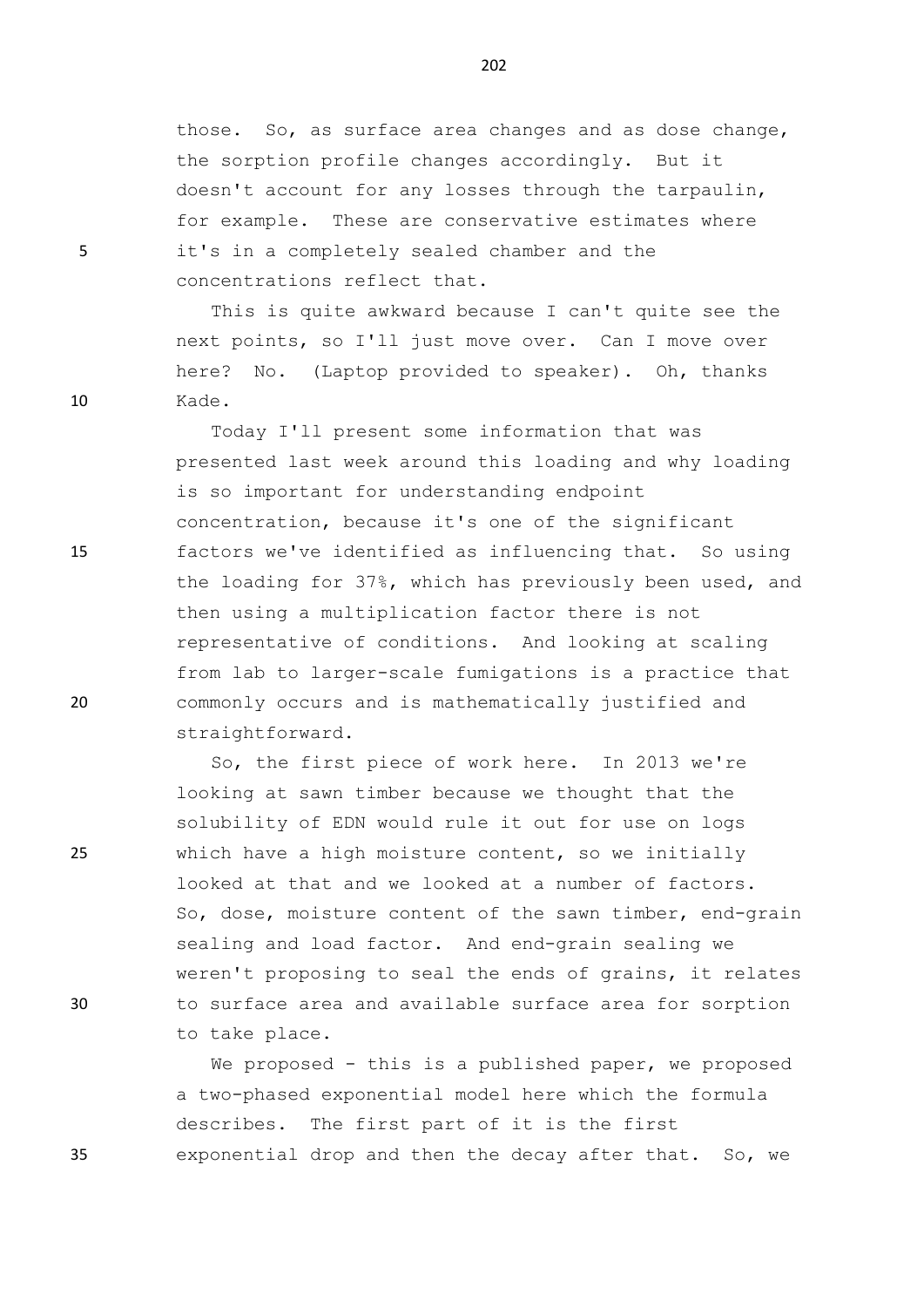started to build our understanding here of how that concentration changes over time.

So, the next piece of work we looked at was logs, so how does it perform with logs, because we had shown that 5 moisture content was really not a significant factor in dictating how sorption occurs which was a surprise to us at that stage. We put a number of additional samples in that transitional period, we've simplified the model which is now just a simple exponential decay function. 10 So, as we are building up thousands and thousands of data points, we're understanding very well how concentration will change for all of these parameters.

So, the work that was done at Tokoroa in 2016 was at a much larger scale. There are some questions around 15 the concentrations which I'm very aware of, but this is at a larger scale and the response is still the same, and it fit that exponential, that simplified exponential decay function that we'd previously defined. So, it shows what is happening in a 28 litre chamber, a sealed 20 chamber in the laboratory, actually can be applied with reasonable accuracy to what's happening in the field with the tarpaulin, under a 750 cubic metre stack.

So, since that work in 2016 the dose and the duration have changed and so we needed to undertake some 25 modelling work to define where does that endpoint concentration sit for the longer treatment period of 24 hours and a higher dose, because at that stage we were expecting the dose to be much lower than what it currently is. And so we have a huge number of factors 30 here with doses and time. We already know from the previous work that moisture content, end-grain sealing et cetera are not significant factors which influence endpoint concentration. So, we have all this knowledge that's going into it.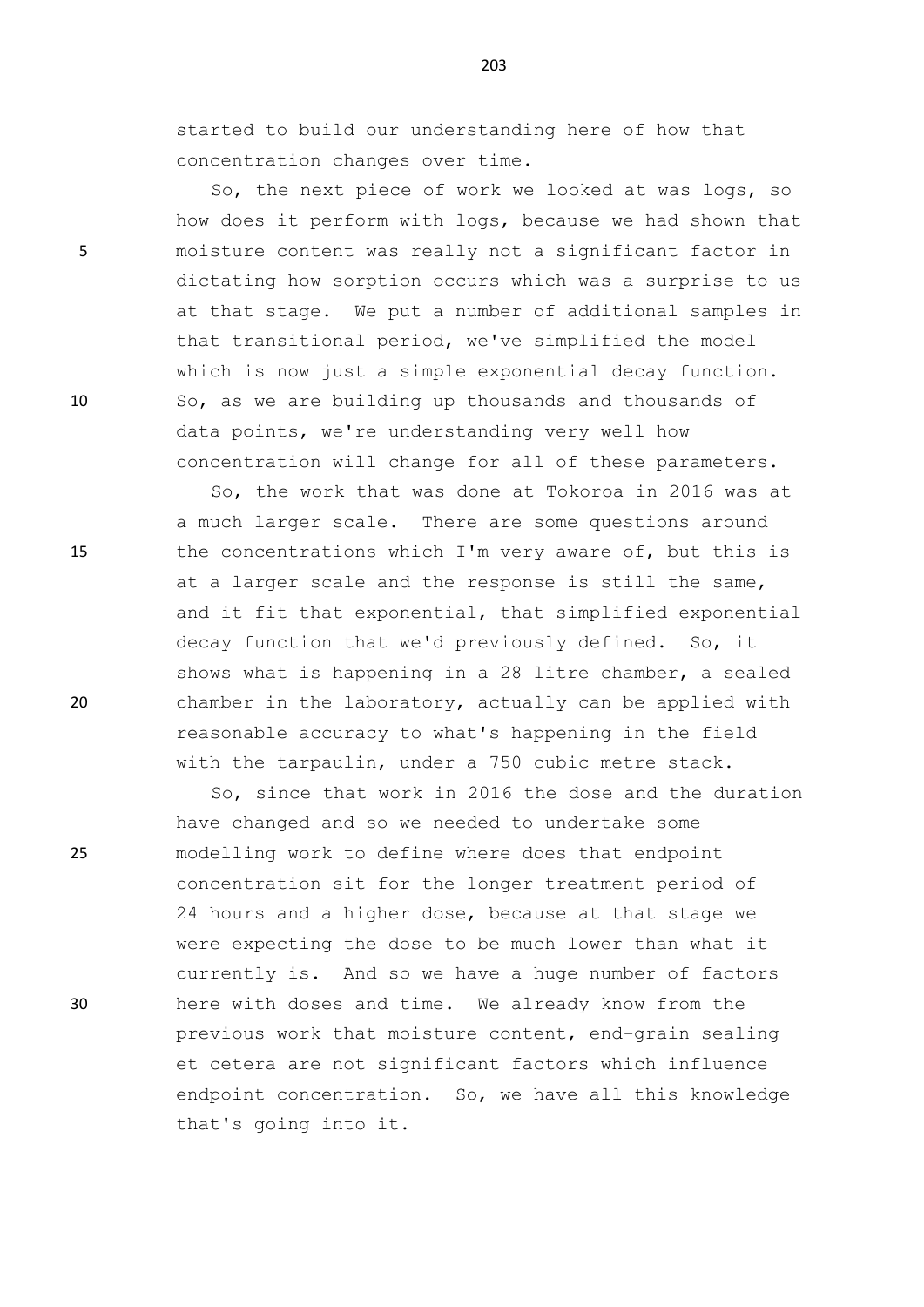So, what we were able to do is compare. So the top figure there is from laboratory information and the bottom is from the work that was done at Tokoroa, again with the understanding that that line may ever so 5 slightly be higher than where it currently sits, but the response over time is very similar and the modelling using that same modified formula fits the information very accurately.

So, this is a little bit of information around - this 10 is a recent paper that was published this year around hydrogen cyanide and whether EDN decomposes to hydrogen cyanide to treatment of logs, in which case the answer is that it does not, down the bottom here. So, we have EDN sorption, normal sorption profile there, so that 15 represents a chamber with logs in it at two different temperatures, and this one represents EDN without any log. So this is gives us no sorption, for example, and sorption on the left-hand side. And the purpose of this is not around HCN but this piece of work for the first 20 time showed us that you get a higher rate of sorption at 20 degrees compared to 10, and so all that modelling work done by the Brierley report was at 10 degrees. And so these values are conservative estimates in a very sealed chamber and are conservative values in their own 25 right.

So, originally in the submission the information sourced from the Brierley report, the average loading was 37% which was used in the Graham report for estimates, and we made an adjustment to a loading of 30 50%. So, at that time the information coming from industry was that the low-end average loading is around 50%, and so we made a mathematical adjustment to our model to a loading of 50% and that's what was done at the time. So, quite a significant difference between 35 what the endpoint concentration at 50% here, a 50%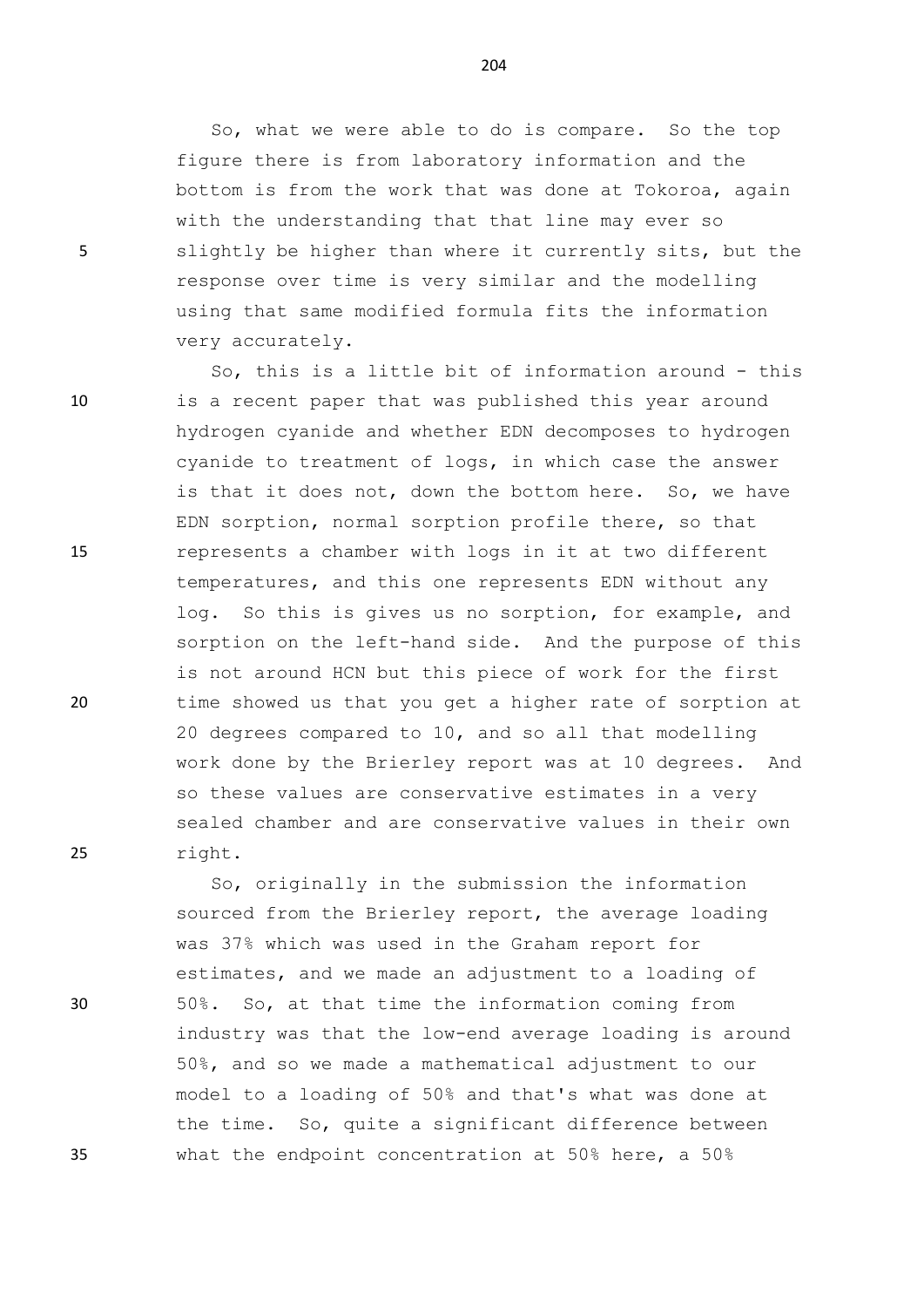loading, and 37%, and since then working with the information that's come in from Genera it looks like that endpoint conservative loading estimate sits more around 55%, in which case we've used the model again to 5 go back into, which has got thousands and thousands of data point which are able to predict these things with confidence, and the confidence is provided, to account for that change in loading. So, the information was presented I believe for the first time last week.

10 So, what that means is that when we provide a number like this 0.8 grams per metre cubed remaining in the treated space after 24 hours for a dose of 150 grams and a loading of 55%, this is backed up by a very very good understanding of the factors which influence sorption. 15 And this estimate is coming from a sealed environment, not from a commercial situation where there may be slight diffusion of the gas through the tarpaulin. It's also coming from the low-end data, not estimate, low-end data for loading, so therefore represents a good input 20 for that subsequent modelling work done by Sullivans. Thank you. The next presenter is Swami.

**MR BROWNING:** Mr Chair, could I just ask a question from the floor. If we've got any questions of clarification, are we better to do it while the expert or presenter is up 25 there, or are we going to ask them collectively later? **CHAIR:** At the previous hearing we reserved questions until the Applicant's case was presented. I think we can do that today.

 $30$  \*\*\*

**DR SWAMINATHAN:** Yes, good morning. Before going into selecting the right model for timber fumigation, especially for EDN fumigation at the Tauranga Port, we 35 did some extensive search, like we discussed with the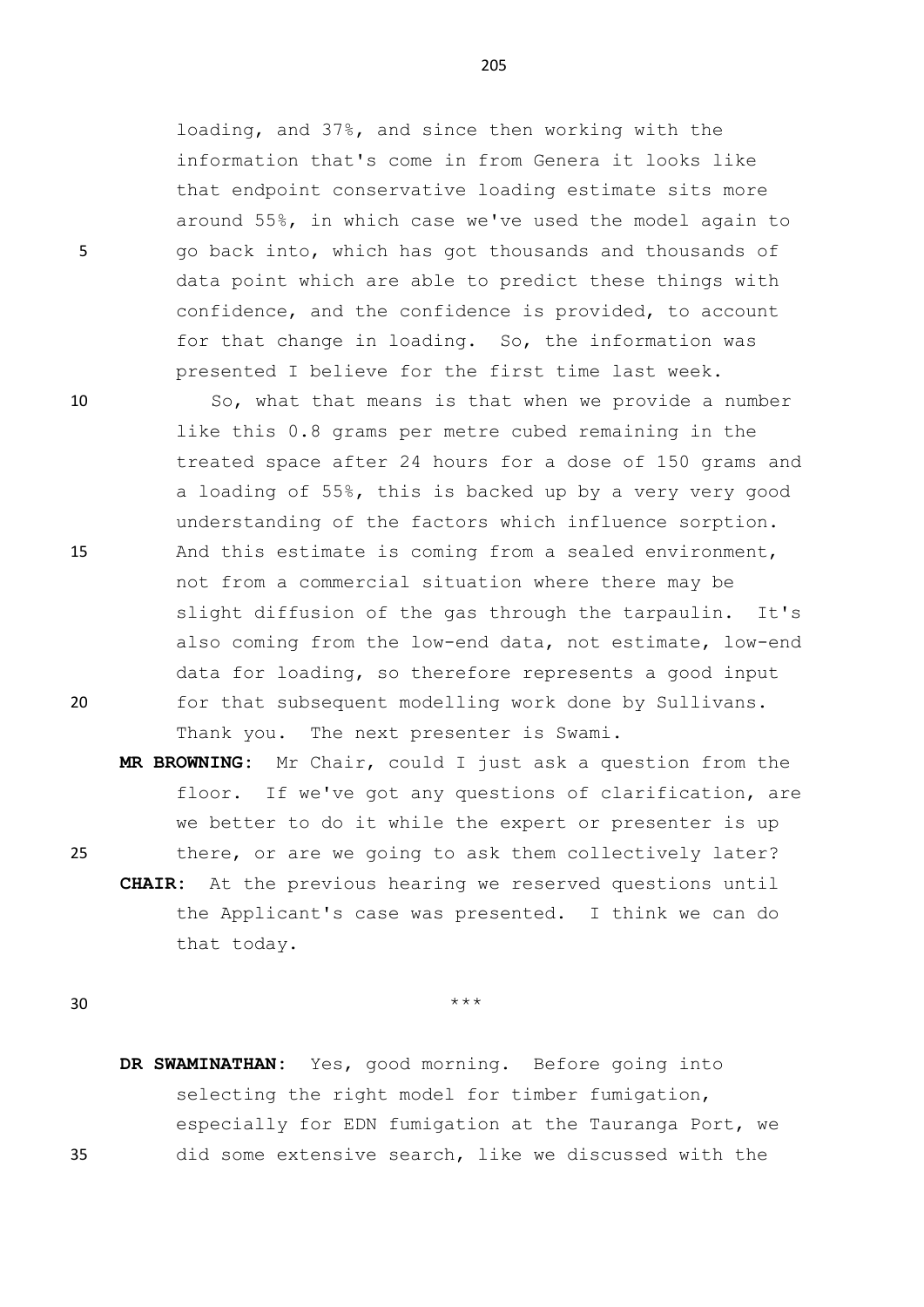best modeller who is working with the US EPA, we discussed with them and they provided the situation. And also we looked into this regulatory approval in the US and also in Australia, and also we looked at what's 5 really happening in the field situation, that's at the biggest port in New Zealand. We looked at that carefully, what is actually happening in the commercial situation, and also we looked at the lab data created from the Plant & Food.

10 So, we used all this information to select the right model and based on our extensive search, we did an extensive search and based on that one we finally decided air modelling, AERMOD is the best model that suits for EDN fumigation at the Tauranga Port.

15 So, why did we choose? Because it was developed by the US EPA and also the American Meteorological Society, and it was officially approved by the US EPA in 2005 for regulatory approval, and it is also approved by some of the Australian States, like AERMOD was approved, and 20 it's also accepted by the New Zealand authority. And AERMOD replaced another model called [AUSPLUME], and based on these characteristics we found that AERMOD was the suitable model for EDN fumigation and we did that AERMOD for timber fumigation.

25 During this modelling we have to create a number of inputs. We used the Plant & Food data, the loading factor, and we discussed with Genera about the loading factor and the tarpaulin. We include all those inputs into the modelling, but also we took some conservative 30 approach. So, for 24 hours fumigation we used the permeation data collected from the lab, and for the ventilation we used the Plant & Food endpoint concentration data.

So, for this treatment time of 24 hours, we did a 35 study based on the standard approval method, and in that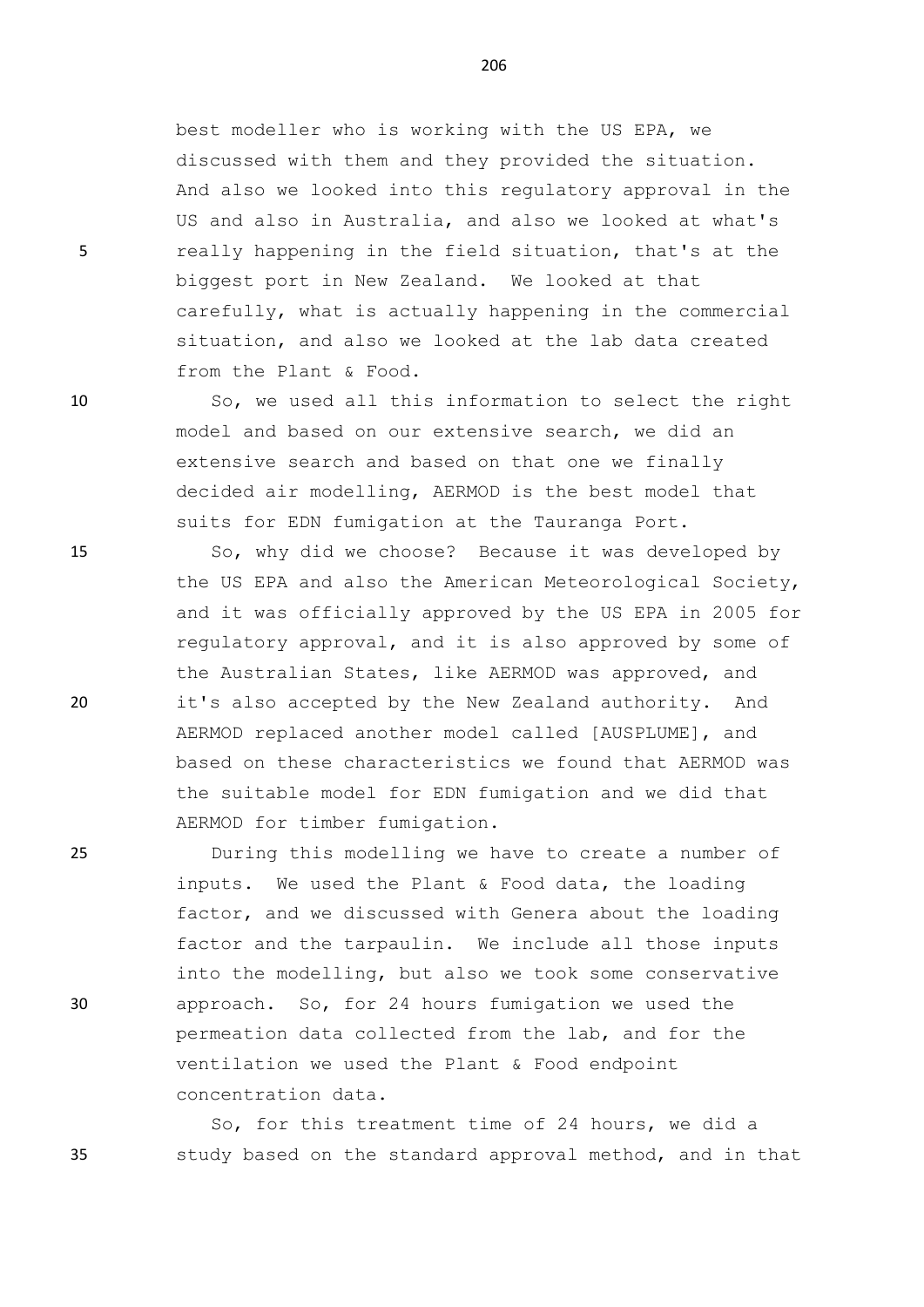study we didn't use any logs in that chamber. So it was without logs and there was a 10% permeation through the tarp during the study. The main thing is there was a high concentration that was inside the chamber 5 throughout the 24 hours treatment time and that was permeated through the tarp. But when you see a commercial situation, there will be 55% to 58% loading factor of logs and EDN will be absorbed by the logs, and during this 24 hour treatment time there will be a 10 steady decrease of EDN so the chances for permeation through the tarp will be very very minimum. But we used our worst case scenario taking the data from a situation that the EDN was applied without the logs, that's one thing.

15 And the second thing is doing the permeation study we used the highest dose rate of 164 but in the modelling we used 150. The dose rate used in the 24 hours is 164. So that's the second one.

And the third one is we have modelled with the 20 highest dose rate of 150 grams for 24 hours, but the efficacy study that's created with Plant & Food, currently they are - that would be something that China and India, that shows that at 5 to 10 degrees the maximum dose rate will be around 120 grams but we model 25 at the highest dose rate of 150. This 120 is for 5 to 10 degrees but at 20 degrees we expect around 75 grams, so that's the dose rate we are looking around. Again we used a conservative approach.

And the final one is the [files] for the data. This 30 [files] for the data is from Tauranga port. We used what is exactly in Tauranga port, that's the one we used for modelling. Even the Tauranga meteorological, the department says it refers to, and it's also supportive of the [WLF] data. That's already there in their 35 website, you can have check on that one. They support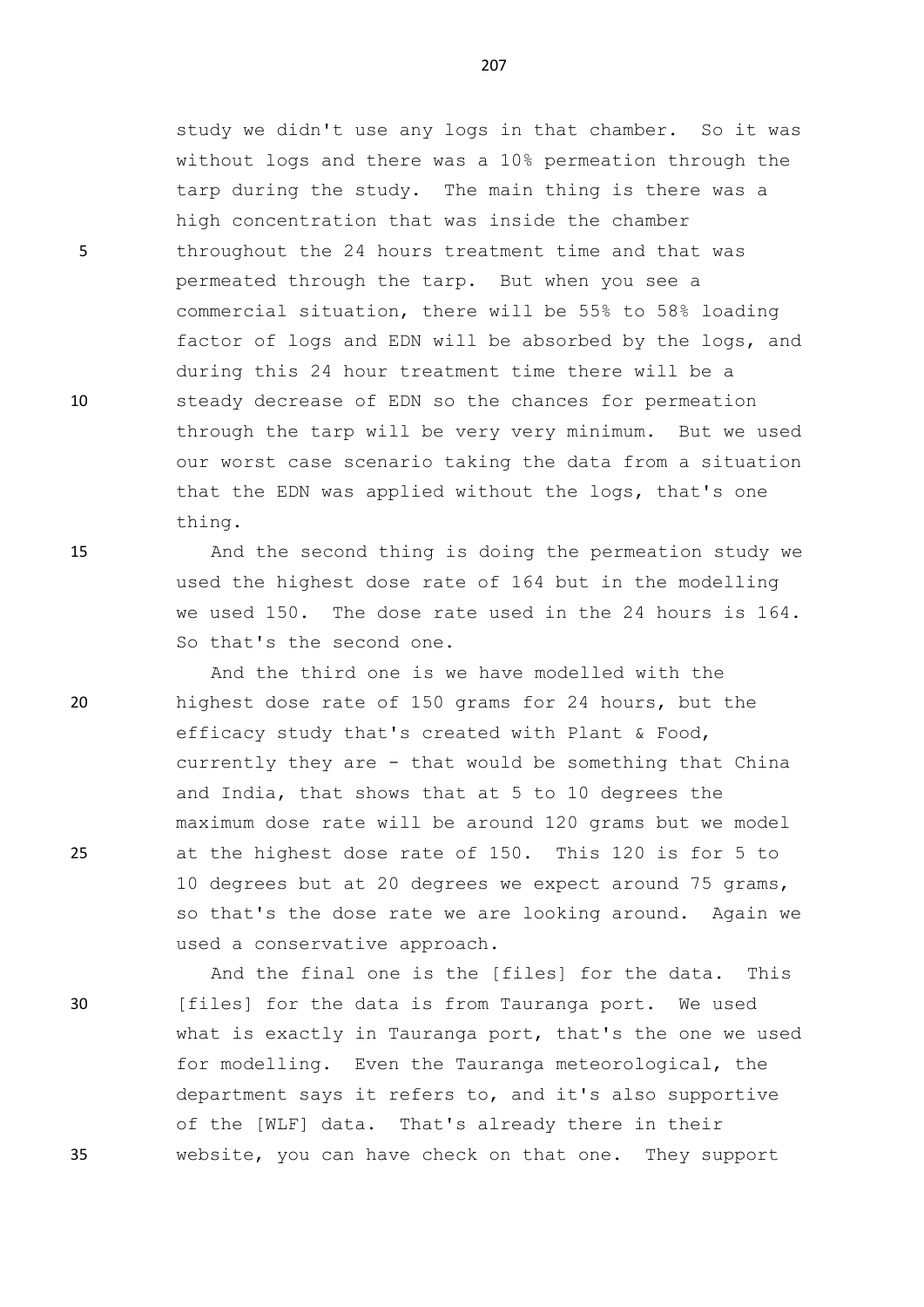the [WLF] data. I also discussed this with Sullivan and they told that it's already mentioned in their data, and we used [files] for the data 24 hours. That's the main thing. Because when first they have only the daytime 5 weather, so that's the reason we have to go to [WLF] and the New Zealand Meteorological Departments supports [WLF] data. So that's the suitable weather data we used for EDN modelling.

Okay, the modelling parameters. Again, a lot of 10 information here. So, we submitted to modelling of February based on the available information at that time, it's purely based on our extensive search. But we came with some suggestions, so we've gone through carefully into Bruce's assessment and we also discussed 15 with Genera, one of the largest fumigators, and we considered both those things and came with some changes.

One is the tarpaulin 1,000 metres cubed, and the other one is we increased the height from 2.5 to 3 metres. And also we discussed with Genera in the 20 previous modelling submitted in February we used 50% loading factor, but when we checked with Genera they told they use up to 58% loading factor. So, again, we have to change and we have to model, and we went to Plant & Food and they provided the endpoint 25 concentration, and we used that endpoint concentration in the revised modelling, and also the worst case scenario we used in the revised modelling is the 95th percentile for 30 stacks for 24 hours, because that's the particular scenario which increased the buffer zone 30 from 20 metre to 120 metres to protect the bystanders. So, we checked that particular one and we used the revised inputs to develop the revised modelling.

So, based on the revised modelling, based on the worst case scenario of 30 stacks, 24 hours, 95th 35 percentile, we got this following exposure maximum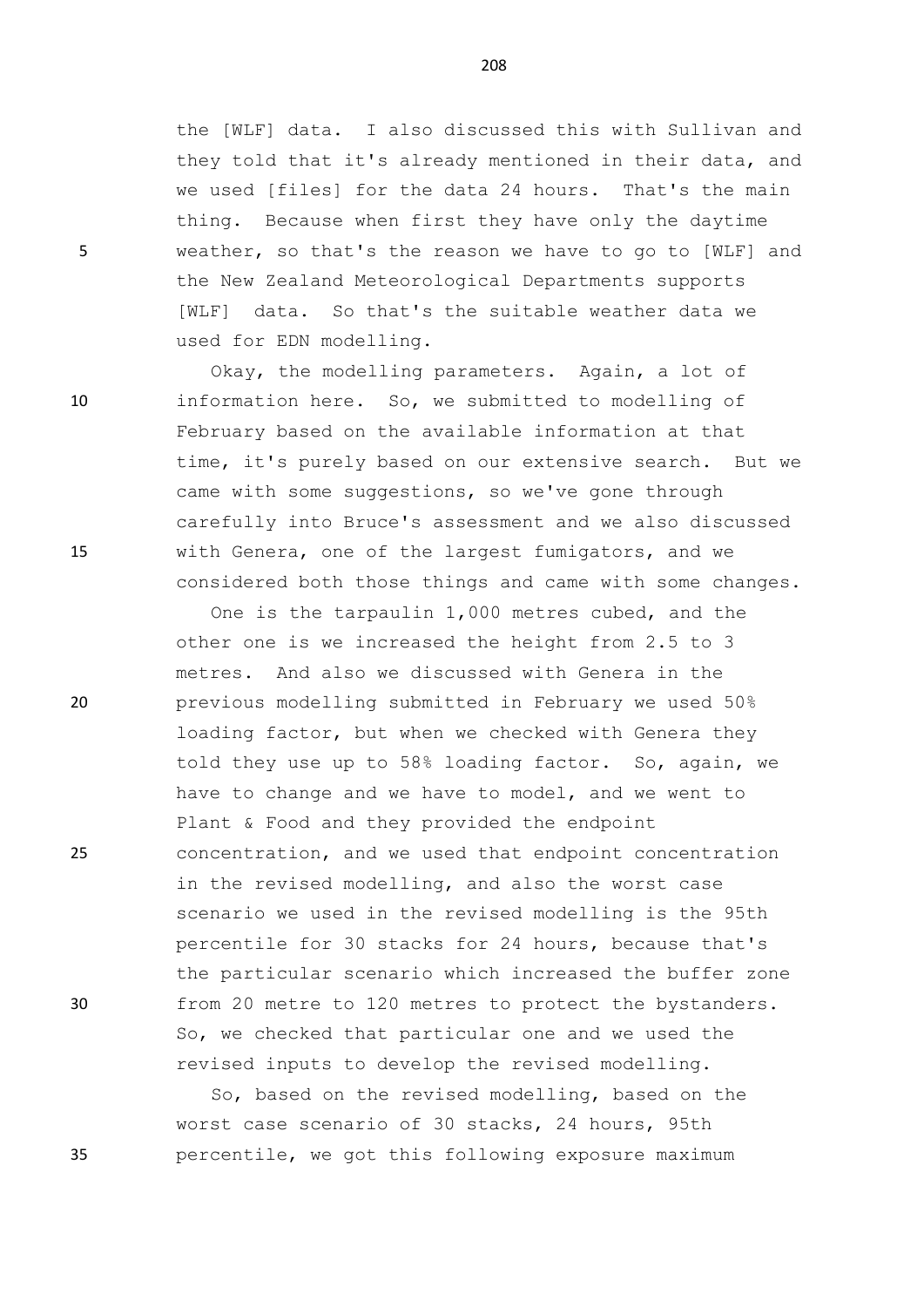concentration for 24 hours for 50, 100 and 150. And I will talk about 150 grams per metre cubed. So, at the 95th percentile the maximum downwind EDN concentration at 20 metres from the stack is 0.016 ppm 5 which is well below the TEL recommended by New Zealand EPA which is 0.034. So, we propose the 20 metre buffer zone for EDN fumigation.

\*\*\*

- 10
- **MS GEAR:** Thank you Swami. Now, one of the other areas we have come back to the EPA is actually to ask the EPA to reconsider the setting of the TEL. The EPA have proposed a TEL of 0.034 parts per million which is very 15 conservative, and Draslovka considers it should be set at 0.56 parts per million. There was a mistake on Kade's slide. We're looking at that for 0.56 average for 24 hours.

While Swami has shown that actually the modelling 20 indicates that even at the lower rate suggested by the EPA, that we can accommodate, we know that still a 20 metre buffer would be reasonable to keep bystanders and the public safe, because this is a very, it's one of the first times that EDN will be registered 25 internationally, it is of concern that Draslovka that a very low TEL will be set, because obviously it sets the benchmark to a certain extent.

As Kade said, a lot is known about cyanide sensitivities and the toxicology of cyanide, it's been 30 studied extensively for years, and so we come to it with a level of certainty. We note that the EPA has used uncertainty factors of 10 times, both for translating data in the lab from other species through to humans, and also for covering off differences in the human 35 population. As I said, we know those sensitivities.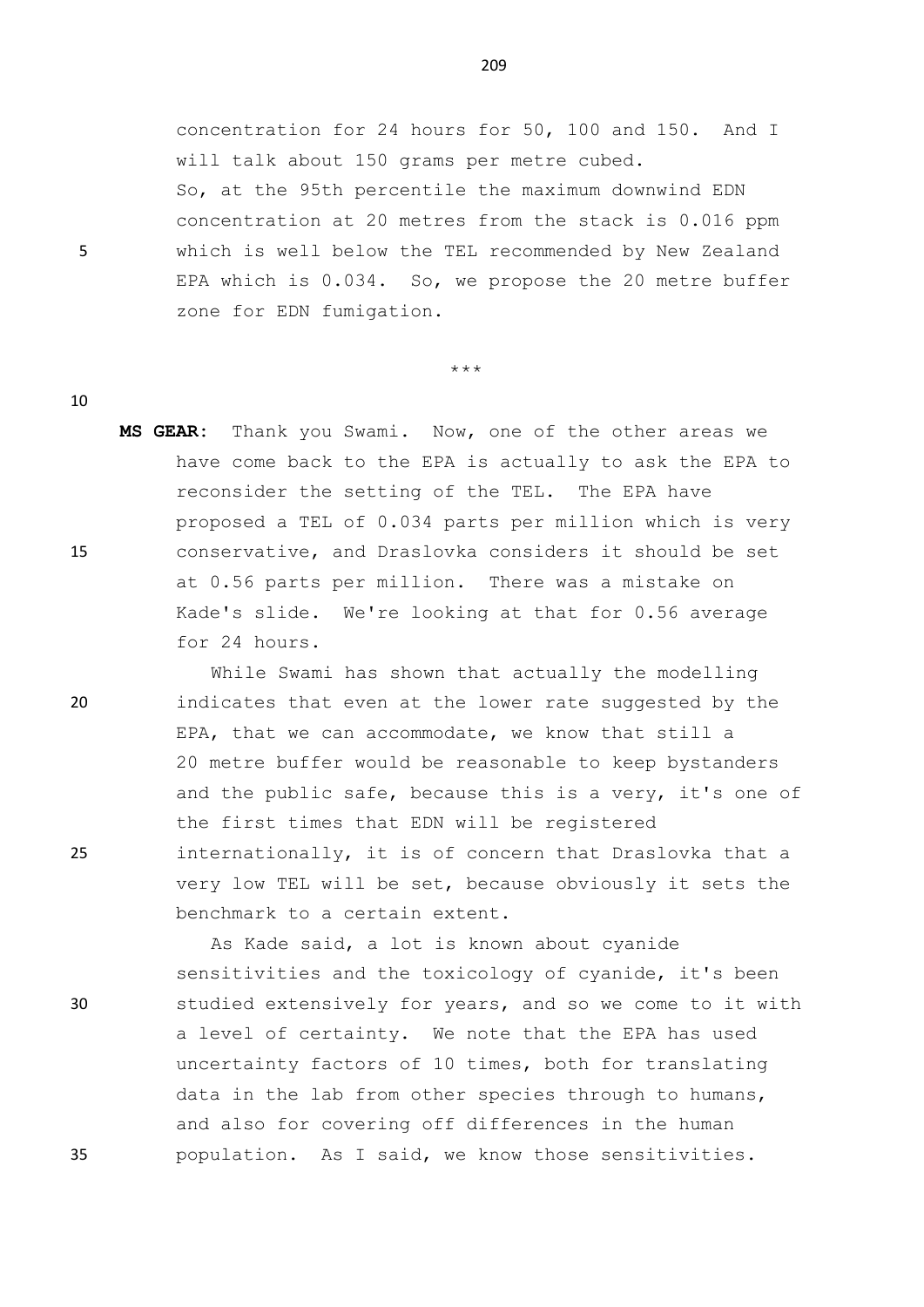Rats are known to be more sensitive to humans. And, as an aside, the rhesus monkeys that were also part of the trial that our TEL effectively is based on, are known to be more sensitive than humans, and after six months 5 continuous exposure to 25 parts per million there were no adverse effects. We're asking for a much lower TEL than that.

The document that we submitted immediately before the hearings actually covers off the new approach to TELs. 10 We note that the NCR in 2001, and also WorkSafe in their February WES, have actually used these uncertainty factors in their calculations where you have, rather than an uncertainty factor of 10 we're asking for an uncertainty factor of 2 to translate from rats through 15 to humans, and then an uncertainty factor of 3 for humans, because actually the ability of different ages within the human population to actually metabolise the cyanide molecule is not dependent on age. That gives us a total uncertainty factor of 6[].

20 We also note that EDN doesn't bio-accumulate. The human body has ways, or every living thing has ways of denaturing, and breaking down and excreting hydrogen cyanide. So we don't have the same chronic concerns that you'd have for a lot of other chemicals. 25 I actually presented the calculations very quickly at the last presentation. We've taken those out of today's presentation but they are contained in the document.

So on to the next one. Tarpaulin removal is the one other area I would like to cover off. It is another 30 area of uncertainty that was identified by Dr Graham. He talked in his analysis of the modelling that has sort of actually prompted a lot of this more recent information to be provided to the EPA, he says that tarpaulins, he talks about an instantaneous release of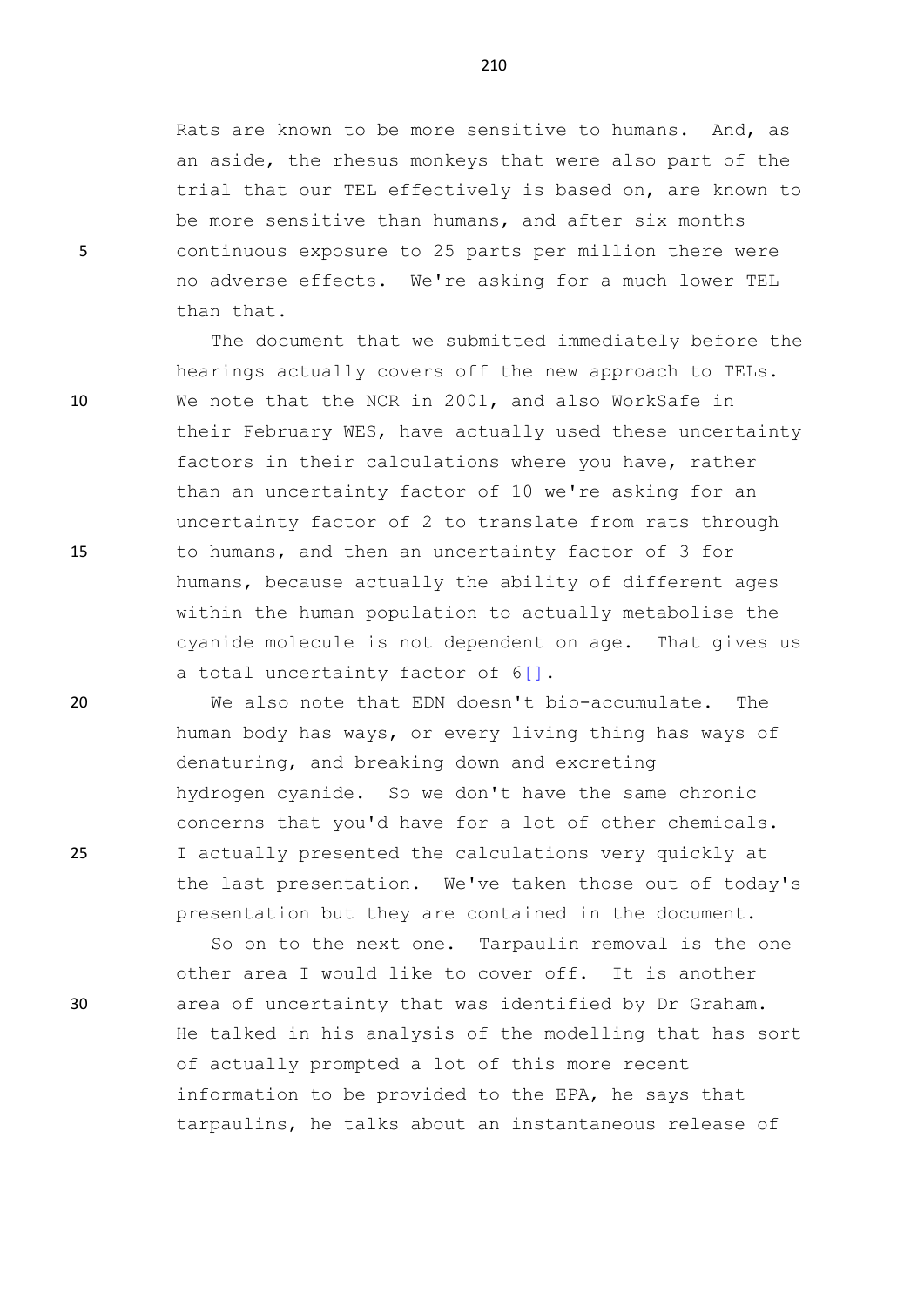EDN from a log stack and puts in place an uncertainty factor of 2.

What we would like to point out is that you cannot instantaneously remove a tarpaulin. The tarpaulin in 5 practice, and I'm sure the DMC will see this, is a very controlled process, it has its own standard operating procedure, and with methyl bromide - and the method that we are proposing is used to apply EDN is very similar or is exactly the same, EDN is potentially a drop-in 10 chemical. With methyl bromide the fumigators or the tarp removers are monitoring all the time to ensure that you don't get too much release of methyl bromide. They see this as a part of the process they can control very well. They remove it by actually using wire ropes and a 15 winch which is on the back of a tractor. They have one person controlling the winch and the other person monitoring the amount of free methyl bromide. We would anticipate that exactly the same process will be used here, so that if you start to remove and there's too 20 much coming out, you can stop the process before there's any more removal. So, we maintain that we don't need that uncertainty factor to be built into the assessment of the modelling.

We also note that with shiphold ventilation and with 25 container ventilation, one has even more control. You can actually re-shut the hatches or the doors, so again we can control the release.

We also note that there was, and Matt mentioned it in his presentation, tarpaulin permeability. The figures 30 that have been provided to the EPA in the application note up to 10% permeability. That is from a log-free situation and, as Matt described so well, the logs are having a significant effect on the amount of EDN and you will get a decline over time. Thank you. I'm now going 35 to pass this on to Swami to talk about buffer zones.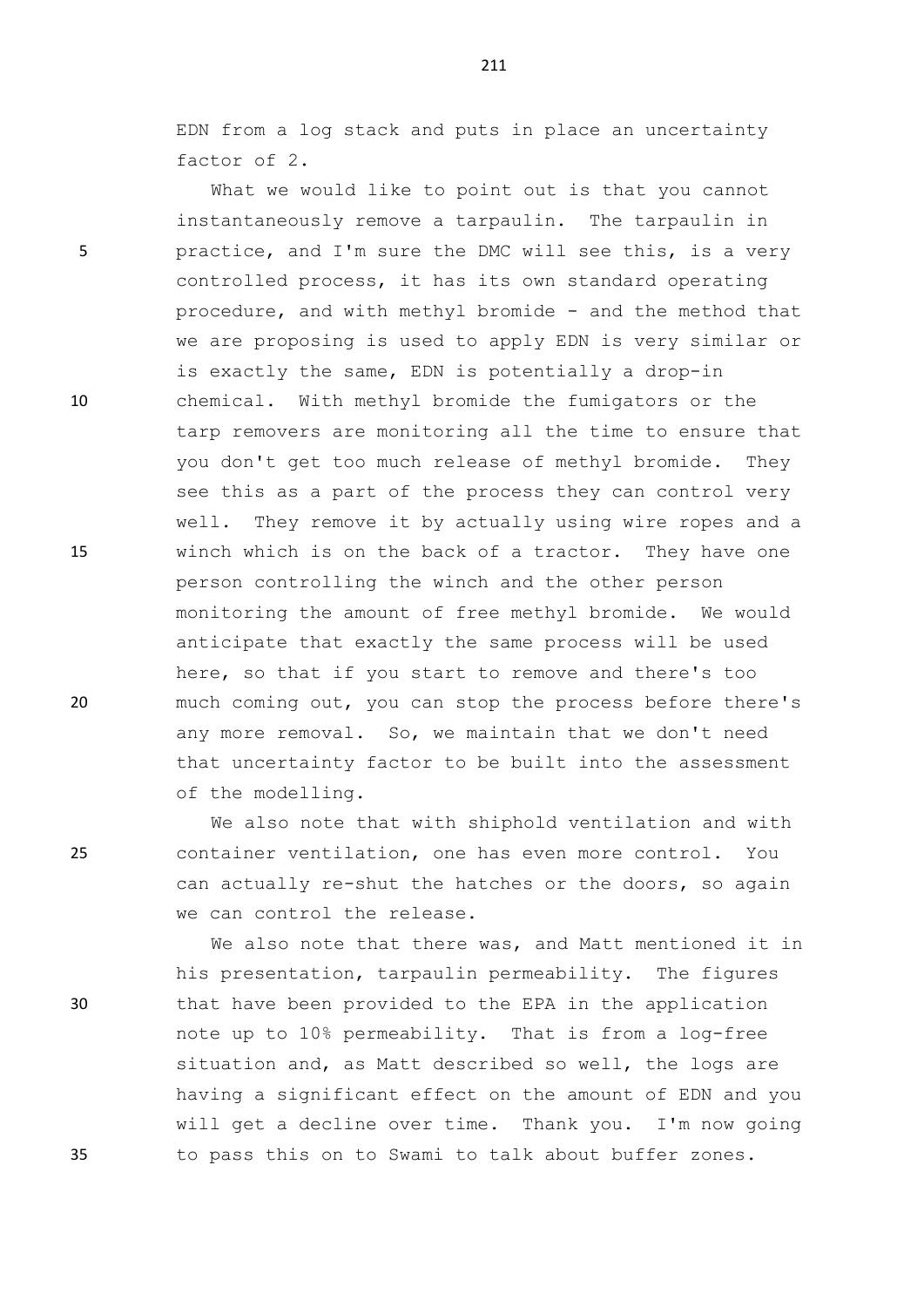**DR SWAMINATHAN:** We've gone through the modelling outputs. 5 So we've gone through the modelling output, what is the ppm level, and also we've gone through what is happening in the field, what's the real situation in the Tauranga Port. So, we looked at the two situations and in our application we propose the following buffer zone 10 based on the modelling and also what's happening in the real field situation scenario currently for methyl bromide.

Based on these two understandings we gave different zones for different areas. For example, fumigation 15 area, you can see that's the wood, that's the fumigation area. And surrounding those logs we propose 5 metres, so that's the one. The second one is the risk area where the fumigators will be moving around, which is like 5 to 15 metres, that's the second one. And the 20 third is the buffer zone we propose is 15 metres to 20 metres where the other port workers may be moving around. And the final one is also a buffer zone, which is like 20 metres, that's merely for the bystanders. This is based on the modelling results in the field 25 situation, what's happening. Based on that one we have proposed the following in our application.

Based on the modelling assessment, Bruce states that anyone closer than 10 metres can be exposed to 700 to 5,200 ppm. Workers can safely work at less 10, or more 30 than 10 metres from the log piles without PPE. These two recommendations are based on an uncertainty factor of 7.4 and also another uncertainty factor of 2. This 700 and 5,200 ppm really comes within the different loading factor 50 and 37. To compensate that one, Bruce 35 Graham, Dr Bruce used a 7.4 for uncertainty factor but

\*\*\*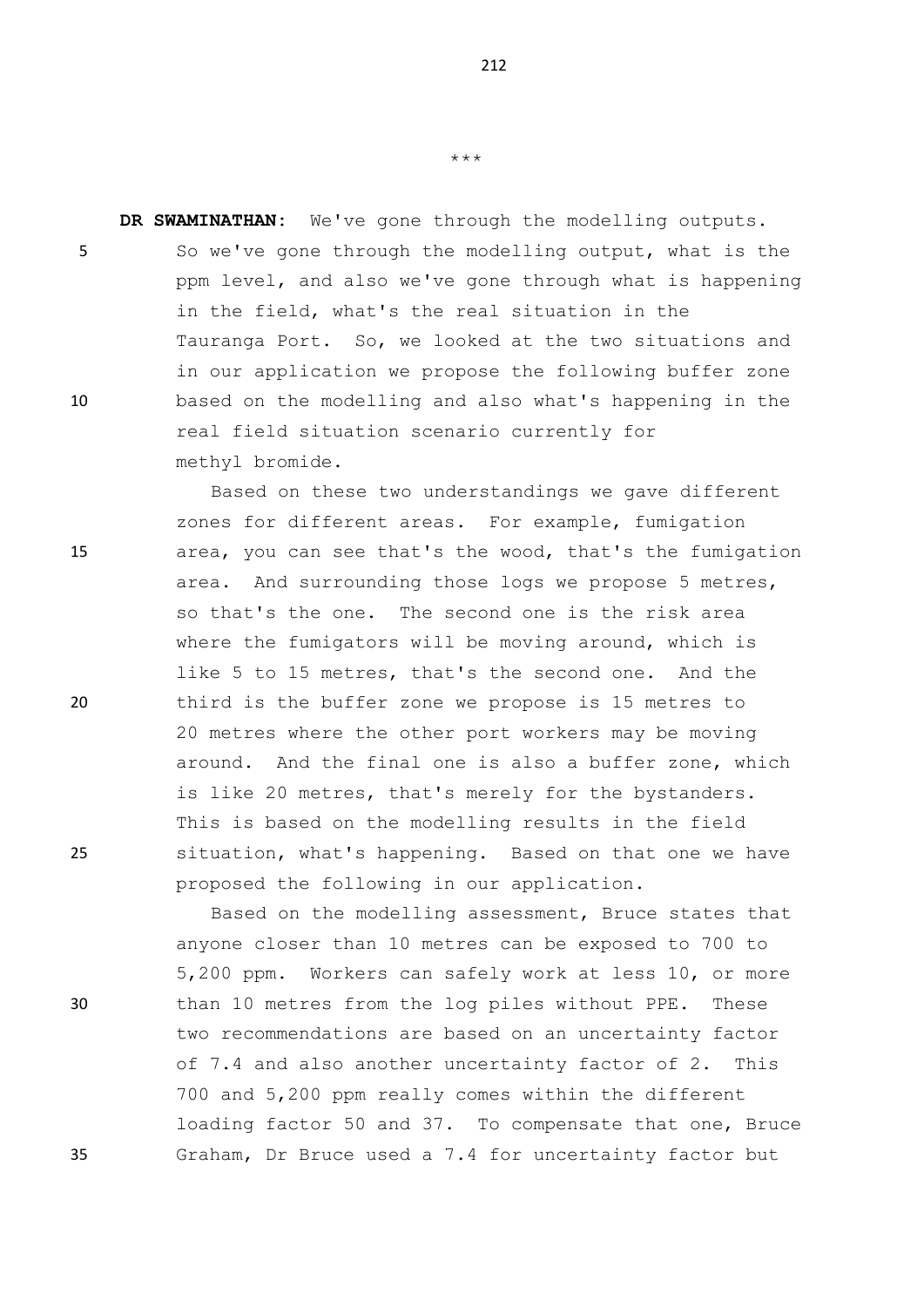we have shown that Genera used up to a loading factor of 58%, and based on Plant & Food study we know that the endpoint concentration is 0.5% of the initially applied dose rate. And the second uncertainty factor of 2 is 5 based on the tarp volume from 700 to 1,500 but we found that average is around 1,000 metres square.

So based on that one, like Bruce suggested the buffer zone of 120 metres to protect bystanders, but we revised that one with the new input based on what is really 10 happening in the field situation and we are able to prove that at 20 metres the levels are below the TEL levels, so we are proposing still 20 metres for timber fumigation.

And we also have different zones for that one. For 15 example, at the fumigation zone, like 5 metres, we know that the worker exposure's WES will exceed above 3 ppm. So when you're entering into that area you need to have PPE and also you need to use a monitor. And also in the WES zone, that's within 5 and 15 metres - no, sorry, 20 that's a typo error, that's 15 metres, not 5 to 15 metres. In that area there is, some cases there might be like it can, the WES can exceed that sometimes above 3 ppm so you have to use monitor and the PPE when you are moving into those zones. And the third zone is 25 the buffer zone which we expect that the level will be less than 3 ppm, which is also agreed by Bruce in the assessment document, and we agree with that assessment also. And outside the buffer zone we expect 0.016 ppm which is based on the modelling results. So we propose 30 a 20 metre buffer zone to protect bystanders, and a buffer zone of 15 to 20 metres, like 15 metres for the port workers.

As Kade mentioned in the introduction session, the APVMA proposed 24 hours handling period of treated 35 timber with PPE. This is based on 6 hours fumigation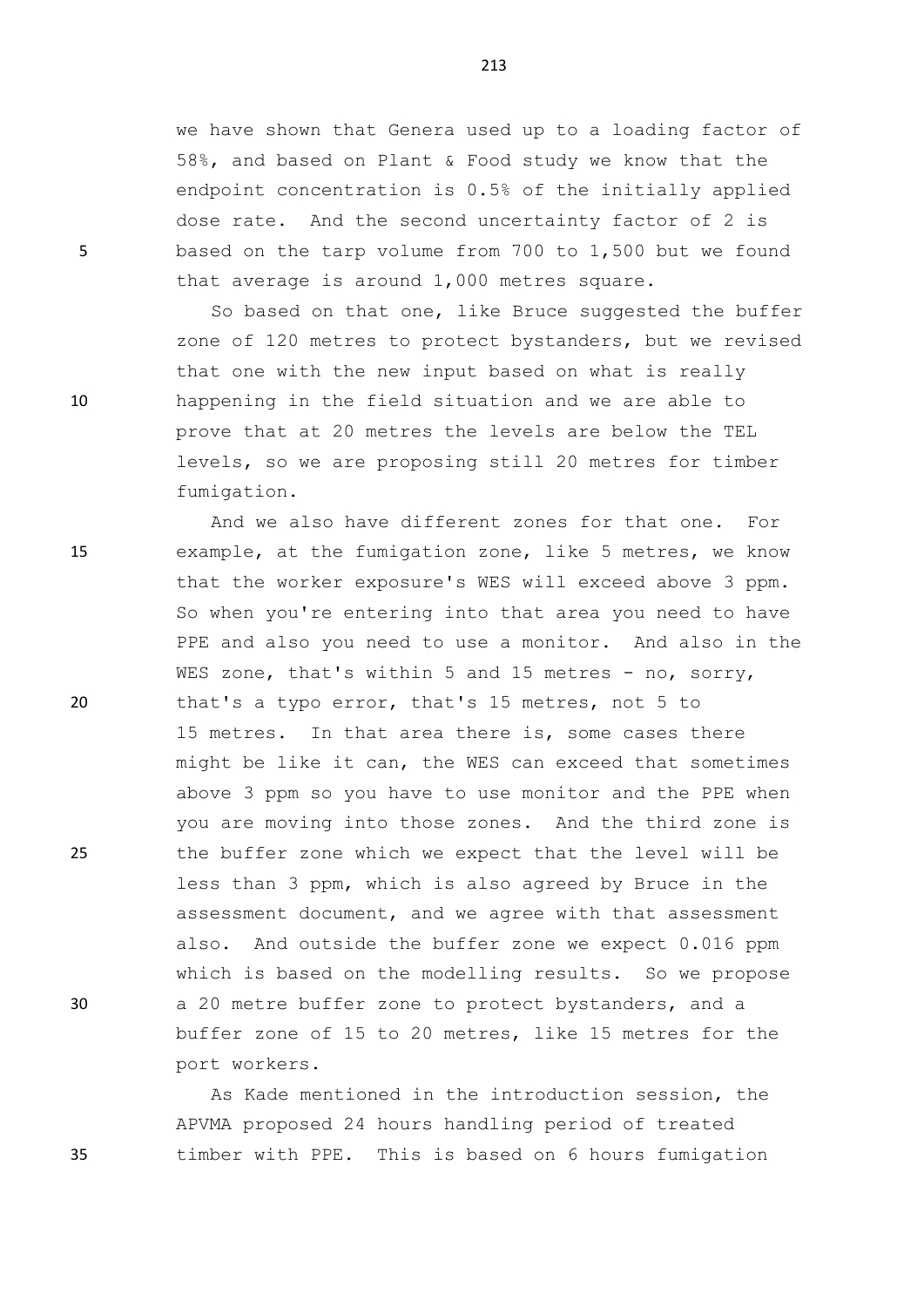and the lack of robust data, we didn't provide any sorption data at that time, it was around 2012. But from 2012 to 2017 we did a lot of studies and Plant & Food already did the desorption study and we have 5 submitted the new supporting document to EPA for rehandling, and we also extended the treatment time from 6 hours to 24 hours.

So, I suggest EPA to look into the new data and not into the APVMA, because the APVMA is old data, 6 hours 10 treatment time, no desorption data. With our new proposal we are extending the treatment time to 24 hours and Plant & Food studies shows that the endpoint concentration is very low, and Plant & Food also did studies on desorption which shows that within half an 15 hour EDN can be desorbed from the wood. So we submitted that new. So we recommend WorkSafe to consider the re-entry period. And I also understand the field situation what's happening, because they have only 36 hours window time during summer peak season where 20 there is a long flying season, so they need to work around that 36 hours. Imposing a 24 hours will have some implications on that 36 hours. So we ask WorkSafe to carefully consider the new data submitted to the EPA and not the APVMA data.

25 And also we also want to inform that EDN only affects workers by inhalation. Dermal absorption is not a mode of toxicity, and there are also standard operating procedures available, and the Hall 2014 data shows that after 1.5 hours there is no detectable concentration of 30 EDN emitting from the timber and we ask WorkSafe and the EPA to carefully consider that data for suggesting the re-entry for EDN timber fumigation.

\*\*\*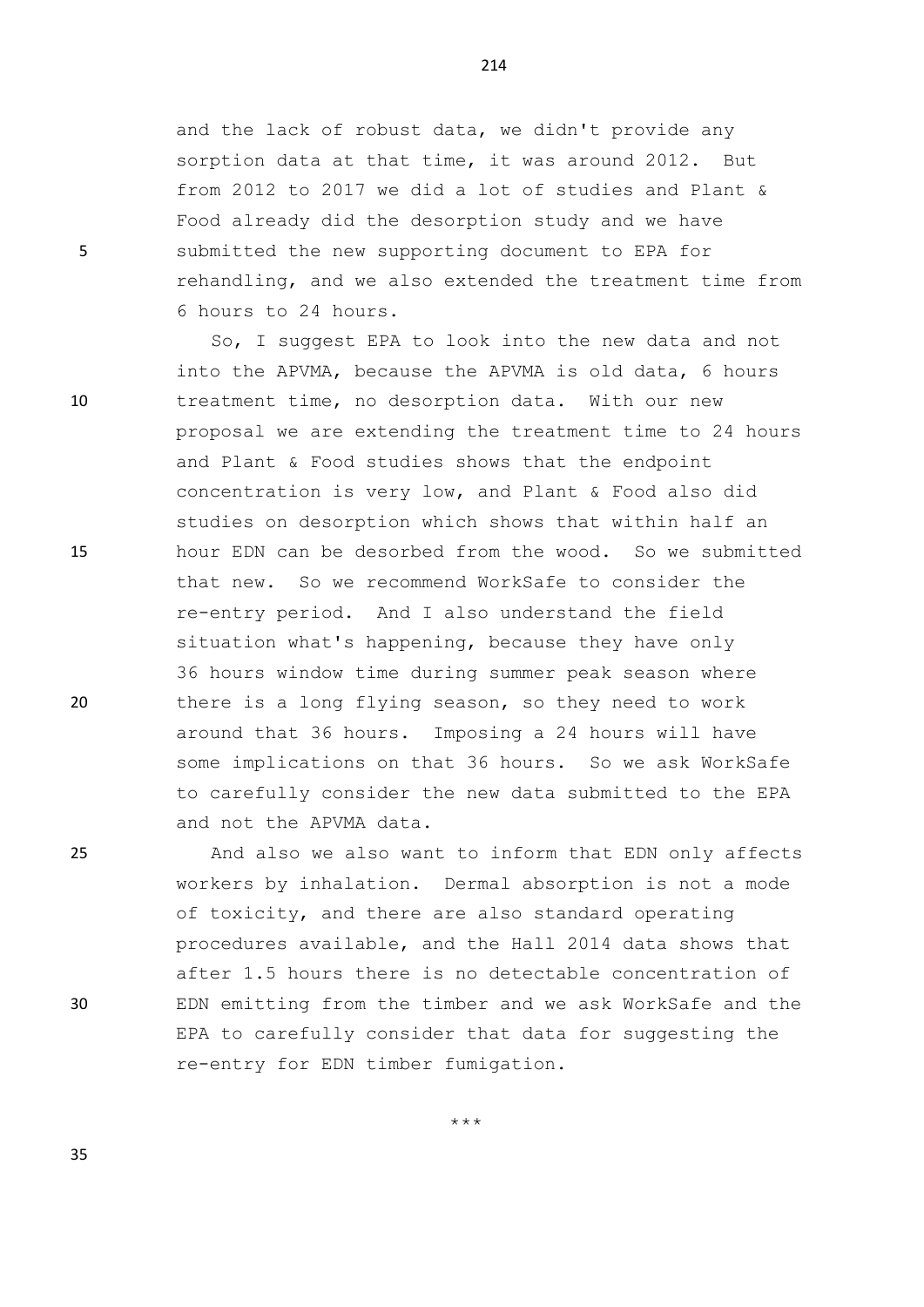**MR McCONVILLE:** Unfortunately I've been advised that my props did not arrive today so I don't have the detectors here but I can physically show you with my hands how big things are.

5 So, to monitor fumigations on port we basically have two robust detectors which have been proven in the field as well as been proven against or calibrated against GC data. The first one is what's called the MSA Ultima XA. In the Czech Republic at the manufacturing facility 10 there are approximately 360 detectors located all around the boundary of the manufacturing facility. All of those are real-time monitoring of the concentrations. We have taken that same technology and we have implemented that into a hand-held detector. It is the 15 same system, it is exactly the same actual sensor technology. In the end it is principally a hazard warning device to protect staff. It is a hand-held instrument able to detect between 1 to 50 ppm. It is used to measure EDN levels in the work areas, so not 20 underneath the tarp, not in high concentration areas, it is only for personal protection.

It says it can have. No, it does have, an audible and visual alarm that activates at 5 ppm. It has a guaranteed response time of 12 seconds, which is it is 25 typically 6 seconds. A failure message on the detector does mean that it, it has two meanings, the first one being that there is an issue with the detector, secondly it could mean that the concentration is exceeding 50 ppm. In that case the worker merely walks out of the 30 fumigation area into an area of safety as per standard operating procedure for fumigation. This unit costs approximately USD 2,000.

The second instrument, one of the issues raised was how do we actually measure the concentration accurately 35 underneath the tarp. As stated previously, the endpoint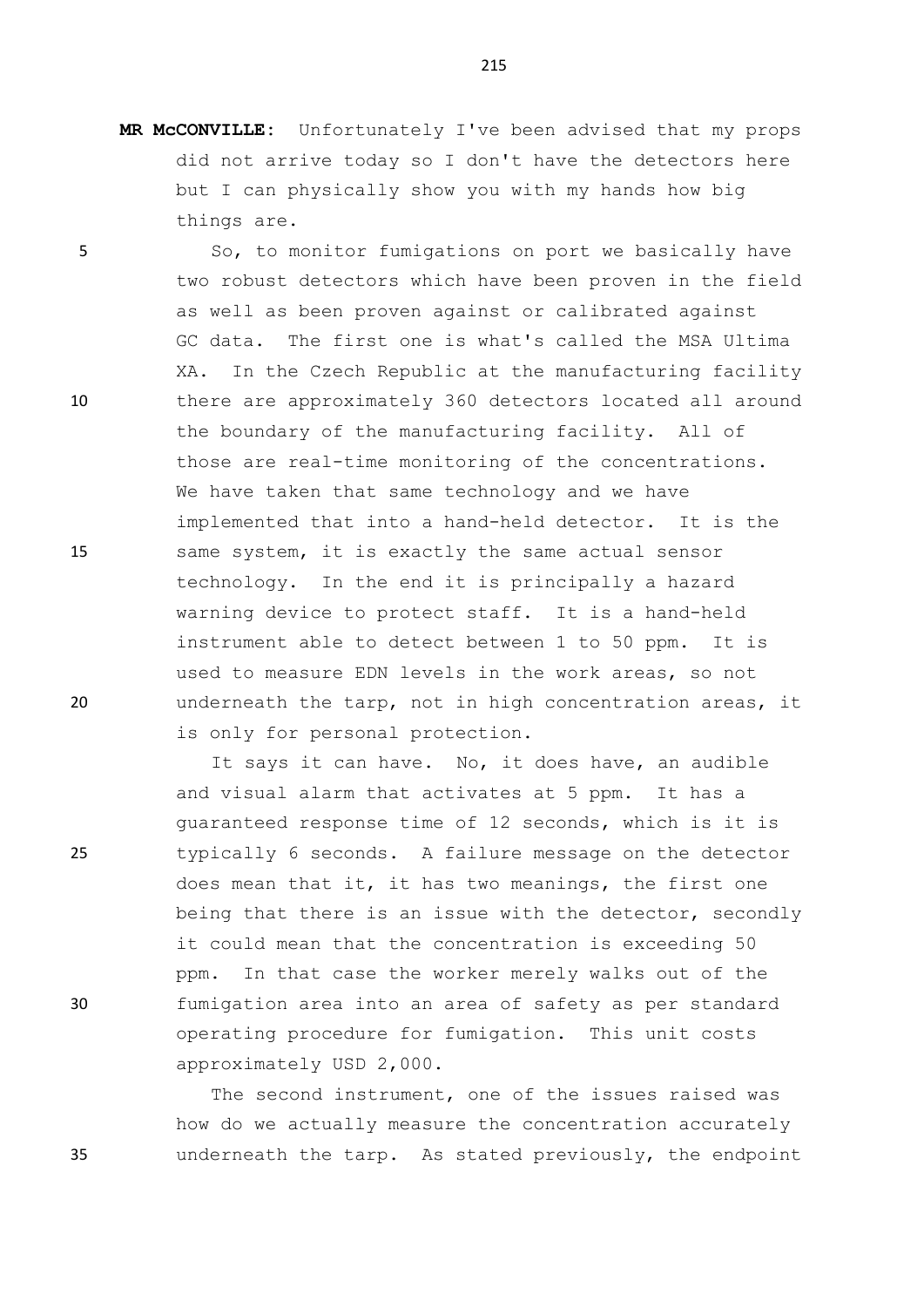concentration could be anywhere, from the original data, from 700 to 5,200 ppm. However, through our modelling and through our endpoint concentration data we know that that is going to be around about 700 ppm endpoint 5 concentration, even lower. What that means is that we needed a detector which was able to accurately determine what the concentration was underneath that tarp before the ventilation occurs. Using a Riken FI-8000 which is developed in Japan, it's used to monitor the 10 concentrations under the tarpaulin. It measures approximately and accurately between 185 and 138,772 ppm. It does measure it in grams per cubic metre. It's hand-held with an inbuilt pump. It's approximately this big, it weighs about 2 kilograms. This unit allows for 15 the remote monitoring with sampling lines going in underneath the tarp, so that the workers do not need to be opening up the tarp to put this detector under. They can have sampling lines already in place, again as per standard operating procedure. It can be connected, 20 inserted through pipes into the stack at multiple points. We already use that method in Australia because there is a 3 sampling point methodology in Australia for the determination of the concentration. This unit is approximately USD 3500 but, again, you're not needing 25 one of these per person, you're needing one of these per applicator who is responsible for that application[].

In terms of PPE, the personal protective equipment required if the WES exceeded 3 ppm, and EDN principally affects workers through inhalation and I think they're 30 the two key points here. I'm going to give you basically going the different zones that were discussed by Swami under the buffer zone requirements. Basically there's a fumigation zone which is close in to the actual stack or the log stack. In this case you need an 35 EDN personal detector as shown as the MSA Ultima, closed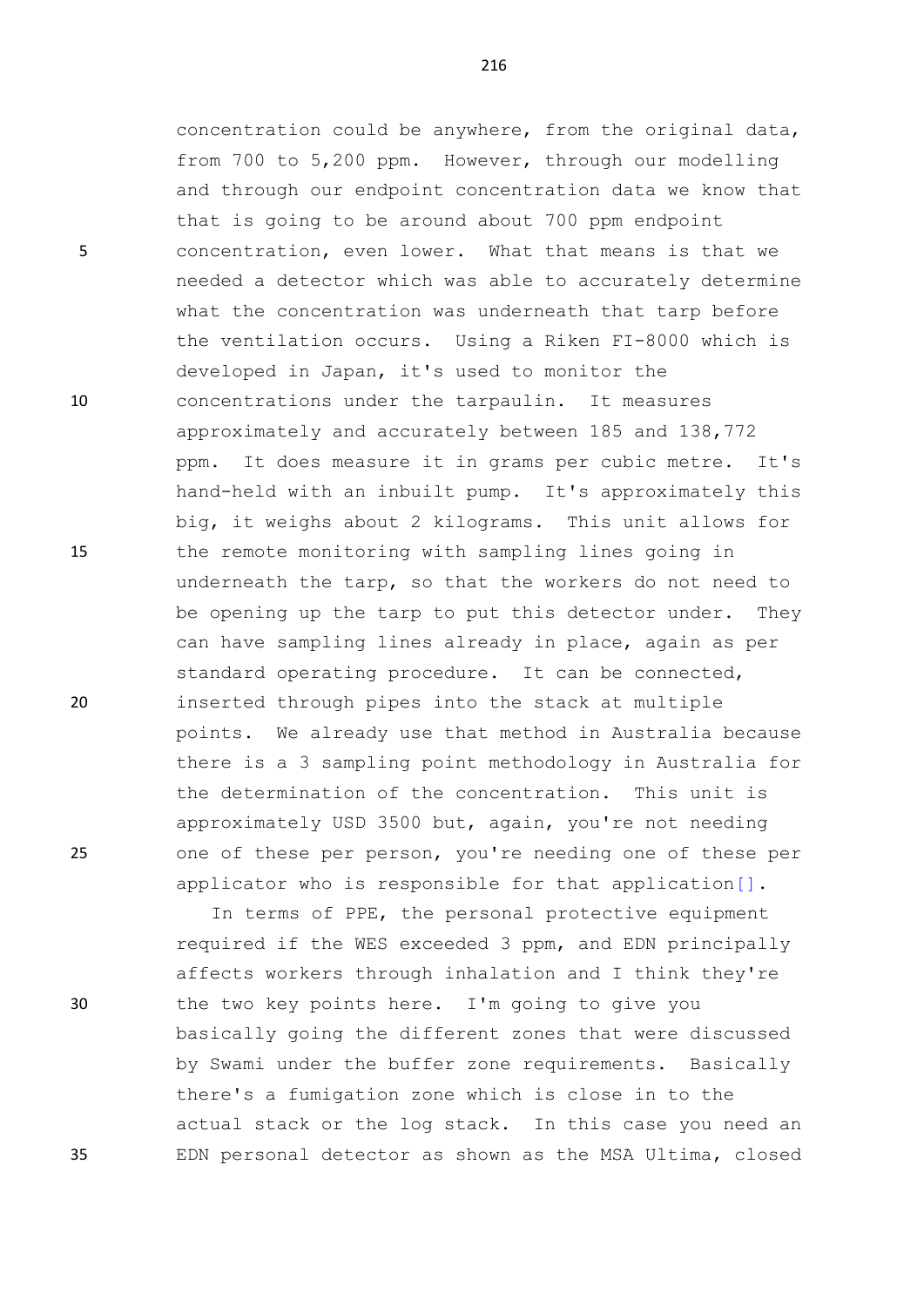toed shoes, nitrile gloves, long sleeves and long pants, and a full face air purifying respirator. As you'll note there is a side point there. There is a sub-text just saying that self-contained breathing apparatus is 5 on standby only as per standard operating procedure for fumigation, and that is already the same requirement as what is used by Genera on a day-to-day basis for the fumigation with phosphine, with methyl bromide and also with HCN.

10 In the risk area it's as per fumigation. We appreciate that the EDN exposure is only through inhalation. However, the use of long sleeves/long pants is also to protect the applicator in the case of a leakage from the cylinder directly during application, 15 but this is very very rare if the standard operating procedure is followed correctly. In the buffer zone, again, same thing but the air purifying respirator can be on standby. Again, this is current process which is employed on the port.

20 Beyond the buffer zone, obviously no PPE. This is where we expect bystanders to be and where the public is. Again, SCBA on standby only as per standard operating procedure for fumigation.

It's a very bad picture of me but basically the 25 personal protective - sorry, one of the issues around the self-contained breathing apparatus and filters was that Dr Graham predicted that the instantaneous concentrations of between 700 to 5,200 ppm during that period. WorkSafe were concerned that people needing to 30 be trained for SCBA, which is true, not anyone can use this and a lot of people can even be claustrophobic by using self-contained breathing apparatus. Some PCBUs do not insist that workers use SCBA. Again, it's a part of standard operating procedure. Yes, it forms one of the 35 lower points of the hierarchy of controls but at the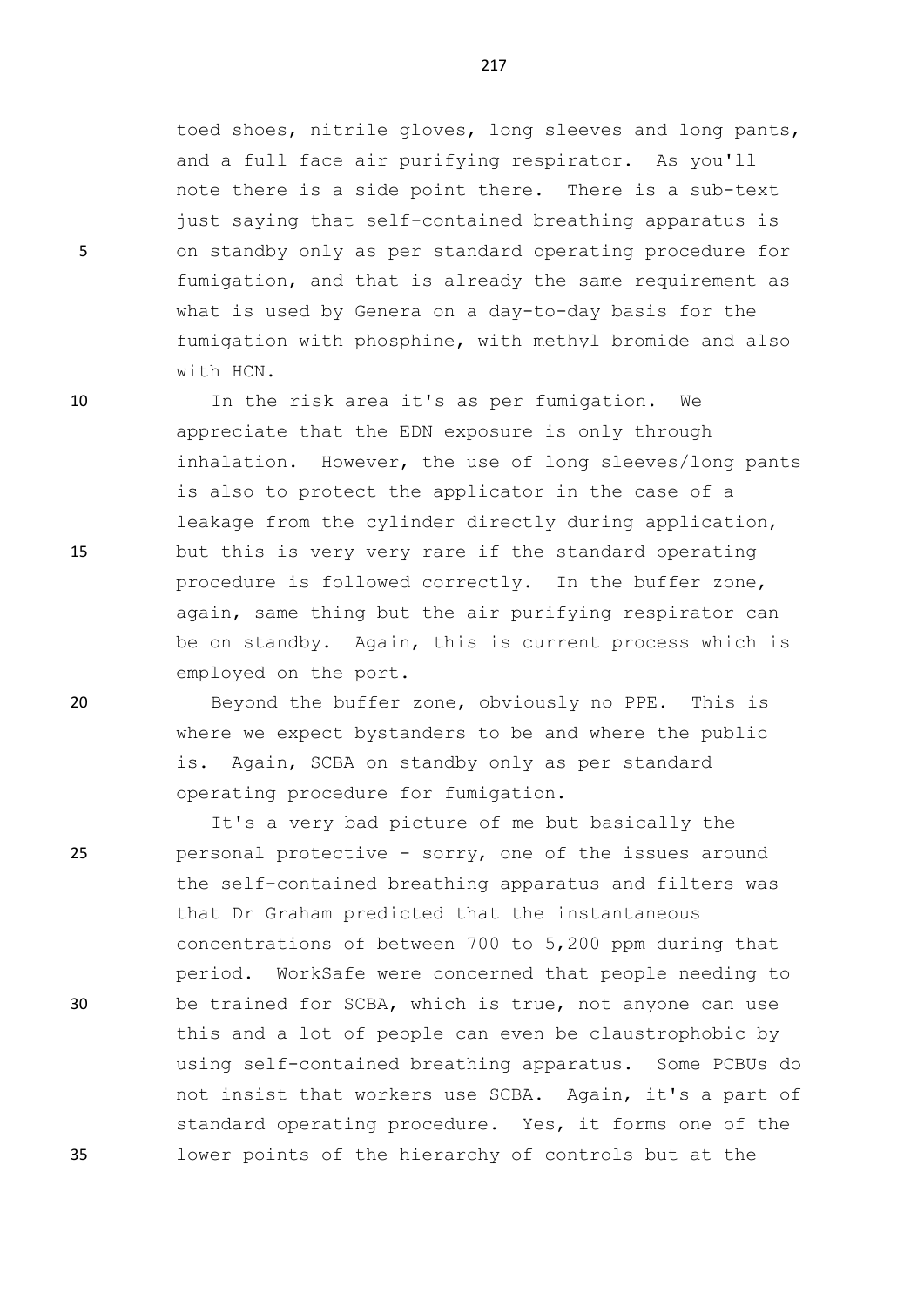same time it is a documented procedure with an engineering control in behind it.

What we've shown is that the concentration at the end of fumigation can be accurately measured. We're not 5 releasing 5,200 ppm, we are releasing below 700 ppm. EDN concentrations under the tarp will fall with time from 150 grams per cubic metre all the way down to approximately 357 ppm after 24 hours at 55% loading. Fumigators have standard operating procedures and use 10 SCBA during fumigation and ventilation with methyl bromide.

So, as an example the only person who is wearing self-contained breathing apparatus during the ventilation process is the driver of the forklift during 15 a methyl bromide ventilation process, apart from that all users are wearing filter masks or air purifying filters. Staff are trained and are aware of the importance of PPE, obviously filter masks and SCBA where required during releases from the tarp, during high wind 20 conditions which were unexpected, and supported obviously by regular health monitoring which we also support as a part of the EPA controls.

Filters. The filters named in the standard there at table 4.5 wouldn't provide the range of protection 25 factors that may arise. What we recommend, Draslovka recommends applicators involved in ventilation should change filters daily as per standard operating procedures but we also support the use of self-contained breathing apparatus, again for the forklift driver as 30 what is currently employed. We note also that the standard which is stipulated applies to cyanides generally and not EDN specifically. Therefore, Draslovka undertook third party investigations into the suitability of air purifying filters for EDN. In this 35 case what you can see in this table here, in the second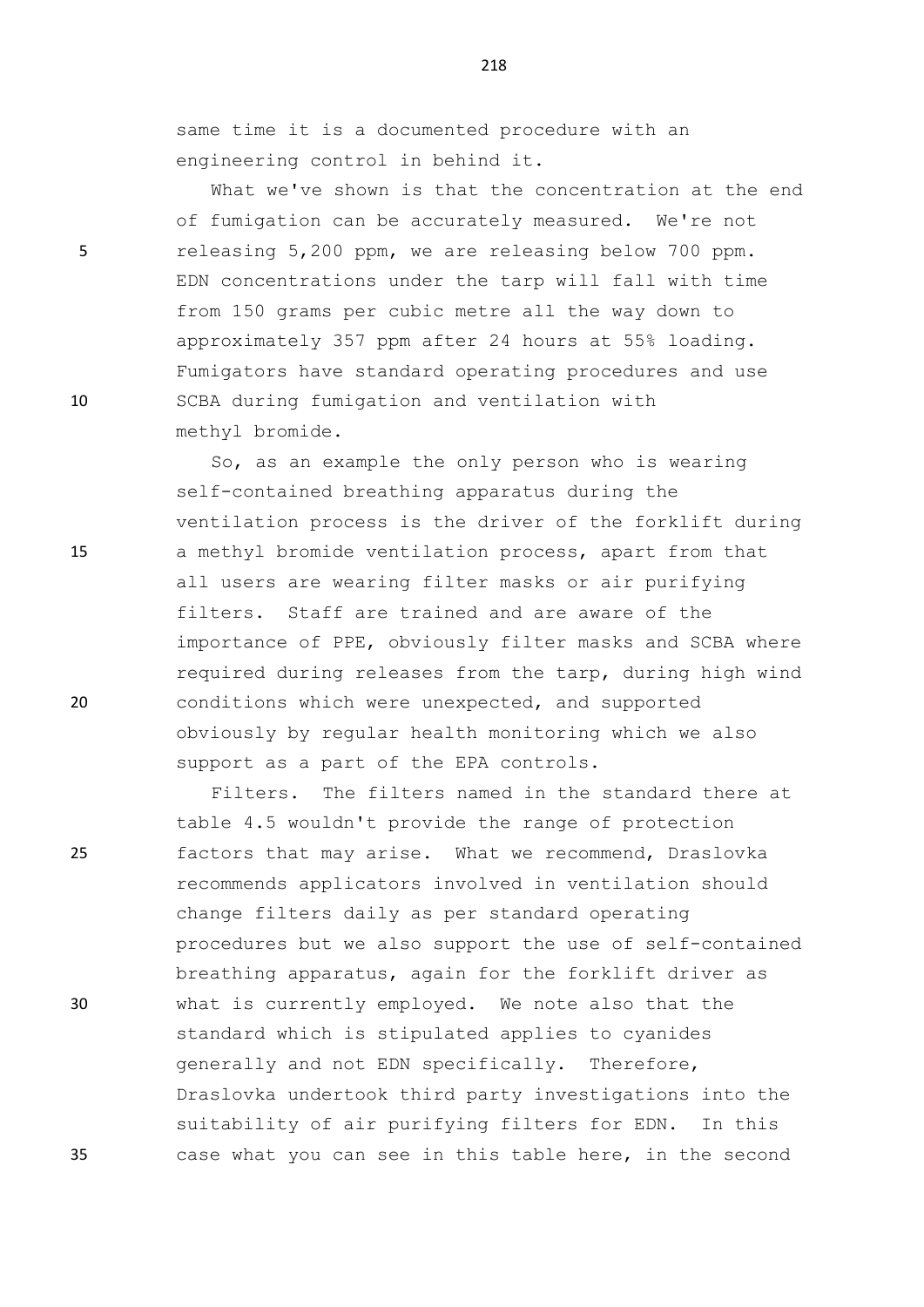column is the input concentration for that filter. What it's saying there is that there are two different filters. The main one which we use in the field for soil fumigation is A2B2, which is the final column 5 there. What that means is that even if there was an instantaneous release of EDN from a timber stack, that you are protected for 9 minutes in that concentration continuously. Not just a one-off, it's a continuous exposure of that concentration over the service life to 10 5 ppm breakthrough concentration. What we do see is that when we look at the endpoint concentration of let's say around 350 ppm, what we can see is that, if we use 500 as the example - this is continuous exposure, this is in an enclosed environment, same inlet concentration 15 all the time until the breakthrough - what we see in the field is if you were to get a 350 ppm peak, that that would dissipate very very quickly in the air as can be seen by the modelling.

One of the issues which was raised the other day was 20 that because the concentration underneath the tarp is above the IDLH, that the filter masks cannot be used. However, that IDLH of 50 ppm is specifically referring to hydrogen cyanide. The IDLH for EDN is not defined. However, in New Zealand currently, filter masks for 25 substances which are already registered, which are already above the IDLH, are currently used.

Scrubbing. Scrubbing is one of our points of contention that we definitely want to investigate further. WorkSafe states that APVMA indicates that the 30 residual EDN can be between 8% and 39% of the initial dose rate, and this is based on 6 hours fumigation. Dr Graham estimates residual EDN of 700 to 5,200 ppm based on 24 hours fumigation and is considering scrubbing or recapture to remove risk.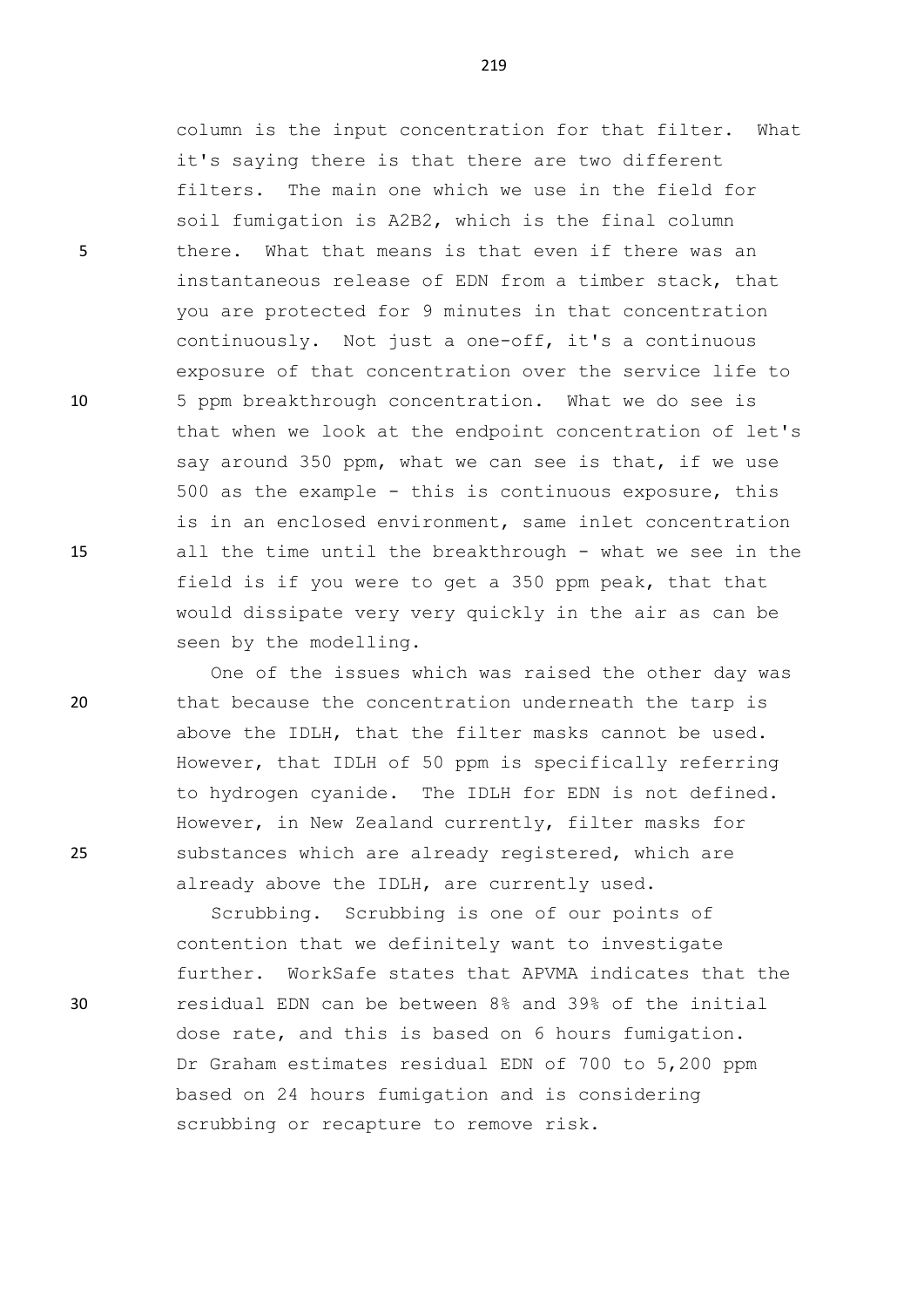We appreciate WorkSafe's concerns at the high atmospheric concentrations quoted in the sources. However, we have also shown consistently low end concentrations of approximately 0.5% of the initial dose 5 rate after 24 hours, not after 6 hours as was presented in the APVMA data. In addition, the Riken FI-8000 allows us to accurately measure that concentration, which is currently not done for other fumigants. So, we can accurately determine what that concentration is 10 before ventilation.

We note that no scrubber can remove 100% of any fumigant, not just EDN. All you're doing with other fumigants is merely removing the head space concentration, you're not removing a desorption 15 concentration. With EDN we already know what that data is, we can support that with science which is coming from Plant & Food. Extending the fumigation will result in continued decreases of EDN without scrubbing. However, it does begin to flatline and it gets to a 20 point where there is no longer any need to continue on with the fumigation because the decrease is so low or is not rapid. Scrubbing as an activity in its own right results in additional potential risks to the operators as well as a logistical nightmare on a port. Scrubbing 25 creates further toxic waste in the process, merely transferring the issue and not mitigating it.

As we heard the other day, there was a suggestion to deep bury carbon in the ground. Yes, that is a process but, again, you're not getting rid of the issue, you're 30 merely transferring it from point A to point B.

So, in the end we know that scrubbing, in its own right EDN will be breaking down and the endpoint concentration means that only a very very small concentration will be released to the atmosphere 35 compared to the release of other fumigants which have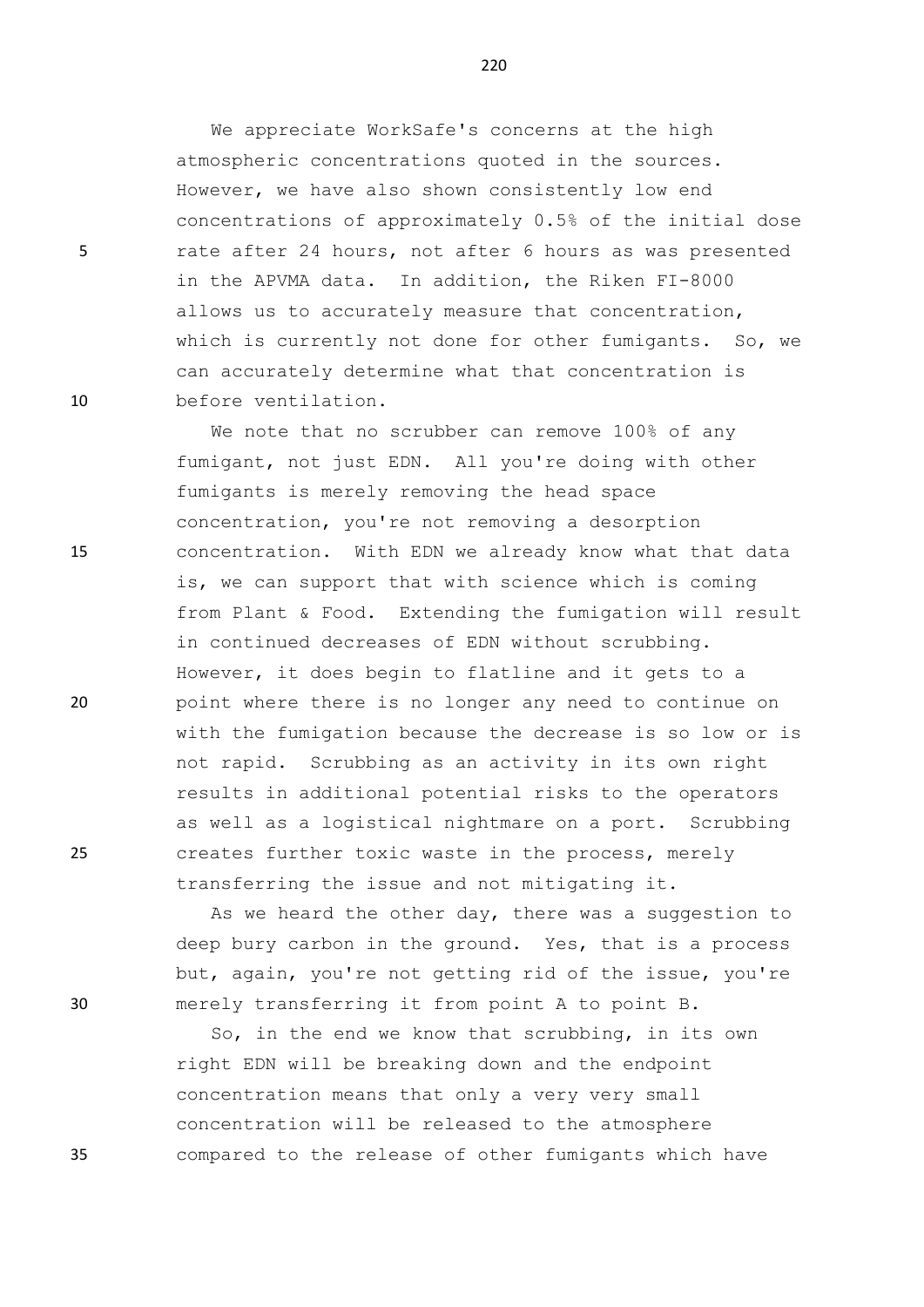much higher endpoint concentrations, not due to the science but due to biosecurity reasons.

In addition, and what we discussed last week, our primary focus for Draslovka is for the approval of 5 tarpaulin fumigation. However, in addition we are seeking, we do support the registration of this product for the fumigation of shipholds and containers. There is no additional risks added during that process. However, and we do have the supporting data in order to 10 come back with an additional application if necessary but we would like to present that as a part of the presentation application if possible.

So, we are confident in the data for the tarpaulins. We are also confident in the data for the shipholds. We 15 know based on modelling that there is no additional risk. We also note that containers are relatively small and if correctly sealed also do not provide any - provide no additional risks.

We are again supportive of the application, however 20 our primary target is for the fumigation under tarpaulin.

Okay, so in terms of flammability. WorkSafe has stated that containers and holds are likely to contain non-intrinsically safe ignition sources and a flammable 25 atmosphere exists during fumigation.

The shipping industry, when we went back to our experts, ships used for fumigation transport of logs do not contain any potential ignition sources, ie fans or lights which can potentially cause these sparks. Just 30 because an ignition source exists doesn't mean that there's going to be a flammability concern. The reason is, is that every substance has what's called a UEL and a LEL and only within this range is it flammable. All fumigants, including current fumigants which are 35 registered in New Zealand, all pose a flammability risk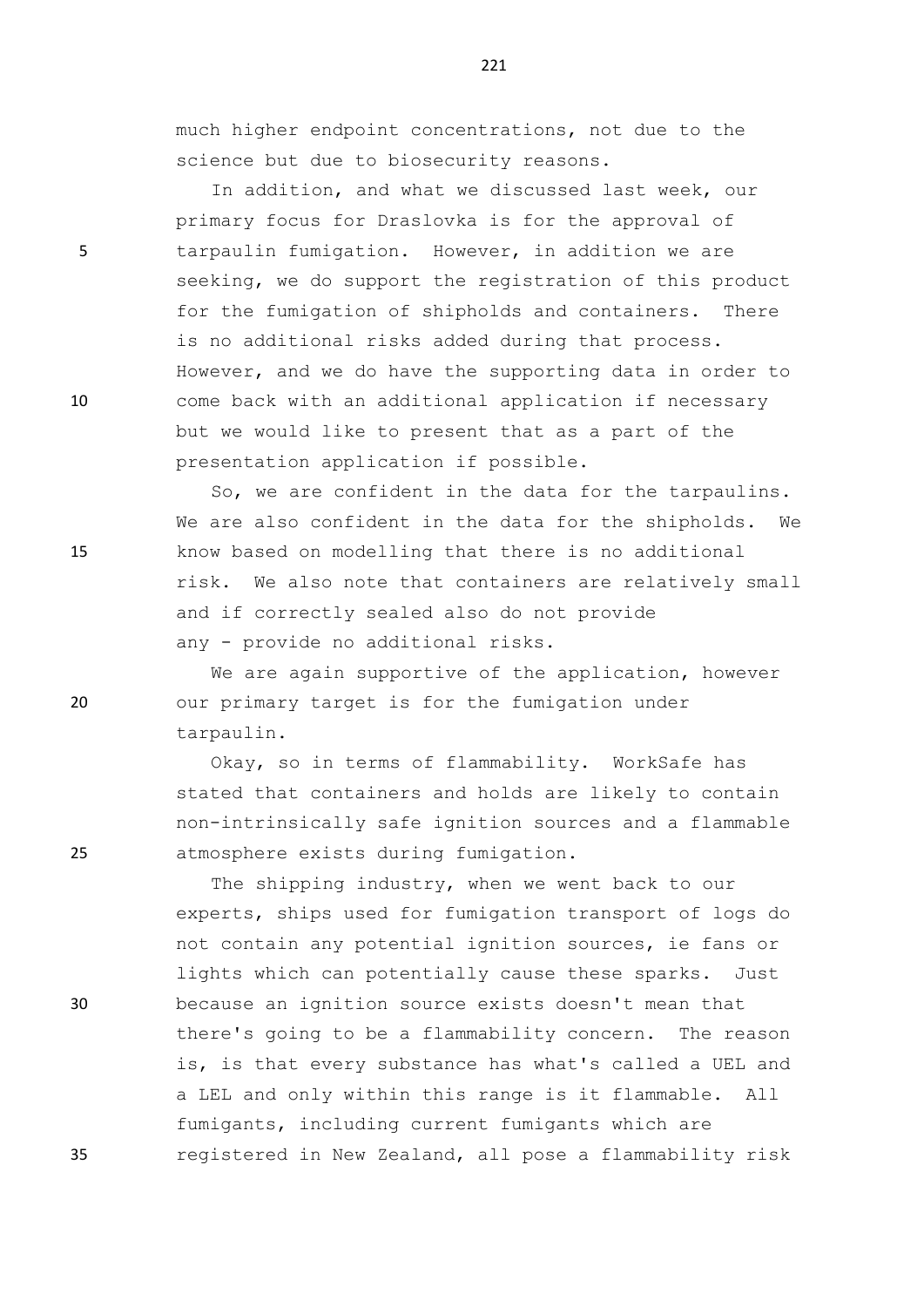during application. We note that through the data we can show that the flammability issue only exists for the first one hour of fumigation. That graph's a little bit unclear but, yes, approximately one hour.

5 The dose rate, as you can see this is based on 150 grams per cubic metre, which is the highest dose rate which we're going for. Again, there are other fumigants there which also pose exactly the same risk, but again, they are mitigated. Intrinsically safe 10 equipment or the removal of any ignition sources is always a part of fumigation process. I'll hand back over to Helen to cover off permissions.

\*\*\*

**MS GEAR:** So, we're on the home straight, we've been talking for a while. There were just a couple of issues that came up when we looked at the permission or the controls that the EPA indicated they wanted to place on EDN.

20 The EPA indicated that it was considering a number of permissions in their own right. We have no objection to permissions but we do note that they do require site-specific risk assessments, we do realise that there will be a range of sites, and there was also the 25 suggestion that a permission will be put in place to protect sea birds. Permissions just take time, they're another cost on our fumigators and everybody involved. We recognise that regional councils and port authorities effectively asked for risk assessments to be done, so 30 there are already some protections in those processes and we don't really want to add extra cost. Those risks will be covered off by the councils, port authority and also the requirements of health and safety, which is even more important today than it was at the time that 35 this application was put in. We also don't want to

222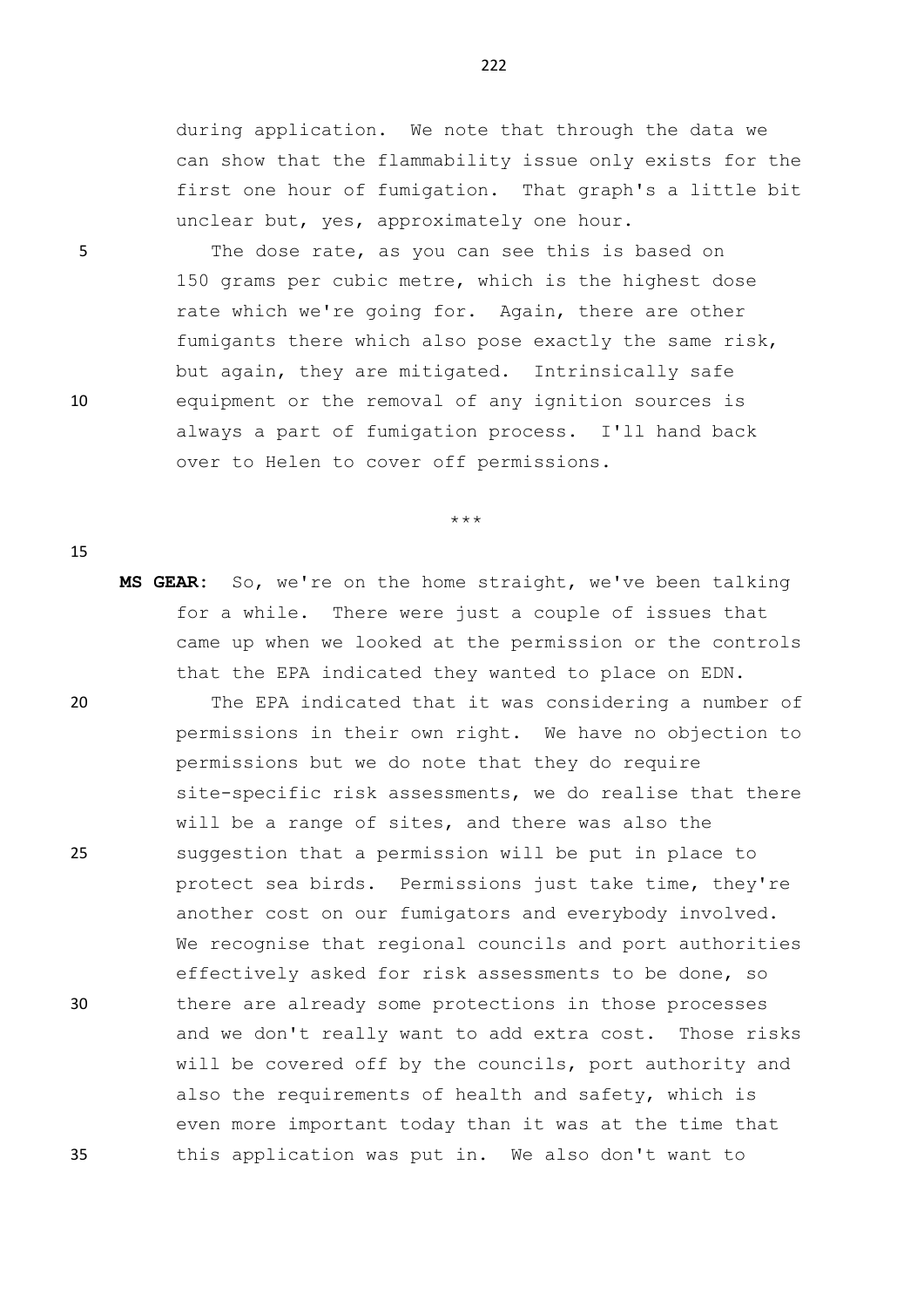cause damage to sea birds. We recognise that especially in New Zealand, where birds are important to all of us, that we don't want to add any extra risk, we don't want to kill-off sea birds, but sea birds are not present in 5 high numbers in the ports but also it's not a good place for a sea bird to actually set up a colony. We also recognise that the modelling shows that beyond 20 metres we're talking about exceptionally low levels. The EPA recognises that, really, we're only looking at that 10 long-term risk potentially causing harm, that the effect or the threat for a sea bird flying over a fumigation itself will not cause any problems. So, we just ask that the EPA reconsider those, or the DMC reconsider that in their final recommendations.

15 So, what I want to do now is come back to the controls. Really, after all the talking when we look at the controls that were presented by the EPA, you'll see here we've gone through the controls that were in the staff memo document, we are asking that the TEL be 20 reconsidered. And then on the next page, we don't ask for any further change to the controls that have been suggested by the EPA but we do note with concern that the WorkSafe report brings up a number of areas that we would like them to consider very carefully.

25 We don't think there is a good basis to introduce scrubbing. WorkSafe did ask for more information on scrubbing. We have gone through and listed those in a document if they wish to receive it, or we can read it out later if that's requested.

30 We support health monitoring, we support buffer zones but we would be perturbed if those buffer zones increased to 120 metres for the public, we feel those are unwarranted.

And, we would like you to consider very carefully 35 putting in a re-entry zone. We can monitor, we can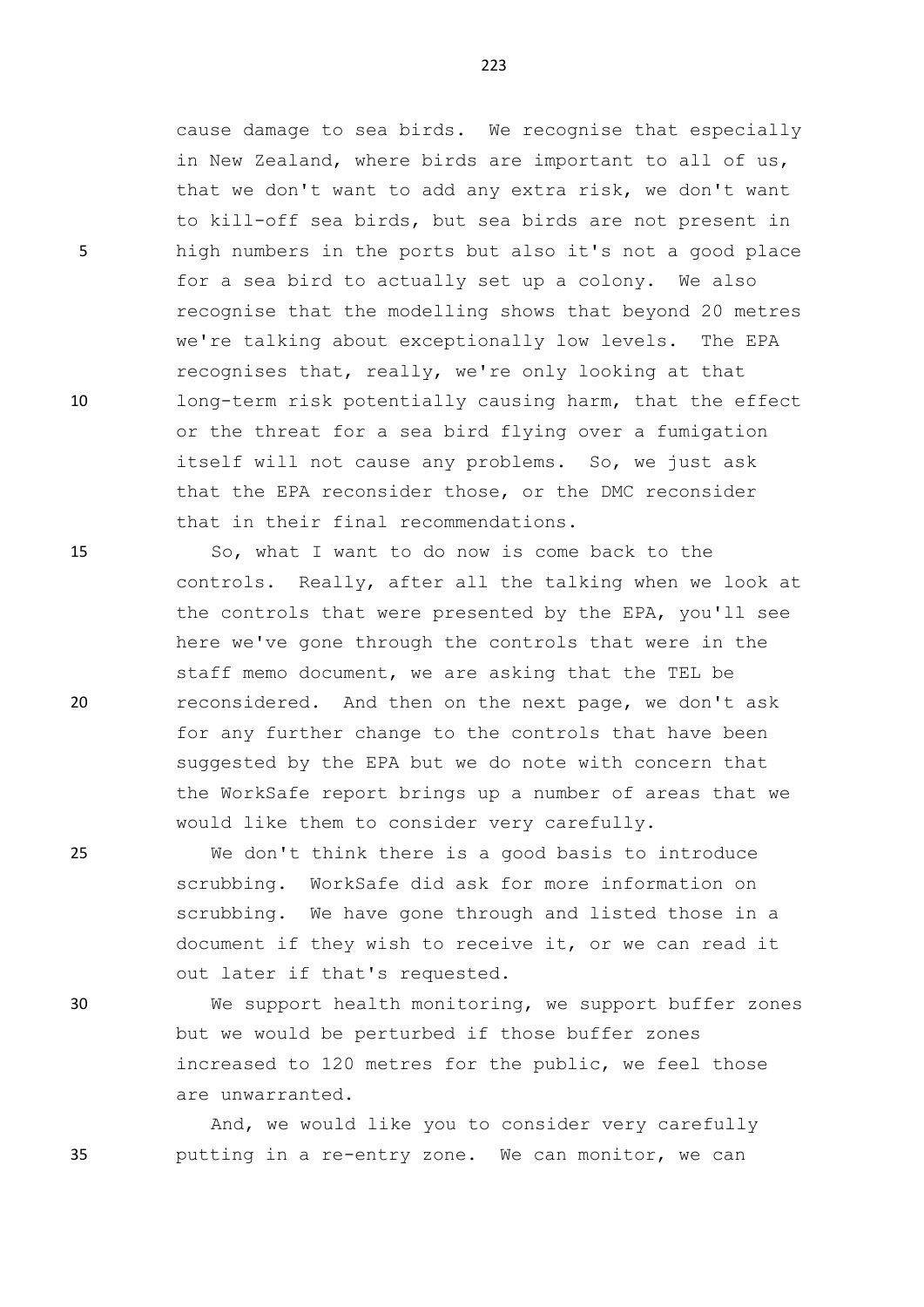reassure those workers on the port with the monitors that are available that it's at a safe level, and, as Matt pointed out, we are expecting very low desorption rates. In the lab, he was telling me today, they 5 normally would scrub - they would have ten ventilations in a set time or ten air changes so that they could then measure levels of other fumigants that are desorbing, whether it's phosphine or methyl bromide, that double the length of time because they just weren't picking up 10 enough EDN to measure, that the levels are very low and the desorption is very low. And, as I say, we've got that onsite monitoring which hopefully will cover off those controls.

Kade would just like now to reflect on those points 15 he brought up at the beginning of the presentation and then I know he will be passing it over for questions.

\*\*\*

20 **MR McCONVILLE:** So, just in conclusion. As we stated at the start, there are the five main points which we believe need further clarification which we're willing to work through the expert panel to get further clarity on these in order to support our application.

25 Again, these are the justification for the removal of the need of scrubbing or recapture; the increase of the TEL from 0.034 ppm to 0.56, not 0.50; a buffer zone reduction from 120 metres down to 20 metres based on the available modelling; a re-entry period, a reassessment 30 of that or clarification of what the requirements of that are; and, also personal protective equipment requirements which are necessary in order to not impede the workers but also to provide a safe working environment. We believe that the standard operating 35 procedures which are already in place for the use of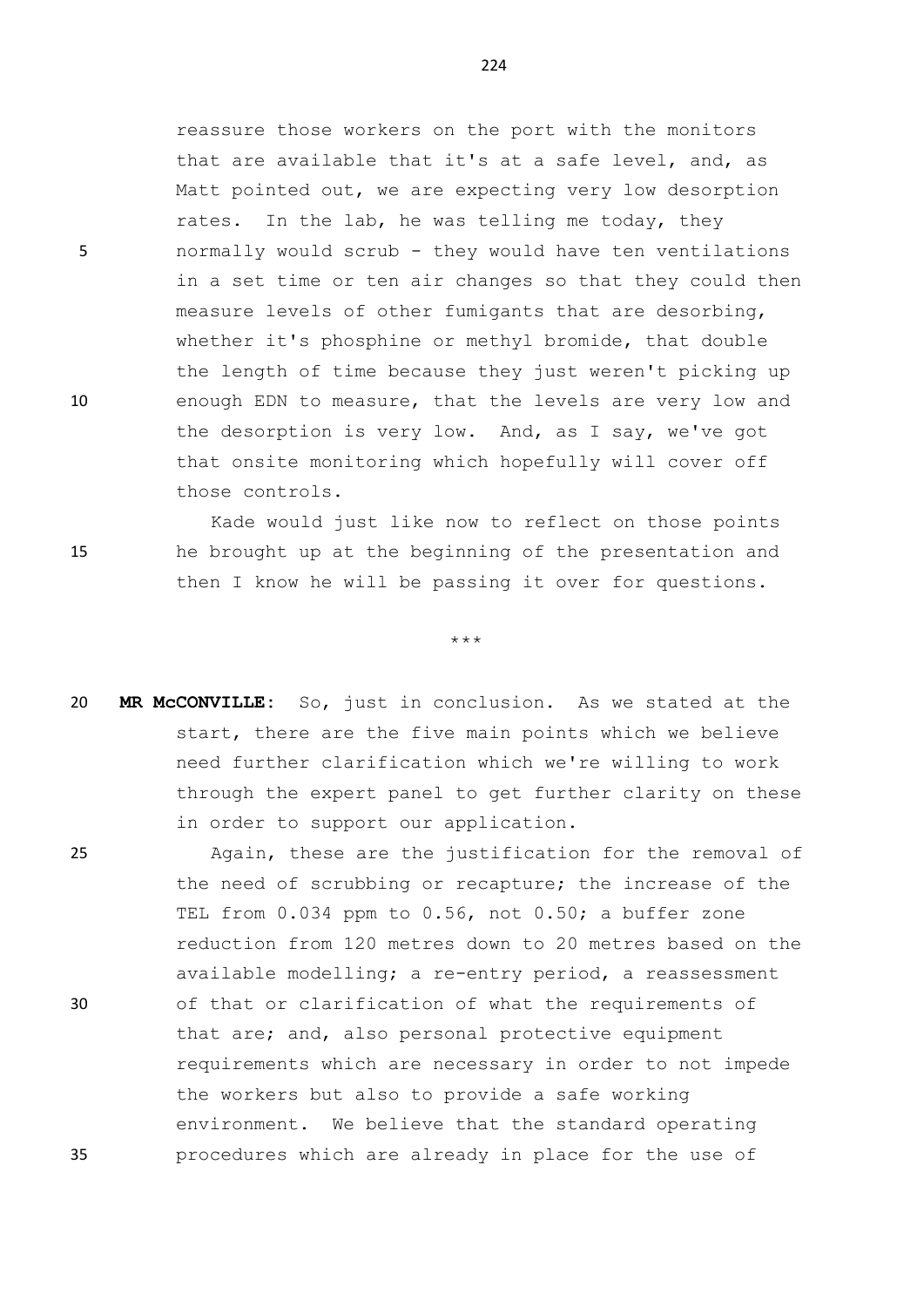other fumigants are more than adequate for the application of EDN, and we invite you to look at those and to work through the standard operating procedures which are already in place, again because we believe 5 that EDN is a drop-in replacement for the current processes in place. Thank you very much.

**CHAIR:** Thank you to the Applicant and members of your team. So I'll now invite this presentation open for questions, beginning with the Decision-Making Committee. I'll also 10 invite the staff of the EPA to voice any questions, and all the submitters too. Please speak into the microphone when you have a question. Kerry.

\*\*\*

## 15

## **QUESTIONS TO THE APPLICANT**

**DR LAING:** Thanks John, thanks to the Applicant team again for a good presentation. I guess I would like to make a 20 couple of comments first before getting to questions. I guess one of the problems we've had with the application is the changing numbers as we go through, and I hope that with the parties expressing their willingness to work together that we will finally get to a position 25 where we eliminate the differences or they reduce to a minimum. But I get the impression, and it may be an unkind impression, that every time Draslovka gets an opinion or something that they don't like, we get a different set of numbers, and I don't want to go there 30 any further.

The other point I would like to make is around uncertainty. The DMCs deal with uncertainty all the time and I guess there's a framework out there that says, if we are too uncertain, then we decline an 35 application. Otherwise we would couch our decision in a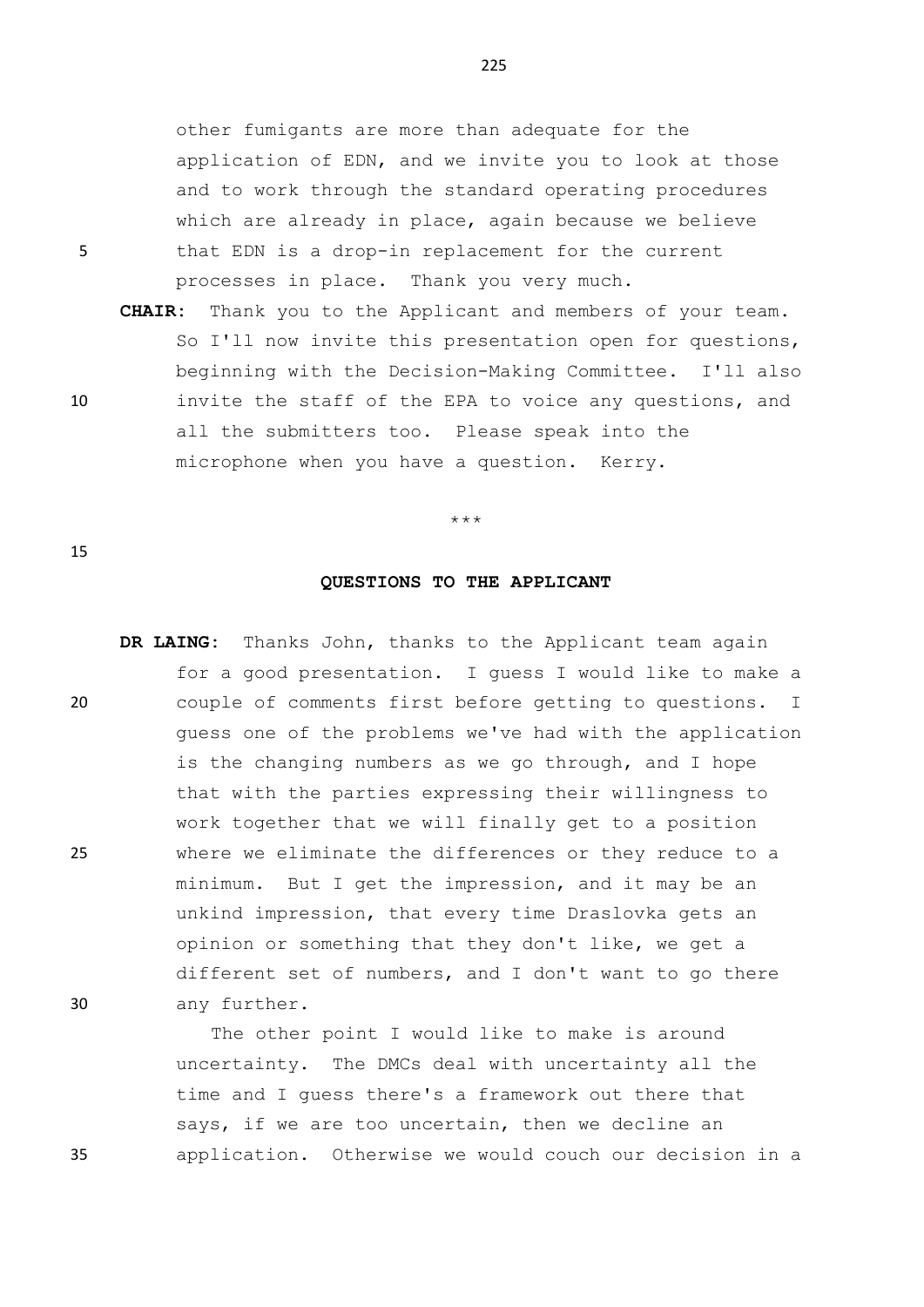very precautionary way, and I guess that's where it leads me into my first questions which are directed to Matt.

Congratulations for all the work that has been done 5 in the background there. You will be aware that the laboratory results are all couched there in terms of an uncertainty which is of the order of plus or minus 60% to 70%, and therefore when the modelling is based on that intermediate value, and people have talked about it 10 being very conservative or worst case scenario, there is in fact a range that could have been put in there and perhaps something at the top limit should have been there. So, all I'm really asking you to do is to confirm that there is uncertainty in those numbers of 15 quite a significant order?

- **DR HALL:** There is for every modelled number and I think you're right, you can take the averages as the input or you can take the upper error of that average as the input value, but those numbers are very defensible I 20 think from a modelling perspective, from an accuracy perspective. But there is inherent error involved in them of course.
- **DR LAING:** Okay, and that leads on to the second point. Unfortunately I guess the field trials were conducted 25 slightly differently so there are differences and it only went for a ten hour fumigation period and there was unable to be some measurements taken at the back end. You've shown some curves where there is similarity between what was done in the lab and what was done in 30 the field but we actually haven't got a clear steer on the endpoint of a 24 hour fumigation in the field, so that's another area of uncertainty that comes into it. **DR HALL:** Sure, and I think the figures that I've presented
- comparing what was done in the laboratory at a very 35 small scale versus what was done at Tokoroa with a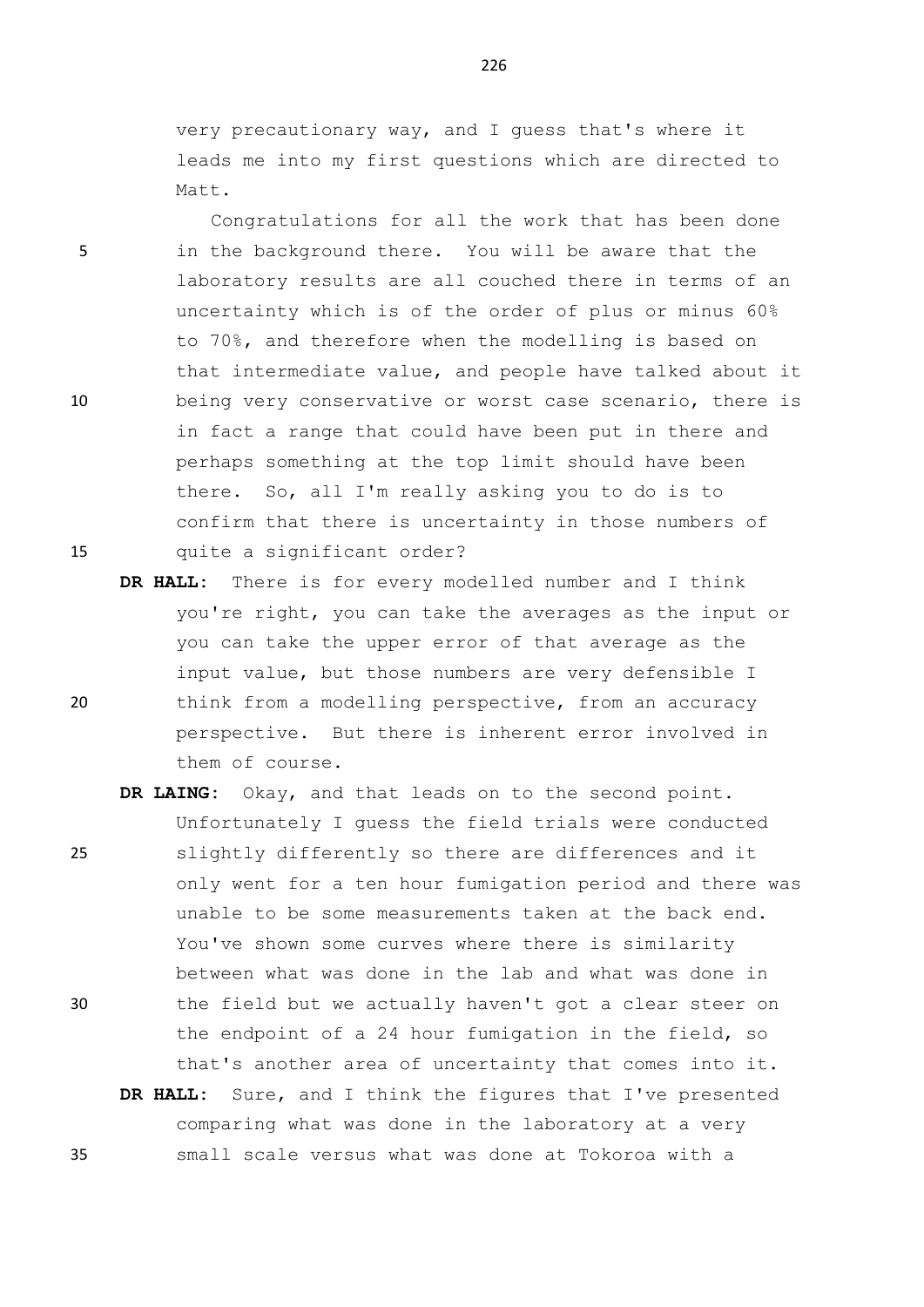different dose, 50 grams per cubic metre for ten hours. What those figures illustrate is that the response curve, that sorption curve, is quite similar between what happens in the lab and therefore what happens in 5 the field. But you're right in that we don't have that large-scale information for 24 hours for a higher dose at a much larger scale but I think the information that we've presented shows that it can be scaled and the same response - or a very very similar, not the same, a very 10 similar response measured between two vastly different volumes.

- **DR LAING:** Yes, I understand that but I'm just trying to make the point, I mean, I guess I'll move on to questions to David, is really around the area of what do the
- 15 modelling results mean and what sort of adjustment, if any, factors are required. Is David on the line?
	- **DR SWAMINATHAN:** We have some issues like hearing because the mic is here and they can't properly hear the voice. **MR BROWN:** We can repeat the question and he can answer back.
- 20 **DR LAING:** I'm not hearing that straight. Clarify for me please?
	- **MR BROWN:** We can repeat your question to the poly conference phone and then you'll be able to hear him answer back but we may need to repeat your question so he can hear.
- 25 **DR LAING:** That could be a complicated process. Okay, I'll start with some of the questions that I asked last week and the first one was related to the wind rose and it was really for the room's understanding. Looking at the wind rose and the points of each fan, is the turquoise 30 colour at the end represents the percentage of the wind blowing in that direction for the highest wind speed?

**DR SWAMINATHAN:** David, can you hear me?

**DR SULLIVAN:** Yes, I can.

**DR SWAMINATHAN:** This question is regarding the weather data 35 and the wind graph you have provided with the different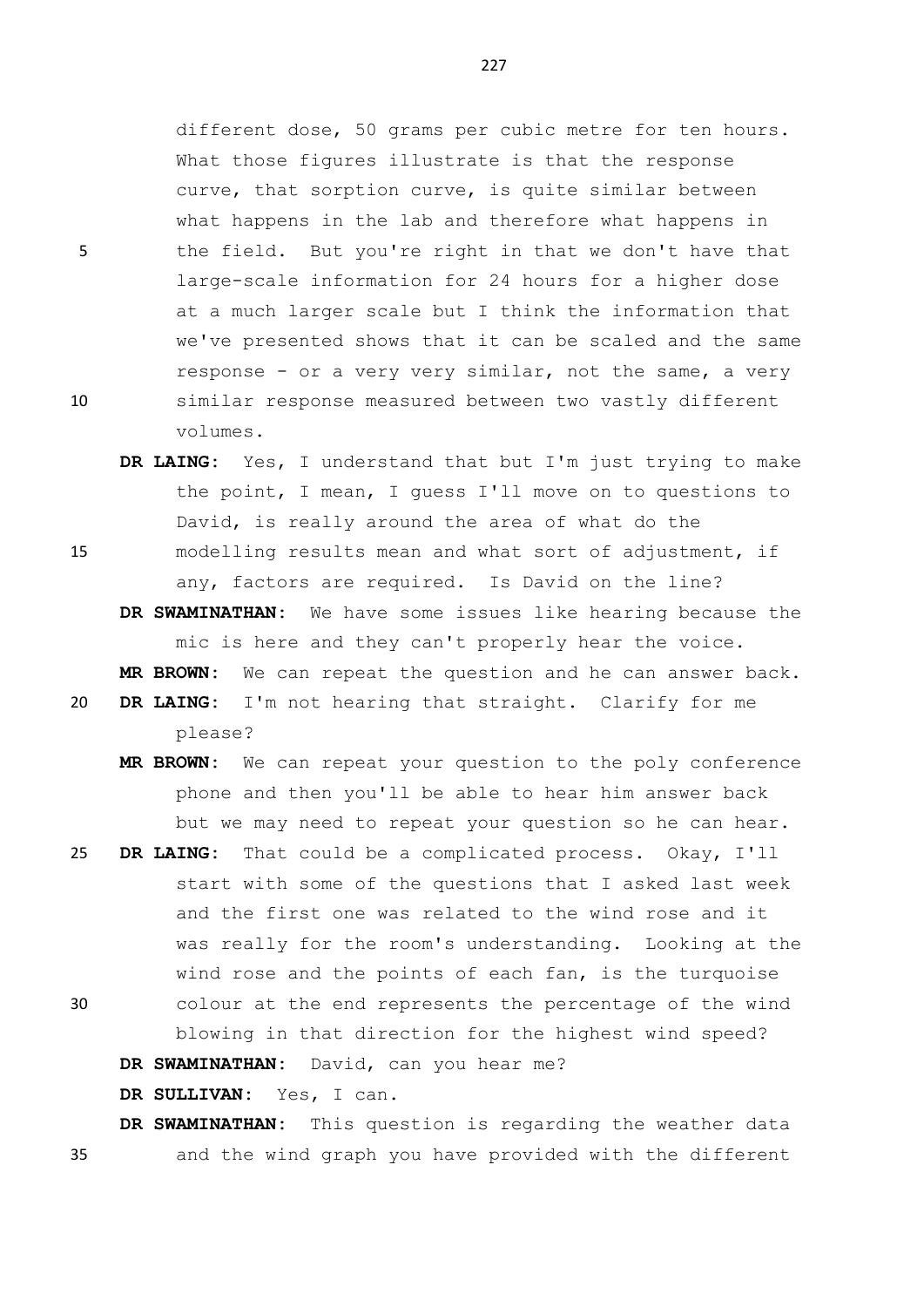colours and the directions. Can you please explain that one in more detail so the Committee can understand how the weather data is calibrated, like wind speed and the wind direction and the different colours used in that 5 graph?

- **DR SULLIVAN:** Okay, one second here and I'll pull it up on my computer so just bear with me a little bit. Let me get the report up here, just one second. Okay, see the wind rose is, let's see, I'm just trying to locate it on my 10 graph here. I'll also zoom in. Do you have a picture
	- of the current wind rose on the screen there? **DR LAING:** Well, I've got it in front of me.
- **DR SULLIVAN:** Okay, I just wanted to confirm that. Let me zoom into my picture here, so just one second. First of 15 all, as explained, the wind rose shows the frequency of winds from the direction that it's pointing to. So, the greatest frequency of winds are coming from the west to west-southwest, and heavy flows from the southeast and also a slight secondary from the north to northwest. 20 And then each of those colours within each of those frequency bands indicate the wind speed and the frequency of winds in those wind speed categories. Maybe I'll zoom in here too so I can identify.

So, the winds vary from nearly calm, like 1 metre per 25 second and 2.1 metre per second are in quite of like a grey area that's very near the circle where the station site is identified, and as you go up from yellow, red and blue the wind speeds increase as the scale shows on the right side from 2.1 up to 8.8 metres per second as 30 you increase, change the colours. And, obviously the highest wind speeds are in the very light blue at greater than 11.1 metres per second. And in this case you can see the greatest frequency, the highest wind speed also occurs in the most frequent wind directions 35 from the west and west-southwest. The very light shades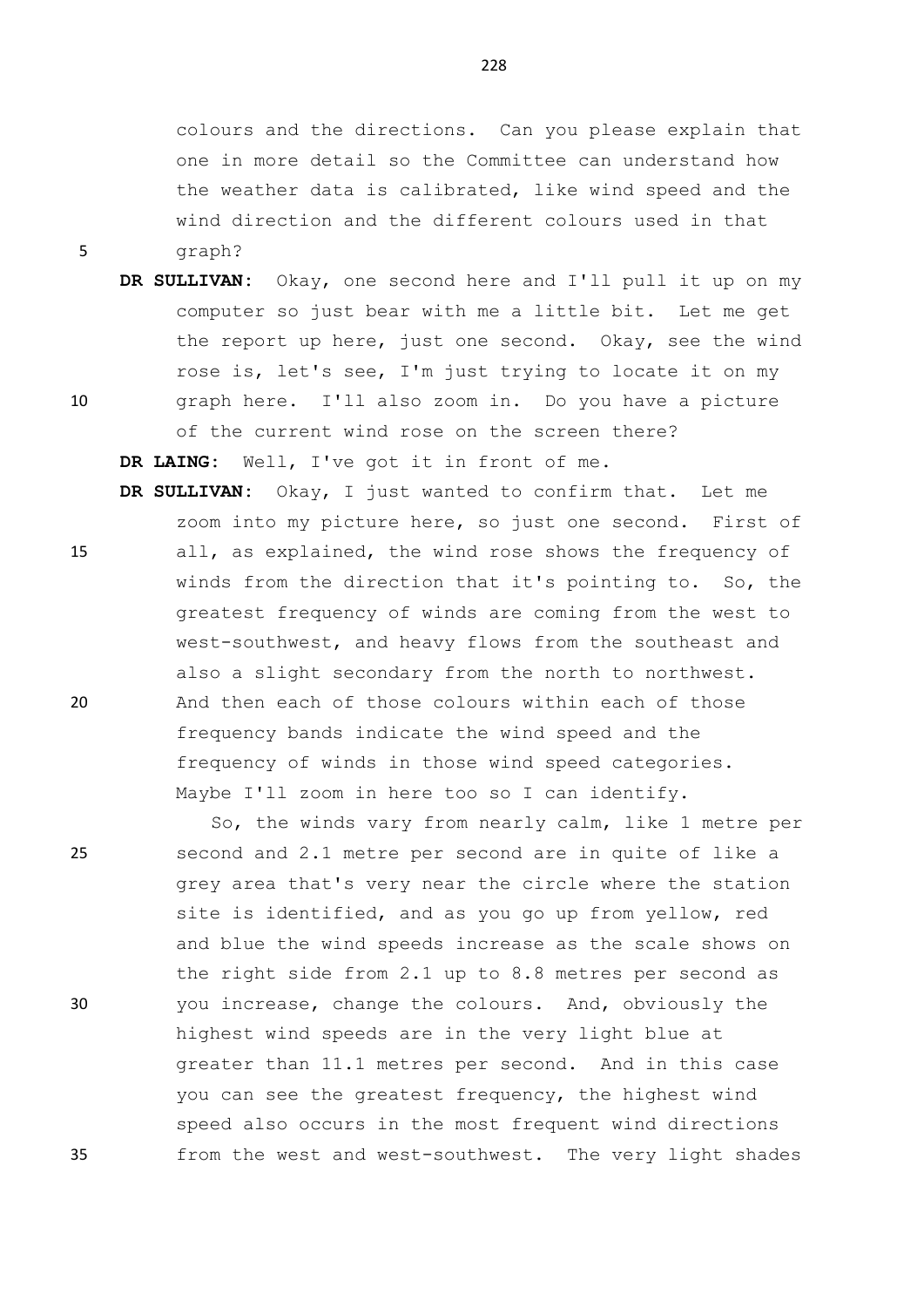on the end of those shows a greater frequency of those wind speeds as well to any other arrows that are on that wind rose. Is that enough explanation or do you need a little more detail?

- 5 **DR LAING:** No, that's fine thank you. My next question is related to the fumigation period which uses the laboratory data on permeability or diffusion through the tarpaulin and I guess a calculation is given there that finishes up with the data given in micrograms per 10 centimetre squared per second. I just want to know whether when that is fed into the air dispersion
	- modelling, whether an equivalent concentration or a quantity in grams, kilograms, is also fed in?
- **DR SWAMINATHAN:** Okay, David, the provided permeability data, 15 the Committee is asking how you convert that metre squared data to gram per metre cubed, and how you use that in the modelling; can you please explain that one?
	- **DR SULLIVAN:** You might have to say that one more time. I didn't quite get the whole question there I'm sorry.
- 20 **DR SWAMINATHAN:** You have used this [hosane] permeability study -
	- **DR PHILLIPS:** Swami, can I just make a suggestion. If this fellow can hear you through that microphone, why don't you just give that microphone to Kerry?
- 25 **DR SWAMINATHAN:** I'd have to take the whole thing to Kerry. That's the mic. Kerry will come over there.

(Dr Laing moves to where the microphone is) **DR SWAMINATHAN:** It is mainly relevant to the [hosane] permeability study.

- 30 **DR SULLIVAN:** Do you need explanation of the wind with the emission rates, is that what your question is? **DR SWAMINATHAN:** Yes, we will explain that question. **DR SULLIVAN:** Okay, go ahead I'm sorry. **DR LAING:** No, the question is, you obviously used the
- 35 laboratory data on the permeability or the permeation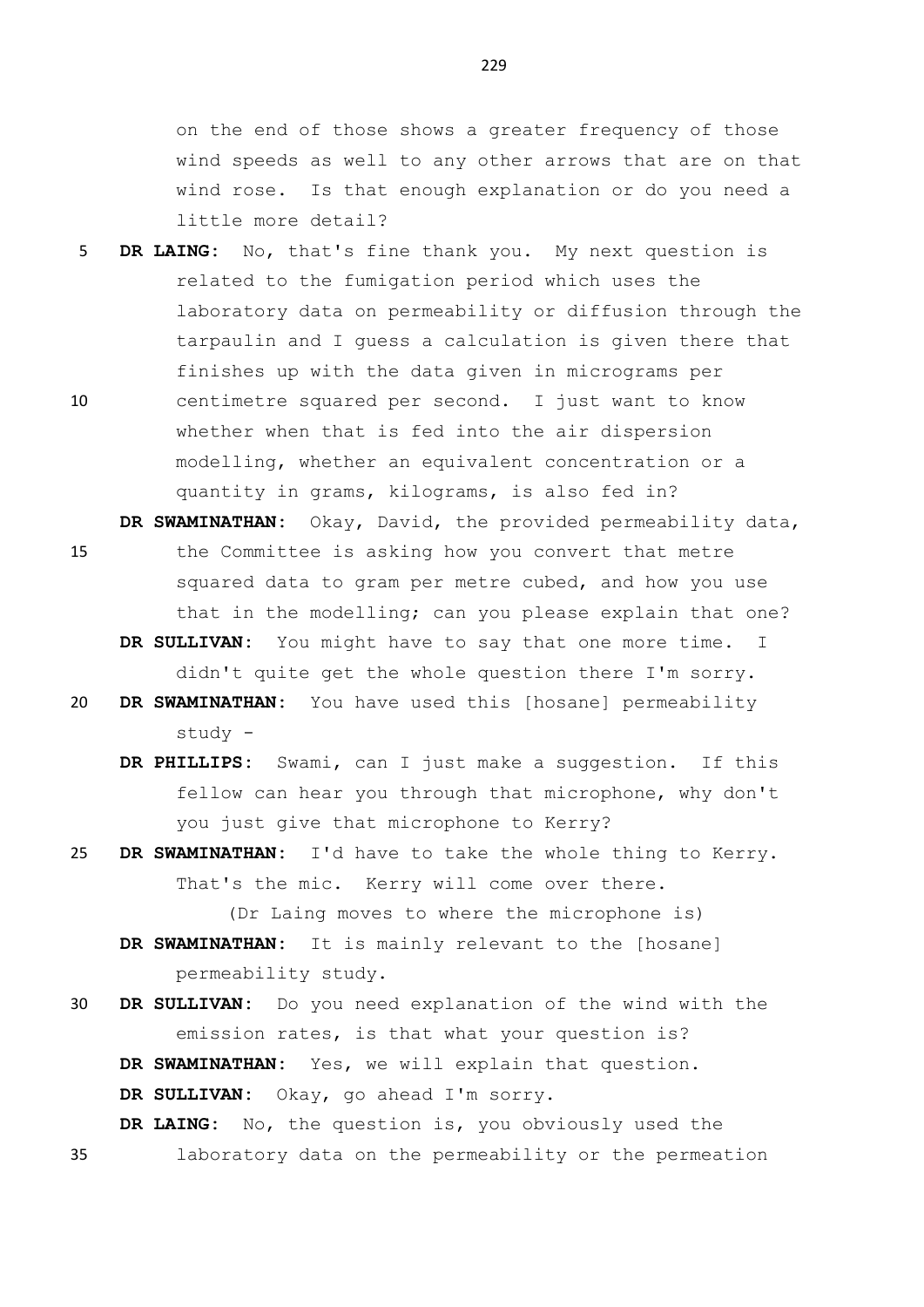through the tarpaulin to calculate a flux in micrograms per square centimetre per second. I wondered if in what is fed into the model, that is also converted to a quantity, a dose, in terms of grams or kilograms of EDN; 5 are there two separate parameters fed into the modelling or only that concentration?

- **DR SULLIVAN:** Well, do you have the report in front of you? There's an actual equation that shows how those emissions were calculated, do you have that report in 10 front of you?
	- **DR LAING:** I've now moved to be able to talk to you so I haven't got it in front of me, but I understand -
- **DR SULLIVAN:** In section 3.2 there's an equation that shows how the equation uses the various input parameters as 15 given to us, like the air space and the residual concentration, and so forth, those are plugged into the equation. But other assumptions of, I guess of the total square metres or square area of the source being modelled and that comes up with a derivation of the 20 emission rate in micrograms per square metre per second.
	- **DR LAING:** I understand that quite clearly. I just want to know, in terms of what is fed into the model, do you convert that into a concentration in terms of parts per million, or whatever it may be, or a total dose rate?
- 25 **DR SULLIVAN:** The actual model can take in the micrograms per square metre per second. As when you model area sources within the AERMOD model, it takes that unit as given as grams per second per square metre and it takes that exact value directly in the model and converts it to 30 micrograms per cubic metre in the model.
	- **DR LAING:** The related question is to, when you do the ventilation stage where you've got a concentration in terms of grams per cubic metre, or whatever it may be, whether that just gets fed into the model as grams per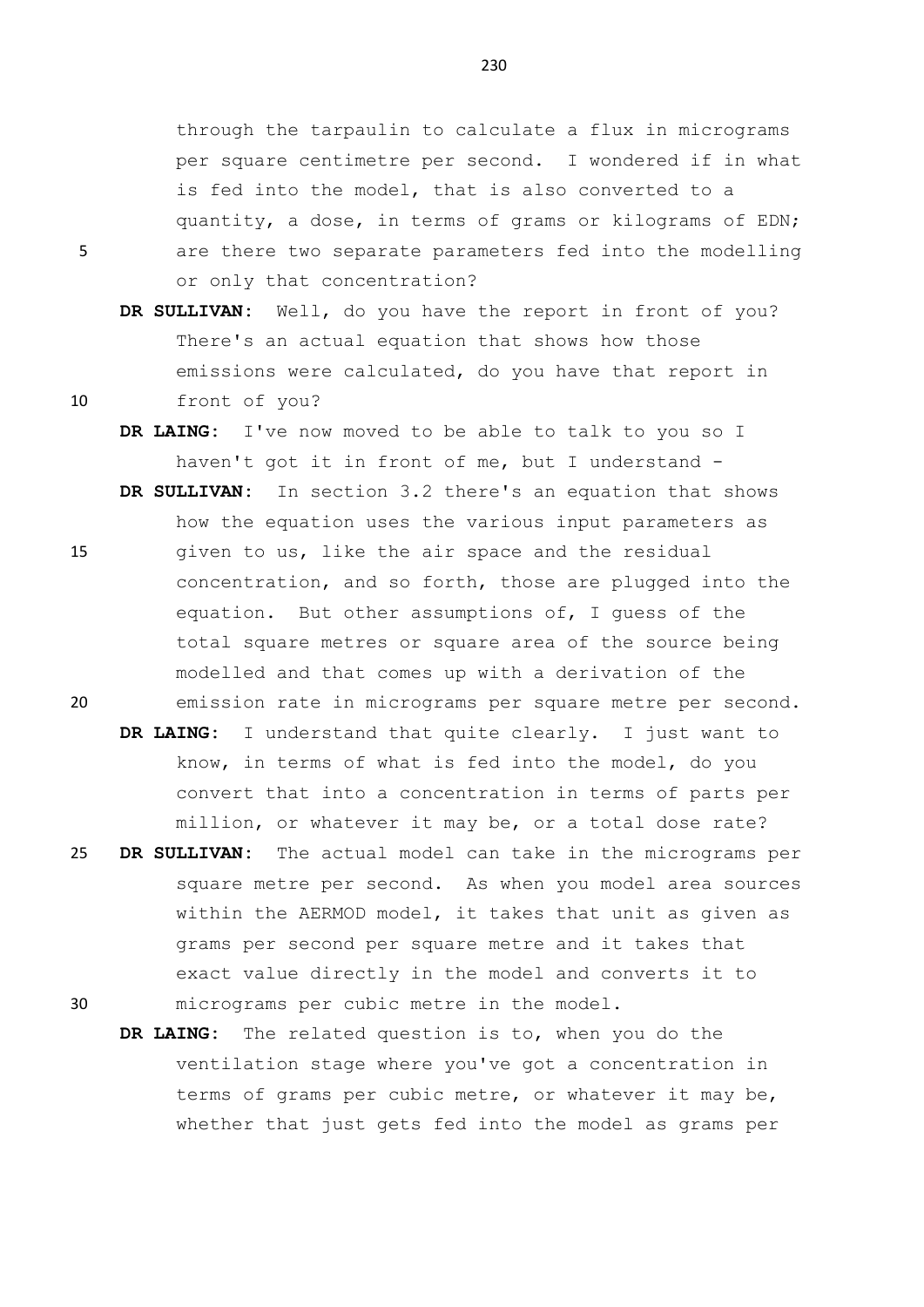cubic metre or it also has a dose, a quantity of EDN associated with it in terms of grams or kilograms?

- **DR SULLIVAN:** No, as I said, the direct model input is as grams per square metre per second units that are given 5 at the end of that equation. The equation uses the residual concentration of 0.8 grams per cubic metre, say for an example, and does the calculation and what comes out is the grams per square metre per second value can be fed directly into the model. That's the units the 10 model requires. No other conversion is necessary for model input.
- **DR LAING:** I understand that but I guess it related to some of the comments that Bruce Graham made when he wanted to double the size of the stack and it was unclear to me if 15 you were doing that. If the stack was doubled in size, the final concentration -
- **DR SULLIVAN:** In total volume or are you talking in square metres? Because square metres is in the equation. We do take the square metres footprint of the source in the 20 equation.
	- **DR LAING:** Yes, but if the stack was double the size from what you originally modelled, it would still have the same area and it would still have the same concentration in grams per cubic metre.

**DR LAING:** But in fact there was - no, let me finish please -

25 **DR SULLIVAN:** Right -

**DR SULLIVAN:** The model would count that in the initial dispersion of the source but it doesn't change the actual emission rate by the volume, it does it mainly by 30 the area. It doesn't affect that other than it changes how it gets initially dispersed from the source. If you increase the size of the source as initial dispersion which can affect. So, if you do increase the source size, there's a higher increase in initial dispersion.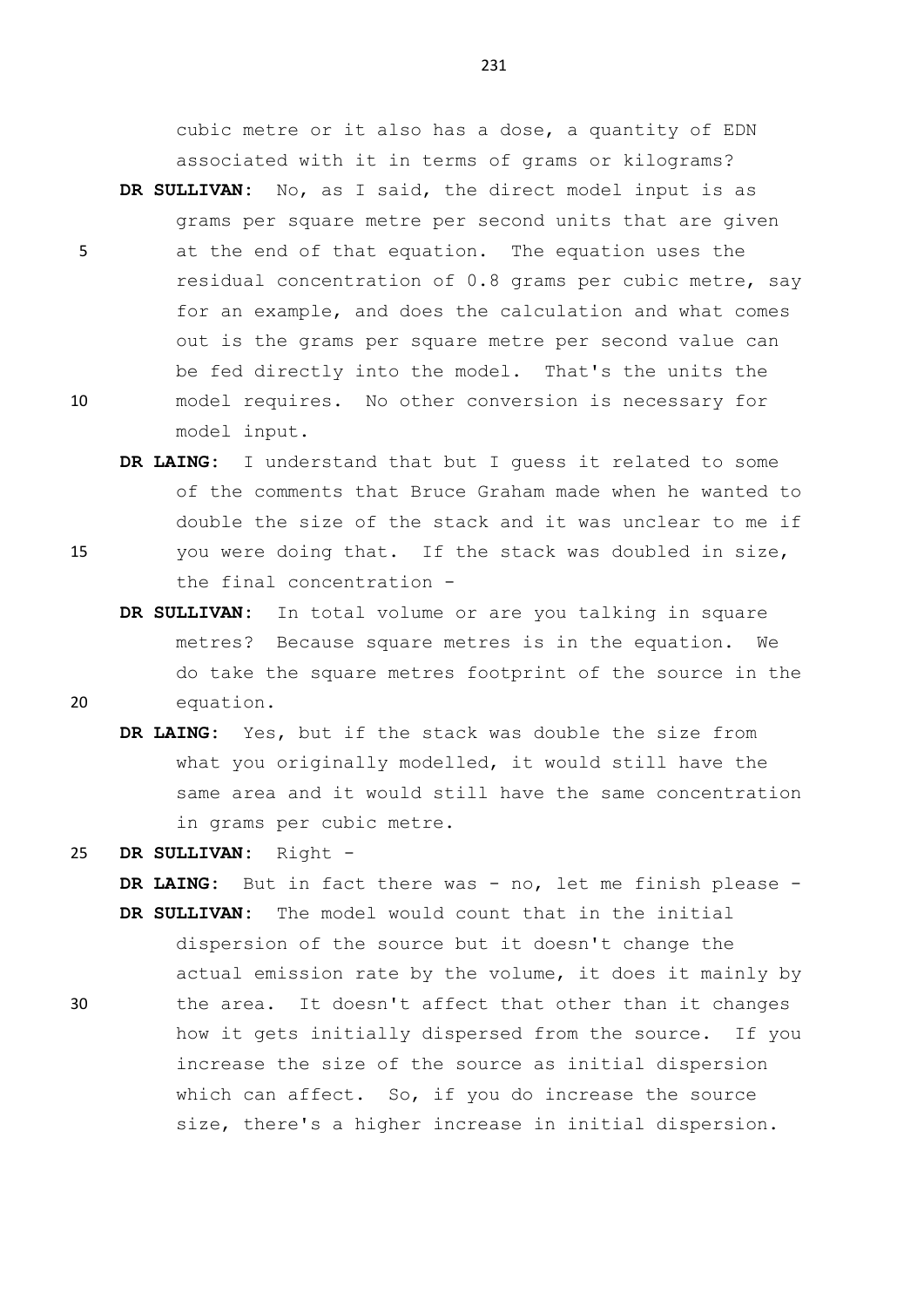- **DR LAING:** I understand that but if we haven't changed the source size and there is twice the quantity there in terms of kilograms, how is that modelled or how would that be modelled?
- 5 **DR SULLIVAN:** Just as I said, it only well, it's modelled at a source that shows the height of the source, the height of the source is included along with the footprint area or coverage, so both the X and Y aerial coverage and then the height of the source is modelled 10 with those dimensions. But the emission rate that is being derived is derived only if the area of the source changed, not the total volume. There is an air space calculation. The air space calculation, that increased, then you would have an increase in the emission rates. 15 So, the air space we assumed in these particular runs was 450 cubic metres so that if the air space actually increased the total volume, then that air space would result in a higher emission rate.
- **DR LAING:** Yes, understand that. What I would like some 20 clarification on, because I don't really understand, what has gone into a calculation to give you a one hour average and then correspondingly a 24 hour average?

**DR SULLIVAN:** Well, the model when it proposes its calculation, it automatically calculates hourly

- 25 concentrations, so that's an automatic output. If do require other averaging times, it will take those individual hourly concentration values and solve it and then divide by the number of hours. So, it automatically produces that 3 hour or 24 hour 30 concentration, whatever you're wanting to derive. It automatically calculates in hourly concentrations in the model and stores those values.
- **DR LAING:** I think I understand that in terms of the model will go through and it will select an hour and you've 35 got the associated MET data in terms of wind speed and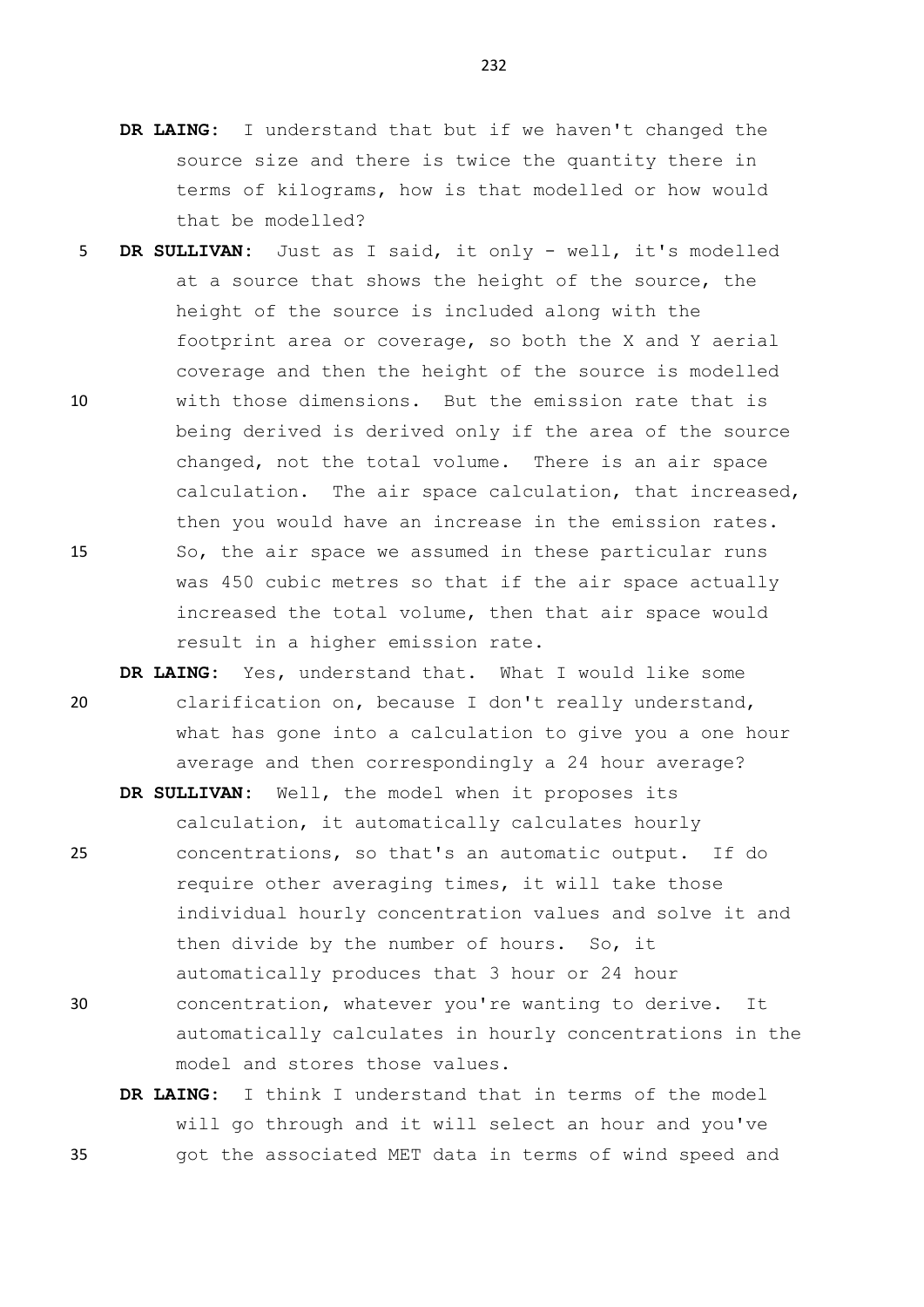direction to go with that, and it will then either connect that with something during the fumigation period or something in the ventilation period.

## **DR SULLIVAN:** Right, each hour it's modelled in that sequence 5 of emissions.

- **DR LAING:** Okay, and then you can average it over a 24 hour period if you like, and I guess my question is related, Bruce Graham found that the 24 hour average being higher than a 1 hour average, in his terms, was surprising.
- 
- 10 Did you find it surprising or do you have a reason for it?

**DR SULLIVAN:** I'm sorry, go ahead with your question. **DR LAING:** The question was, did you find that surprising or is there a logical explanation, other than what Bruce 15 has put forward, for why the 24 hour average is higher? **DR SULLIVAN:** If you were just to take the model as a direct, if you were to take it as being a maximum 1 hour or 24 hour concentration relative comparatively, you will see 1 hour usually greater than 24 hour is this 20 probability distribution of 95th percentile and so forth. When you do that it takes all those hourly values and for a given receptor for the total number of hourly values, that could be a large number of zeros because the wind direction doesn't take the plume in 25 that direction. So therefore that receptor receives a whole series of zeros because of that, and if you distribute that and then try to take the 95th percentile as you go down the list of maximum concentrations, they will tend to sometimes be lower on a 1 hour basis

30 because there's just more zeros for a given receptor. **DR LAING:** Now I've got a question related to your table 3 and the data that's in there, and comparing that with the isopleths. Can you tell me what the connection between the table and the isopleth contours are?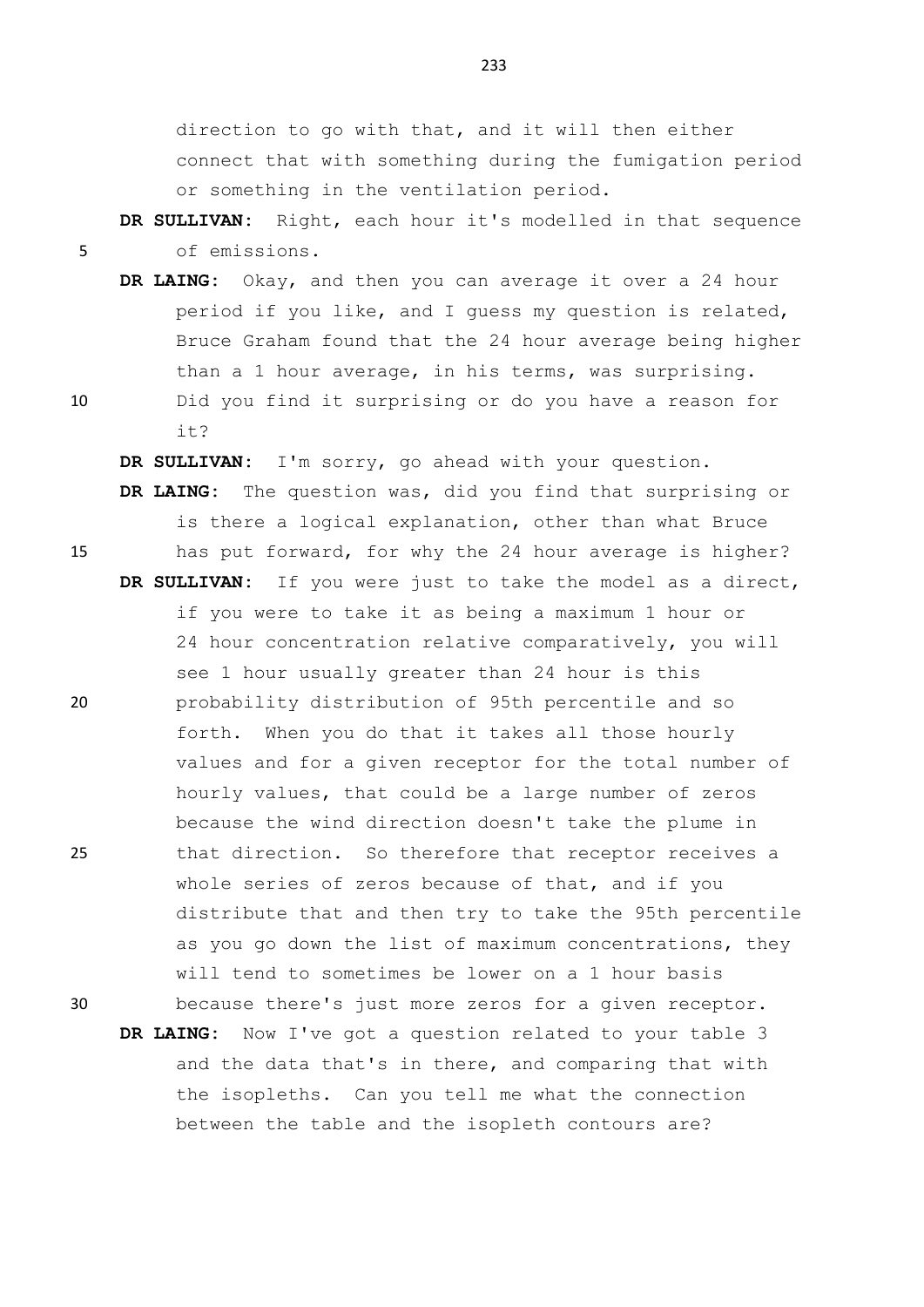**DR SULLIVAN:** Let me just look at that table. One second here. Which figure are you referring to?

**DR LAING:** Well, let's just deal with your first figure which is dealing with a single stack. I mean, the principle

5 is the same all the way through but if you've got a table that gives a concentration at a certain distance, what is the -

**DR SULLIVAN:** Yes, 20 metres distance.

**DR LAING:** Yes, what is the correlation between that number 10 and the contours in an isopleth?

- **DR SULLIVAN:** Well, it's taking the data that's graphically shown in the isopleth analysis and then taking the 20 metre distance from the source in any given direction towards where the maximums are occurring and at the
- 15 20 metres distance, that's the concentration at 20 metres as a maximum value in that whole isopleth plot at the 20 metre distance from the source.
- **DR LAING:** So that means if I drew a circle centered on the source at 20 metres and looked at the contour 20 concentrations around that circle, that would basically

give me the same number that was in the table?

**DR SULLIVAN:** No, not necessarily a circle because you're modelling, in this case we're modelling a rectangle. So it's not necessarily a circle, it's a 20 metre rectangle 25 that's greater than the source parameters, of 20 metres from the source and rectangular in size.

**DR LAING:** That was my next question, that it would be a 20 metre distance out from the rectangle. That's fine. **DR SULLIVAN:** That's correct. In any given distance in

- 
- 30 applying the maximum value, the 20 metre distance. **DR LAING:** Looking at the isopleths themselves, and I guess
- looking at a single source is the easiest to look at, and comparing it with the wind rose data, the concentration shown in the isopleths is always 35 high - well, I'm assuming that although you've only got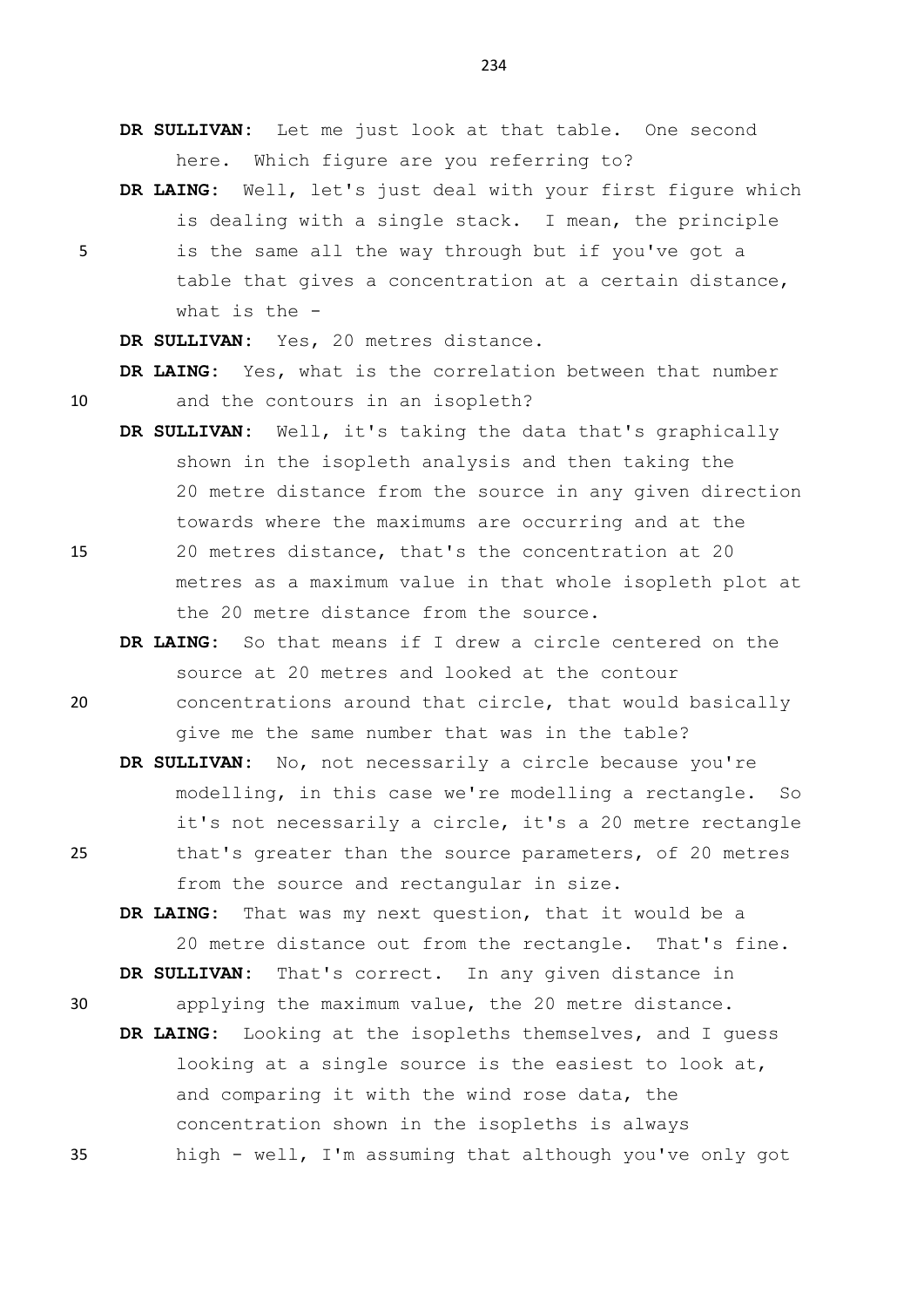a grid there for the isopleths, that's actually north-south up and down the page and west-east across the page?

- **DR SULLIVAN:** We show what the receptor grid was for the 5 modelling analysis, that should be earlier in the report. We have receptor grids that were modelled for each single source and multiple source scenarios, so it's a pretty, a large cartesian area that even encircles the area. So it's distributed around the 10 source, not necessarily within the source but all around the source at a given distance resolution for the grid fields.
- **DR LAING:** But my point is, looking at the isopleths the highest concentrations are centered immediately to the 15 north, and if you look at the wider contours the higher concentrations extend further to the north and the south than they do to the east, which is where the predominant wind would be in terms of occurrence and strength, and I don't understand -
- 20 **DR SULLIVAN:** Okay, I might have to take the figure right in front of me. Is that the 1 hour or is that the 24 hour concentration isopleth?
- **DR LAING:** It doesn't really matter, the patterns are the same whether it's 1 hour or 24 hour, and it also extends 25 when you start to look at multiple stacks as well. The same pattern is -
- **DR SULLIVAN:** They are under certain conditions. So, 1 hour situations can be from the south and southerly direction for 1 hour that could produce an extremely high value 30 and it doesn't necessarily have to be a prevailing flow to produce that maximum, because 1 hour could be any direction and for a given dispersion condition can produce a maximum value towards the north. On a 24 hour basis you'll see more in line with the wind rose, but 35 the 1 hour you could potentially see it in any given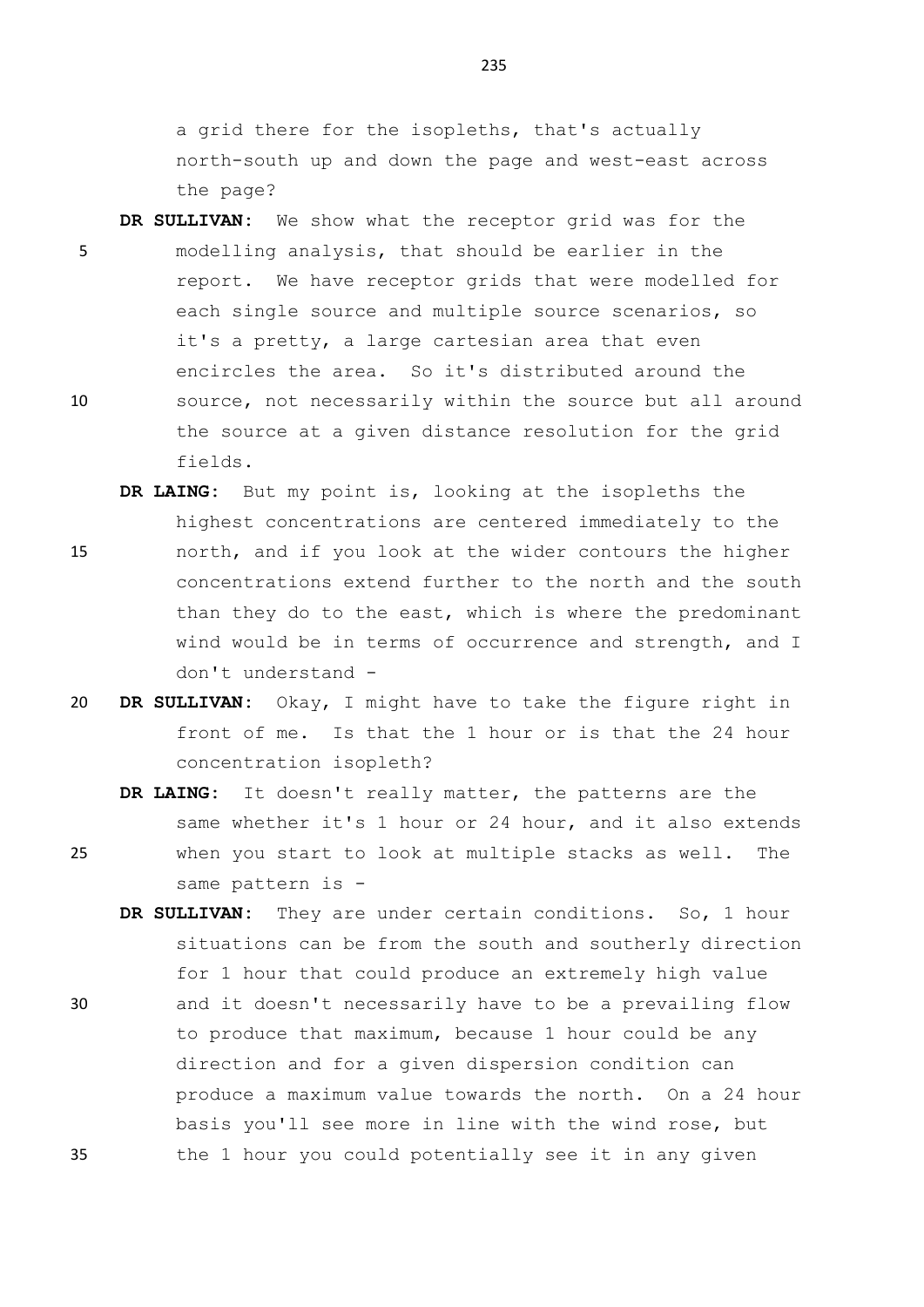direction because a given 1 hour could produce a maximum value.

- **DR LAING:** I think there is a similar pattern in the 24 hour isopleths as well and it just does not square up to me 5 that it doesn't fit with the wind rose.
	- **DR SULLIVAN:** Okay. Again, I would have to see the exact figure. I don't have the particular analysis in front of me right now, but the ones I was looking at in the most recent modelling showed a pretty consistent
- 10 maximums to the northeast and east of the site which match the multiple sources I have.
- **DR LAING:** Perhaps I should clarify for you, at this stage we are primarily operating on the information that was in your original report and was provided to us in advance, 15 and not the more recent information that was provided immediately before the hearing.
	- **DR SULLIVAN:** Okay, all right. Well, I'd have to go back and search for that if you want to bear with me while I go and get the original report, I could do that.
- 20 **DR LAING:** I think we can leave it. We will be able to deal with this subsequently.

**DR SULLIVAN:** Okay.

- **DR LAING:** It's just what's modelled in the isopleths does not square with me, particularly with what would happen 25 in practice. If you looked at fumigation and the fact that you have another stack within a 1 metre of that, it
- 

of the end of the logs, they would primarily move between the stacks and move where the predominant wind 30 is. But it's just that I have some doubts about some of the information that's in the isopleths and the

seems to me that although there would be diffusion out

analysis. But thanks very much.

**DR SULLIVAN:** Okay.

**DR PHILLIPS:** So I guess now I've actually had an opportunity 35 to look at the information that you provided on TEL, I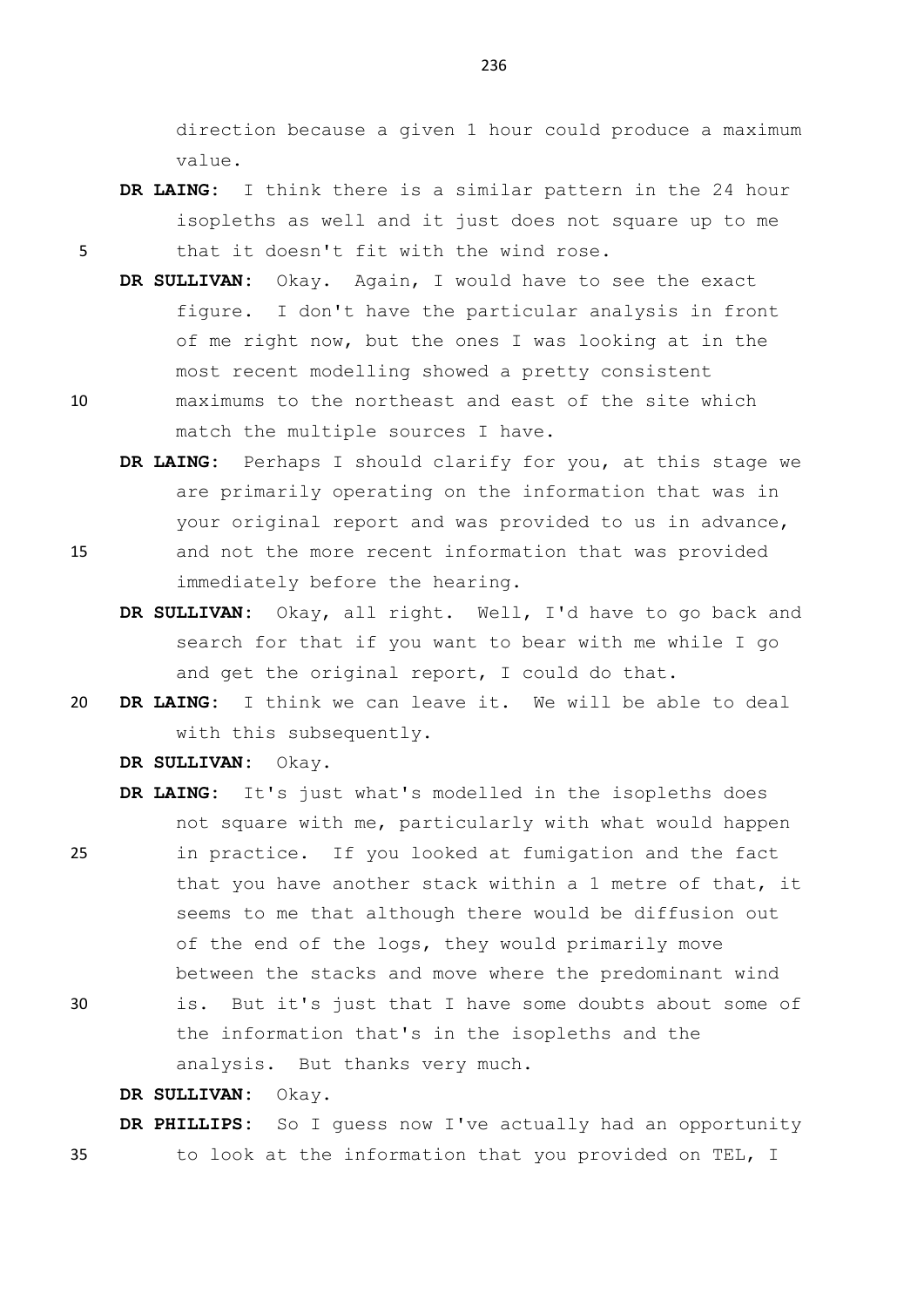can actually ask some questions about it which I was not able to do last time because it was brand new to us and we'd had no opportunity to review it.

I just want to clarify, so it's definitely 0.56 not 5 0.5 as in the first and last of Kade's slides? **MS GEAR:** Yes.

**DR PHILLIPS:** I was interested to note that in your original application you were proposing 0.98, so one 1 ppm, so what's changed? Whoever wants to answer that. Thanks 10 Helen.

**MS GEAR:** I think what we'll have to do is read a response that Dr Adam Jonas provided to Dr Deyo during the intervening period, because that was a question that was asked by Dr James Deyo. If you give me half a minute, 15 and I will actually provide you, just give me a minute while I find it.

**DR PHILLIPS:** Perhaps I should be asking James instead.

- **MS GEAR:** Because it's actually a beautiful email he produced where he's actually got coloured parts where assumptions 20 flow through to the resulting equations. Do you want me to read it?
	- **DR DEYO:** I mean I don't have it in front of me but I guess the specific question -

**DR PHILLIPS:** Just the general gist.

- 25 **DR DEYO:** I'm not sure what has changed in their position relative to going essentially from a 1 to a 0.5.
	- **DR PHILLIPS:** 0.56. All right, so you can't answer that off the top of your head, Helen?

**MS GEAR:** My computer always takes a long time.

30 **DR PHILLIPS:** Okay, maybe I'll just go on to ask the next question which also relates to the TEL and your new information, and this may be just my lack of understanding of how this calculation, maybe the calculations would have helped to have seen it, but I 35 note that reference is made to the uncertainty factors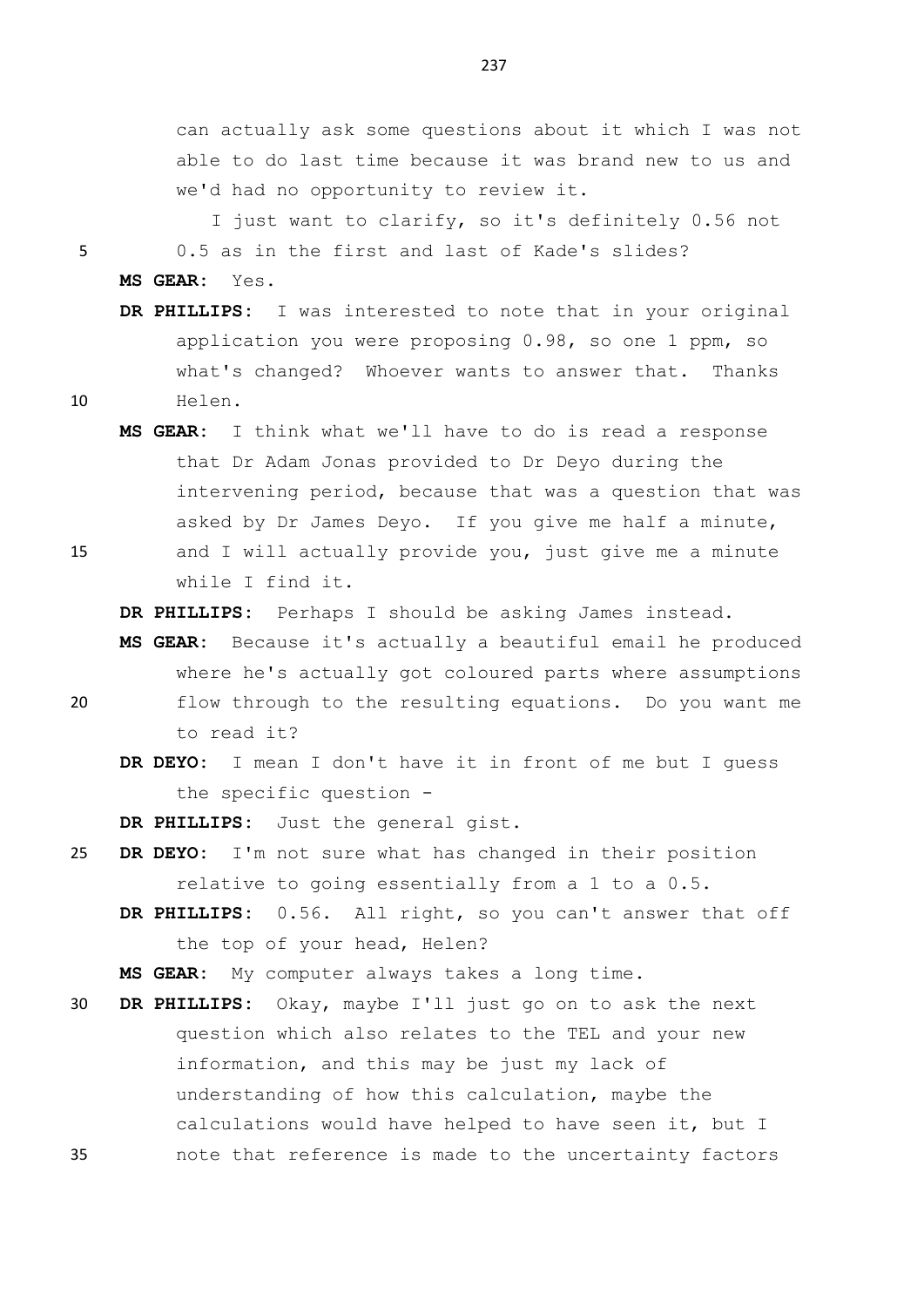that you guys used that you referred to the NRC 2001 acute exposure guidelines, and I was just wondering is it standard practice to use acute exposure guidelines to calculate what, I understand a TES is a chronic measure, 5 so why would you use acute guidelines, is there some reason for why that is?

- **MR BRUZEK:** I think we can refer back to Adam Jonas about that. It's too much deep into the toxicology so unfortunately I'm not able to answer that. Regarding 10 what changed our mind, is basically we had been discussing also the WES back in the days, and based on the WES approach of EPA we have taken into consideration the view of how EPA is looking on calculating WES. In Europe we have slightly different standards so we have 15 been approaching this by the European levels.
	- **DR PHILLIPS:** I understand the TEL is the WES which is an acute exposure measure and the TEL the EPA has suggested which is a chronic exposure.
		- **MR BRUZEK:** Yes.
- 20 **DR PHILLIPS:** So, you can't justify using what's done in the WES as the reason for setting a TEL that I can see.
	- **MR BRUZEK:** Yes, I think you're right about it but I will let Helen get back to Adam's email which is explaining almost everything.
- 25 **MS GEAR:** I think we would probably add to that and I know we've got the expert panel on the TES and we will have Dr Jonas who is very expert in this area.

**DR PHILLIPS:** Yes, absolutely.

**MS GEAR:** But we do note that with cyanides, that they don't

- 30 bio-accumulate and it's more the acute approach that's important here rather than the longer-term approach.
	- **DR PHILLIPS:** To me that seems slightly illogical because you're trying to set a chronic value, so I don't quite buy that.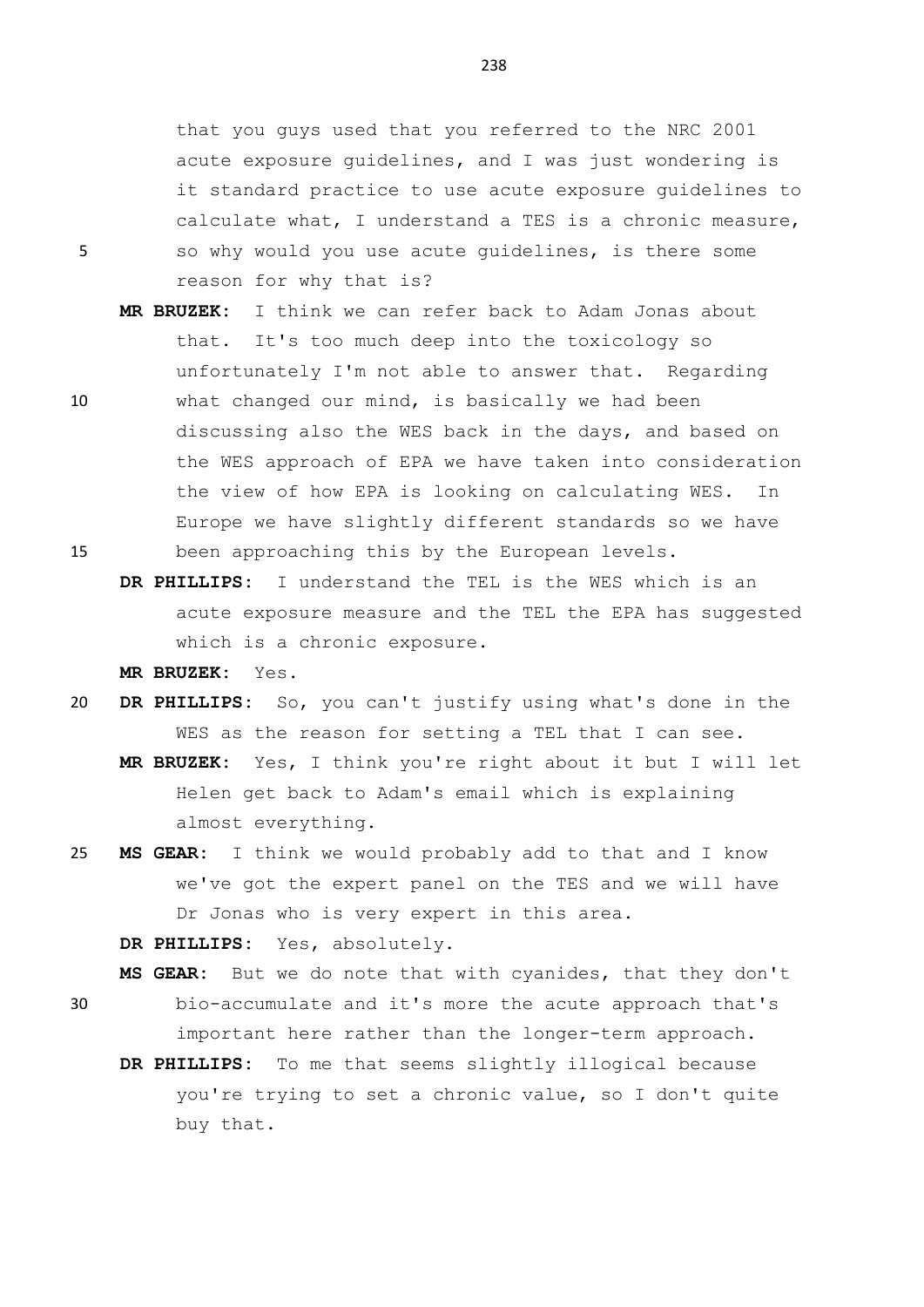**MS GEAR:** I think I'll leave it to the experts. So, would you be happy if I read out the rationale that was sent to us following the, that we've already passed on to Dr Jonas and I think this is the only way I can 5 represent this area fairly and truly. **DR PHILLIPS:** Okay, thank you.

**MS GEAR:** Okay, so I'll read it out.

**DR PHILLIPS:** Yep, great.

**MS GEAR:** So, Dr Deyo asked why we've come back with a 10 different figure than the one that we put in the application. Dr Jonas comes back and says:

"Yes, you are right the values are different. The 1 ppm is calculated in a different way than that in the New Zealand EPA document. The 0.56 part per million 15 value is the result of the same equation as used in the New Zealand EPA document. Draslovka wanted to align with the New Zealand EPA calculation in the response. I used the uncertainty factor already applied in the WES calculation and by the NCR documents. The NIOSH ACGIH 20 documents, and their respective safety values, seems to be almost in line with these uncertainty factors, at least in the orders of magnitude. That does not mean that Draslovka does not support the previous number, it is just for the discussion about the value it is 25 probably easier to use the same equation.

The previous calculation, 1 part per million from Draslovka, did not use the recalculation from humans to rats because of the known higher sensitivity of rats. It might seem from the EPA calculations that 30 recalculation from rat to human is more conservative, but actually it does not do too much difference. I just wanted to point that out. I did not want to go to the calculation details in the new document which was sent to the EPA. I think there are more important points.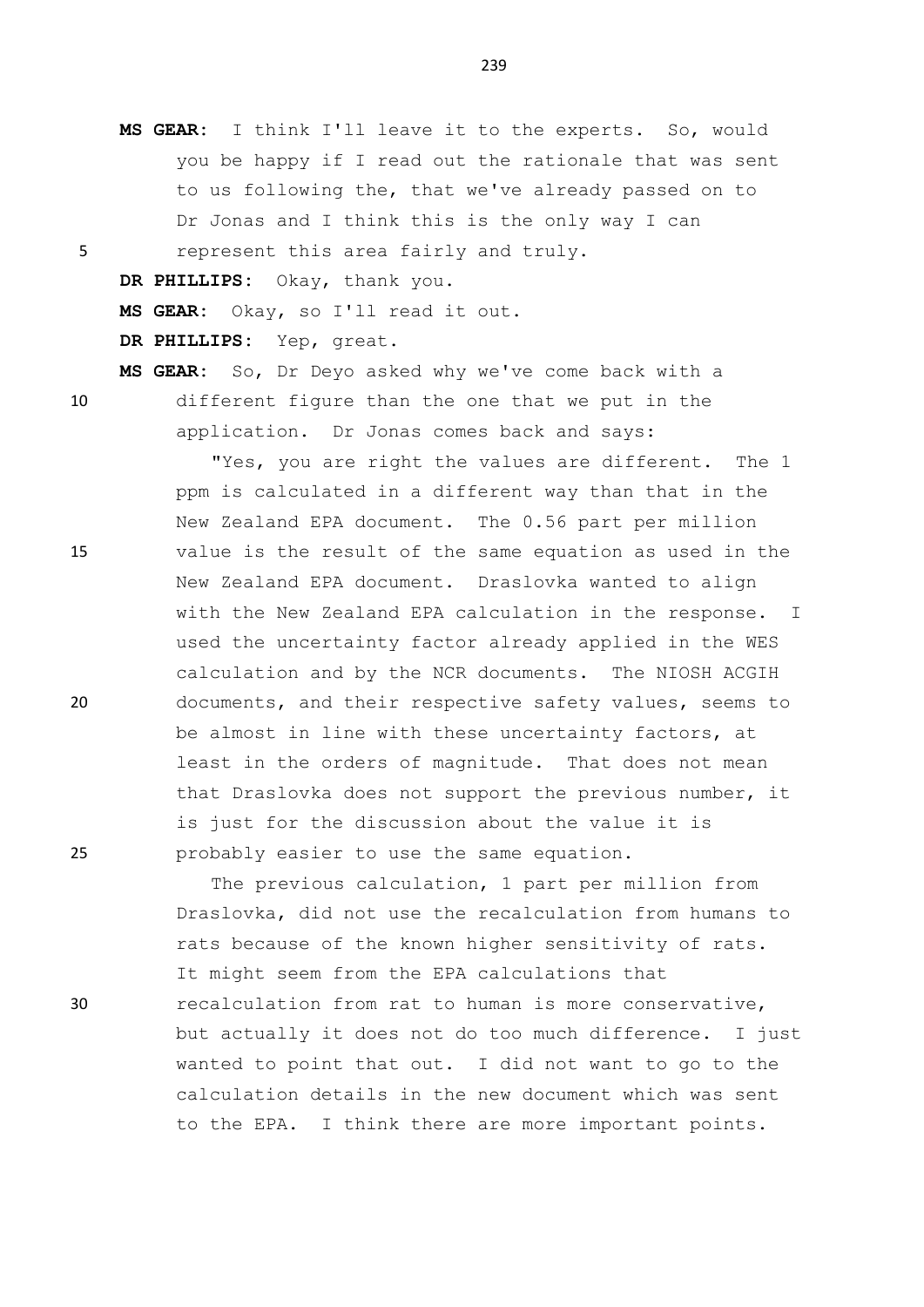But when the question is raised I would like to provide the following reason. The calculations" -

So, in table 22 from the EPA's memo on page 57 it shows that the rats' six months inhalation of EDN 5 calculated from Lewis TR et al 1984 on decreased weight gain showed that the NOAEL of milligrams per kilogram of body weight per day was 11.2 parts per million equivalent to 23.83 milligrams per metre cubed. The uncertainty factor was 100, the absorption factor 100. 10 The TEL, as we've talked of, was the 0.34 parts per million and the justification given by the EPA that this is the only well-controlled chronic exposure study that was utilised EDN".

**DR PHILLIPS:** I think we're actually now getting into the 15 discussion that needs to happen between the EPA - **MS GEAR:** This is quite detailed.

- **DR PHILLIPS:** This is too detailed for my question. So thank you, I might leave it at that. I just still am struggling to understand why, maybe this is to Swami,
- 20 about why you used average log size and not say median. I understand that you reported 95th percentile but in terms of log size, stack size sorry, I just wondered why average was used? It would be really interesting to get an idea of what the variability is because we don't 25 really have that.
	- **MS GEAR:** Could I add before I pass over to Swami, as you'll see on the ports tomorrow there isn't a uniform stack size.

**DR PHILLIPS:** No, that's okay, I don't have a problem with

30 that but you have chosen a uniform stack size which happens to be the average. Now, why didn't you use median, for example, they give a better indication of the variability.

**MR BRUZEK:** If I can add something to that. Like basically 35 we have done, again some searching. We have had a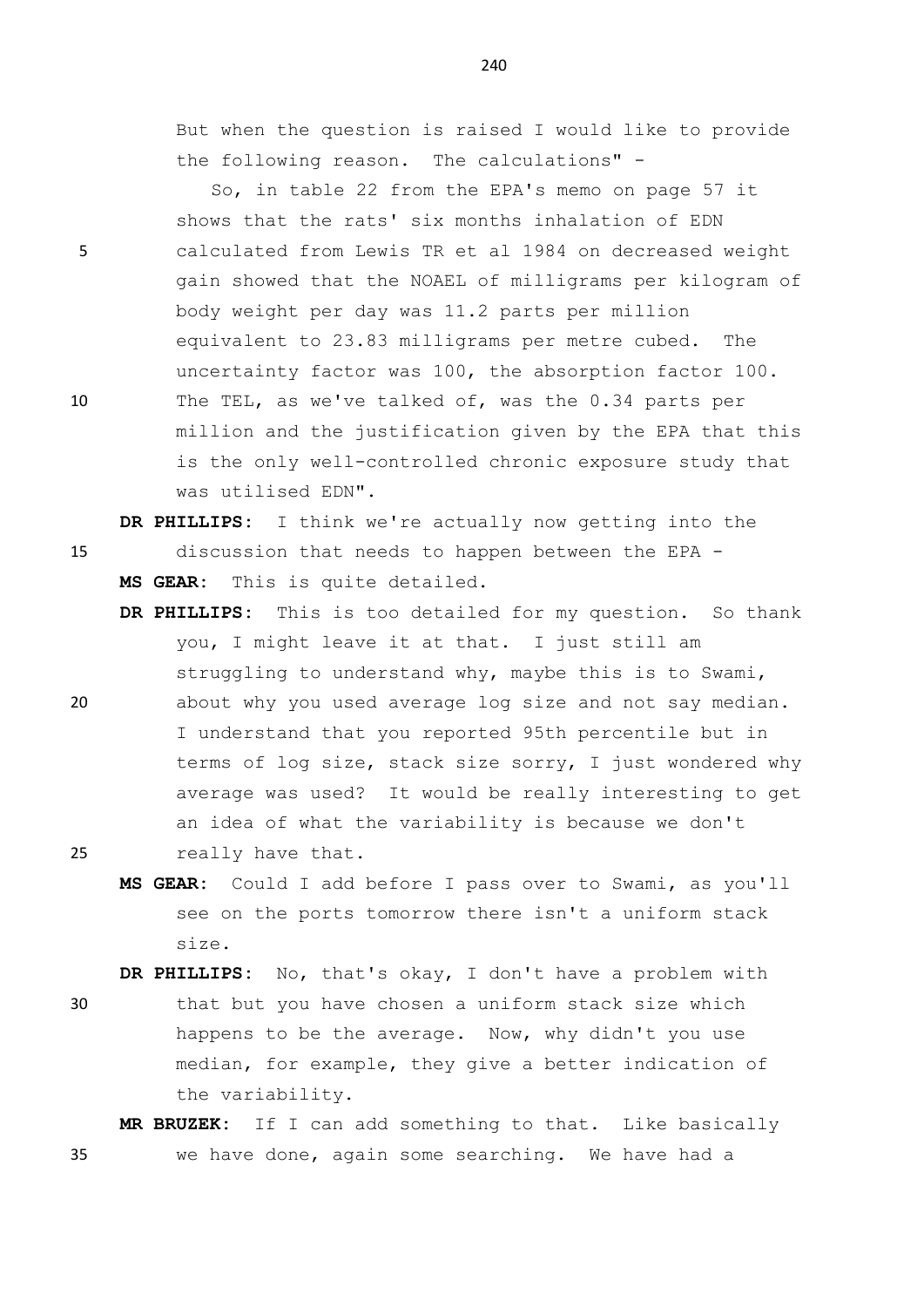meeting with Genera yesterday once again assessing the information. Again like we've been told once again that basically in more than 95% to 99% of cases, the log size doesn't go over 1,000 cubes.

- 5 **DR PHILLIPS:** So that's actually not an average then, is it? **MR BRUZEK:** It's actually not an average, it is basically what they have told us. We are also only working from the information we get from them. They said their standard log size is between 435 to I think 650. I
- 10 think Mark will be here in the afternoon and he can say to that. Actually they are running into difficulties to even do log size of 1,000 cubic metres and more in the ports, from the point of view of safety, from the point of view of manipulation with all the logs, and therefore 15 their actual regular size, the 1,000 seems to be like an overshot by ourselves.
- **DR PHILLIPS:** I guess the challenge for us is that we're trying to get as much evidence here as we can based on the data that's been presented to us, and so if you keep 20 coming up with new numbers and the numbers keep changing it makes it really challenging for us.
	- **MR BRUZEK:** As I say we are not the commercial applicator and it's very problematic from our side, we are - by the information.
- 25 **DR PHILLIPS:** I appreciate that, but you are the Applicant.

**MR BRUZEK:** I understand that but in Europe the maximum size and we are limiting the maximum size to 1,000 cubes, that's why we also used that number and we have been confident in that number. And to be honest we would 30 even be confident in being told it cannot be more than

1,000. Same thing, we want to measure, we want the local applicators to measure how much is at the endpoint.

**DR PHILLIPS:** Thank you very much, that's all.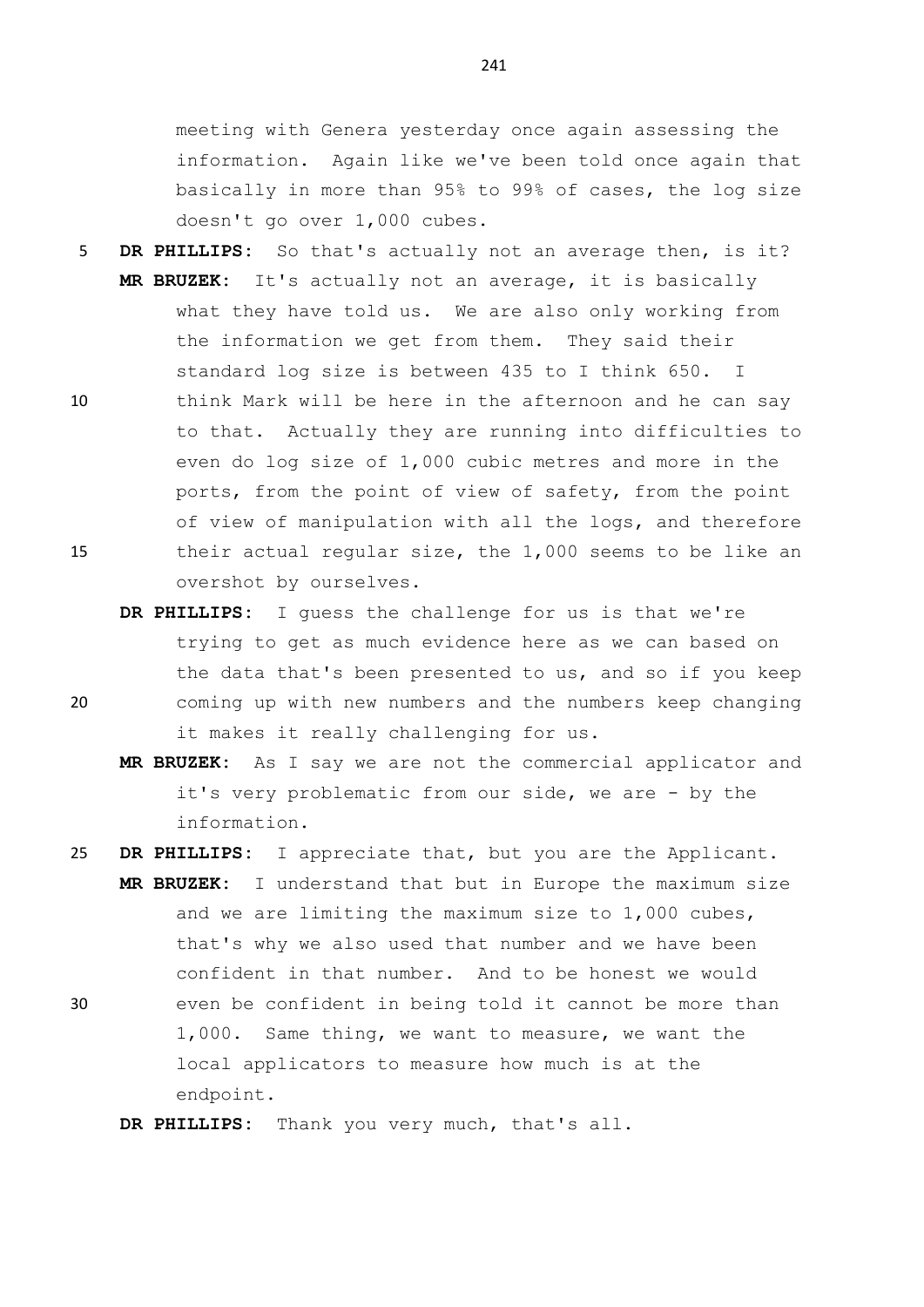- **CHAIR:** We're running a bit ahead of time but I still think it's worth examining this in a bit more detail. I've only got one question and it's related to the question Ngaire just asked. In the data you've presented for 5 determine the endpoint concentration of EDN under a log stack, the loading factor is quite a critical parameter. The loading factor in your trial at Tokoroa was 37%?
	- **DR HALL:** No, the 37% was the average load factor from the small-scale laboratory studies. The load factor in the
- 

10 trial at Tokoroa was not measured.

**CHAIR:** All right, I understand that. Is it routinely measured then on the port?

**DR HALL:** No.

**CHAIR:** You referred to information given to you by Genera, a

15 dataset that allowed you to determine the average load factor in your calculations. Was that dataset made available to the EPA?

- **MS GEAR:** We've found this quite frustrating. When Dr Graham actually produced the report and questioned the size of 20 the stack we looked at it and said, we really need to go back and reconfirm this with Genera. Genera does keep records of every single fumigation it does. It does that because on a charging basis, it also does that for regulatory basis, and I believe it calculates, and we 25 need to check this with Mark Self this afternoon, and you can ask the question or whatever, but I believe they work out the loading factor because they also do that as part of their calculation for the application. So, they went to the data they had and provided us with the data 30 that they said from 2017 was the most up-to-date data.
- 

**CHAIR:** But this data wasn't shared with the EPA, it's not available?

**MS GEAR:** If you want the data, we can ask Genera to provide us with the data. We didn't get the data, we asked for 35 the averages. So, we're at fault perhaps for not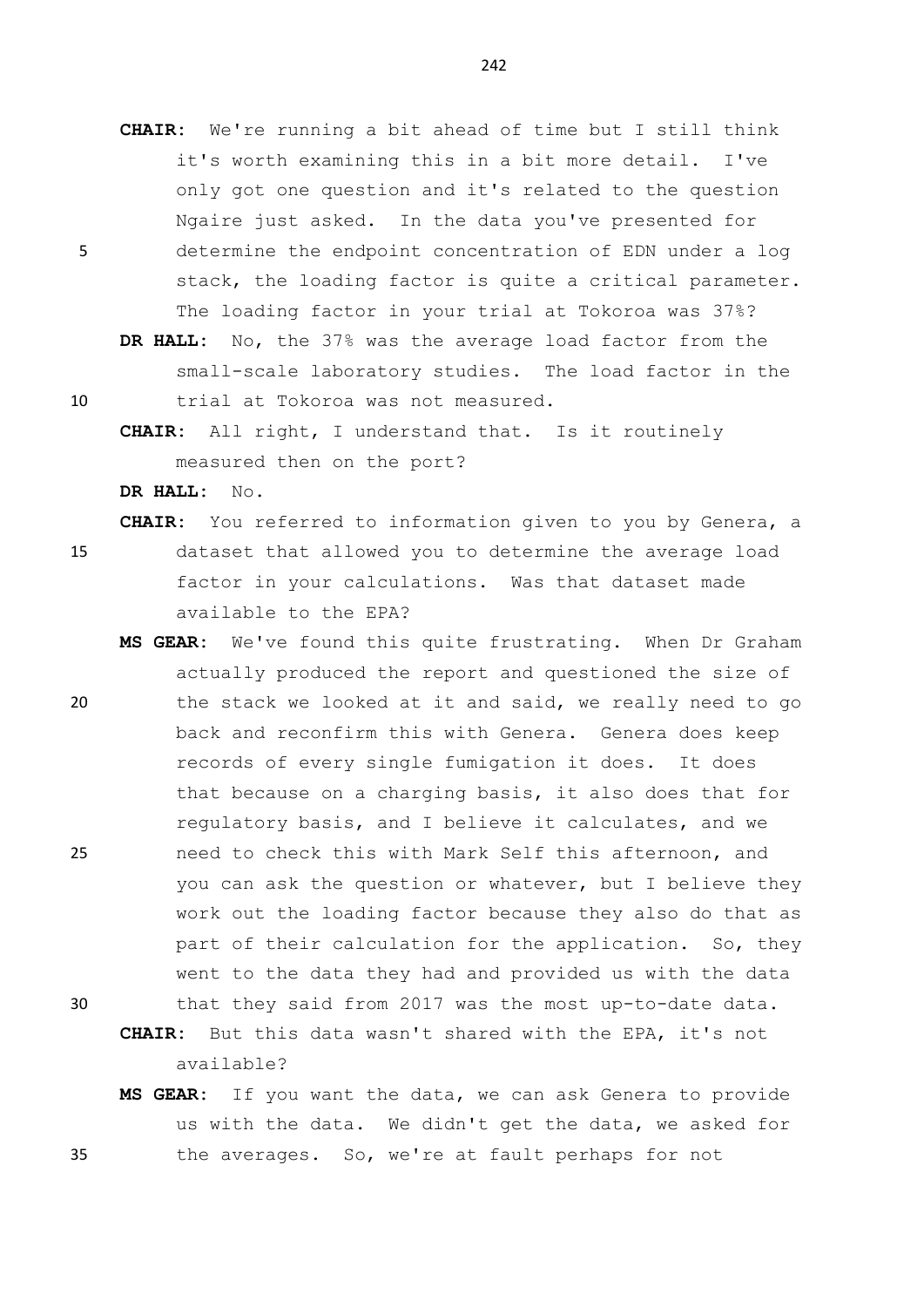interrogating that data as well as we could but we did go to industry and ask for the best data available in New Zealand.

**CHAIR:** Okay, thank you. Do you have a question?

- 5 **DR LAING:** I don't have a question but it's really a comment related to that which is back to the first comment I made about numbers and I understand you might have difficulty in getting stuff out of Genera, and it would be interesting to ask Mark some questions this
- 10 afternoon, but my understanding was when you wound up last week you provided some information to us that said an average stack size was 1,000 plus or minus 100 but it might be bigger than that and 58% was an average loading rate. We come back this morning and those numbers are 15 different again.

**MS GEAR:** Excuse me, how do you mean they're different again?

- **DR LAING:** Well, we're now saying that 1,000 is the maximum and that 58% isn't an average, it ranges between 55% and 58% and we've used 55%, so.
- 20 **MS GEAR:** The figures 55% to 58% are unchanged, they were in the presentation we provided, oh, and I don't think that has changed. We have always said that in the modelling we asked for the 55% to be used after we have confirmed that it varies from 55% to 58%.
- 25 **CHAIR:** Okay, thank you. That concludes the questions from the Decision-Making Committee. I'm going to invite any members of the EPA staff to ask questions if they have them at this time.

**DR VAUGHAN:** I just have one question and potentially Matt

30 can answer it. You mentioned that in that trial you did, EDN does not significantly decompose to hydrogen cyanide during fumigation and I was just wondering whether you investigated whether any of the our breakdown products, or the products that you've said 35 that HCN then breaks down to, the carbon dioxide and the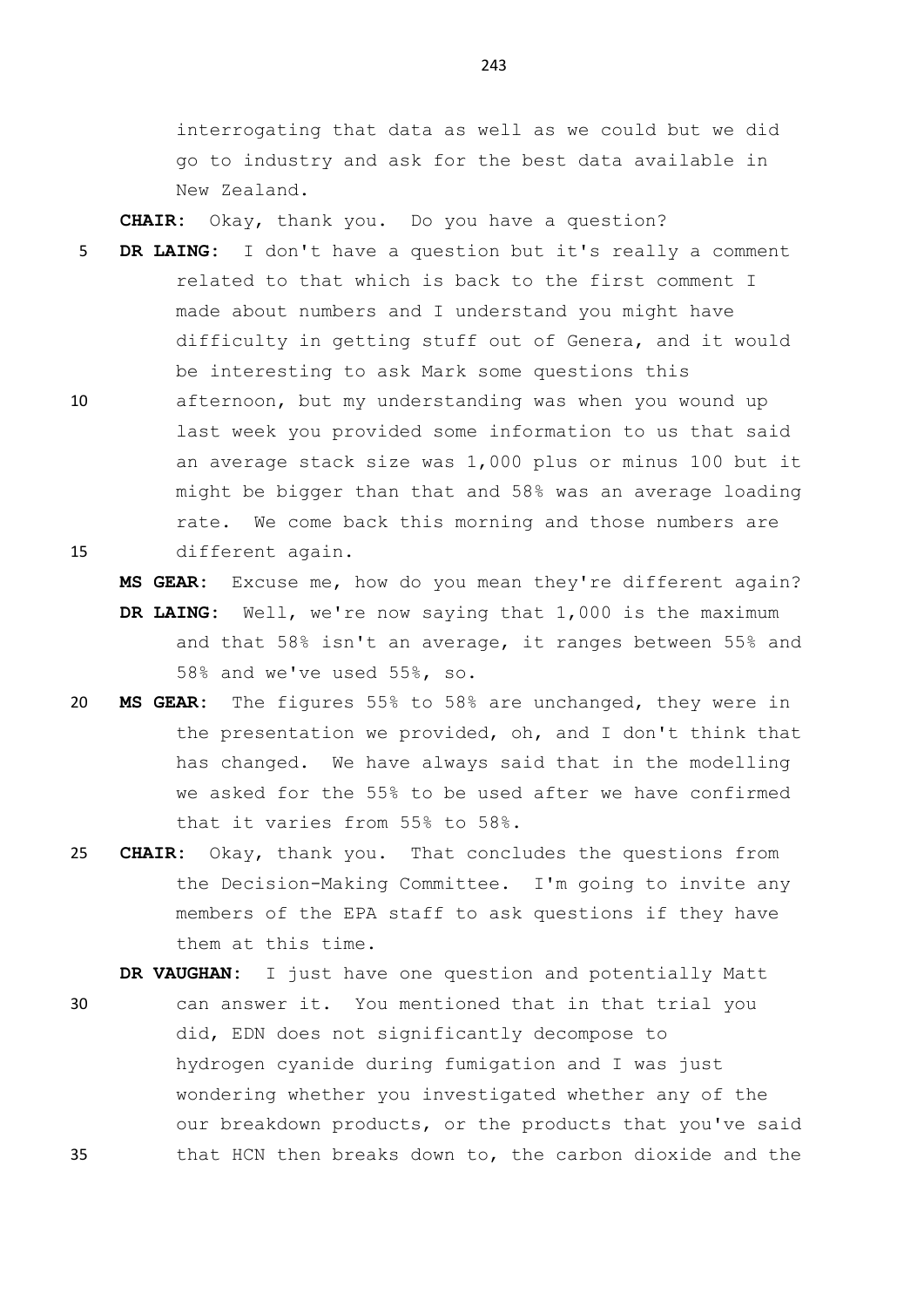ammonia-based products, whether you investigated the presence of that to potentially account for HCN then going on and breaking down to form something else?

- **DR HALL:** At that particular time when that study was 5 completed, in 2015 I believe, that was not a question we were looking to ask at that stage, we were focused on hydrogen cyanide and how that changes over time and how the impurity within the product, you know, where that sits. So, experimentally Plant & Food were working with 10 different cylinders from different manufacturing dates and so on, so it was a different question that we were asking. So, no, we did not look at ammonia, CO2 or other compounds.
- **DR MOHAN:** I just had a quick question for you, Kade, about 15 the monitors. So, are you proposing that the workers would have two monitors for every time that they do a ventilation? You described the two monitors which monitor essentially different concentrations but every single time you do, you pull the tarps off there would 20 be a monitor there?
- **MR McCONVILLE:** Yes, definitely. So you would always measure the concentration under the tarp before the ventilation. The other detector is a safety detector and every person, every worker who is in that fumigation zone 25 would have a personal detector with them during that period.
	- **DR MOHAN:** And what about training, would you guys provide the training to the workers, is that right?

**MR McCONVILLE:** We don't undertake training, we're not a

30 certified training organisation, but we would be outsourcing that to the detector trainers. So, for example, even Draeger, MSA and other equipment suppliers all provide a training regime or a training programme for detector use which is generally certified training. 35 I'm not sure what that requirement is in New Zealand,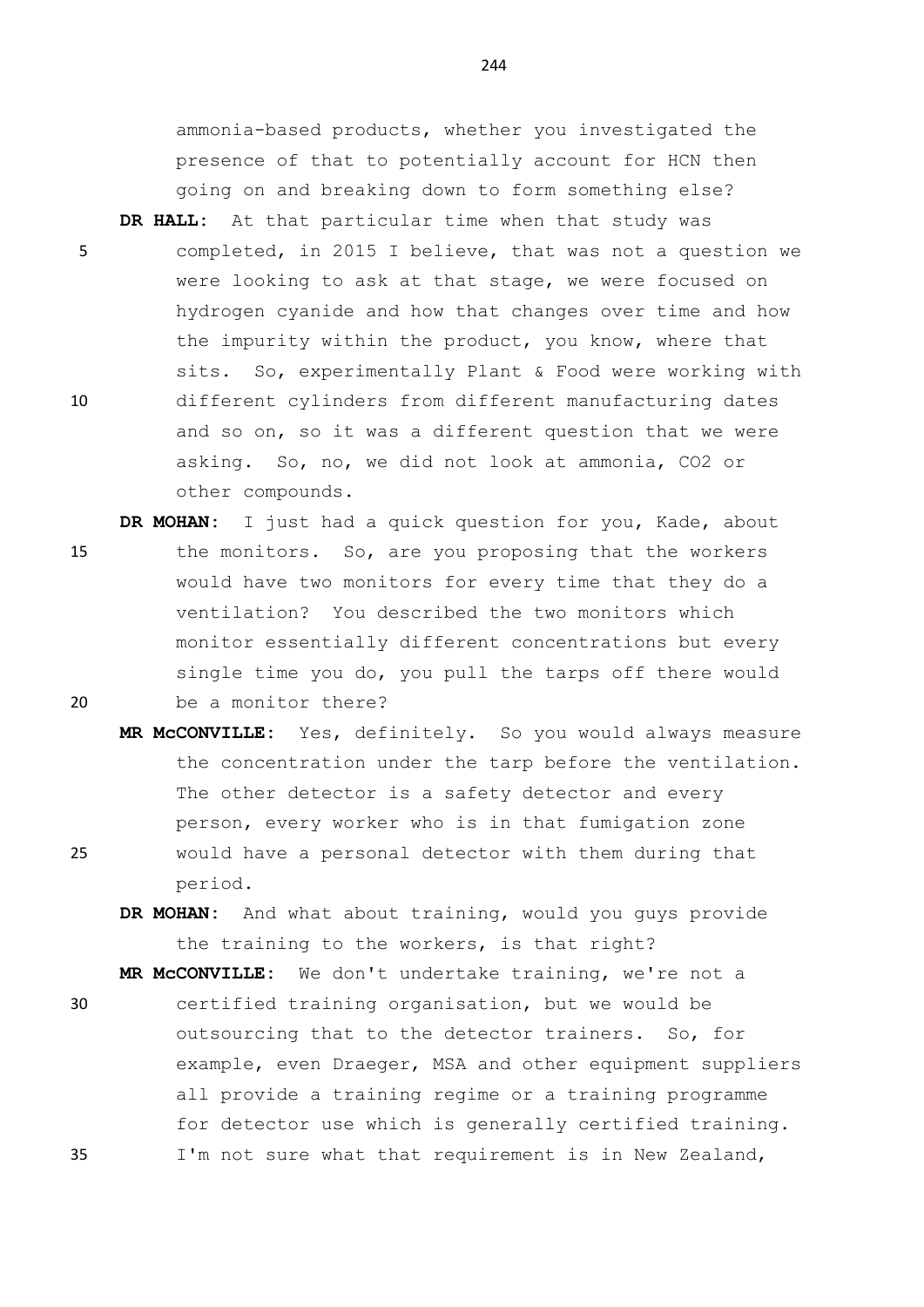whether there is a requirement for that training to be certified and take place, but we do recommend and we do it in Australia, that all of our applicators are certified trained in detector use.

- 5 **MS GIBSON:** Hi, I'm Philippa Gibson from WorkSafe. It's been stated a couple of times today that an air purifying respirator is used in New Zealand for methyl bromide where concentrations exceed the immediately dangerous to life and health. It's absolutely considered by every 10 organisation around the world that that's poor practice. That both 3M and Draeger, the manufacturers of respirators, Draeger who manufacture an EDN filter for respirators make it very clear you never use filtering face pieces where the IDLH concentration might be 15 exceeded. The New Zealand Standard for respirators says the same thing. OSHA, NIOSH, CDC are the Canadian centre for occupational health and safety, all say the same thing. Essentially that is bad practice being applied if what you're saying is correct there. So, it 20 does concern WorkSafe if bad practice is commonplace in terms of respiratory protection around methyl bromide, and if that bad practice is being used as a basis for then setting or promoting certain controls around EDN control. Not so much a question, I suppose, but that's 25 an observation from WorkSafe.
	- **CHAIR:** Was that a question?

**MS GIBSON:** That was kind of my question.

**CHAIR:** I think in the interests of time, I know and you'll all be aware that we're well behind schedule. The staff

30 will be presenting and WorkSafe will be presenting after the break. So, at this point I'm going to invite any questions from any of the submitters to the Applicant on what we've heard this morning.

**MR BROWNING:** I'm not sure exactly who I'll be asking them to 35 of the Applicant but one I'll just ask is do you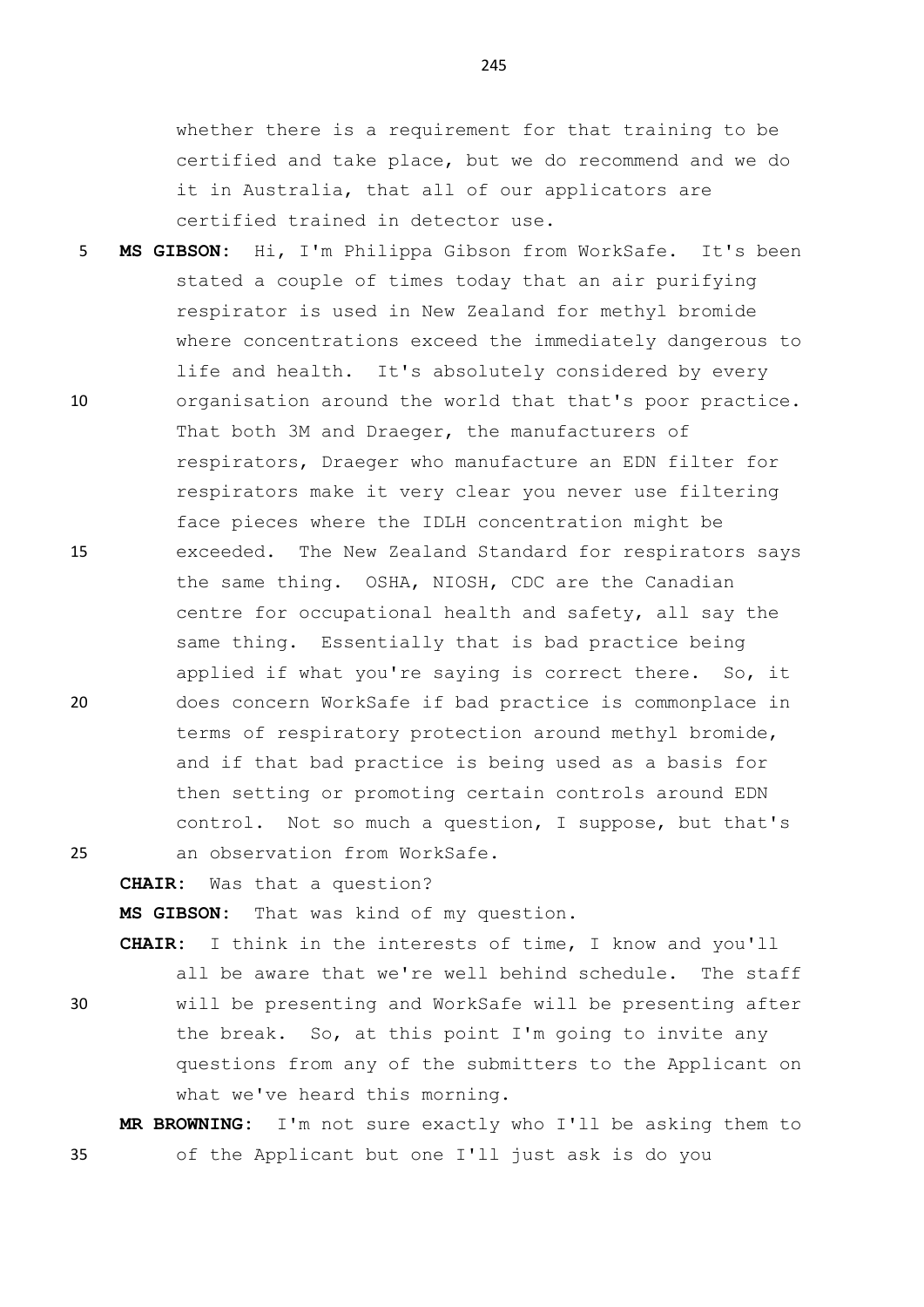anticipate that Genera will be doing all the fumigations using EDN?

- **MR BRUZEK:** Well, commercially we don't expect to have an exclusivity with any producer here. We basically are
- 5 trying to only make sure that anyone that is using chemical is being a certified fumigator, that he's well-trained and he's following the recommendations that we are giving and that are on the label. So, basically we are not selling any product that we produce to anyone 10 that doesn't undergo our internal certification process, plus any certification process that is required by the local regulation.
	- **MR BROWNING:** And if there are records of non-compliance, would that change your view on who you supply?
- 15 **MR McCONVILLE:** Yes, definitely. So, we have a three-stage product stewardship process which also involves basically a cancellation of their use of the product. They must go through both a theoretical, basically a screening, a theoretical as well as a hands-on practical 20 training which they are certified for under our own internal certification process. If there is non-compliance with these standards, that is policed from two sides. That is policed locally through the EPA and through their controls, but also from us. So we 25 will obviously get indications of these non-compliances and therefore we can assess their suitability for the ongoing use of EDN.
	- **MR BROWNING:** And what about local non-compliance, for example with the local Council; if there's
- 30 non-compliance to their requirements and maybe WorkSafe's, would you be considering that as well? **MR McCONVILLE:** Definitely.
- **MR BROWNING:** There was discussion around EDN's flammability and it's almost a throw-away thing to say, well, hey, 35 there's lots of other flammable products used in a range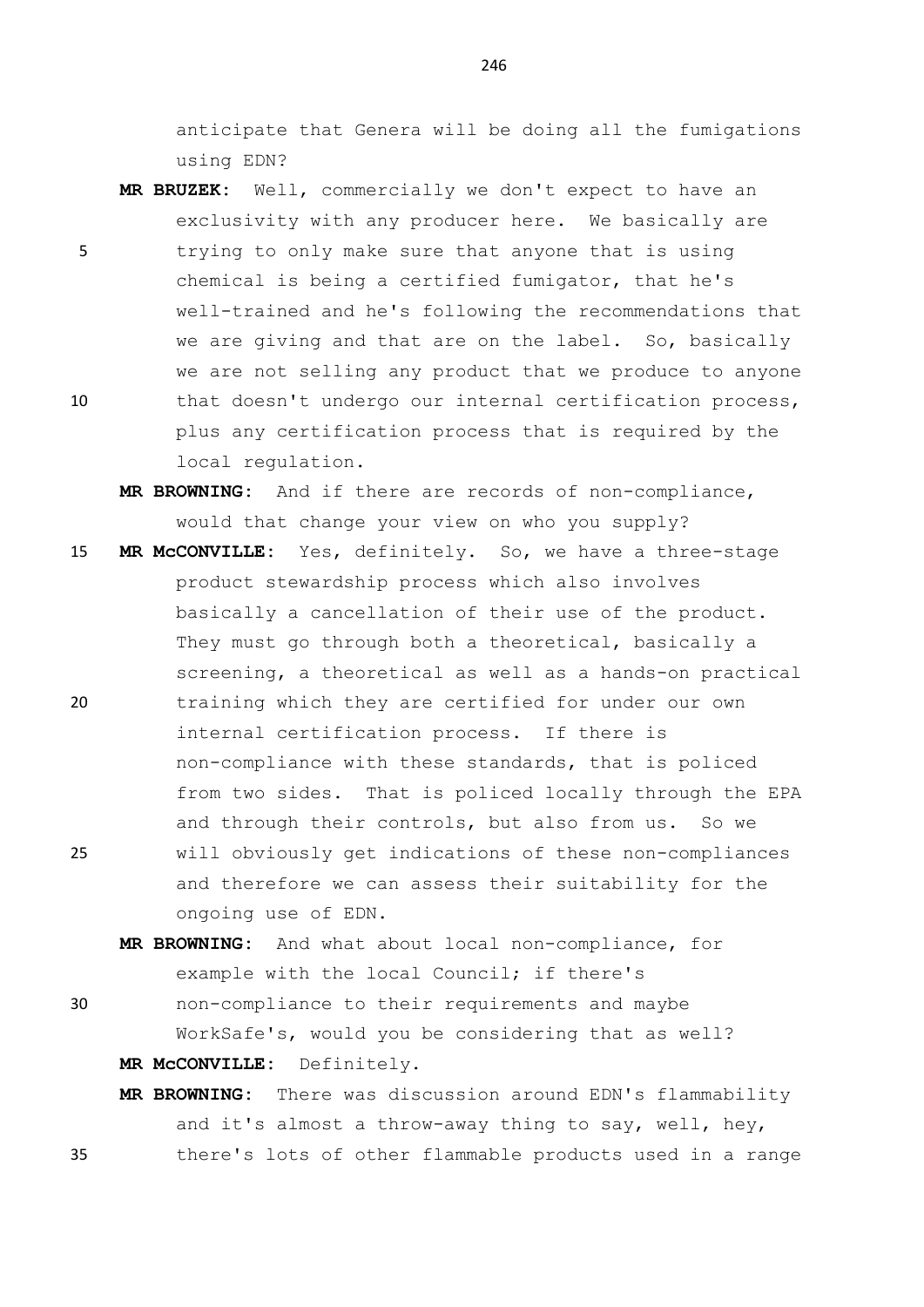of situations. So, I've got a question. What other flammable or even explosive gases are used in similar volumes under tarpaulins or even ship's hold, what's a similar situation?

## 5 **MR McCONVILLE:** Methyl bromide is flammable between 9% and 16%.

**MR BROWNING:** And EDN is much more flammable, isn't it? **MR McCONVILLE:** They are both classified as 2.1 products

- under the UN coding system, so they're both flammable. 10 However, yes, methyl bromide has a narrower range. EDN has a broader range. However, methyl bromide still falls through between the UEL and the LEL during application and therefore ignition sources must be eliminated.
- 15 **MR BROWNING:** So, has there been a situation or an experiment where a log stack, or similar to something like a thousand cubic metres that has been fully charged with EDN as would be expected, has actually been ignited to see what would happen?
- 20 **MR McCONVILLE:** No.

**MR BROWNING:** But that's a real risk, isn't it?

- **MR McCONVILLE:** I wouldn't think so because, in the end you are dealing with a very isolated situation where the ignition sources are already eliminated from that
- 25 process using standard operating procedures. Those ignition sources are always eliminated from inside the tarp, there is no ignition sources within a tarp environment, so therefore we believe that in order to undertake that would be even riskier.
- 30 **MR BROWNING:** And so you take human error out of the equation all together?
- **MR McCONVILLE:** No, because there is also other factors which are contributing to that and that is also the fact that when you have a fresh timber stack, you're dealing with 35 a certain moisture content within those logs. You are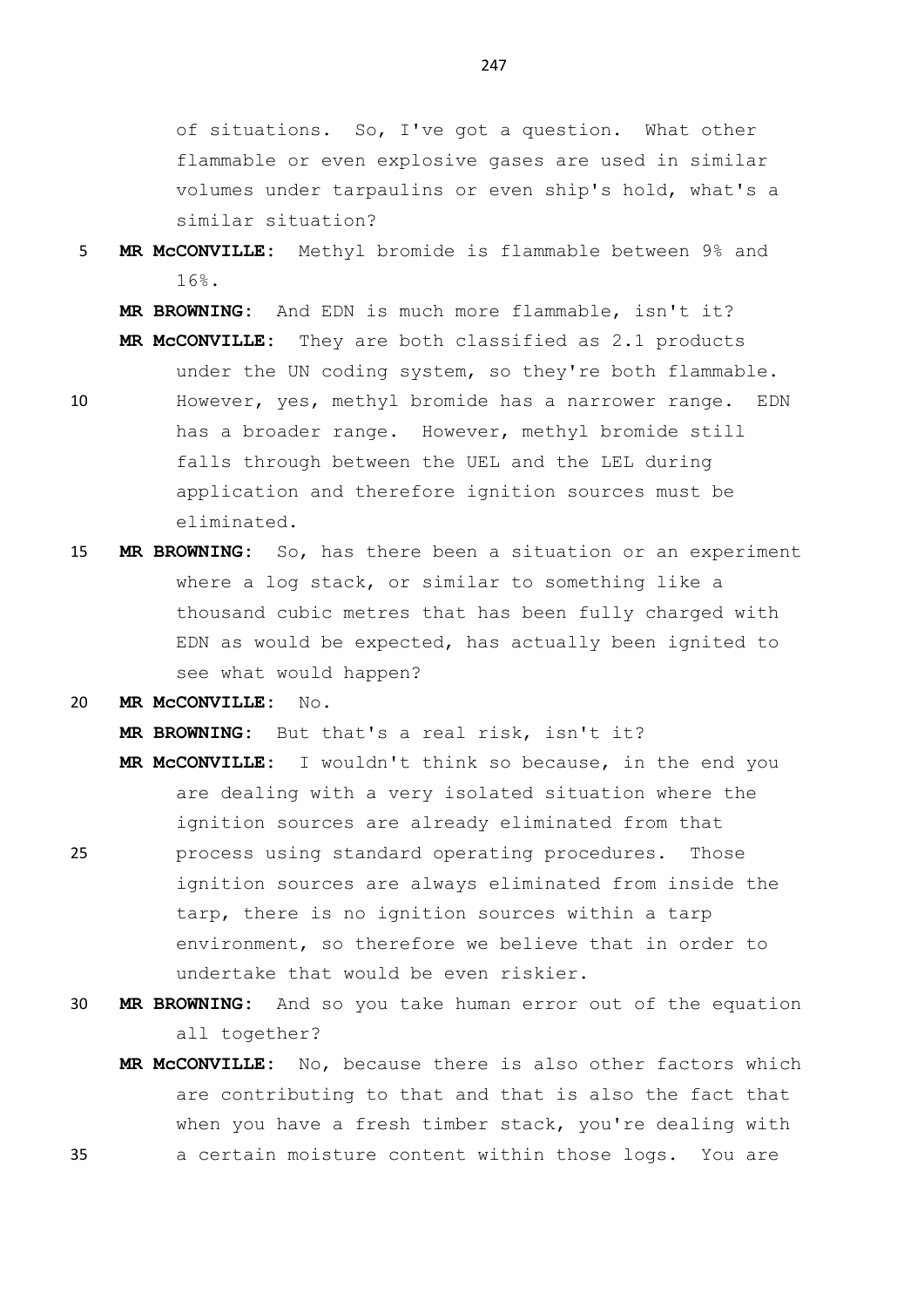dealing with a large volume. However, it is only a controlled process during the first hour of application. It is an isolated case in an isolated environment under control.

- 5 **DR SWAMINATHAN:** Just to add, another fumigant phosphine is also used which is higher flammable than EDN and methyl bromide which is also currently use in a ship's hold. It is instantaneously flammable. Phosphine is the highest UEL and LEL level compared to EDN or
- 10 methyl bromide and it's currently used in ship's hold. **CHAIR:** Can you repeat that please, I didn't hear what the fumigant you were referring to was?
- **DR SWAMINATHAN:** Phosphine, there is another fumigant called phosphine which has a wide range of UEL and LEL level 15 and it's currently used in ship's hold fumigation which is higher flammable than EDN and methyl bromide.
	- **MR BROWNING:** And just for my clarity, are you saying that phosphine is as flammable as EDN or is it just classified within a range to be the same as EDN?
- 20 **MR McCONVILLE:** Sorry, we don't understand the question. **MR BROWNING:** I heard a comparison with phosphine then but I'm not sure where phosphine's flash point is relative to EDN's, would be another way of putting it.
- **MR McCONVILLE:** So basically with phosphine, yes, it has a 25 wider range and the flammability issue still exists for phosphine. Yes, EDN also poses that flammability risk, as we've already stated. That flammability risk only exists for a very short period of time. Once it falls below LEL that risk is non-existent.
- 30 **MR BROWNING:** Maybe that's a good segue to another issue. In terms of some of the measurements, including TELs and WELs, you will be aware, and I'm just checking, that tarpaulins have vented instantaneously or been vented by weather or whatever cause, decay, in effectively every 35 port that they've been used in, in New Zealand, and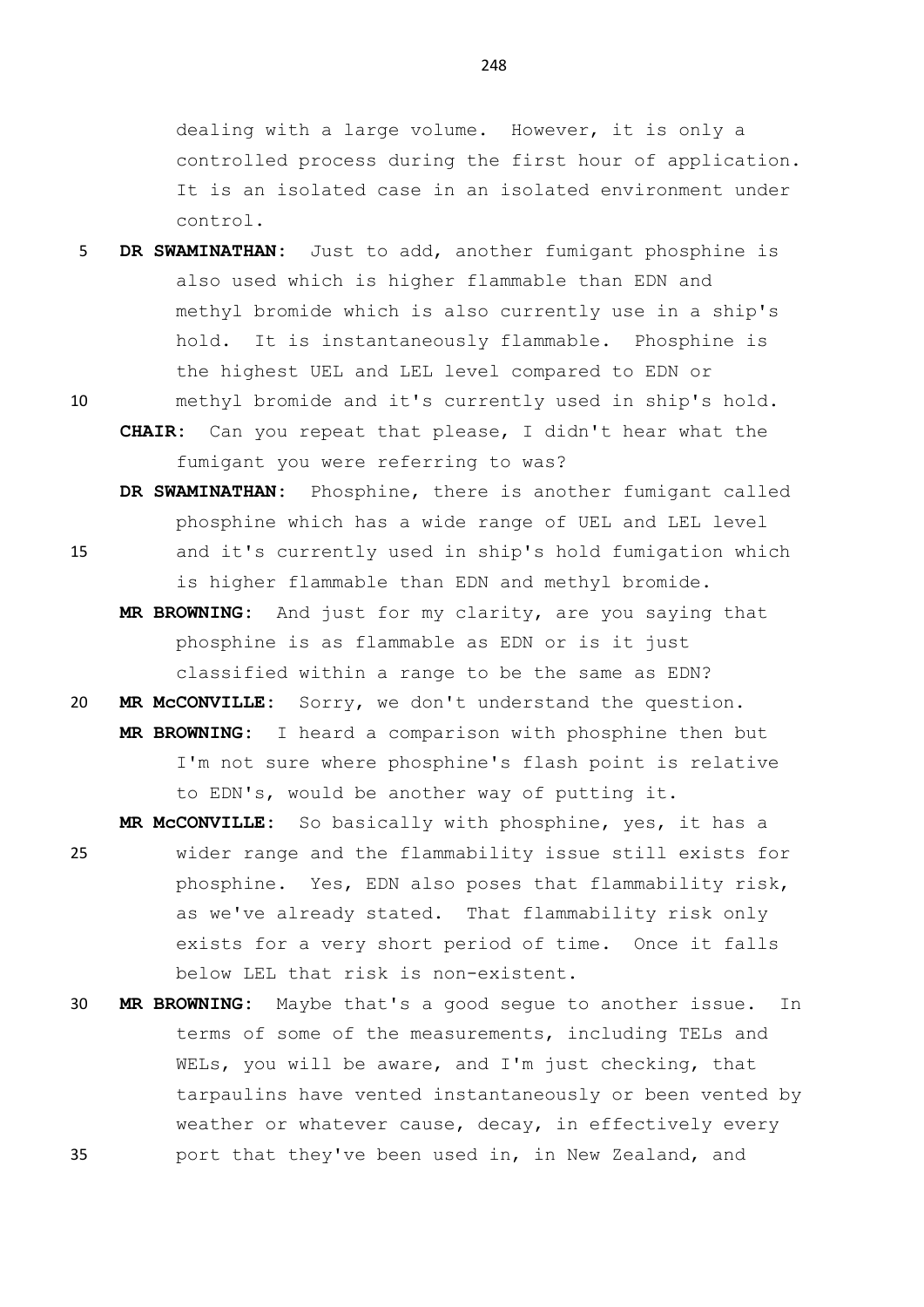effectively every year that they've been used, is that correct?

**MR McCONVILLE:** Sorry, you were referring to tarp damage? **MR BROWNING:** Yes, and not necessarily even damage, just for

- 5 whatever range of reasons have vented instantaneously, whether it's the weather that's ripped them off or whether the tarp has been damaged?
- **MR McCONVILLE:** Yes, there are always instances of that with any fumigant, including EDN, including methyl bromide. 10 In those cases emergency response procedure goes into place. Emergency equipment, including self-contained breathing apparatus goes into place for that as well, and again, I believe in New Zealand it is a reportable incident. Up until now I am unsure of what the current 15 fumigators are doing in terms of reporting, that is outside the scope of our registration.
	- **MR BROWNING:** And if there was that instantaneous release, how about the flammability or the risk of flammability from other ignition sources a little further away?
- 20 **MR McCONVILLE:** In terms of if you were to apply full dose and therefore have what you're referring to as an instantaneous release, which is the entire tarp coming off in one second, or half a second -

**MR BROWNING:** More significant.

25 **MR McCONVILLE:** Therefore you are releasing EDN into the air in which it is dissipating very very rapidly and dispersing very rapidly. You would not have a flammability risk outside of the buffer zone.

**MR BROWNING:** And that's a 20 metre buffer zone, a 5 metre, 30 or a 60 metre?

- 
- **MR McCONVILLE:** So that is a 5 metre application or fumigation zone with a 20 metre buffer zone for

bystanders.

**MR BROWNING:** So just to get this right, you are suggesting, 35 and I have to say that I'm disagreeing but I'm just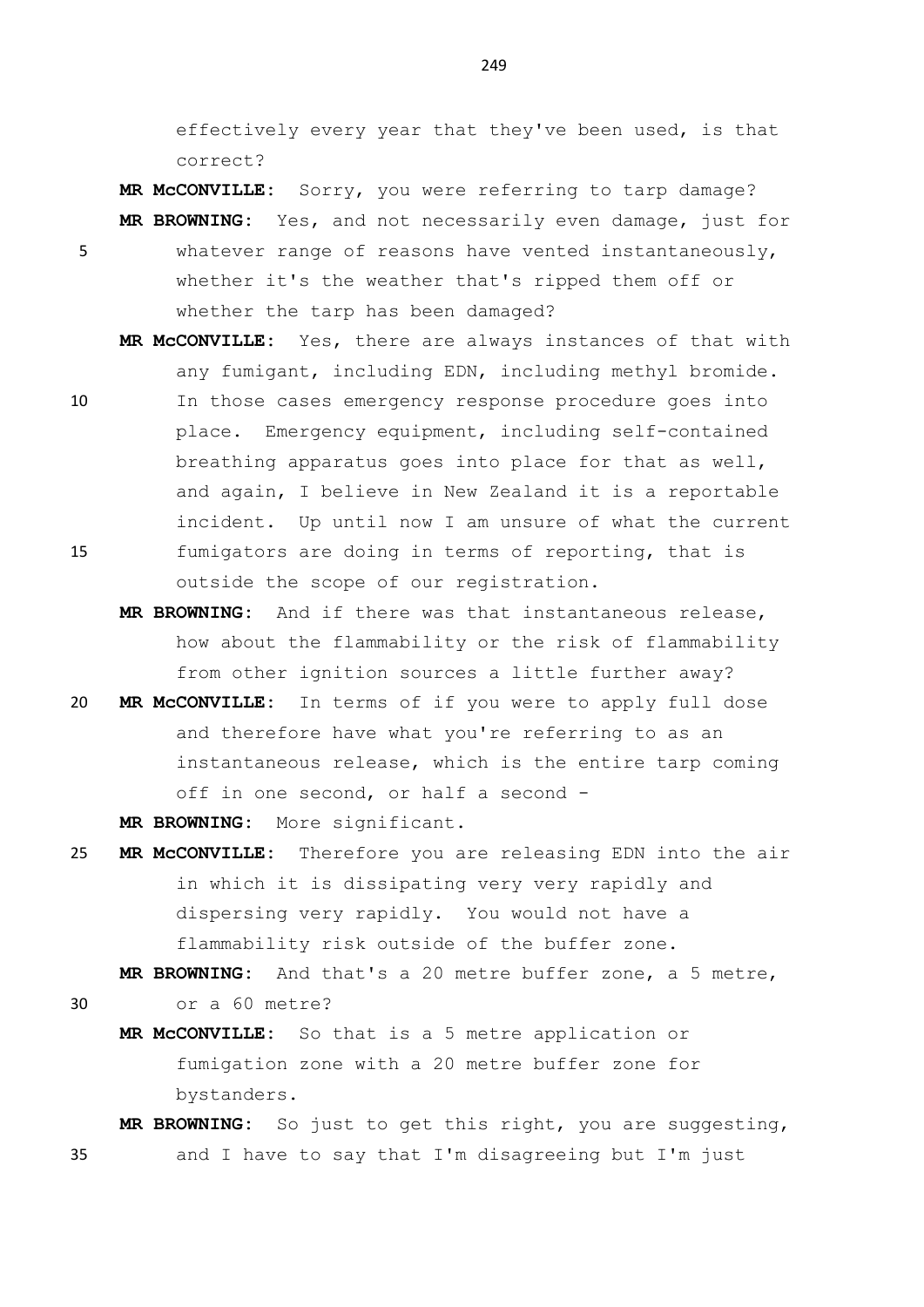checking, that you're suggesting that at 20 metres with significant venting, that there wouldn't be a flammability issue if there was an ignition source at 20-21 metres?

5 **MR McCONVILLE:** Correct.

- **MR BROWNING:** And how would we know that, where would we go to check that, the veracity of your opinion?
- **MR McCONVILLE:** We can go back to the modelling data, we can also go back to the fact that we have air dissipation 10 data over a period of time, and the idea being that as soon as you start applying this product it starts to absorb immediately into the timber and starts to break down. So a lot of planets would need to align in order to get that kind of release scenario and in order to 15 pose any kind of flammability risk outside of the buffer zone.
- **DR SWAMINATHAN:** Just to add to that point, flammability is really to a metre cubed how much volume of gas you are applying. When you are eliminating that one the 20 flammable risk will straight away go because you are exposing the whole volume to the atmosphere and there is no restricted environment or a particular enclosure where you have this concentration. So, this concentration we are mentioning is only in that 25 particular treatment area, so 500 metre cube or 1,000 metre cube, it's only in that one. When you are opening

that one, the risk is eliminated. **MR BROWNING:** So that's having some sort of confidence in modelling on your part. I just had a question on

30 that but maybe not in order. I'll come back to it, it may be in my submission. There was a slide that I believe suggests that EDN does not significantly decompose to hydrogen cyanide, is that correct?

**DR HALL:** Yes, that's correct. In 2015, as I mentioned in a 35 response to a previous question, we did that work which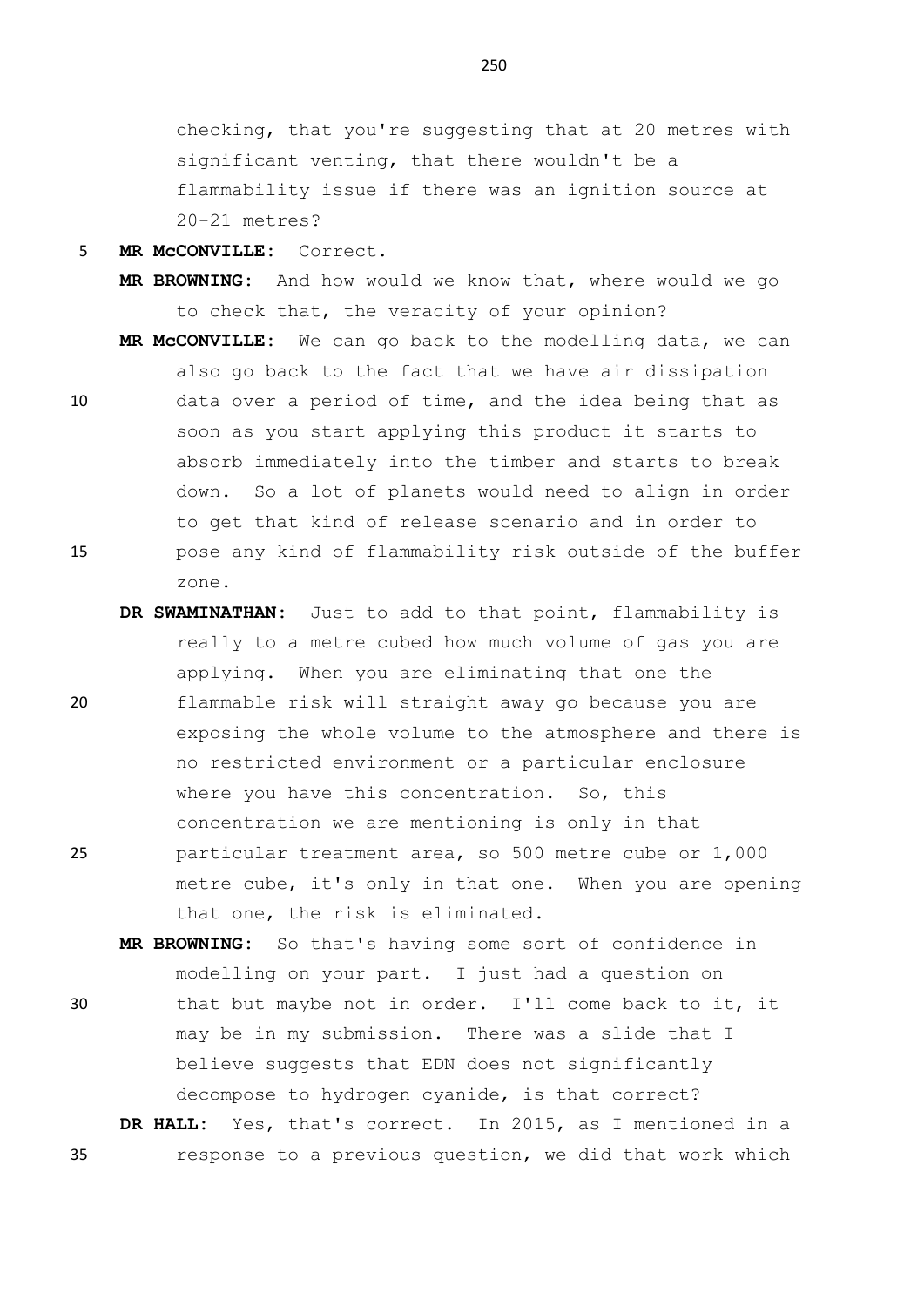is peer review published this year indicating that EDN does not break down in the presence of a humid moist environment, it does not break down into hydrogen cyanide.

- 5 **MR BROWNING:** And so the actual action of EDN as a fumigant is by what actual compound?
	- **MS GEAR:** The actual action, EDN breaks down in the presence of water to two cyanide ions effectively, decomposes -

**MR BRUZEK:** It dissociates to two CN ions. So it is still

- 10 essentially from the toxicology point of view the same chemical. However, like the purpose of the work was if we convert it heavily into hydrogen cyanide, this is from the physical and chemical properties point of view into a different chemical and would fundamentally affect 15 the modelling. So that's why this work has been conducted. They share very similar modes of action from a toxicity point of view, basically essentially the same one.
- **MR BROWNING:** So that's almost a red herring to suggest the 20 science, it doesn't significantly decompose to hydrogen cyanide we've still got effectively a similar action --
	- **MR BRUZEK:** Yes.

**MR BROWNING:** -- and a similarly toxic compound?

- 25 **MR BRUZEK:** Yes.
	- **MR BROWNING:** And I would ask who did the science and is it referenced, because I didn't see any reference when that was presented?

**MS GEAR:** If you have a look in the appendices of the

- 30 Applicant's application, I think it's pages 83 to about 87, there is a lot of information about the breakdown of EDN in the atmosphere and it discusses those pathways.
	- **MR BROWNING:** And that science is referenced there, that particular one that was just mentioned. Thank you.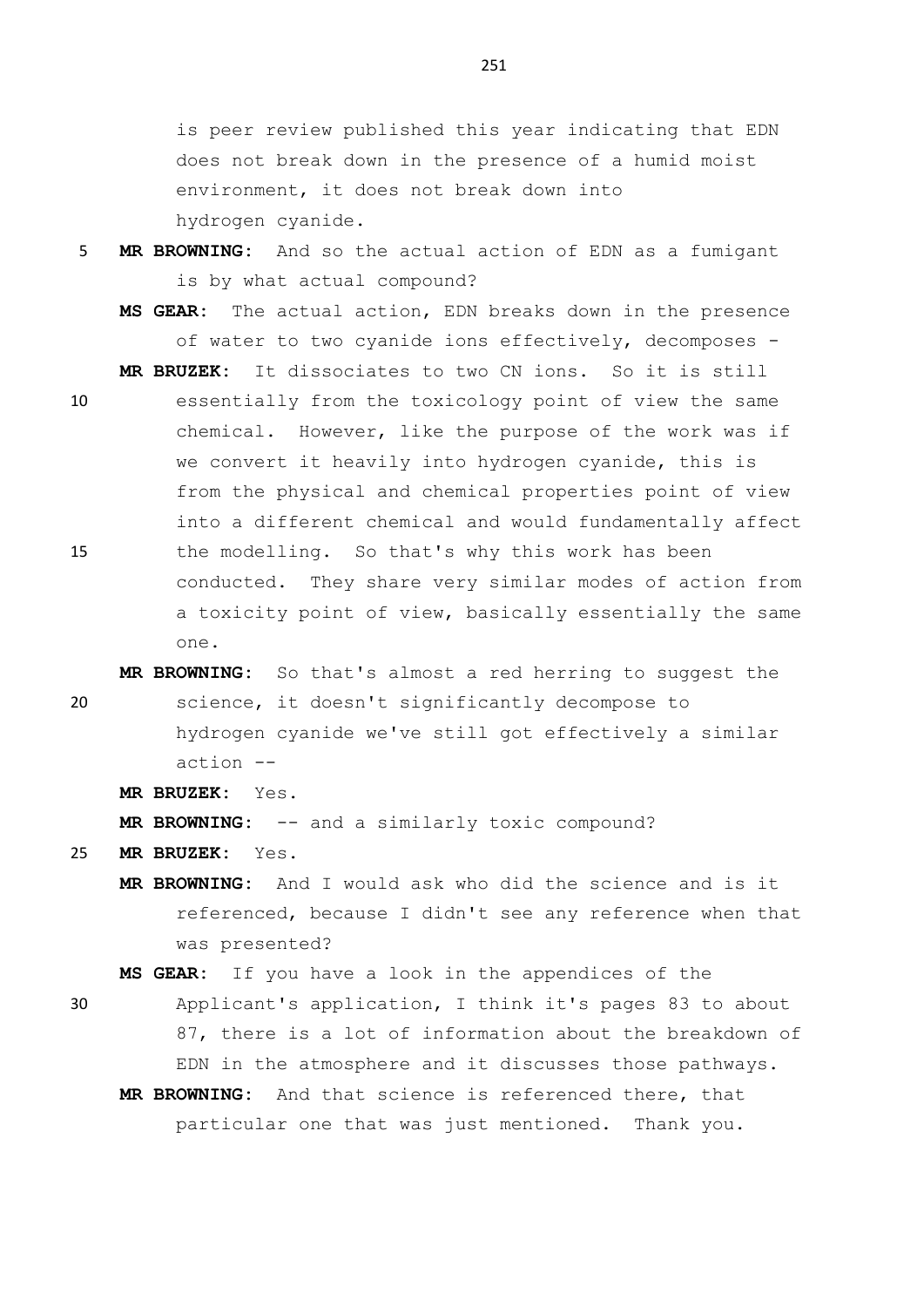- **MS GEAR:** Yes. Could I perhaps add too that the reason that the work was done by Plant & Food, during the application to the APVMA there was a lot of speculation as to what would happen to hydrogen cyanide levels 5 during the EDN fumigation process. There wasn't adequate information at that stage and that's why we worked with Plant & Food to make sure that this area was clarified so that the potential for increasing levels of hydrogen cyanide could be clarified for all time.
- 10 **MR BROWNING:** And I'm not sure if it can be because one, you've suggested, one of the notes I've taken is that moisture is not a significant factor in the limited lab experiments and yet moisture is obviously a significant factor in terms of the decomposition of EDN to those 15 different cyanide products, and so any stack of logs is going to have some variation to another stack of logs or another - you know, the matter of how long they've been stored, what the weather conditions are at the time, there is going to be that variability, isn't there?
- 20 **MS GEAR:** There will be some variability but I'll pass it over to Matt who is more up-to-date with log moistures and HCN production.
- **DR HALL:** So there's a number of aspects there. So, the first one relates to sorption, so the fumigant going 25 into and onto the substrate and we have shown very clearly that moisture content does not significantly influence sorption, so that's the exponential depletion of concentration over time, that that information is very clear over a number of studies and, again, 30 published.

The second aspect relates to break down into HCN and we have not looked at that under different moisture content conditions but we have looked at it under representative conditions for fumigation of recently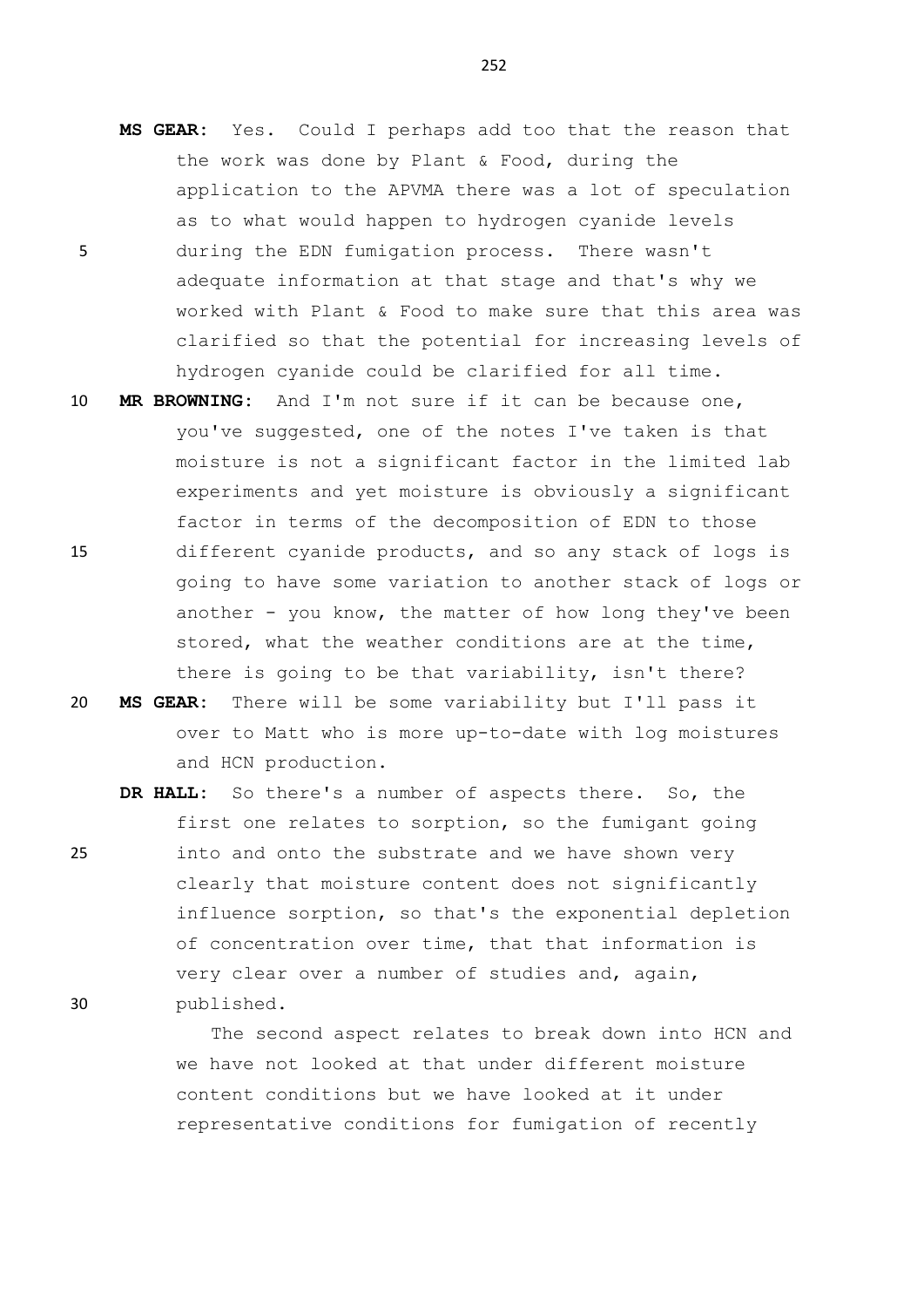253

felled pine logs, I can't recall the moisture content but it is in those reports.

So, yes, sorption is not influenced by moisture content but the break down, we have not looked at 5 various moisture contents but we can show that for a typical fumigation of pine logs with EDN, that we get no significant break down into hydrogen cyanide.

**MR BROWNING:** And there will be other timbers, logs, and exported as well no doubt, not just pine, particularly 10 in the future, would that be correct? What about

- Douglas Fir, what about Eucalypt?
- **MS GEAR:** It is possible that other logs would be treated. They would be a very small percentage and I'm sure that some of the industry members can comment on the 15 percentage of logs that are Pinus Radiata. I would note that at the moment EDN is being used in the Czech Republic on Norway Spruce and that there is research underway in the United States in various laboratories looking at a range of timbers. So, while 20 that information isn't available today, that information will become more available over time, that's the only

justification I can give at the moment. But the vast majority will be Pinus Radiata from New Zealand.

**MR BROWNING:** Now, you mentioned that EDN was not

25 bio-accumulative. Can you be sure, do you have even the information to suggest that there is no damage at acute levels, that damage may actually be cumulative on further exposures, such as in methyl bromide, and I think we've seen Professor Ian Shaw point out that in 30 acute exposure to methyl bromide, while there may be a pass in terms of the immediate effect or symptoms, that further exposures to methyl bromide or similar would potentially end up with chronic effects. So, while the EDN, or maybe the cyanide products, may not be 35 bio-accumulative, do you have any confidence or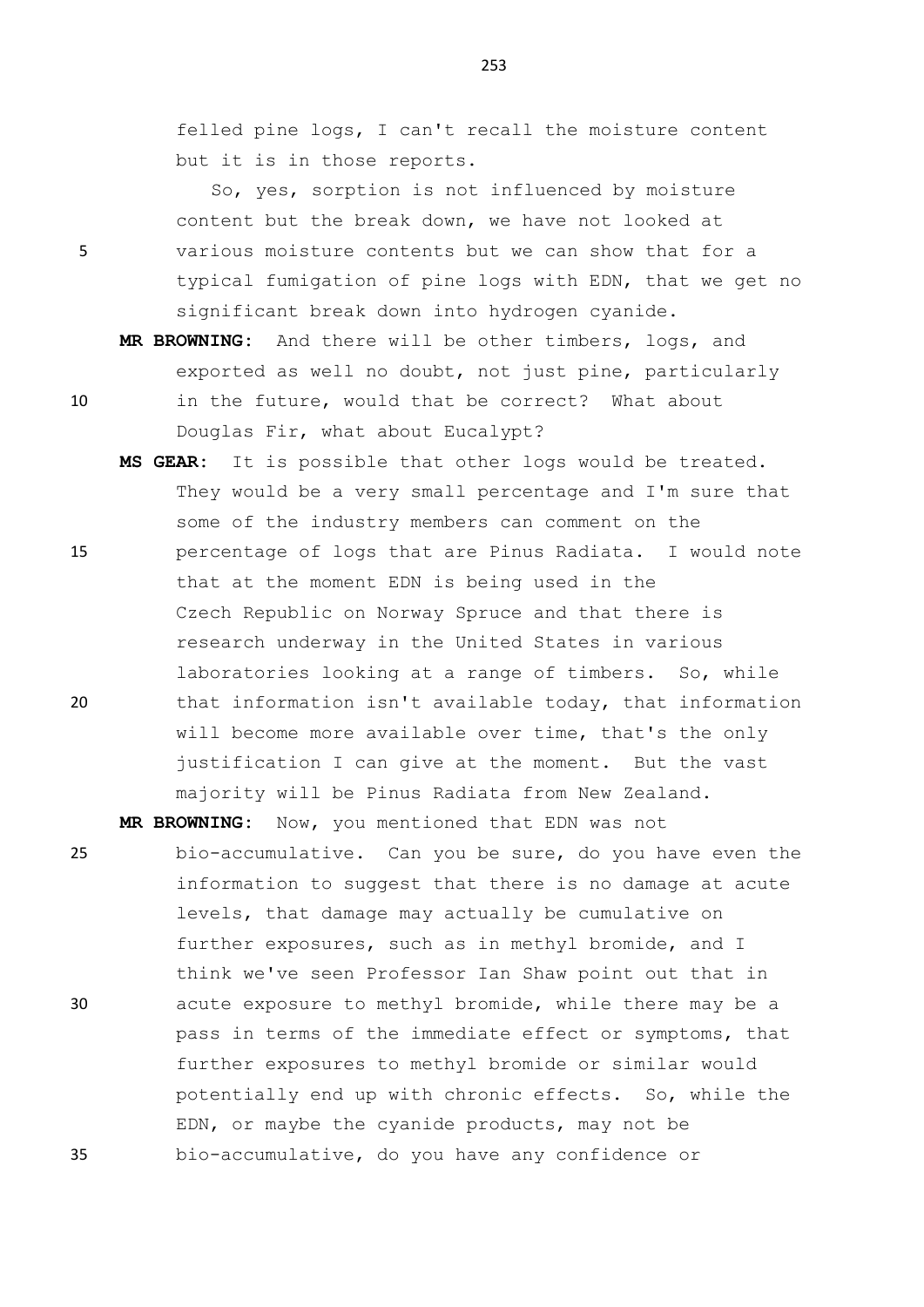information around potentially neurotoxic damage that may actually be cumulative, do we have that?

- **MS GEAR:** I think Dr Deyo from EPA will be able to answer that.
- 5 **DR DEYO:** That's pretty much exactly why there's two sets of exposure set-ups, one protecting against acute exposure where it is really based on life-threatening concern where detoxification systems are overwhelmed in a high exposure situation, and then relative to the difference
- 10 with a TEL being substantially lower to protect against similar methyl bromide, longer term lower level exposures and it's not due to the cyanide, it's due to the metabolites, and that's why there are different assessment factors set for acute exposure verse a 15 chronic exposure similar to cyanide levels that have been established for drinking water as well as in food supplies.
	- **MR BROWNING:** And so that's a good reason for a low TEL to allow for the unknown parts?
- 20 **DR DEYO:** The TEL is in line with a lot of the levels already established for food and drinking water.
- **MR BROWNING:** My next question in a similar health area was for the dermal absorption. It was quoted today as not being a mode of toxicity but it certainly is for the 25 cyanide, and so are we saying that there is no risk to anyone of cyanide exposure from this EDN application?
	- **DR DEYO:** Dermal, and that's due to the physical chemical properties of the hydrogen cyanide being a lipophilic, or able to be absorbed through the skin, whereas EDN is
- 30 not. The study that supported that was rabbits were exposed to 10 parts per million which -

**MR BROWNING:** Of EDN?

**DR DEYO:** Of EDN, and showed no effects. So, there would be a small level of concern relative to perhaps dermal 35 perspiration in some, if it breaks down to HCN within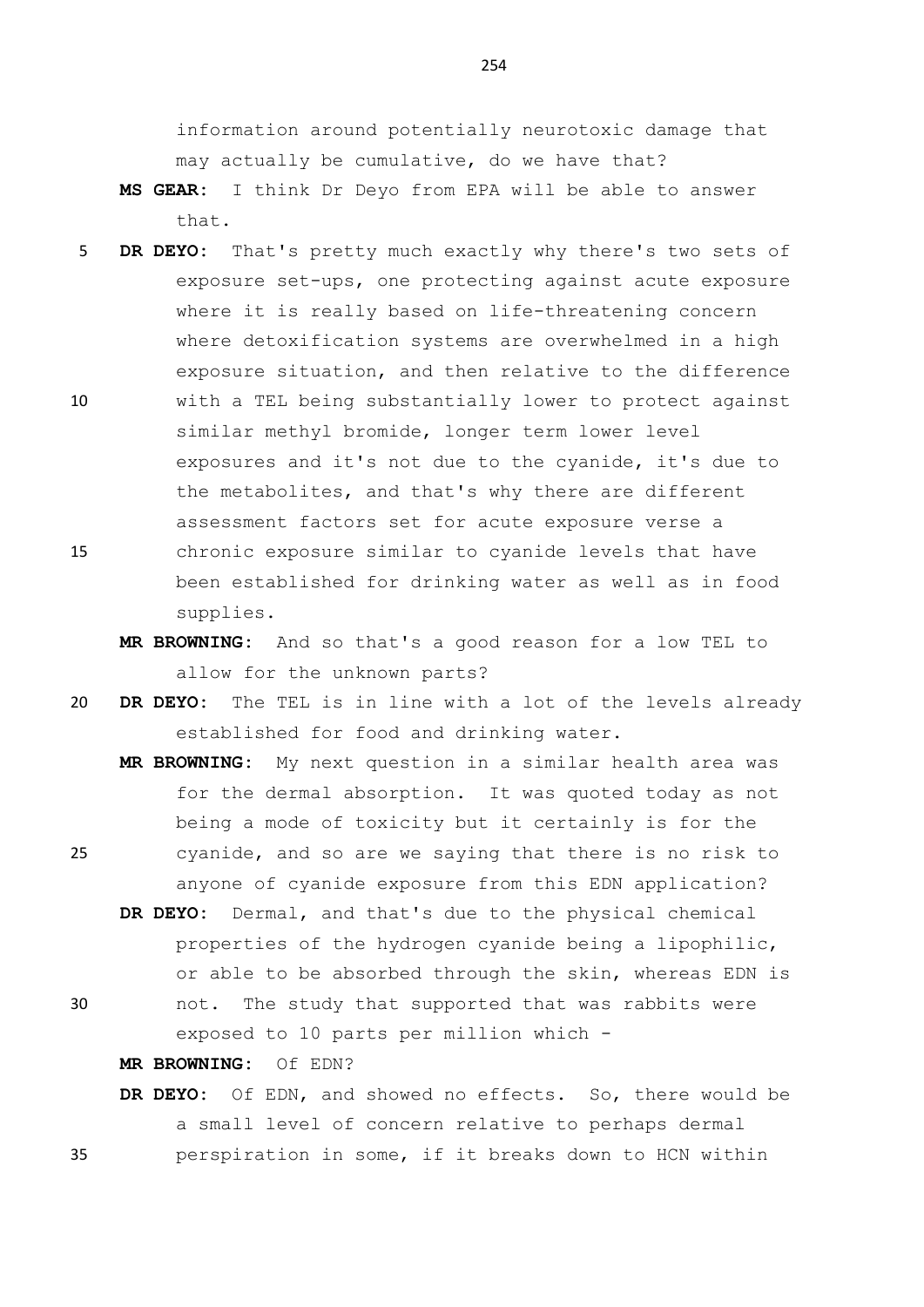the sweat but in general I would have to believe minimal concern relative to the general atmospheric levels that are all estimated below ppm.

- **MR BROWNING:** So workers in these lovely ports of Tauranga 5 and Northport in those conditions won't sweat and won't be having any risk of cyanide -
	- **DR DEYO:** I think the risk would be negligible relative to a dermal exposure, far below what would be concerned relative to inhalation.
- 10 **MR BROWNING:** Thank you. So, my last question is to do with scrubbing. There was a suggestion that there was an issue with toxic waste from scrubbing and that that would transfer the issues to maybe even future generations or there would be a legacy. I'm correct in 15 hearing that, aren't I, that's been a proposition?
- **MR BRUZEK:** Well, this comment was made rather to general scrubbing and how scrubbing should be used. Basically we cannot compare two chemicals that are totally different and EDN is contained only from carbons and 20 nitrogens, if it will get it to the carbon and get it to the soil, this is actually how it's being used in the soil fumigation, converts to a fertiliser that is very hard to dissolve in the water, [oximide] eaten by the plant, this is not a problem of EDN actually. However, 25 in getting scrubbing or any form of destroying, destruction of any fumigant brings additional risks, additional issues to the port and to the workers. By connecting the devices, disconnecting the devices, moving the devices around the workplace, by actually 30 adding the whole set of risks to the mix. So in a case of a self-scrubbing chemical that is very unstable in the environment, we see that as actually not helping the case but actually making the situation worse.

**MR BROWNING:** So, you're saying that in fact, and it is in 35 your own evidence, that it does break down in the soil?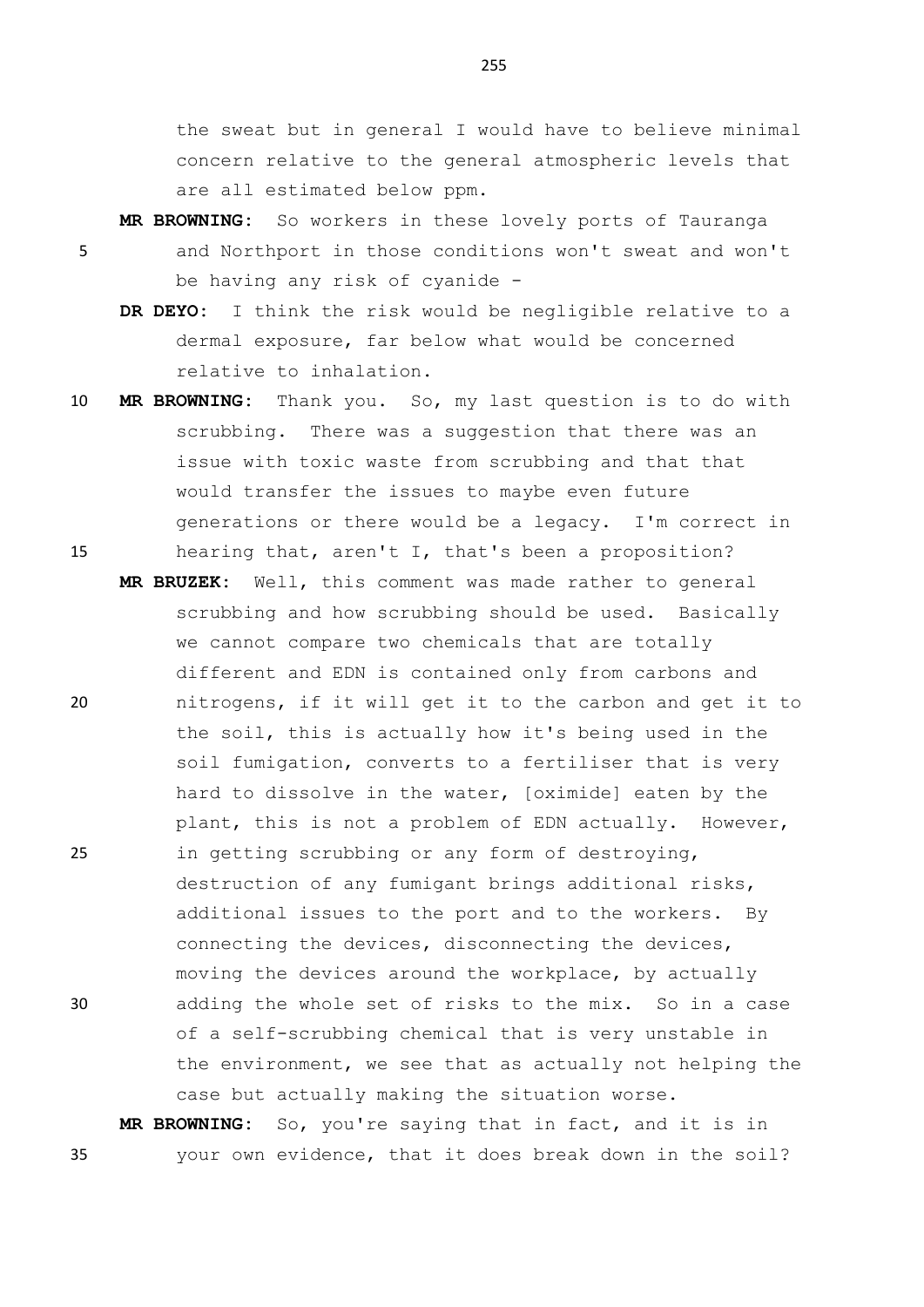**MR BRUZEK:** Yes.

that?

**MR BROWNING:** So it's actually just whatever the chemical scrubbers, if it's something more than carbon, is the actual toxicity that would be transferred, and I'll just 5 park the issue about how recapture or scrubbing is applied at the moment, I'm just getting this other point clear. In the EDN itself there is not a long-term issue

with it being put into deep landfill or something like

- 10 **MR BRUZEK:** Yes, I'm not saying that it's a good thing to do because it adds cost, it adds additional risks. But yes, you're totally right, it wouldn't create an environmental issue because EDN is currently a registered fumigant for the soil, for applying in the 15 soil in Australia with a buffer zone of 5 metres and with a dose rate of up to I think 50 grams per square metre. We constantly showed the environmental, the composition of EDN in different types of soils and different PH levels, how fast EDN decomposes to the 20 ammonia-based nitrogen that is here held as ammonia or as a nitrates and different types of nitrates in the soil that is then being consumed and utilised by the plant into CO2. This is being done in the United States at a GOP standard with the environmental labs at the 25 University of California.
- **MR BROWNING:** Thank you. So on the point of the risks associated with installing recapture equipment, I'm hearing that, some of that could be installed at the time of fumigation and then the connections made to the 30 gear, I'll call it the hoses, the pipes, at the ventilation time they could be capped and uncapped at the appropriate time - I'll finish my question before you answer that part of it, what is that part of the question - I'll let you answer that.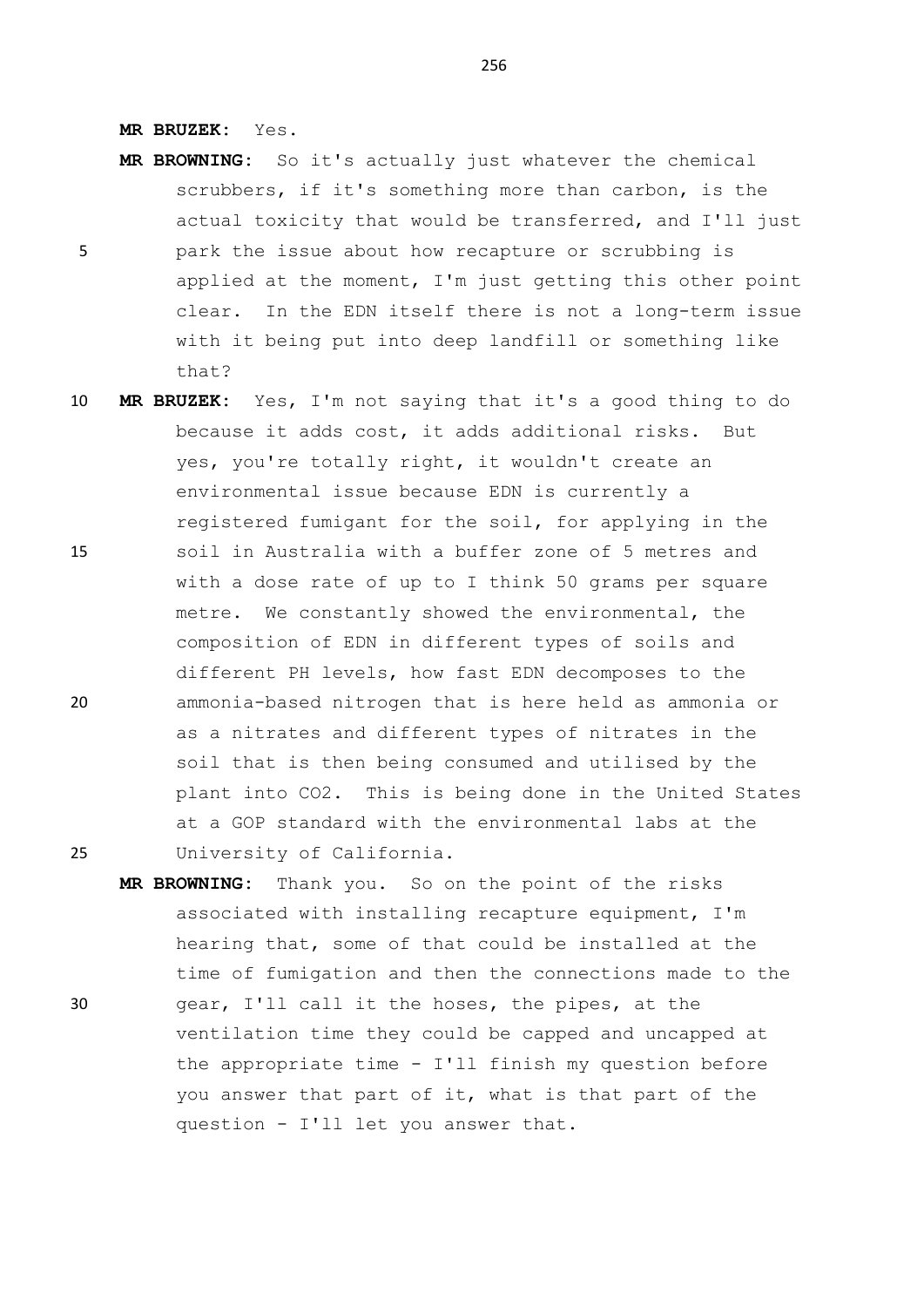- **MR McCONVILLE:** I believe that the current scrubbing or recapture technology which already exists has not undertaken a techno-economic analysis on exactly what impact that would have on the port itself. There is no 5 current system which it can be scaled up to a commercial scale for EDN. There is current systems which are working at a lab, on a lab base. Two of those are in Australia and one of those is situated here at Plant & Food in Palmerston North. They have all got inherent 10 issues in terms of basically again waste and maintenance which goes on with that. In addition to that though is again scaling that up to a commercial scale where you are trying to fumigate 30 log stacks, for example in one day, having a dynamic process on the ports, having 15 people, having additional equipment lying around. It is a logistical nightmare in order to do scrubbing on a port of the size of Tauranga.
- **MR BROWNING:** It's also a bit of a logistical nightmare for families that are affected with ill-health. I wasn't 20 able to be in Wellington but I believe Nordiko have said very clearly that they have no doubt they can scale up to suit any recapture necessary with this technology, and they certainly can for methyl bromide, if industry would supply them the logs so they can show what they 25 can do. Does this suggest -
- **MS GEAR:** Could I perhaps just make a comment, well answer the question really that has been asked about whether or not Nordika - well, Nordika's statement that they will be able to recapture the EDN. I think we need to make 30 it clear that there are two ways in which EDN can be recaptured that we know of at the moment. One is to use activated charcoal, which was one of the methods suggested by Nordiko in Wellington. They haven't

actually yet set that up or field tested it anywhere.

35 **MR BROWNING:** For EDN?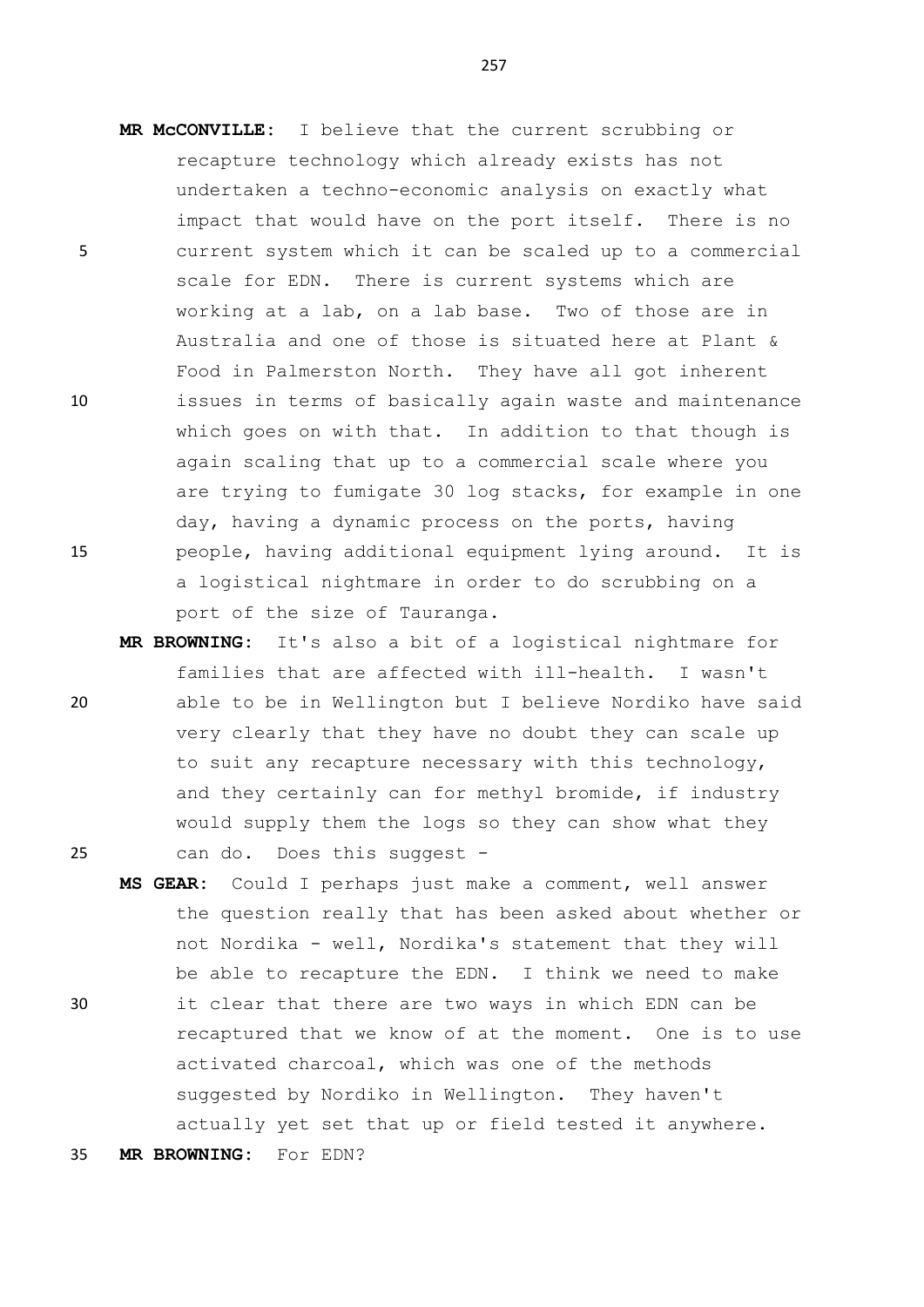**MS GEAR:** For EDN. The two EDN scrubbers that are in use in the Southern Hemisphere are one at New South Wales, the DPI, the other one was the Plant & Food. It has a liquid scrubber which has sodium hydrochloride and 5 sodium hydroxide. For every kilogram of EDN that you need to recapture, you need 62 litres of that substance. I think that's right, isn't it, Pavel?

**MR BRUZEK:** Yes.

- **MS GEAR:** It's a highly exothermic reaction so you need a lot 10 of bulk or else you run into heat problems. What happens is that in that chemical reaction you're also producing a toxic waste that needs to be disposed of somewhere and in quite large quantities. The two scrubbers that are in place at the moment are both 15 relatively small. We don't know how much the one in New South Wales has used, but the one in Plant & Food, how much would you put through a year, Matt?
- **DR SWAMINATHAN:** The one in New South Wales it's to collect from 1 metre cubed chamber, that's a liquid scrubber. 20 So we are talking about 1,000 metre cubed but the one used in New South Wales is a lab study and it's a chamber volume of 1 metre cubed.
- **MS GEAR:** So quite a lot smaller. The one that's being used in Palmerston North has a lot of problems and they've 25 needed to, they've had breakthroughs several times and they've needed to do a lot of re-engineering during the time. So, we've got that as one of our potential scrubbers. It's going to need work to work it up. The other one is activated carbon which hasn't yet been 30 trialled in the field.
- **MR BRUZEK:** And if I may just add one more thing. What we are also saying is that the efficacy of self-scrubbing for the nature that's EDN is approximately 99.5% of the initial dose. Actually, if you will be trying to get a 35 commercial available solution that will bring or show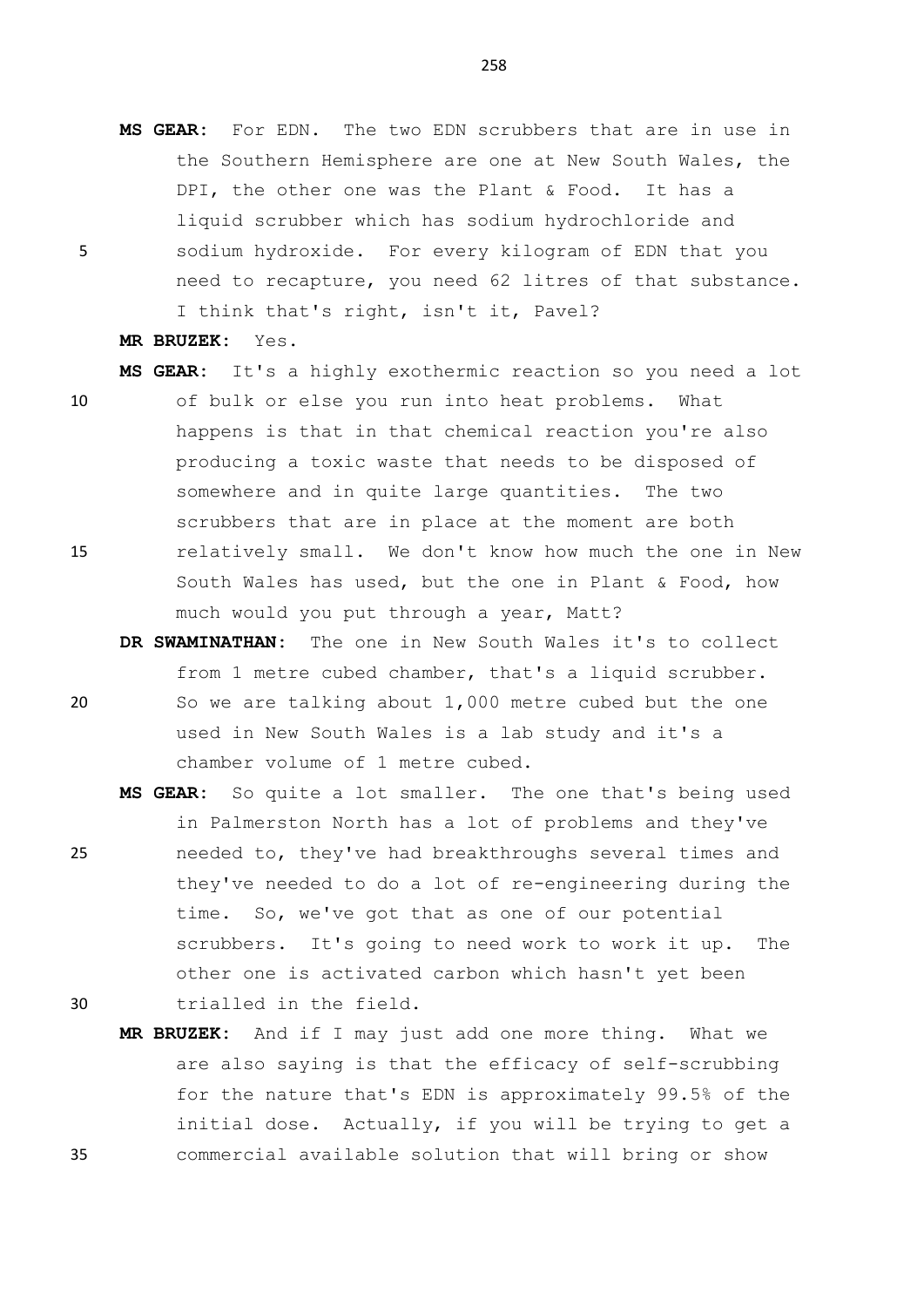anything near to it for any other fumigant that's on the market, it's not available. So, currently we are comparing like two incomparable things and instead of letting nature do its own job, we are going to be adding 5 more chemicals and more sources of risk and that's why we don't believe it's a viable thing how to approach it. **MR BROWNING:** How many research projects have substantiated your suggestion that the actual fumigation material, the logs in this case, will take that maybe 99% of the 10 product; is it just the one that we've heard so far?

**MR BRUZEK:** Yes, but I think we can ask Matt how many repetitions has been done on that work. Actually also we are saying that we are measuring the quantity and we want to measure and we want to make it like obligatory 15 to measure the endpoint concentration before the ventilation, and that's the only way how we can actually gain confidence in the data that we are showing and actually from what is the model, it will become a reality. Because we want to measure, we want to make 20 the local applicators responsible for making even a record of what is actually present at the end of fumigation and has the process actually really done what we are saying and what we are expecting.

**MR BROWNING:** So we need significant trials to have

- 25 confidence in the figures that you're talking about, and that would include with the applicator you are suggesting?
	- **CHAIR:** So I would like to remind the submitter here that the policy on questions is to ask questions of factual
- 

30 clarity, not to speculate or cross-examine.

**MR BROWNING:** Yes, it's a fine line sometimes, I accept your point there.

**CHAIR:** It is a fine line, I think you've crossed it. **MR BROWNING:** It's just I'm getting responses that don't 35 necessarily stack up or don't have much substance behind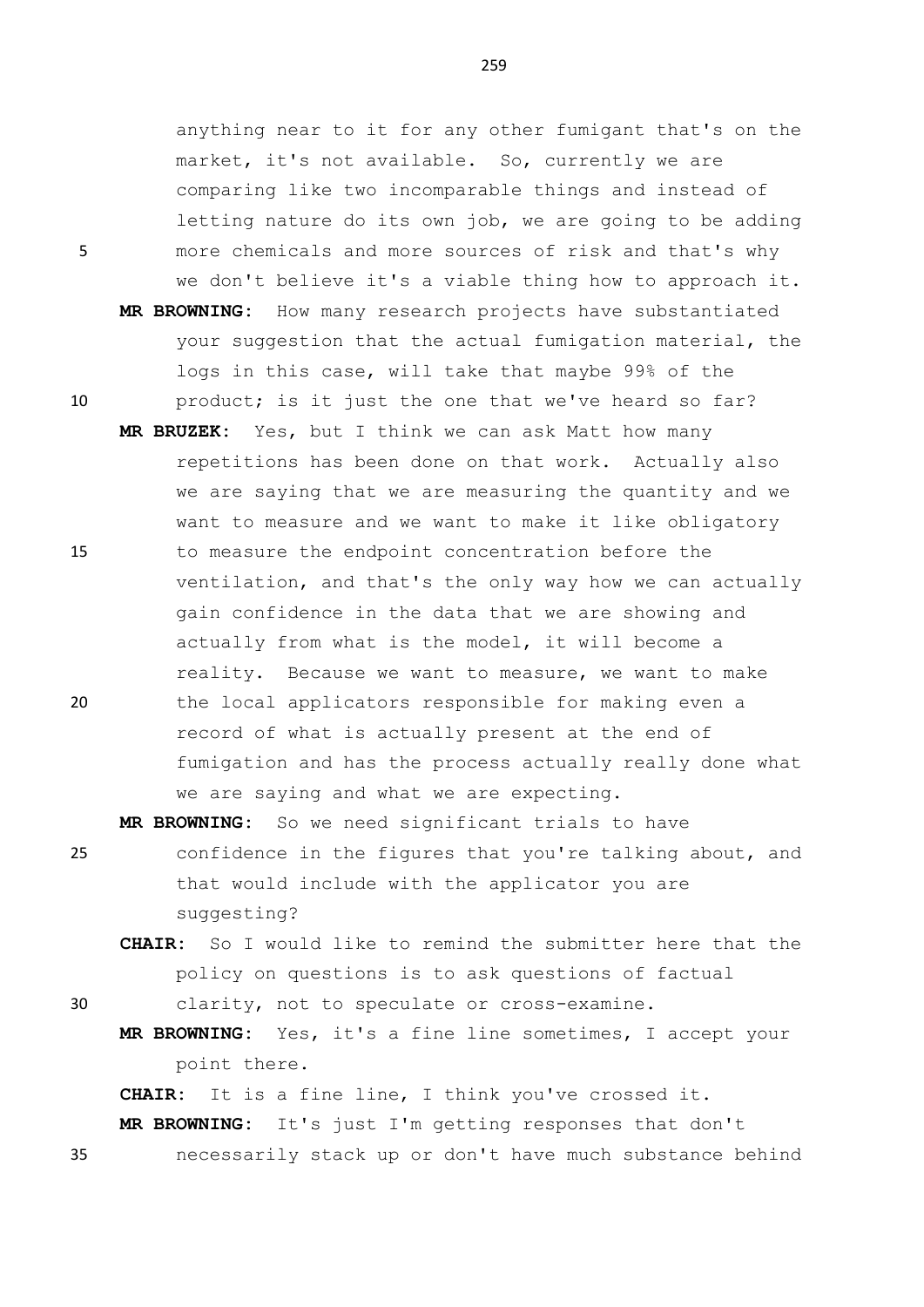them and I'm just trying to get that in the open so that we, and particularly yourselves who are making the decisions around this are as informed as possible. One last part to my question, that I do recall. With the 5 difficulties around -

- **DR HALL:** Can I just respond to that last question around substance and clarity around endpoint concentration. So Plant & Food has over five years' experience working with EDN measuring endpoint concentrations, measuring 10 concentrations immediately after the dose is applied, multiple times during the dose. I've presented some information today around the models that we've had peer reviewed around initially it was a two-phase exponential decay. We've modified that. We have thousands and 15 thousands and thousands and thousands of data points sitting in spreadsheets that we can model and understand the interaction between a whole range of factors; temperature, loading, end-grain sealing which relates to surface area. We understand this surface chemistry for 20 this chemical extremely well. I would struggle to understand what else we could possibly do.
- **MR BROWNING:** Thanks. So, with the issues with potential recapture and tarpaulin venting and some of the other risks around flammability, what consideration have you 25 done in terms of designated contained sites, eg buildings or bunkers for fumigations as opposed to tarpaulins where everything can be controlled, managed, including monitoring?

**MS GEAR:** As the Applicant for the registration of Draslovka, 30 we haven't considered that.

**MR BROWNING:** Thank you, that's all.

**CHAIR:** Are there any further questions from any of the other submitters? Yes.

**MR WEISS:** I have a couple, I'll try and be brief. My first 35 one relates to chemistry which was never my strong point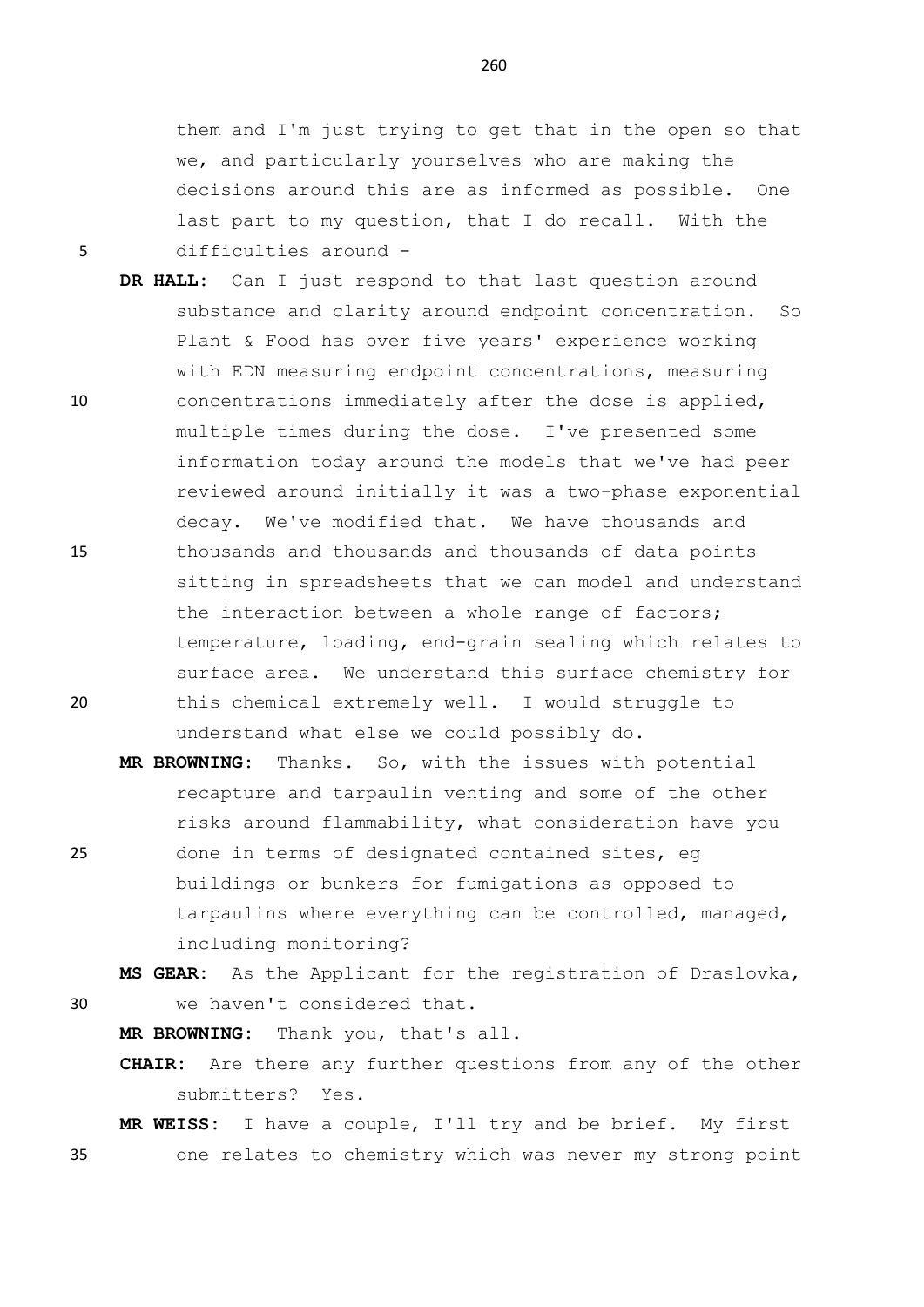but I understand that EDN, the formula is C2N2 and that elsewhere it was stated that EDN is broken down into carbon dioxide and ammonia. It was also stated that cyanide, CN is responsible for the toxic action of the 5 chemical and so I'm trying to understand the relationship between these different compounds and at the time of ventilation is there both EDN and cyanide present and are they both responsible for the toxic action and, if so, are they both present when the tarps 10 are lifted, and if that's the case how does the meter that measures the levels deal with those different compounds present and perhaps how does the modelling address it as well?

**MR BRUZEK:** Yes, well, I don't know when you specifically 15 refer to cyanides if it's hydrogen cyanide, that's clear. Basically the key differences, I would call to make it simpler is like a chemical packaging. The one is carbon carbon bond which is kind of hard to break in any other way than basically reacting it and 20 [...ralising], that's EDN, that's why EDN is decomposing within the environment and it's not that easy actually to make any form of cyanide other than having a dissociated, and I'm not saying like destroyed or deconstructed, dissociated CN group when the water is 25 present.

So, both hydrogen cyanide and EDN will be present at the end of fumigation. However, hydrogen cyanide from the point of view of its physical properties, it's how light is it, how fast it dissipates, it's even faster 30 than with EDN and it's present at much lower concentrations than the initial dose of EDN. Both have been measured and Matt's work actually showed that there are no significant levels of hydrogen cyanide being present at the end of fumigation or being created during 35 fumigation.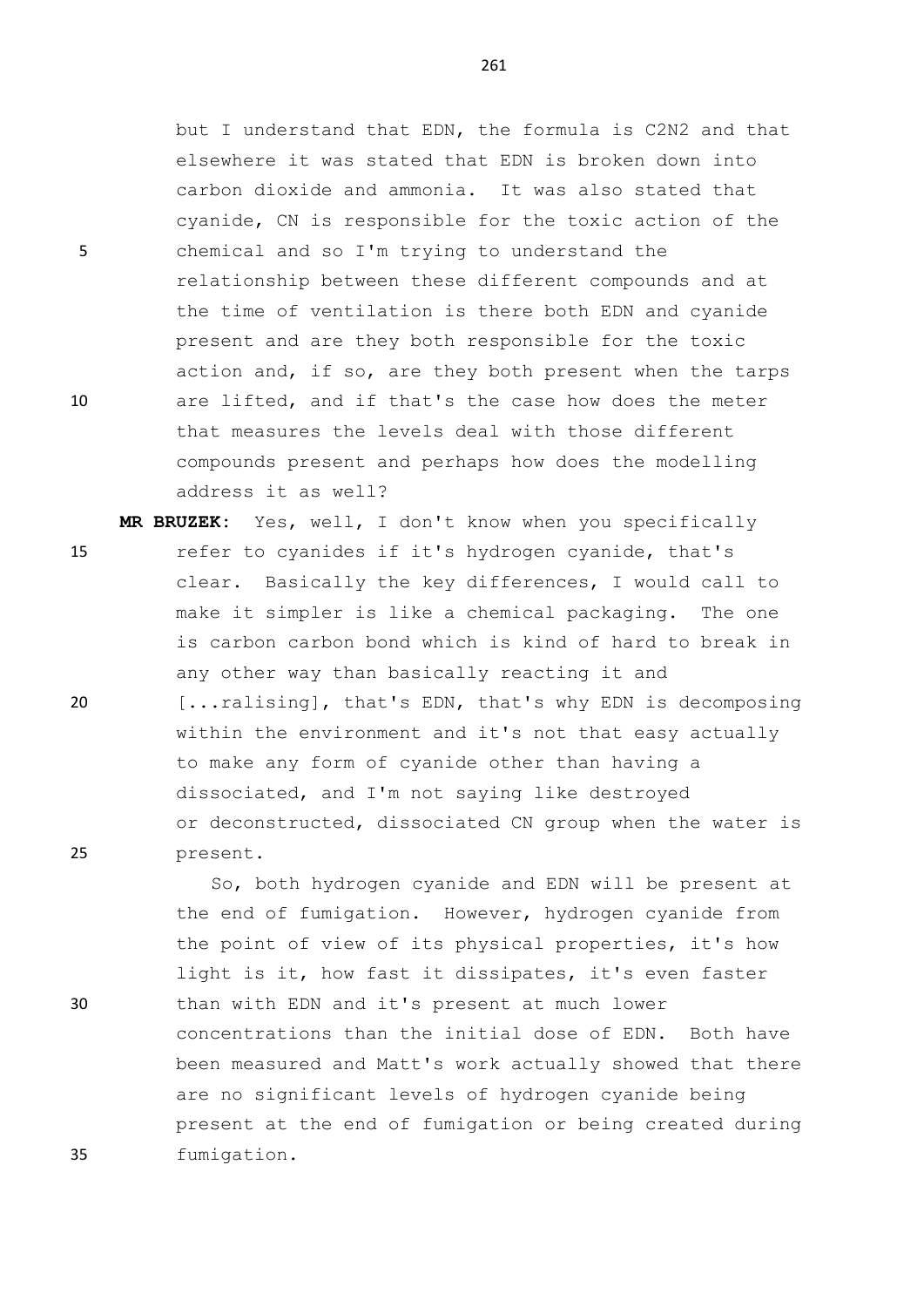The source of hydrogen cyanide in EDN is mainly from as an impurity that is getting into the product as the matter of production, and we are limited on the amount of this impurity in the final active or in the final 5 formulation by getting this impurity below 1%, and that has been taken into consideration.

- **MR WEISS:** Thank you. I'm still not entirely clear how the cyanide is responsible for the toxic action but I'll leave that for now and just go onto my second and final 10 question. So, I'm look for clarification really that the value used in the modelling based on the residual concentration prior to ventilation is around the 0.8 grams per cubed or the equivalent in parts per million of around 700, and this is less than 1% of the 15 introduced value of 150 grams per cube. In summary, is the modelling based on that 0.8 grams cubed, that less than 1% of the introduced concentration?
- **DR SWAMINATHAN:** Okay, so there is two things. Based on the loading factor, in our first modelling we used 50% 20 loading factor and the endpoint concentration was around 1.5 grams. That's one relate to 700 ppm, not 0.8 gram. So 0.8 grams related to roughly around 400 ppm, so that same point concentration, we used that in the modelling. **MR WEISS:** Okay, thank you.
- 25 **CHAIR:** If there are no more questions we'll have a shortened break for lunch. I don't think there are any more submitters. Given that we're running ahead of time and you're not a submitter here at this hearing we'll pause for lunch today.
- 30 **MR GEAR:** My apologies, I did not understand I could not ask questions here. I assumed that we could.
	- **CHAIR:** My understanding, and I'll be corrected by the EPA legal team, is that the floor for questions is open to registered submitters only.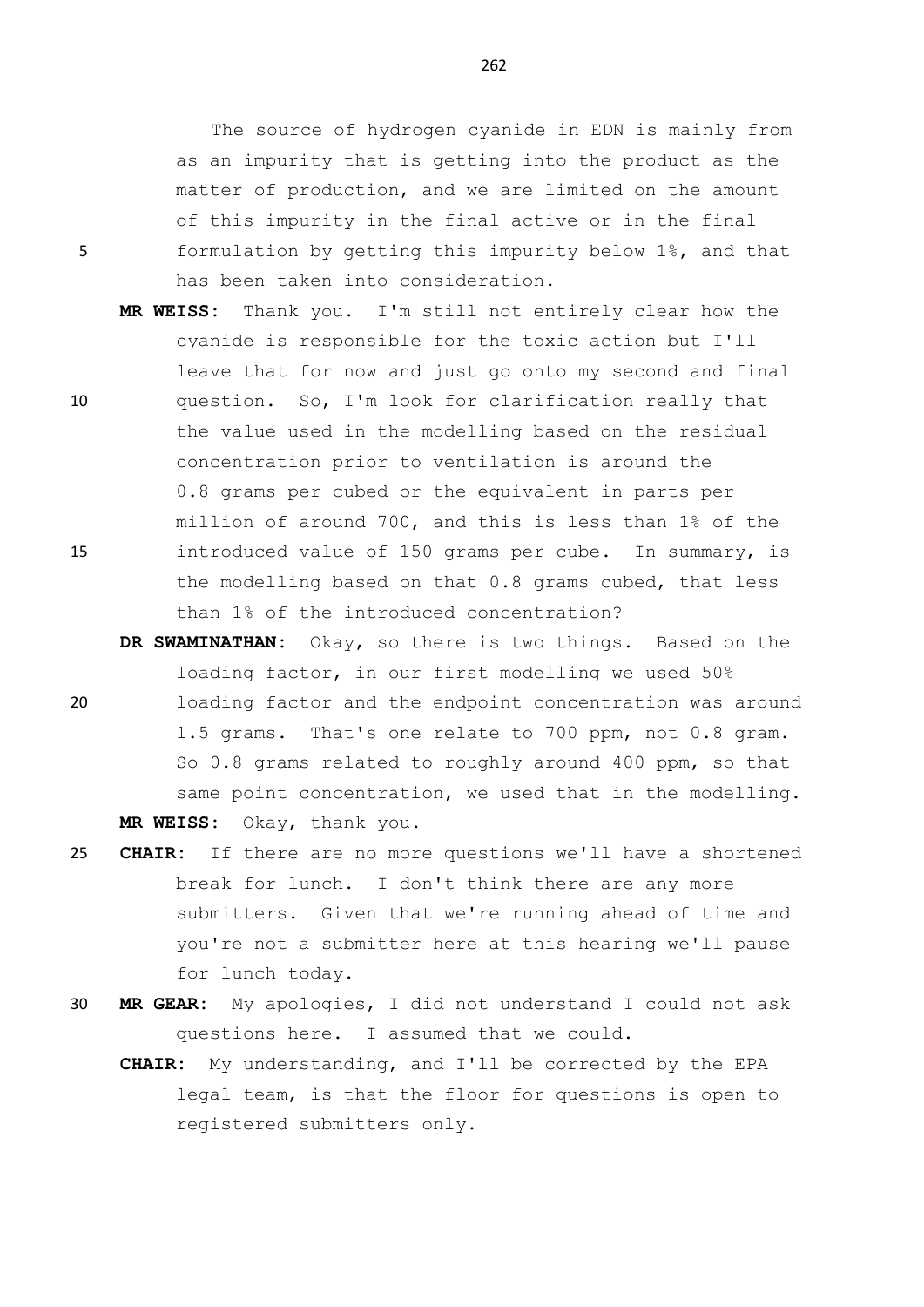**MS GEAR:** He was a registered submitter and attended the first, does that mean that he can't ask questions? **CHAIR:** I'm aware of that and he had the opportunity to submit here again today.

5 **MR GEAR:** And I asked and was turned down.

**CHAIR:** Okay, in that case Ian I'm happy to allow you the question.

**MR GEAR:** Thank you, Mr Chair. I have a question of Pavel. You referred to cost before. One of the things that

- 10 really is concerning my constituents, the levy payers who fund STIMBR, is the cost of EDN when it comes to the market. We operate a very very tight structure within the forest industry. We took a hit two weeks ago with a decreased log price of about USD 15 per tonne. What is 15 the relativity of the cost of EDN, given that it has similar treatment rates to methyl bromide, in coming to the market? Will we expect to see an increase in the cost of fumigations?
- **MR BRUZEK:** Basically I cannot really refer to the direct 20 pricing because that's a part of a trade secret. But however, we can say that normally if you have something that's environmentally more sustainable and more viable, it comes at a higher price. However, we managed to get a price down so it should be comparable or at the same 25 part like the former methyl bromide fumigation while being environmentally much more viable and sustainable, so that's all I can say within the NDAs that bound with.

**CHAIR:** Further questions? As I was saying before we're ahead of schedule but it's been a very full morning. 30 We'll resume at 2.15. If any of the hearing parties are concerned that they're going to miss a flight or a bus or a train, then I think we have an opportunity to capture some time in the second scheduled questions from the DMC at 3.30 this afternoon. So we should be able to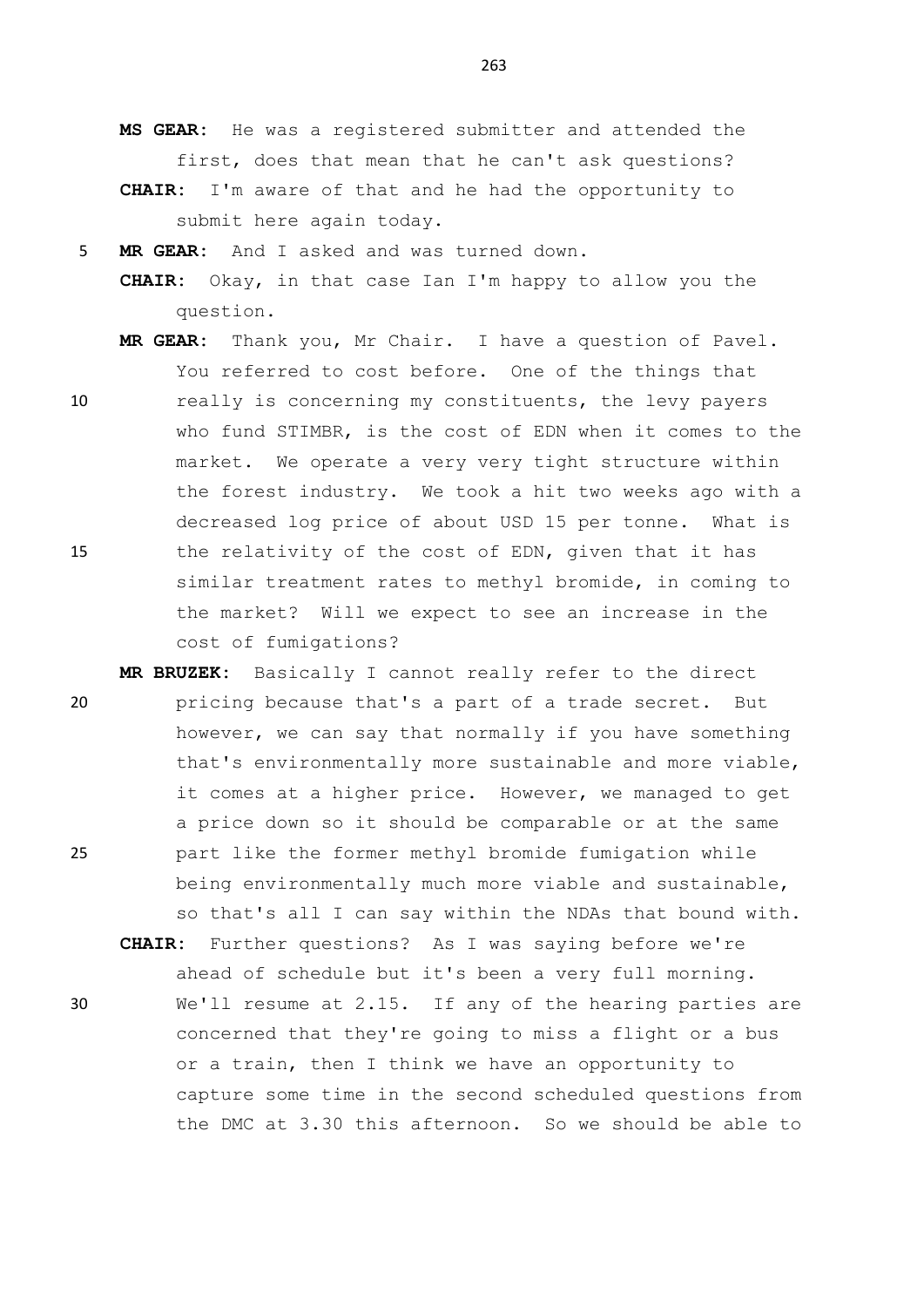pull back quite a bit of time. For the time being let's break for lunch and resume at 2.15, thank you.

## **(Hearing adjourned from 1.41 pm until 2.17 pm)**

**CHAIR:** Thanks for your patience everybody, we would like to 5 resume the hearing and the next presentation is to be given by Teresa Vaughan on behalf of the EPA.

\*\*\*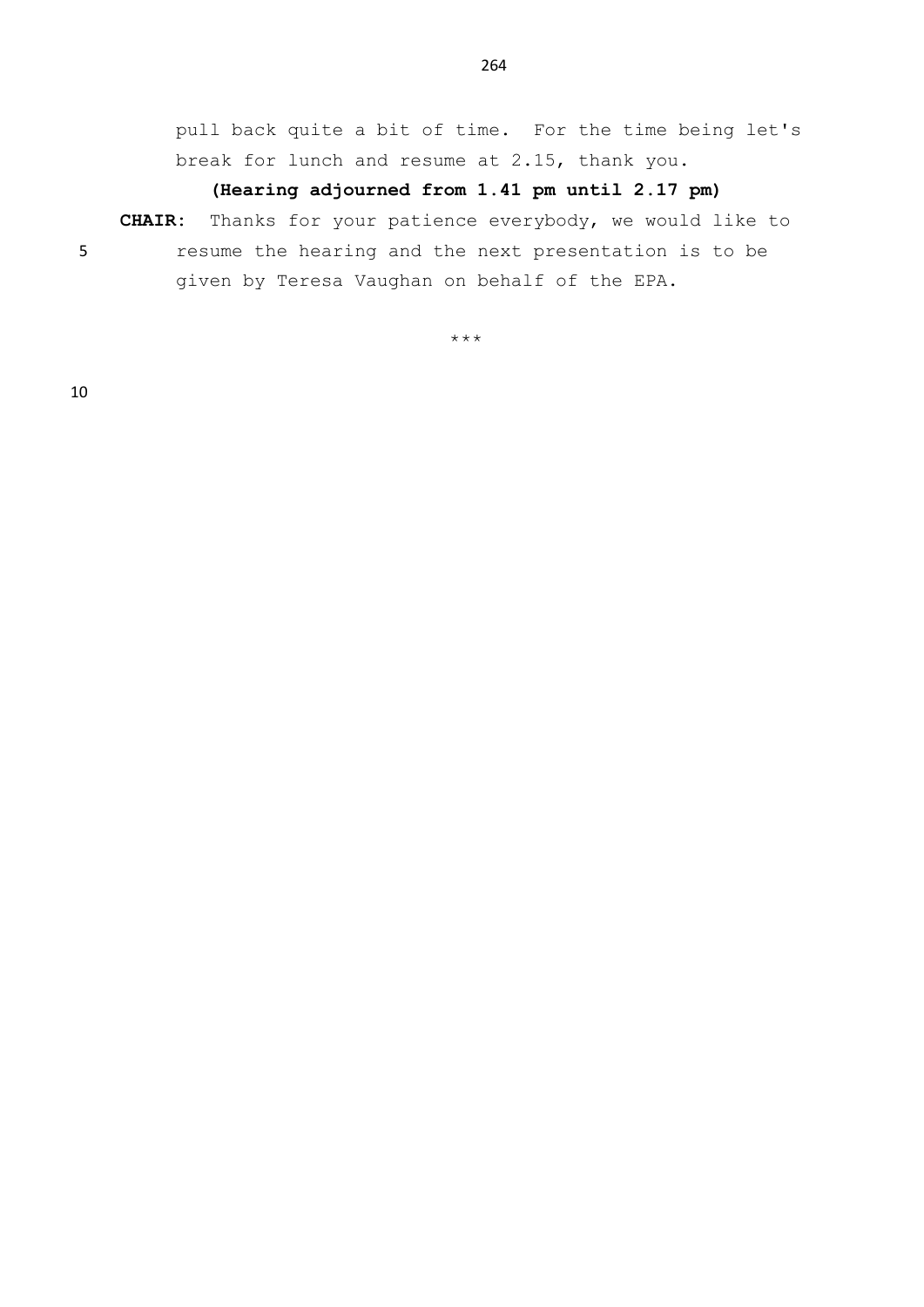## **PRESENTATION BY THE ENVIRONMENTAL PROTECTION AGENCY**

**DR VAUGHAN:** Tena koutou katoa. As already mentioned I'm 5 Teresa Vaughan and I was the application lead on the EDN application on the side of the EPA. So today what I'm just going to do is just give you a high level summary of the EPA staff assessment on this application.

I just notice that this is basically a summary of the 10 information in the staff report, it doesn't take into account the new information provided last week by both the Applicant and STIMBR, because we haven't had an opportunity to properly review that yet.

As mentioned already the Applicant has applied to 15 import or manufacture EDN and EDN is a gas containing Ethanedinitrile. Ethanedinitrile is a flammable toxic gas, as has already been mentioned, and is intended as a fumigant for timber and logs under commercial conditions prior to export. As already mentioned by the Applicant, 20 both in the atmosphere and in the body when Ethanedinitrile comes into contact with water, it reacts to form hydrogen cyanide.

So, just before we get started we wanted to clarify that this approval could be seen as sort of a first step 25 in being able to use EDN to treat logs prior to export. Before this can be used commercially this does need to be accepted by New Zealand's trading partners. It is noted that both Malaysia and Australia already accept EDN as a treatment for logs entering their country but I 30 would note that China and India, New Zealand's major trading partners when it comes to logs, and currently China accepts methyl bromide and phosphine fumigation and mechanical debarking, while India only accepts methyl bromide fumigation.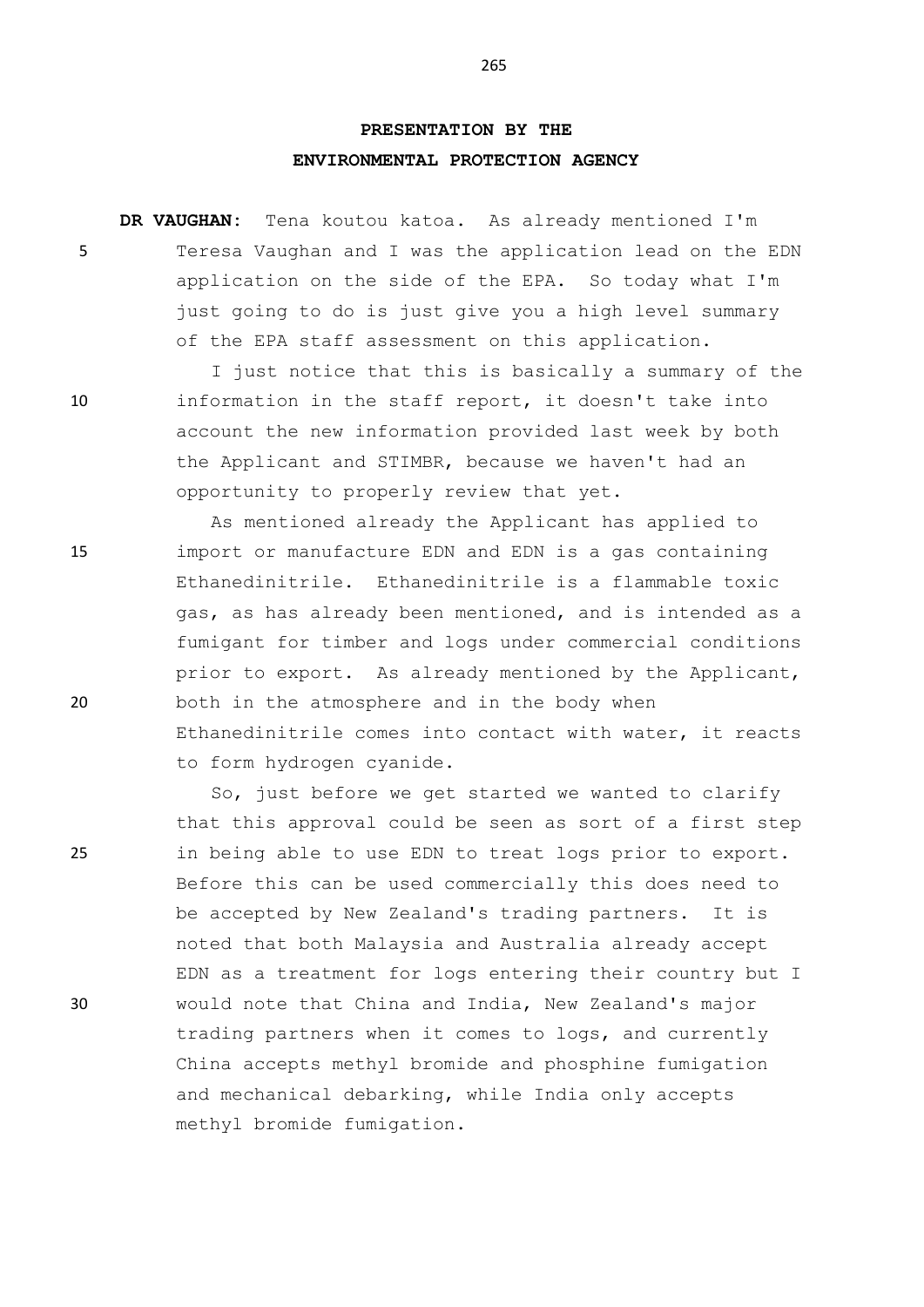Upon reviewing the information supplied by the Applicant the EPA classified Ethanedinitrile as a highly flammable gas, acutely toxic by inhalation and highly ecotoxic to aquatic organisms. It is also noted that we 5 haven't classified for toxicity to soil organisms, terrestrial vertebrates and terrestrial invertebrates and this is due to a lack of appropriate data on which to base our classification but we note that it's considered likely that EDN will pose harm to these 10 organisms.

This application was open for public submission because it was considered that there would be a high level of public interest in this application and 43 submissions were received. As you can see from this 15 table we received submissions from a range of viewpoints and over the three days of hearings for this application we're going to hear from the full spectrum of views on the EDN application. Given this, and in the interests of time, I'm only going to give a high level summary of 20 the issues raised in the submissions.

First up, the importance of the forestry industry to New Zealand was covered extensively in the submissions. It's acknowledged that the forestry industry employs a large number of people, both indirectly and directly, 25 and down in Wellington we had it confirmed by MPI that in the year to March 2018 the forestry industry reached \$2.2 billion in exports.

As already mention the by the Applicant Ethanedinitrile is considered to be a possible 30 alternative to methyl bromide, and this was covered in the submissions. This is important because methyl bromide is an ozone layer depleting substance and having an alternative to this would be highly desirable and is considered a benefit of Ethanedinitrile. The 35 benefits of EDN were also covered extensively in the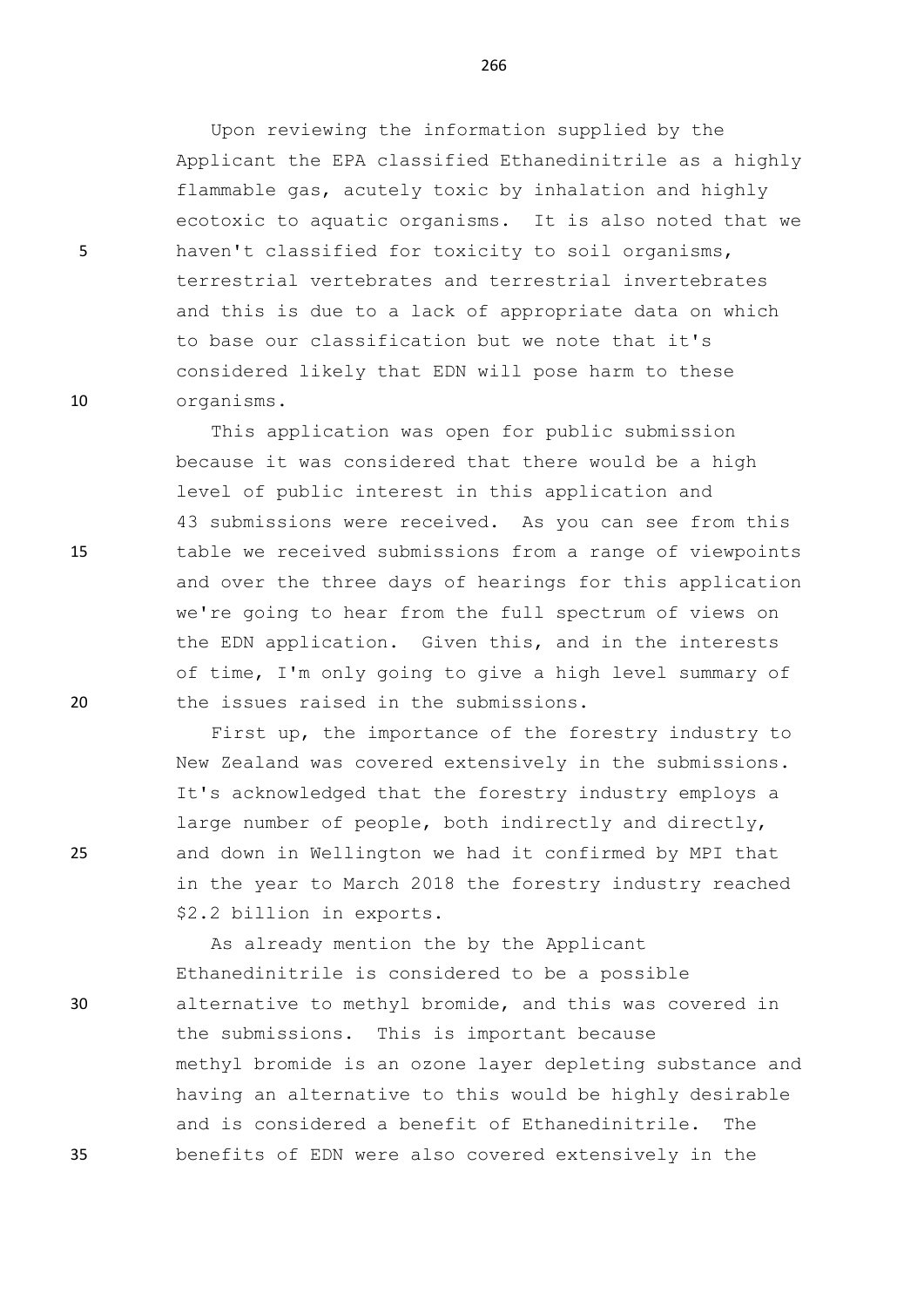submissions, as was the flammability of EDN and the consequences of this. Also in STIMBR's submissions they mentioned that when they did a large-scale log trial using EDN as a fumigant, the logs at the end smelt 5 different than they did going in and this was ascribed to the presence of ammonia at the end of the fumigation. Also the history of non-compliance in methyl bromide fumigations was brought up in submissions, as well as the opinion of several submitters that there was 10 insufficient information to fully understand the risks of using EDN as a fumigant, and several submitters requested that any controls placed in the potential approval be unambiguous, easy to follow and easy to enforce.

15 So, as mentioned, EDN is intended as a fumigant to control insect pests on timber and logs prior to export. The proposed application rate is 150 grams per cubic metre for 24 hours with one application prior to export. It is noted that in the submissions and also in the 20 Applicant's presentation, that the actual rate that is used when this is, and if EDN is approved the actual rate that would be used depends on efficacy studies that were not completed at the time of application, and then also those discussions with our trading partners that we 25 ask for acceptance of EDN as a phytosanitary treatment. Also mentioned by the Applicant they have applied for use under tarpaulin, in shipping containers, in fumigation chambers, or similar structures, and in ship's holds.

30 It's already been outlined that obviously EDN is a flammable gas and when it is used the highest rate that a flammable atmosphere exists at the beginning of a fumigation. Given this, the EPA proposes that the prescribed controls for a highly flammable gas, or a 35 2.1.1A gas, apply to EDN. And then also there is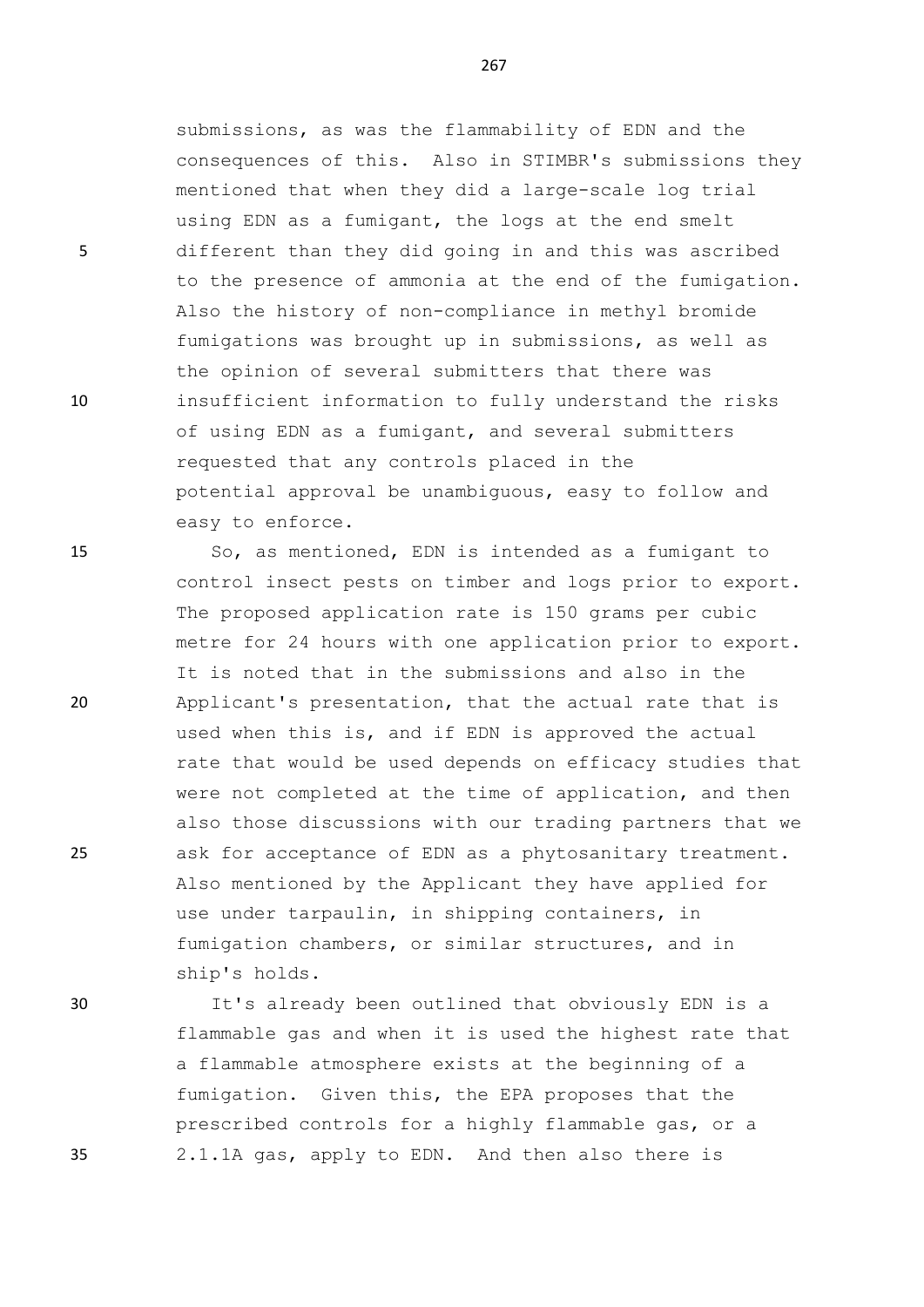concern, as already has been mentioned, EDN being used in shipping containers but this will be covered more extensively by the WorkSafe presentation after this.

Okay, so our human health risk assessment was based 5 on two things, the air concentration dispersion modelling and then also toxicity study data. So just a few comments about the air dispersion modelling, some of which have already been covered. It was based on a dataset for the Port of Tauranga. Because of this it is 10 considered that the results of the modelling is generally applicable to other ports but it is noted that they may not fully estimate the potential risks were EDN to be used at small ports, such as Picton, or at ports with significantly different weather patterns. It is 15 proposed that this uncertainty could be used through a potential permission control which would just require a site specific risk assessment to be carried out before a permission to use EDN at that particular site could be granted.

20 It is also noted that the modelling we received modelled exposures from fumigations of log piles under tarpaulins and doesn't address the other use patterns that have been applied for.

Firstly we evaluated the risk to workers. This was 25 done by comparing the modelled exposures to the WES values proposed by WorkSafe and it was found that the modelled exposures were below the WES values, thus the risk to workers from this is considered negligible, however, with the caveat that workers could be exposed 30 to a high concentration when the tarps are removed from the log piles and it is considered that we could potentially manage this risk through the use of scrubbing which would limit the amount of EDN available at the end to be released or through the use of 35 appropriate personal protective equipment.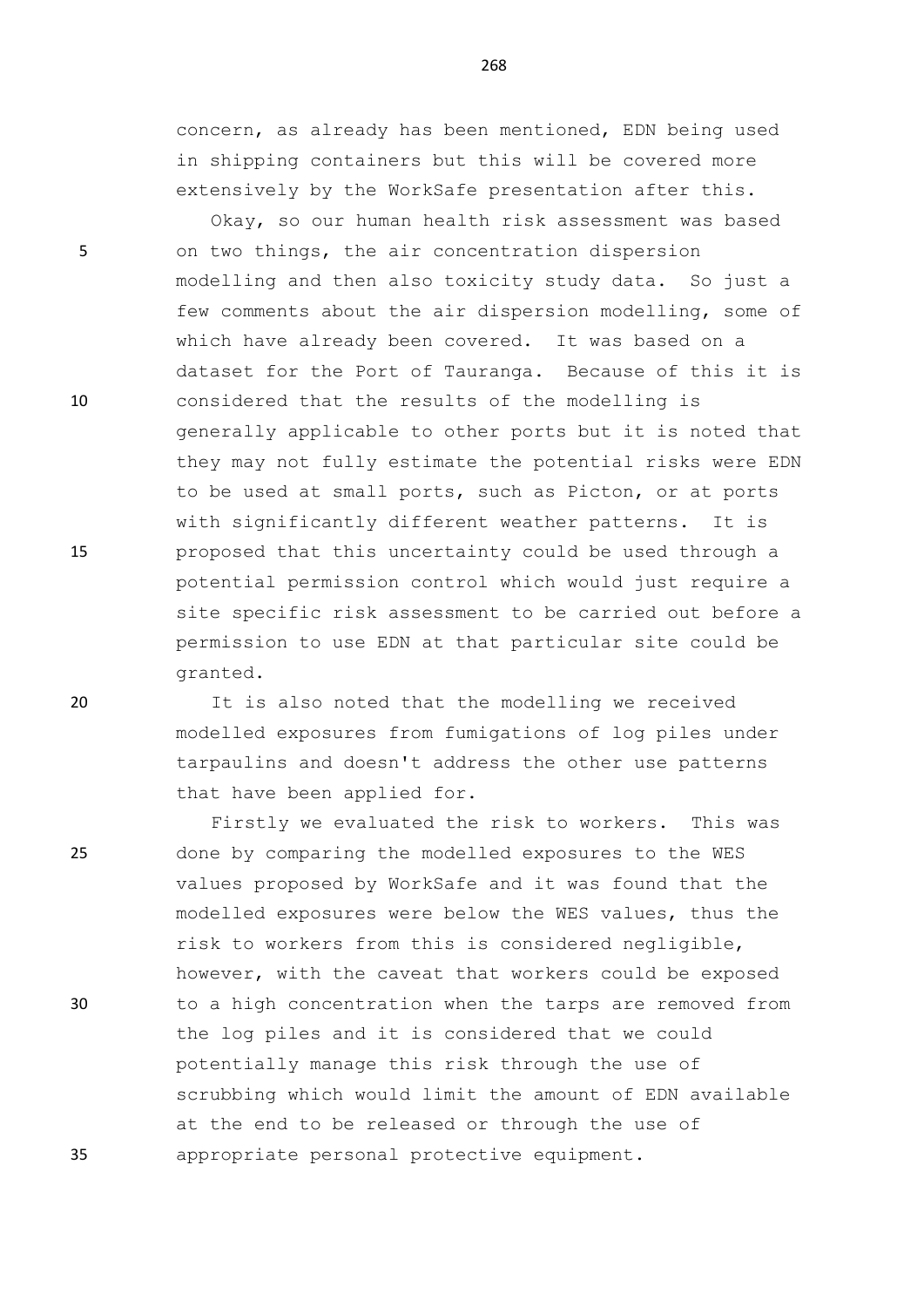Next the risks to bystanders or the general public were investigated and we investigated two different types of exposures. The first was a short-term exposure, anything from 10 minutes to 8 hours, and in 5 that case negligible risks were identified. But when we came to looking at the longer-term lists, so those that are more representative for people living in the vicinity of the port, non-negligible risks were identified. So this was done by comparing the modelled 10 exposures to a tolerable exposure limit proposed by the EPA. Again, to manage these unacceptable risks, a range of controls were identified, including buffer zones. It is noted, as has already been mentioned by the Applicant, that EDN always has a small amount of 15 hydrogen cyanide present in it as a manufacturing impurity. It is noted that hydrogen cyanide is itself highly toxic and so to minimise the risks associated with the presence of hydrogen cyanide in EDN a control is proposed to limit the amount of this to less than 1% 20 per volume. Now, I note that EPA has the jurisdiction of managing risks to human health from workplace exposures, so the EPA risk assessment was provided to WorkSafe and they provided advice over whether they thought that those risks that were identified could be 25 managed. So, this will be covered further in their presentation.

So, next we looked at the risks to the environment. Firstly modelling was provided that indicated that EDN is more likely to stay in the atmosphere than it is to 30 move into water, soil or sediment. Ethanedinitrile is considered to be reactive and readily breaks down and does not persist in the environment, and that the most common break down pathway is reaction with water to form hydrogen cyanide and cyanic acid which themselves can 35 then break down further to form carbon dioxide and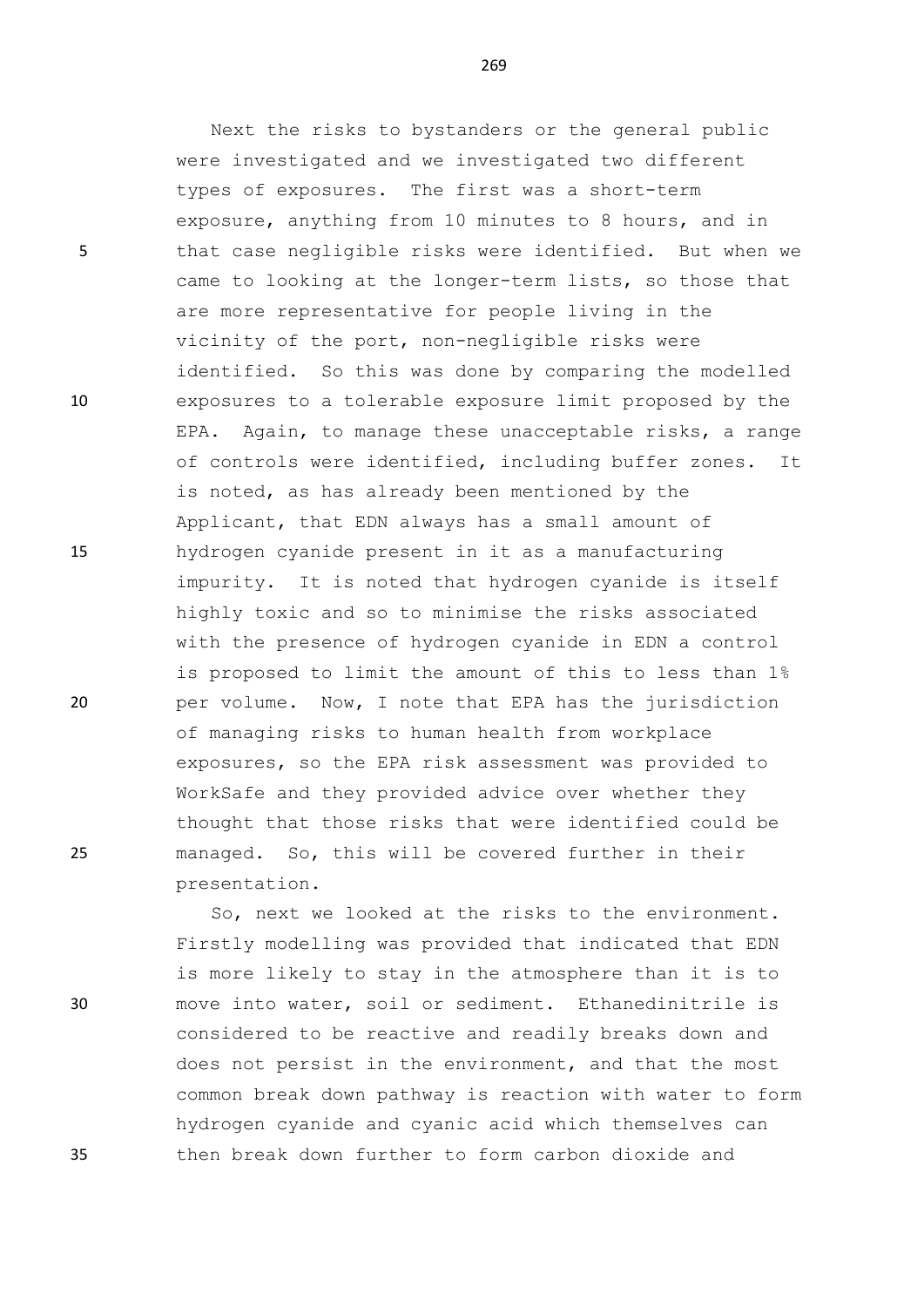ammonia-based products, as has already been outlined by the Applicant. Given this, Ethanedinitrile is not expected to bio-accumulate.

So, as already mentioned Ethanedinitrile would prefer 5 to stay in the atmosphere than to move into water body. So it is considered there is no exposure pathway to aquatic organisms. However, it is considered under still conditions the likelihood that EDN would move into water bodies will be increased. Given that there is 10 likely to be water bodies in the vicinity of ports where EDN is going to be used, a control was proposed outlining the atmospheric conditions under which EDN could be vented to minimise the likelihood of exposure of Ethanedinitrile to aquatic organisms. There is also 15 a control proposed prohibiting the application of EDN onto or into water, and it is considered with the proposed controls in place the risks to aquatic organisms is negligible.

Next the risk to earthworms, other soil organisms and 20 non-target plants were assessed and it is considered that these organisms are highly unlikely to be present where EDN is going to be used. That is because ports are very unlikely to have soil organisms or non-target plants close to where fumigations are occurring. Given 25 this, the likelihood of exposure to EDN is considered to be low and the risks to these organisms negligible.

So, there is considered to be risks to birds from inhalation of EDN and we note that there's no reliable estimate of exposure of birds to EDN from fumigation 30 activities. Given this the risk to birds is considered unknown and a precautionary approach has been taken. As noted by the Applicant, ports are considered to be an undesirable location for birds but it is also considered likely that sea birds might be in the vicinity. As such 35 we have proposed a control stating that EDN should not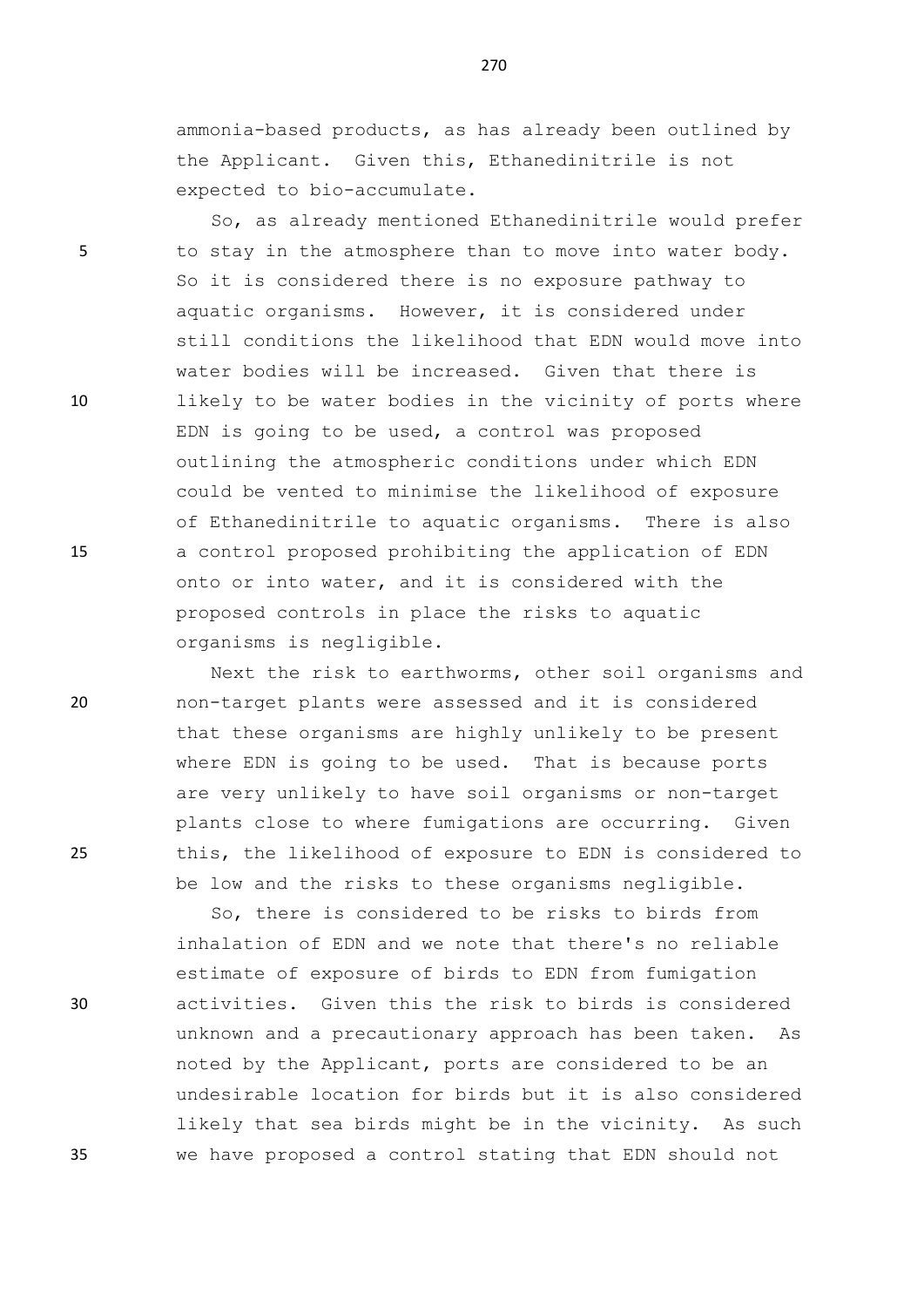be used where sea bird colonies are known to exist, or can only be used where water bird colonies are not known to exist. A precautionary approach could also include the application of a permission control where sea bird 5 colonies in the vicinity of a port could be identified.

As I said earlier, we have not classified for toxicity to pollinators and other non-target insects. However, it is considered highly likely that EDN will pose risks to these organisms as EDN is designed to kill 10 insect pests in logs. However, it is noted that the likelihood of exposure of these organisms to EDN in low and with the proposed controls in place the risk is negligible.

Next a cultural risk assessment was carried out. As 15 already mentioned EDN is toxic by inhalation and there is concern regarding the risk that this poses to the public, especially vulnerable people such as the elderly and children who may gather at community locations in the vicinity of ports such as schools and maraes. It is 20 also noted that Maori have higher levels of respiratory diseases than non-Maori and that they are also represented in occupations where they might become exposed during work time to EDN. However, it is noted that if the appropriate controls and requirements are 25 put in place, it is considered that there is negligible risk.

As already mentioned EDN is highly toxic to aquatic organisms and if it enters harbour waters it could pose risks to the culturally significant aquatic species. 30 However, it is noted that with the proposed controls in place the risk of this is considered negligible.

Again there is a potential of EDN to harm culturally significant soil organisms. It is also noted that EDN is registered as a soil fumigant in Australia so it is 35 known to pose risk to soil organisms but it is noted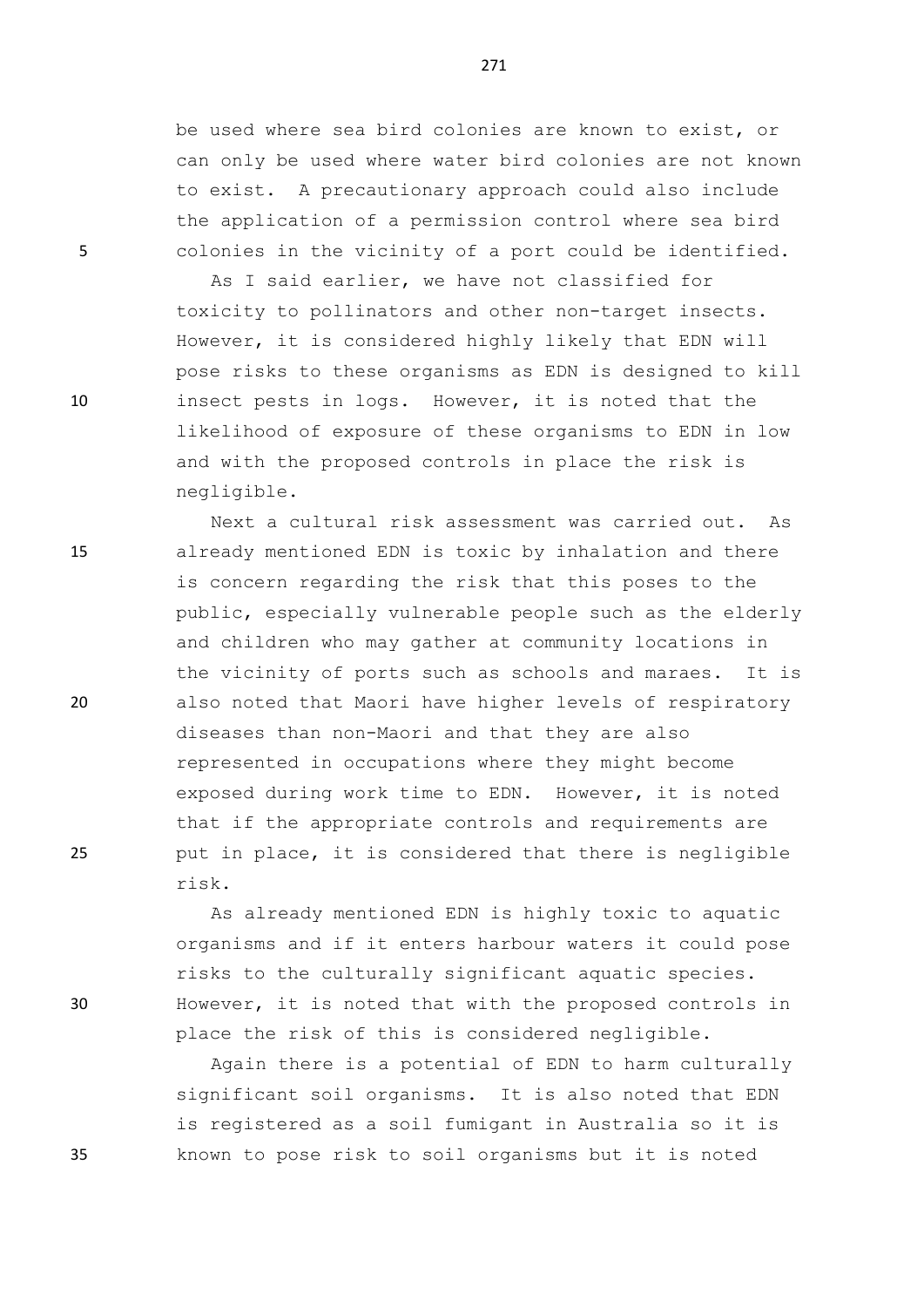that the fumigations will only take place under tarpaulins on hard and permeable surfaces and it is considered highly unlikely that important indigenous species will be present at these locations. EDN is 5 intended to kill insects and therefore there is a risk that it will harm culturally significant insects. The most vulnerable insects for this are those that spend part of their life-cycle in the bark or body of woods. Now, Aotearoa does have several species that like to 10 burrow into the bark and trunk of woods. However, they prefer dead or dying wood so they are unlikely to come into contact with EDN on freshly harvested logs. It is also noted that other winged insects that might be living on pine plantations would fly away when they were 15 disrupted by harvesting activities. So therefore the risks to culturally significant species of insects are considered negligible.

As noted already EDN has the potential to harm birds and in particular culturally significant birds that may 20 frequent coastal locations such as ports. But as already noted, fumigation locations are often highly unfavourable locations for birds and with the proposed controls in place this risk is also considered negligible.

25 There are also a number of benefits of approving EDN for Maori. It is noted that the log export industry and the forestry industry in general employ a large number of Maori. So, the availability of EDN would support social and economic opportunities for Maori in rural 30 areas and the continued productive use of Maori land for growing pines.

There are two international conventions that could be applicable to this application. It is noted firstly that the convention on the prohibition, development, 35 production, stockpiling and use of chemical weapons and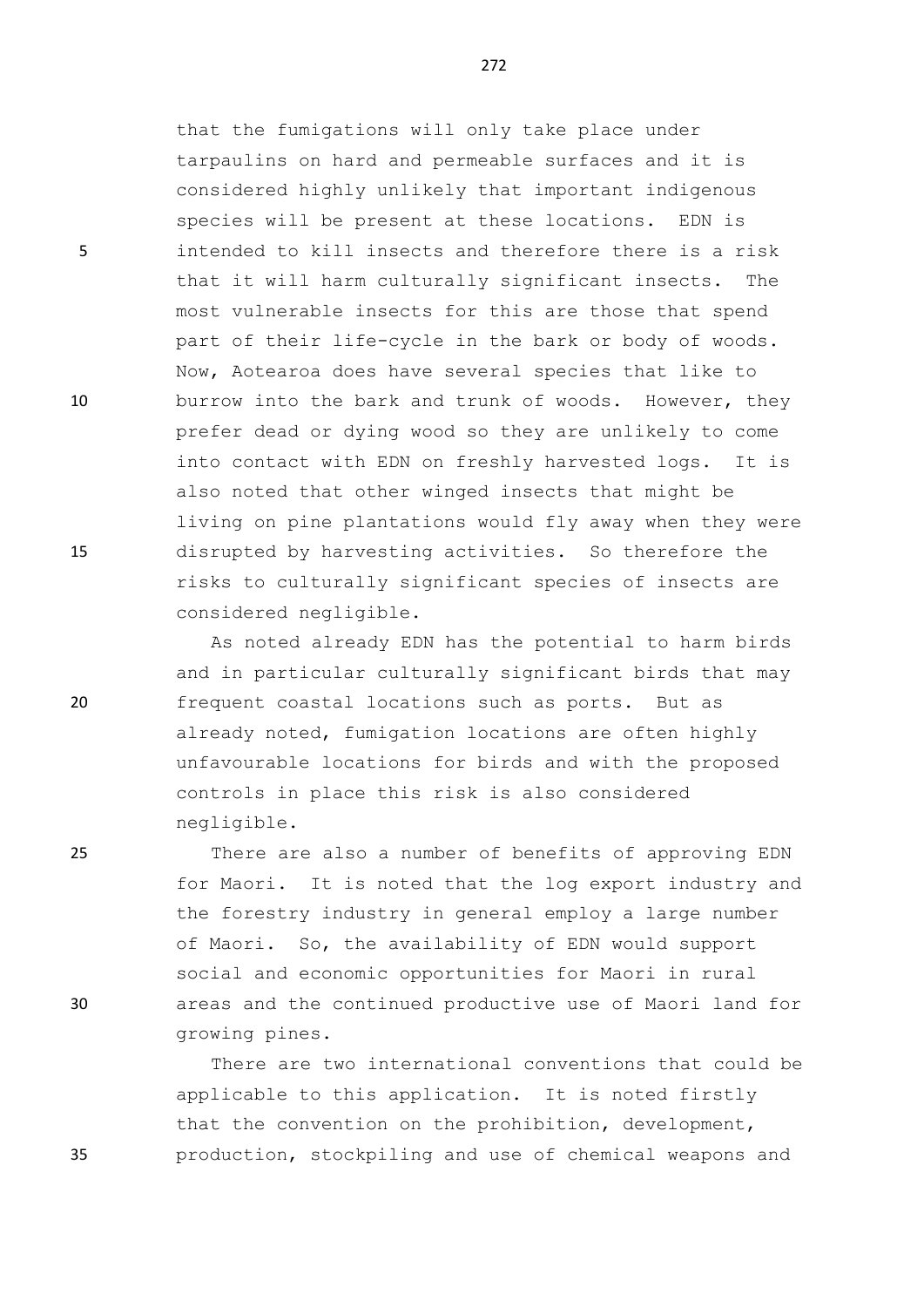their destruction could be relevant, so while Ethanedinitrile is not listed on this convention it could be considered to fall under the definition of a toxic chemical in this convention. So any approval of 5 EDN would need to just be aware of New Zealand's obligations under this convention. And then, as mentioned before, the Montreal Protocol is particularly relevant, not because Ethanedinitrile falls under it but because methyl bromide does fall under this. 10 Methyl bromide, as mentioned, is an ozone-depleting

substance and under the Montreal Protocol we have phased out all use of methyl bromide apart from pre shipment or quarantine use, which is what it is currently used for as a phytosanitary treatment for logs, therefore the 15 approval of a potential alternative is highly desirous and will help to meet New Zealand's obligations under this protocol.

There are a range of potential costs associated with this potential approval. There's the potential set-up 20 costs. Now, as has already been mentioned by the Applicant, several people consider that this could be used as a drop-in alternative to methyl bromide. Under this scenario there would be minimal set-up costs, and it has also been proposed in the submissions that there 25 would be similar operating costs to the current methyl bromide fumigations. So, in this scenario the costs are not considered significant. However, if scrubbing or recapture are required this could add significant costs to the use of EDN. However, there is 30 uncertainty surrounding the costs associated with scrubbing or recapture, and also the potential indirect costs that would result from an inability of ports to throughput logs at the same rate that they currently do. Then there is also uncertainty regarding the costs of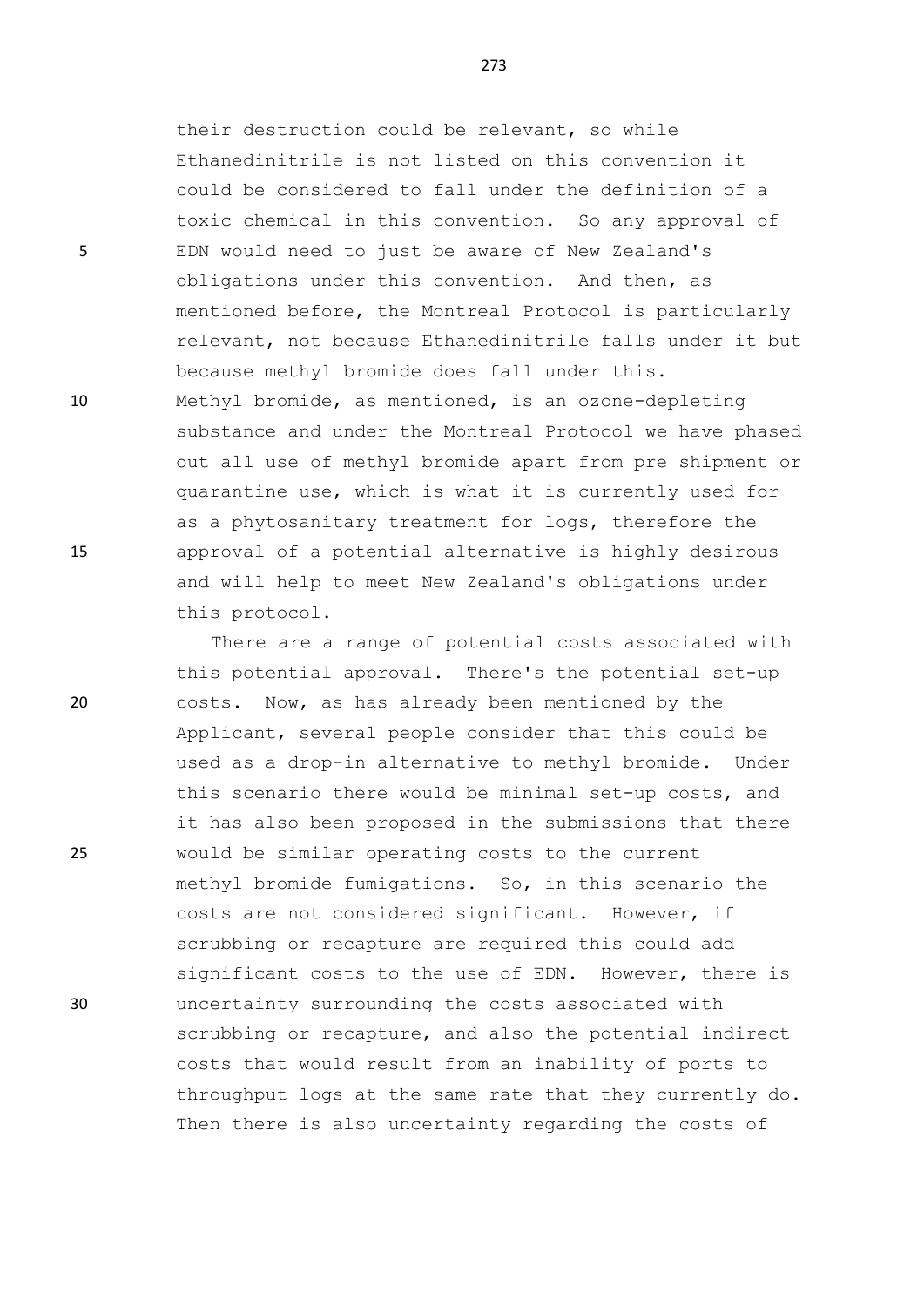potential monitoring requirements, both health monitoring and air quality monitoring.

There are a number of benefits associated with the potential approval of EDN and I'll just give a summary 5 of those now.

As already mentioned the continued viability of the forestry industry is considered a huge benefit of EDN. As I have already mentioned it is not an ozone layer depleting substance so it is consistent with 10 New Zealand's obligations under the Montreal Protocol. It has already been stated by the Applicant that EDN does not readily enter water, soil or sediment. It dissipates quickly in the atmosphere, does not bio-accumulate and in the atmosphere it breaks down into 15 carbon dioxide and ammonia-based products. As such it is considered an environmentally sustainable fumigant and so I note that the EPA agrees that it would readily enter water, soil or sediment but I also note that we've not received any data that quantifies the rate at which 20 EDN breaks down in the environment or that quantifies the amount of those breakdown products. It is also noted that EDN has lacatory effect at a concentration of 16 ppm and it was proposed that this could be used as an early warning instead of using monitoring equipment. It 25 is just noted that that level is higher than the WES values proposed by WorkSafe and as such we do not consider this to be an acceptable means to determine exposure. It is also noted that EDN controls a range of boring insects on wood and from the MPI submission we 30 noted that MPI supports its use to control these insects and as a phytosanitary treatment. In conclusion there is a range of non-negligible benefits associated with the approval of EDN, and these range from low to a high level of benefit.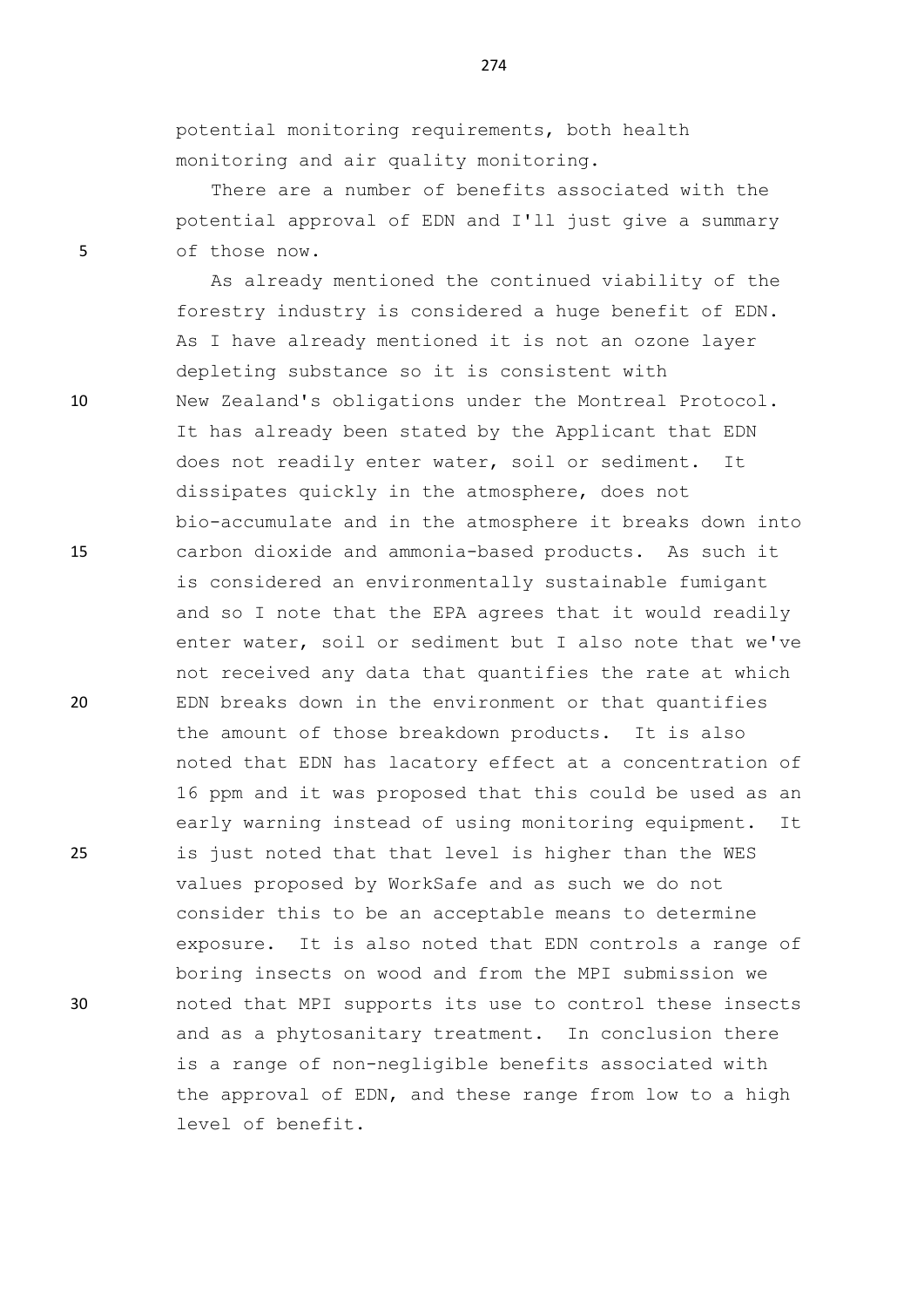Now, there's just a couple of points of uncertainty associated with this application. Firstly, the risk assessment has been based on modelling so, as mentioned, we don't have any real-world data as to what this is 5 like if it's used on a commercial scale and there is some uncertainty about the inputs into that modelling which has already been outlined a little bit in the Applicant's presentation. Whether or not scrubbing or recapture will be required, what effect this would have 10 on the residual risks and what controls would need to be put into place and then the costs involved with this, and then also, as mentioned before, the amount of ammonia that's present at the end of the fumigation but it's noted that if scrubbing or recapture was required, 15 this wouldn't be considered a significant issue.

> Finally, a range of controls have been proposed and most of these have already been touched on by the Applicant so I'll just run through them very quickly.

A TEL and some WES values have been proposed as 20 exposure limits. There are a number of requirements that fall under WorkSafe's jurisdiction so they will run through those in their presentation, and then there is a range of additional controls that have been proposed by the EPA, just a maximum application rate that is the 25 same as that applied for by the Applicant, and then the rest of the additional controls that have been discussed already in this presentation and also in the Applicant's. So, in the interests of time I'll move on to our conclusions.

30 Overall non-negligible risks to human health have been identified and there is uncertainty regarding what WorkSafe requirements will be put in place to manage that and thus there are uncertain residual risks. The risks to the environment can be managed with the 35 proposed controls and if scrubbing or recapture are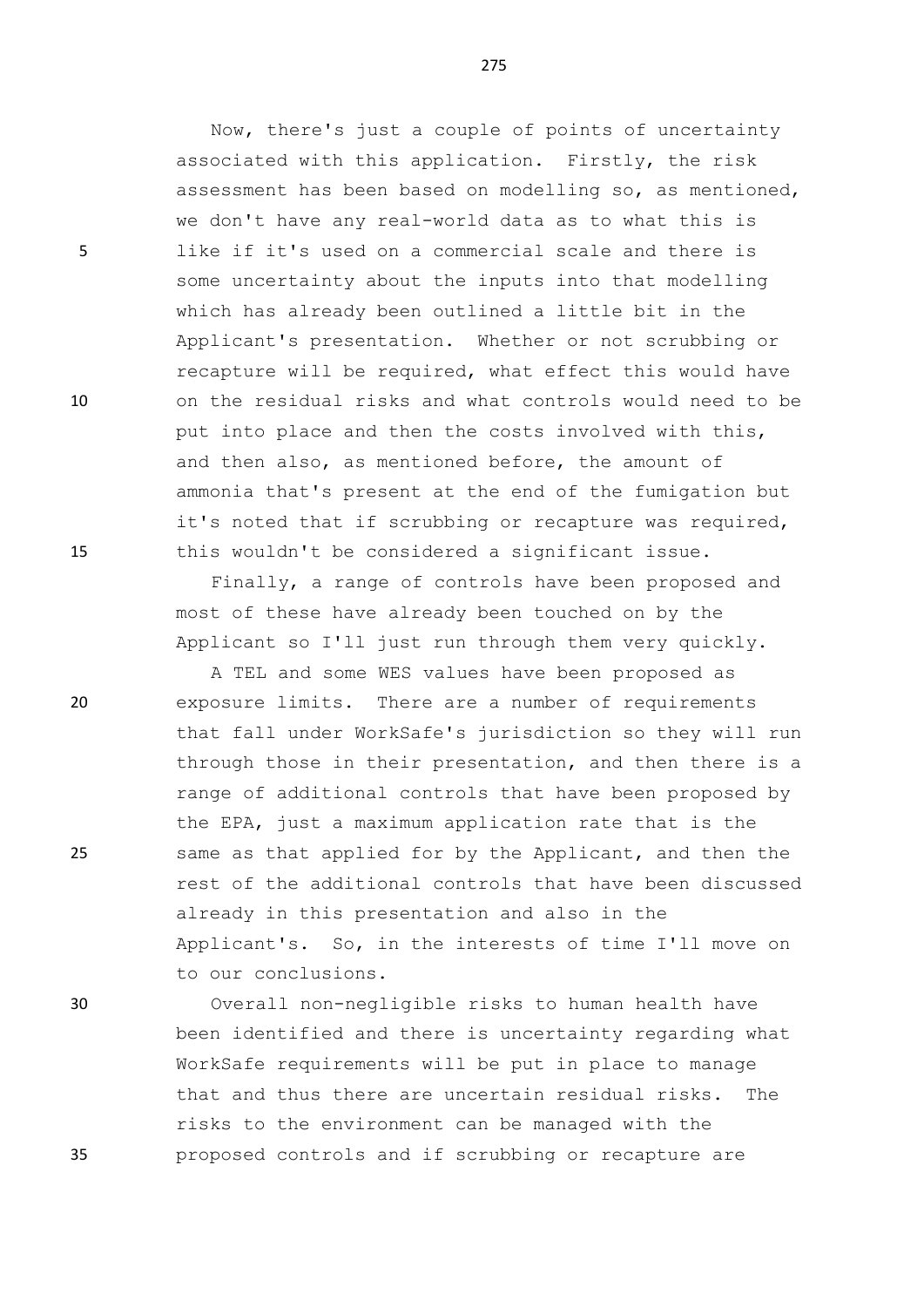required, then some of those controls may not even be necessary. It all depends on what that residual level of risk is. EDN is not considered likely to pose significant risk or impact on Maori interests and 5 there's uncertainty regarding the costs associated with EDN, but I note that there are potentially significant benefits associated with the approval of EDN. Overall, it is considered that the benefits outweigh the risks to the environment when the appropriate controls are put in 10 place but it is uncertain whether WorkSafe would require scrubbing or recapture, how this might affect the residual risks and what controls should be put in place to manage the residual risks.

So, overall it is considered there is insufficient 15 information to be assured that WorkSafe and the EPA can put in place the most appropriate requirements and controls to mitigate the risks associated with the use of EDN.

 $20$  \*\*\*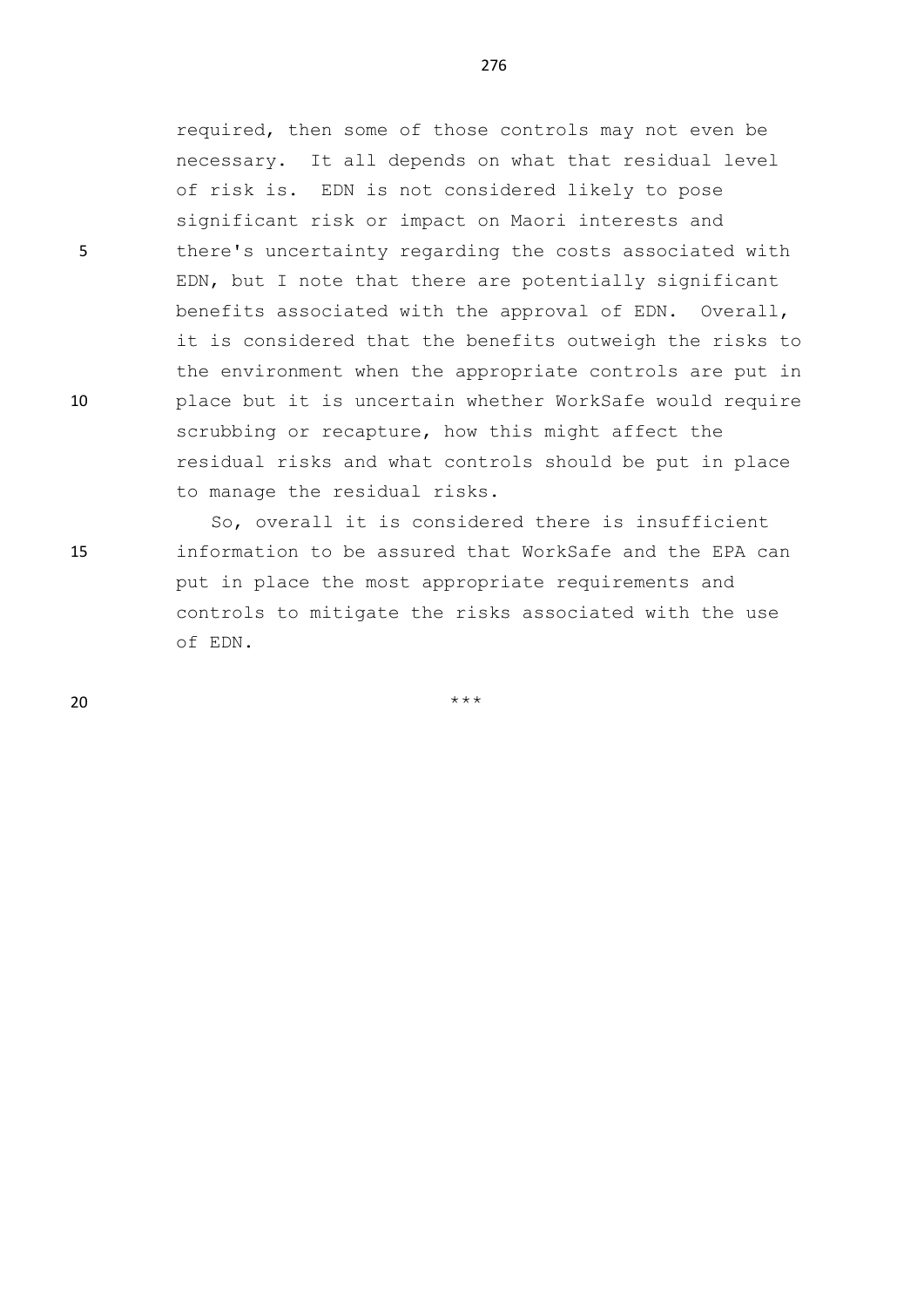## **PRESENTATION BY WORKSAFE**

**MS COLLIER:** Good afternoon, my name is Susan Collier, hazardous substance technical specialist at WorkSafe 5 New Zealand and I'm going to go through a number of areas of concern to WorkSafe.

This is a new process, so firstly I'm going to explain how the process now works and what part EPA plays in this process, then I'm going to have a look at 10 hazardous substances and risk management under the Health and Safety at Work Act, a little bit about upstream duties, and then I'm going to pass you over to my colleague, Philippa Gibson, who is an occupational hygienist, she is the principal specialist for 15 work-related health at WorkSafe New Zealand and she's going to talk about Ethanedinitrile risk management.

As of the 1st of December last year there is a new legislative framework in place for hazardous substances. Previously the EPA looked after all the controls for 20 hazardous substances in New Zealand basically. So as of 1st of December the responsibility for the workplace controls moved over to WorkSafe New Zealand. We have the Health and Safety at Work Hazardous Substance Regulations which we look after, and we can also put in 25 place additional requirements under what are called Safe Work Instruments, and I'll talk a little bit more about those later.

Under HSNO we now have these things called EPA notices. Most of the regulations moved to EPA notices, 30 although there are still regulations that exist as well, and then there may be put on individual substance controls. Unfortunately that's just made it get a little bit more complicated for the people following them but I assure you, we're still going to provide the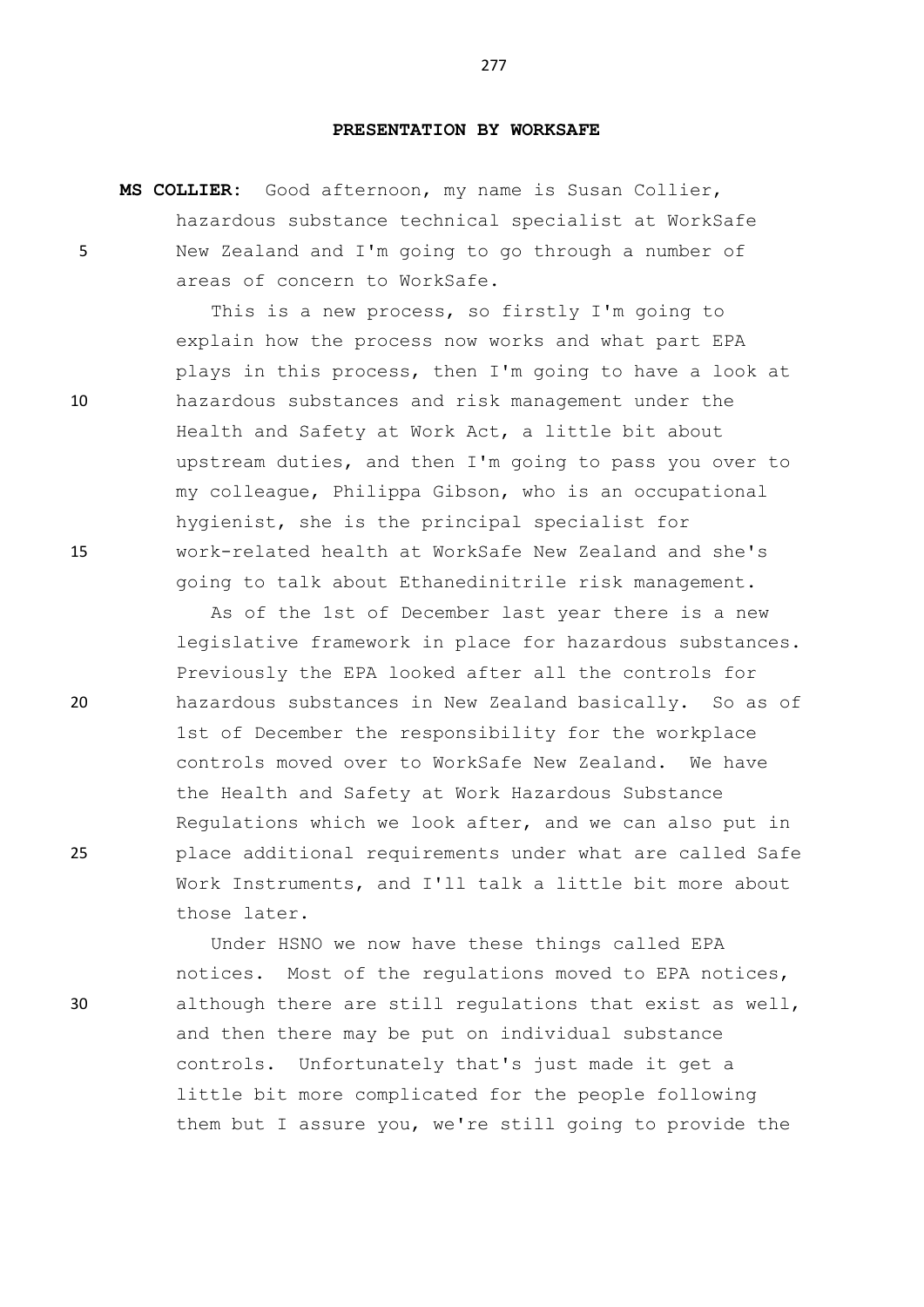data for a substance on the EPA website which has all the controls to make it simple for people.

One of WorkSafe's major concerns is that the statistics for workplaces are not great. These are 5 estimated figures but for work-related health diseases every year it's estimated that 600-900 people die in New Zealand, and this is ten times higher than the number of deaths from accidents that occur. Often you hear about those people that are dying but actually 10 there's a whole lot of other people that over time are being killed through the work they do.

So, why are we here? Well, we're working with the EPA to make sure that any new substances that are approved have the controls in place so that the risks 15 they pose can be managed. What we do is we review the risk assessments that are produced by the EPA to determine whether the controls in the regulations are going to manage those risks. We also make some comments on upstream duties because our legislation has some 20 duties for the importers, manufacturers, suppliers and designers of substances, and if we find that the regulations do not have requirements set there that are going to manage the risk for substances, we can set additional or modified controls by way of a Safe Work 25 Instrument.

> So, because these processes are new I'm just going to explain to you what a Safe Work Instrument is and where we get the powers to create Safe Work Instruments.

The Health and Safety at Work Act, sections 227 and 30 228, give us these powers. Under section 227 the Minister may approve, revoke or amend a Safe Work Instrument. Just bear that in mind, that they do actually have to be approved by the Minister, so there's a whole extra process that goes with that for us to 35 provide information to the Minister to prove that we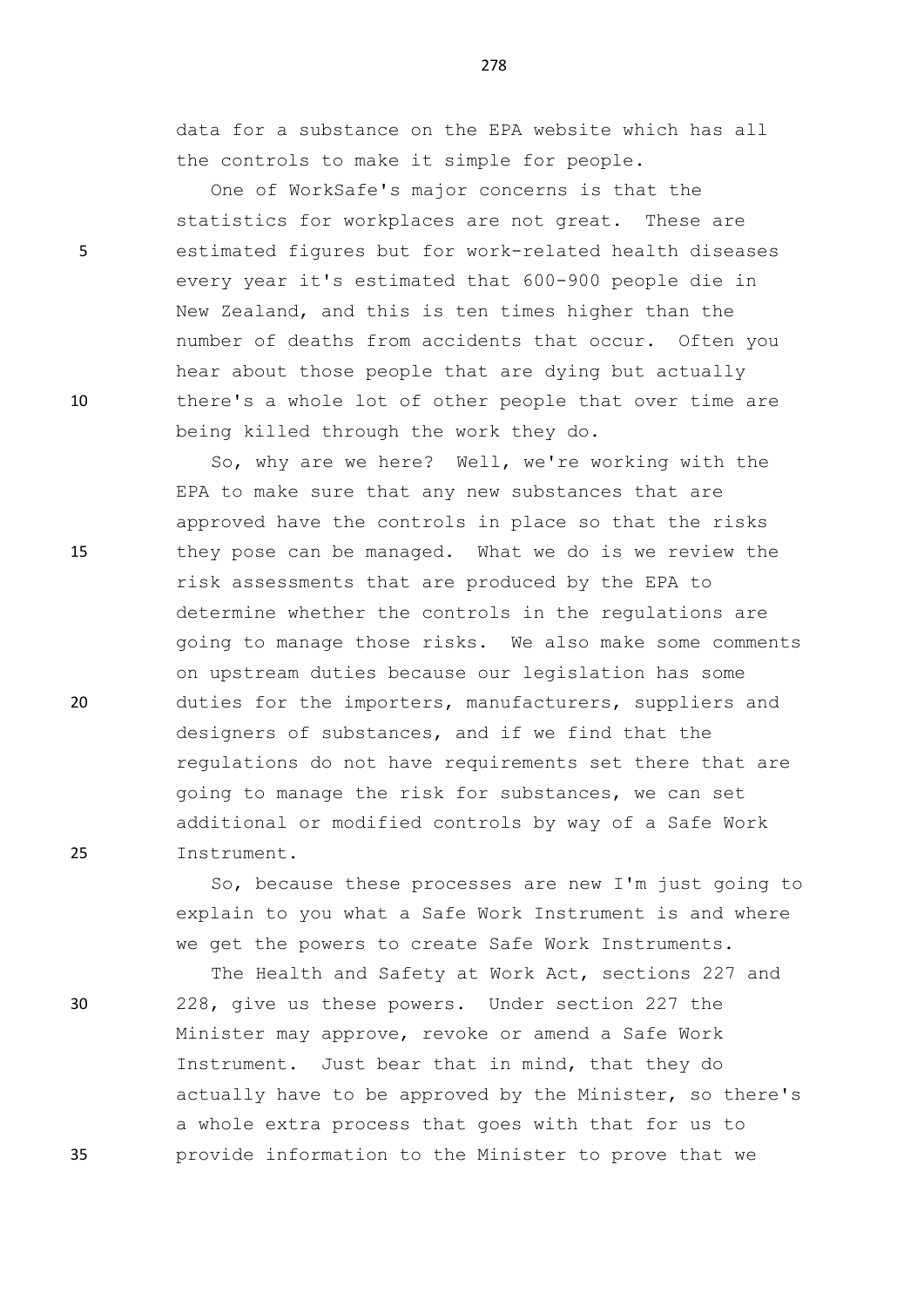actually need these controls. These are developed by WorkSafe and the purpose of a Safe Work Instrument is to define terms, prescribe matters and make other provisions in relation to any activity including the 5 control of substances, and that's what it sets out in section 227. Section 228 says a Safe Work Instrument only has legal effect if it is referred to in the regulations, so we must have some sort of hook in the regulations that allows us to create a Safe Work 10 Instrument.

I'm just going to try and explain how it will work with the EDN. We actually in the hazardous substance regulations have Part 13, which is for Class 6 and 8 substances, and obviously Ethanedinitrile is a Class 6 15 substance. We also have Part 14 which is specific fumigant controls. Those are additional controls that fumigants have. Unfortunately there are no hooks in Part 14, the fumigants, that are relevant to Ethanedinitrile. There are some hooks but they're very 20 specific, mainly for soil fumigation. In the methyl bromide controls there is no hook to add an extra substance to have those same controls. That's why if we do some specific EDN controls to manage the health risks, we will have to use regulation 13.46 of the 25 hazardous substance regulations and that allows us to add additional and modified requirements and Safe Work Instruments for Class 6 and 8 substances. So, the Minister may approve a Safe Work Instrument for the purpose of this regulation if satisfied that compliance 30 with the provisions of the regulations that apply to Class 6 or 8 substances will not appropriately control risks associated with a substance. What we're saying is the regulations are not going to manage the risks, so that's what we would have to prove to the Minister.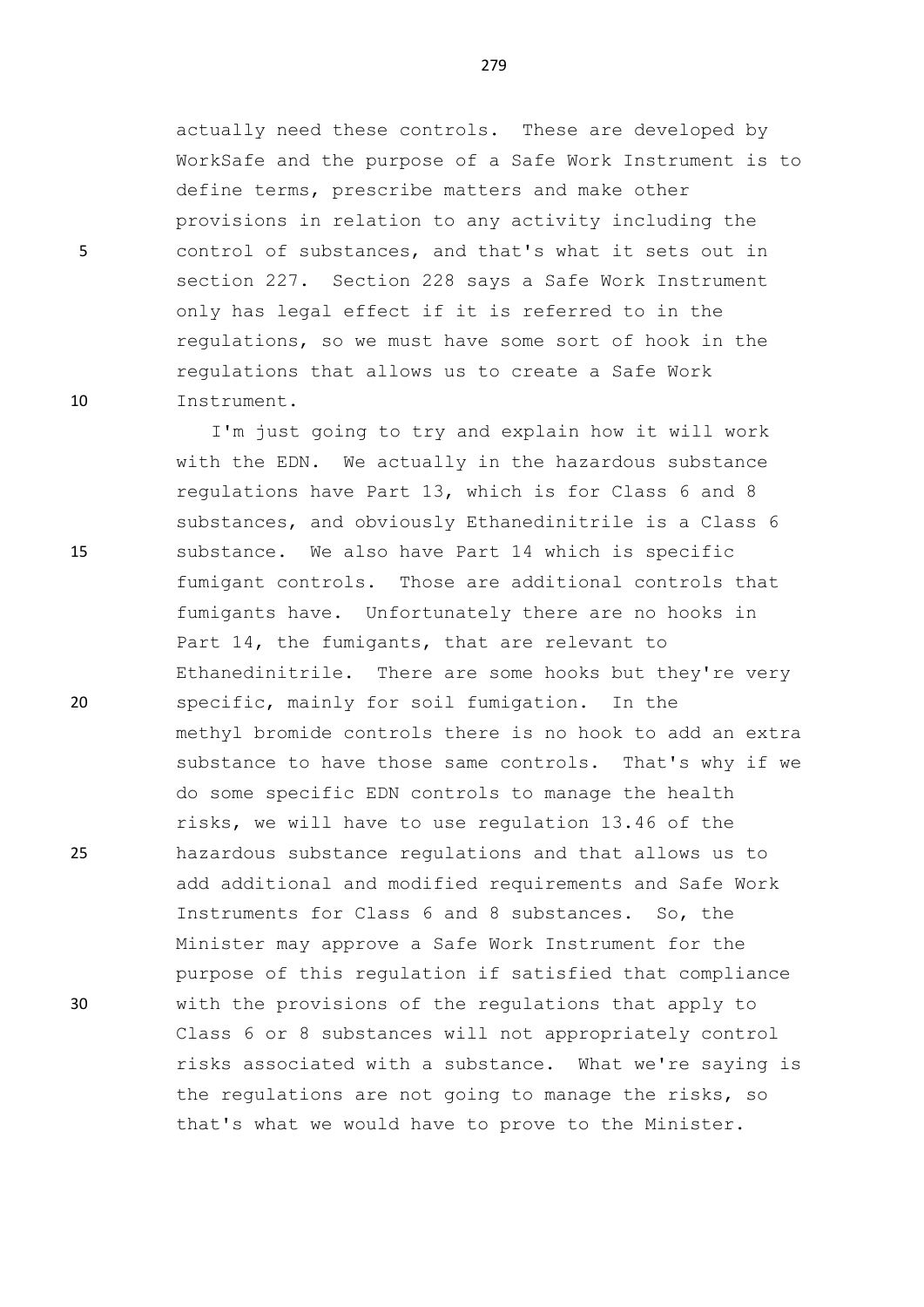Further, in regulation 13.46, when the Minister decides whether to approve a Safe Work Instrument under this part, he has to take certain things into consideration. The first thing is that these new 5 provisions will eliminate or minimise relevant risks so far as reasonably practicable and whether it is practicable for relevant duty holders to comply with those provisions, so they have to be practical as well, and whether compliance with a modified form of those 10 provisions or with additional or alternative requirements, would be more practical and no less effective in eliminating or minimising risks and whether a modified form of those additions or alternative requirements would be appropriate to the nature of the 15 hazards and risk being considered.

Now, I think you might have a question about what "reasonably practicable" so I've got it on my phone here, because this is an important point, there is the definition in our Act of what "reasonably practicable" 20 is so I'm just going to read it out. It means, "That which or was at a particular time reasonably able to be done in relation to ensuring health and safety, taking into account and weighing up all relevant matters including the likelihood of the hazard or the risk 25 concerned occurring; the degree of harm that might result from the hazard or risk and what the person concerned knows or ought reasonably to know about the hazard or risk and ways of eliminating or minimising the risk; and, the availability and suitability of ways to 30 eliminate or minimise the risk; and, after assessing the extent of the risk and the available ways of eliminating or minimising the risk, the cost associated with available ways of minimising or eliminating the risk including whether the cost is grossly disproportionate 35 to the risk".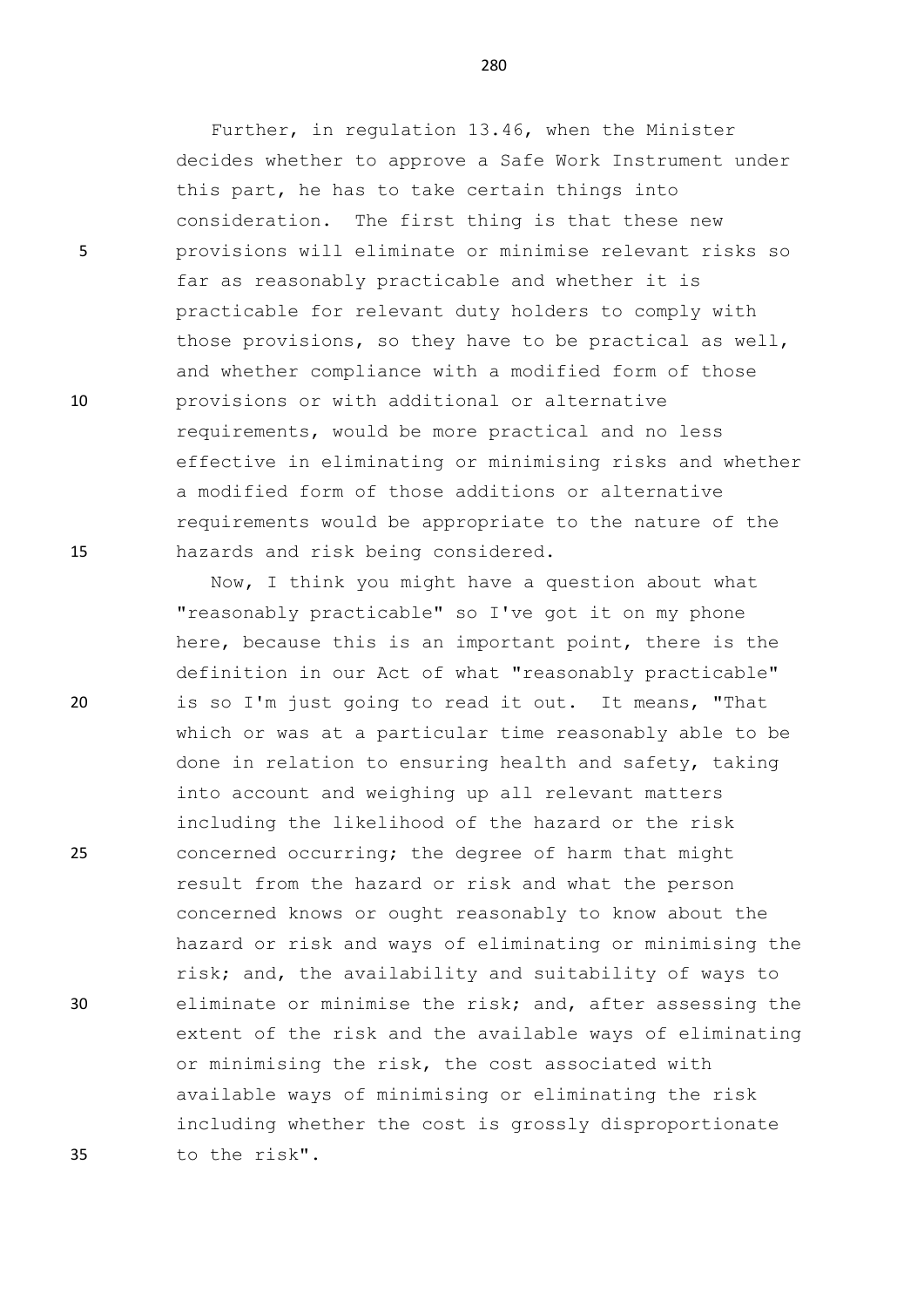So, I guess our point is that cost is a last consideration on that list, so we need to look at what the options are before we can rule them out.

If we decide we want to create some new controls for 5 EDN we're going to have to go through a process. So, as I mentioned, WorkSafe develops a draft Safe Work Instrument. That would then have to go out for public consultation, which would probably be four to six weeks where the public can make submissions and obviously any 10 submitters here or the Applicant even can make submissions on that process. WorkSafe would consider those submissions and provide a Safe Work Instrument if appropriate. WorkSafe would publish a summary of the submissions. We would present a final draft of the Safe 15 Work Instrument to the Minister. The Minister would then consider the Safe Work Instrument and then, if it's approved, the Safe Work Instrument would be published in the New Zealand Gazette and all things that are gazetted in New Zealand take 28 days to come into force.

20 So hopefully you can now understand Safe Work Instruments. Now I'm just going to talk about risk management and hazardous substance.

Our views that we put forward are based on this principle, so consistent with the purpose of the Health 25 and Safety at Work Act. In setting controls WorkSafe aims to provide workers and others affected by work the highest level of protection which is reasonably practicable.

When we're looking at risk, legislation requires that 30 a hierarchy of controls is followed in managing risk. Just in case you're not aware of what hierarchy of controls looks like, this is set out here. You should start at the top. The first thing is elimination. I guess an example of an elimination, you could do 35 debarking instead of using a fumigant. That would be an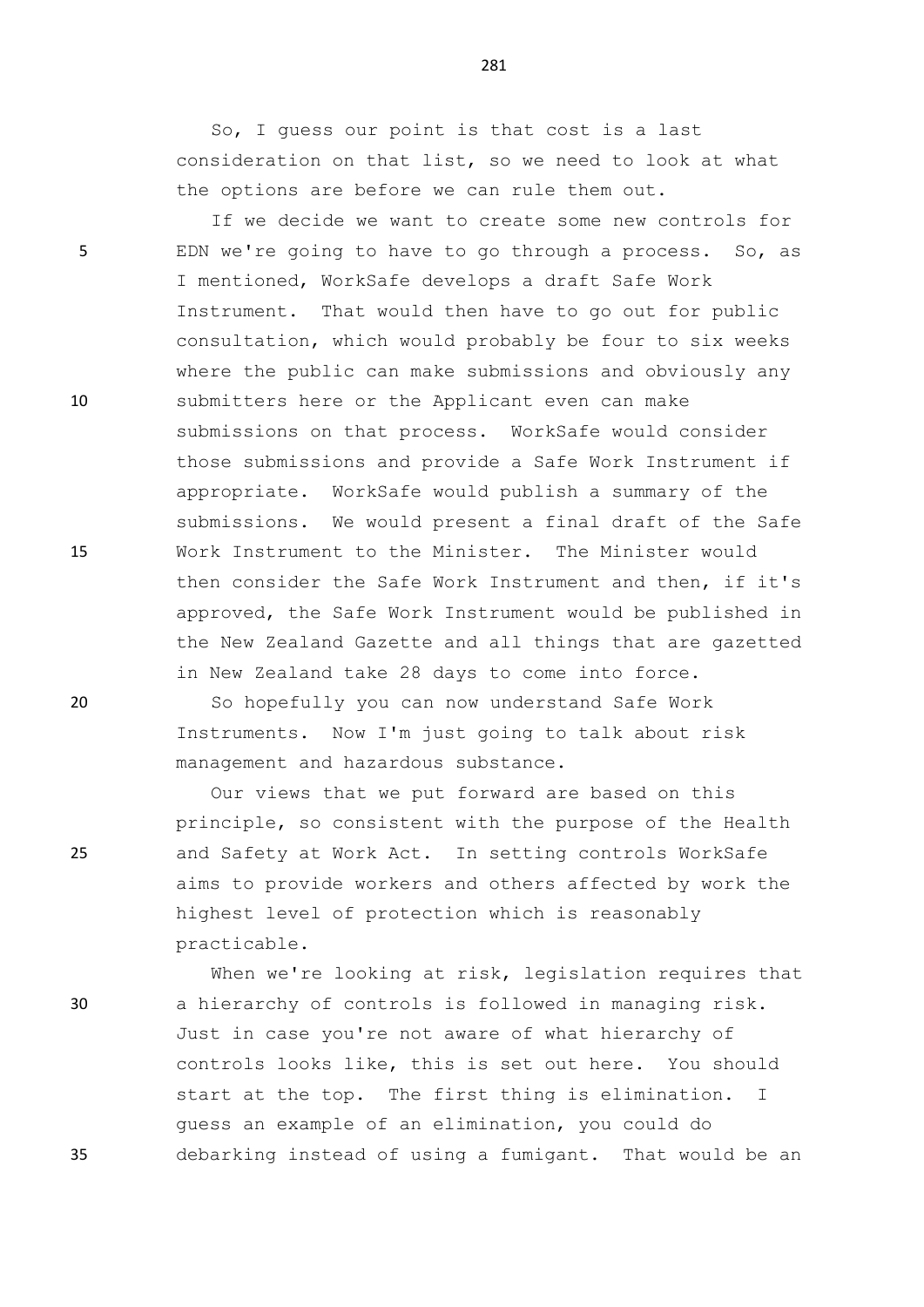example of an elimination. But if that's not possible or reasonably practicable, then you would move down to the next step which would be minimisation and in terms of minimisation there is also a hierarchy. So 5 substitution. In this case you could say, say EDN is safer that methyl bromide, that could be a substitution. Substituting for a less hazardous substance. Obviously if you could substitute for a non-hazardous substance but I don't think that's really possible for fumigation, 10 that's the sort of step you would take. Then isolation, so you prevent contact. As an example the tarpaulin over the, while you're fumigating, that sort of isolates the fumigant under the tarpaulin so you're not so worried about exposure then. And engineering controls 15 are other measures. And if you still have risk that remains, then put administrative controls in place, things like training and procedures would be administrative controls. And if you still have some residual risk, then personal protective equipment. So, 20 basically PPE is our lowest level of risk management we consider. That's why we try and promote other higher levels of risk management rather than going straight to PPE.

Upstream duties. The Act, sections 39-42, requires 25 designers, manufacturers, suppliers and importers not to supply, manufacture, import, design substances that are hazardous where it's reasonably practicable. Obviously Ethanedinitrile is the active and that's what's doing the job, so you need that in this case. But if you had 30 a mixture of an active ingredient, say for a pesticide, and then some other components, we would like to see that the other components didn't add extra hazards like extra I-corrosion, or something like that, because it's a hazard that that product doesn't need because it's the 35 active that's actually doing the job. So, we are trying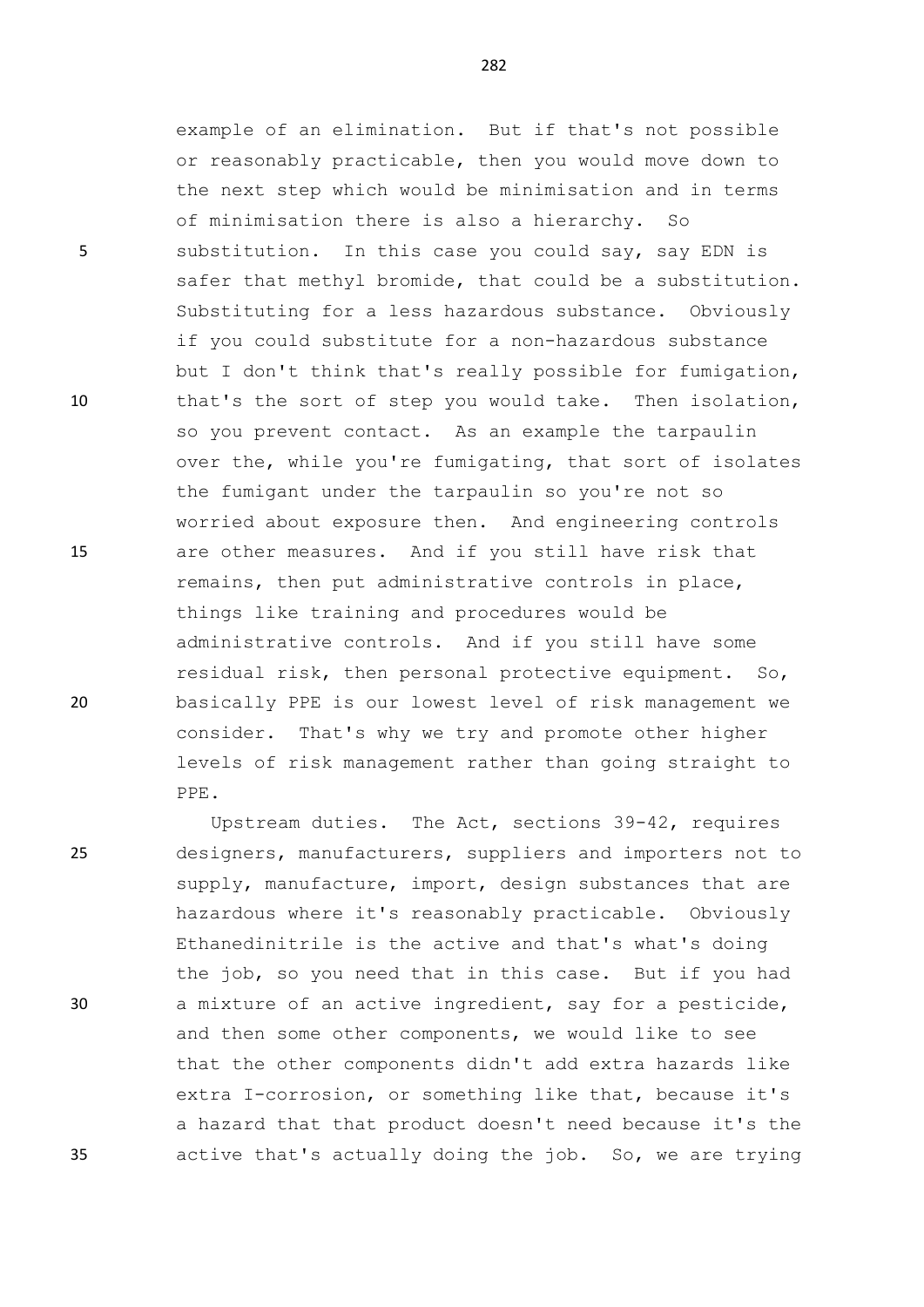to promote that sort of behaviour in people making applications, getting substances approved.

The other part of upstream duties is that those importers, manufacturers, suppliers and designers are 5 required to provide information for the PCBUs that are going to be using these substances. So, the information is set out in legislation and it says the following things, that "The information must be about the purpose for which the substance was designed or manufactured. 10 Any hazardous properties of the substance" - and those things are quite obvious and generally covered in the safety data sheet - "and any conditions to ensure the substance is without risks to human health and safety when used for the purpose for which it was designed or 15 manufactured". That's actually quite a high bar. Like, how do you use a substance without risks to health and safety?

So, as I said, we do have some regulations and if a substance has an intrinsic property, it's flammable, it 20 gets those controls. For EDN we have regulations in place that would apply whether it's approved or not, even if it was illegally here they would apply. So, in terms of the hazardous substance regulations, Parts 2 to 5 have a whole lot of generic requirements that apply to 25 any substance, it doesn't matter what the classification is. You have to have an inventory, you have to label things, have safety data sheets, correct packaging if you decant or transfer, but I don't think that's relevant in this case. Then there's emergency 30 management, signage, information and training requirements that will always apply for hazardous substance.

So, once you get certain hazardous different parts of the regulation will then apply. Because Ethanedinitrile 35 is a flammable gas, Parts 8, 10 and 11, relevant parts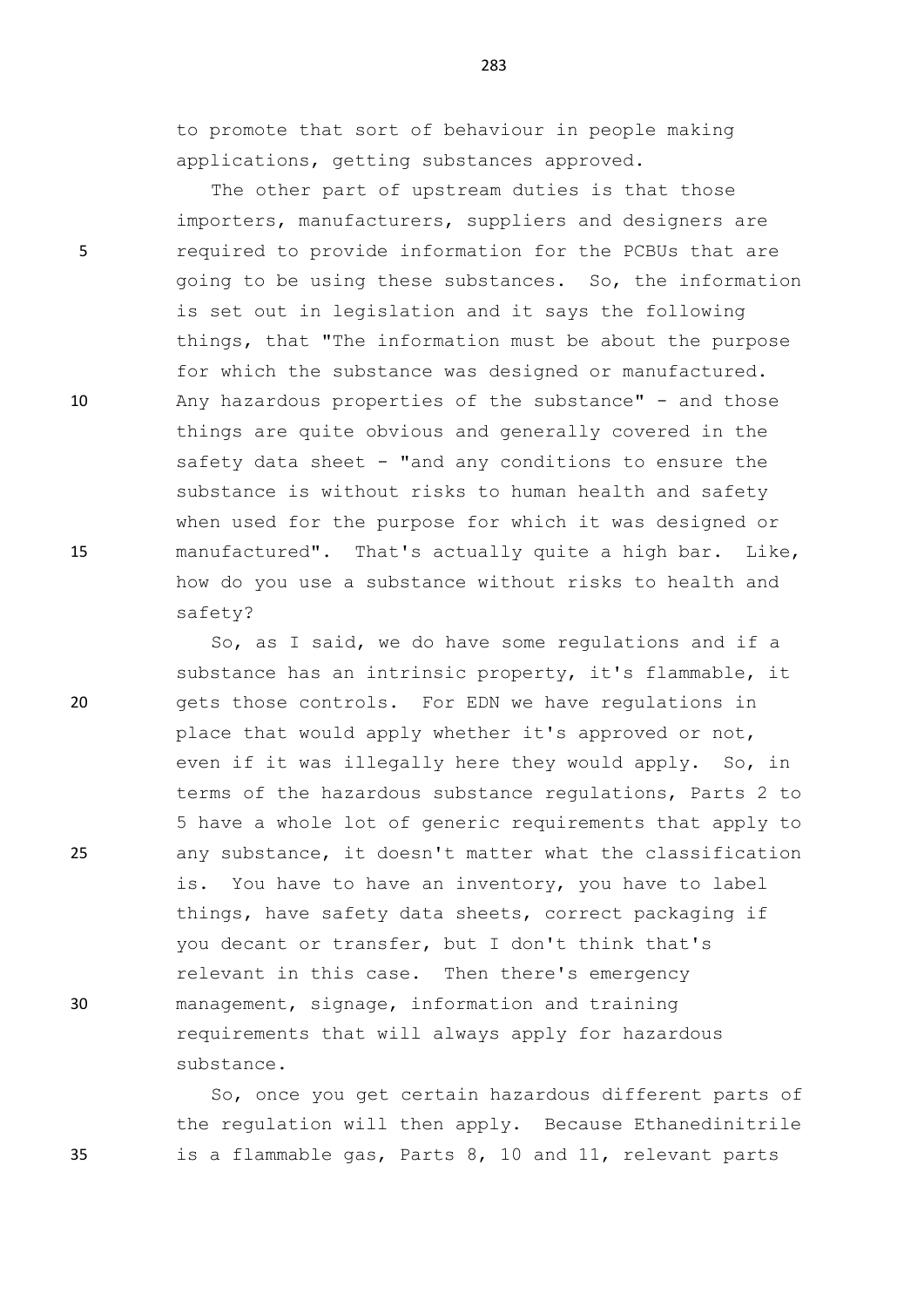of those regulations will apply. So, Part 13 is the requirements for toxic substances. The relevant parts will apply based on the toxicity. And then Part 14, as I mentioned before, is additional requirements for 5 fumigants. So, previously, like methyl bromide, if you looked at the controls for methyl bromide when it was reassessed, there was a whole lot of additional 77A controls added on at the end of the, if you looked at the controls document. Well, most of those are 10 actually now included in this Part 14, so they've become some generic fumigant controls, and that includes the requirements to be a certified handler, to have a controlled substance license, notification and signage requirements, and some operational requirements like 15 supervision and ventilation procedures, and the other one is record-keeping. So, those controls will automatically apply to Ethanedinitrile if it's approved as a fumigant.

I would now like to pass you over to Philippa who 20 will talk about Ethanedinitrile risk management specifics.

\*\*\*

25 **MS GIBSON:** Tena koutou katoa. Sorry, I've got a bit of a cold today. The key thing around Ethanedinitrile from WorkSafe's perspective is, one, that we don't oppose the idea of it being used but we would expect to see it being used in accordance with the Health and Safety at 30 Work Act and that the highest level of protection is provided to people who might be exposed to it.

There are a number of reasons why it's difficult for WorkSafe to make judgements around what would be appropriate controls, and also a number of reasons why 35 it's difficult for the people who would be using it to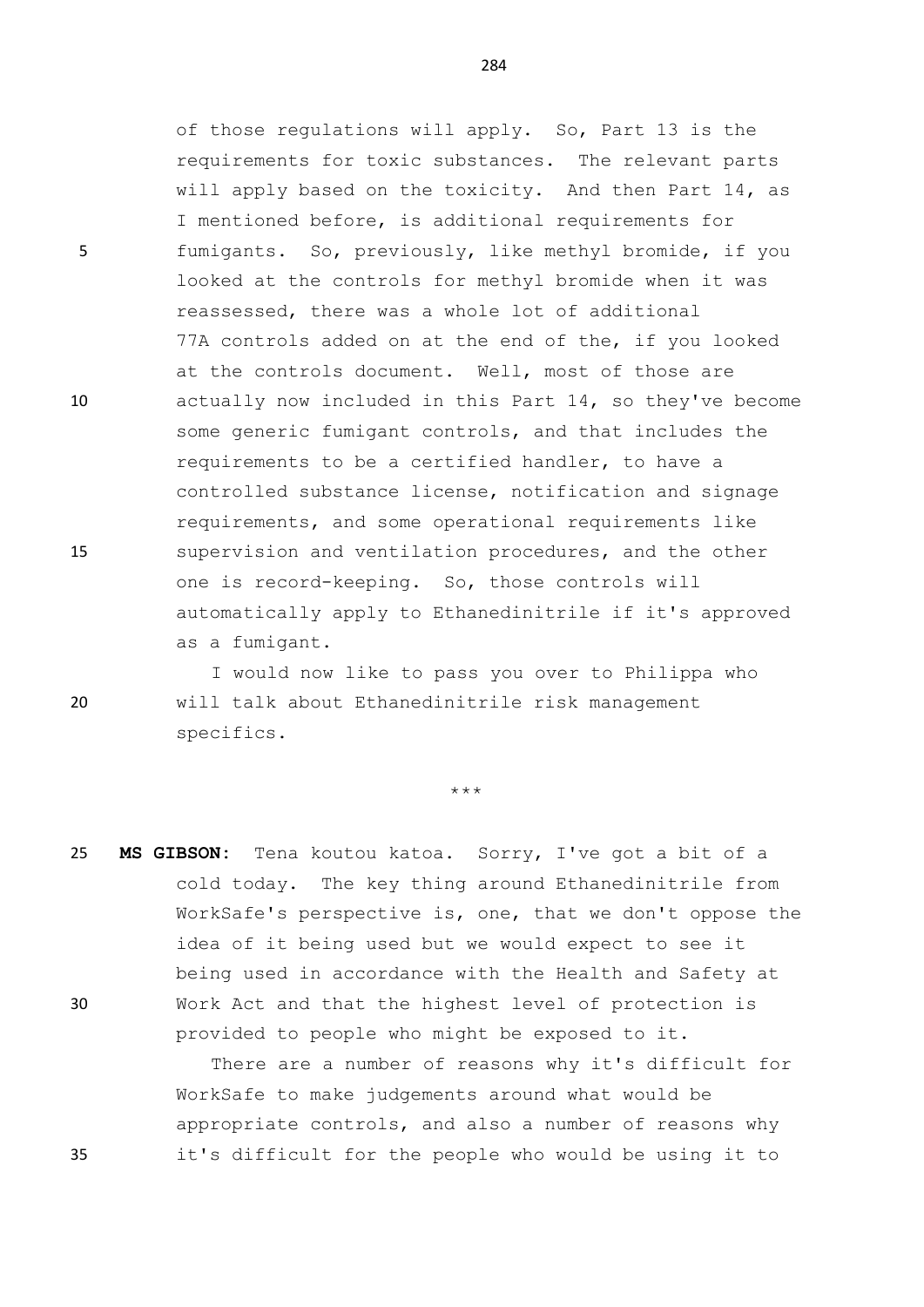be able to assess risk and manage risk, and those relate to things around limitations around protective equipment, limitations around monitoring equipment, limitations around the data in terms of dispersion, 5 limitations around the risk criteria such as workplace exposure standards and immediately dangerous to life and health levels, issues around for example the effect of temperature on the amounts of residual gas and whether or not there is significant permeation through the tarp. 10 So, I just want to go over some of those in a little bit more detail.

As Susan has pointed out, there is a legal duty for PCBUs to apply the hierarchy of control. To go straight to the bottom of the hierarchy, straight to "we will use 15 protective equipment to control the risk" is not in line with the legal requirement. So, the argument around reasonable practicability has to go through the whole hierarchy from elimination through the higher forms of minimisation, and only if it's not reasonably 20 practicable to do those higher levels is it then acceptable to go to protective equipment as the chief form of control of risk.

There are some issues around using protective equipment aside from that not applying the hierarchy of 25 control. One is around there is uncertainty, it is not knowing what the IDLH or the immediately dangerous to life and health level is for EDN. So, therefore, in terms of determining whether or not you could use air purifying respirators, which like I say is bad practice 30 if you're above IDLH, there's an issue there, and then also depending on what the airborne concentrations are for the workers say removing the tarp, that has a big impact on what kind of respirator is used. For example, even if it's below IDLH, the concentrations might be 35 above levels which can be sufficiently reduced by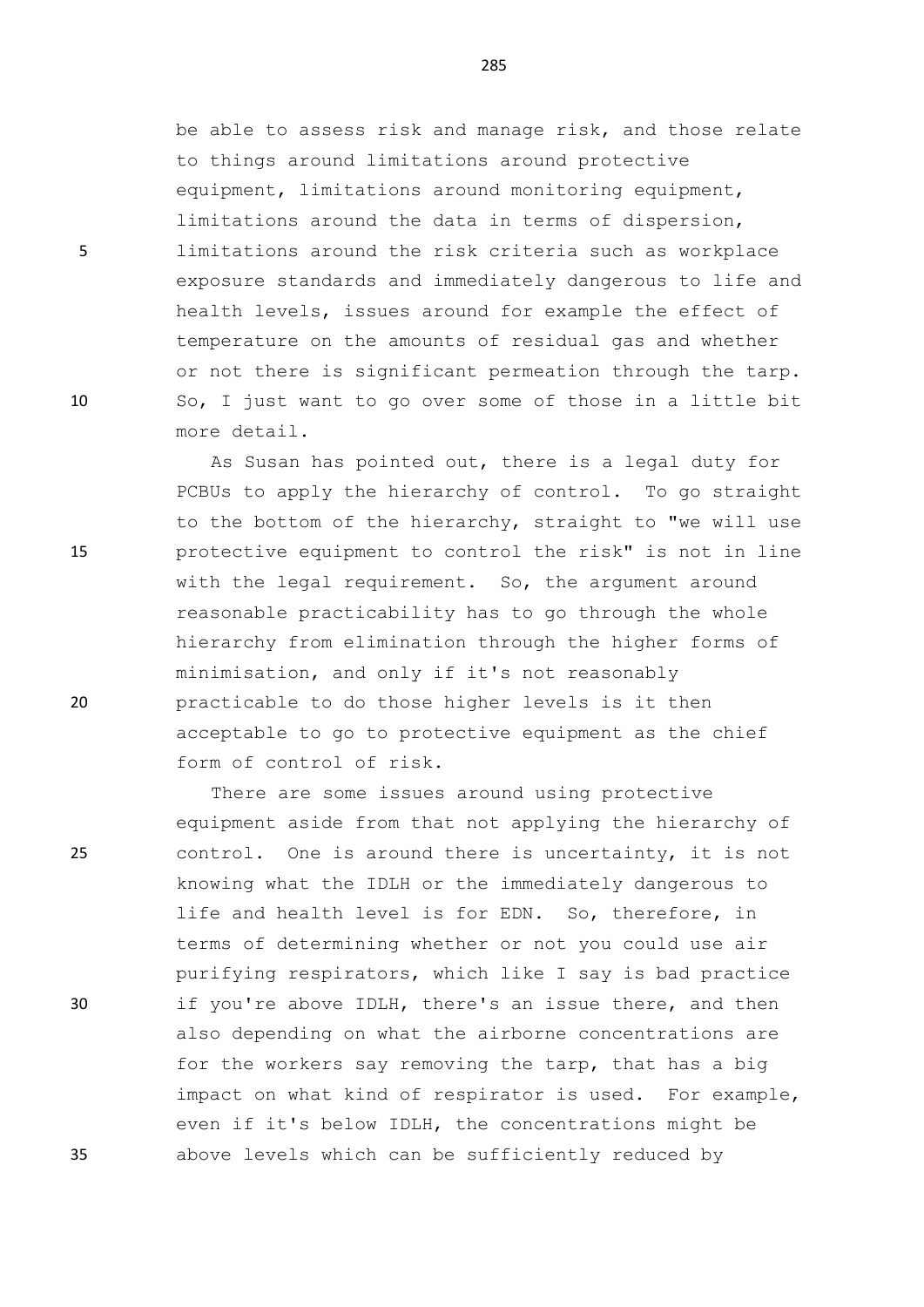filtering face-pieces. It's also a consideration that not all workers can wear respiratory protection.

The very first step in any programme for developing or implementing respiratory protection in the workplace, 5 the first consideration is medical considerations around who can and can't use respirators. Certain people can't use them. People with epilepsy should be precluded from using respiratory protection in case they fall and it becomes dislodged and therefore they're breathing the 10 contaminated air. People with cardiovascular or respiratory disease should also be precluded from wearing respiratory protection because of the pressure that's put on their cardiovascular system and their lungs from the resistance of the filters.

15 In terms of dispersion, there is a number of uncertainties around that and the modelling really, one thing that's really critical from the WorkSafe perspective is that the modelling is based on 1 and 24 hour TELs, 1 and 24 hour averaged concentrations at 20 distances from the tarpaulin, and that doesn't take into account the really critical potentially high short exposures that occur close to the tarpaulin for people working around the tarp, removing the tarp, or doing their routine checks around the tarp, and that's where 25 WorkSafe sees a considerable gap in the data, is around what are those very high short-term exposures, which of course that has implications for how people are protected.

There's also a big difference in applying, a TEL is 30 not the same thing as a workplace exposure standard. A TEL is set at a particular distance and measured at a particular distance. The workplace exposure standard doesn't have distance or a location, it is where the worker is, because an exposure standard is there to 35 assess the exposure experienced by a person as they move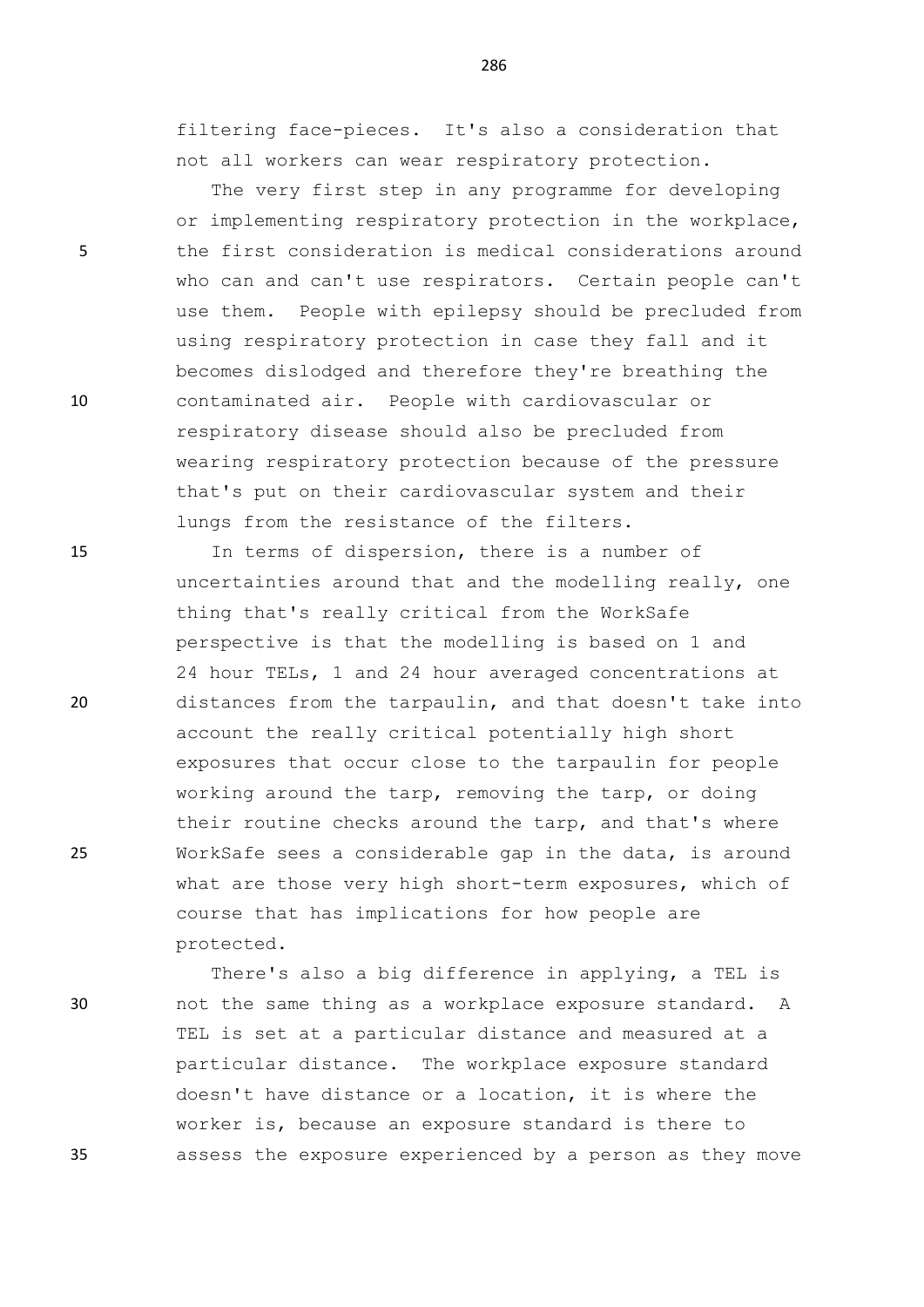around their workplace, as they move close to and further away from the contamination. So, they are very different things. We can't apply the results of 1 and 24 hour TEL monitoring to assess worker risk. So, for 5 us there is quite a big gap there around data around the acute exposures. And you could actually have, I just did some calculations, you could have some fairly significant say 100 ppm exposures for a 6 second period. The reason I use 6 seconds is because the gas meter 10 that's been mentioned earlier has a 6 second response time. So, let's say for 6 seconds there is measurement of 100 parts per million and for the rest of an hour there's no exposure to EDN, that would equal an average level of 0.03 ppm. So, it all sounds very well, it 15 sounds quite low, but that's not taking into account you've got this significant 100 ppm peak right at the beginning.

In terms of exposure monitoring, there are limitations around the gas meters. This was raised 20 earlier by the Applicant as well. That the MSA Ultima can only measure up to 50 ppm and then from that point on it will give an indication that there's an error, that there is a failure. Now, that could either mean that the concentrations are above 50 or that there 25 actually is a failure in the equipment, and also the error in the meter is about plus or minus 2 ppm. So, the lowest measure it can read it 2 ppm in effect. And the other meter that the Applicant's talked about, there's a Riken which starts measuring at 185 ppm. So 30 there's a big gap in measurement ability between 50 ppm and 185 ppm, probably really really critical values in terms of risk, acute risk and sudden short high peaks. So, that's another uncertainty that makes it difficult to assess risk is what I'm saying.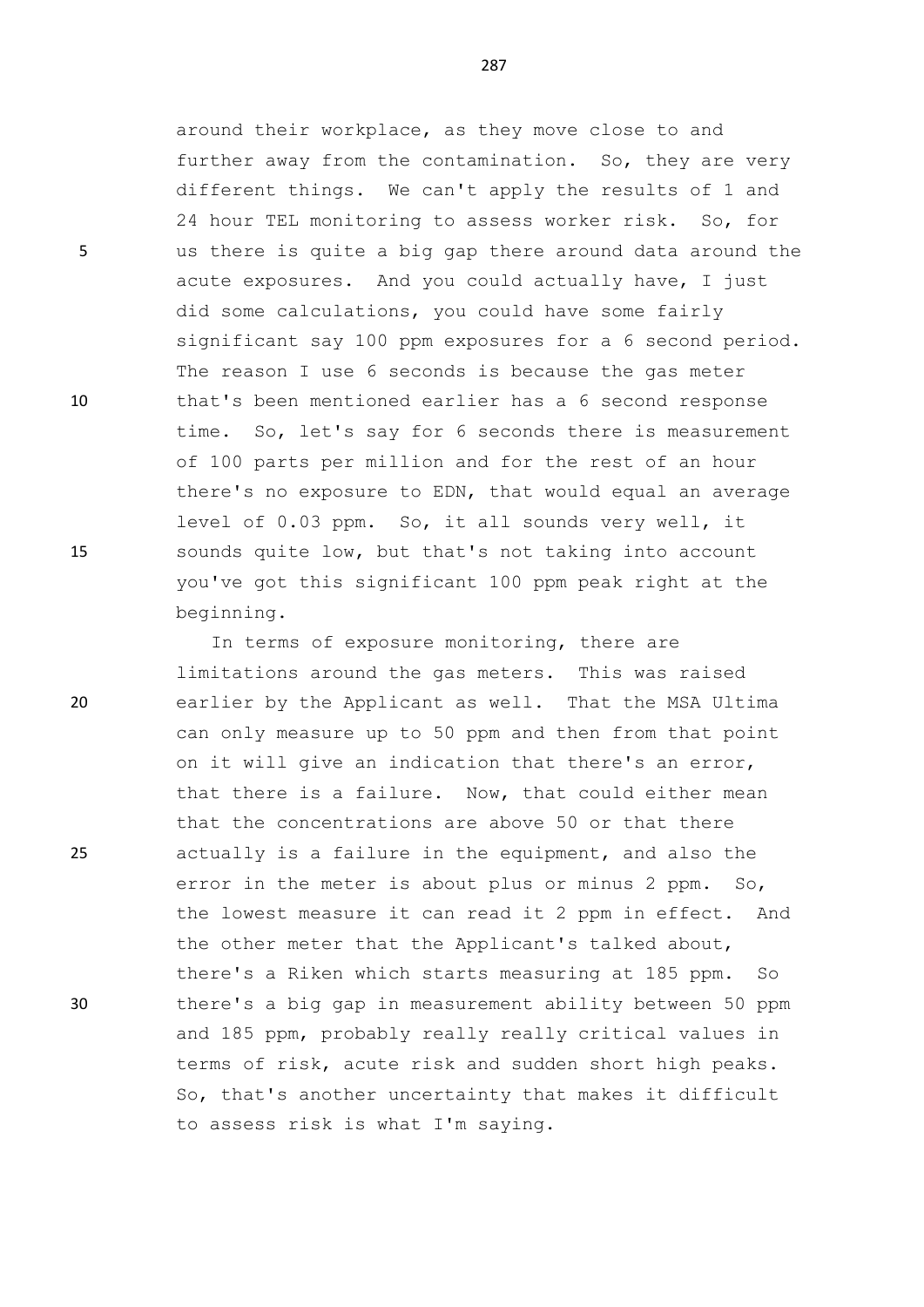In terms of the workplace exposure standard, I won't talk about that much because there doesn't really appear to be too much dispute about the proposed other values that WorkSafe has set. Feel free to ask questions after 5 though if you want.

So, in determining the controls, like I say, there are a bunch of uncertainties that make it difficult for WorkSafe to really be able to decide what would be appropriate controls and whether or not we would require 10 these additional controls to be complied with. So, the things that have to be considered are the HSWA. The purpose of HSWA is that persons conducting a business or undertaking have regard for the highest level of protection for workers. You don't go to the lowest, you 15 have regard for the highest. You have to apply the hierarchy of controls. So, going straight to PPE is not a sufficient argument in terms of complying with the law. And also, as Susan pointed out, the definition of "reasonably practicable", it's only after you consider 20 the risk itself and the degree of harm, and all those kinds of things and the methods available, can you then consider the cost of doing those things, and only if it's grossly disproportionate to the risk can you then ignore that higher level of control and go further down 25 the hierarchy. And, of course the limitations. Knowing the limitations that we have around risk assessment and risk management in the situation is really critical in actually determining what would be an appropriate method to control. Just on that, tarpaulins are not a form of 30 isolation when they're removed obviously, and there is potential for failure of them anyway when they're in place.

> Do you want to do the rest, I'm going to cough, sorry.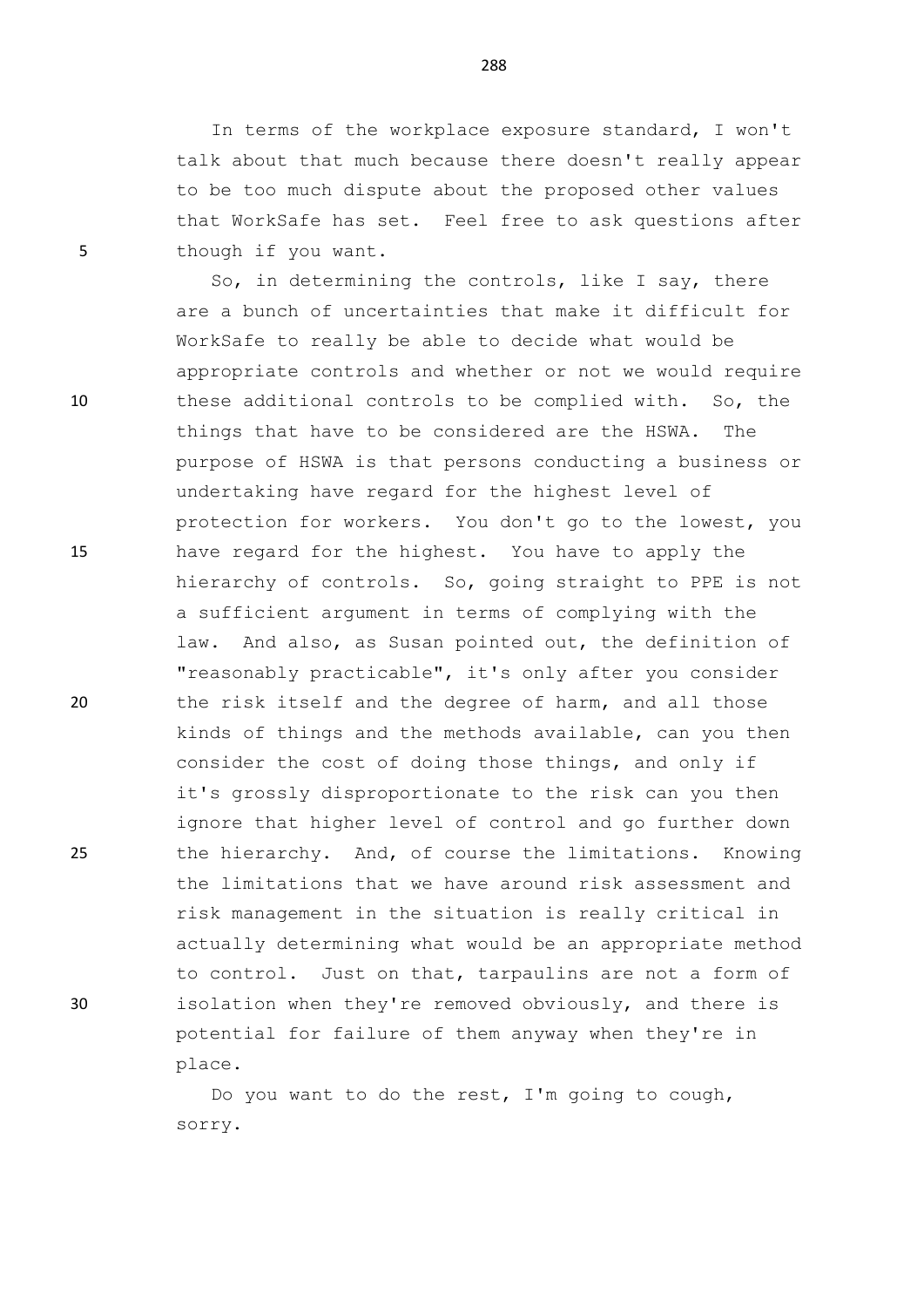**MS GIBSON:** So, as Pip said, PPE should not be the first or the only control to be considered. In terms of the hierarchy of controls, we perceive recapture as the highest level that we could probably meet for 5 Ethanedinitrile, so that's why we have said we're considering that. So, what we need to determine is, is that reasonably practicable, actually does it work, how efficient is it, all those sort of things which I don't

10 questions yet. That's why we've started there and we

We've got some information on what the risks that may be created by recapture are but we don't have any information on what a system might look like for a big 15 log stack of Ethanedinitrile, how much that would cost and a number of other things. So, I guess we're still in a position where we still don't quite understand what would be reasonably practicable.

think we've actually got the answers to some of these

want to see what actually is reasonably practicable.

In terms of re-entry periods and buffer zones. 20 Re-entry is for the worker, so that's a period of time that after you've done your fumigation and vented it, anybody that goes back into that area would be required to wear PPE. I don't think we were thinking about 24 hours, it may even be an hour or an hour and a half 25 or something, but we haven't really thought about that because if we do recapture then a lot of the other things might not be needed, so that's why we haven't come to any firm ideas about what these numbers might be. And buffer zones is exactly the same. If you did 30 recapture, then buffer zones would be completely different. We're just hoping to get some more information so that we can carefully consider what are the controls that will manage the risk to the workers and to the bystanders. Because as I think what I read 35 out before, it's actually not just workers, it's "and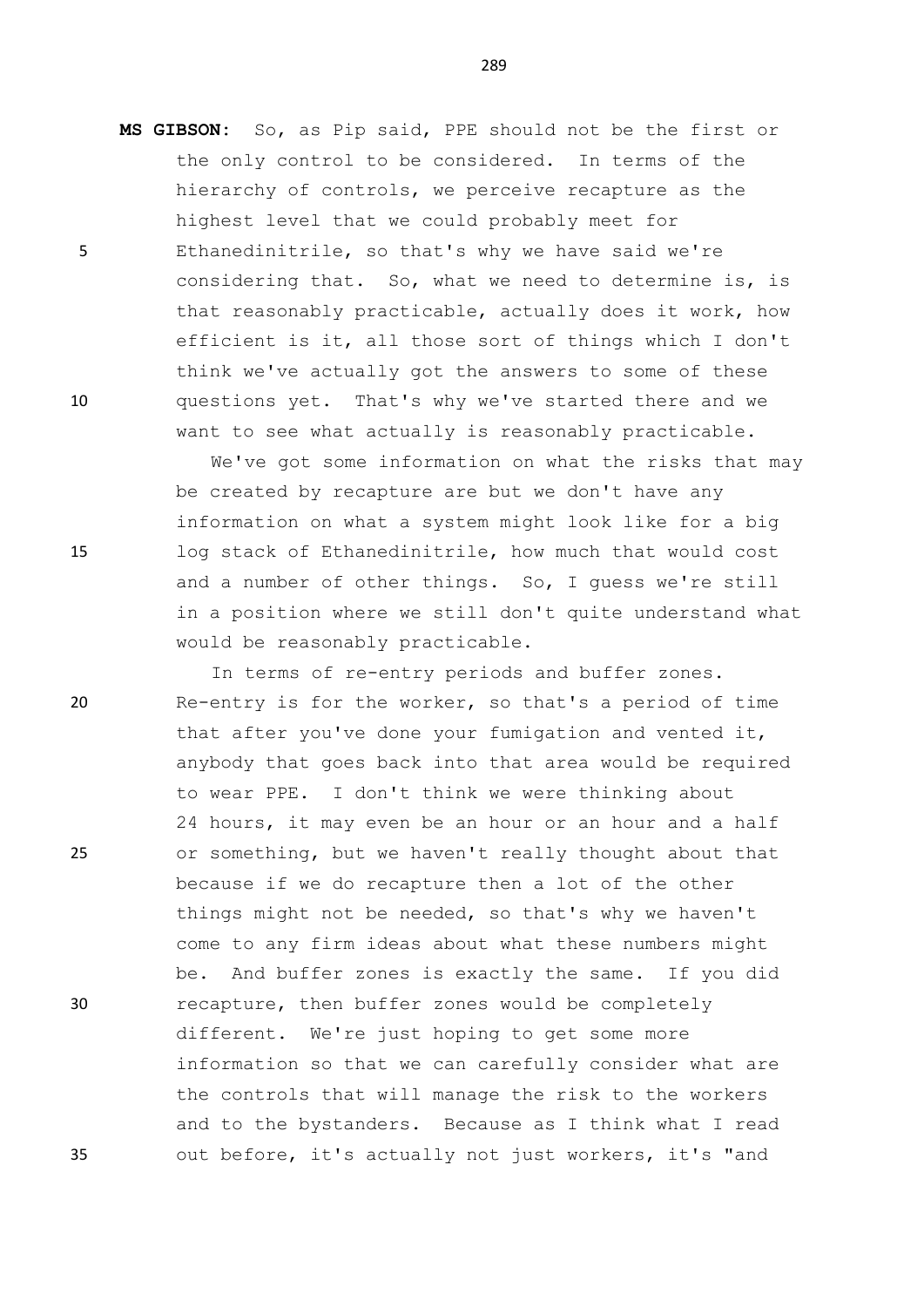others" that the Health and Safety at Work Act considers. So, somebody doing work in the workplace has to consider how that is going to affect people outside as part of the health and safety legislation.

5 **MS COLLIER:** I think I can come back. Just in terms of the flammability issue, this is the last slide, that's been raised, whether or not it would comply with the hazardous substance requirements around establishing a hazardous area. Flammability in ship's holds and 10 shipping containers is to be confirmed because there is a specific standard that has to be complied with. So, a bit more information on that would have to come from WorkSafe.

In terms of health monitoring, it's not just a nice 15 thing to do, it's actually a legal requirement to do it. So, we don't see it as necessarily a PCBU going above and beyond to provide health monitoring, it's actually legally required if it's reasonably practicable. And in terms of health monitoring for EDN, because it can cause 20 hearing loss even without noise, which is termed ototoxic, then we would expect hearing testing, and also because of respiratory issues or respiratory health effects then we would expect lung function testing as well. And, given the relevance of those tests in 25 relation to the exposure and the costs are not grossly disproportionate, then those things would be required just as a standard part of the law. So they wouldn't be extra controls, it's already there in the law.

And in terms of biological exposure monitoring there 30 is opportunities to test both blood and urine in terms of chronic and acute exposures. So, we would expect to see those as well. But, like I say, they're already covered in the law anyway in terms of legal requirements around risk management. So, that's it from us.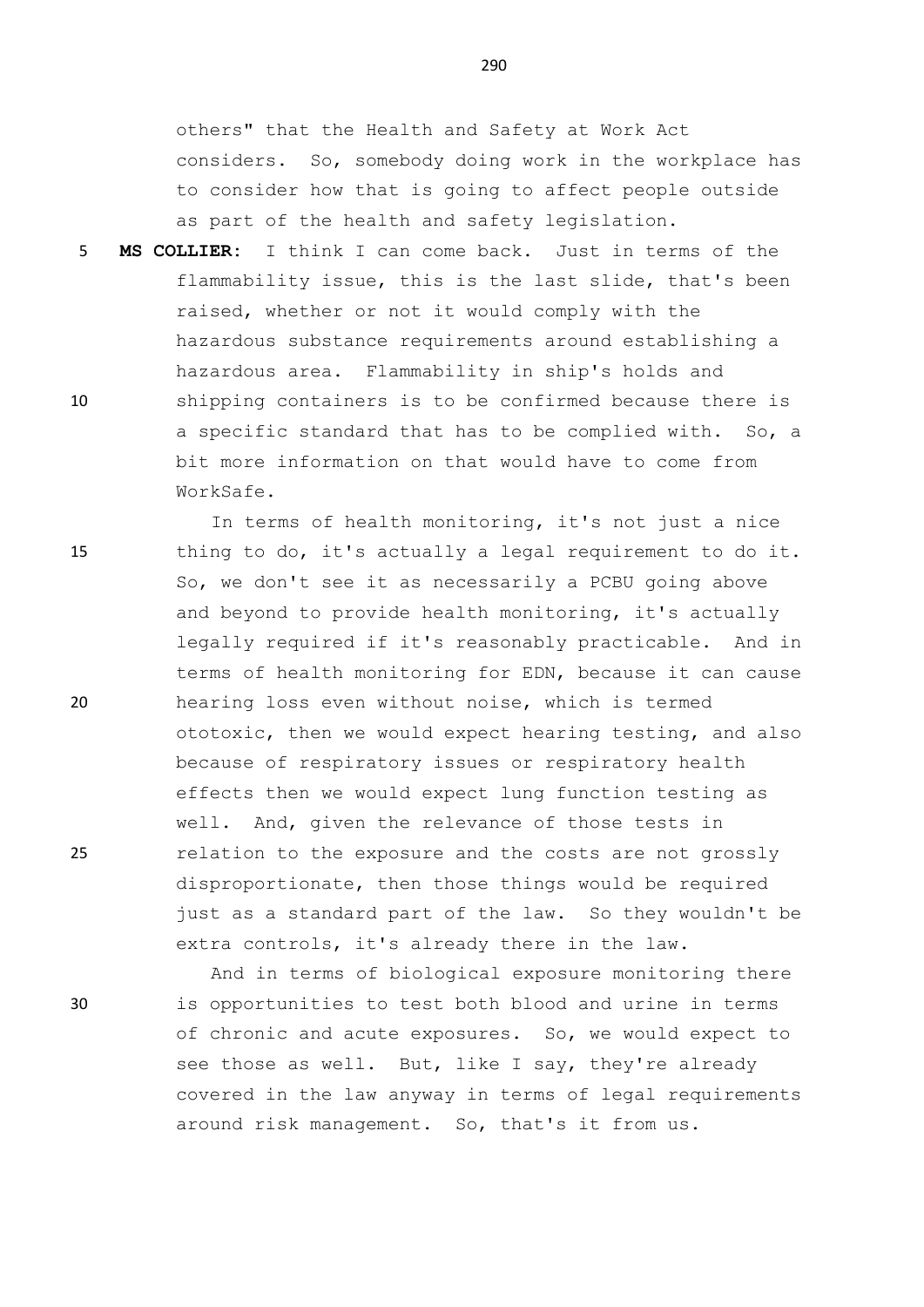**CHAIR:** Thank you very much Teresa, Susan and Philippa. Questions to follow now. Questions first from the DMC, then the Applicant and any submitters.

 $5$  \*\*\*

- **DR PHILLIPS:** I guess I just had, I was just sort of interested, this is more from your report than from the presentation, and following on from my questions to the 10 Applicant about the TEL and how it was calculated. I was wondering if the EPA staff can just give some clarification on the method that they used for deriving the TEL and why there's such a difference in the uncertainty factors, because that would be quite useful 15 for us to be able to compare I guess?
- **DR DEYO:** The TEL, when it comes to cyanide there is a lot of information in the databases because there's lots of different cyanides that are used in industry, from sodium cyanides to copper cyanides, to organic cyanides 20 such as acetonitriles, so there's lots of different forms of cyanide that are utilised and present in the workplace. Cyanide is formed from auto emissions, it's formed from cigarette smoke and so there's a lot of information on cyanide out there. But what a lot of 25 that information does is provide generally a qualitative assessment. When we're looking at EDN and we have to come up with a TEL you have to have a defined number of where you think things are reasonably safe or demonstrating a risk.

30 When you look at the data for EDN there technically is not very much data. There's one study out there in which they expose rodents and primates for a period of six months and then there's some studies associated with looking at genotoxicity. So, a lot of the data in 35 regard to looking at the hazardous endpoints is from a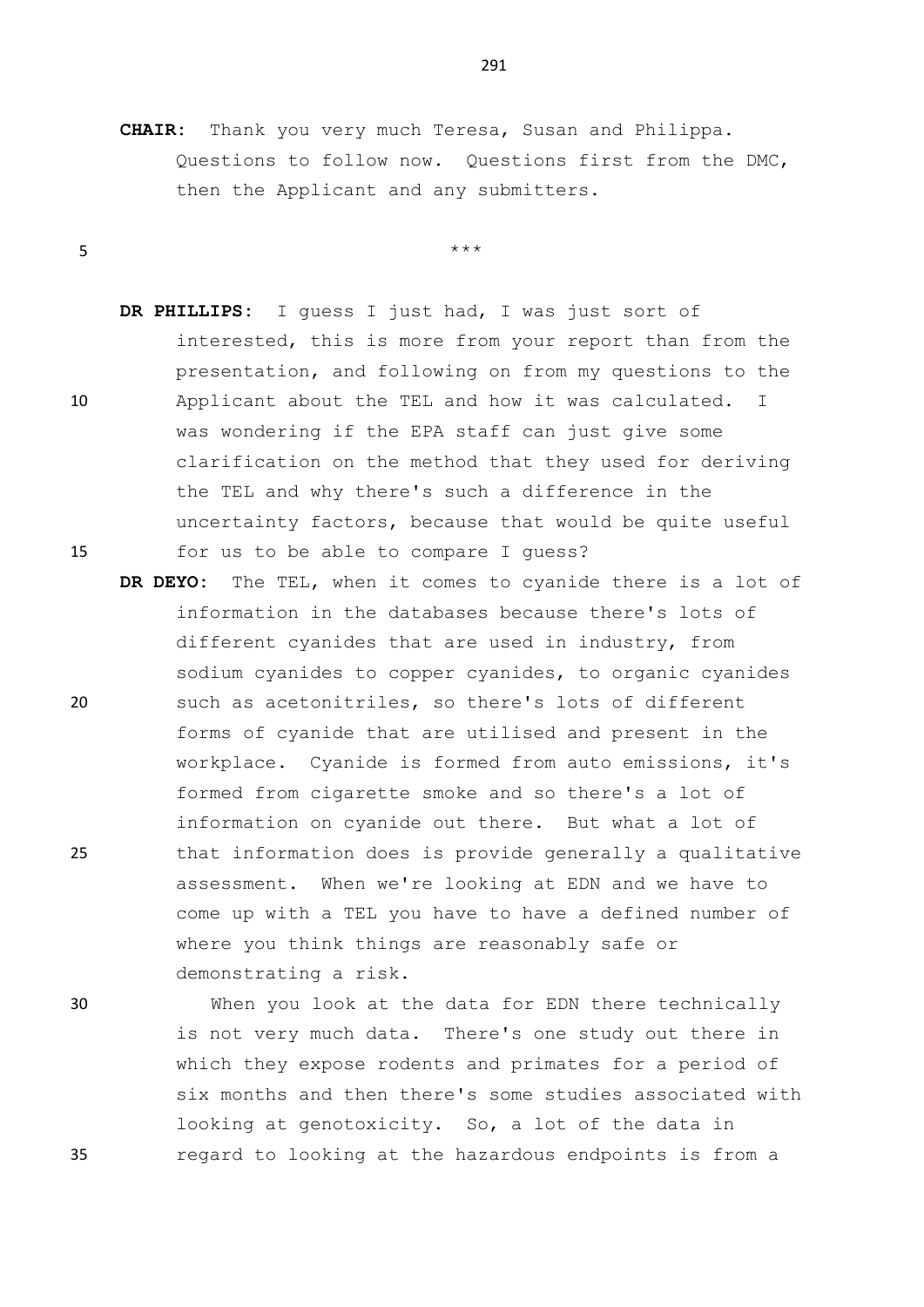qualitative nature. Cyanides generally aren't considered to be carcinogens. Is there a study from EDN that says it's carcinogenic? No. So, you rely on the general body of evidence of all the other studies out 5 there.

So, when setting the TEL we've looked at what is the study out there to be utilise. Well, that would be the one study that's been referenced by Lewis. That study, we looked at that and when you are studying a TEL you 10 have to take into account a lot of uncertainties as well as a lot of variations. There's variations between people, children, adults, so there's wide variations within what they call intersusceptibilities or interspecies variations. There's uncertainties when you 15 go from looking at animal data and applying it to humans.

In addition to those sets of factors the EPA also looked at, well, what does the study utilise to make your assessment, how strong of a study is it, how long 20 was it run, what did they see in that study. And, so if you're making an assessment to say for a long-term chronic exposure it's best to take animal data from a long-term study. You can't derive an acute LD50 study and apply it to a long-term chronic exposure, unless you 25 want to add lots of uncertainty factors based on that.

So, the study we utilised was conducted by Lewis et al. That study was of a six month study. Such a study is considered a sub-chronic study. That study also was conducted at a laboratory that had some serious 30 situations associated with it. That study also utilised one sex, it had a small number of ends. And so there were a lot of issues that the EPA had concerns with that study. It does nevertheless represent a relatively well-controlled study to assess, and they did assess 35 probably most of the major concerns known about cyanides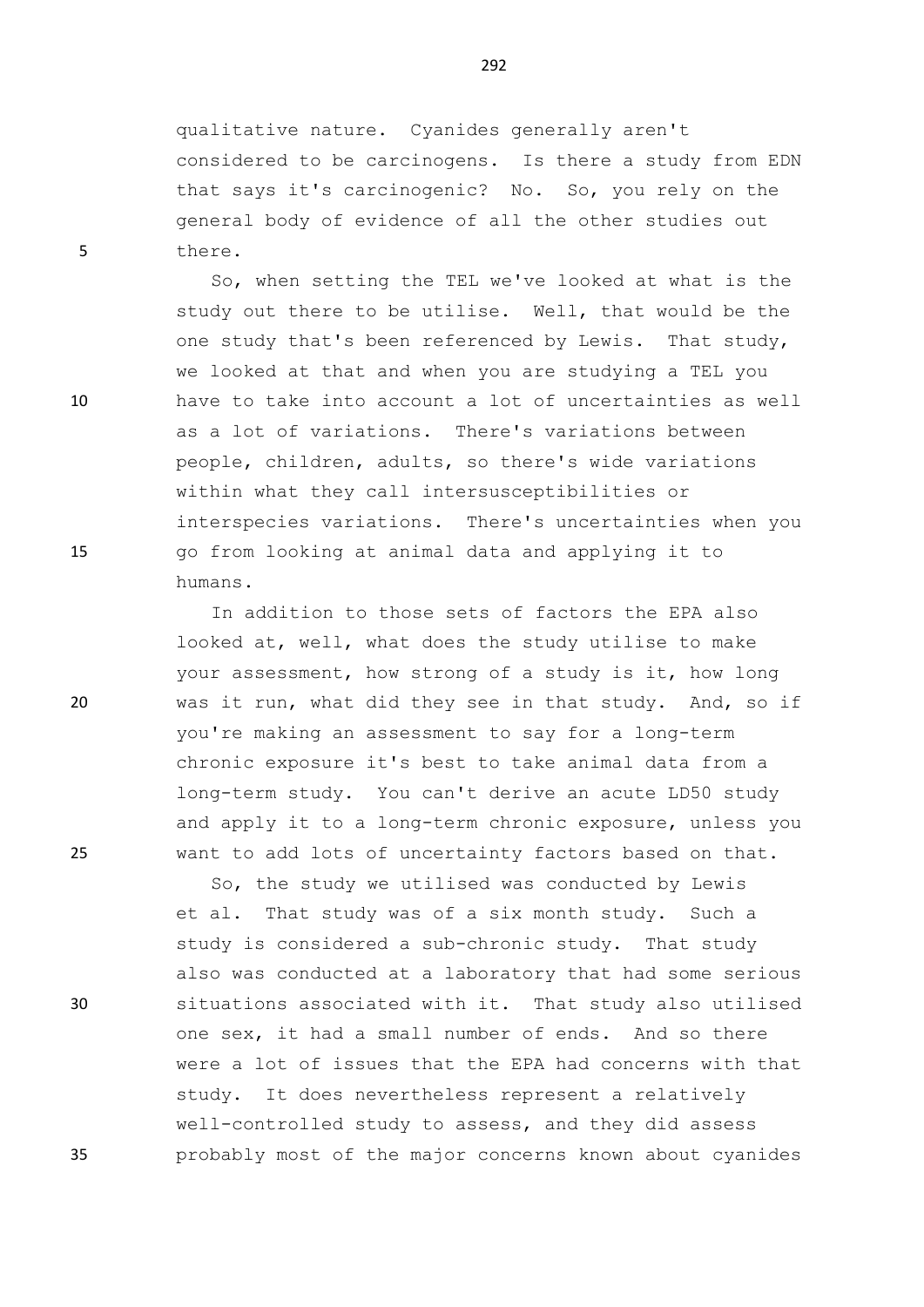in assessing whether EDN also would have those same phenomena.

And, so when the EPA looked at that study there was only two doses utilised, usually a study has three 5 doses, but nonetheless there didn't seem to be much of an effect in primates. And the rodents, at the high dose, that dose I believe is 11 ppm and 25 ppm, in the high dose it was a significant body weight loss greater than 10%, it was around 13%, and in light of the fact 10 that there was no information associated with feed intake, food consumption, body weights over time, body weights which were started at initiation of the study, it was hard to not preclude that endpoint as being considered an adverse effect. So, the EPA utilised the 15 lowest dose in that study as what they call a point of departure where don't you believe an effect is going to occur, and from there you apply the assessments and uncertainty factors to basically clarify, because you are extrapolating from species and studies and 20 inter-human variations.

So, in that regard cyanide is very similar between humans and animals, and so we did use, it was being presented a 10 and 10. I believe we used an assessment factor of either a 4 or a 5 for that. The difference 25 between going from humans to animals, again - or actually we just did that. So, now you look at what's the variation within humans, and again, with cyanide the major concern is it is readily metabolised by an enzyme called rhodanase. There's generally very little 30 variation in regard to that between infants and adults and so forth, so I believe we used a factor of again 4 or 5, I'm trying to recall, so that gave us essentially an uncertainty factor of 20.

From there we looked at both the study length, which 35 it's a sub-chronic study as opposed to a chronic study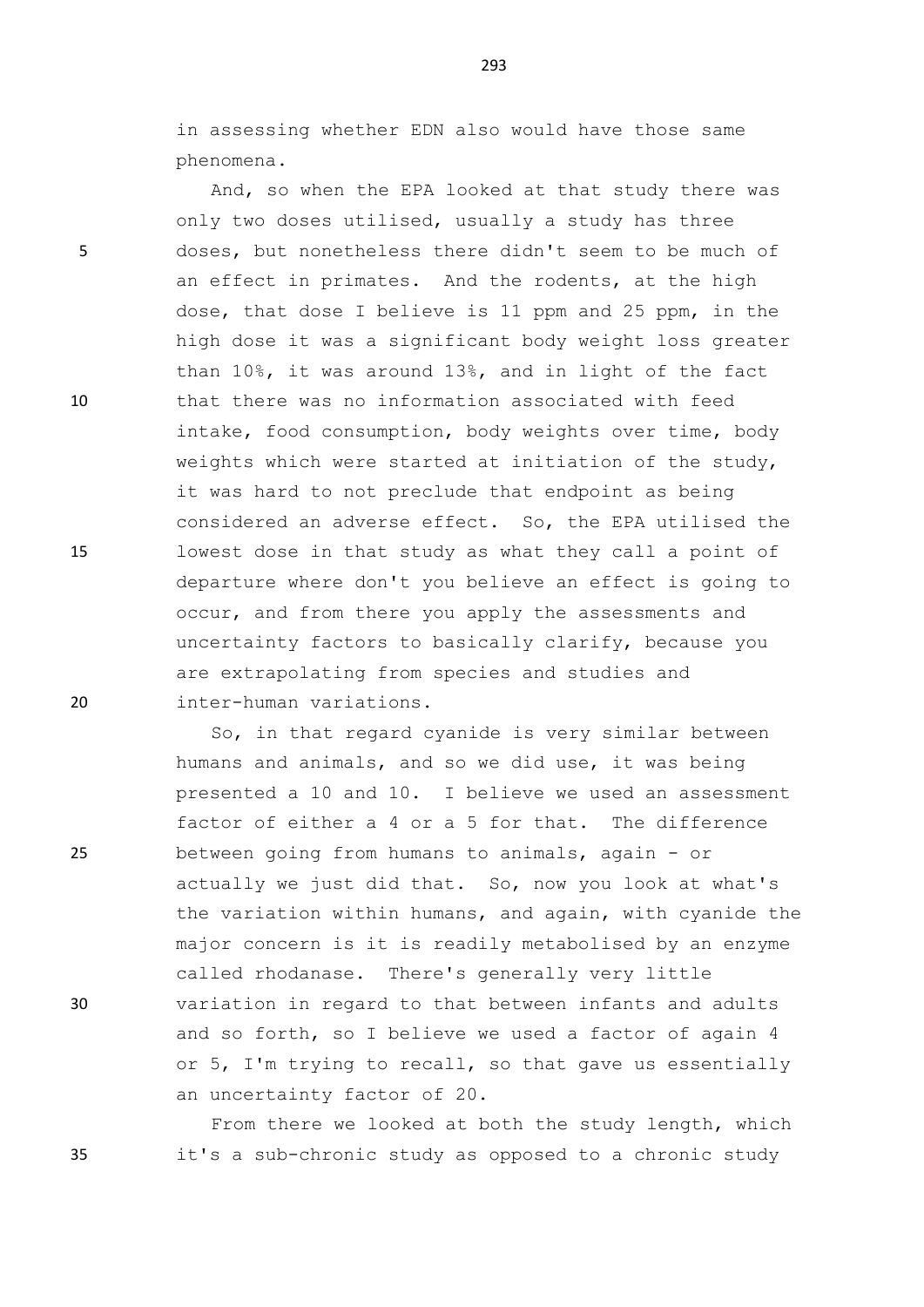which could involve other assessment factors added to it. We looked at the quality of the study which we also believed to be not of a sufficient standard and quality as compared to something that would be conducted more of 5 a current time period. So we got the study length, the study itself, and then the overall database quality.

The overall database quality as mentioned, Ethanedinitrile is exposed inhalation-wise, whereas most of the data on cyanide is through ingestion. Ingestion 10 tends to be less toxic because the material that is absorbed first hits the liver where it can be detoxified whereas coming in through the lungs, it first goes throughout the body before it hits detoxification. There is an absence of information as to how much EDN is 15 absorbed through the lungs to directly compare what they would call the toxicokinetics, what are the blood levels of cyanide from an oral exposure to compare it to inhalation exposure to really make a solid assessment of how big of a difference that difference in exposure 20 route makes.

So, essentially we are looking at things such as quality of study, database and duration. We chose a factor of 5 for that and that gives you essentially an uncertainty of 100 which has been kind of traditionally 25 used, but it is kind of a quick and dirty way if you don't have information on a lot of the understanding of the blood kinetics and just to do a more scientific way. But we did look at it and we took five different factors into account in setting that level.

30 When that level was then quantified back to what does that air concentrate, when you breathe that it does ultimately result in how much estimated milligram per kilogram or technically a dose you would be exposed to on a daily basis. It is in the ballpark of essentially 35 what has been set for drinking water standards. It's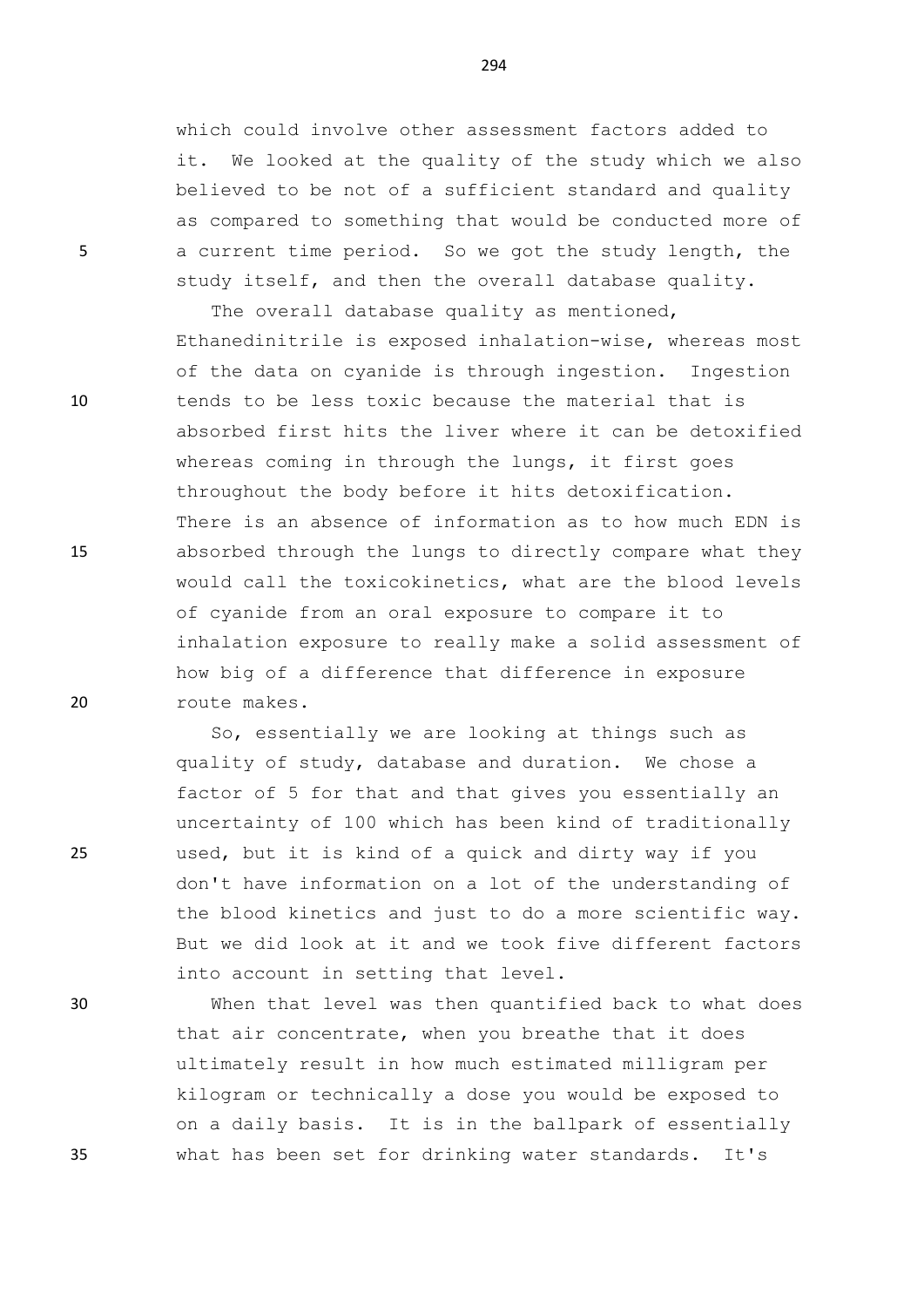been set, it's in the ballpark of levels that have also been established for the presence of cyanide in food, from its use as a fumigant in foods. And so that's how TEL came about.

5 **DR PHILLIPS:** Thank you, that is very useful actually, great. **DR LAING:** Thanks John. As you might expect my questions are related to something that's in the application and only indirectly addressed in the presentation. So, I'm talking to you Bruce.

10 I asked the question about 1 hour averages and 24 hour averages and Dr Sullivan answered that as well. I would have to say I'm still confused and I will leave it to the experts to sort out and in fact provide something back that I can understand.

15 I've got two questions. One is related, and I guess I couch it in the terms that the assumptions that are built into modelling, some will overestimate risk and others will underestimate it, and that's just a function of what goes in there, but just looking at the modelling 20 we've got an area source that's been modelled with a dispersion from a specified stack height, but if I look at the logs and consider the properties of EDN, it's more dense than air and therefore we're going to have residual EDN in the logs, and it's not going to go up 25 and very little of it is going to go out the end, it's mainly going to go out the sides and I just wonder whether using 2.5 as the height of the stack or the release should in fact be lower, and if it was would you expect the plume to stay at a higher concentration and 30 travel to a further distance if it was modelled at a lower height than the stack height?

**MR GRAHAM:** Ideally this should have been modelled as a volume source rather than an area suspended 2.5 or 3.3 metres above the ground, and that would have picked up 35 the potential for the gases to move sideways at varying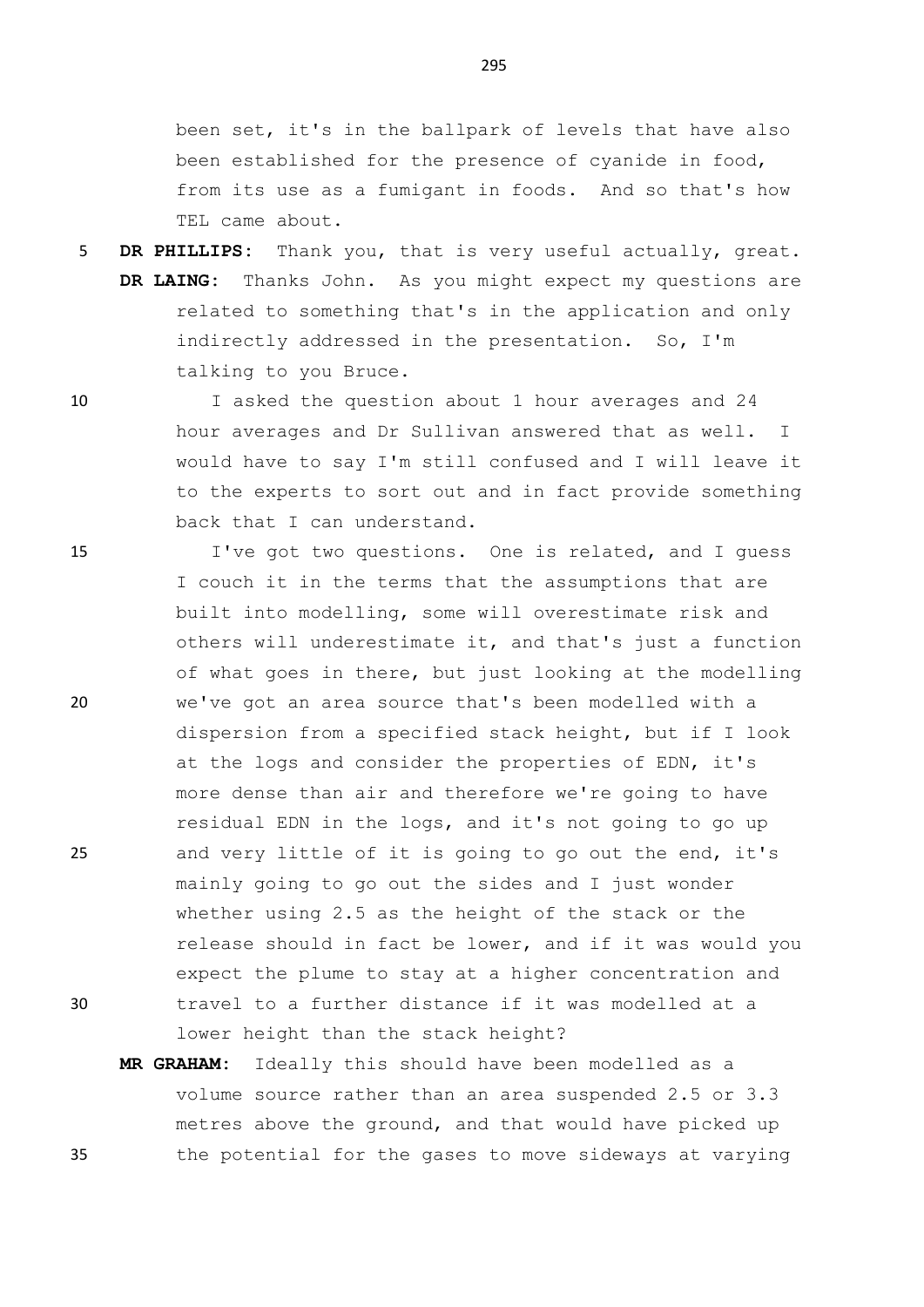heights. The work that was done in Australia some years ago by the CSIRO did actually show some stratification occurring in the log piles during fumigation. It wasn't great, you didn't end up with all of the EDN sitting at 5 the bottom of the pile, it was probably only about a 20% differential, but it does mean that the stuff coming out at ground level is slightly more concentrated than the stuff higher. Whether or not that's significant really depends on how far away you are from the log pile. By 10 the time the plume has travelled or would be moved 10 to 20 metres, there's probably no great difference in effect as to whether it's coming off the top or at the side.

I think all your question really reflects, though, is 15 the fact that modelling, even though it's very complicated takes a very simplistic approach to what's actually happening in real life, and so we have to treat the results with a high degree of uncertainty, which is one of the reasons that it's recommended that you'd 20 assume that the results are only reliable to a factor of 2.

**DR LAING:** Thanks very much, Bruce. The second question is related. If I can read what's written in your report which is basically talking about contours but we got the 25 clarification this morning that the numbers in the tables are much the same as what's in the contours. You said:

"It should be noted that the contour plots represent combined effects of multiple fumigations throughout the 30 year. On any one occasion the concentration plume would only travel in a single downward direction away from the log piles".

So, to me that indicates that if we're looking at an overall picture that's being drawn up for the year, 35 there are a significant number of occasions where a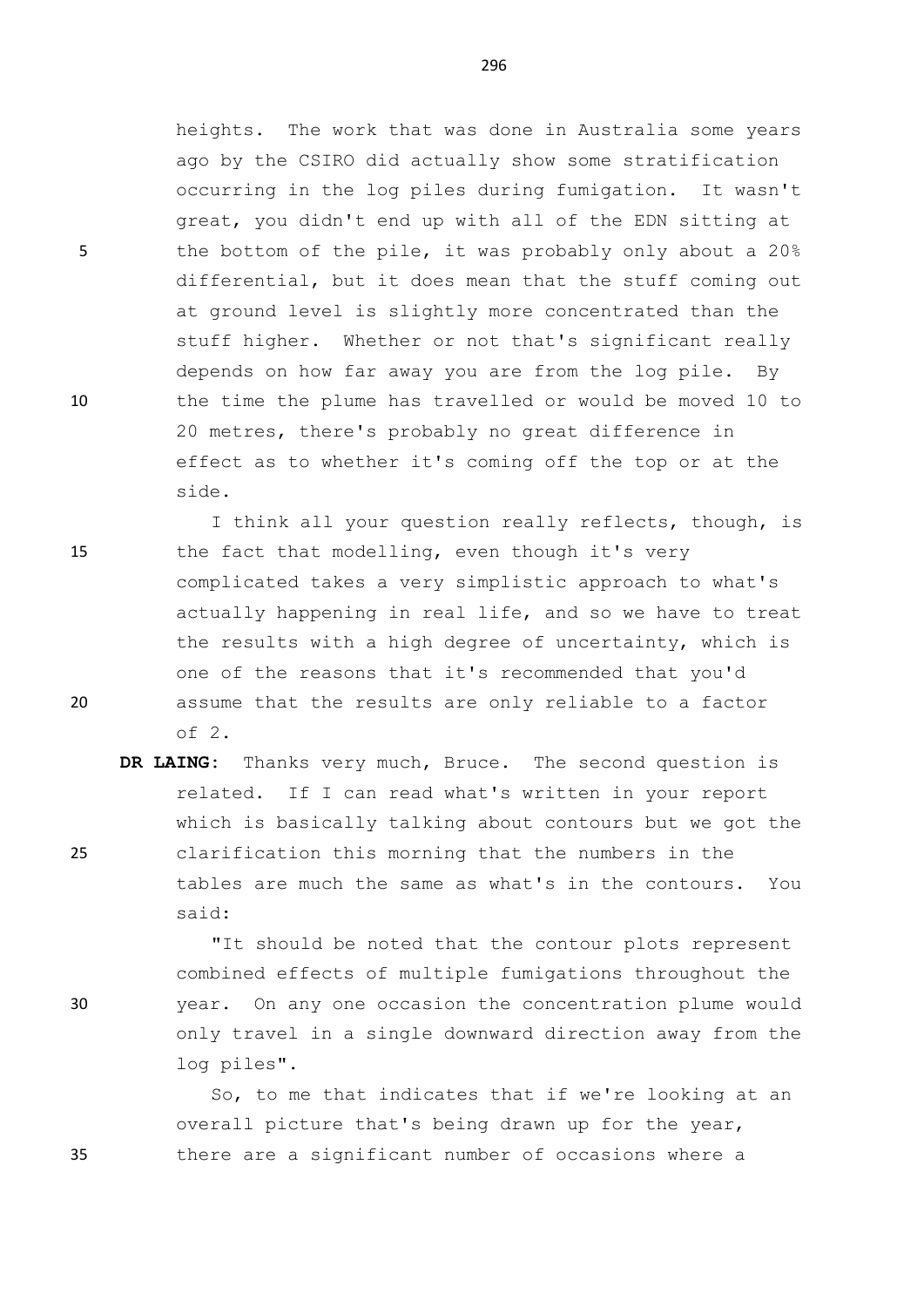plume would go in a certain direction at a higher concentration to a further distance than what is there, and that to me seems that it's going to have an impact on buffer zones but not necessarily have effect on a 5 TEL. The results averaged over a year I think are appropriate for a TEL for further away, but isolated instances of higher concentrations for further distances must have an impact on buffer zones?

**MR GRAHAM:** They would but that's not what happens. The 10 contours are based on the maximum predicted level for each receptor point, that's the term that Dr Sullivan was using. They set up a grid all around the site and the computer basically churns out all the numbers for each grid and then the plotting software takes the 15 highest value that's predicted for each of those grid points, puts them in the system and draws the plot. So, where you're suggesting that if the contour plot shows that say the concentration goes out to one unit at a certain distance and direction, then the model isn't 20 predicting it will ever go over that value, most times it will be below that value.

**DR LAING:** Okay, that clarifies it greatly, thank you. **CHAIR:** No questions from me so I'll invite the Applicant if they wish to address any questions to the Authority 25 staff.

- **MR McCONVILLE:** First of all, again not wanting to dwell on other substances but one of the things I want clarification for from the EPA in particular is, for methyl bromide is scrubbing for an environmental 30 protection, or is it for a worker safety perspective
	- considering that it's still valid until 2020 without full recapture?
- **DR MOHAN:** The reason it was applied in the reassessment is due to our obligations under the Montreal Protocols, so 35 yes, it's to protect the ozone layer.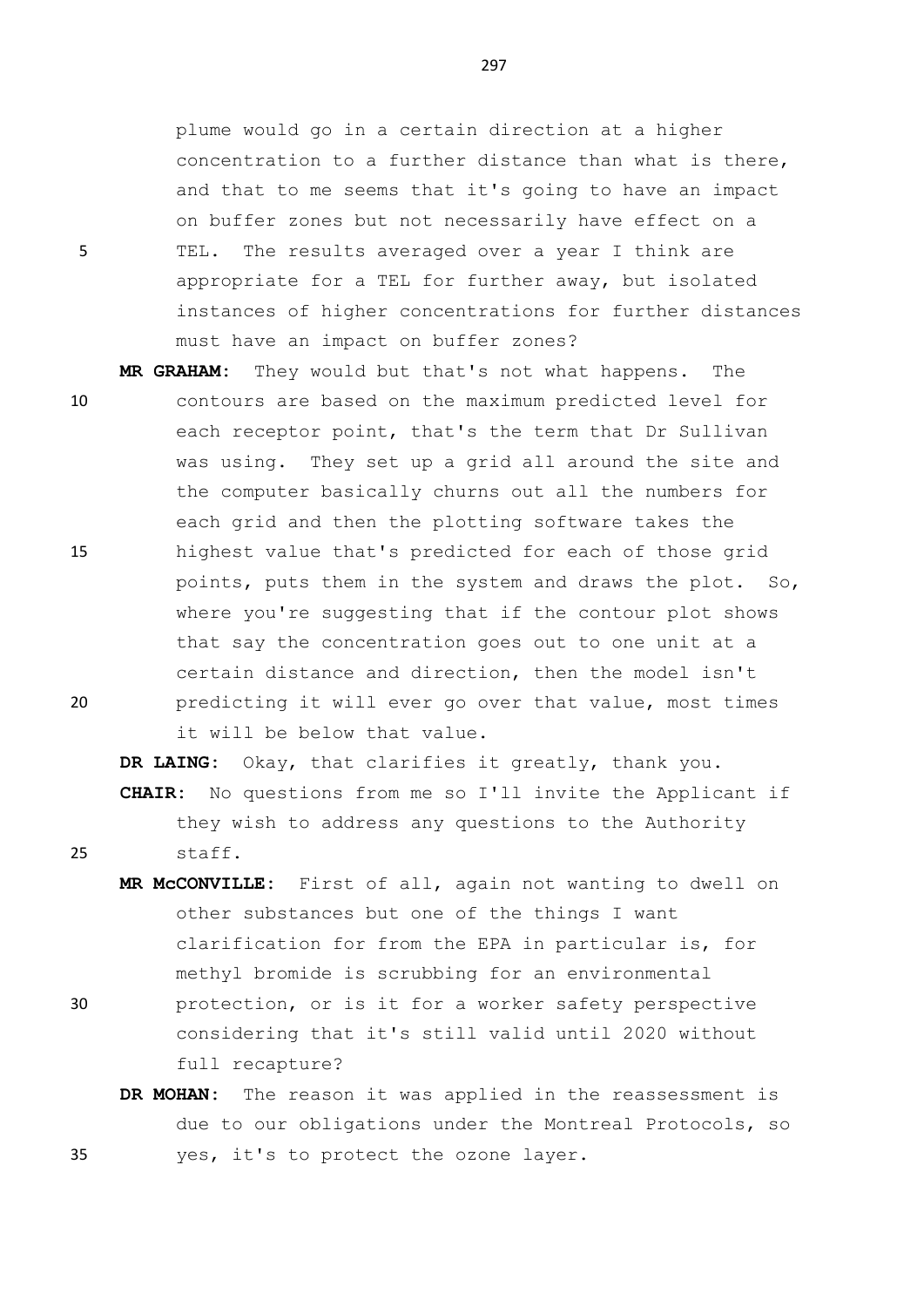- **MR McCONVILLE:** In light of that, I suppose this is to Philippa and Susan, do you consider scrubbing a minimisation, or do you consider it an engineering control?
- 5 **MS GIBSON:** Well, engineering controls are a form of minimisation. So, yes, it would be a minimisation tool. **MR McCONVILLE:** Because I noted that in Teresa's presentation you have jumped directly from scrubbing to appropriate PPE on I believe slide 2 or 3 where there hasn't been 10 the consideration of the other hierarchies of control in there. So, I suppose where I'm getting to from a question perspective is, have the other controls been taken into consideration within this EPA assessment, because from what I can see it's one end or the other 15 end of that?
- **DR VAUGHAN:** I can just answer that. So, you'll note on that slide when I said it could be managed through scrubbing or recapture and appropriate PPE. So, I'm not saying it's one end or the other, I'm saying we don't know how 20 good scrubbing or recapture is or is it going to be required because we don't know whether it's reasonably practicable, but it may be it's reasonably practicable but it doesn't eliminate all the risks, in which case appropriate PPE, which will be determined once we know 25 what the residual risks are, would be required to manage that risk to human health. So, that's what I was trying to get across there.
- **MR McCONVILLE:** Okay, that's fine. So, again, coming back to methyl bromide where we have an endpoint concentration 30 of 39,400 ppm at the end of fumigation, yet the PPE requirements are not the same as what are being proposed for EDN, however it's well above the 250 ppm IDLH. We're a little bit lost as to why that provision is in place for other substances?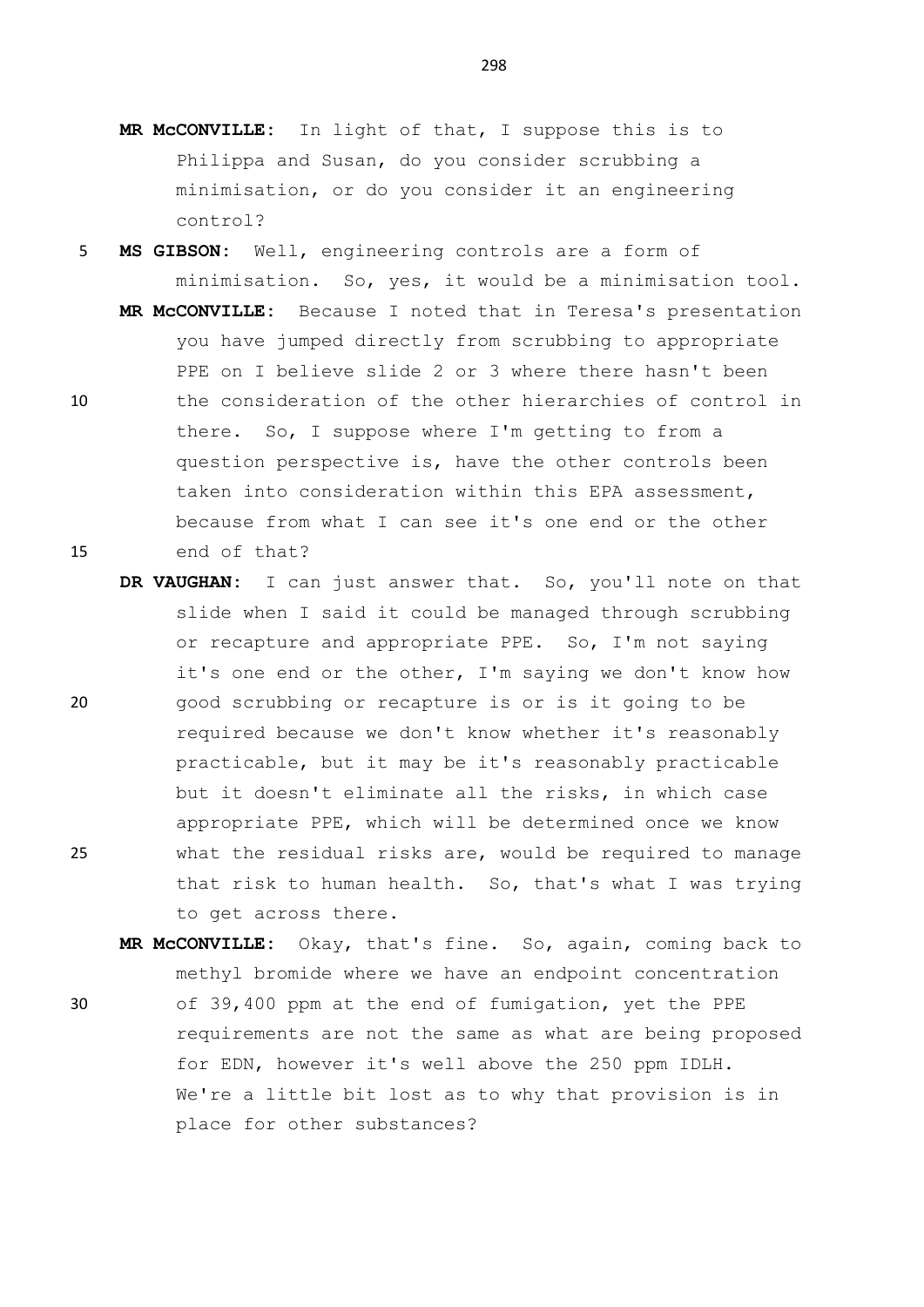- **MS GIBSON:** Well, PPE is covered by the Health and Safety at Work Act, so any requirements around PPE, there's no requirement to have a specific type of respirator for methyl bromide under HSWA but you have to have
- 5 appropriate. So, appropriate respiratory protection would be where you're working in an IDLH atmosphere you have breathing apparatus, that would be seen as appropriate by WorkSafe. And just in terms of deciding what kind of controls should be used to manage risk, 10 that's the duty not of WorkSafe or of EPA, it's the duty of the person using that chemical or the person conducting the business or undertaking, and the law requires them to decide what kind of controls are put in place according to the hierarchy of control.
- 15 **MR McCONVILLE:** In the presentation you also mentioned that, or in the report you mentioned that beyond 10 metres, that no PPE would be required beyond 10 metres. Has that changed or is that still relevant? **MS COLLIER:** WorkSafe never said that.
- 20 **MS GEAR:** Just a question from me. I note it's not written in the controls but there's been a suggestion that if scrubbing isn't put in place there will be a restriction on ventilation at less than 5 kilometres an hour. I was just wondering how the EPA calculated that figure, and

25 that was on the basis that it might enter water?

**DR MOHAN:** I guess, and we didn't actually calculate that figure. That particular control and the requirements around the permission were based on the uncertainties. So, yes, we don't actually have any information on how 30 toxic EDN is to birds. We've got actually no information about the exposure and whether the birds would actually be present there. So, the reasoning for that is really just to reduce the exposure as much as possible, so that's where that number came from.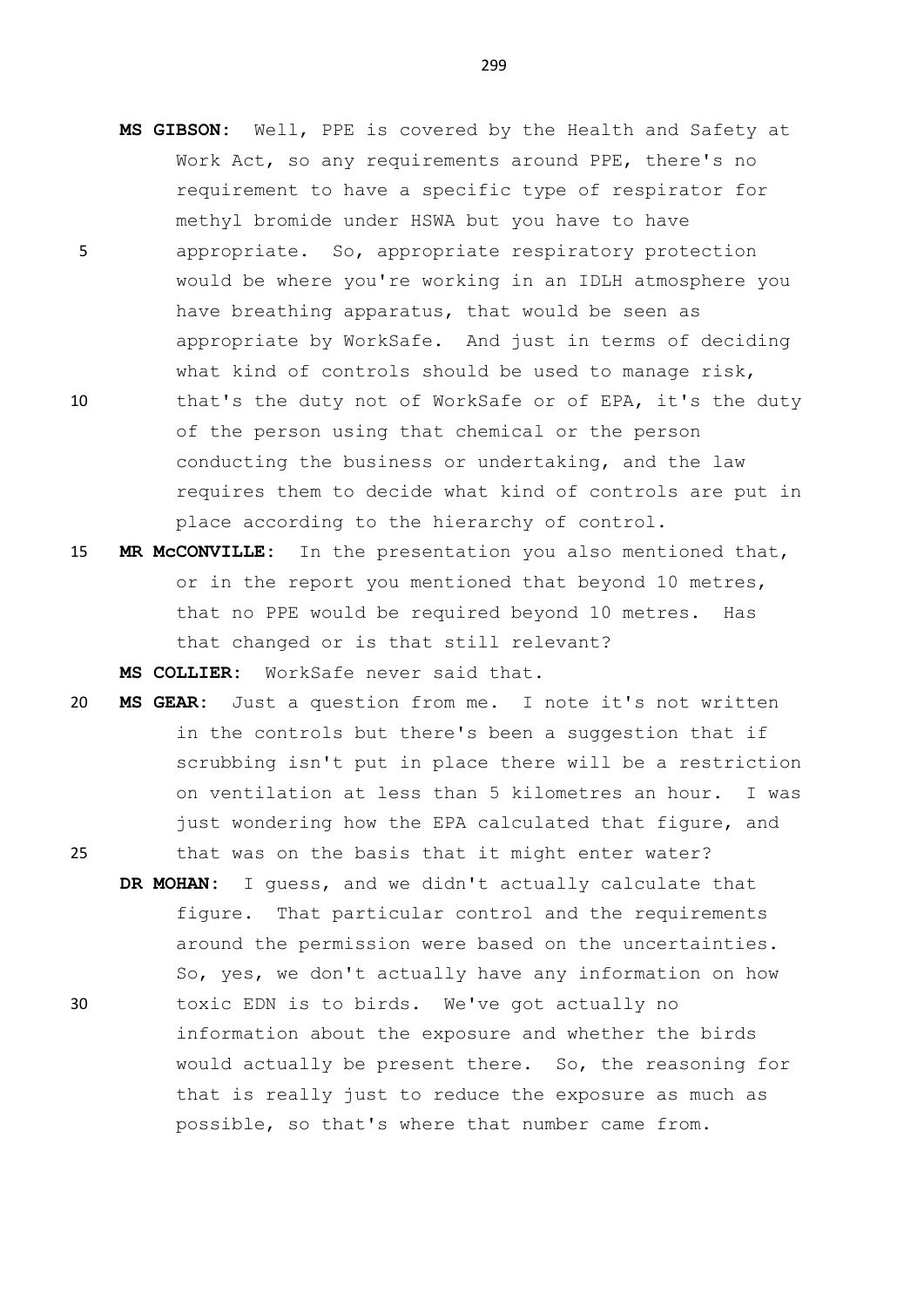- **MS GEAR:** I wasn't looking for an answer about the effect on the birds, it was the - and you made reference today that it could move into water and that one of the controls that would be put in place is that it shouldn't 5 be applied directly to water, but in the last hearing we heard about the fact that you're thinking about putting in a control so that you're not releasing EDN or you're not ventilating at less than 5 kilometres per hour in case the EDN moves into the water because it wouldn't be 10 moving very quickly, and I'm just wondering if you've done a calculation to see whether or not that's warranted?
- **DR VAUGHAN:** So that's based on the idea that under windy conditions EDN will dissipate more quickly and it makes 15 moving into the water, that of course is going to be present around port sites, more unfavourable. So we haven't done a calculation to determine at what wind speed it would, you know, at maximum amount, how much goes into water. What it is, is just to limit the 20 conditions under which it is vented so as to minimise any times that it's possible that it will move into water. The idea is at low wind speed or under inversion conditions, that increases the likelihood that it would move into water and so in order to protect aquatic 25 organisms there was just the proposal of the control to basically not allow venting under those conditions.
- **MS GEAR:** Would the EPA be interested in the calculation that Draslovka has undertaken which shows that even in still conditions, very small amounts will move into the water 30 and if it does, the breakdown to period is very small, and in that case we feel there wouldn't be the need to put that restriction in.
- **DR VAUGHAN:** At this point I would consider it would be the DMC's decision whether or not to accept any further 35 information.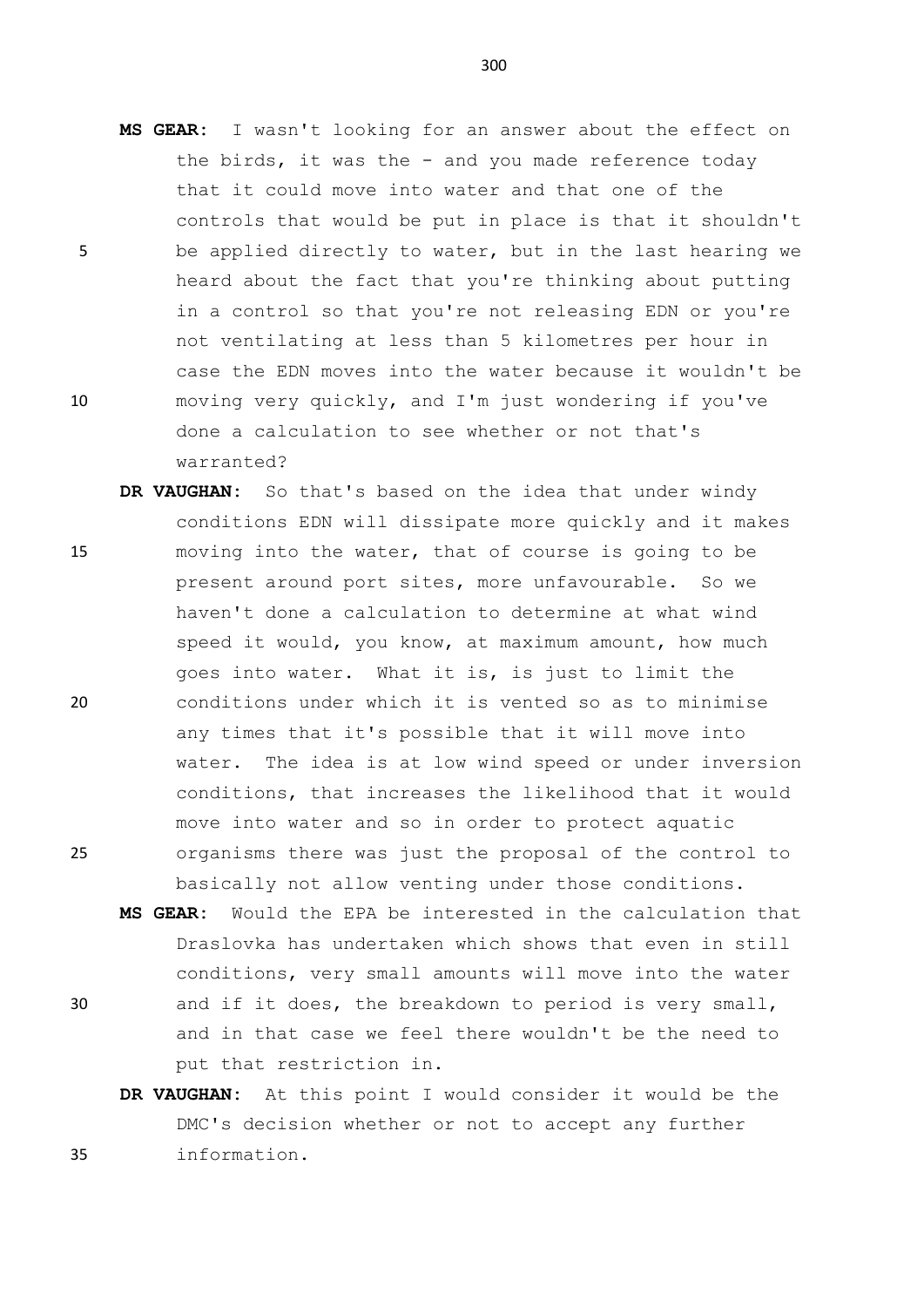**MS GEAR:** Thank you.

- **CHAIR:** I take it from that that the Applicants are suggesting presenting some new information in this calculation?
- 5 **MS GEAR:** It can be calculated from the information that has been proposed, put forward in the application. We would just like to present it so that they - you're saying is it there, I can't point you to which page but we could tell you which page it is on.
- 10 **DR SWAMINATHAN:** It was submitted in the previous applications and what we have done is we have used the modelling distance because we have proposed 20 metres, that excludes water bodies. So at 20 metres we calculated the concentration based on an EDN constant 15 and when it's mixed with water whether it's a risk to that aquatic organism, and the New Zealand EPA already calculated, there is a draft document already available on their website, which says the risk factor for aquatic organism and we've compared that one to the level we 20 observed based on the modelling, and we form that it's very very low level. But that data is already provided along with the application and it was not look into it, that's the one we want to say.

**CHAIR:** Okay, thank you. Any further questions from the 25 Applicant?

- **MR McCONVILLE:** Yes, just one more to Philippa and Susan. You mentioned on slide 10 the process of the implementation of a new Safe Work Instrument and the process of doing that, and then does that Safe Work
- 30 Instrument then become a regulation, is that how it works?
	- **MS COLLIER:** Because the Safe Work Instrument has to be referred to in regulations, it becomes like a regulation, it becomes mandatory. It's not actually a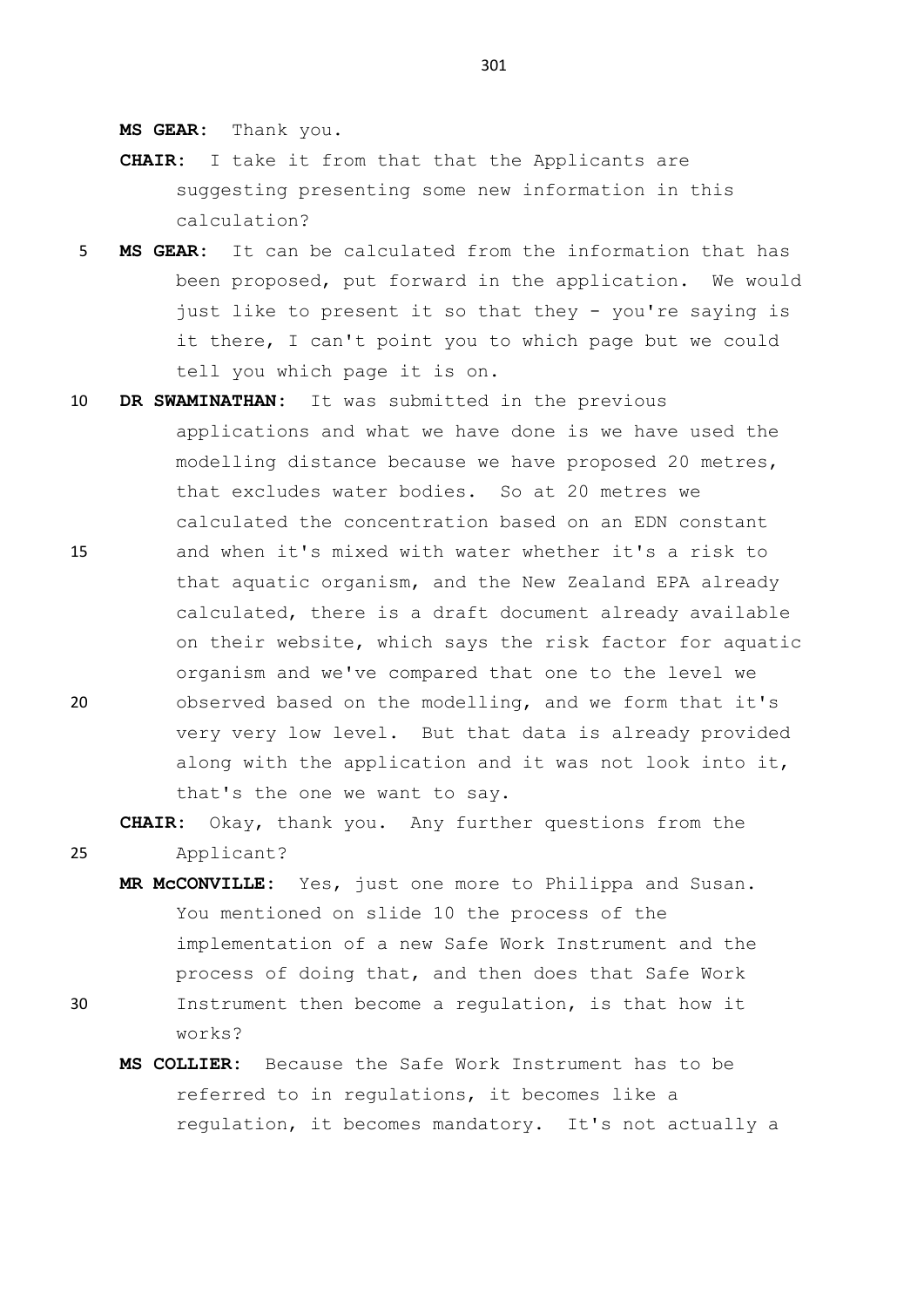regulation, there is a particular term for it but it is a mandatory control, yes.

**MR McCONVILLE:** So, then if those controls are in place and that new Safe Work Instrument is implemented, do

5 previously approved fumigants and substances then get governed by the same Safe Work Instruments?

- **MS COLLIER:** That is possible but in this case we're talking about requirements specifically for Ethanedinitrile. But, I guess at any time WorkSafe could come along and 10 say, well, actually we don't think the fumigant controls are managing the risks and we could create a Safe Work Instrument for all fumigants. We do have the powers to do that.
- Safe Work Instruments are generally thought of by 15 WorkSafe not to be things to be used for specific substances, they actually like the idea of a more generic applying to a class of substances or, you know, a group of things, or whatever, rather than individual substances. So, we don't necessarily plan on doing Safe 20 Work Instruments for lots of substances but only in cases where we think it's really necessary.
- **MS GEAR:** One more question. WorkSafe indicated in their presentation today that at the moment they don't have enough information on scrubbing to make some, well make 25 some decisions and clear up some of these uncertainties. Can I ask how they are looking to gain that information going forward?
- **MS GIBSON:** From the people who would be planning to use the chemical, because they're the duty-holders that have to 30 consider the hierarchy of control. So, it's not something WorkSafe would be going out to gather that information, we would be expecting the people who are planning on using the chemical, or the people supplying the chemical for example, to actually be providing that 35 information to us.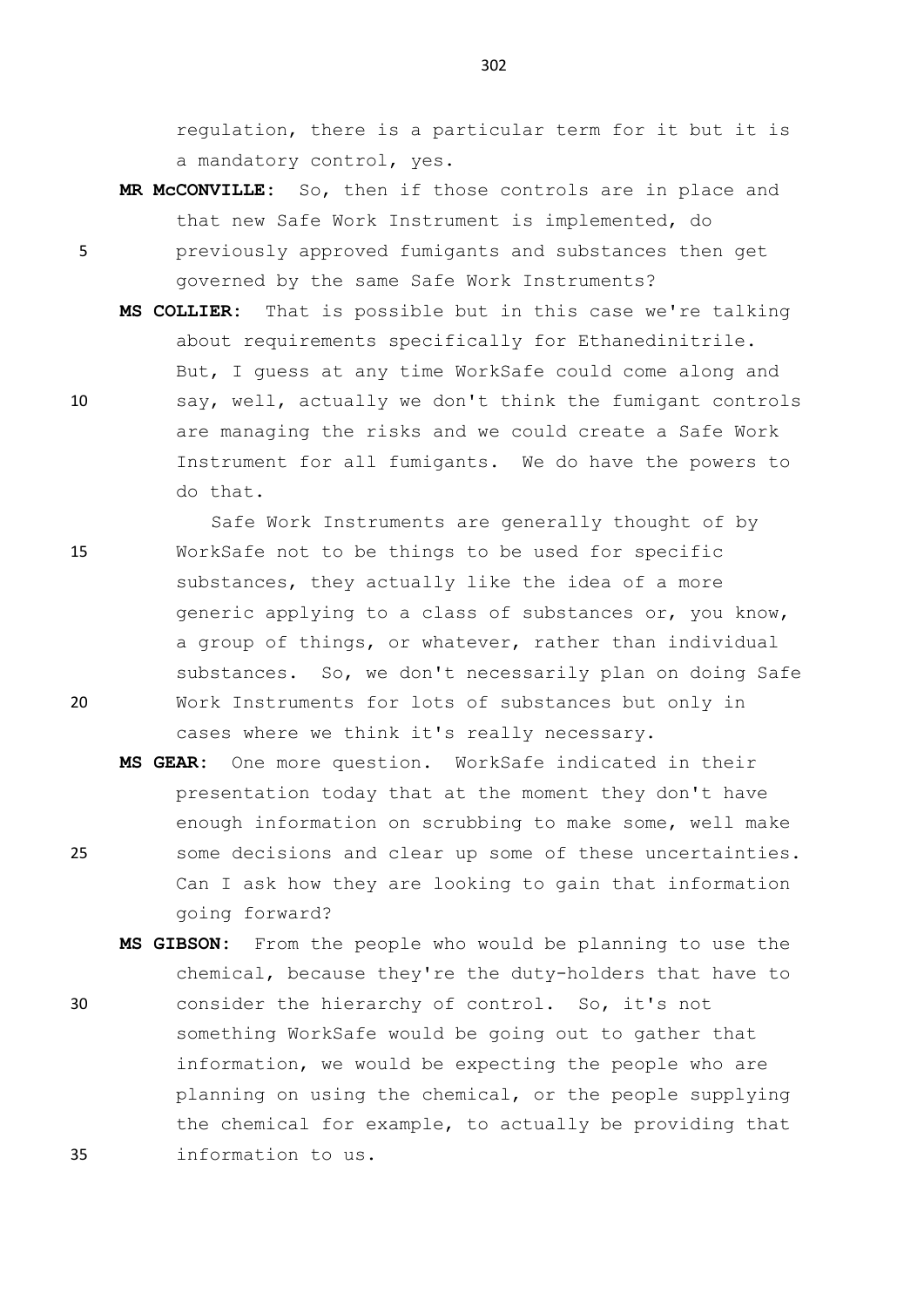- **MS GEAR:** And so how can those people provide you with the information?
- **MS GIBSON:** How physically do you mean? **MS GEAR:** Yes.
- 5 **MS GIBSON:** In an email, is that what you're meaning? **MS GEAR:** Well, I offered earlier today, I said we'd put together an article, a document on scrubbing, and I was informed that we're not allowed to put any more information into the area. I'm just wondering how that 10 information can be supplied to you.
- **DR VAUGHAN:** I would just note that the Safe Work Instrument process is a separate process to what's going on here. This is an EPA process and then once the Safe Work Instrument process starts, that's a WorkSafe process. 15 So, you can definitely feed that information into the WorkSafe process, it's just that this is a separate
	- process to that.
- **MS GEAR:** So bearing that in mind, I notice in the staff memo in several places you mention that a decision needs to 20 be made about scrubbing before you can determine the balance of your controls. Will the EPA have enough information at the end of the day to make that decision, or the DMC have enough information to make that decision?
- 25 **DR VAUGHAN:** Would the DMC like to answer that or would you like me to answer our proposed approach?
	- **CHAIR:** Well, I can tell you that the DMC will reach that conclusion at the end of the hearing process and the subsequent conferencing process that will go ahead. If
- 30 we're not satisfied that we have enough information to make a solid decision around that, then we won't make a solid decision but that doesn't mean we'll approve the application without scrubbing.

```
MS GEAR: Thank you.
```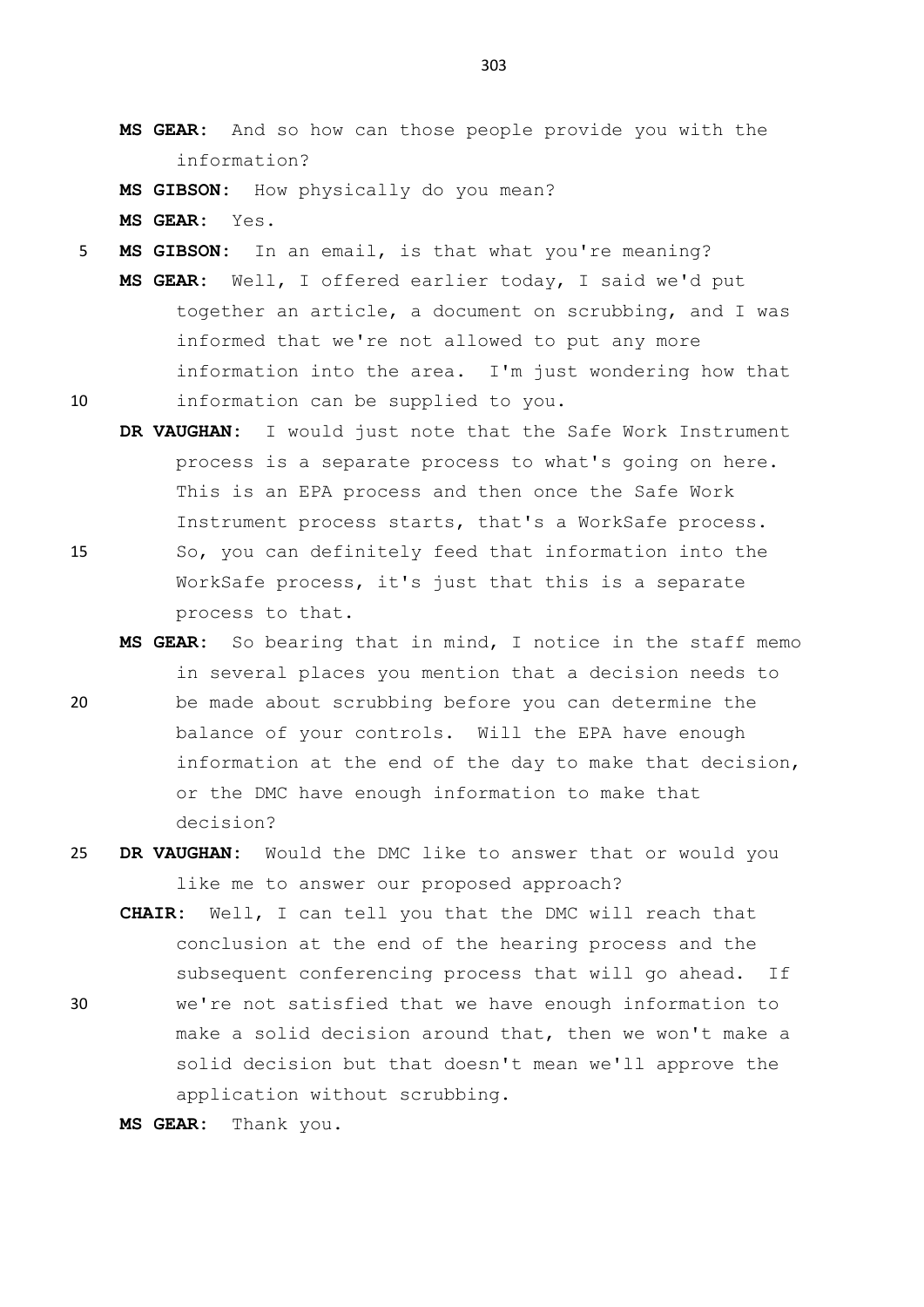$5$  \*\*\*

**CHAIR:** Okay, if there are no further questions from the Applicants, submitters, you now have an opportunity to ask questions of the EPA or WorkSafe staff.

**MR BROWNING:** This is to the EPA. I'm looking at methyl bromide as a comparative in terms of how it's been monitored and the reporting to the EPA. We're 10 aware that there's been at the RMA level a number of consent breaches but I've also questioned the reporting back to the EPA and it's certainly been unavailable from the EPA back to the public, some of the information that should have been reported in at times. What is the 15 history of both reporting EPA satisfaction with fumigator's level of reporting, and what has EPA done

**DR MOHAN:** That's not really a question we can answer now because it's the hazardous substance compliance team who 20 deal with those questions, so I'm not sure of the answer.

when there have been lapses in meeting the EPA controls?

- **MR BROWNING:** So I suppose the question still is, as an EPA submission what is the process when things go wrong, as have gone wrong, where does the public get its
- 25 satisfaction from to see that there's due process, and I think that would be very useful to know in terms of where you're going to be setting different standards and levels?

**DR VAUGHAN:** I can answer that in terms of where the

30 compliance functions actually sit. So, as of the 1st of December last year, if there is a breach that puts people at risk from workplace activities, compliance with those functions sits with WorkSafe. WorkSafe also has the compliance roles for disposal in a workplace and 35 they also have the compliance functions for the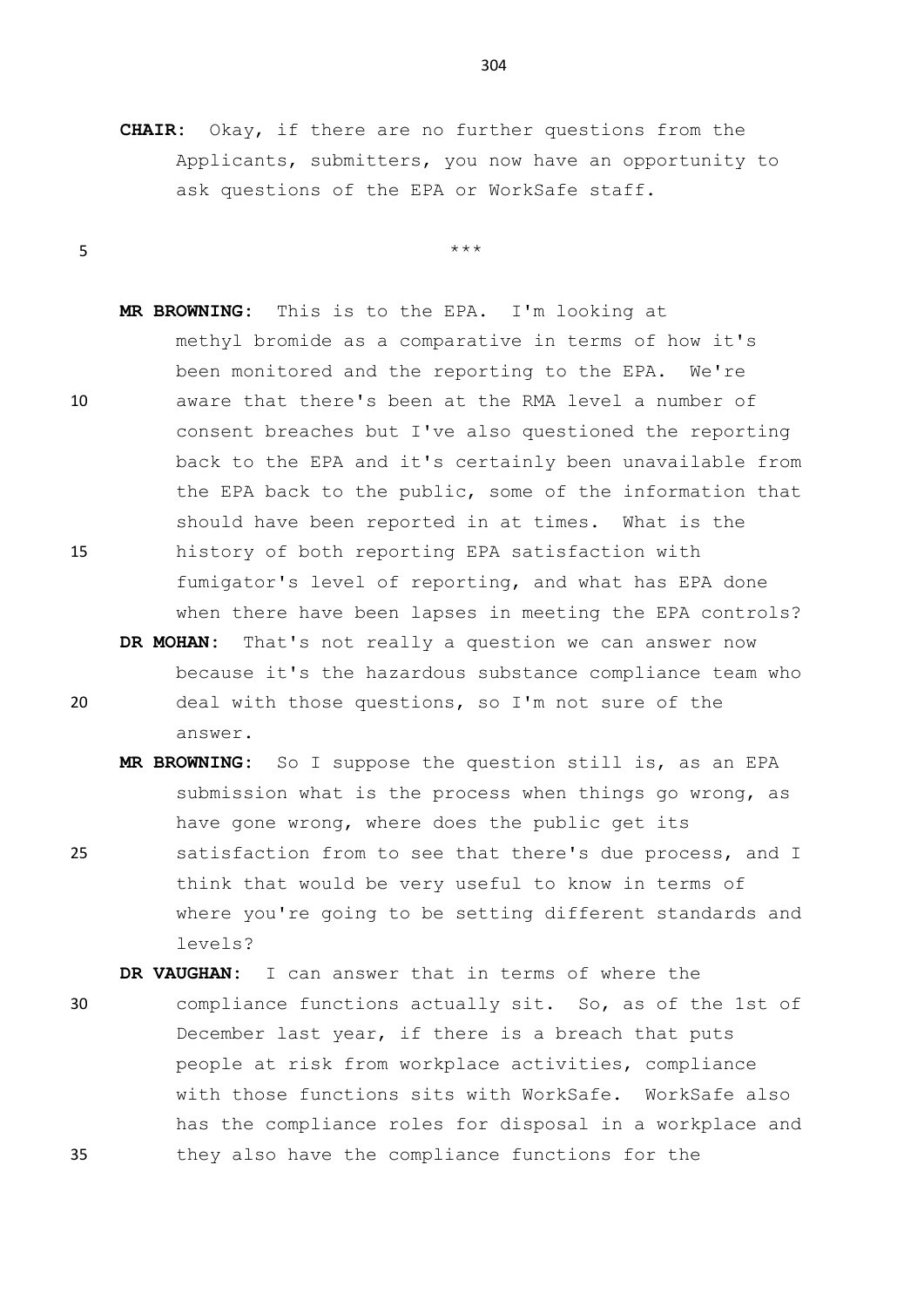environmental controls in a workplace. Under HSNO the EPA has the compliance function for environmental effects from non-workplace activities, and also councils, both local and regional councils have a 5 compliance role in there as well. So, I would note that

- probably going forward you are dealing with three different compliance agencies and so it just depends on what the breach effects depends on who you go to, to get your satisfaction.
- 10 **MR BROWNING:** So, if there's a breach at the boundary, let's say at a port boundary and where there's an expectation there, does it then pop over from WorkSafe to the EPA?
- **DR VAUGHAN:** My understanding, and you can correct me if it's wrong, it depends on what it effects. So, if there's a 15 breach at the boundary and it say kills off a bunch of sea birds, that would be EPA, if it's outside of the workplace. But if it's putting humans at risk, that sits with WorkSafe.

**MR BROWNING:** You have no information there on past history 20 of breaches in terms of the EPA's responsibilities?

- **DR VAUGHAN:** I don't have that information to hand for methyl bromide, no, sorry.
- **MR BROWNING:** And then I look further back to WorkSafe, in terms of your short period of time that you've had that 25 responsibility I guess. I'm aware that WorkSafe has been involved with the Port of Tauranga on the March 2018 incident. It had discrepancies in its evaluation compared with the Bay of Plenty Regional Council. I'm grappling with that to have confidence in where these 30 settings are going to be. So, what assurances can you give the public that following an EPA decision you'll be able to - I mean, I've seen your hierarchy there but I'm just not seeing things come through, and I'm sorry, Chair, I'm grappling with that a little bit.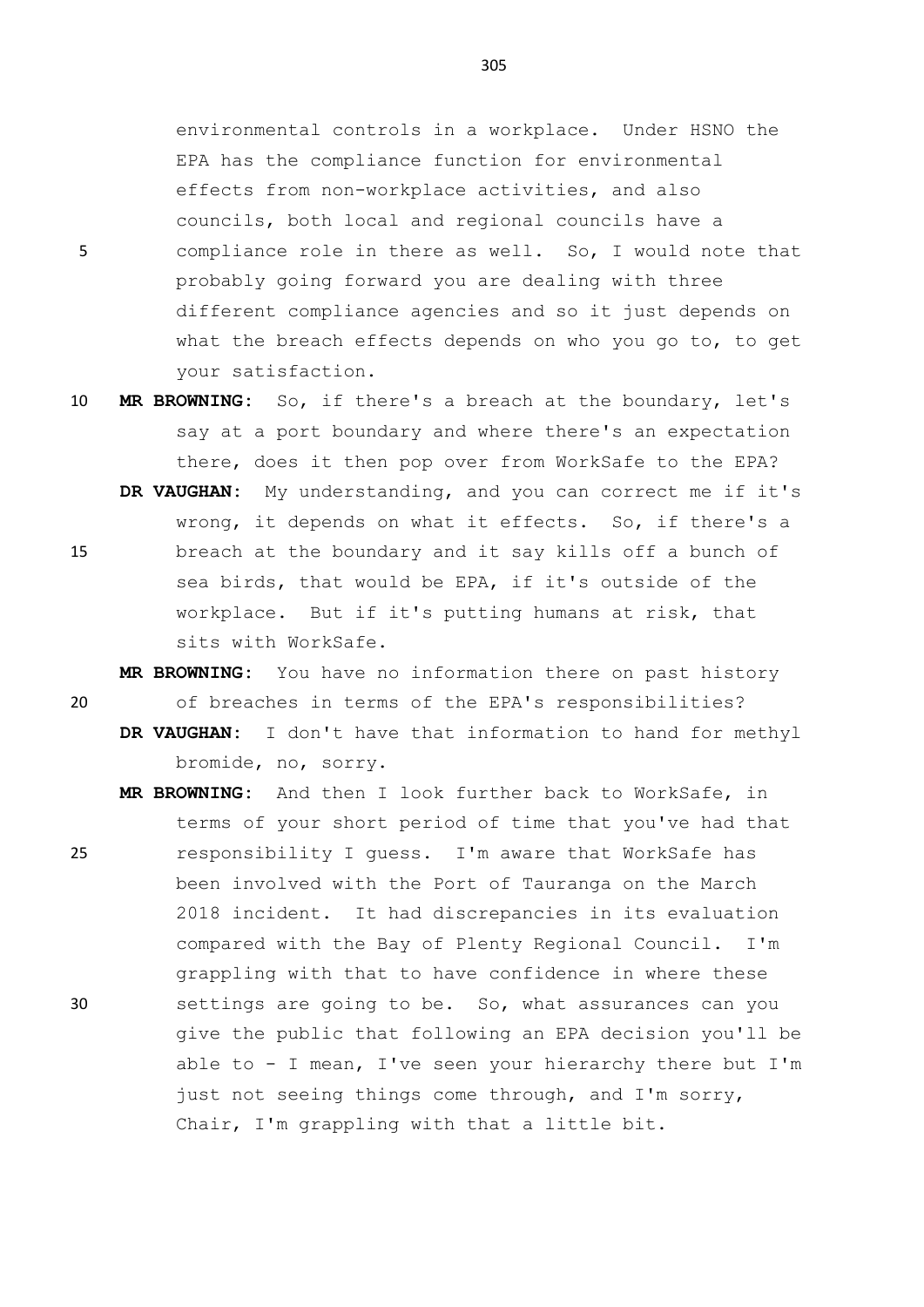**CHAIR:** You addressed the question I think, or a query a moment ago to this table to perhaps ascertain as to how important the issue of historical compliance with controls around methyl bromide would be to the DMC in 5 the making its decision, and I can tell you that it is of significance, it is something that we are aware of because the integrity of any control that we set is only as good as the reality with which we can expect that control to be adhered to.

10 As to how we get information on compliance history, well, the hearing process is not over yet and by the time it is and by the time we're capable of making our decision I'm confident that we will have more access, sufficient access to that information to make a decision 15 in confidence.

> But, yes, I think it's a valid question. The compliance history with which controls can be imposed on an approval is certainly relevant to the outcome of the application.

20 **MR BROWNING:** Thank you.

**MR WEISS:** I just have a question of the EPA. I'll phrase it in the form of a question at least. So, when proposing your control for not releasing EDN at wind speeds less than 5 kilometres per hour because of ostensibly the 25 aquatic toxicity, is there also the consideration given to the potential increased risk those conditions pose to worker safety? Because in our experience, under low wind conditions or an inversion layer where there's slower dilution of the gas, the movement of the gas is

- 30 very unpredictable and potentially there's a higher risk posed to nearby workers?
- **DR DEYO:** First off I'm not really sure how to answer it other than there's going be exposure compliances relative to the WES that would need to be maintained, 35 and as indicated, if they start pulling off the tarp and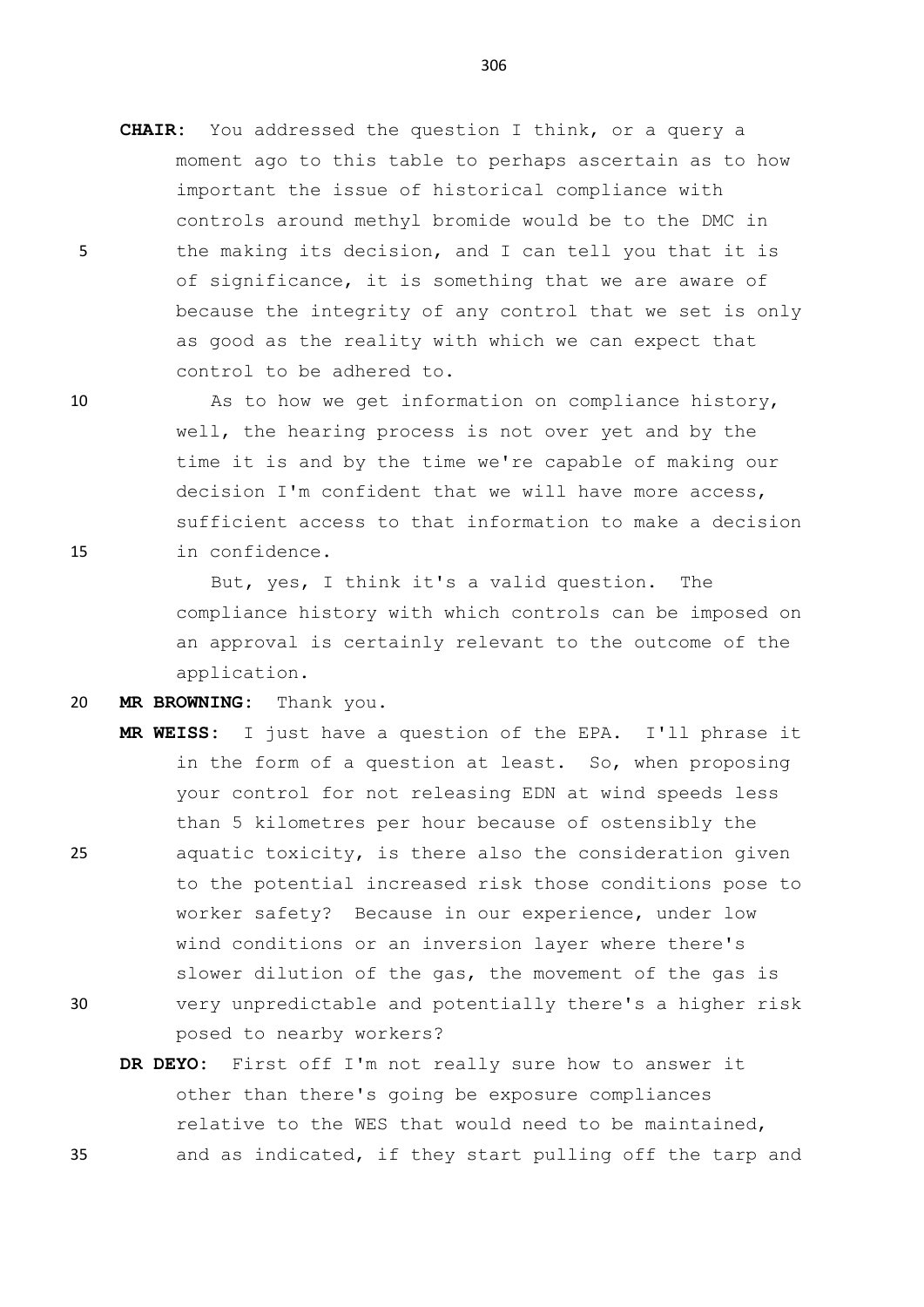values are not, going higher probably than what they predicted, I believe they're supposed to stop the process. So, I would say it's whether the wind is blowing or not blowing, they're compelled to stay within 5 the work exposure safe levels.

**CHAIR:** Any further questions, any submitters? **MR GEAR:** Mr Chair, can I just clarify, are submitters who are not submitting today able to ask questions or not? I just want to follow on from where we were before 10 lunch.

- **CHAIR:** Yes, Mr Gear, following on from your earlier question today I'm prepared to allow any question from a submitter who has indicated that they wish to submit in person, whether it's at this hearing or any other 15 hearing.
- **MR GEAR:** I do have a question and it's addressed to both agencies that are sitting in the room. I sit here struggling at the moment to understand how you would rationalise creating an environment in which this 20 sustainable product, from everything that STIMBR has seen from it, can actually fairly be given a chance to get up on its feet and prove its capabilities. So, the question is can I be assured that this product, EDN, is going to be given a truly fair and rational chance to 25 exhibit its advantages?
- **CHAIR:** So, I would answer that question because the purpose, as I outlined today this morning, of today's hearing is to give this DMC the chance to ensure that this compound is safe to use for the purpose that the Applicant has 30 requested, and that's the primary purpose of this hearing and of this process. I think what you've asked both members of both agencies is not consistent with the purpose of the process, and I think you're well aware of the purpose of the process here today. I'm quite 35 satisfied that there has been significant opportunity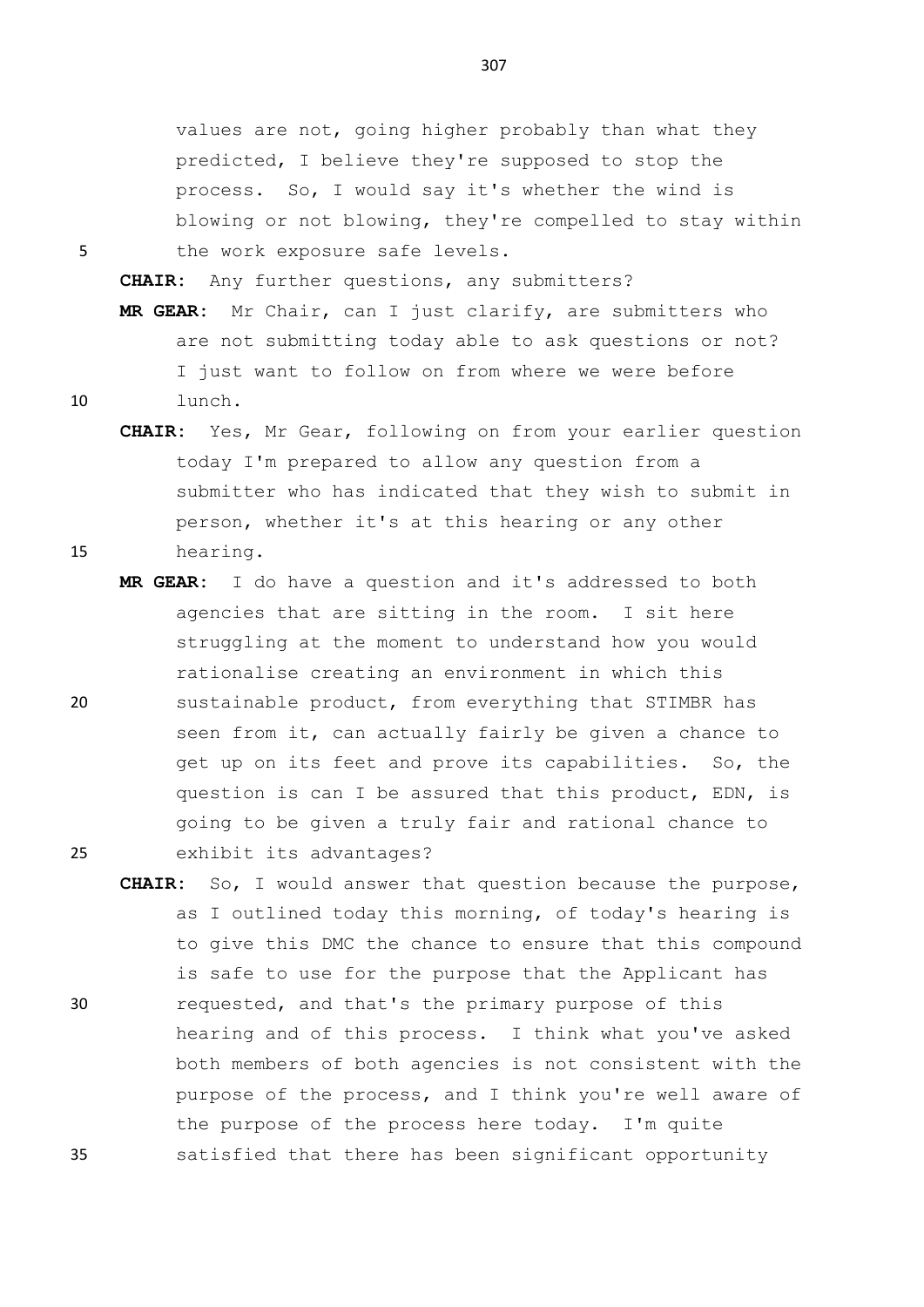for the Applicants to present their case and indeed supplement that case as they've gone along with additional information, and as I indicated at the outset we're in a process now where we can enter some more 5 specific detailed negotiation to resolve some of the scientific and technical difficulties which are at the heart of the difficulty of this decision that we're making. But the onus of the process is not to provide an opportunity for the regulatory agencies to prove why 10 EDN should not be accepted as an industrial fumigant for the logging industry, the onus of the process is to ensure and prove as far as possible the environmental safety and toxicological safety of the compound. I hope that's a satisfactory answer.

15 **MR GEAR:** Thank you very much. I don't think we're disputing anything around what you've just said. It helps understand, or the Board members that I have here with me today, a number of them in this room, helps give them an understanding, Mr Chairman, of where we are at in the 20 process. Thank you.

**CHAIR:** Okay, if there are no other questions from submitters I think we'll take a 10 minute break at this point and resume promptly at 5 past 4 with the first of the three submissions from the submitters who are here.

25 **(Hearing adjourned from 3.55 p.m. until 4.07 p.m.)** 

**CHAIR:** Welcome back, thanks everyone for returning on time. We now have to end the day three submissions, the first of which is from Steffan Browning on behalf of the Tauranga Moana Fumigant Action Group. 15 minutes, 30 Steffan.

\*\*\*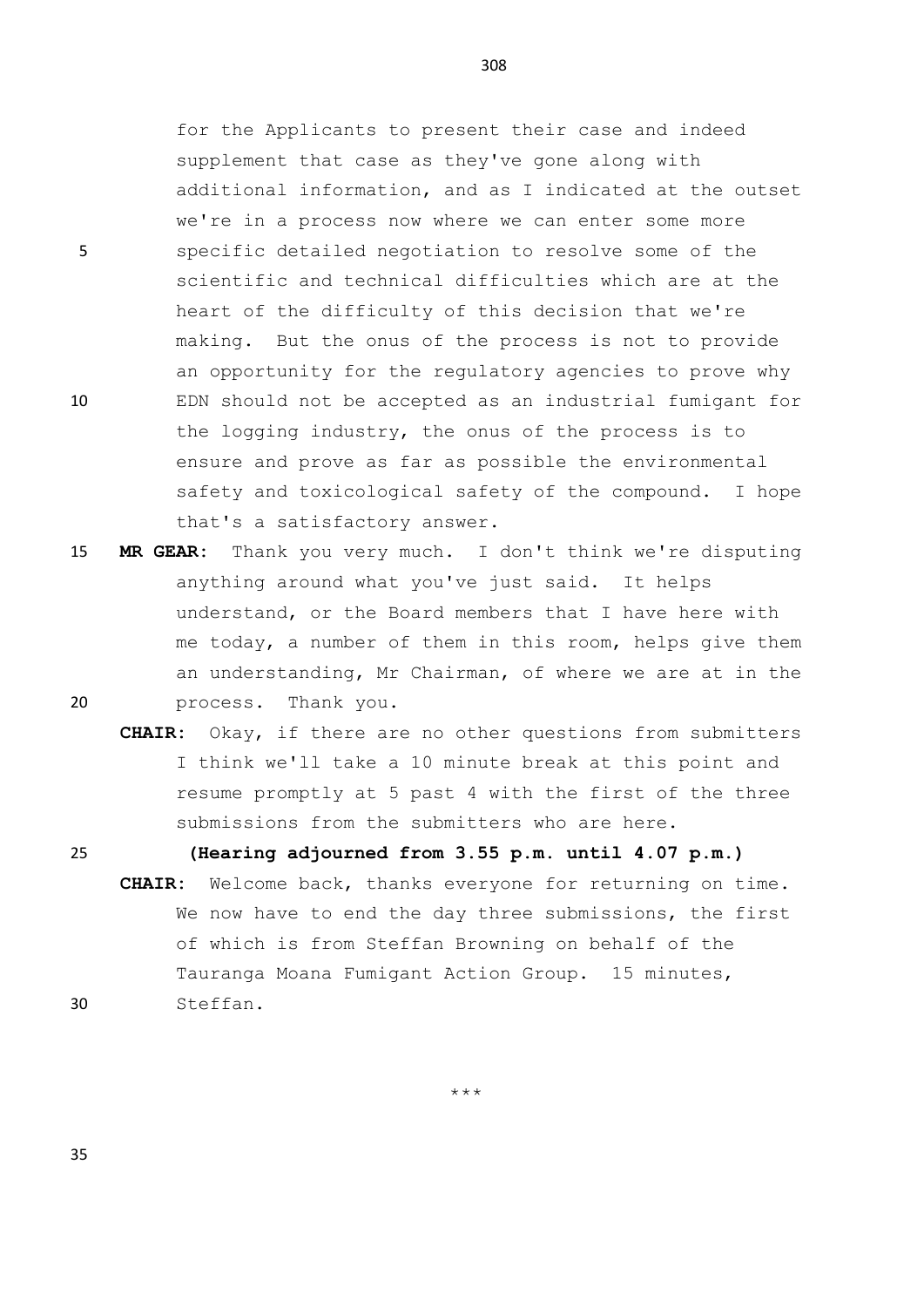## **SUBMISSION BY TAURANGA MOANA FUMIGATION ACTION GROUP**

**MR BROWNING:** Kia ora tatou, I'm Stephen Browning, I'm here 5 representing the Tauranga Moana Fumigation Action Group. That group was formed from the Environment Court decision regarding [Enviro Fume] when they were declined an application for release of methyl bromide at the Port of Tauranga. That Court found that the Applicant was 10 unlikely to be able to meet a range of requirements and they thought including HSNO but certainly RMA requirements and those set by the EPA; certainly expressed grave concern about the current fumigation practices at that port.

15 The Tauranga Moana Fumigation Action Group is a community group. It does have a strong connection with unions, both Maritime Union of New Zealand and Rail and Maritime Transport Union. It has a strong connection with local Iwi as well. Effectively the action group 20 wants any fumigant recaptured and for dedicated facilities for fumigation to be carried out, and I'll come back to some of these things.

On a personal level I have been involved with the issue of log fumigations for a very long time. I was 25 acquainted with the people that started back in, or the widows that started a group called Campaigning Against Toxic Sprays in Nelson following the deaths of their husbands to Motor Neurone Disease, and all their husbands were working at or coming by that port and 30 their fumigation facilities. That ended up with a reference to the Environment Court for the Nelson Port Air Plan and the Port of Nelson went to full recapture after that, even though there was a small amount of, very limited provision for limited release of that 35 fumigant, I think one or two containers an hour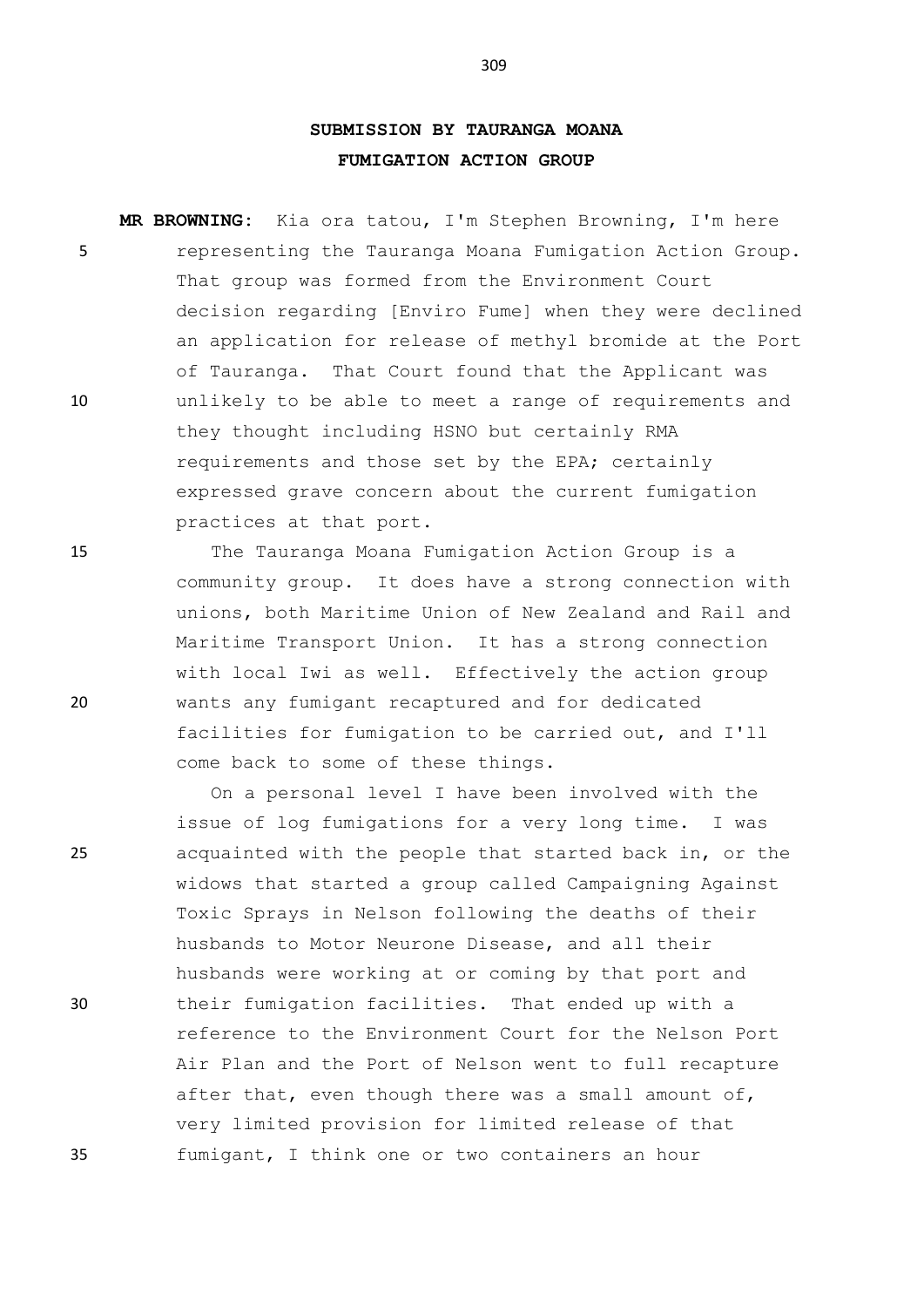depending how far from the boundary and so they said let's recapture the lot.

That has in a way pushed logs north. Ships will load their hold, cargo at that port, and then if it needs 5 fumigation because it's going to India or China, or wherever, it will get loaded up in Tauranga or Northport, maybe Napier for its deck cargo after that has been fumigated in another port. So it's a bit of a nimby in some respects.

10 I got particularly involved, I come from Marlborough and have lived at times in Picton, and I was also a spokesperson for the Soil and Health Association that have already submitted to you. We campaigned vigorously in Blenheim and Picton against the release of 15 methyl bromide at that port, and ultimately that was stopped and the only fumigation that happens there is phosphine being put into ship's holds that are then released at sea in transit.

The information that was put to us by the industry, 20 the log exporting industry, MPI and others, was deeply concerning because they were always dodging what might actually be happening. I have taken videos of the log stacks being uncovered in the middle of the night, because in that port that was decided by Genera, who 25 were the fumigators, that that was the safest time to do it when the community were all wrapped up in their homes in Picton. So you've got Shakespeare Bay, a little gap between the hills with the prevailing wind actually going that way through into Picton. Eventually we got 30 some testing done in Picton to see if there was any gas discernible and there was but it was at very low levels. It has said nothing to do with what the plume might have been going between the monitoring places which was hundreds of metres apart.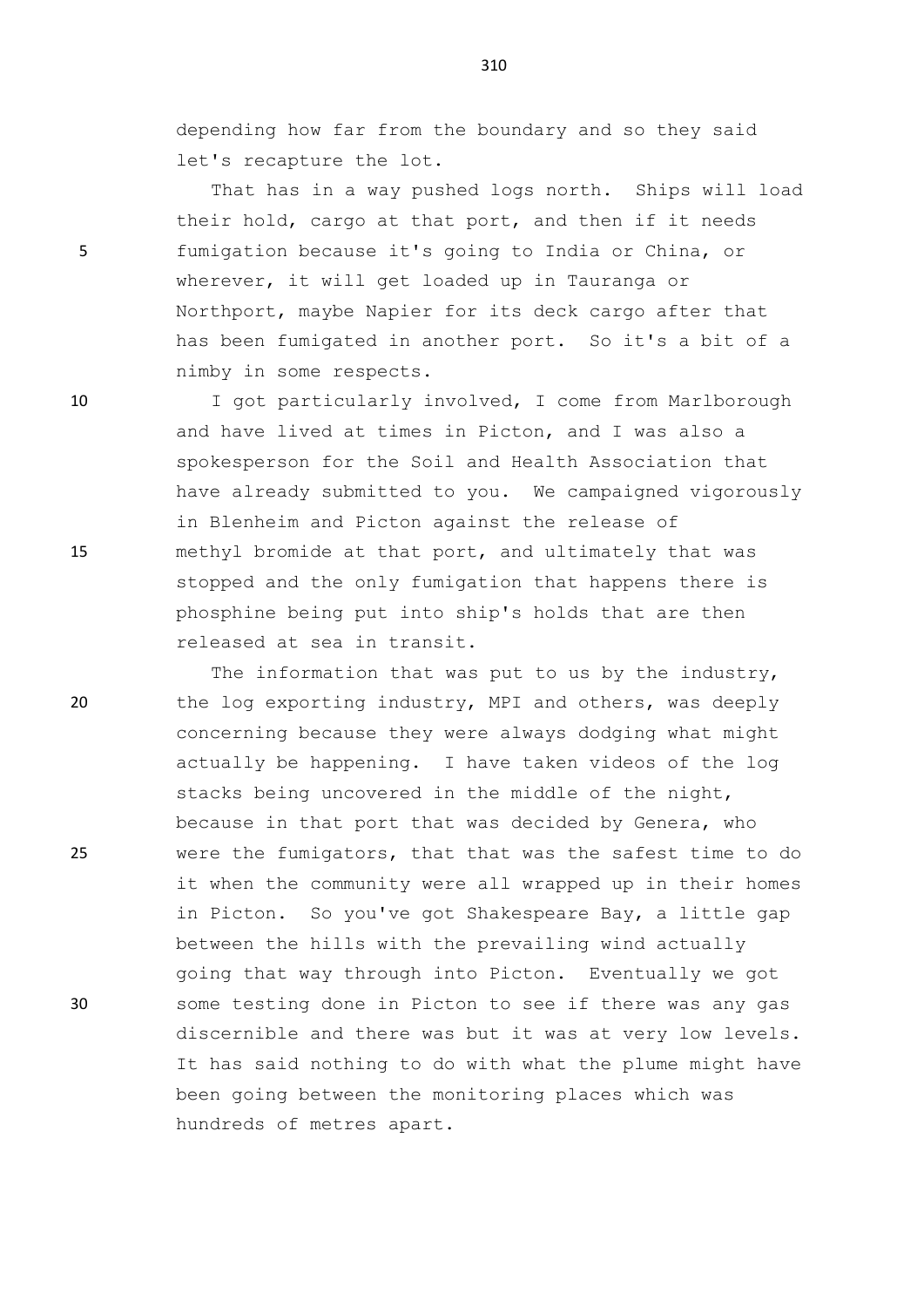I was also involved, if I take it back a step, with the methyl bromide assessment in 2010 and Helen Atkins was the then Chair of the Committee and was later the counsel in the Environment Court case in Tauranga 5 against [Enviro Fume]. I had some concerns about that but that was the path that she chose to take.

After Picton, or in fact partly overlapping, we also campaigned in terms of what was happening in the centre of Wellington at the Port of Wellington, CentrePort, and 10 ultimately they require recapture for any fumigations done on the wharf, and that's where I got my best examples in front of me of tarpaulins venting, being ripped by a good ol' Wellington wind, and might say, well, then the gas disperses quickly but, there again, 15 the same fumigator, Genera were using either dodgy tarps or they weren't able to be held down. But the greater Wellington Regional Council chose to stop those fumigations and it was just a lapse on their part that they did not include ship's holds, but I think two holds 20 of ships, or maybe three in total over two ships, have been done since and I think that has stopped now due to public pressure. Part of the reason as well was the fact that there was people there as well that appeared to have suffered from Motor Neurone Disease after being 25 exposed to fumigations at that port, albeit it maybe not log fumigations, it may have been car fumigations in one point. Auckland has since moved to recapture as well.

So, the logs get loaded up and moved to another port just moving the issue north where industry has carried 30 on doing that because it's not prepared to pay the cost of recapture using the system that is available, and it has been contested here. But this industry has contested things left, right, and centre forever and a day, it seems, and while the Decision-Making Committee 35 is interested in the toxicity and the things around EDN,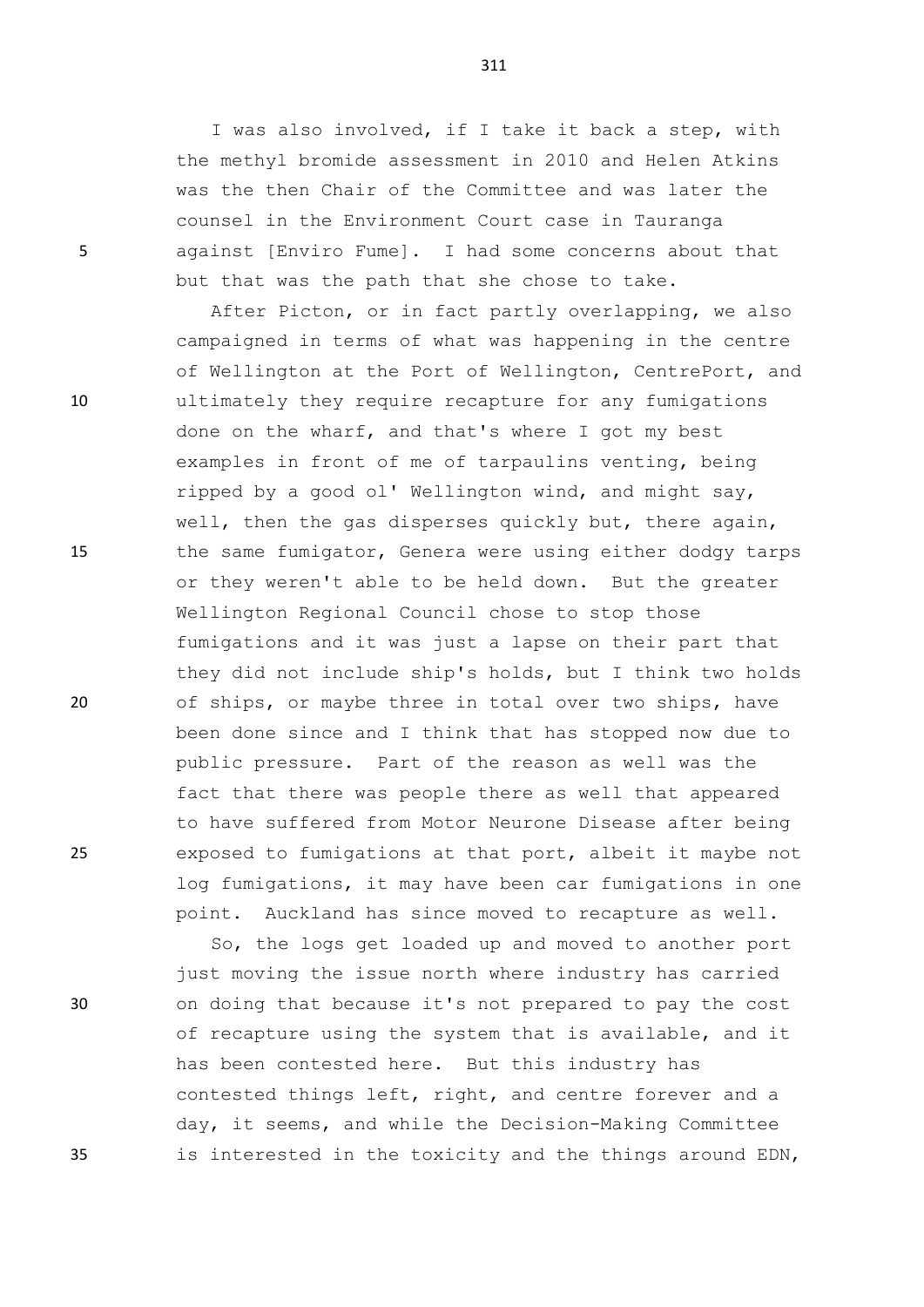there is a contextual background of where industry and how industry submits, and it's over a range of things. It's over the social cost in terms of forestry and workers on the hills, the environmental cost on those 5 same hills, it's effectively destroyed the estuary where I also live in Havelock and many estuaries around the country with the sediments that come down. Regardless of them touting Forest Stewardship Council certification, FSC's certification, when they choose who 10 their auditors are the level of responsibility is poor.

In preparing for this I was wanting to check with some people. I learnt from a friend who's a fresh water specialist, advocate, academic. He told me about his father passing away from Motor Neurone Disease and his 15 father blames it being at Shakespeare Bay at Picton when some log stacks, the tarps got pulled back and he was down in his boat where he had a mooring and did not feel well that day, and then later came down with Motor Neurone Disease and has since passed away at the early 20 age of the early 70s. And I only learnt that one yesterday, it's just another one. And, you know, industry might not want to pay for recapture, industry might not want to pay for proper containment, but by hang, there's people out there and we don't know - that 25 one would not be caught in WorkSafe's statistics because it's not a workplace statistic.

And, for the Environment Court in Tauranga I used the services of Dr David McLean from the Centre for Public Health Research at Massey and they were working on, as 30 epidemiologists, on methyl bromide and I don't think the paper has been fully released but it effectively says if you're working or living within 500 metres of a fumigation facility, or some of it was desk-topping with agriculture, you have twice the chance of getting Motor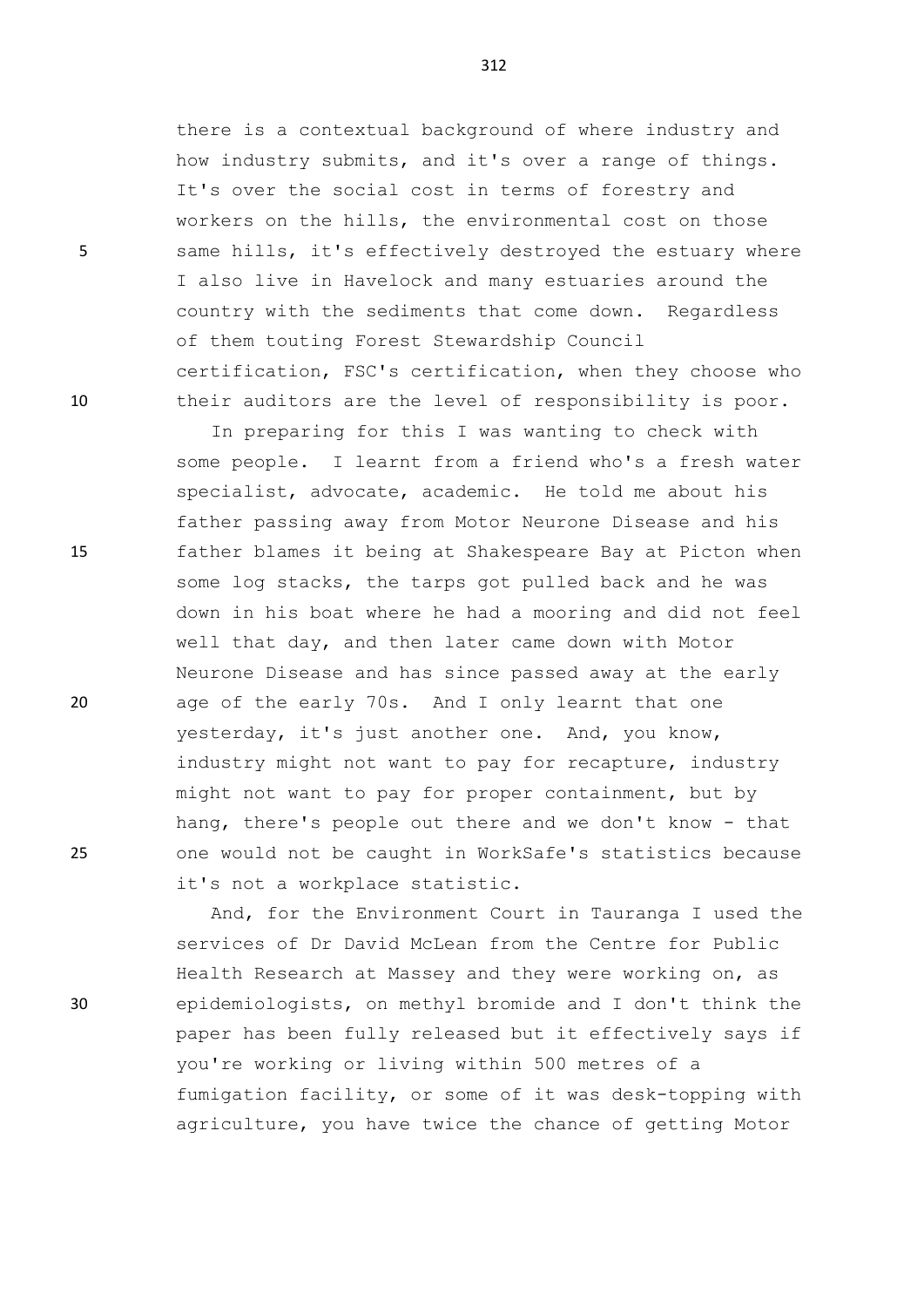Neurone Disease, and that's without the stats around cancers.

So, now we have EDN. We don't know because not enough of it has been shown here what the issues are 5 with toxicity. We've heard some evidence but there's a whole lot of unknowns, just like there is with Motor Neurone Disease and methyl bromide. Our organisation thinks it's absolutely critical that whatever the fumigant is, because a fumigant has got to be darn toxic 10 to do the job, and I've had a role in Parliament as a biosecurity spokesperson for the Green Party, I've got no doubt about the need for these sorts of fumigants and chemicals to ensure biosecurity, both for goods coming into this country but also to be fair enough to the 15 countries that we export to as well, so yes, we need them, but we've got to use them fully safely.

We heard this morning, doom and gloom, the log prices dropped considerably recently. Well, I heard that more than a decade ago when we tried to get better forestry 20 practices in terms of harvest so our hills didn't look like a third world country and were sliding into the sea effectively. Oh no, the log prices are too low. Log prices are significantly higher now than then, and log prices are significantly higher in my understanding than 25 in 2010 when the EPA was talking recapture in terms of the ozone layer. But for a good social conscience and for us to have good effective decisions at a national level, we need to be looking very much at the people first.

30 So, our organisation is highly concerned that this material is going to cause very very similar problems. Different problems, no doubt, because a different toxicity path but it's a neurotoxin as well, and we're just not hearing anything about it. The industry pushes 35 back when Ian Shaw comes out and talks about the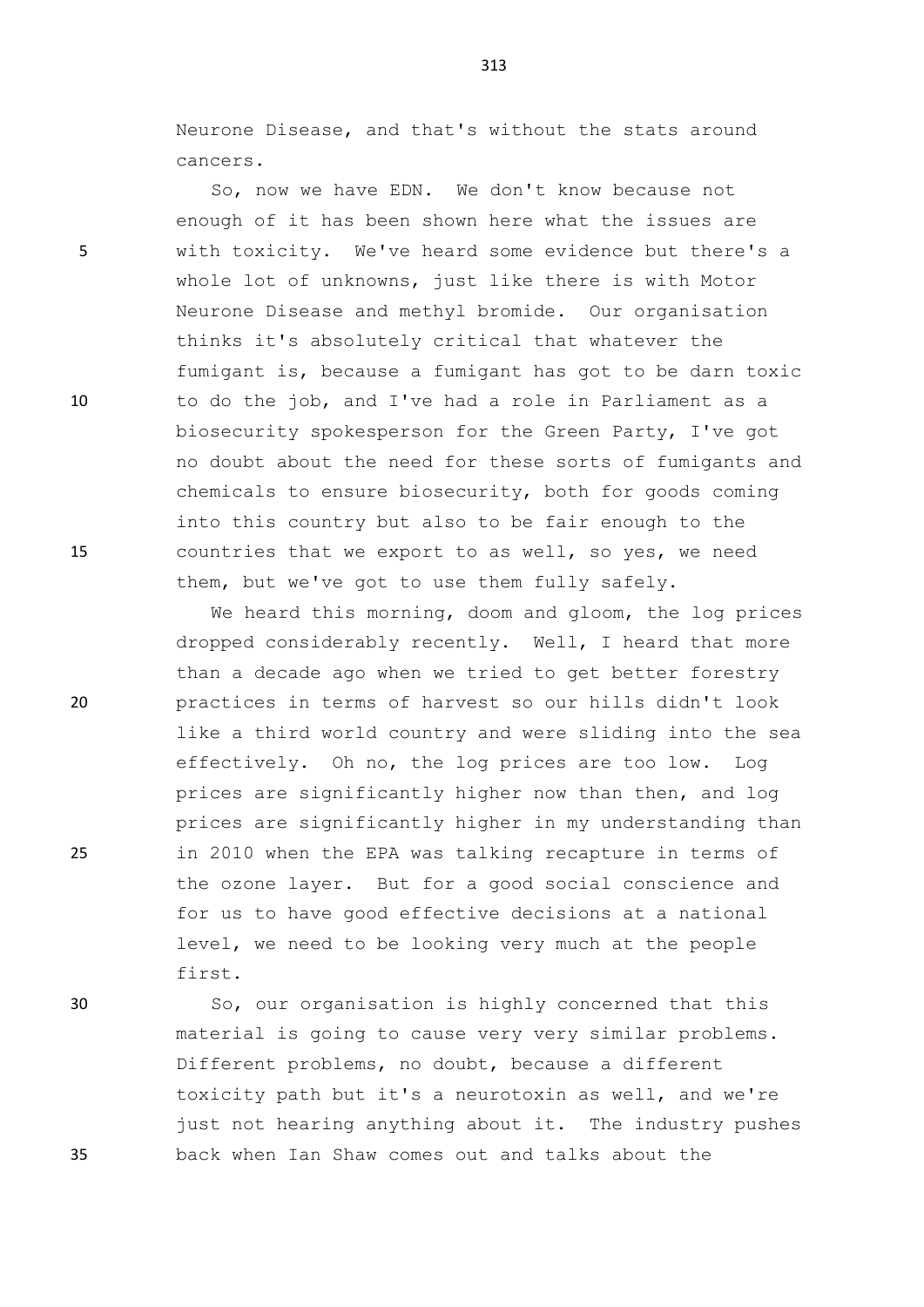linkages with Motor Neurone Disease from methyl bromide. It says, oh no, the stats aren't strong enough. Well, there were six deaths in that port and there's been others. Do we actually have to have a hundred deaths? 5 With EDN are we going to have to have some accidents and some harm? We just had an incident in Tauranga recently where four workers went to hospital to be checked over after having an exposure event, following that is four abatement notices handed to the existing four for that 10 fumigator.

**CHAIR:** One minute.

**MR BROWNING:** I probably will need a little bit more. I think the industry seems to get one hang of a lot of time but I'll try to speed up. I'll jump to air 15 dispersion modelling. The results vary significantly depending on the assumptions made. It's not a perfect science and there's always uncertainty, we've heard that. I note that Dr Terry Brady in his report on the March incident pointed out that, effectively in my 20 words, that it is inherently flawed, it certainly is unlikely to be able to be used as evidence in a retrospective legal environment considering that case looking back at it when they were trying to analyse what had gone on. Uncertainty in emission rates, influence 25 of large piles of logs and the behaviour of the dispersing plume, that's a topography on the flat area of the Port of Tauranga.

In 2007 our community group in Picton at the time, Guardians of the Sounds, approached him, as it worked 30 out, and here's a quote he may not like it now but his quote he made at the time is around monitoring, where to put monitors. "Trying to monitor an invisible plume of methyl bromide with a hand-held worker exposure meter is like trying to catch a mosquito with a bird net, 35 completely worthless". There's massive issues to do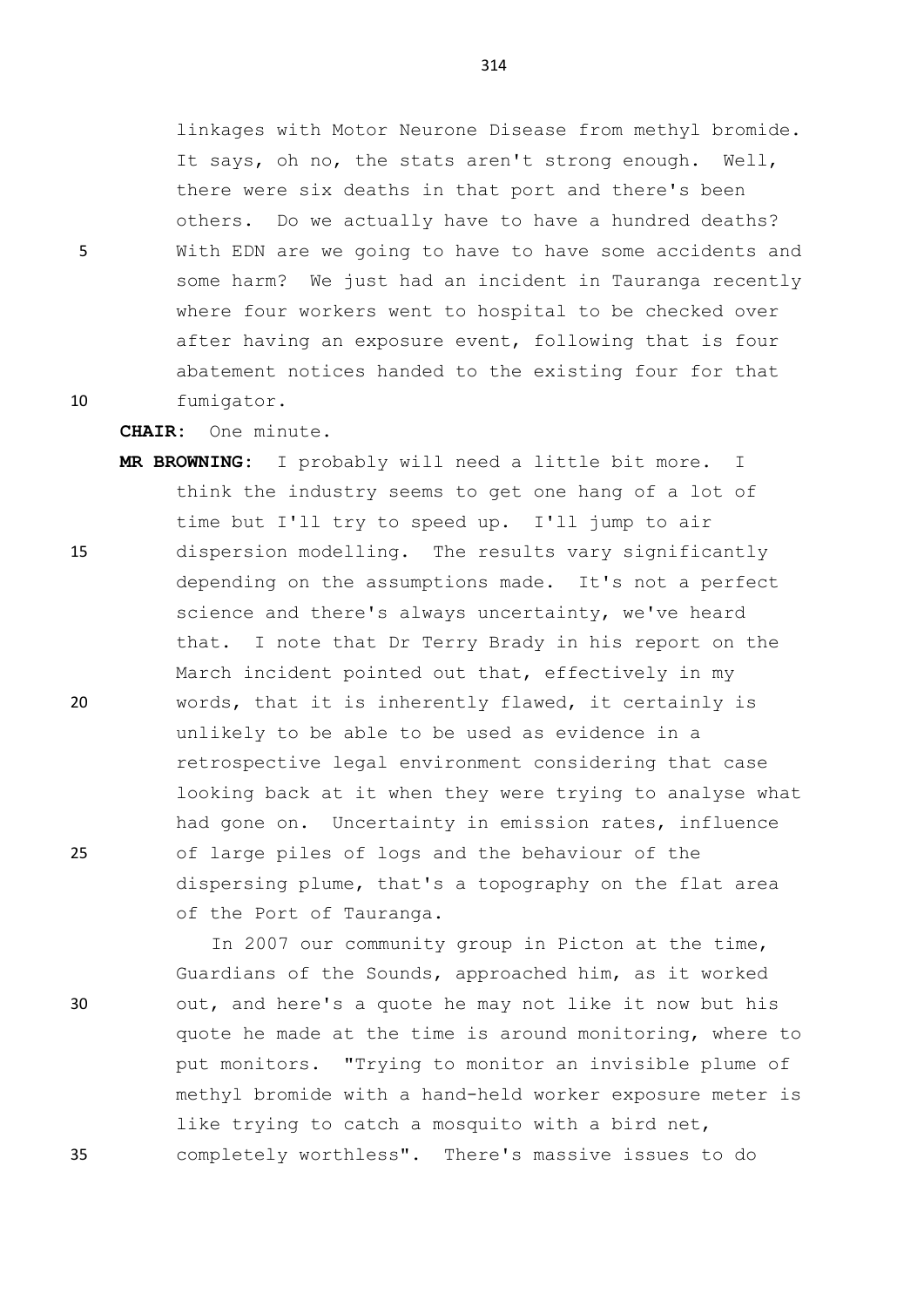with monitoring but there's also issues to do with modelling and so they're quite different.

I have noted that the Applicant here, and STIMBR effectively, we've heard that the figures keep changing, 5 we think that both the EPA and WorkSafe need to be going to the most precautionary levels possible and effectively forcing the hand to recapture. Recapture could happen. Nordiko, I've had a lot of communications with Nordiko, met with them several times. I don't care 10 whether it's Nordiko or who it is, and I see Mark here from Genera and he's trialling different systems, but Nordiko tell me that they can't even test it on a decent stack of logs because industry is basically blocking them. When I've had the discussion with industry, even 15 at lunchtime, they say, yes, that's because they won't sign a non-disclosure clause. Nordiko are happy to be totally transparent and open with trials of their system. It can be upgraded, there's no reason for it not to be upgraded and if there's a better system, well 20 and good. Industry has also said that, well, there's a legacy issue disposing of the carbon. It is not any more than cyanide in that soil micro organisms also do their work on methyl bromide as it comes up through the soil.

25 I realise I've done my time. I would like to refer to the [Enviro Fume] decision and I would ask the DMC whether it may accept that or make a point of looking through that decision to see what Judge Smith and that Court came up with in terms of Tauranga, and Tauranga is 30 just one port, but the deep concern they had at both compliance but even the exposure of workers, and including the Court, and yourselves maybe, when visiting that port for whatever reason. There's lots of different people there and there's people in the nearby 35 communities.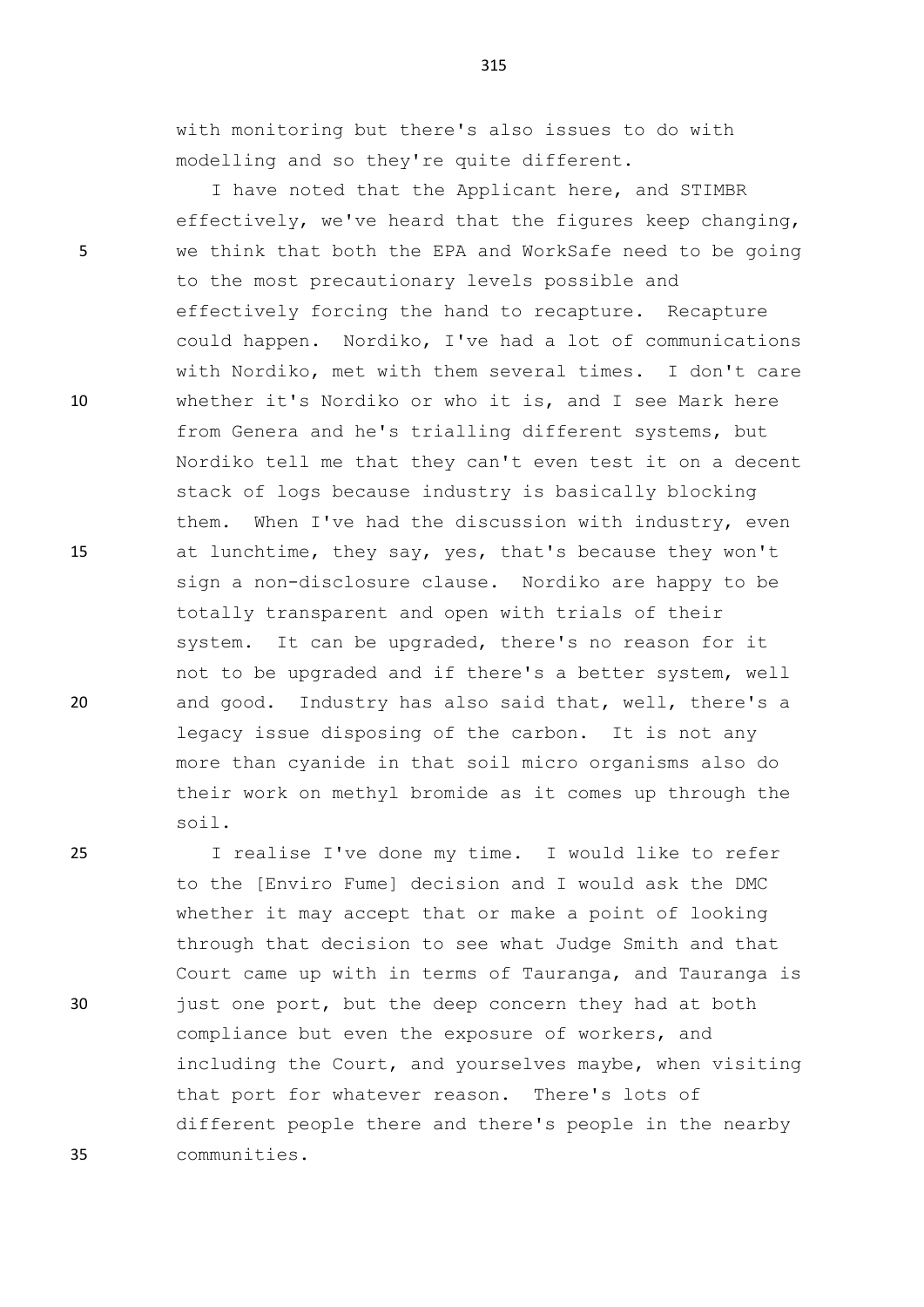Now, remember back in Nelson Environment Court case, the local paper actually imposed the plume path of methyl bromide from that port over the town of Nelson and it was somewhat significantly more than what we're 5 seeing in the modelling by anybody here, but that was the model that was being used at the time and it went right down through out towards Stoke, obviously dissipating to some degree. But then you get Professor Ian Shaw saying even the low levels of instantaneous 10 exposure to methyl bromide may be causing problems for people, and I mentioned it before in questions.

So, I've got material that I would have possibly read out. I don't think I need to if you think you can find your way to look at that Environment Court decision. 15 I'm happy to supply it to the EPA to look at that, in fact the EPA will have that decision as well.

So, we're opposed to EDN only on the basis that we're not confident that there's enough information known about it. We have got Maori members that are very 20 concerned, they're concerned about the methyl bromide for that matter and what might happen around the sea, but in fact EDN would be even more of a threat because of the nature of EDN and water. And they were concerned about residuals in bark, residuals in the dust on the 25 port getting washed in stormwater or whatever into the port. I suppose one last thing, and I have to say that the EPA's presentation, and this has happened forever and a day, I've been involved with a number of ERMA and then EPA submissions and the likes. They say 30 appropriate or proposed controls in place will make the risks negligible. I don't believe that because those controls invariably aren't monitored, aren't met, or are underestimated and so I'm asking this Committee, the EPA, and then WorkSafe under the new legislation, to go 35 hard and make sure that workers and the broader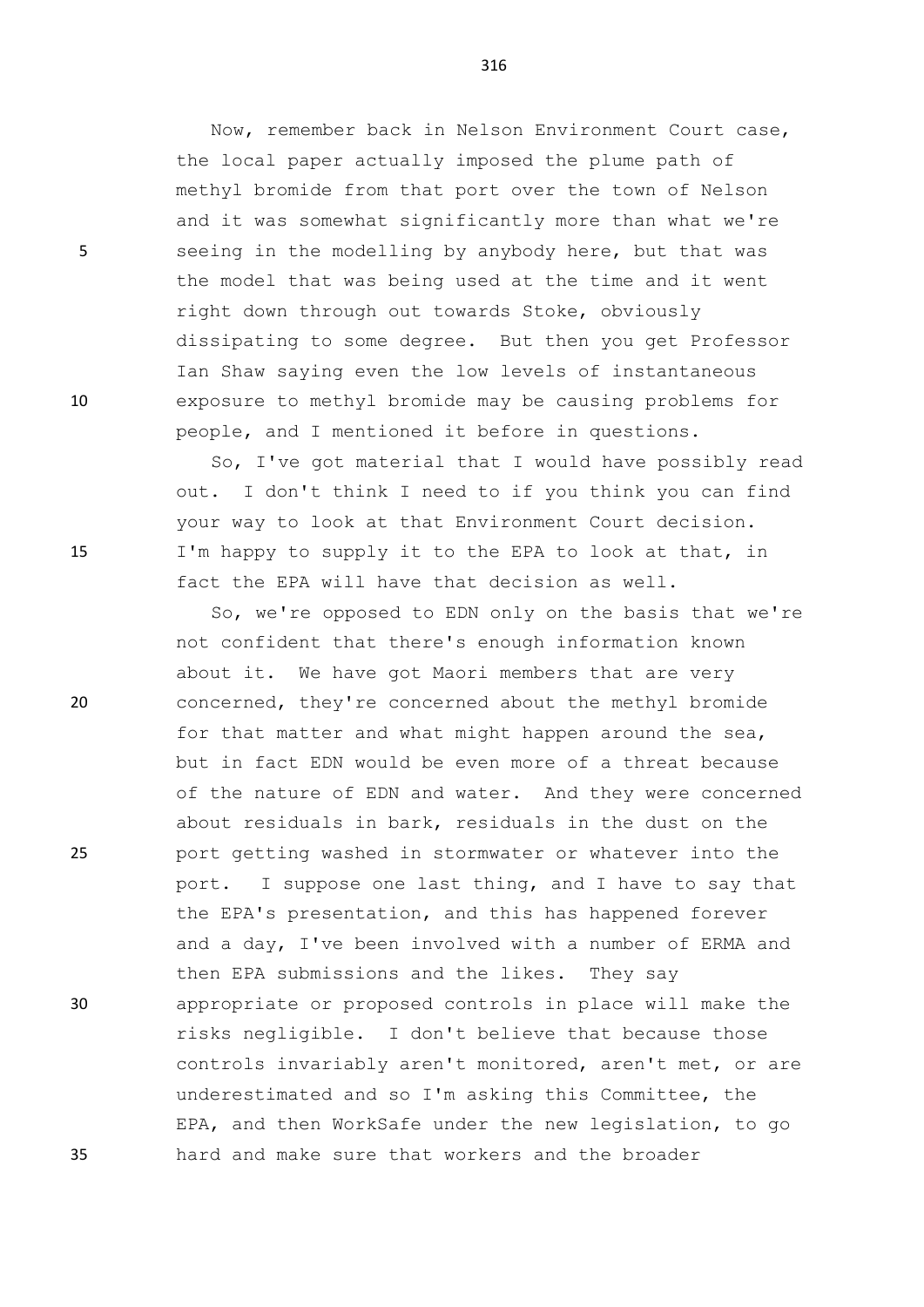community, they've got the ultimate protection. Thank you.

**CHAIR:** Thank you for your submission. Just to reiterate the Committee will take into account historical levels of 5 compliance as a factor in making its decision. Questions for Steffan Browning, Kerry.

## \*\*\*

10 **DR LAING:** Thanks John. Thanks you, Steffan, for your presentation. I guess it's a difficulty in looking at the context and the historical methyl bromide with the methyl bromide history, and trying to compare that with what is proposed here. (Dr Laing asked to speak into 15 microphone). Sorry, we'll start again. I realise that the methyl bromide history is important but I mean our perception, and I hope you will have the same feeling, is that EDN is quite different and the residual concentrations should be significantly different from 20 methyl bromide, and therefore some of those problems that have arisen in the past may not be manifest here.

I've got some questions and they're really related to the comments that you've made around scrubbing and how it might readily be put in place and I know you asked 25 the Applicant the question this morning to which they answered they hadn't given any consideration, but what consideration have you given to whether a purpose-built facility is practicable, economic and would cope with the various things that were described around port 30 logistics and the like?

**MR BROWNING:** Yes, well that's an issue. Of course EPA has this theoretical balancing except its first provisions, a bit like WorkSafe, it's the environment and human protection first before economic balances. So I'm not 35 sure how you're going to do that. In China, for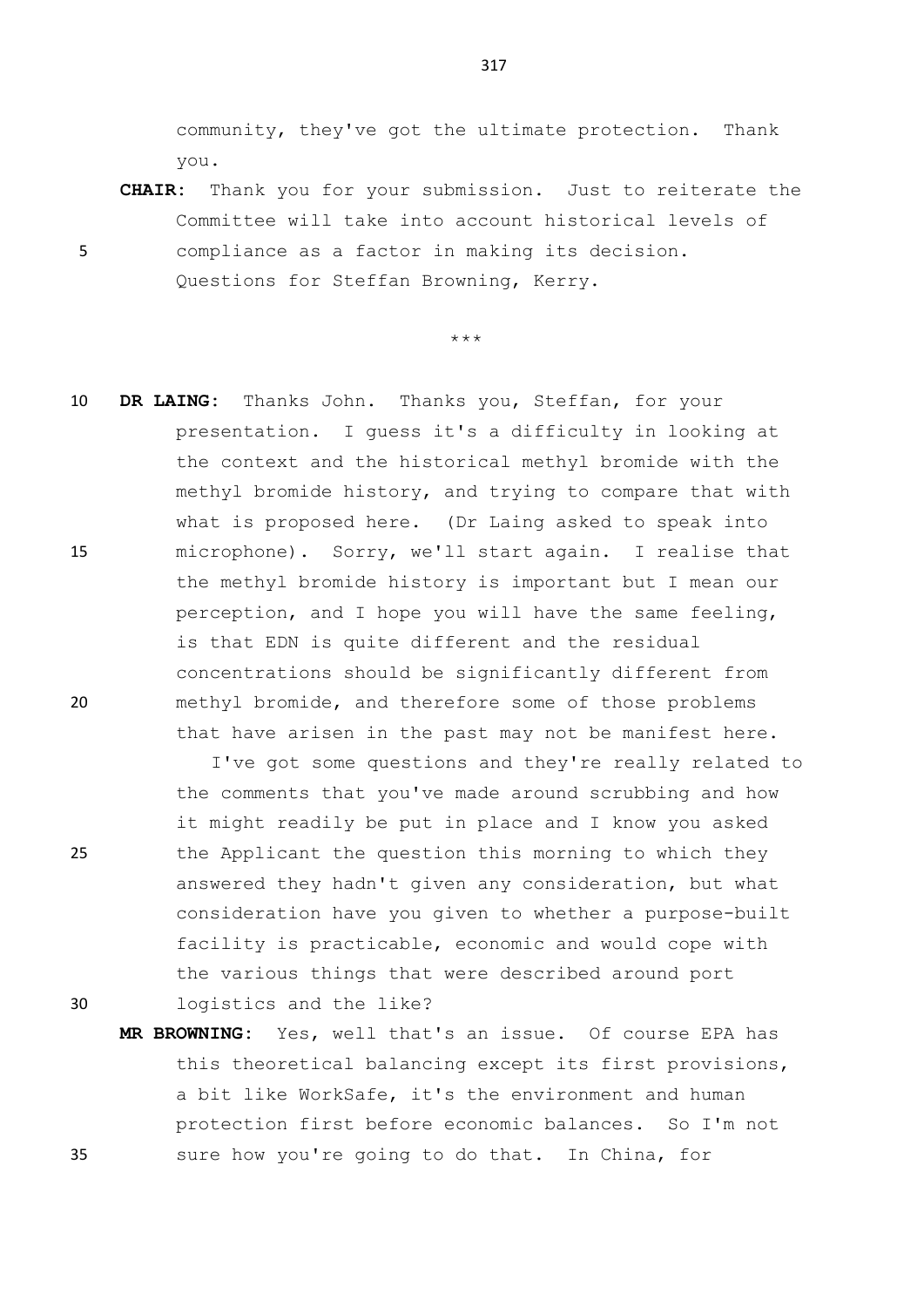example, there are facilities where large volume fumigations happen in chambers and then the residual from that chamber is dumped into another chamber and the likes. So, it's a matter of will, both at a national 5 level and maybe port and regional level. We believe that there is an opportunity for the Port of Tauranga but it could be in my view at Northport, where a particular facility is built to do large-scale log fumigations. The level of investment will be millions 10 of course but, you know, relative to this, the third largest export industry's ability to pay, I think it shouldn't be a problem.

The Port of Tauranga's Chief Executive has put to me that what about bunkers where you can just put a tarp 15 across a concrete-walled facility. That would be a great start where you've got full control, well, almost full control, there's still accidents but much better than having tarps draped over log stacks and, as I said earlier, every port has had problems with log stacks 20 venting at some stage.

So, there will be the cheap version and there will be the far more sophisticated version. The cost, we've looked at it, we think it's practicable. Where there's deaths, there's people that we can't attribute it all 25 the time, but we know this stuff is deadly in that sense and so we think it is affordable. It is a very big industry, it's had a lot of public money already and it's time it contributed a bit more itself.

**DR LAING:** It's a pity you weren't in Wellington, we did

30 discuss this to a fair extent with Wil from Nordiko and in particular we did talk about the facility in Shanghai, so we're aware that there can be massive structures put in place. But it comes back to this balancing act that we've talked about before, as to what 35 is required by way of a control or economic investment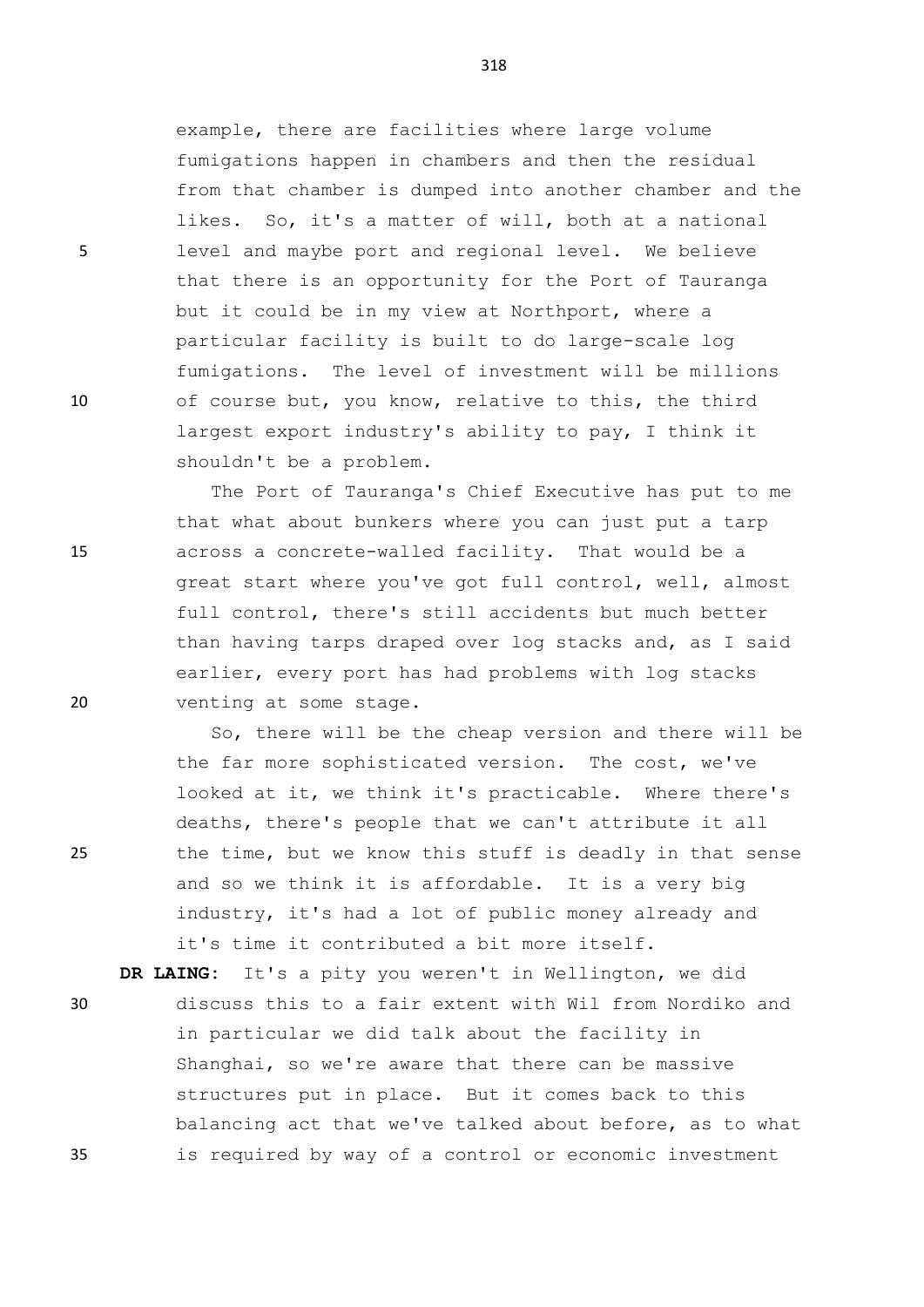compared with what you're trying to manage and how great a problem is that that you should do it? And I guess that's the balancing question we have to face up to. **MR BROWNING:** I think if you set the standards at the correct 5 level, it may be that the ripple from that is that those

investments are seen to be practicable and realistic, and the Environment Court pointed out that this is a major thing, and WorkSafe may say about who's actually in control of this, is it the fumigator, is it the 10 exporter, is it the port, is it the regional council? In fact, the Court suggested it was everybody, and I say at a national level maybe there are some other strategies we can look at, but in your case if you set what is actually required for worker and environmental 15 safety, the rest may follow.

Over lunch I actually rang Nordiko, I was quite concerned about what I was hearing about the Plant & Food recapture system, and Nordiko are fine to do it with just carbon, they don't need the liquid system, the 20 liquid system is to try and reduce the amount of carbon and the volumes but that's not the issue. And interestingly enough, Plant & Food have ordered one exactly the same after, you know, they've had five years of use and they've ordered one exactly the same as 25 they've used before and Nordiko have not heard of these problems that we've heard here today. So, I don't know where the truth lies there but I'm hearing problems there. Can use a straight carbon filter, and if there's a problem with those sodium thiosulfate and caustic soda 30 and the volumes, and the volumes, by the way, I gather are not quite as described here either.

**DR LAING:** I'm sure I don't know where the truth is either as to Nordiko's scrubbing systems, but one of the things you've postulated there, and it's one of the controls 35 that I think was mentioned by Bruce Graham, is that what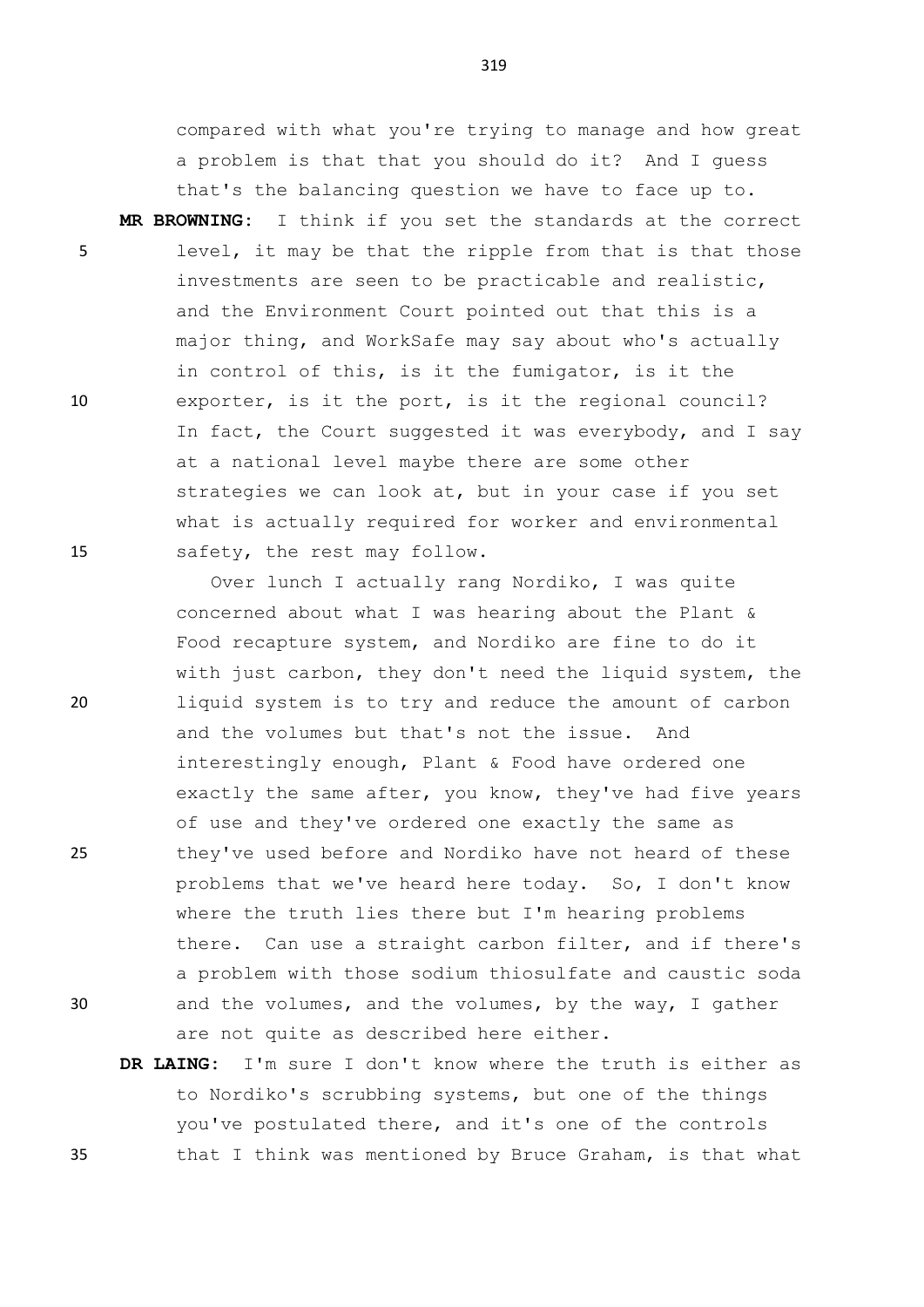we might be required to do is set a control over what residual concentration there is at the end of fumigation and how they comply with worker safety health and from thereon, there may be a range of options that they can 5 use to do that and we would be leaving it to their discretion.

- **MR BROWNING:** Do you mean that by if, it's been touted that it's only 1% of residual gas, and you go, well, okay, we're getting very low levels, and our organisation, in 10 fact I've missed it in my submission, suggested that one of the conditions would be that there are trials on the commercial level, not just at 750 cubic metre stack but in real-life trials to affirm that before anything on a regular basis continues, because we've got the numbers 15 changing all the time. It seems to be very surprising to be getting down as low a percentage as that, but maybe that is the chemistry. But there's too many variables and we just think that, yes, that's why we say dedicated facilities would be optimum but otherwise 20 recapture regardless.
	- **DR LAING:** My understanding is that commercial scale trials for a significant length of time could not take place without us giving an approval for EDN to be imported or used.
- 25 **MR BROWNING:** Or an interim approval, I don't know. I hear you.
- **DR PHILLIPS:** Thank you very much for your interesting talk. I just had one question that related to your submission and it was just a question to you. You made a comment 30 about how there had been no environmental assessments specifically done for the Tauranga port and you had concerns about the need for these kind of local scale studies to get a real handle on what the environmental and health issues were at a local level.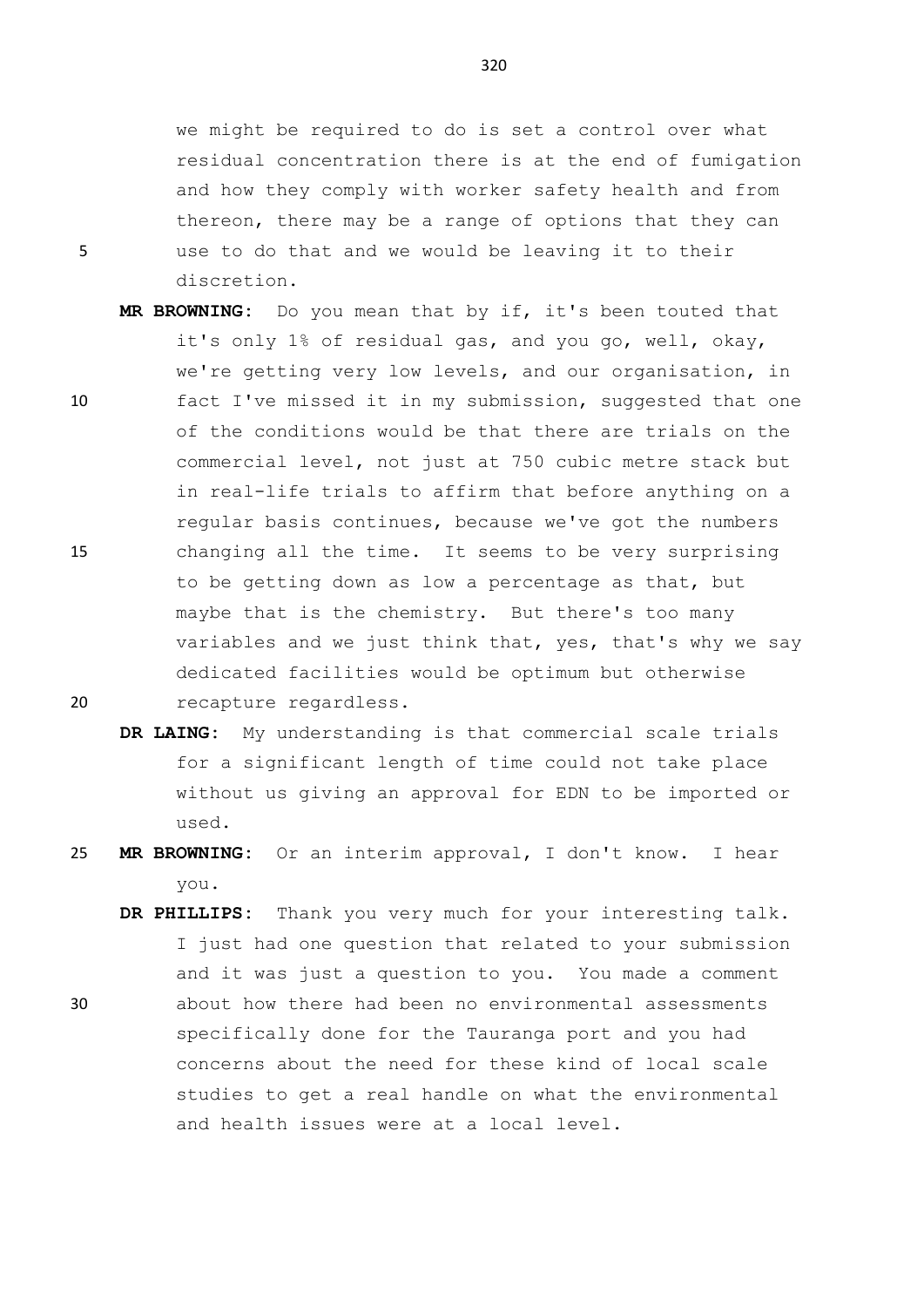My question is that the EPA has proposed a permission control which would require those sorts of studies to actually be done. I know that's only one part of your overall concern but if that permission control was in 5 place, would that alleviate your concerns in that particular area?

**MR BROWNING:** I just had a little bit of a hearing thing then. If there was a permission for a -

**DR PHILLIPS:** The EPA is proposing a control, and this

- 10 relates to the fact that, the observation that perhaps the modelling was done in Tauranga and may be relevant to that area and other similar ports but it may not be relevant to places like Picton, and so I guess I took that a little bit further to try and address your 15 concern around the fact that there weren't environmental assessments done in some of these areas. I was sort of thinking, well, would that go some way to alleviating your concern on that particular issue?
- **MR BROWNING:** Yes, your decision needs to reflect this being 20 held in numerous places. Napier, it's got some similarity to Nelson; Picton is quite unique, I don't know if it's unique; Gisborne if they were to do it; Lyttleton. Yes, the decision would need to be strong enough that - I think I might have still missed it but 25 are you suggesting that with the EPA's suggested control, that local application and modelling would happen?
	- **DR PHILLIPS:** That's my understanding, something along those lines anyway.
- 30 **MR BROWNING:** The thing is it is still if you're monitoring you'd have a monitor over here and a monitor over there and one 200 metres away and you get whatever you get at those monitoring stations, and you've got no idea what's in-between, and that's how bad modelling and monitoring 35 potentially is. Yes, you do need something, workers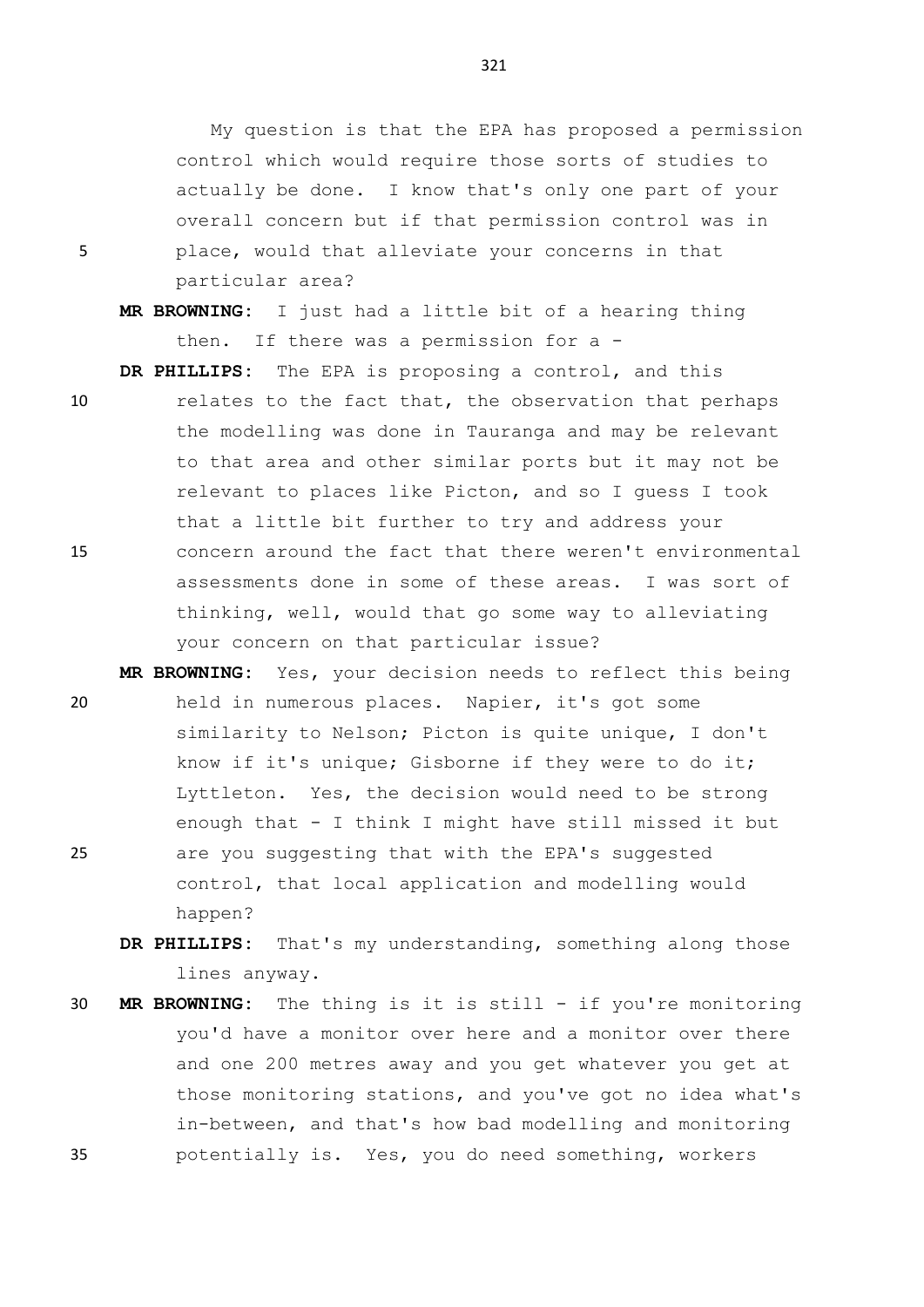need to be covered for the immediate vicinity but these invisible gases, there's not even a suggestion that there are smoke tests done, or something like that, where you can actually have something of a similar 5 specific density visible where you can say that's where it's going this minute, but of course that can change in five minutes or ten minutes as well.

- **DR PHILLIPS:** But that permission control doesn't relate to monitoring, that relates to doing site-specific
- 10 assessments. That's quite different from baseline monitoring.
- **MR BROWNING:** I would suggest it is necessary to have site-specific, but I will still have my doubts as to how far they can go and so I'm really looking for very 15 strong controls.
	- **CHAIR:** Thank you, Steffan. No other questions from me. Are there any questions from the EPA staff?

**DR VAUGHAN:** No questions from us.

**CHAIR:** Applicants?

- 20 **MS GEAR:** Could I just ask the question of Mr Browning, is he aware that at 15 parts per million, and I know that is above the WES and above the TEL, but that above 15 parts per million the majority of the population would get extreme eye-watering similar to cutting up onions and so 25 while we might not have a monitor everywhere, those high plumes will be picked up by practically every individual.
- **MR BROWNING:** The concern about that, and I noticed that STIMBR, there seems to be some issue around the odour as 30 well of fumigant released, we don't know what's happening at 1 part per million, the toxicologists may have some views around that, so waiting until your eyes water or you can smell it as some kind of monitor is really well past the gate post in our view.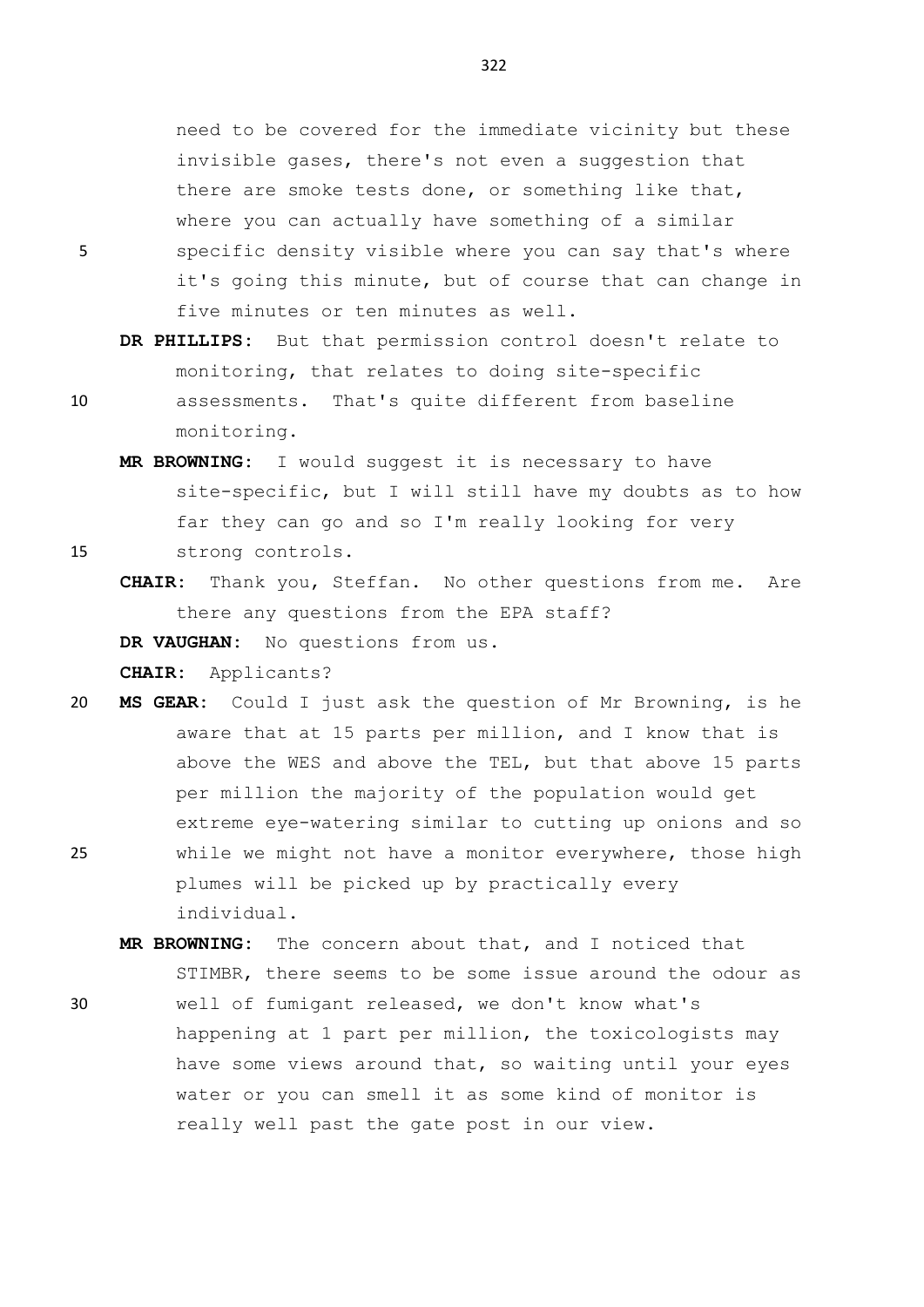- **MS GEAR:** I'm not offering it as a monitoring system. I'm just saying that that is in part a back-up for the script, the situation you describe where any monitors will be quite a distance apart.
- 5 **MR BROWNING:** There was a mention on the odour as well and of course there's no stenching agent suggested with this just as there's no stenching agent with methyl bromide, and that might be helpful, although there was some mention of an almond-like odour in STIMBR's submission 10 and almond of course is cyanide, but they are like, no, no, there's no cyanide problem but there's an almond-like odour. So, yes, I come full of scepticism I have to admit.
- **MR McCONVILLE:** First of all, I wasn't quite sure if we were 15 talking about methyl bromide or EDN, but when it comes to your opposition of the application I was a little bit confused. I'm not sure if you're opposing it or whether you're approving it with scrubbing/recapture, there was a bit of a disconnect there. So, can you clarify 20 whether you're opposing the application or whether you're approving the application based on the controls which are in place and the potential for scrubbing or recapture?
- **MR BROWNING:** We don't think there's enough information to 25 approve it but if it was to be approved, recapture at a minimum. Methyl bromide, we have a problem with methyl bromide but most of that is in the air because it's not recaptured. It's a very effective fumigant. Industry could do everybody a favour by getting into 30 recapture this year in a significant way wherever the logs are fumigated, and then it would be meeting its 2020 obligation at the same time.
	- **MR McCONVILLE:** So, in the case of scrubbing or, sorry, recapture, do you propose recapture or scrubbing?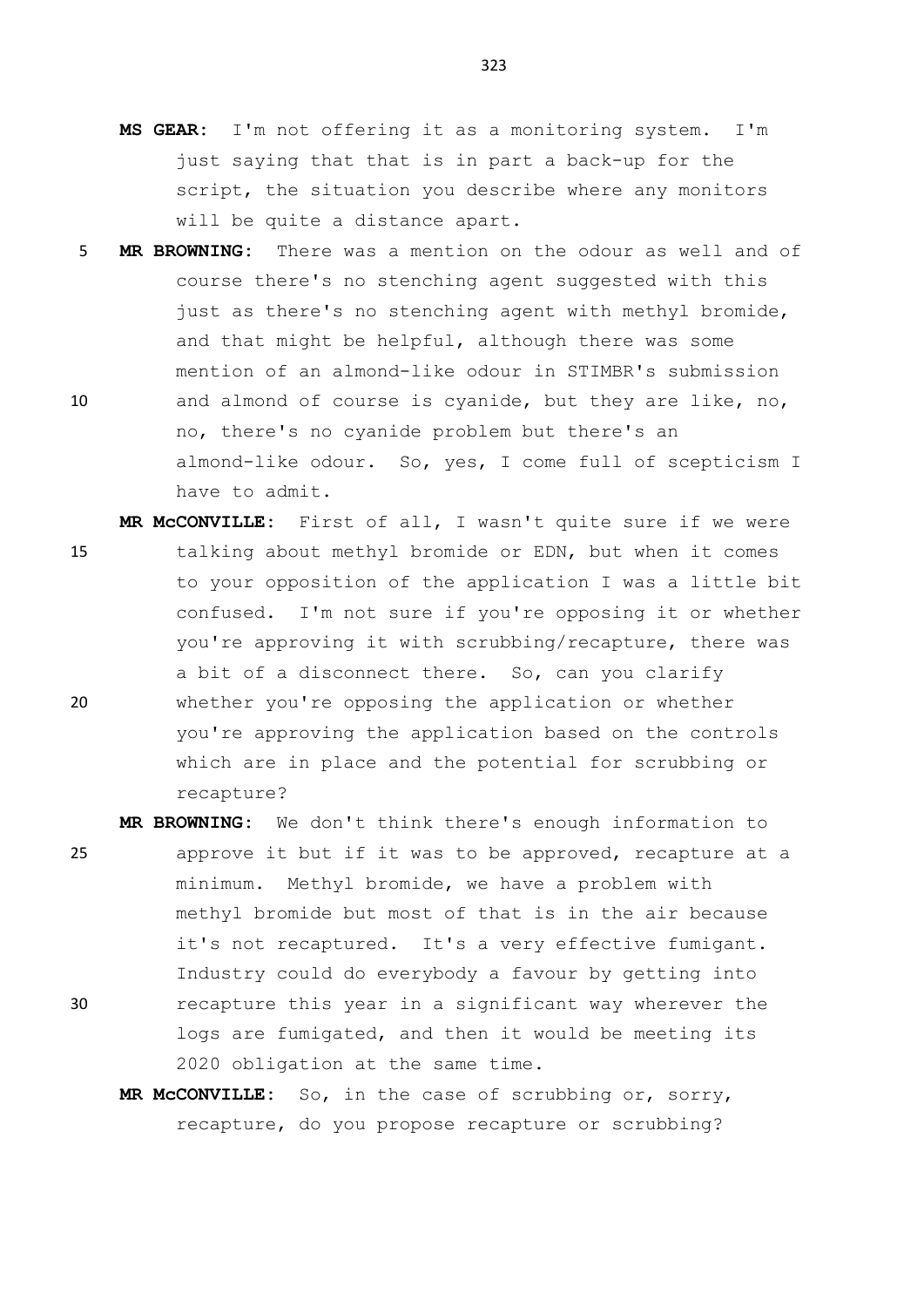- **MR BROWNING:** Well, for us it doesn't matter as long as it's not released to the atmosphere.
- **MR McCONVILLE:** So, in that case, what do you believe is the acceptable scrubbing efficacy?
- 5 **MR BROWNING:** Well, are you looking at a numbers parts per million?
	- **MR McCONVILLE:** I'm looking at a percentage in terms of efficiency.

**MR BROWNING:** I don't know about percentage because you'll

- 10 fumigate at different levels and then a percentage could be anywhere I guess. I rely on the toxicologist and their parts per million approach, and I suspect it shouldn't be much different than methyl bromide and you have your range of acceptances with TELs, the WES.
- 15 I agree with Bay of Plenty Regional Council where suggesting we have some shorter time values set, because waiting for eight hour averages when all your spikes are evened out and won't even trigger anything, and yet you've hurt someone, are no good. We actually need back 20 to the 10 minute/15 minute type values, values for that, and instantaneous. What happens if a worker gets a spike or a release? What happens if they over 15 minutes get whatever? They're the sort of values we really need here if we're going to protect people.
- 25 **MR McCONVILLE:** What kind of monitoring system do you suggest?
	- **MR BROWNING:** Well, you've got a range of them and I know some of them range in the prices that you put up there and others would be quarter of a million dollars.
- 30 Again, another good reason to have proper containment or specific facilities where those sort of costs don't go all crazy because you've got to have ten of them around the place to get any semblance of order.

It is interesting to note that the gas is heavier 35 than air but under certain conditions, of course, you'll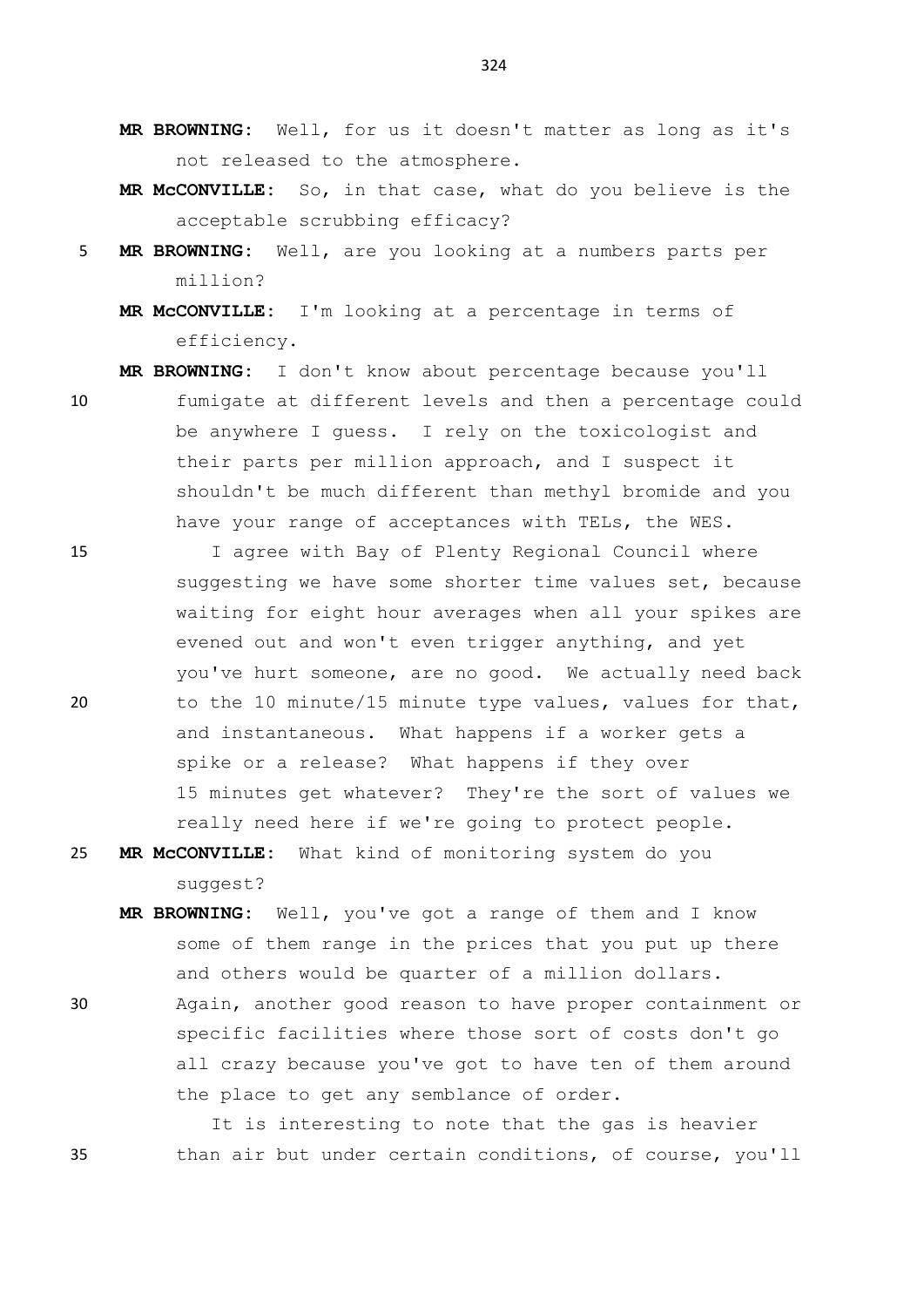get levels of lift to do with temperature, humidity, the inversion layer thing. One of my questions to the EPA was how often are they really checked, that the inversion layer controls are being met? Who's testing 5 it? You know, low winds, and all of that. That's rubbish. It's needed but it's rubbish in terms of application, because how often are fumigations being held up for two or three days because the weather conditions don't suit or don't meet the conditions? 10 They don't. So, those sort of things concern us.

**MR McCONVILLE:** But I think that again, with the reference back to methyl bromide we're not focusing on EDN and as the global commercialisation head for EDN, I've never been approached by Nordiko, to be honest I've never been 15 approached by Genera, in order to look at any kind of scrubbing technology for EDN. We've always stood by the fact that this substance will control itself, that the endpoint concentration, we've done it, again as Matt Hall said previously, we've got thousands of data points 20 which represent that. We have engineering controls in place using equipment.

**MR BROWNING:** Have you approached Nordiko yourself? **MR McCONVILLE:** We've had no necessity to.

**CHAIR:** Once again, just in the interests of time, and I'm 25 mindful that we still have a couple of submitters who deserve a chance to submit, can we keep any remaining questions and answers very brief please and to the point.

**MR McCONVILLE:** Yes. So again, just coming back to my

30 original question, whether this is in opposition to the application or whether it is an approval based on the controls which are in place; that's all I want to understand.

**MR BROWNING:** If there's better information, then EDN is 35 definitely better than methyl bromide in terms of worker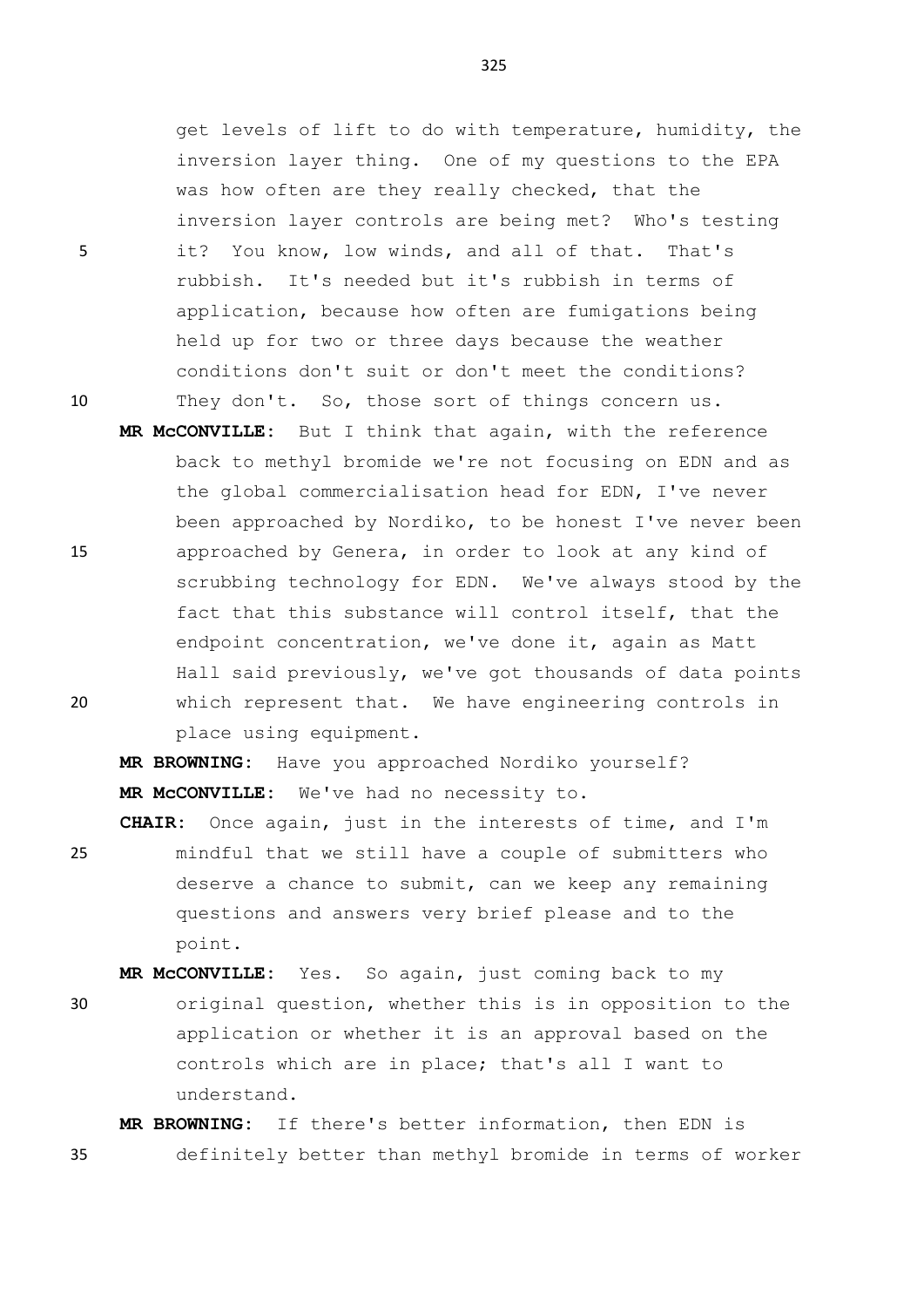and environmental safety, we wouldn't have a problem with EDN. We don't think the information is there and recapture can deal with the ozone layer for methyl bromide, so we know that. There's maybe a 5 neutral approach if the information was there, but as it

- stands we don't think the information is there.
- **CHAIR:** Thank you, no further questions. Thank you for your presentation. Now we move on. The next scheduled presenter is John Armstrong from Quarantine Systems Ltd.

10

\*\*\*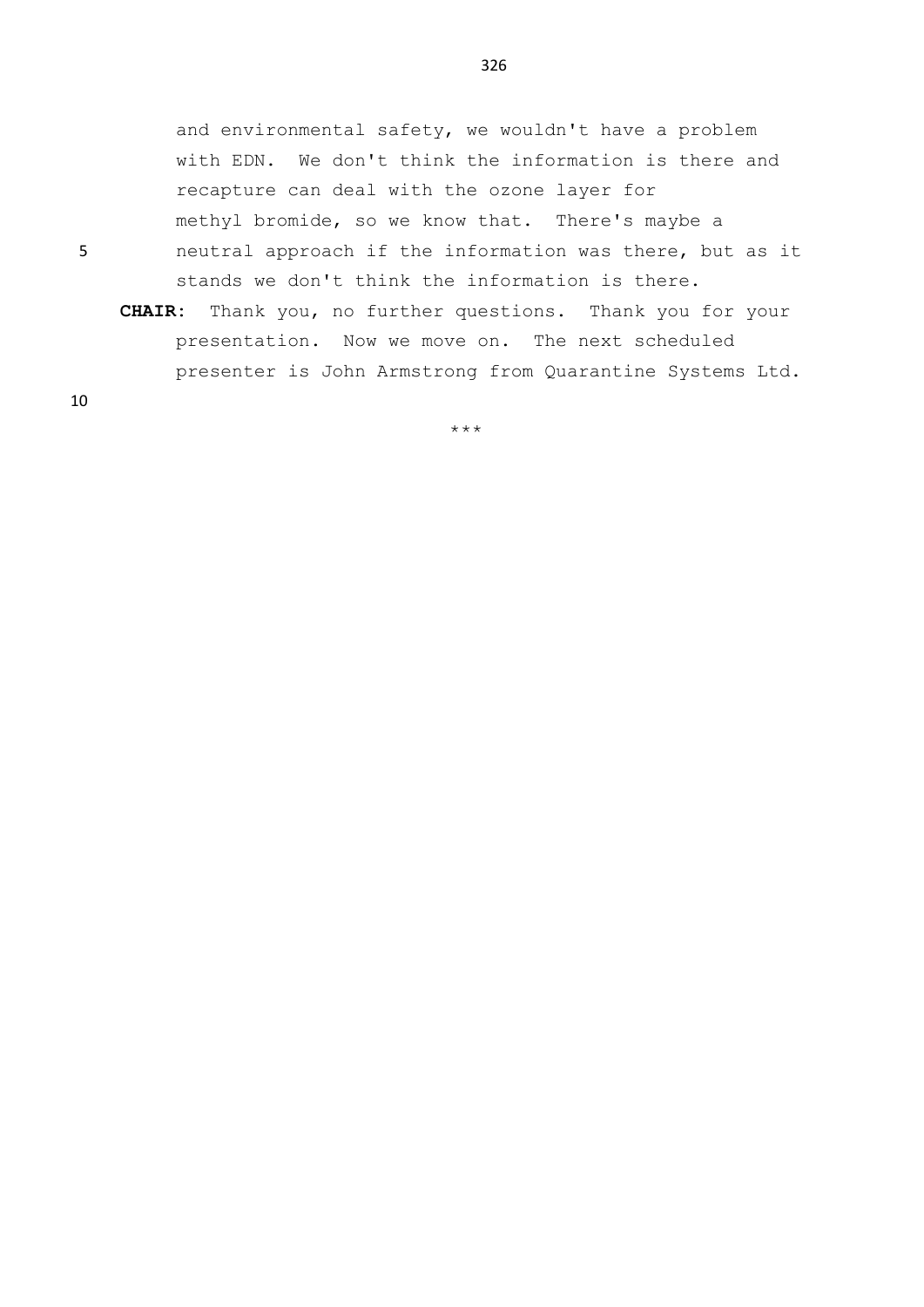#### **SUBMISSION BY QUARANTINE SCIENTIFIC LTD**

**DR ARMSTRONG:** Please bear with me if I start coughing. My voice is going a little bit. I'm allergic to sulfur 5 compounds and I'm moving very swiftly through my TEL for sulfur.

My name is Jack Armstrong, that's my nickname. I go by that rather than my given name of John. Formerly I was with the US Department of Agricultural at 10 Agriculture and Research Service. I was a research entomologist and I spent 40 years with the USDA, 31 of those years developing quarantine treatments for the export of product through marketing channels. I immigrated to New Zealand eight years ago and I have a 15 consulting company called Quarantine Scientific Ltd that specialises in scientific support in the areas of biosecurity, phytosanitary treatments and market access. I've been very fortunate to be able to work with the Crown Research Institutes, some ministries and industry 20 organisations in this capacity.

In 2014 under the auspices of a Ministry of Business and Innovation education project with Scion, I led a team of Plant & Food Research scientists that conducted a survey of all known literature on potential 25 alternatives for methyl bromide. We reviewed in-depth 15 major and 18 minor fumigants, chemical treatments, ie insecticides, non-chemical treatments, for example controlled atmospheres, energy treatments such as irradiation and others, and physical treatments such as 30 heat. We also looked at pest management systems and debarking. We found that only Ethanedinitrile, I'll refer to it mostly as EDN, offered any potential for replacing methyl bromide. A distant second was sulfuryl fluoride, which is a known greenhouse gas and is not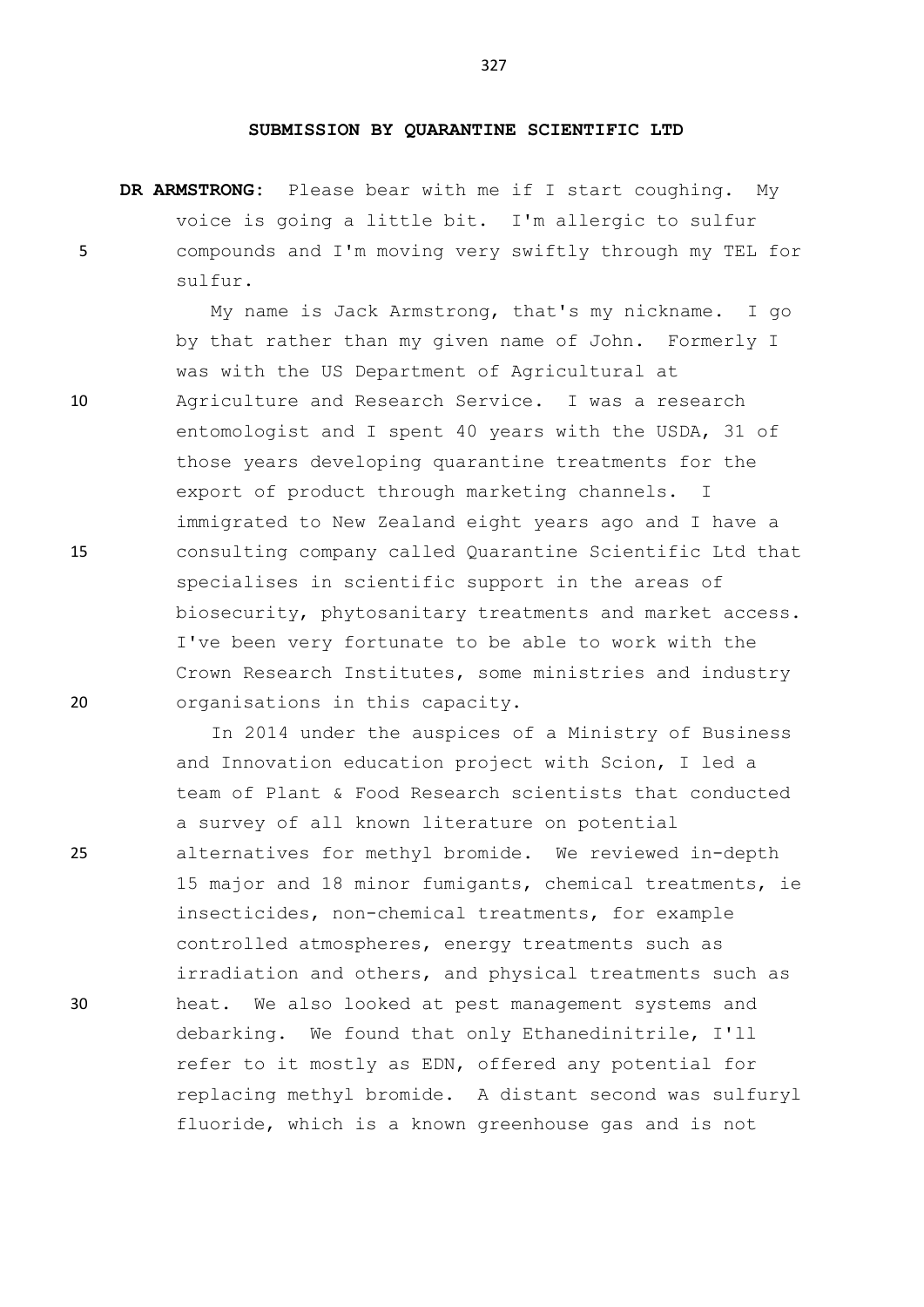useful for controlling insect eggs without unacceptably high concentrations or long fumigation times.

There was one area that does show promise for heating logs, it's called dual heating. It has been developed 5 by the University of Canterbury and it would be good for treating very small or niche consignments of logs and timber on logs but unfortunately it won't be available by 2020 for even those small export items. Hence, EDN was the only potential treatment worldwide that can be 10 readily adapted and applied under commercial conditions safely and economically by 2020.

Initially we did not have confidence in EDN because we did not think it would work, primarily because of the reported rapid breakdown and the solubility in water and 15 we thought this would be a big issue with logs. I was one of the people who originally did not believe it would work. Then later Plant & Food Research showed this to be untrue. It turned out that the rapid breakdown was actually beneficial in killing the target 20 pests we were interested in.

This is the product that came out of that, this is double-sided. Other than textbooks this is the largest document I've ever been involved with and it is on the STIMBR website if you're interested in it. It has been 25 looked at internationally and Plant & Food has received good feedback.

After EDN was identified as the only potential methyl bromide alternative, I led a team of Plant & Food Research and Scion scientists that included both 30 entomologists, foresters and an economist. We carried out a Techno-Economic Analysis of EDN. This Techno-Economic Analysis reviewed all aspects of replacing methyl bromide with EDN for treating log exports. The analysis was used to inform the STIMBR 35 Board regarding the viability of using EDN commercially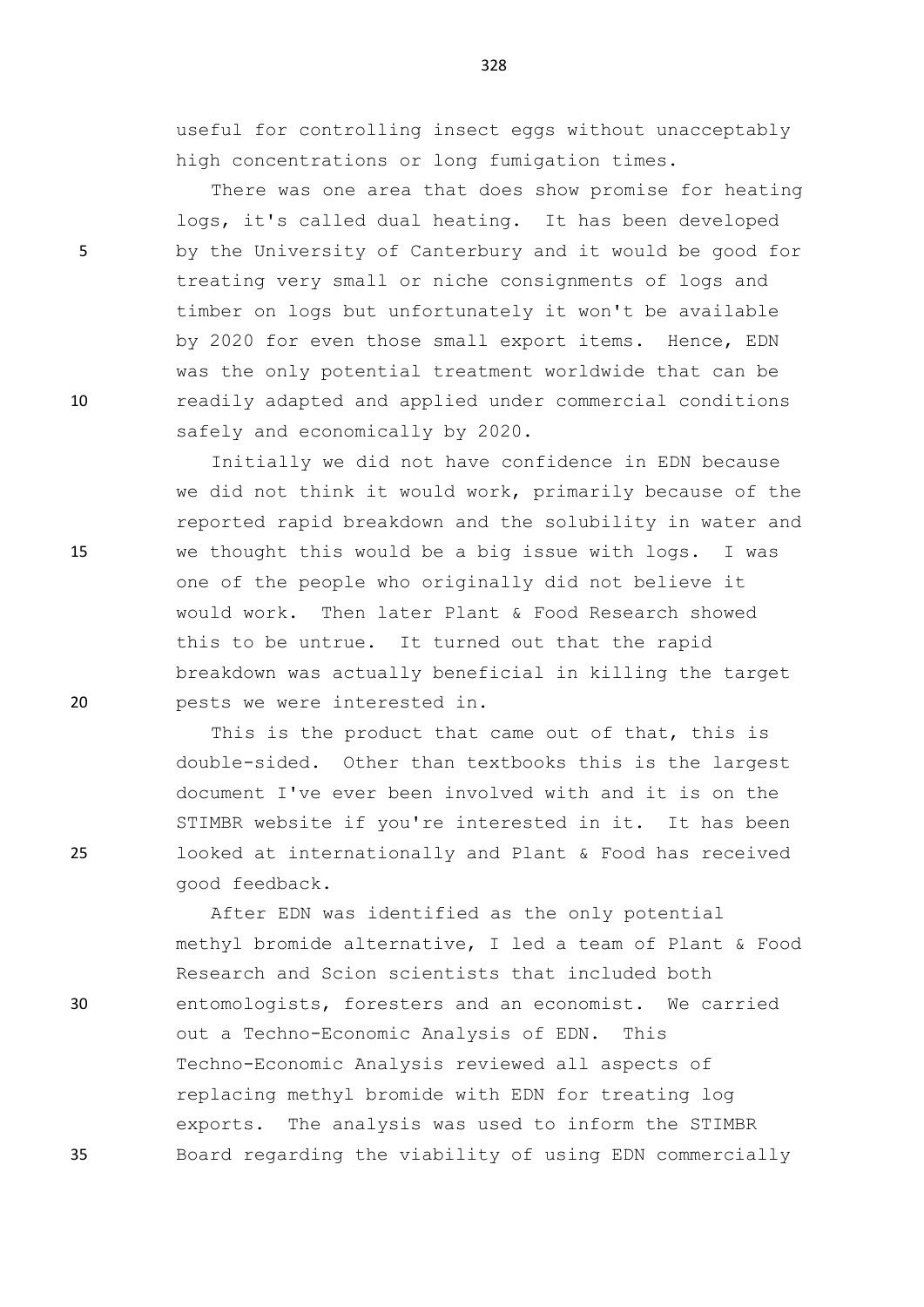for the treatment of export logs in identified areas of research that would be needed to prove its efficacy to MPI, and research that would be needed to register EDN in New Zealand. The Techno-Economic Analysis provided 5 enough confidence that the STIMBR Board chose to invest heavily in the EDN research that has provided the many datasets that have been made available today.

In 2017 I carried out an independent review for STIMBR of all available and potential technologies for 10 the use of recapture and destruction, ie scrubbing of methyl bromide and by extension EDN. The scrubbing would be done at the end of fumigation. I found that there are no suitable commercially available technologies that can provide the efficacy and economics 15 required by the log export industry. Most methyl bromide recapture and destruction systems that work, do so only on a small scale in a closed system or in the laboratory. There may be an exception in the future. There is a methyl bromide scrubbing system that 20 is currently under development by Genera but whether or not it is available by 2020 will depend on its scrubbing efficiency.

Because EDN is a new fumigant, there are no commercially available EDN scrubbing systems. Moreover, 25 the review found that technologies touted for the use in the New Zealand log export industry were unproven, no more than desk-top exercises and they lacked preliminary efficacy data, there were no engineering specifications and the commercial adaptability and/or economic studies 30 were also lacking.

I would like to make a quick comment about what I've heard about companies that say they can upscale their product for the recapture or destruction of EDN. It is my view from what I learned that there are no systems 35 that can be upscaled. Anyone who says they have a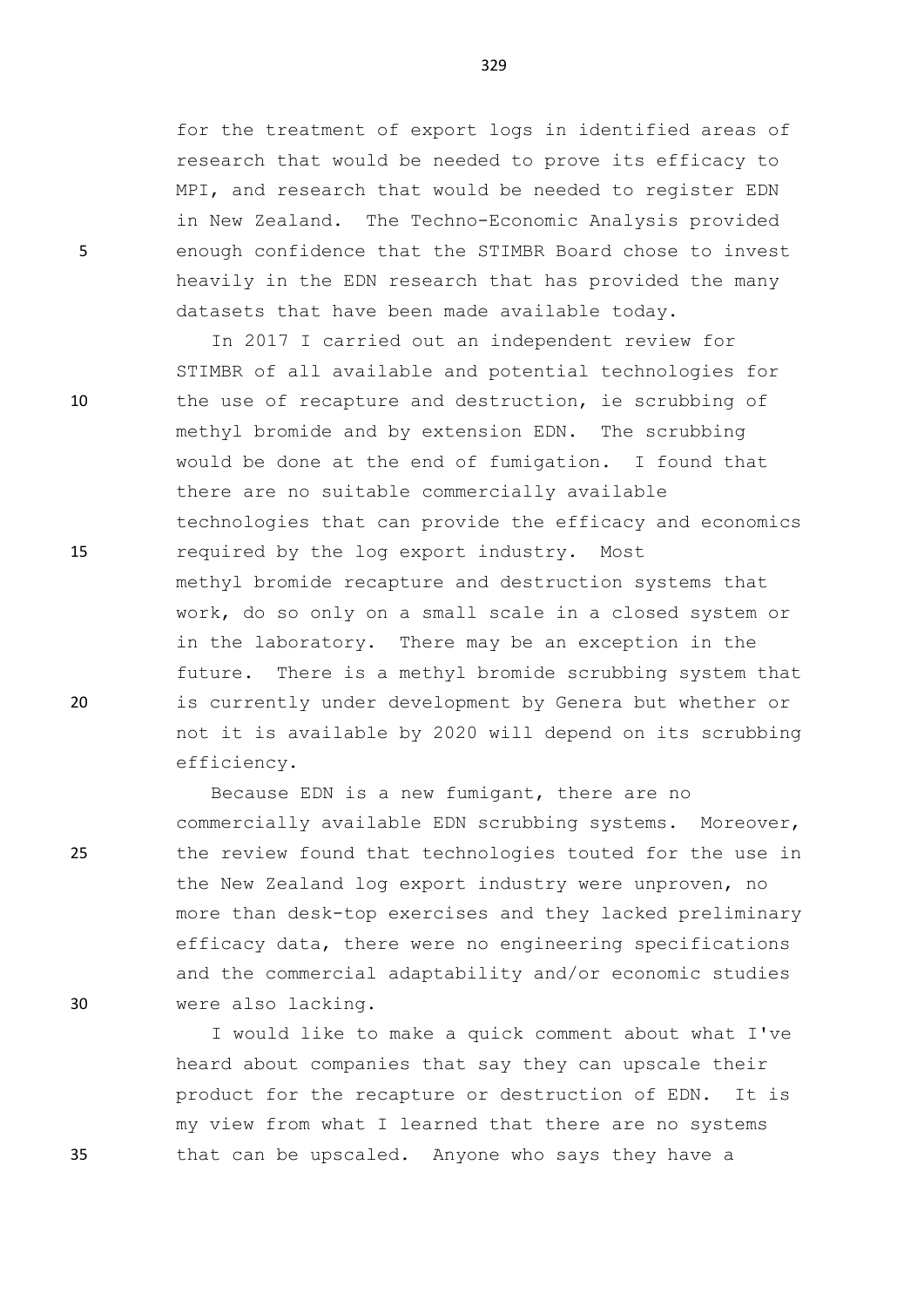system that they can scale-up is not telling the truth. That scale-up would require huge amounts of internal or external resources. Therefore, I suspect that anyone saying that they can scale-up to meet the New Zealand 5 export log industry needs, is either looking for money to help them with that project, or is looking for a way in to better set themselves up to be able to in the future scale-up. I don't believe any of that could be ready, from my reviews, to be done by 2020.

330

10 While we're on the subject of scrubbing and for the purpose of clarification I want to address the term that we've been hearing here called "self-scrubbing", a rather non-scientific way of describing something that happens with EDN and I don't want it to be misconstrued. 15 The molecules of methyl bromide or phosphine, which are currently used to fumigate logs, do not break down during fumigation or immediately after they are released into the environment. Because of sorption these molecules are bound to the wood and released over time. 20 As we know, methyl bromide breaks down in the ozone layer in the upper atmosphere. Phosphine molecules break down rapidly when they are exposed to adequate amounts of sunlight. The EDN molecule, however, breaks down rapidly in the presence of water, for example 25 during fumigation, and unlike methyl bromide or phosphine the EDN molecule breaks down to carbon dioxide and ammonia-based products with only significant amounts of the original molecule remaining in the treated space at the end of the fumigation. That amount released in 30 the atmosphere also breaks down into carbon dioxide and ammonia-based compounds. The term "self-scrubbing" has been used to characterise that breakdown process, and it needs to be linked specifically to the breakdown of EDN. It does not occur with any other fumigant molecule that 35 I know of.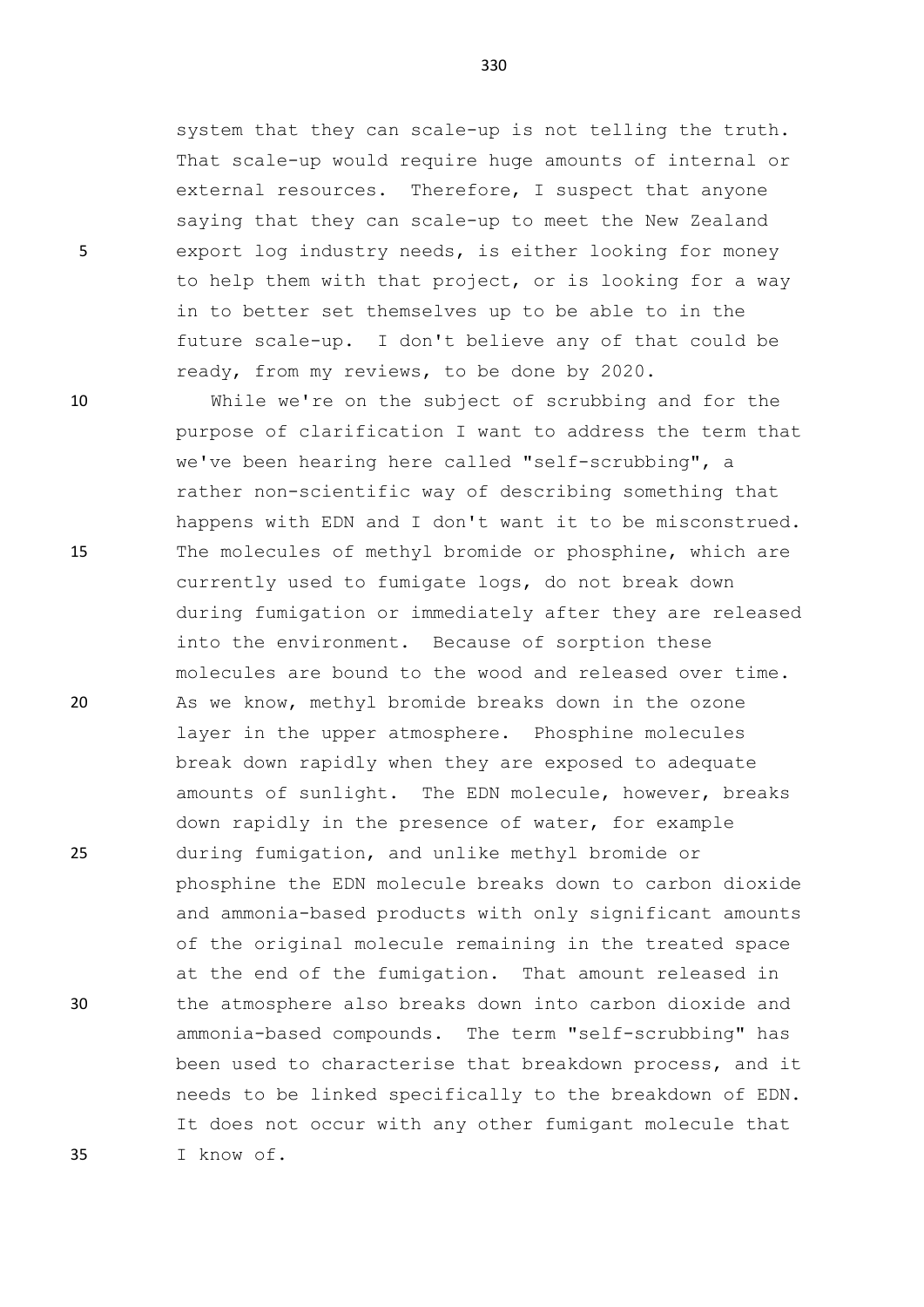To conclude my points, EDN is the only available fumigant that can be used by the New Zealand log industry. There are no commercially available recapture or destruction technologies that can be used by that 5 export industry. EDN breaks down rapidly in the presence of moisture to carbon dioxide and ammonia-based products. Insignificant amounts of the original molecule in the treated space after a 24 hour fumigation would break down rapidly in the atmosphere. Because EDN 10 molecules are not persistent like those of methyl bromide or phosphine, and only small amounts would remain after the 24 hour fumigation, no recapture or destruction is needed, even if such a system were available. Thank you.

15 **CHAIR:** Thank you for your presentation. Ngaire? **DR PHILLIPS:** No, I don't have any questions, thanks. **DR LAING:** Thanks very much, Jack, I don't have any questions either.

**CHAIR:** And nor do I, thank you very much for your 20 presentation. EPA staff, do you have any questions? **DR VAUGHAN:** No, we don't have any questions either. **CHAIR:** Applicant?

\*\*\*

#### 25

**MR BRUZEK:** Jack, just a quick question. You mentioned the availability of technologies on the market and just to have the numbers comparable. Like, how long it would actually take to reach a similar efficacy that we can 30 see that EDN is able to achieve, which is about 99% to 99.5% of self-scrubbing, as you call that, with methyl bromide or other fumigants?

# **DR ARMSTRONG:** Based on the data that is available, it appears that it would require say 24 hours under a tarp 35 fumigation to be able to reach the same scrubbing, if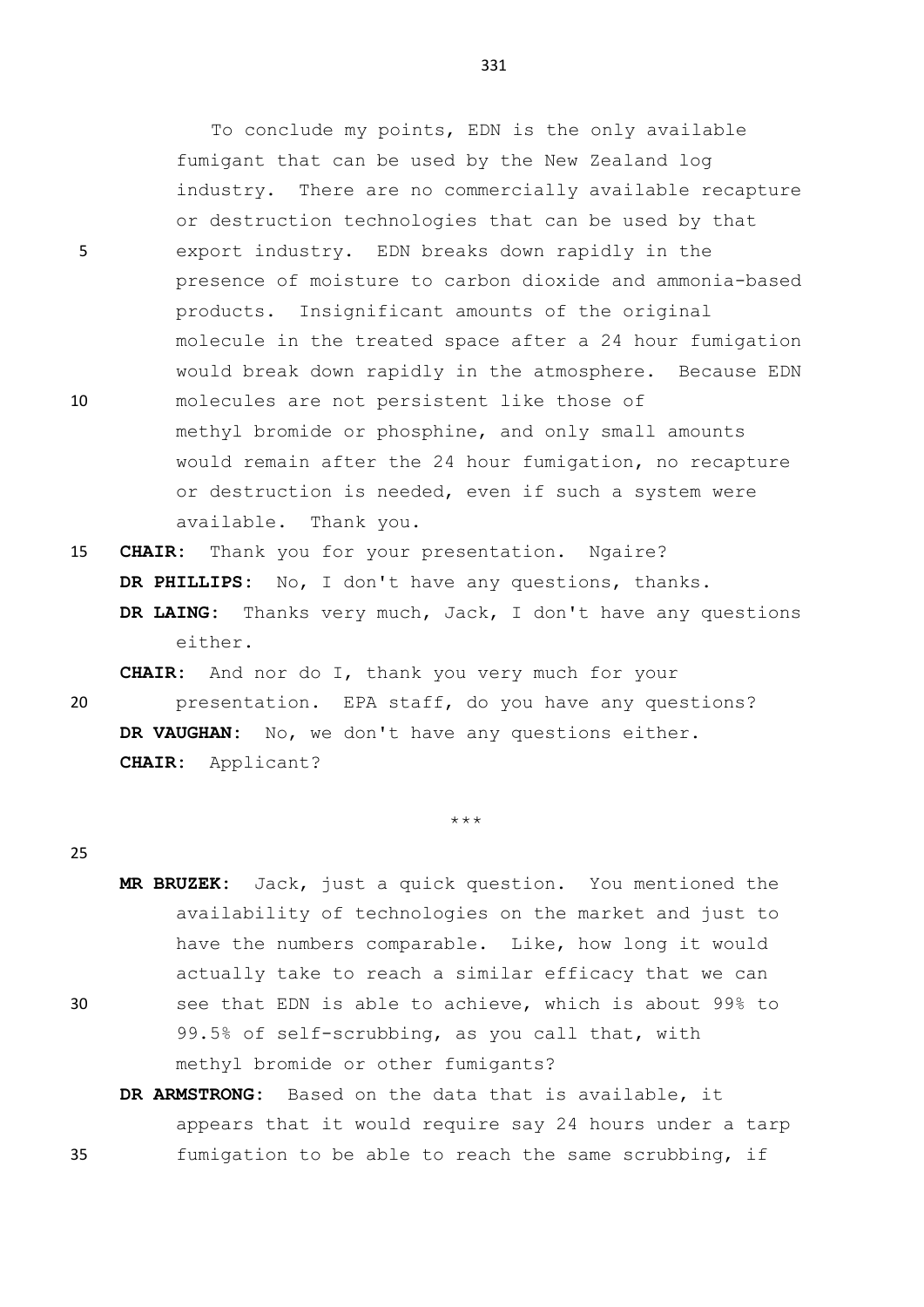you want to call it that, the same elimination of the EDN molecule that occurs when you would use a recapture device say after six hours of fumigation. This was proved from the early work with EDN in Australia.

5 **MR McCONVILLE:** Just following on from that, because it was one part of the answer, how long would it take based on current scrubbing/recapture technologies to get 99.5% efficacy for methyl bromide scrubbing?

**DR ARMSTRONG:** I don't believe there are any systems

- 10 available at this time that can give you that. Based on gas laws and physics it would be very difficult to reach that point. Economically it could be astronomical. Let me switch that to a liquor, think about ethyl alcohol. If you want ethyl alcohol to be rubbing alcohol at say 15 70%, that's not a problem, it's very cheap and easy to manufacture and it's inexpensive to purchase. If you want that to go to 90% ETOH alcohol, then it gets much more expensive. If you're talking about 99% ETOH for use in micro-biological laboratories, then you're 20 talking about extremely expensive to make, extremely expensive to purchase. That's the analogy I'd use.
- **CHAIR:** Are there any questions from the remaining submitters? Thank you very much for your presentation. Okay, the final submitter today, two names in front of 25 me Sam Weiss and Eddie Grogan on behalf of Bay of Plenty Regional Council.

\*\*\*

30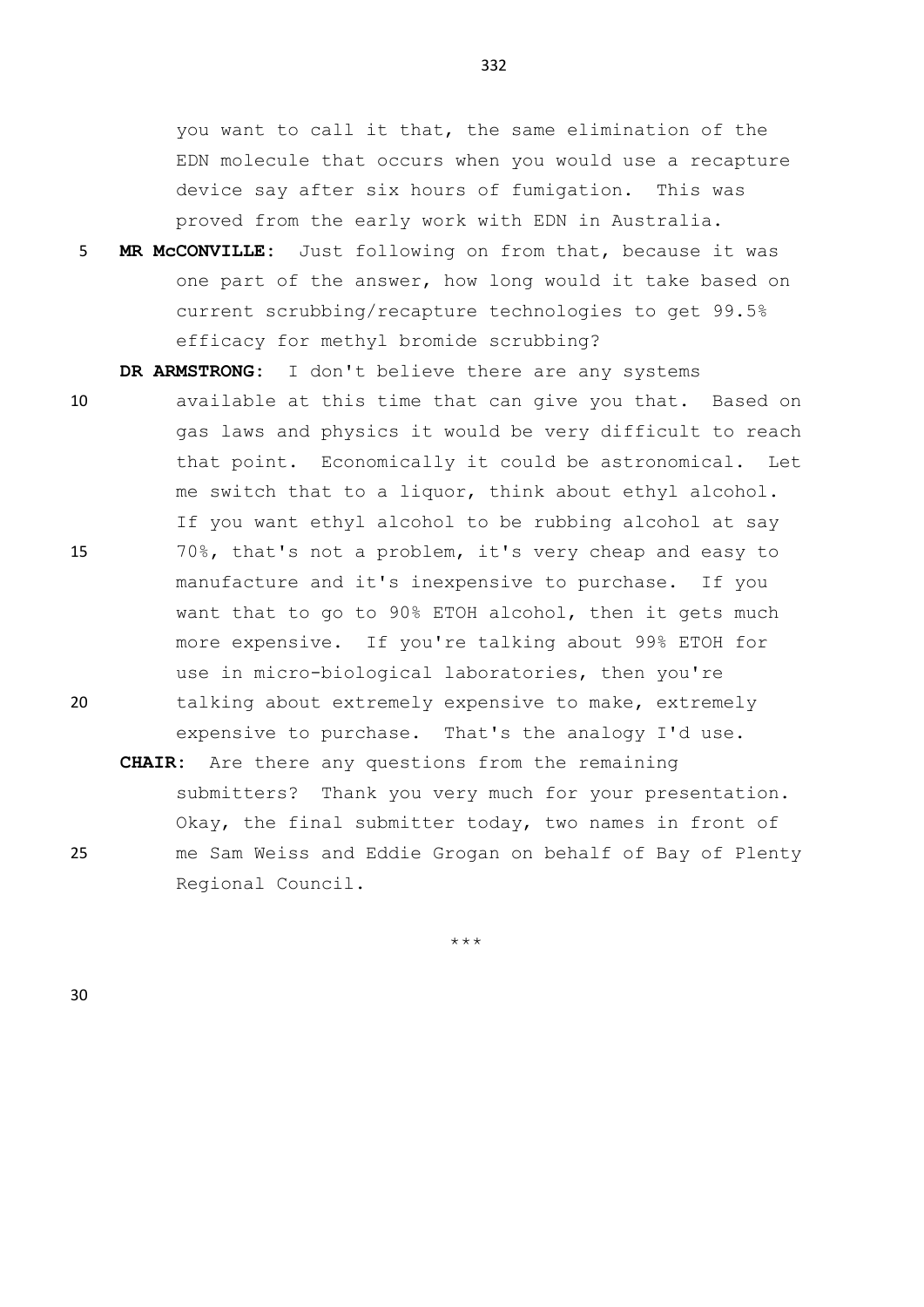#### **SUBMISSION BY BAY OF PLENTY REGIONAL COUNCIL**

**MR WEISS:** Good afternoon Mr Chairman, committee members, ladies and gentlemen. Thank you for all being here, 5 thank you for all still being awake. I know it's 5 o'clock and we're probably all keen to get home, so I'll try and make this quick.

Bay of Plenty, we are one of the largest users, or one of the largest uses of fumigants occur in our 10 region. Let me just say, I'm Sam Weiss, work for the Regional Council. I've been involved in this space for a number of years. So, we're one of the largest users. In fact, the only other larger user is Northport, and at Northport they don't actually require consent. However, 15 in our region fumigation is discretionary, it does require resource consent. Consent was first issued in 2005 to Genera, the main fumigator, and Council were involved in the ERMA reassessment in 2010, to which I personally submitted, then there was a comprehensive 20 consent review in 2014.

Now, the reason we're here is not because we necessarily support or oppose this application but because we want to help ensure that EDN is used in a way that's protective of human health and that of the 25 public. We recognise that EDN is potentially an important, or may play an important role and provide an extra tool in the biosecurity toolbox. So, most of my comments today are related to a port situation where greater volumes are used typically than elsewhere. And 30 by way of a comparison, a shipping container for methyl bromide might use 4 kilograms, a log row may use 100, and a ship might use roughly 3 tonnes or 3,000 kilograms. So, I will just show you a few slides here. This is Tauranga and you can see the port, there's

35 the logs quite visible there. There's also a port on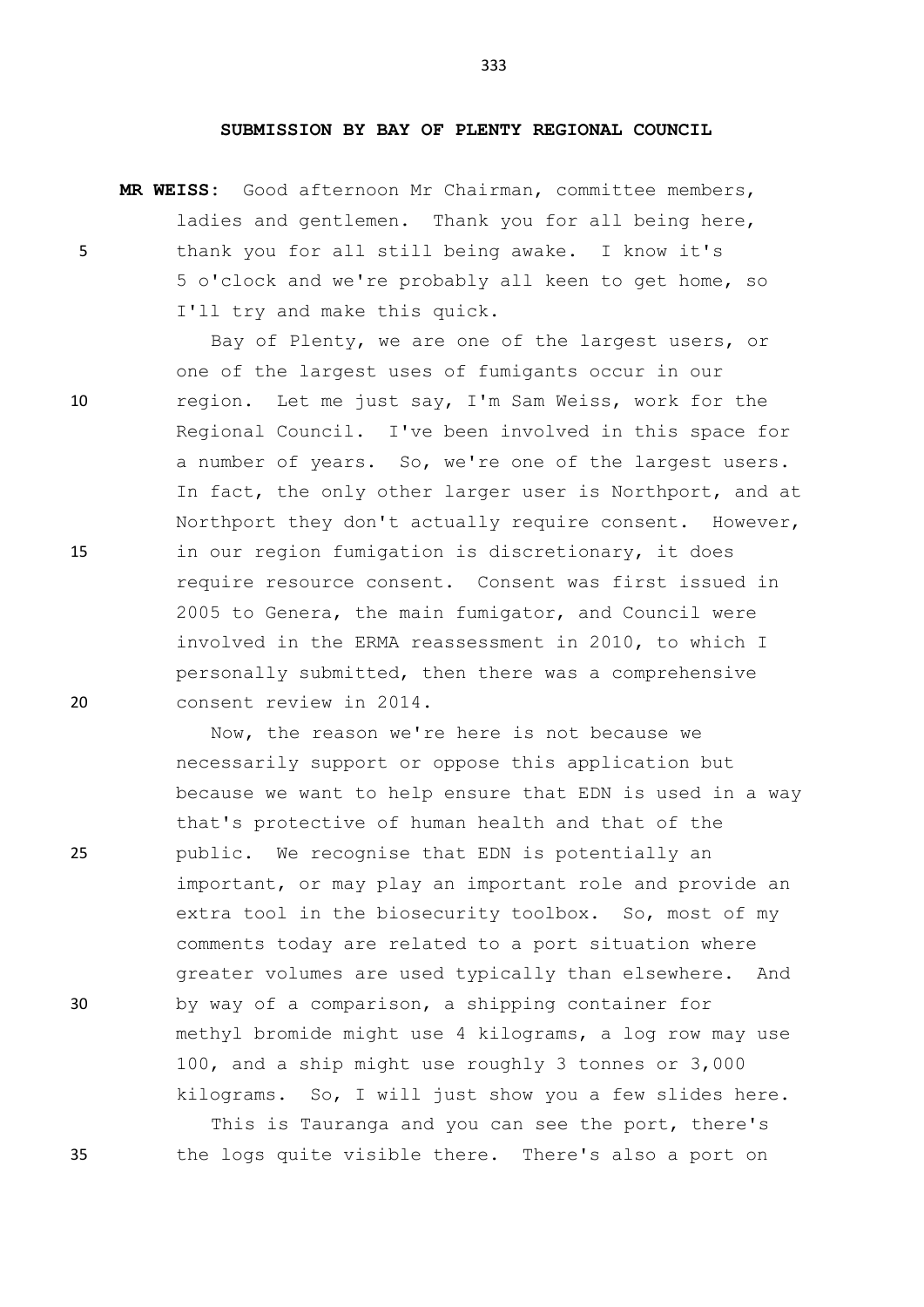the other side, and the container fumigation happens on that side which is Sulphur Point. That's at the Port of Tauranga. That gives you an idea of the scale of the fumigation operation. When you stand there and see the 5 scale of it, it is quite something to behold. I think someone has worked out that on average there's a truck full of logs fumigated every two minutes if it was all done end to end. So, there's a lot of logs.

That's bird's eye view. A couple of things to note. 10 The tarps there, the black tarpaulins, sometimes you might see 10 or 15 next to each other. Here they're a little bit more spread out.

So many of the proposed controls it seems rely heavily on the dispersion modelling results provided by 15 the Applicant, and we've heard that the modelling was done on about 400 ppm or less than 1% of the amount of chemical that's introduced. We're quite keen to see a copy of the original Brierley report because it does seem a lot of the controls hinge on it, things around 20 buffer distance, the need for recapture and so on, and Dr Graham's report, it also states that the modelling is based on these reduced EDN concentrations as determined by laboratory studies, and he goes on to say there's no real-world data to support the use of these very low 25 concentrations.

So, Council is also concerned that this modelling may not necessarily reflect the real-world performance, or at least perhaps the residual concentration under the tarpaulin, and therefore underestimate the amount of gas 30 that's released into the environment, especially because it seemed earlier on, we were told that the laboratory work that was done was based on a 28 litre sealed chamber representing essentially 750,000 litres underneath the log stack. We also heard earlier on from 35 a submitter that certain technologies have been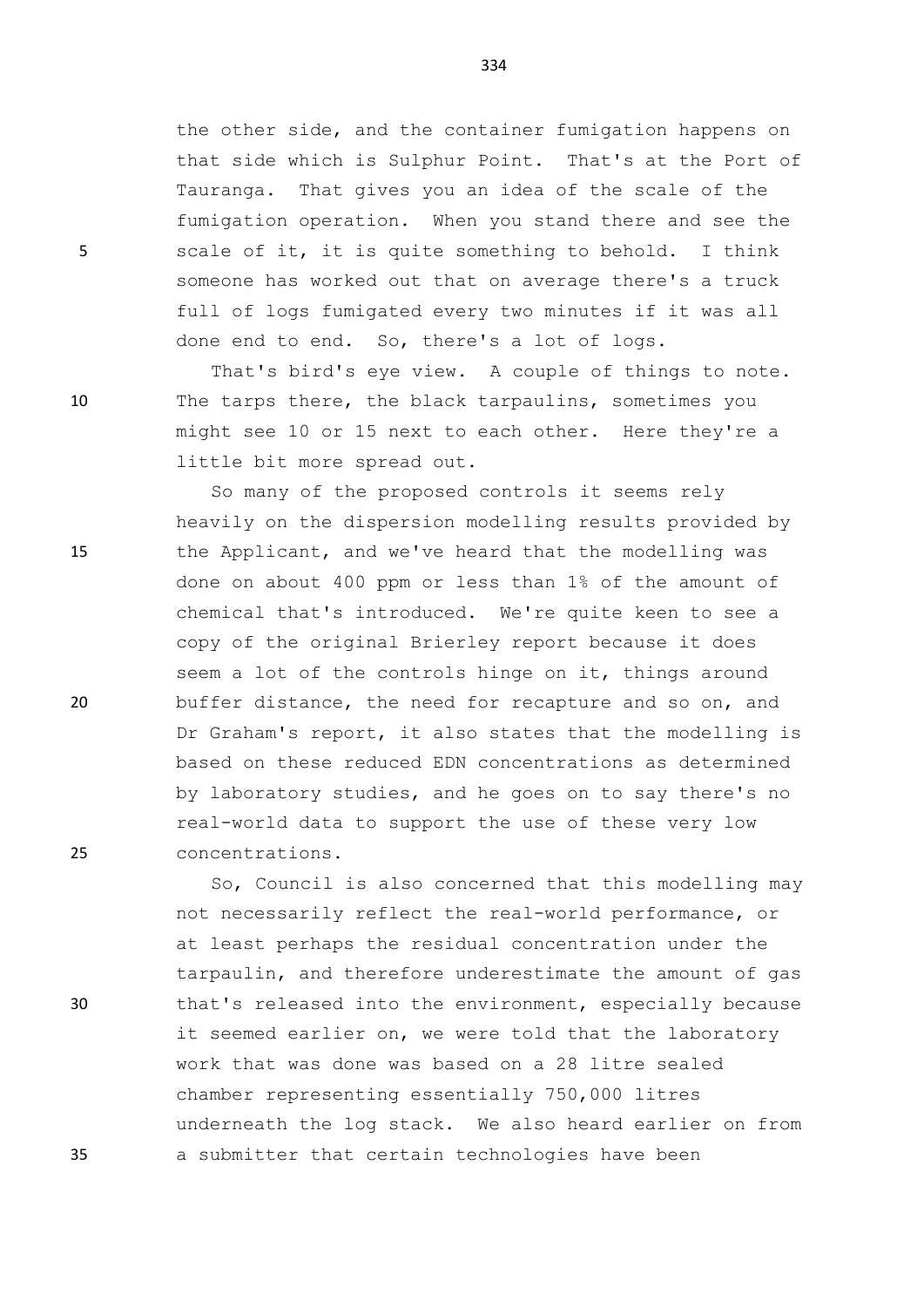discounted purely on the basis that they haven't, or apparently haven't progressed much past a lab scale. So, there's obviously some challenges with lab scale testing that don't always represent full scale.

5 But we certainly support a control setting a maximum level of EDN prior to the release to atmosphere to limit potential exposure levels which we believe should apply regardless if recapture is used or not. Clear procedures should be specified, including that sampling 10 be required from at least two or three locations under the tarpaulin to ensure that a representative sample of the gas is obtained.

The rate of gas release is also a critical determinant of downwind concentration and the Sullivan 15 report seems to assume that gas is released in a uniform way over 1 hour but this assumption is certainly not consistent with our observation of the removal of many tarpaulins often taking no more than about five or ten minutes, and we're concerned that modelling based on 20 an assumption of a straight line release over 1 hour will grossly under-predict the short-term spike in EDN gas levels.

In Draslovka's response of 20 August 2018 in relation to Dr Graham's comments about the need for some 25 uncertainty factors, they state that tarpaulin removal is a very controlled process, and we heard that again this morning. However, from our experience the tarpaulin removal process, while it is reasonably well-controlled when it's obvious to the operators that 30 they're being observed, when observed less obviously, shall we say covertly, it tends to be a relatively uncontrolled process.

In relation to the worker exposure standard, it's much easier to demonstrate compliance or non-compliance 35 against a short-term exposure limit. Over longer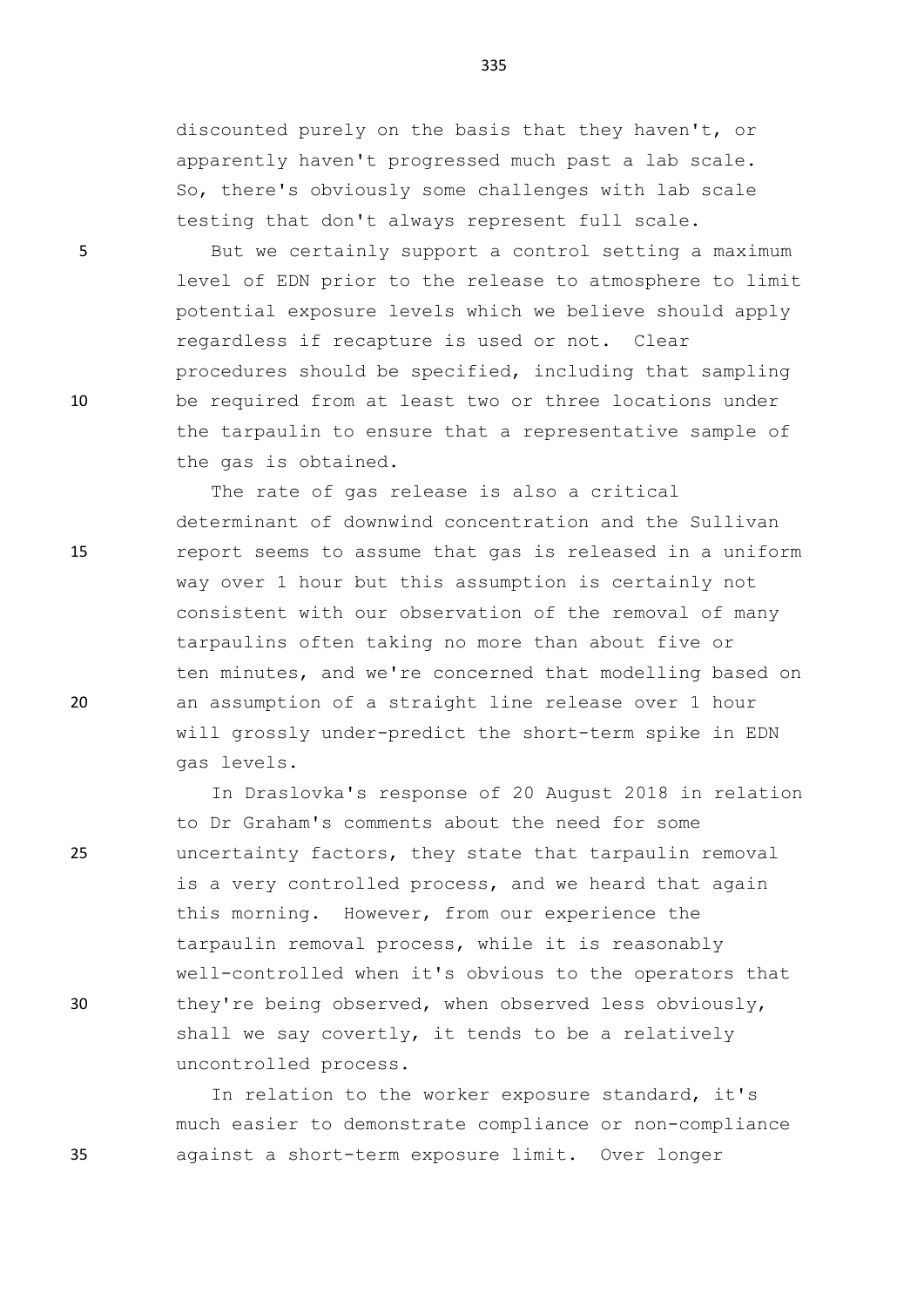periods it becomes a lot more difficult due to a range of factors. Therefore, in addition to the proposed instantaneous worker exposure standard and the ATR worker exposure standard time weighted average, we 5 believe a short-term limit such as over 10 to 15 minutes is also required, such as apparently introduced by France, Germany, Finland and other European nations.

In terms of public protection, it's noted that while there is considerable discussion in the EPA science memo 10 about a 24 hour tolerable exposure limit, or the TEL, there's no mention of a 1 hour TEL or an annual TEL, both of which have been set for methyl bromide use, and we believe it's important to establish TELs for both 1 hour and annual to provide the public with confidence 15 that their exposure level is within safe limits.

The location for the required sampling for both the worker exposure standards and the TEL needs to be clearly and unambiguously specified to avoid a situation where the fumigator may be able to sample in a location 20 far from being the worst case, as is occurring now with methyl bromide fumigation in certain wind conditions.

The buffer zones proposed by the EPA in the science memo are 20 metres for workers and 120 metres for the general public. Many port workers such as loader 25 drivers and office workers are not in any way connected to the fumigation activity, and Council believes that these port workers should be afforded the same degree of protection as the general public. This is not the case currently for methyl bromide fumigation. Currently the 30 fumigator is able to treat the entire port as the buffer zone and so the buffer zone may extend in some cases for over a kilometre in a given direction. The worker exposure standard then applies to everybody on the port and the fumigator only needs to meet the much more 35 stringent TEL at the port boundary. We suggest that a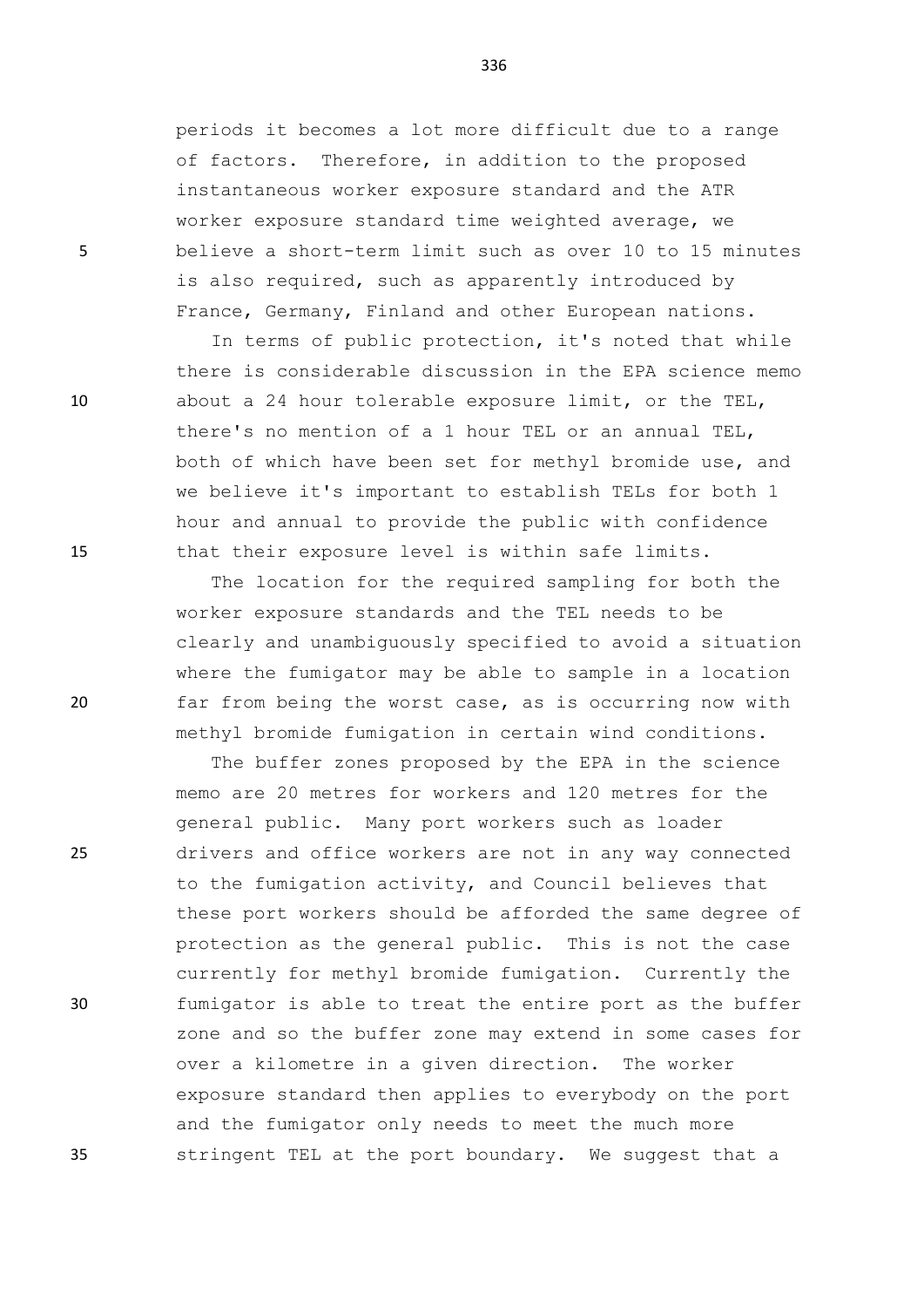control is required so that the entire port cannot be treated as the buffer.

Photoionization devices, or PIDs, are currently used by both the fumigator and regulators to assess the 5 levels of methyl bromide in the atmosphere. However, because the meters not only respond to methyl bromide but also to other VOCs there can be some debate around the interpretation of results. Having reliable meters that are accurate and produce unequivocal results is 10 fundamental to ensuring the public and port workers are protected. We have some concerns around the accuracy of the proposed meters and it's been discussed earlier, the errors and the gaps in the reading. In various documents, and we had a small discussion about that this 15 morning and I'm still a little bit confused, which might say something about my chemistry, but it is stated that EDN breaks down by hydrolysis to cyanide, and then presumably further to ammonia and carbon dioxide. Now, it seems to be then that the gas under the tarpaulin 20 when released will be a mixture of the hydrogen cyanide and the EDN, and I'm struggling to see how that couldn't be the case. So, given that the TELs and WES are set for EDN, and the gas meters measure EDN, how will the additional toxicity introduced by the cyanide component 25 be taken into account, or will the meter under-represent the toxicity?

It's also important that fumigators are required to verify meter readings using evacuated cannisters periodically to determine the extent of interference by 30 other gases and to verify readings, in addition of course to the periodic calibration that they would be doing anyway. The science memo recommends that PPE be worn by workers within 20 metres of fumigation of multiple log stacks but in practice PPE is often not 35 worn. Council believes that all staff working within 20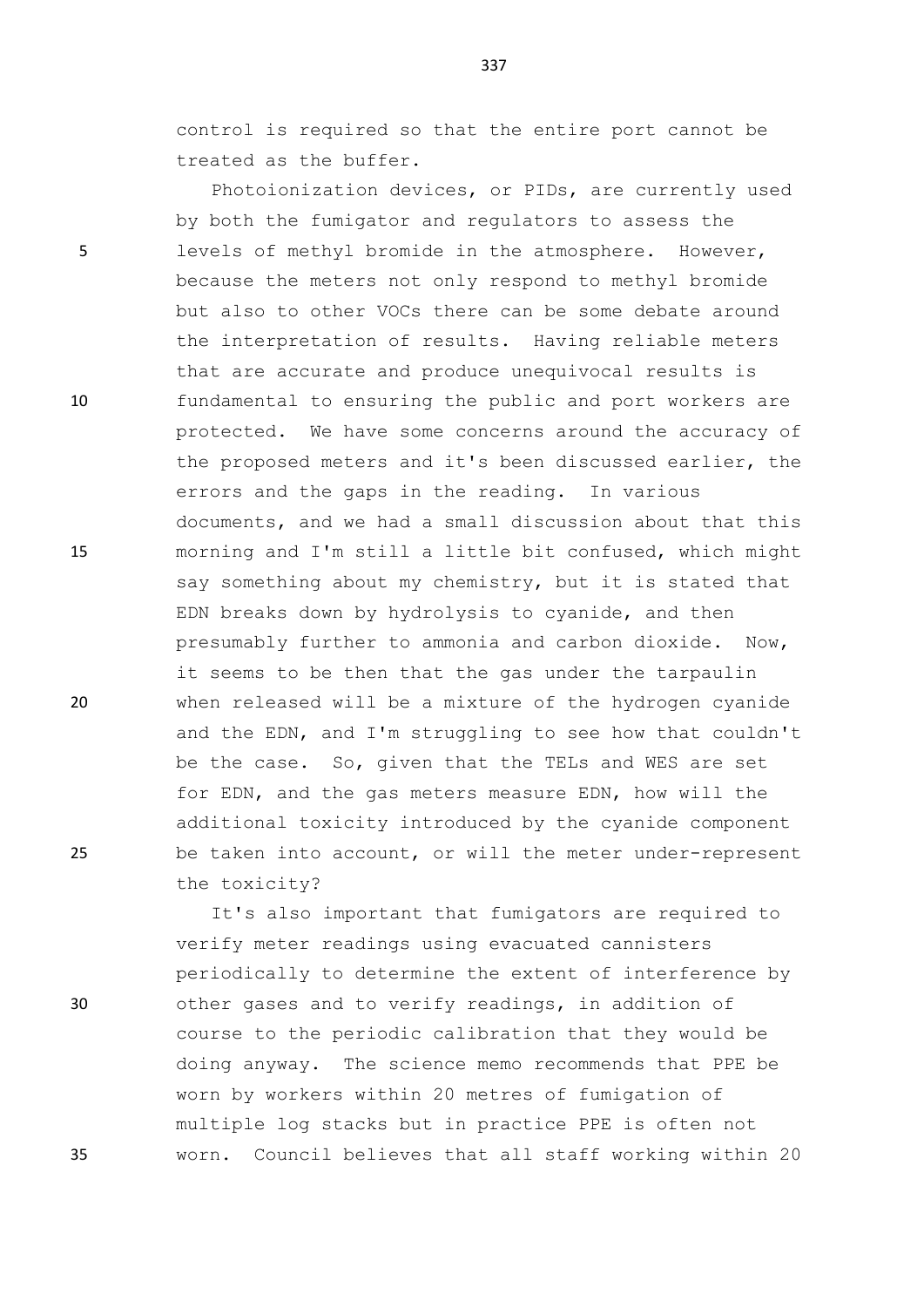metres, or some appropriate distance, should where a personal alarm monitoring device which alarms at a certain air concentration, and I was heartened to hear that the proposed device is able to do that, although I 5 understand the current meters that are used are particularly small that are worn for personal exposure monitoring and I'm not sure of the size of these current ones that are proposed for EDN.

Paragraph 23 of the EPA science document stated that 10 for some multiple log rows, the exposure at 120 metres under some conditions was eight times the TEL, and to bring the exposure down to an acceptable level controls would need to be set. This would appear to be a good case for recapture. Other controls that we think may be 15 necessary are things like having a ban on night venting or in still conditions, and, as I had alluded to before, we have some concerns around venting in very still conditions where the movement of the fumigant is quite unpredictable, and when you're down on the port, as I 20 have been on many occasions in still conditions, it's remarkable how the wind conditions can change very rapidly over a short space of time. So, venting in low wind conditions presents a much higher degree of risk to workers.

25 The ERMA methyl bromide decision states that when using recapture, many of the controls no longer apply. For example, they said when methyl bromide is recaptured there's no need for a buffer distance, there's no need for any reporting, so the values that are reported to 30 the EPA, I understand that they wouldn't include the levels of fumigant that's applied when recapture is used and there's largely no need for monitoring. However, we believe that even if recapture is applied to EDN, similar controls must remain in place, with the possible 35 exception of a reduced buffer distance.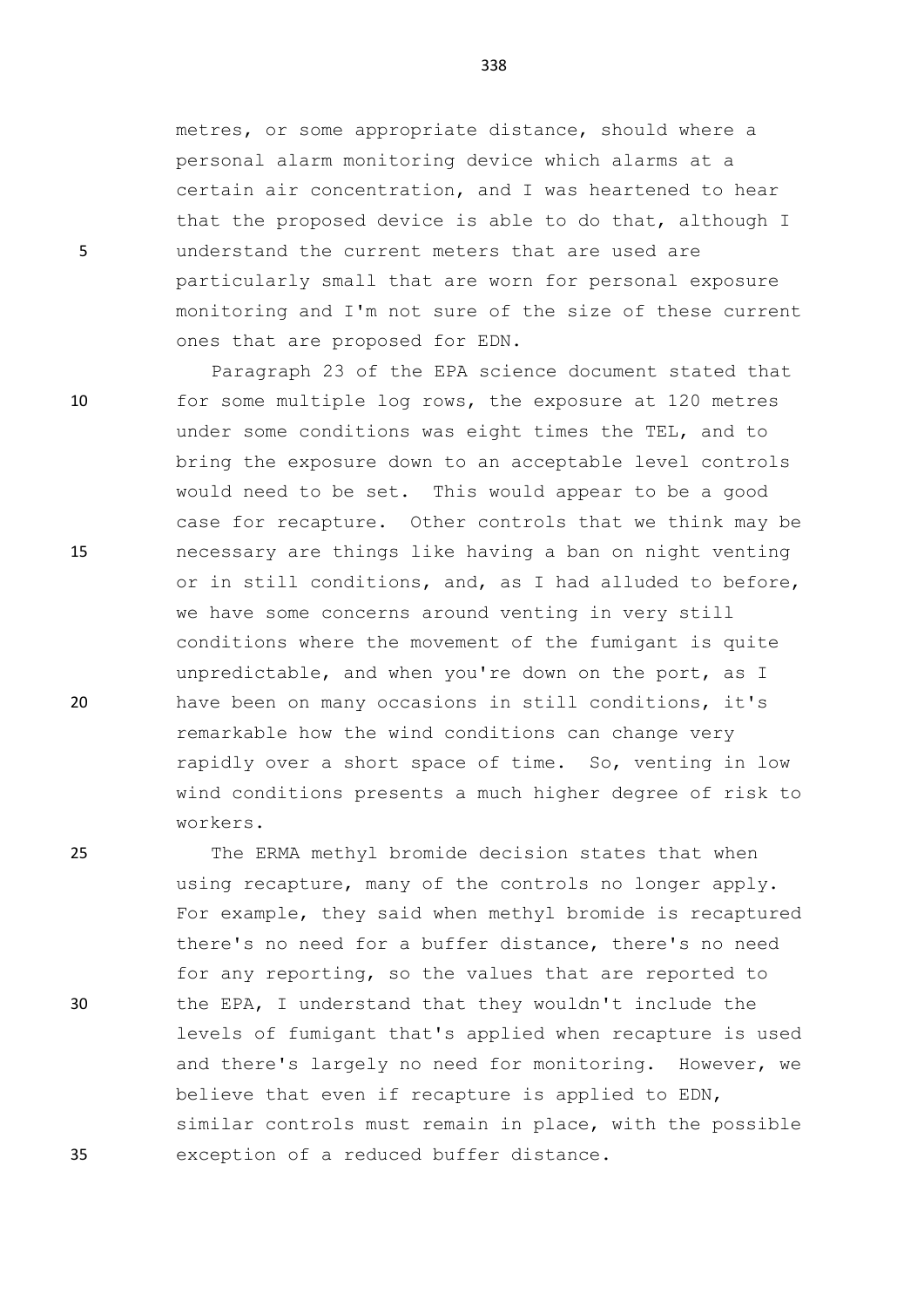5 that the EPA and WorkSafe should therefore impose a very

10 strong preference is that the EPA and WorkSafe set

15 controls that are not consistent with EPA requirements

20 more stringent conditions relating to fumigation over

25 of the gas level or equally to prove compliance when

30 confidence in the fumigation process. We hope that our

35 risk. Thank you.

339

STIMBR and Draslovka have both stated that EPA

requirements and that further controls are imposed by some regional councils. They appear to be suggesting

basic level of control since the regional councils will

likely tighten the requirements. As I mentioned before,

sufficiently protective of port workers and the general

are likely to be opposed and may be challenged in Court. It is therefore somewhat contradictory that in a recent submission by STIMBR to the Regional Council in relation

the Bay of Plenty Regional Council is one of the very few where resource consent is required, and even our

controls are considered to be the bare minimum

controls that are clear, robust, practical and

public so that resource consents can mirror those

requirements. Any future consent attempting to set

to the air quality plan they opposed Council seeking

In conclusion, apart from being very toxic and

dangerous, fumigants are notoriously difficult to track and to measure. It's very challenging to prove a breach

gases are invisible and largely unpredictable. For this

experiences from the controls around methyl bromide will

fumigant controls for chemicals such as EDN so that the

controls which are clear, unambiguous and which allow

reason the controls are very important. We need

the regulator, the public and the workers to have

help inform the process for establishing any future

health of the public and port workers is not put at

and above EPA requirements.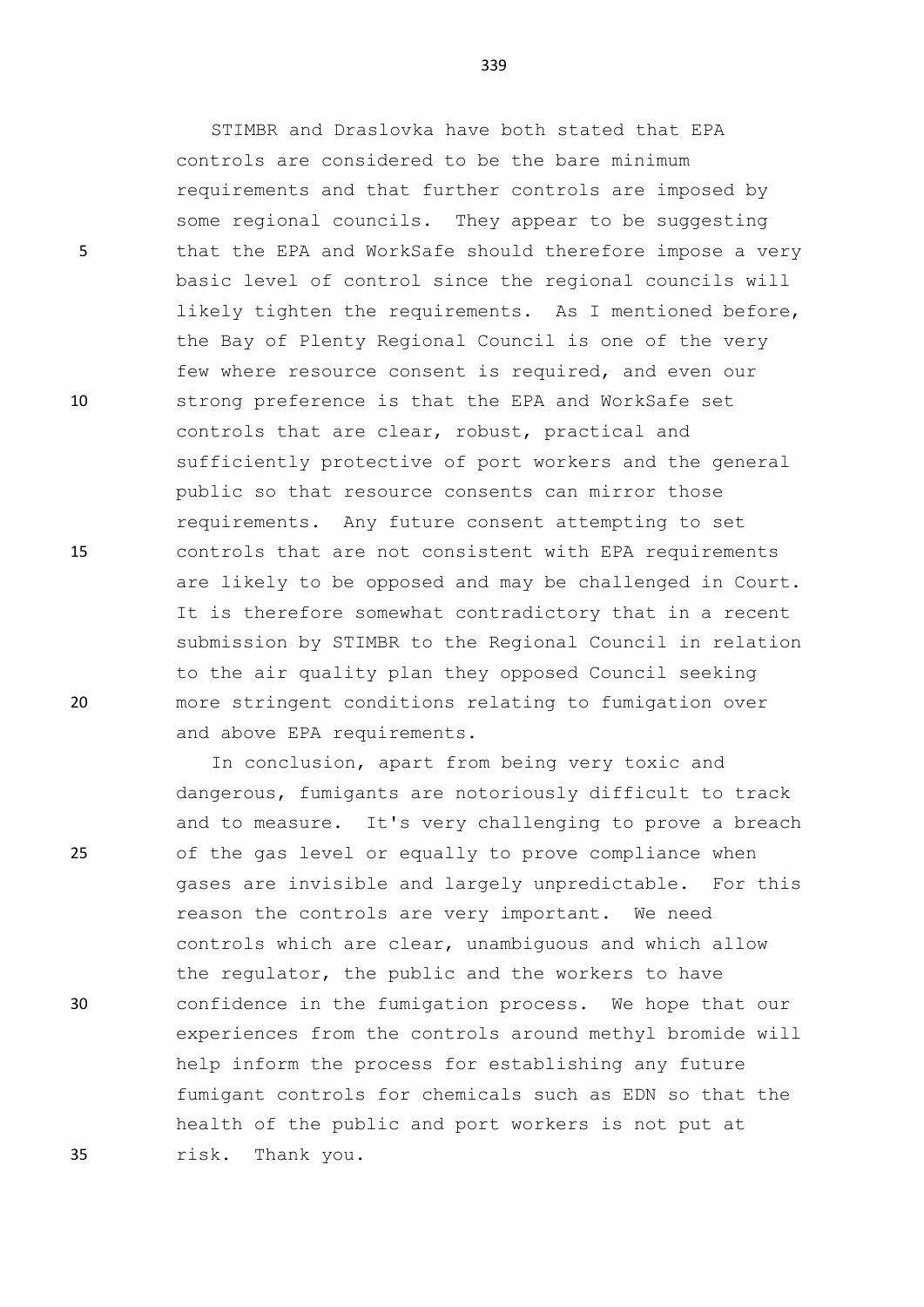- **CHAIR:** Thank you for your submission. Before we take questions from the DMC can I invite the Applicant and the EPA staff to address the point raised in this submission about the separate components posed by both 5 EDN and its break down hydrogen cyanide product during the fumigation, how was that addressed in the risk assessment?
- **DR DEYO:** I believe within the application that it indicated that there wasn't any HCN that comes off the logs and so 10 what HCN is formed is - HCN is a loose molecule, so to speak, so the cyanide is probably binding into the logs. So, the bottom line is HCN wasn't noted to be in the atmosphere to do a risk assessment on.

**MR BRUZEK:** If I can add to that. Basically, first of all

15 HCN is an approved fumigant with its own controls in New Zealand. All the controls are being set including all the limitations, so that's one of the reasons why it wasn't considered too much. The other reason is that we are having a limit on the quality of the product and its 20 contamination with ACM that is being set at 1% and so it needs to be 1%. In reality we are reaching much lower numbers but that's the second point. And the third point is actually that HCN essentially is having much smaller issue with the dilution in the air. That gas is 25 much lighter than the air and therefore modelling the EDN and its emissions in the atmosphere are several times covering in potential contamination with HCN that can be contained as in impurity. And lastly, we have proved through the studies with the PFR that HCN is not 30 being formed during the fumigation. So only the levels that are there as a contaminant can be present in the mixture, so it's a fact on the total modelling study, are negligible.

340

 $35$  \*\*\*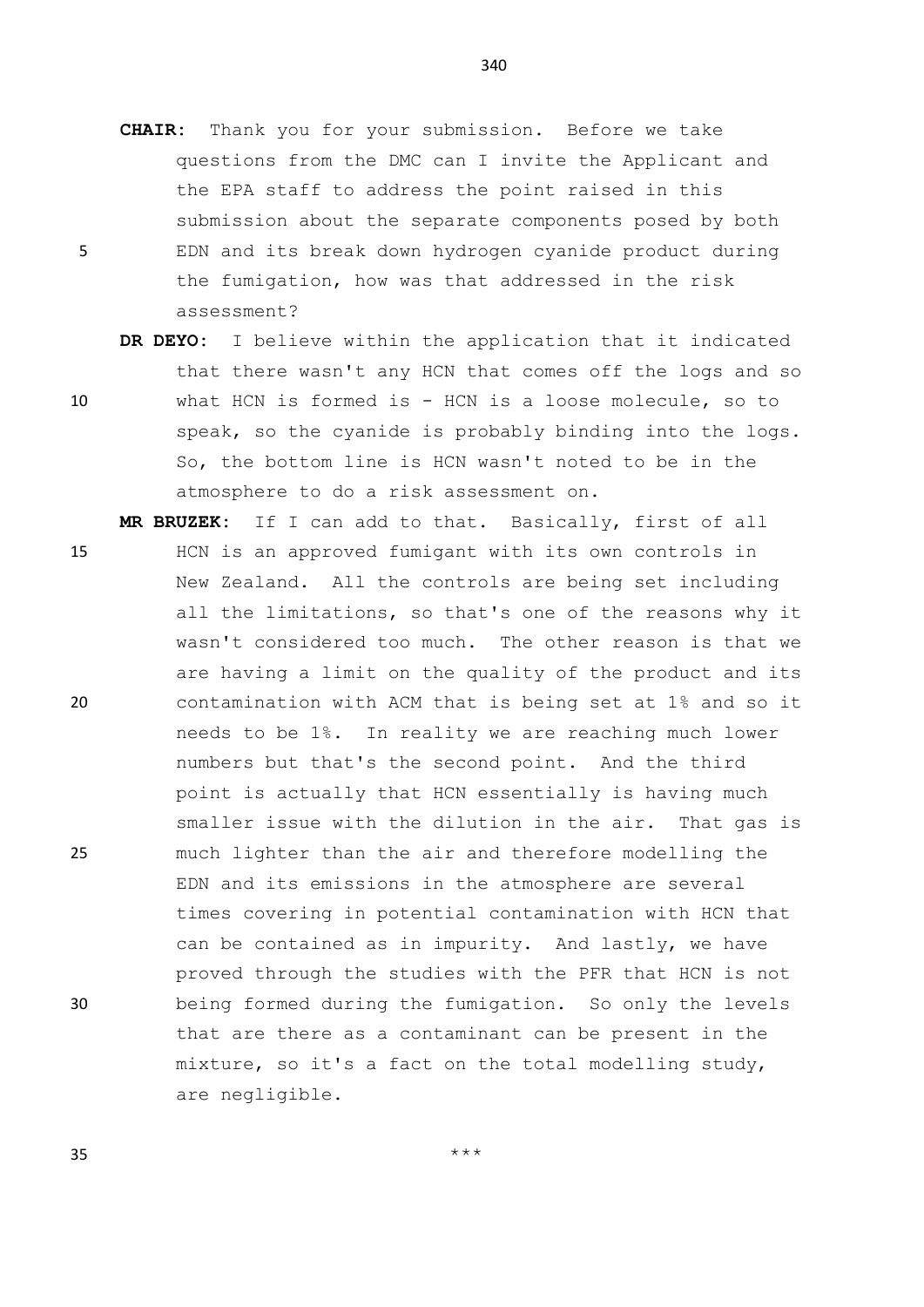- **CHAIR:** I hope that clarifies something for you. I have a question regarding operations at the port. Given your familiarity with the port do you think operations there 5 could be reorganised in some way such that the area used for fumigation of logs could be physically isolated from the rest of the port operation; is there a potential for invoking the isolation that's part and parcel of the WorkSafe safety hierarchy?
- 10 **MR WEISS:** It's probably a question for the port but I certainly believe there's potential to restrict the area of fumigation beyond what it is at the moment, because at the moment essentially fumigation is restricted to some degree but it still occurs through a widespread 15 area. I suppose the other aspect to that is, of course, the smaller the area is that the fumigation is restricted to, the more requirement there may be to double-handle the logs, and each time the logs are
- handled, it adds extra cost. 20 **CHAIR:** Can I ask you another question about your belief in the integrity of the controls and the compliance with which the industry manages and executes the controls. You said you've seen a number of exercises take place which don't strictly meet the operational constraints 25 that are supposed to be applied. Would you like to
	- comment further on that; do you think there is a frequent lapse in compliance to best practice or stipulated practice with respect to controls?
	- **MR WEISS:** That comment I made was specifically in relation 30 to the speed with which the tarpaulins were removed which clearly will impact on the degree of a spike to the atmosphere. There is no requirement, either in the EPA, or at the time ERMA decision, or in the resource consent for a certain period that those tarps need to be 35 pulled off. In fact, under the current legislation the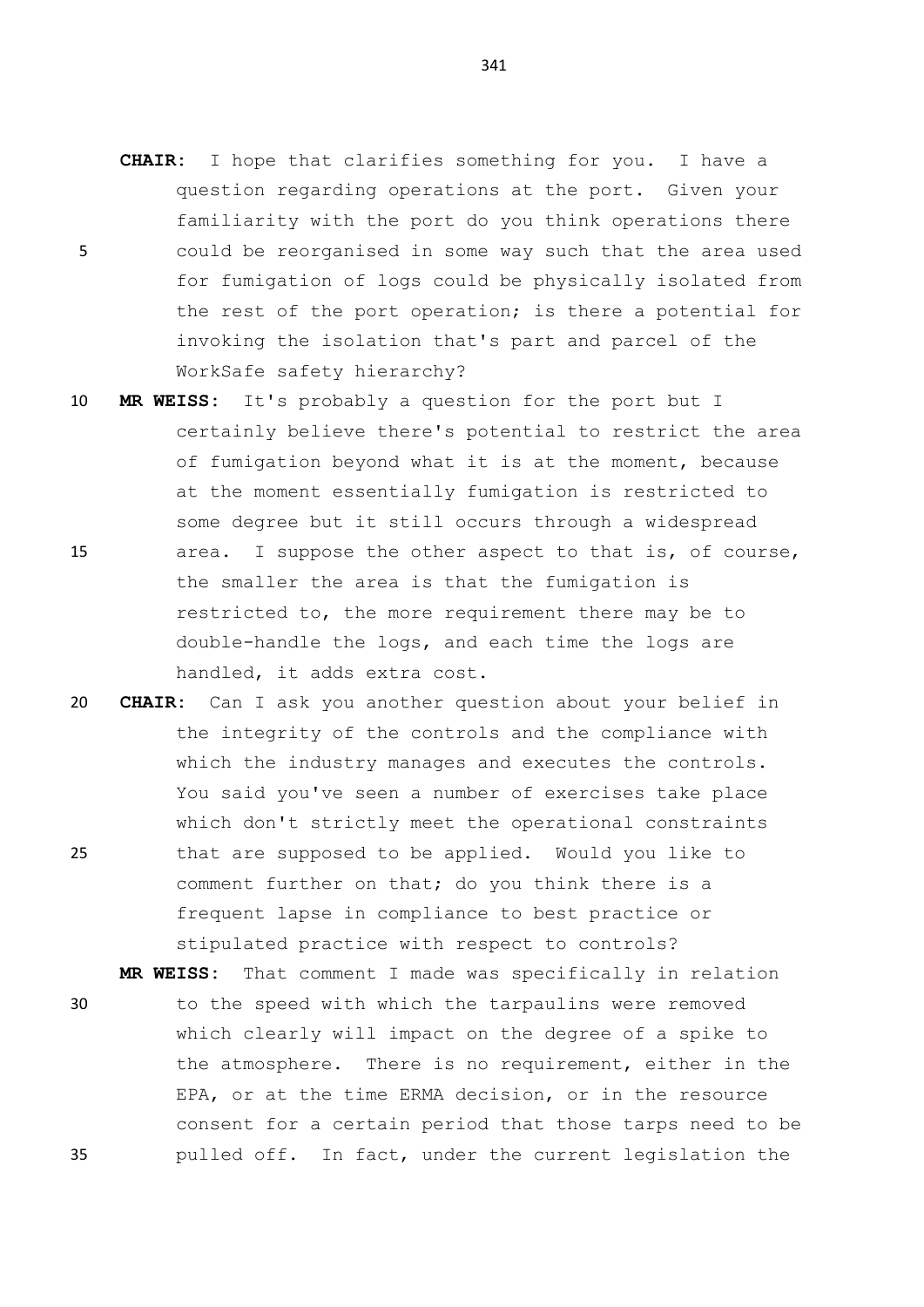only protection for workers is the WES, the TWA which is an 8 hour value. So, again, you could have some workers exposed to a very high short-term spike but over 8 hours they're within the 5 parts per million. So, that's why 5 again I think it's essential that we have a short-term protection.

I know that there has been the introduction of WorkSafe documents talking about WES biological exposure indices and within there they do talk about a ceiling 10 value and a STEL, so the ceiling value of five times and the short-term exposure limit which is for 15 minutes, I think, of three times the WES, in other words 15 parts per million, but I understand that that's not enforceable legislation.

15 But it really does seem to me that it's absolutely critical that we have those shorter-term values because my belief, and in fact I'm happy to be corrected, I see the CEO of Genera is here, my belief is that Genera has never exceeded the annual TEL or the 8 hour WES value, 20 I've certainly never had one reported, whereas I think they've probably at least come close to exceeding a 1 hour TEL. I think there's lots of reasons for that. It's just difficult when fumigation occurs in different areas, and staff are moving to different areas, and 25 where do the meters go, and the process for working out a longer term one isn't clear and there's a lot more potential to - I'll say it the other way, it's much easier to demonstrate compliance or non-compliance with a short-term value. So, we're strongly in favour of 30 having a 1 hour TEL as well as a 10 or 15 minute WES.

**DR PHILLIPS:** I don't have any questions but thank you, it was very informative.

**MR WEISS:** Thank you.

**DR LAING:** Thanks John. Thanks Sam. I guess John covered 35 partly what I was going to ask, which was around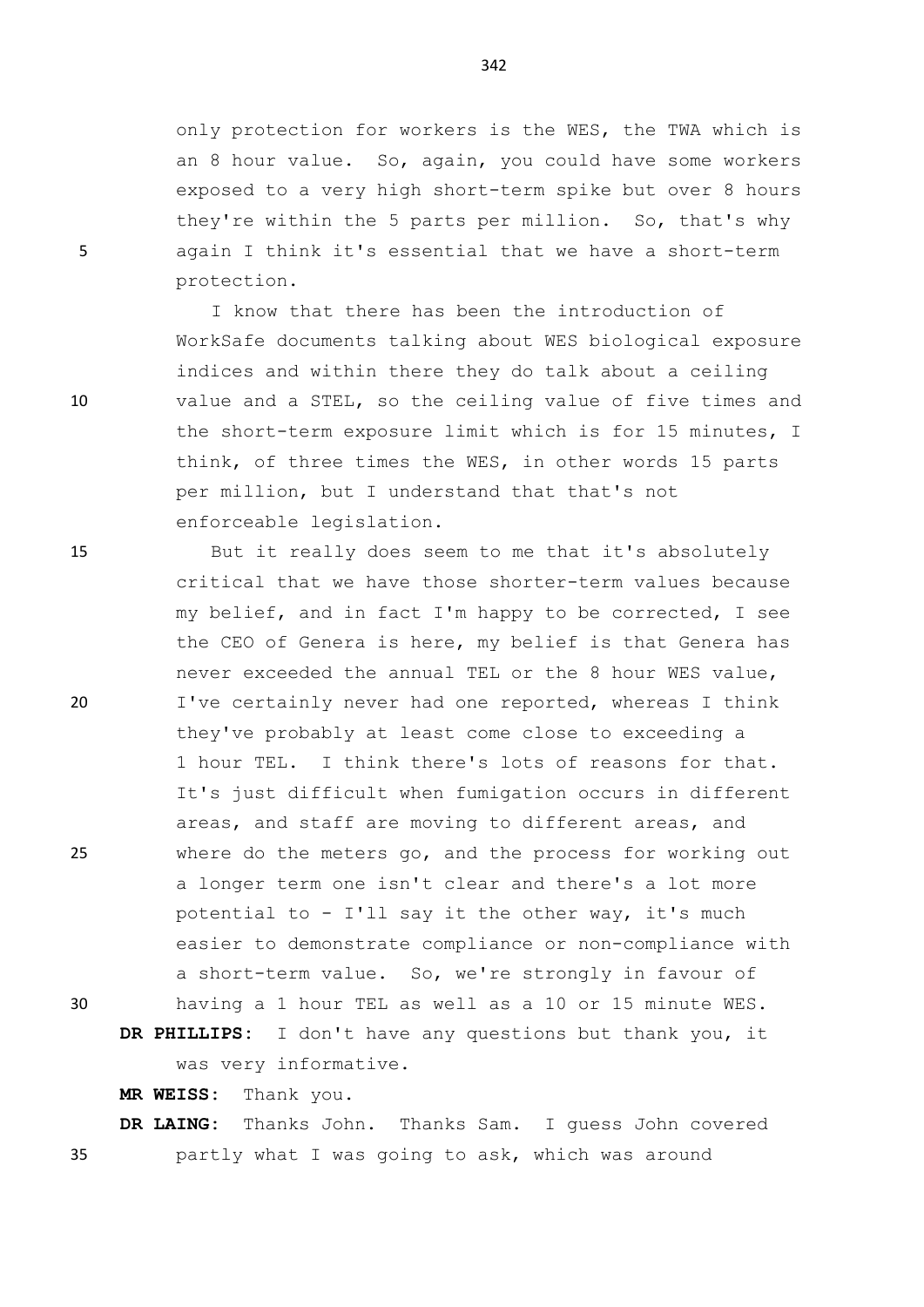compliance, and we don't want to really deal with methyl bromide here but we've had a fair amount of discussion on it and I guess it was just a query. We've heard in various submissions about abatement notices, 5 enforcement orders, and I think your own submission refers to exceedances of excursion limits. So, can you clarify for me, just with respect to Genera and Tauranga, just how many non-compliances have there been, not related to tarpaulin removal?

10 **MR WEISS:** I can say, and this is on the public record, that Genera now, I think it has eight abatement notices that are current, and four of those have been served in the past, or since the 8 March incident where there were some workers that took themselves to hospital believing 15 they had been exposed to methyl bromide.

One of the challenges in terms of demonstrating exposure, and we took some legal advice on that incident, was unless we could prove through the blood levels of bromine, or bromide rather, that they were 20 particularly elevated, there was no legal case according to our legal counsel. Those compounds break down very quickly and they can be influenced by the amount of seafood you eat. So, to prove that someone has been exposed to a high level is exceedingly difficult.

25 But I have to say that Genera has also made some particularly positive steps. We believe they're putting a lot of effort into meeting their recapture targets, for example, because, as you probably know, under the consent there is a requirement for recapture that is in 30 advance of the EPA requirements, and that is no easy task for them. So, we believe they are putting huge amounts of resources into that and they had separated it into both recapture for containers and separately into logs. They are now required to recapture from 100% of 35 containers, and for the last two months they've been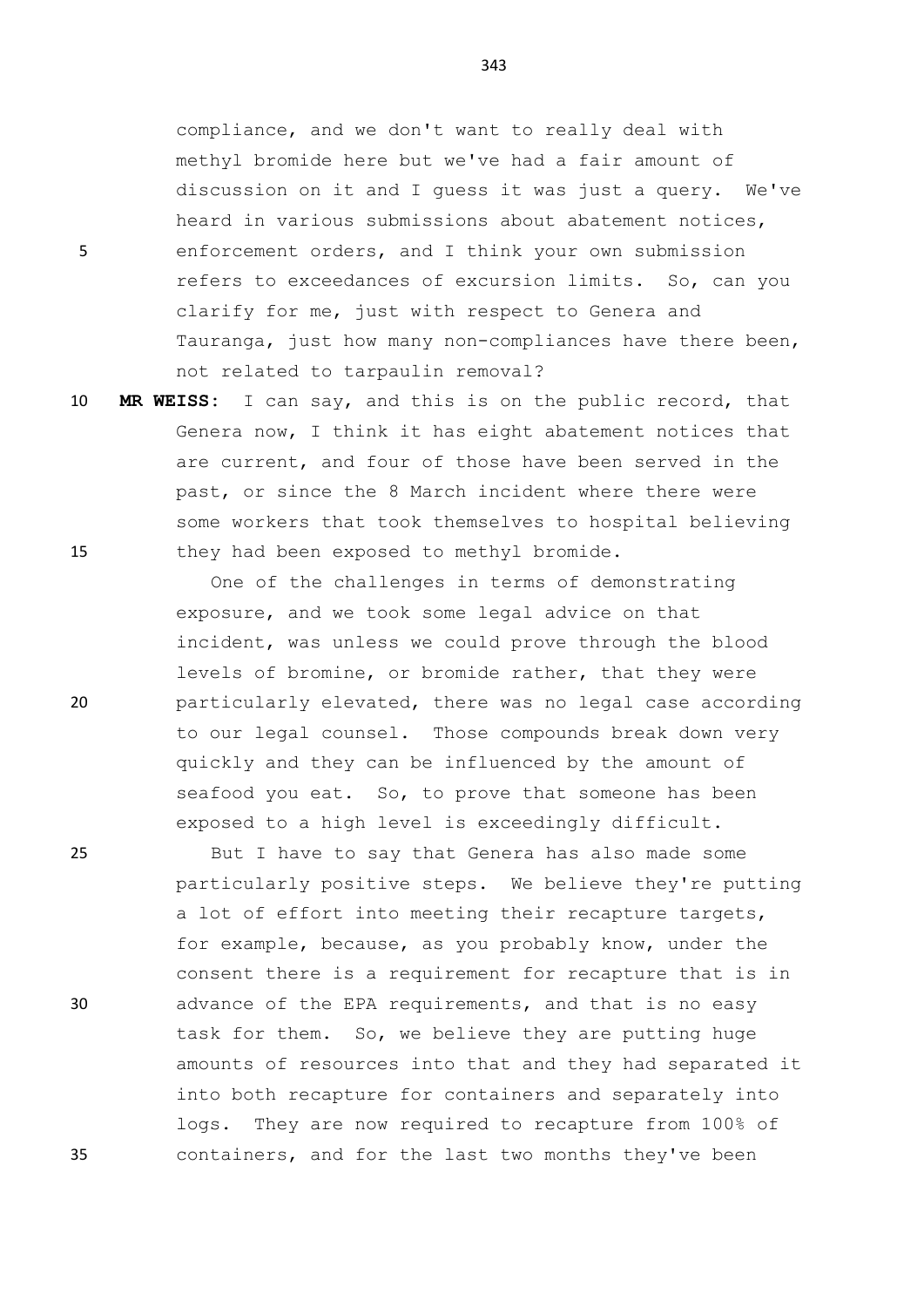doing that, and their recapture, we believe they're on track now for recapturing possibly even 60% from logs as well. That's a big step-up from the current 20% that's required. That kicks in on the 1st of November.

5 So, even though there have been these non-compliances, and in some cases that may have been due to misunderstandings or some ambiguity in the wording of requirements, an abatement notice isn't a hugely punitive device it just clearly says, you know, 10 this is the Council's interpretation of the requirements and this is what our expectation will be from here on forward.

- **DR LAING:** I'd also be interested in methyl bromide monitoring results but I'll just leave those for now. I 15 think you suggest in your information that methyl bromide monitoring is required at 3 minute intervals and it should be changed to a 30 to 60 second interval. I don't know whether you're proposing that just for methyl bromide or you think that's something 20 that should apply to EDN as well?
- **MR WEISS:** That's one of those details that I think needs to be specified in the legislation, because often with all of these controls the devil is in the detail, and if it can be argued a certain way, or if it's not entirely 25 clear, then it just creates a real problem for the regulator, whether that's WorkSafe or a regional council if they choose to adopt the same requirements. And with the meters, like I'm very familiar with the PID meter used to monitor the methyl bromide, you can set the 30 interval over which the gas is averaged. So, you can set it for anything from 5 seconds up to several minutes, and then you'll get a reading. There may be a peak reading during that period or an average reading. And it seems to me that the shorter that interval is,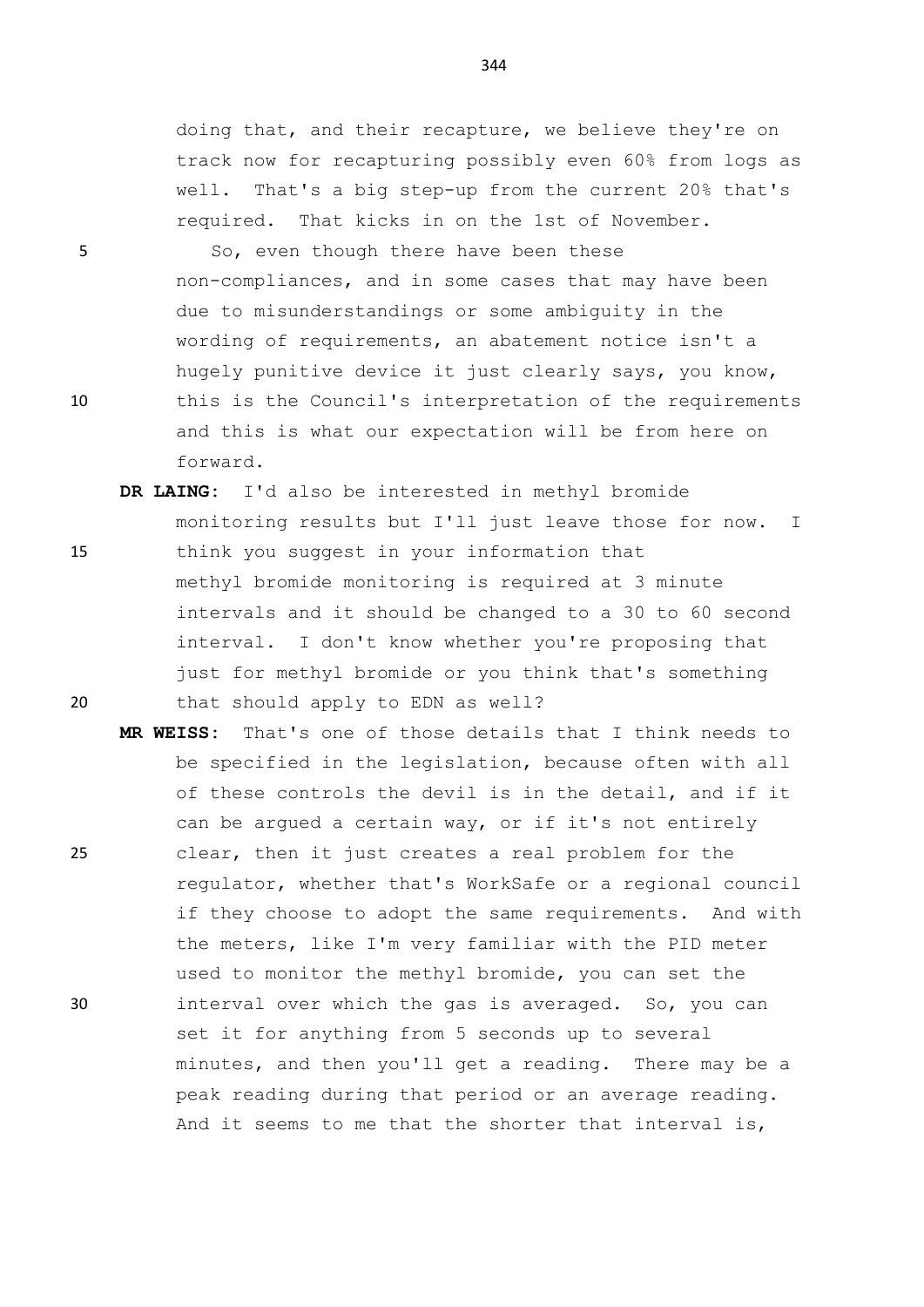the more information is captured and the better picture is presented.

**DR LAING:** Okay, thanks very much.

**CHAIR:** Are there any questions of the submitter from the 5 EPA?

**MS GIBSON:** I just want to point out a couple of things about WESs and TELs, that they're very different things. There is no legal requirement anywhere for anybody to report an exceedance, or workplace exposure standard. 10 That is not a legal requirement. The legal requirement

is that if a concentration exceeds a WES for methyl bromide, and just for methyl bromide, then there is a duty for the duty-holder to review their controls but not to notify WorkSafe or anybody. So, that's why 15 nobody has been notified of an exceedance of a workplace exposure standard, because there's no need to do so.

Basically what it says is that if a PCBU finds that there is something indicating that exposure is not well-controlled, then they need to review and update 20 those and change those controls. It also says that - it does not say that a person can't be in an atmosphere that's greater than 5 ppm, it says that no person shall be exposed to a concentration exceeding 5 ppm. So, a person could work in an atmosphere of greater than 5 ppm 25 as long as they were appropriately protected.

The mixing up of TEL and WES seems to happen quite a lot. They're very different things, done for very different purposes and for different audiences. In terms of the WES for methyl bromide, it is a prescribed 30 exposure standard so a legal requirement to ensure nobody is exposed to a concentration exceeding it. It does have an 8 hour time weighted average but, as such, you can apply, like you were mentioning the excursion limit which is in the absence of sufficient data to set 35 a short-term exposure limit, which is a reason why we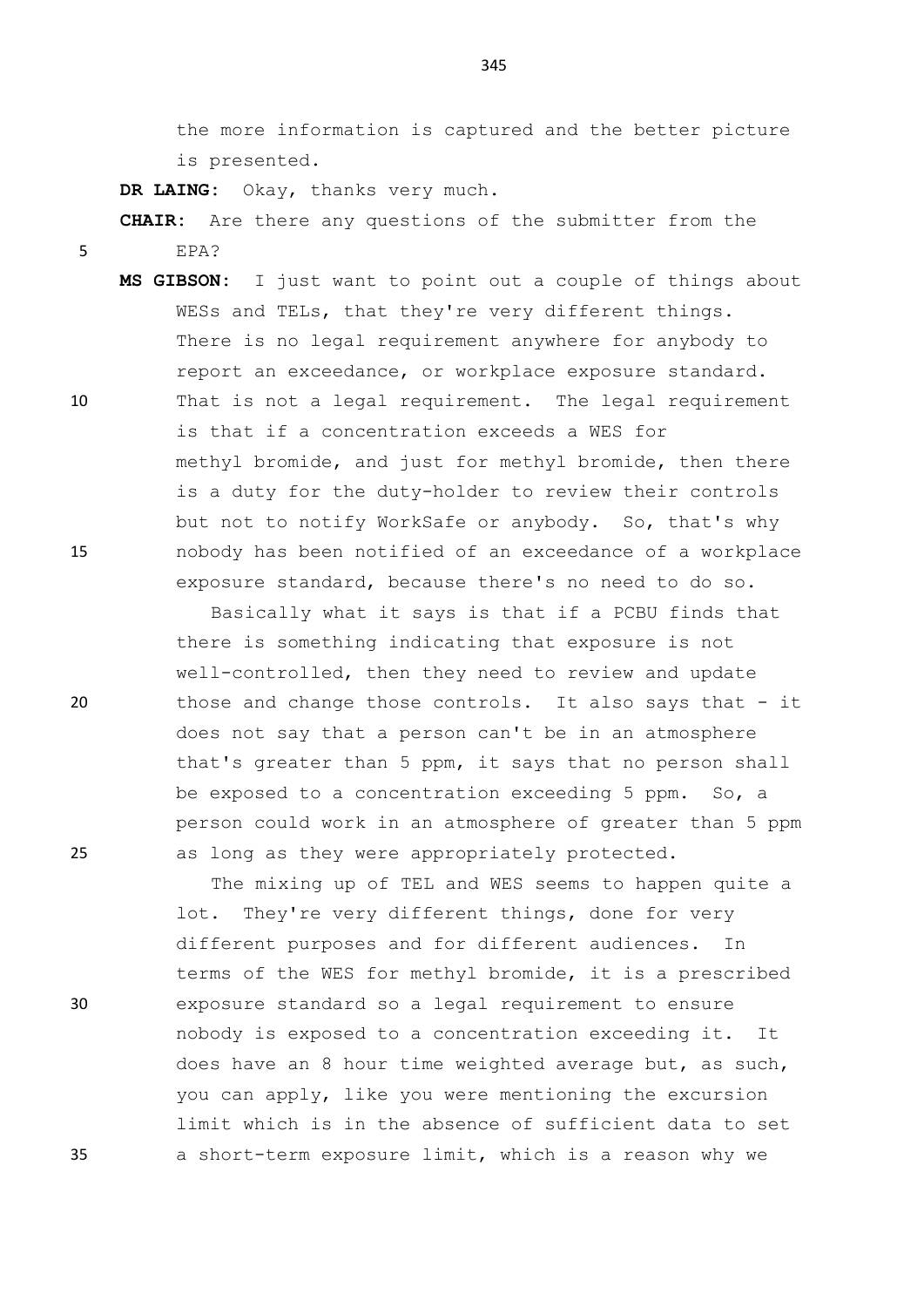didn't, then you apply a default basically of three times the exposure standard as your de facto short-term exposure limit.

I just wanted to clarify some things around exposure 5 standards there and duties.

- **DR DEYO:** Just to follow on from that, a three times exposure limit would be at the level where it would be approximately 15 part per million which is the level which would produce the eye irritation.
- 10 **MR WEISS:** Sorry, that three times, that was **MS GIBSON:** That was for methyl bromide, because we were talking about methyl bromide, not for EDN.
- **DR DEYO:** Okay, never mind. Well, either three times the WES value being assessed for EDN would be - and also within 15 the science mode short-term exposure threshold limits were set up in the US by various agencies through the NRC, which has been cited, in which they looked at a lot of variety of chemicals which had an acute hazard nature with them, and within that they do have a short-term 20 exposure limit of approximately 30 minutes for EDN which is 17 parts per million, which would be at an eye irritation level, and for a 10 minute period for up to 50 parts per million. These are for the general population and I would say if you're experiencing those 25 levels outside the work area at those levels, what would be back in the work level would be scary.
	- **CHAIR:** Great, thanks. I think there was a question in there somewhere. Applicants, would you wish to ask a question of this submitter?
- 30 **MR McCONVILLE:** You made a comment about the, especially around the sampling time of particular monitors, and basically with a detector you do have what's called a response time. That response time has a great effect on the actual accuracy of that detector. So, as you go 35 down in sampling time you also decrease accuracy of that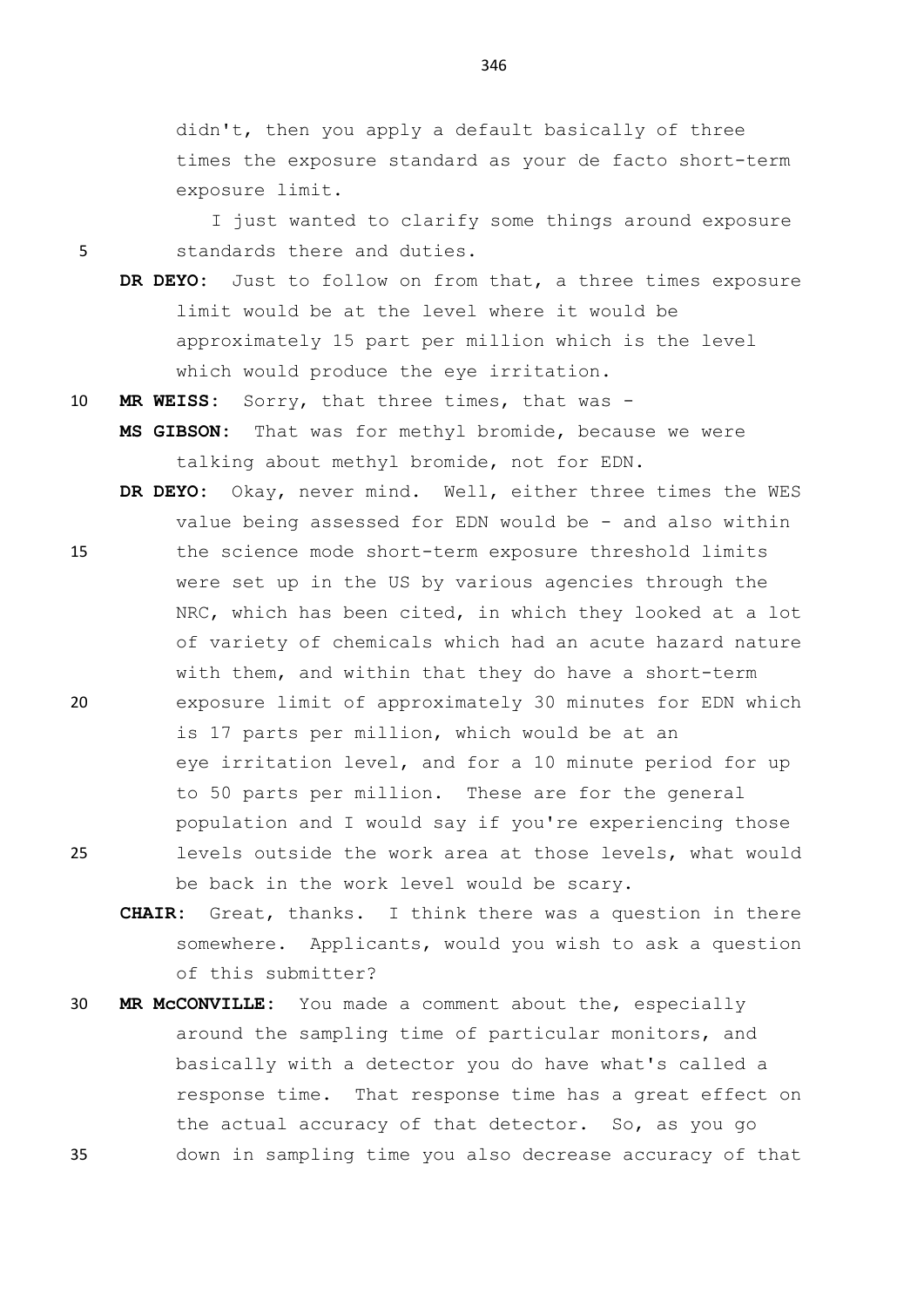detector. I suppose from our perspective - and there is a question - from our perspective we've been looking around for years and working with many suppliers. In the end, if there's a solution it's a mermaid in the 5 ocean, so for us, we'd like to know whether you know of technologies in that space with shorter response times?

- **MR WEISS:** I can't tell you where that mermaid is but my point was that having reliable data, reliable meters, is really integral to protecting the workers and the 10 public.
- **MR McCONVILLE:** And this is more a question to the DMC just around protocol. There's been a lot of questions raised and a lot of things said, like around Genera in general. The CEO of Genera is here and I wasn't sure whether it 15 was appropriate for any questions to be asked of Genera while he is here. At the time we did not feel it was appropriate to have Genera on our, as the Applicant, due to impartiality. But as Mark is here, there is the opportunity to ask questions should you allow it.
- 20 **CHAIR:** We're aware of that and we have agreed that some of us will ask some questions of Mr Self if he's willing to answer that, it's certainly pertinent to the purpose of the hearing. So, thanks for pointing that out. Any further questions from any of the submitters to this 25 submitter?
- **MR BRUZEK:** Just the one question, it's rather a confirmation. You mentioned that there is actually a requirement of recapturing 60% of what is currently being fumigated under the tarp. Does this 60% refer to, 30 if I dose 1 tonne, that I need to recapture at least 600 kilograms off the dosage, or of 60% fumigations I need to recapture everything?
- **MR WEISS:** The requirement is that 60% of the fumigated log stacks have recapture technology applied, and that's in 35 recognition of the fact that a lot of the gas is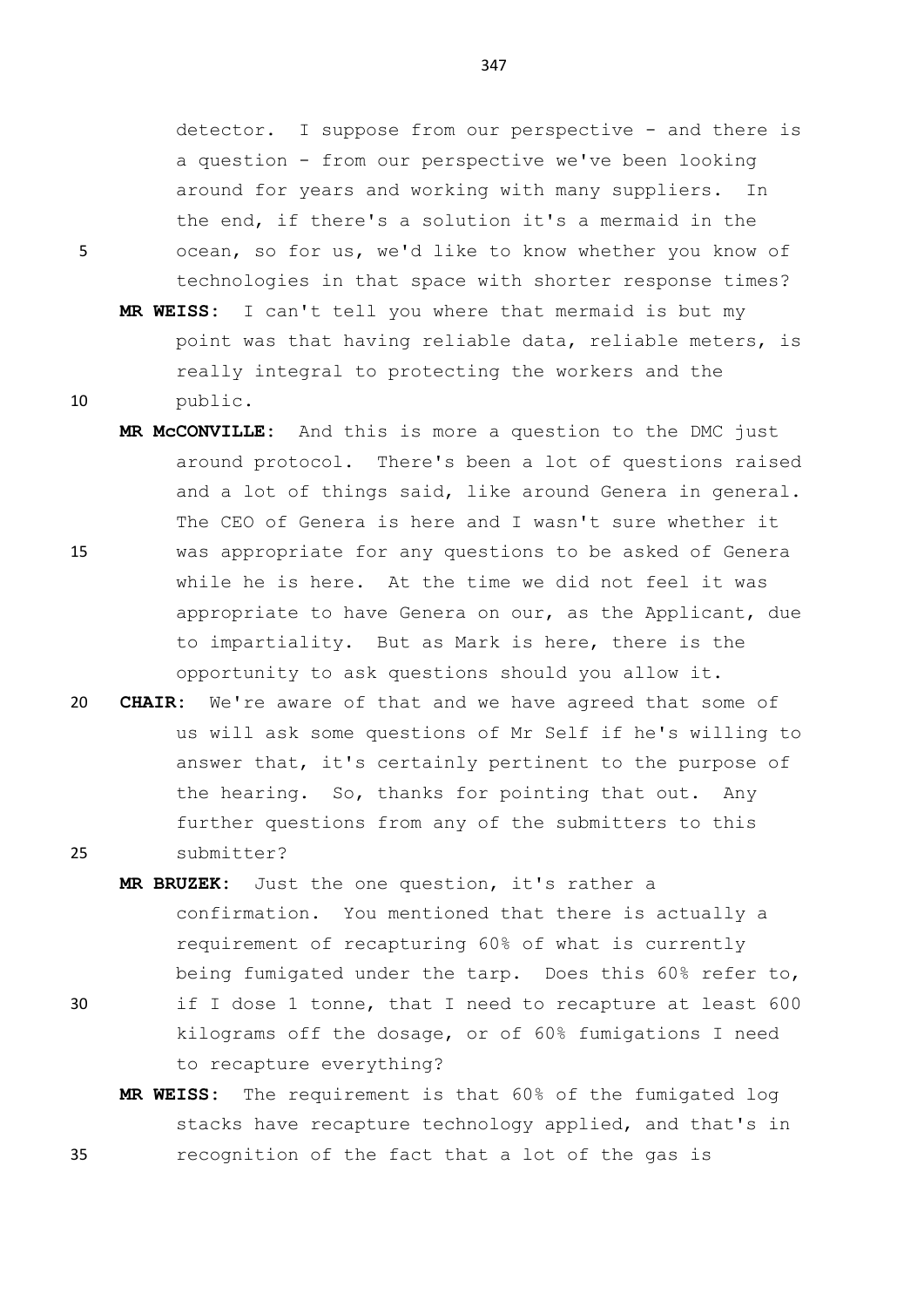absorbed into the logs and then it's going to escape into the atmosphere over the next 2 or 4 or 12 hours, so that gas isn't going to be recaptured. So, the recapture percentage specified in the resource consent 5 relates to the percentage of log stacks that the recapture technology is applied to.

**MR BRUZEK:** So, there is actually no requirement for the efficacy of that technology being applied?

- **MR WEISS:** The requirement is for effective recapture.
- 10 **MR BROWNING:** I was going to ask that question as well but apart from that I'm very interested in how that is measured. What monitoring devices are used to ensure that those controls from the Council are being met, and if that included containers? Basically what monitors 15 you are using, and how much confidence, or is it self-reporting from Genera, or is Bay of Plenty Regional Council actually monitoring how effective the recapturing is?
- **MR WEISS:** Two parts to that question. We do have a 20 photoionization device, it's a MiniRAE 3000. So we are down there periodically. We measure the levels of gas at the perimeter at various places on the port. We're also in the process of installing a series of monitors, or monitoring stations, that are going to be measuring a 25 number of contaminants, including sulfur dioxide, particulate matter and methyl bromide, or at least volatile organic compounds, and so we're spending over a million dollars in the next three years to put up those monitoring stations. But in terms of the actual 30 percentages of containers and logs that are recaptured, we largely rely on the reporting of Genera to establish that.
	- **MR BROWNING:** And given more resources you'd be checking on that a little bit more independently, would you?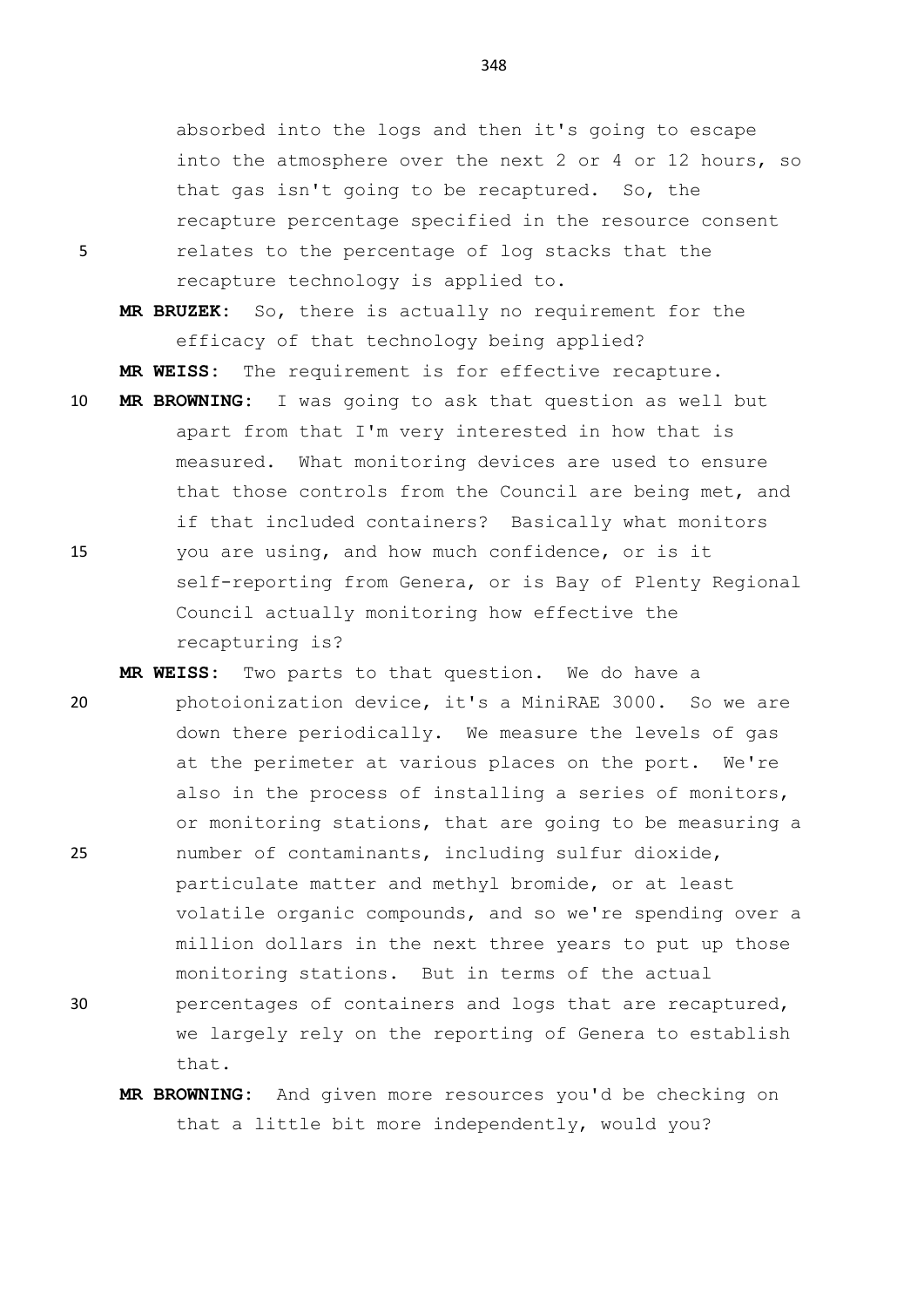- **MR WEISS:** Possibly, but you've got to think about there's an awful lot of fumigation happening down at the port and it's not uncommon for compliance work to be based on reporting of the consent holders themselves, and while 5 that has its limitations, in reality that's what most regulators rely on, and they then would go on and carry out spot audits to verify those reported results.
- **MR BROWNING:** Do you think this is a big enough industry to maybe have somebody hired specifically to ensure that 10 fumigations are, or recapturing is done appropriately?
	- **MR WEISS:** Possibly, although the question is who's going to pay for it. Council certainly isn't going to pay for it, Mark might not be happy to pay for it, and I'm not sure that the ratepayers should be paying for it.
- 15 **MR BROWNING:** It's probably an industry problem, isn't it? **MR WEISS:** Maybe.
- **MR GEAR:** Sam, I have a couple of questions, things that you were talking about and reflecting around methyl bromide compliance. How many of those abatement notices that 20 you refer to, the eight, are being contested by Genera and how many of them are about to be?
- **MR WEISS:** Thanks for bringing that up, that's a point I should have mentioned. So, of the most recent four that were issued subsequent to the 8th of March incident, all 25 four of those have been appealed and there was an application for those abatement notices also to have a stay placed on them which meant that they didn't take effect, and Council didn't oppose that apart from one abatement notice which required that the fumigator 30 advise us if there's any complaints related to the activity. So now for those four notices, they are currently subject to mediation and the Judge has agreed that parties will attempt mediation in the next couple of weeks and the intention is to report back to him I 35 think on Friday the 6th of September to see if we've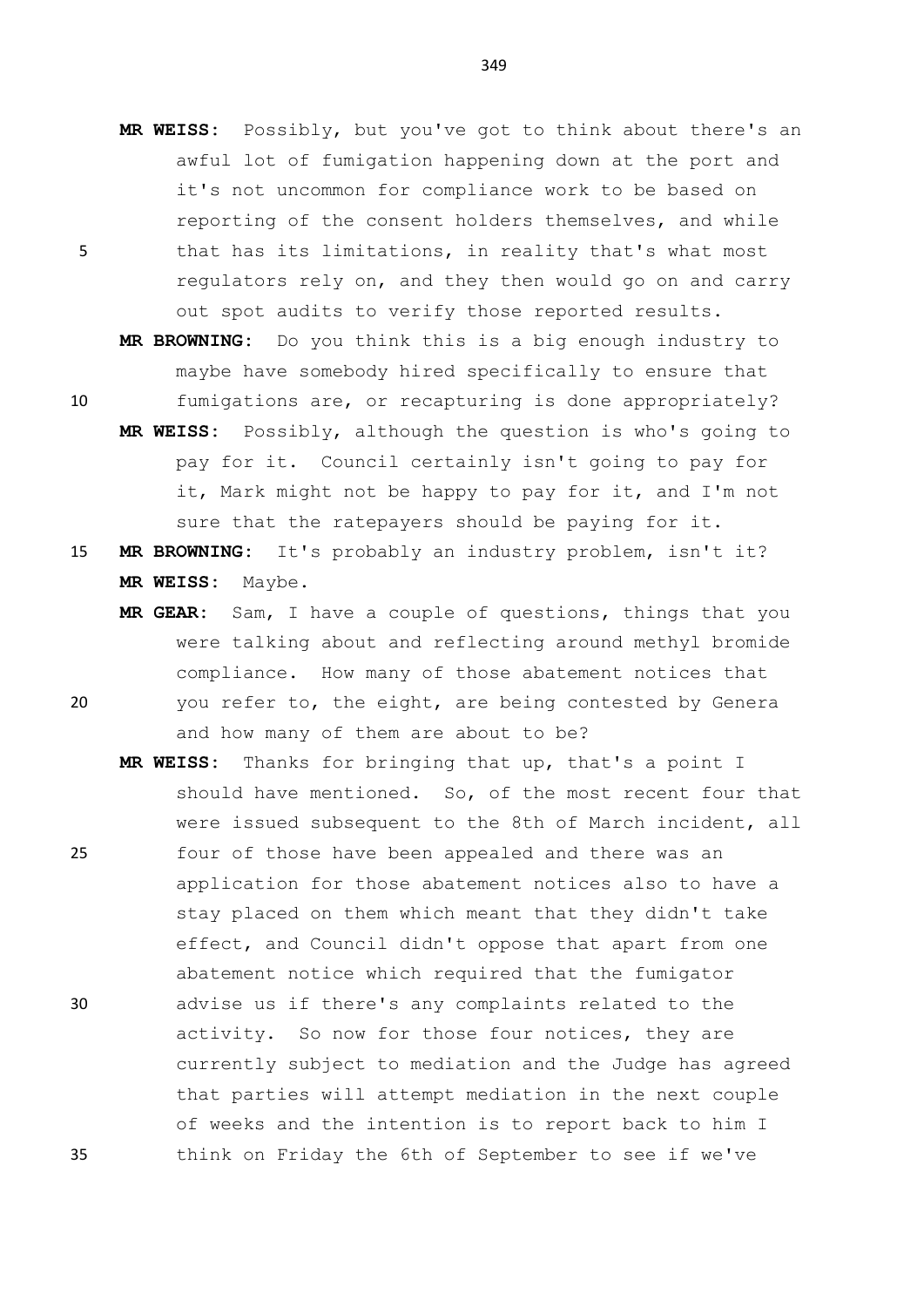been able to reach a common position, and if not he will likely hear the arguments himself.

- **MR GEAR:** So that's the recent four. What about the remaining four?
- 5 **MR WEISS:** The earlier four weren't appealed and they are in effect.
- **MR GEAR:** The other thing that I'm unclear of and you did make reference to, you said that back in March some people reported themselves to the hospital. How many of 10 those people, or firstly how many were there, and how
- many consented to having blood tests, and the third part of that question, what time elapsed before those blood tests were taken?

**MR WEISS:** My understanding is that there were three or four

15 people who took themselves to hospital after feeling unwell and believing they were exposed. Only two of those agreed to be interviewed by Regional Council staff, and people have speculated as to the reasons why the other one or two didn't want to be interviewed. We 20 were provided with the blood test results for those two and the medical records but there were some difficulties around, or problems with when those blood tests were taken and in some cases they weren't taken soon enough or they weren't tested for the right constituents. That 25 does remind me of a point I wanted to make, that for EDN as part of that biological monitoring there needs to be clarity from perhaps the poisons centre, that if there's a call they're able to provide quick advice of what you need to sample for, how soon you need to do it, because 30 it seems for those people at least, they didn't have the correct blood tests done within a timely manner. So, if there was a basis for any sort of further enforcement action on the basis of excess blood levels, that evidence was lost.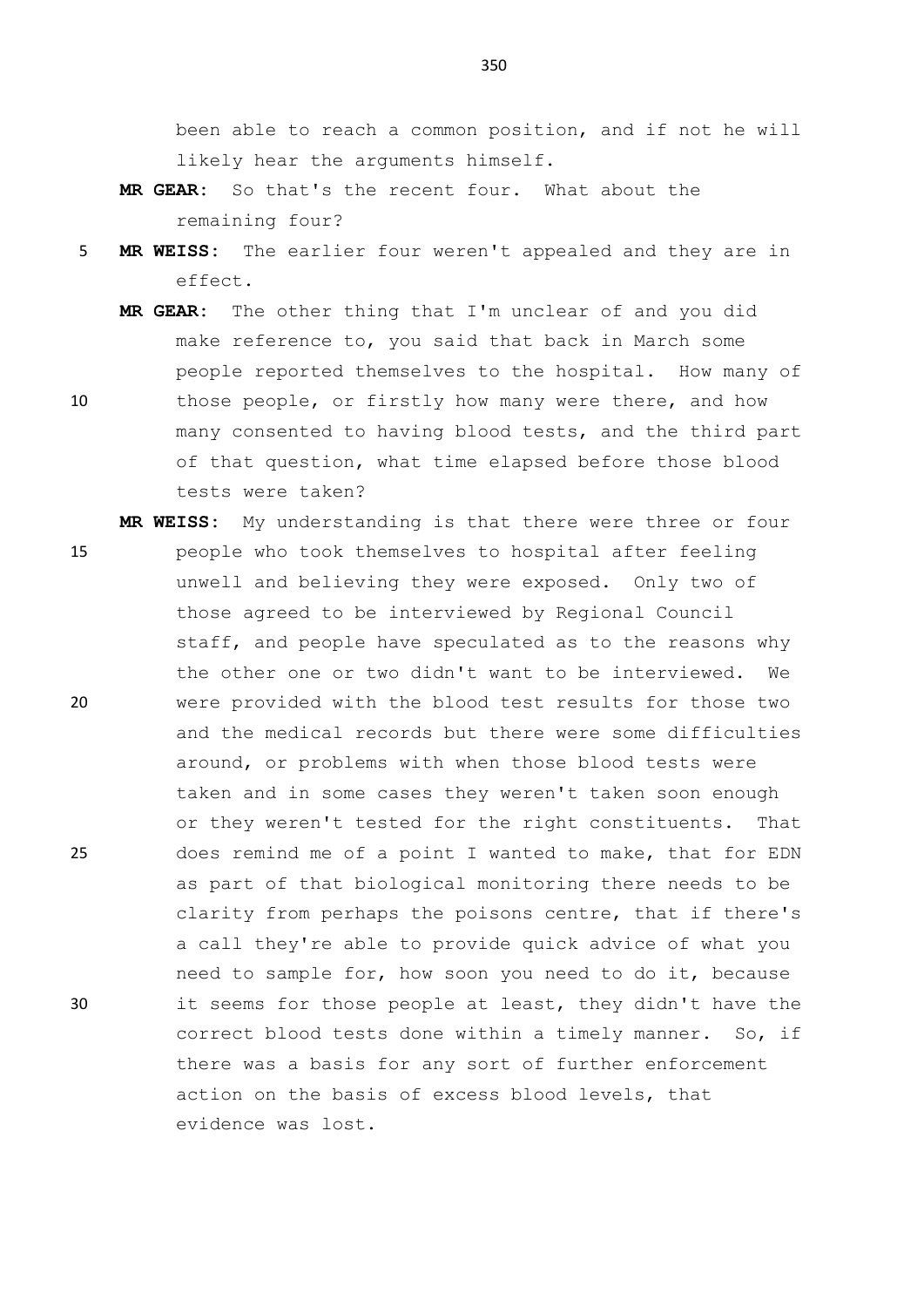- **MR GEAR:** Two more questions. In these incidents that you're reflecting upon, what time were those people, or some of them, absenting themselves from the site and what time was the venting commencing, do you know that?
- 5 **MR WEISS:** Are you referring to the 8 March incident? **MR GEAR:** Yes.
	- **MR WEISS:** I don't know those details. That incident was investigated by our lead investigator and he produced quite an extensive report, and we actually released
- 10 publically an edited version of that report for anyone who wants to see it, and it still has quite a lot of detail but clearly not the sort of detail that would identify any of the affected parties.

**MR GEAR:** I'm a little bit interested to hear you say that

- 15 there was some confusion around what should be sampled in the bloods and when those samples should be taken. As someone reporting that to this meeting are you able to tell me whether or not the medical officer of health was aware of the international standards for bromine 20 testing in the blood?
	- **MR WEISS:** I didn't ask him if he was aware of the standards but we certainly passed on the information that we had to him so that he could get involved in that process to the extent that he saw fit.
- 25 **MR GEAR:** Okay, thank you.
	- **CHAIR:** Thank you, are there any further questions for this submitter?
	- **MR BROWNING:** Mr Chair, I thought I should inform you too that our community group has joined those appeals as a
- 30 section 274 party, as I did to the [Enviro Fume] one, and so they'll be involved with that as well. We're very sure that Judge Smith actually wanted to see the fumigator in front of them at some stage so I'm hoping mediation works well.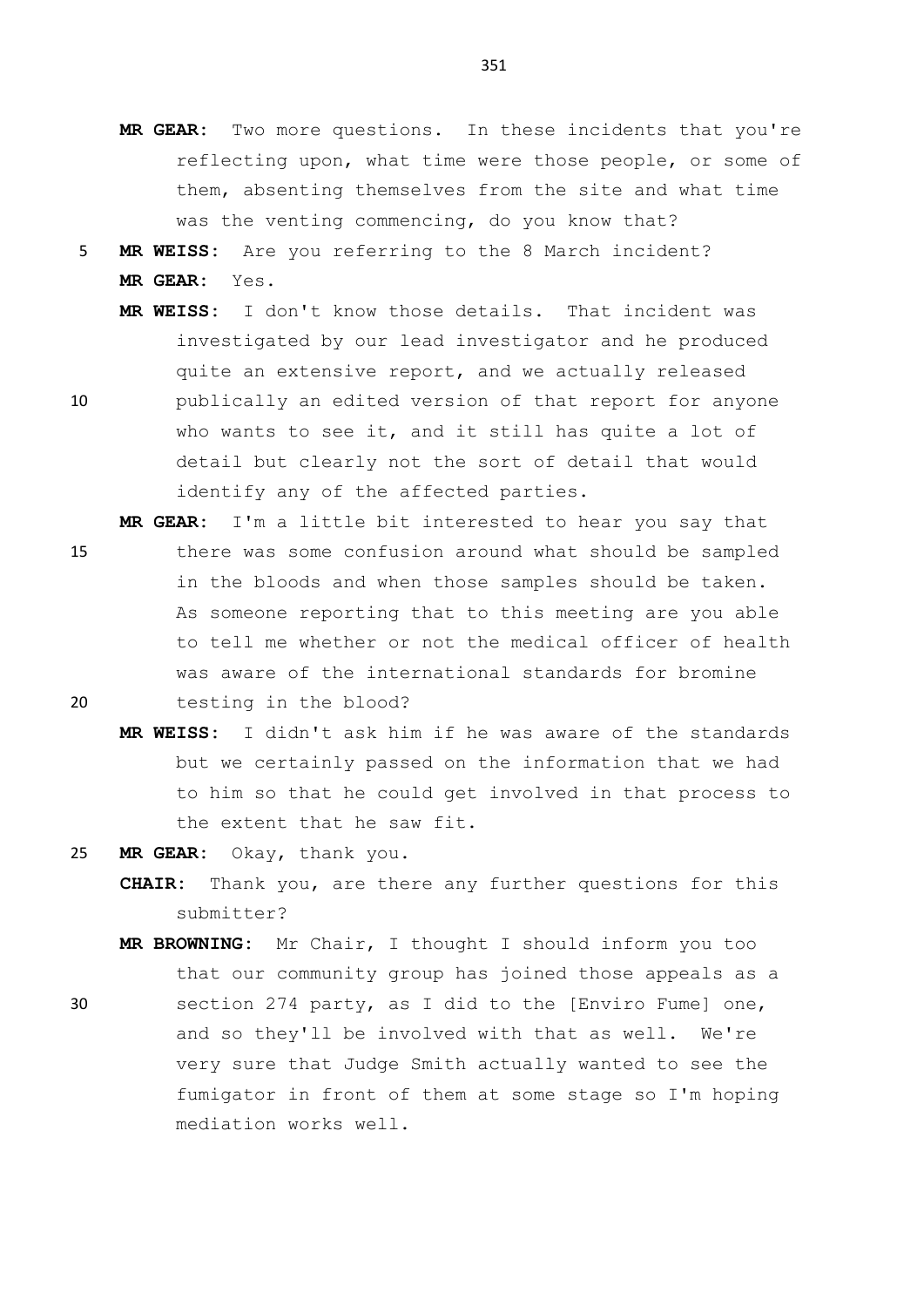- **CHAIR:** Thank you for that point of information. At this point there are two final scheduled session of the hearing. The first is a period of questions that may be asked by members of this Decision-Making Committee.
- 5 I've consulted with my colleagues on this table and we feel the only questions we have at this time are in fact for the fumigator, and because of his availability we would be grateful if he would answer a few questions. Kerry.

10

\*\*\*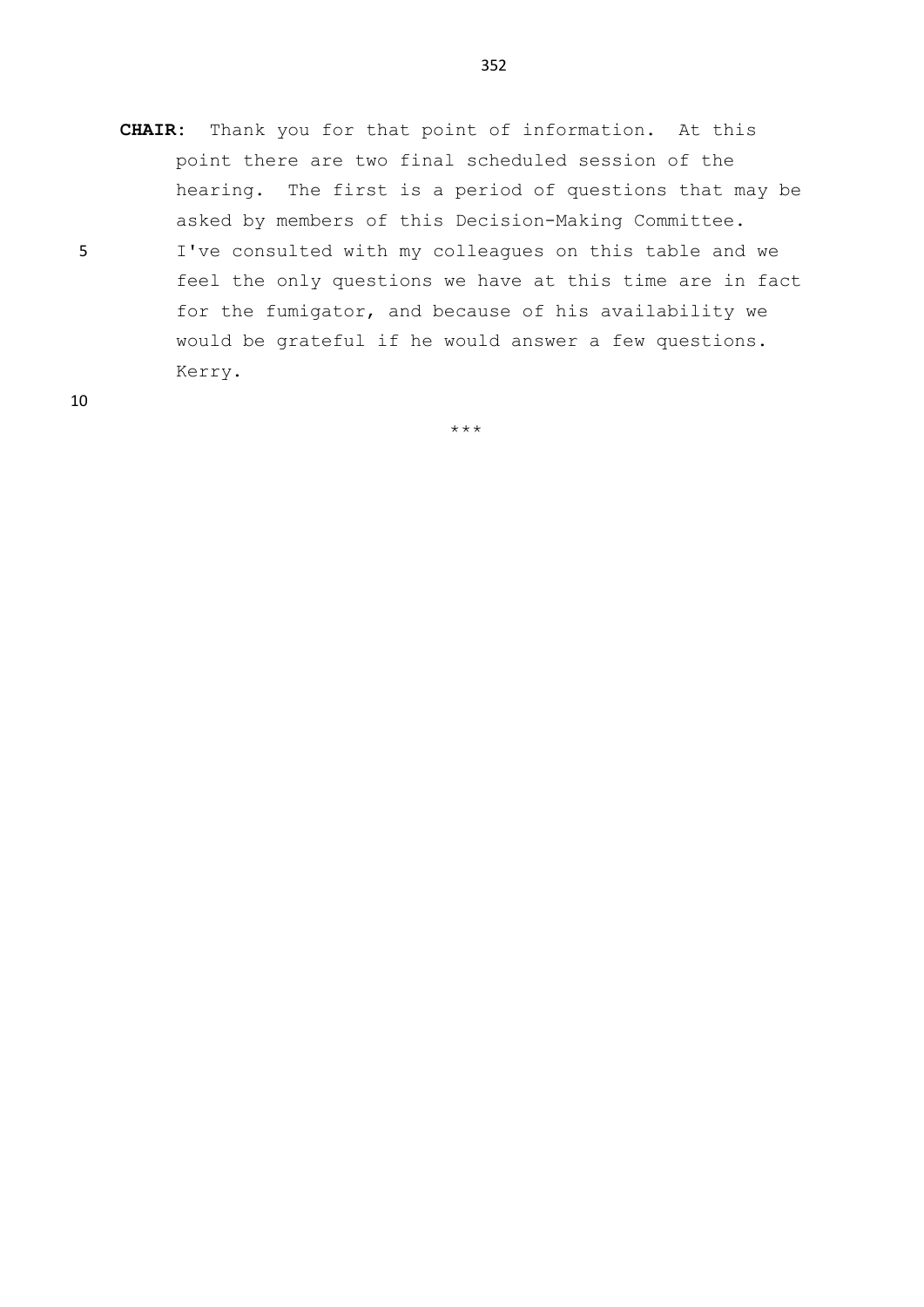### **QUESTIONS TO GENERA**

**DR LAING:** Thanks, John. I've only got a couple of questions, Mark, and the first one is related to the 5 info that you've recently provided on stack sizes and loading rates, and I wonder if that information is going to be made available to the EPA?

**MR SELF:** I'm Mark Self, the CEO of Genera. Yes. I would like to talk to that, though. I understand that the 10 accuracy of your modelling is critically dependent on the appropriateness of the inputs and I've seen some information backwards and forwards about the size of log stacks, the number of log stacks and the operations. I think that's a fundamental part of what needs to go in, 15 in the right quantum to make the answers come out right.

Log stacks are currently up to about 1,000 cubic metres. Ideally they would all be that size, and the numbers of log stacks are sometimes up to perhaps 30, but those two will not happen at the same time. We need 20 to look at it in the context of how busy that piece of real estate at the port is, how many ships come, and the ability of all of the marshallers, log loaders and the fumigator to actually process that amount of fumigated logs at any time. If the logistics was organised enough 25 to deliver large log stacks, there would be a much smaller number of them.

So, if you look at this, you know, 400 odd ships in a year, split that amongst the ports and look at how many each port can handle to be leaving in a day and that the 30 maximum amount of top stow loaded on the ship that can be fumigated is up to a maximum of about 8,000 cubic metres. It's not conceivable, from what I understand, that the port, and I'm there quite a lot, that you could actually get anything like, I think it was 30 log stacks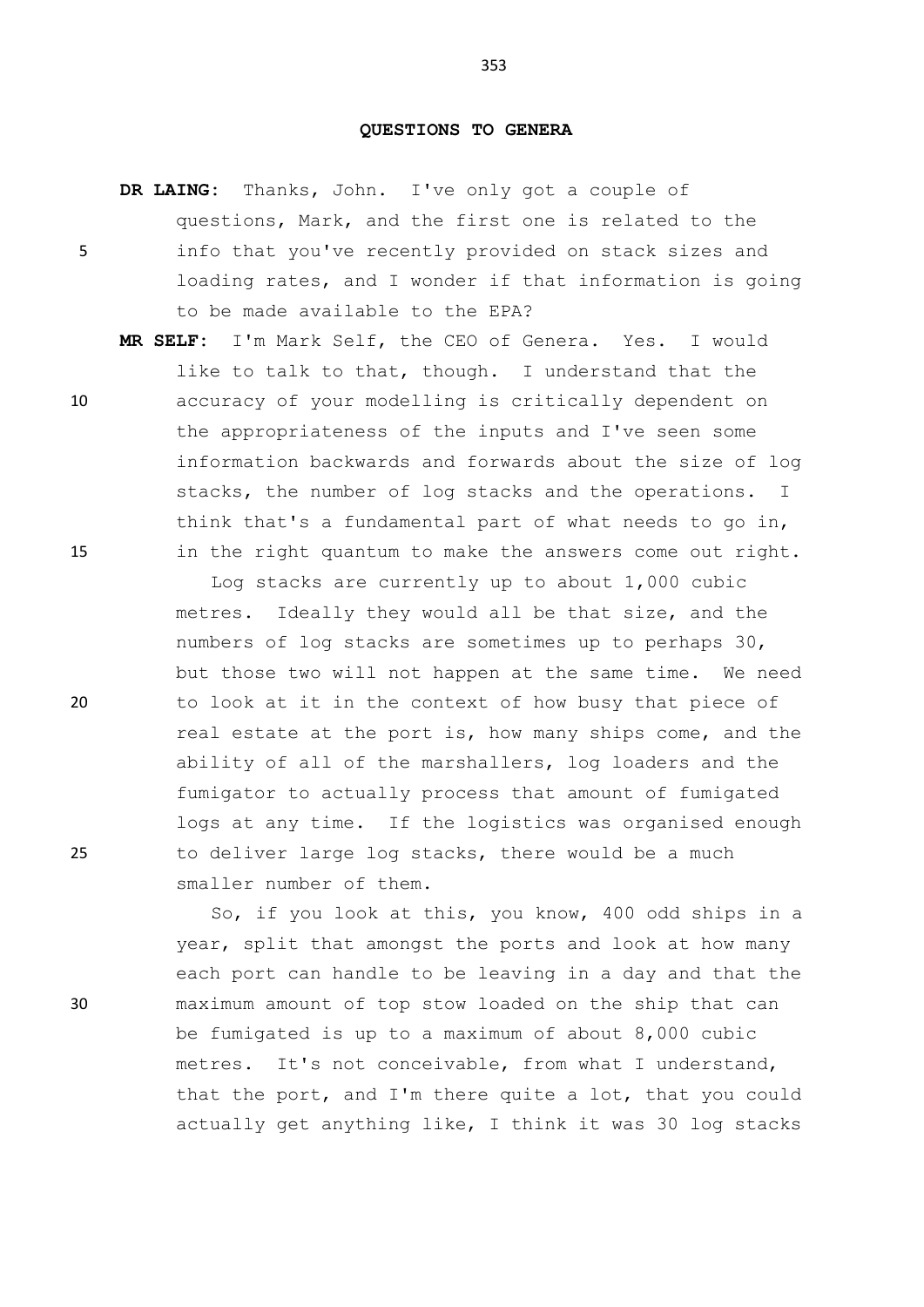of 1,500 cubic metres available at any one time. It just couldn't happen.

A much more credible ceiling on the inputs would be something like cap your model at 20,000 cubic metres 5 regardless of log stack size and have your inputs either representing a smaller number of stacks of large stacks, or a larger number of smaller stacks, but cap the total. Because you've sort of got the worst case scenario in number and the worst case scenario in terms of maximum 10 volume, and multiply those together and the capacity for the port isn't such that they can happen. Is that clear?

- **DR LAING:** That sort of covered the second question I had, which is really around how do you calculate or measure 15 stack size and loading rate?
- **MR SELF:** Loading rate is a function of the volume of logs inside a ship's hold compared with the bulk capacity of the hold. It's not crystal clear when you try and articulate well because the volume of a ship is often 20 expressed in bale volume, which is a historical reference to the size of cotton bales or the size of wool bales, and the volume of logs is the Japanese agricultural standard which is measured according to taper and size of logs. So, you've got two volume 25 measurements which are essentially like comparing apples with bananas, it doesn't quite work that way.

However, in commonsense terms, the amount of - and I gave the numbers to Kade who was in Wellington, it's nominally if you multiply the volume of logs and thereby

- 
- 30 1.7, that will be your total volume of logs inside any given enclosure.
- **CHAIR:** Just a very quick question from me, Mark. We heard today from one submitter that on occasion the tarpaulins are vented and the gas escapes. What protocol do you 35 have or what quality assurance schemes do you have in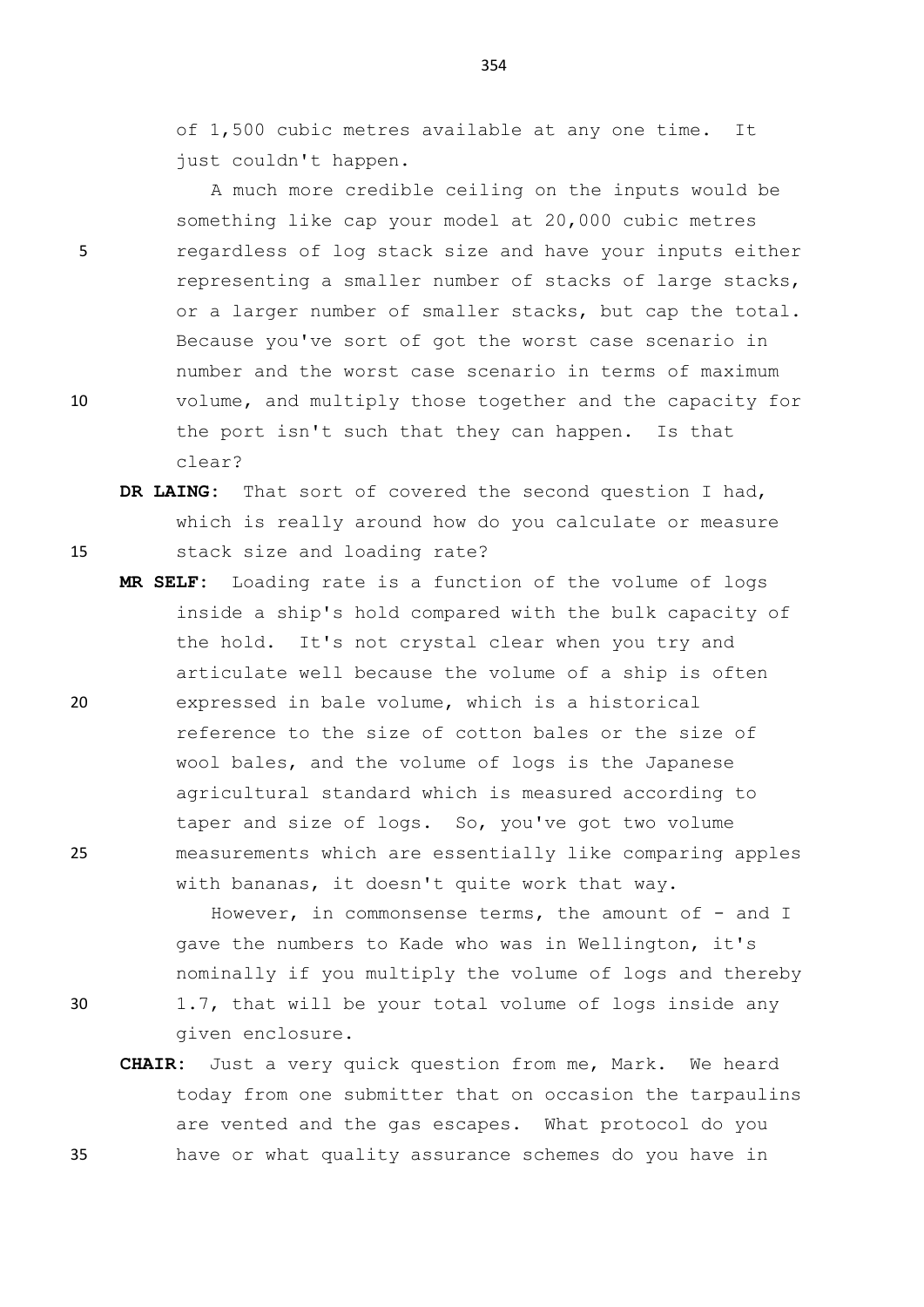place to ensure the integrity of the tarpaulins you use for fumigation?

- **MR SELF:** We certainly number the rollers that are on and we monitor the tarpaulins. From what I have seen in 5 operations, the damage and ripping of tarpaulins is nothing to do with the quality of the tarpaulins themselves, it is actually an extreme weather occurrence or an incident. We're required to report all of those to the Council and to the port and so there's a certain 10 regulatory monitoring of those incidences, and one of the references that I've seen in terms of the risk posed by that is USDA reference that said, well, when that happens you've got winds exceeding 25 knots. The duration of any plume going past at that speed is quite 15 brief. So, we have measures in place operationally that we do not cover logs when the forecast is predicted to be close to 25 knots, and we do not apply any fumigant when the forecast is that it is likely to exceed that.
- **DR PHILLIPS:** I guess that relates to the discussion we had 20 before about the efficacy of the recapture technology, and Jack was asked about whether he could comment about the efficacy in relation to the resource consent condition that he was talking about going up from 20% to 60% of logs be involved, and it had recapture involved 25 in their treatment process. I mean, we just talked about monitoring so are you able to give us any indication of what the efficacy of the recapture - because Genera is actually involved in the recapture process as well.
- 30 **MR SELF:** Absolutely.
	- **DR PHILLIPS:** So, are you able to give us any idea of what the efficacy of that treatment is?
- **MR SELF:** Yes, I can. I must say, recapture is like a hobby of mine as well as my day job so I've been everywhere on 35 the planet that I can see systems that have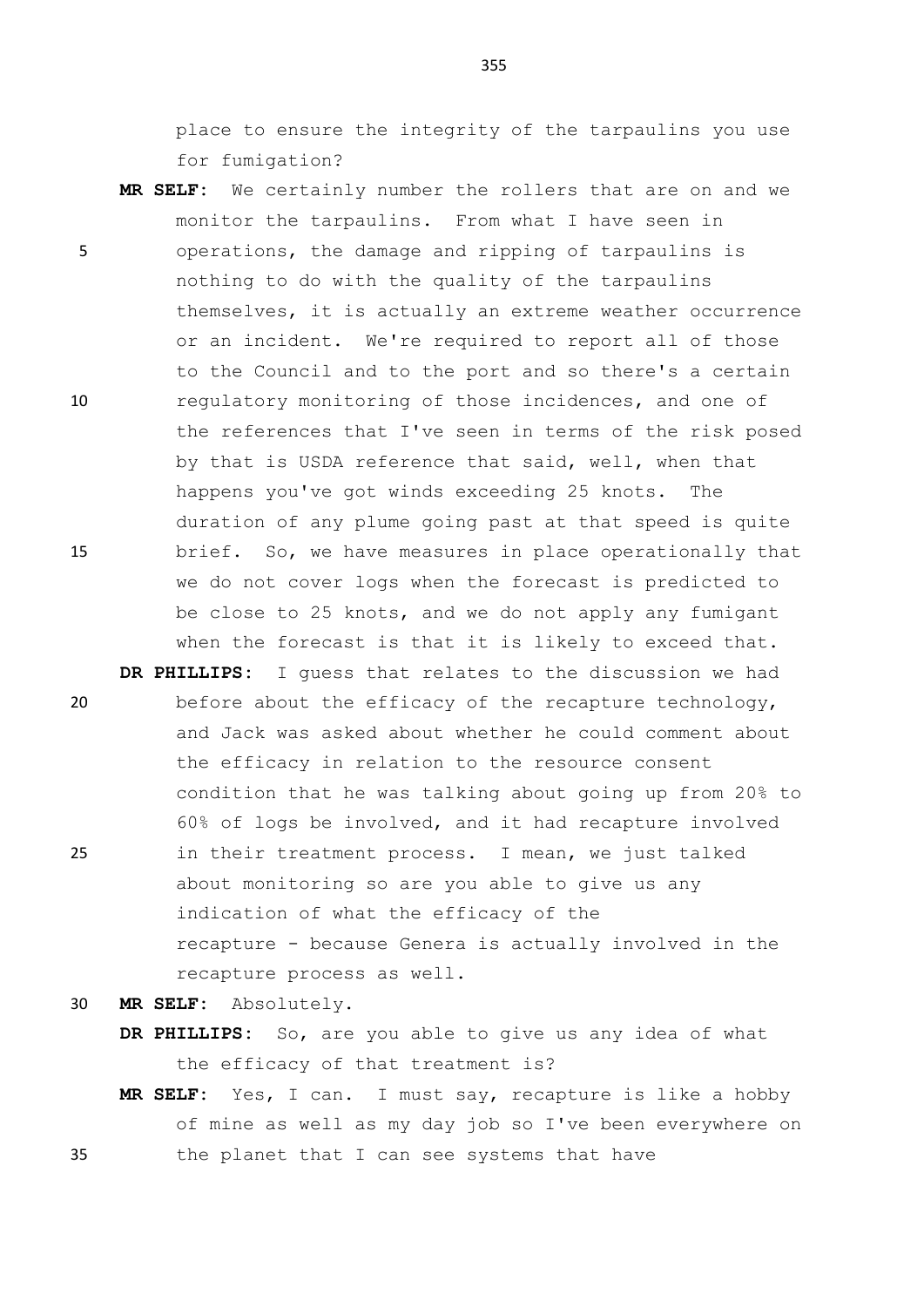methyl bromide recapture. I've looked at everything in California, Miami, China, Australia. There was nothing available that suited us and we even invested a few millions in recapture research. I'd say of the world's 5 three leading technologies now, we've got them all in our lab on trial. If you're at the port on Friday one of them will be there, I think, possibly two or three of them will be there to be seen if you want to. Nordiko hasn't fallen into that because I don't think that 10 leaving a legacy is actually a credible recapture. We have been involved in recapture efficacy work and that was essentially imposed on us by the client and STIMBR, and others, and the forest industry wanted to see, so we provided the recapture gear, did that and the trials on 15 efficacy were done by Plant & Food Research and monitored by STIMBR. So, we had a modest input to the trial so as objective as it could be, and I don't have it on me but the recapture system that we had, that was a gas liquid scrubber, so we've got three quite discrete 20 technologies, captured essentially something like over 95% of the available methyl bromide in I think it was three hours that particular one.

The efficacy of recapture though needs to be taken in context, and I've often used a fairly glib statement and 25 said, if God built you your recapture equipment and you were able to go in and take away all of the methyl bromide available in the head space in an instant and leave the covers on, and then come back and do some monitoring after a period of time, the desorption would 30 have replaced the amount in the head space back to well above the level that you captured down to. So, that's relevant to methyl bromide. I don't think that is relevant to the EDN discussion.

**CHAIR:** Because we have significantly run over time I'm going 35 to draw proceedings to a close. I know in the schedule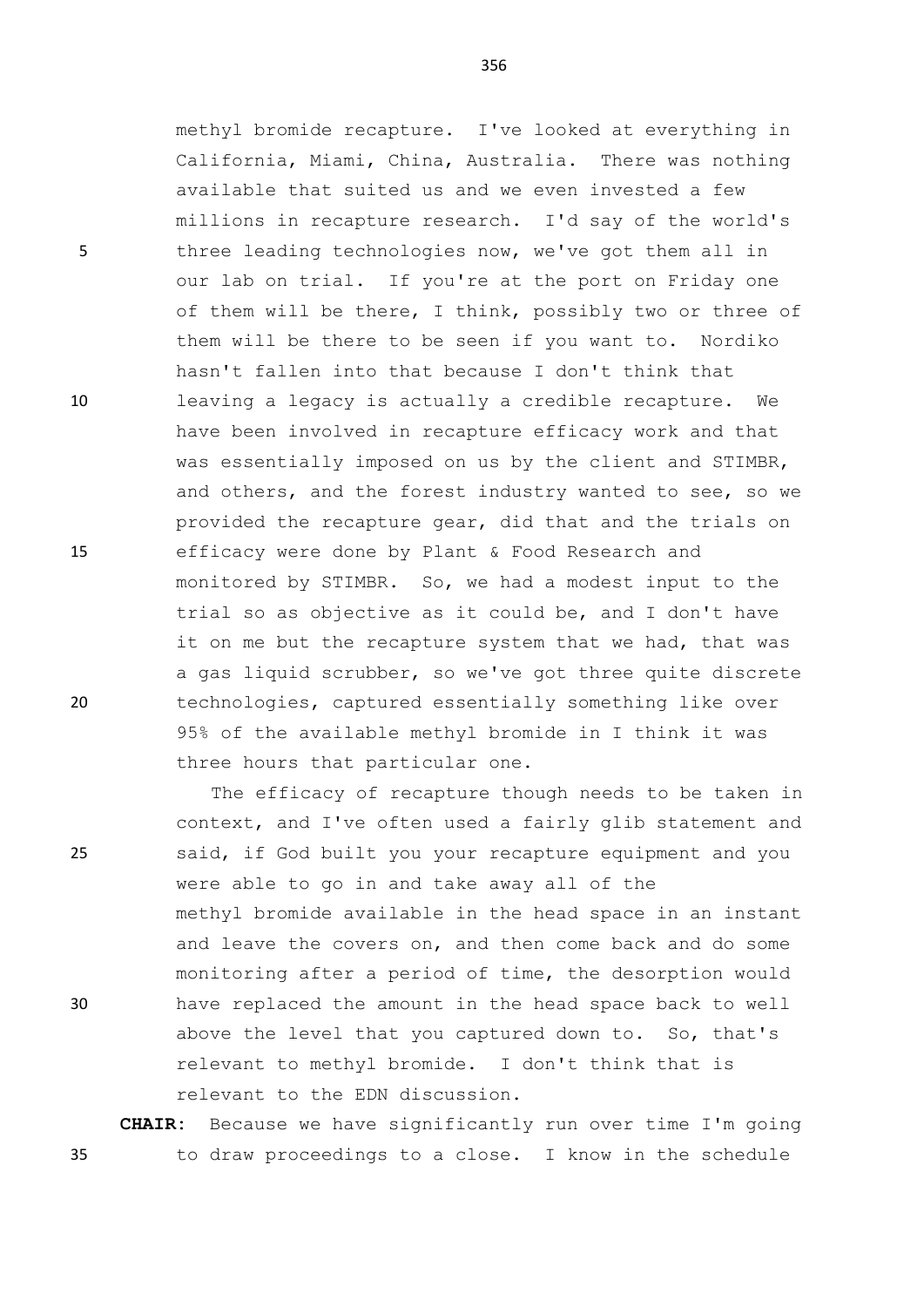the Applicants have a right of response to matters that have been raised today. You have the same response opportunity tomorrow and I hope you'll keep your powder dry, as it were, until that point in the process, there 5 are only three further submitters.

> Thank you very much, Mr Self, for being available at the hearing today. I know you didn't indicate an intention to submit but we found your answers enlightening to the process.

10 I'm now going to call an adjournment until 9.30 tomorrow. Yes, the Applicant wishes to say something?

- **MR McCONVILLE:** Just one question. Under the protocol can we comment on today's proceedings at tomorrow's closing?
- 15 **CHAIR:** Yes. I want to thank everybody today, the Applicants, the EPA and WorkSafe staff, the stenographer, the EPA staff in the background, all the submitters who have attended. It's been a long day, it's been very valuable. I'll adjourn the hearing until 20 9.30 tomorrow and look forward to seeing those members who will be back tomorrow again. Julian, can you close

the ceremony for us.

(Closing karakia by Julian Jackson)

25 **(Hearing adjourned at 6.00 p.m.)**

\*\*\*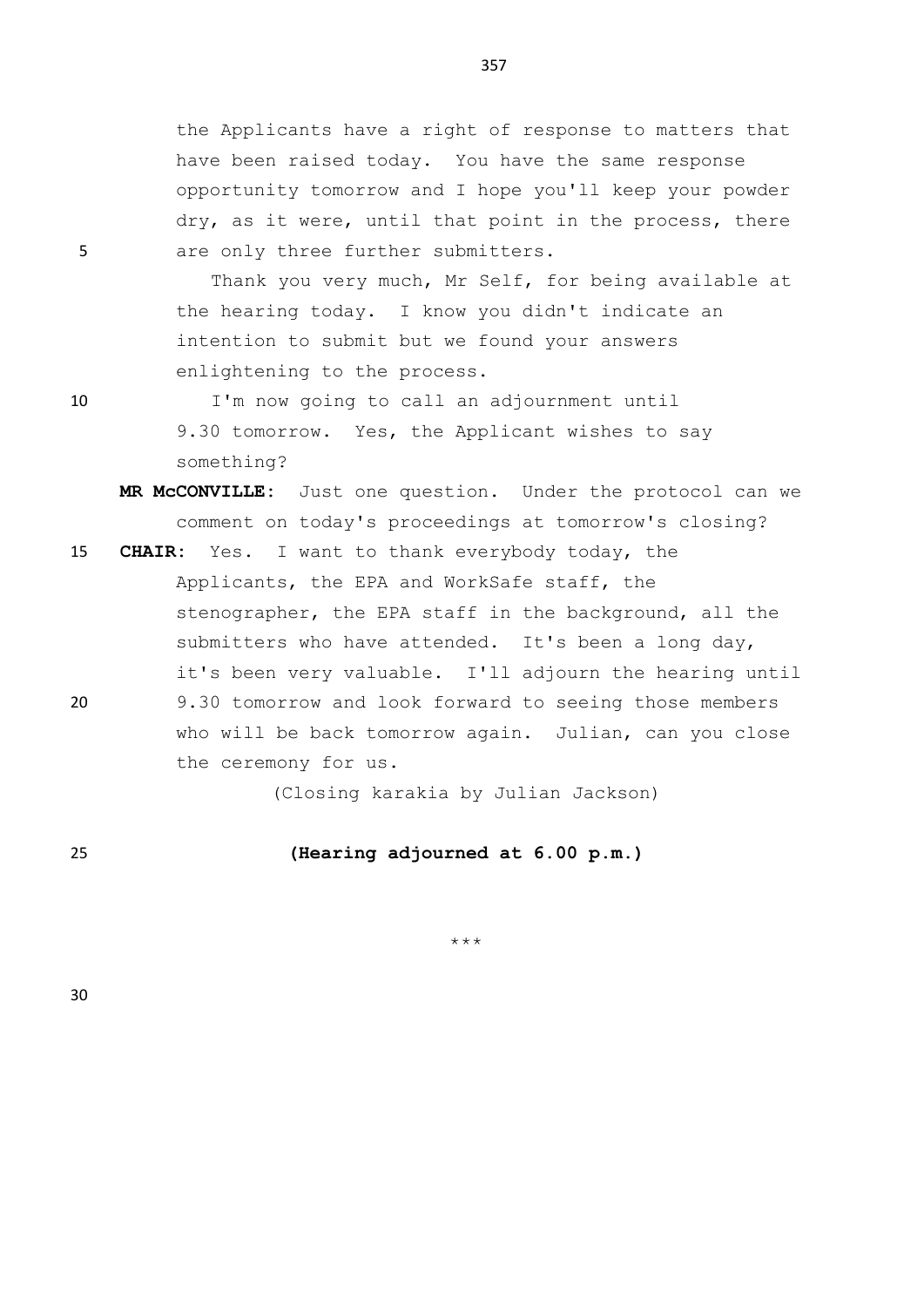## **29 AUGUST 2018 [9.30 a.m.]**

**CHAIR:** Kia ora tatou, good morning everybody. For those 5 that have joined us yesterday and weren't here yesterday, I'm John Taylor, the Chair of the Decision-Making Committee. On my right is Dr Kerry Laing, on my left Dr Ngaire Phillips and we are the Decision-Making Committee of the EPA here to consider 10 the application to import EDN fumigant for use on timber and logs under commercial conditions. I would like to commence the day by inviting Mr Julian Jackson to give us the mihi.

(Mihi by Julian Jackson)

- 15 **MR JACKSON:** So, I've just recited a karakia which focuses our attention on the matters at hand and I followed that with a little waiata, and essentially that was saying compassion, truth and peace is the way of life and that's the way forward, sets you free. Thank you very 20 much.
- **CHAIR:** Kia ora Julian. Now, this is the last day of the hearing. We've got three submissions from members of the public. We're all by this stage reasonably familiar with who each other is but for the benefit of those who 25 have joined us today I would like to ask the Applicant team, the EPA team, and any other submitters who are in the room to identify themselves, using the microphone please.

**MS GEAR:** Yes, good morning I'm Helen Gear and I'm the 30 New Zealand representative for Draslovka, the Applicant, and on the team with me we've got Pavel Bruzek who is the owner of, part owner, co-owner of Draslovka in the Czech Republic; Kade McConville who is in charge of Draslovka Services working out of Australia and looking 35 after the commercialisation and the operational use of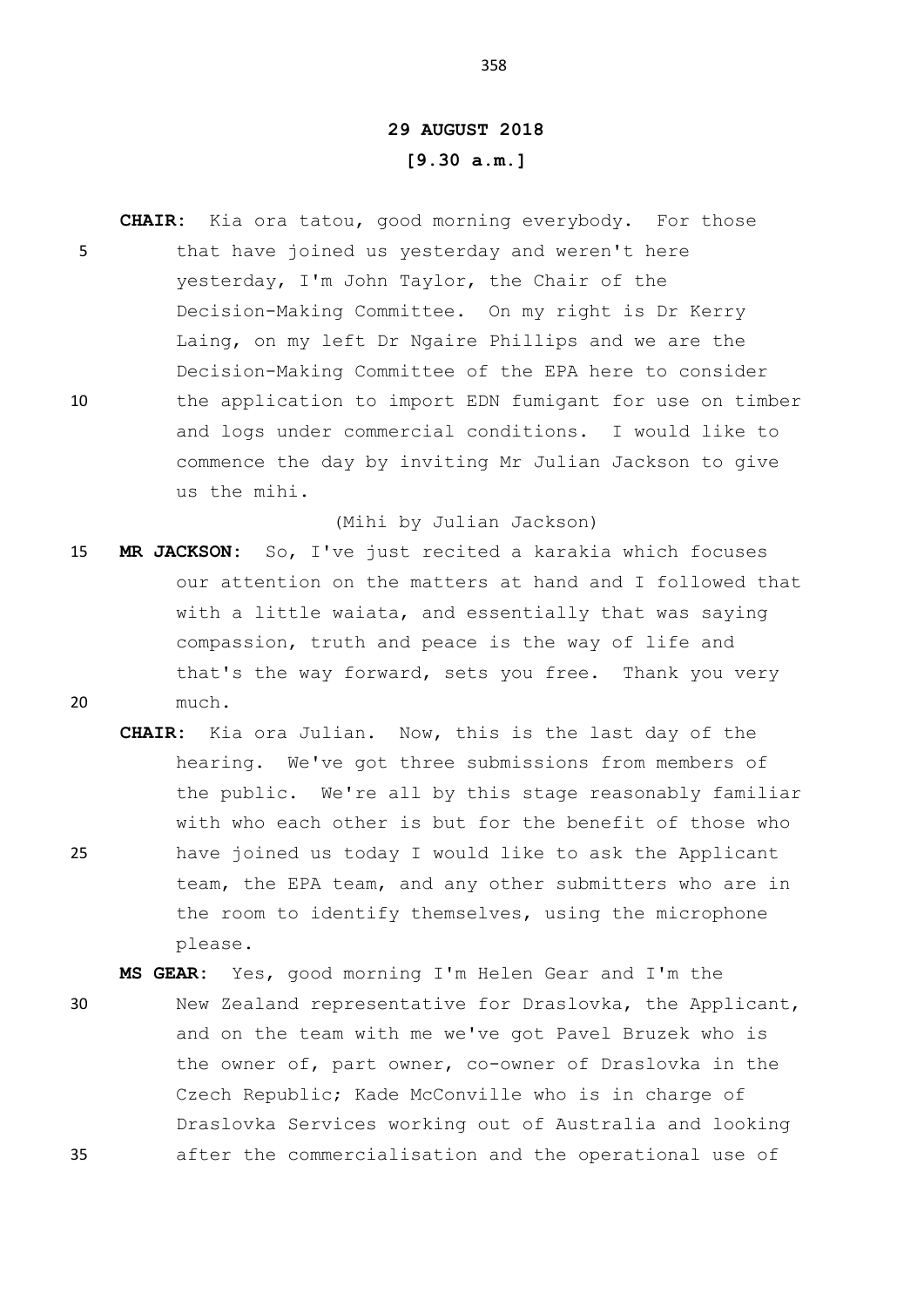EDN globally; and, Dr Swaminathan who looks after the regulatory affairs of Draslovka Services.

**CHAIR:** Thanks Helen. EPA.

- **DR VAUGHAN:** Good morning, I'm Teresa Vaughan. For those who 5 aren't familiar I'm the application lead from the Environmental Protection Authority on this application, and next to me I have Richard Mohan who is the ecotoxicologist, again from the EPA, and James Deyo who is our toxicologist from the EPA. Behind me we have
- 10 Julian Jackson who is also from the EPA, he is our cultural specialist, and then we have Susan Collier from WorkSafe, and Dr Bruce Graham who is our modelling specialist. Thank you.

**CHAIR:** Thank you, and submitters, can you identify

- 15 yourselves please.
	- **MR HAMMOND:** Kia ora everyone, I'm Don Hammond, I'm Chairman of STIMBR and I'm a forestry consultant based here in Rotorua.
- **MR PROCTER:** Good morning, I'm Mark Proctor from TPT Forests, 20 we are log exporters from a number of ports throughout New Zealand and look forward to speaking to you guys today.
	- **MR BROWNING:** Steffan Browning for Tauranga Moana Fumigation Action Group.
- 25 **MR DALE:** Kia ora tatou, Russell Dale from the New Zealand Forest Owners Association.

**MR GEAR:** Ian Gear here from STIMBR.

**MR OLSEN:** Kia ora, Shane Olsen here representing the Ministry for Primary Industries.

30 **DR ARMSTRONG:** James Armstrong from Quarantine Scientific.

**CHAIR:** Thank you. Before we begin I would just like to remind, advise all parties that all documentation pertaining to the application; EPA responses, all submitters' submissions and accessory documents are 35 available on the EPA website for public viewing.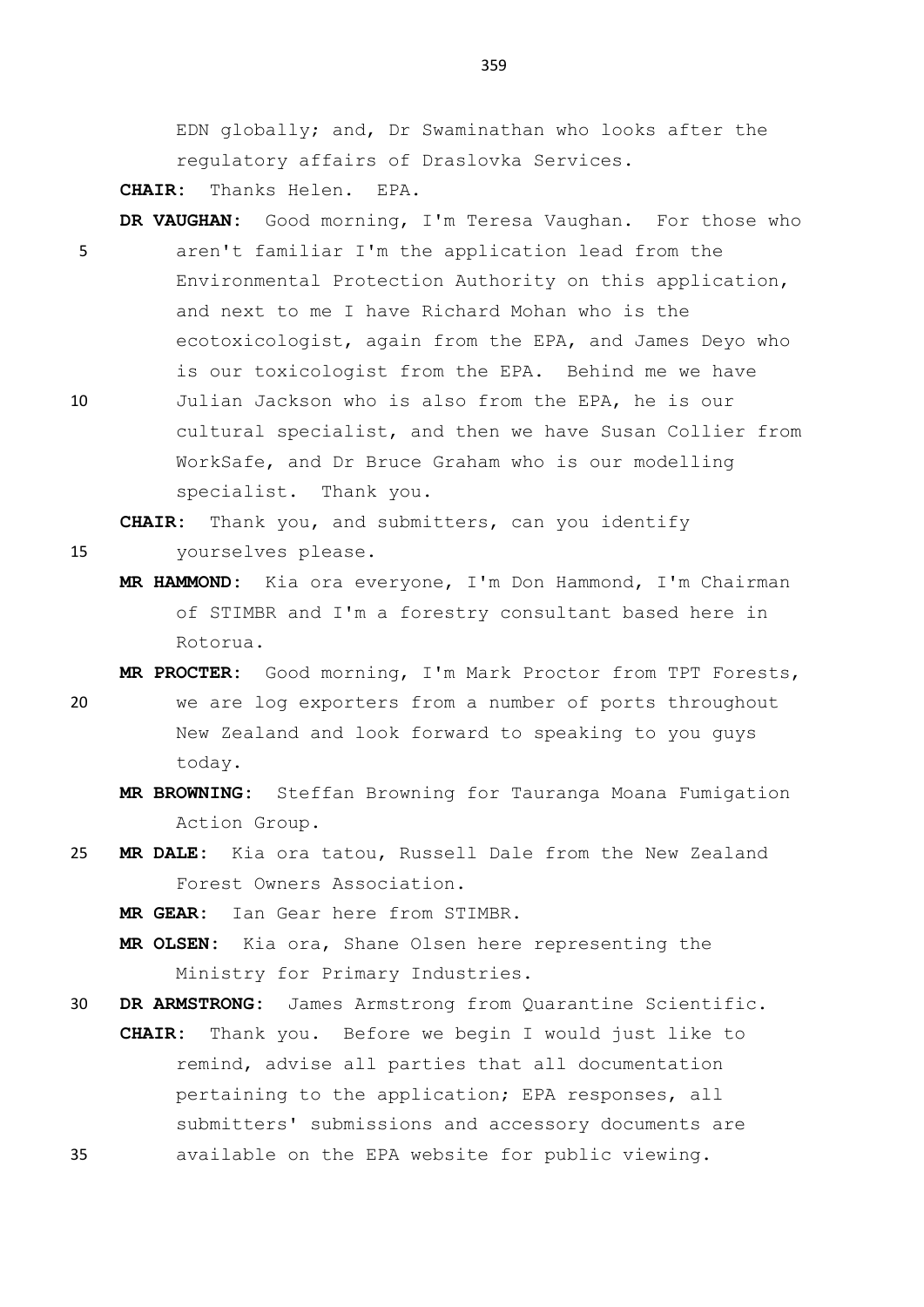Okay, without further ado we would like to kick the day off by inviting the first of our submitters, Mr Mark Proctor of TPT Forests to bring his presentation please.

 $5$  \*\*\*

## **SUBMISSION BY TPT FORESTS LIMITED**

**MR PROCTER:** Kia ora tatou, hello everybody. Thank you 10 Mr Chair and fellow Decision-Making Committee members for the opportunity to come and speak at this very important hearing, I really do appreciate the opportunity.

My name is Mark Procter, I'm from TPT Forests, I'm a 15 director and owner of that company. TPT is one of New Zealand's largest log and lumber exporters to our Pacific rim markets. Our business is predominantly log exports to China, Korea, India and Japan. We have, and do also export from Australia to these same markets, and 20 very recently from the USA to these same markets.

I've come today as a practitioner of log exports and representative of forest owners and managers, and owners of processing facilities which rely on log exports as a key part of their everyday business. I'm also here 25 today to represent individuals and communities that rely on log exports for their day-to-day livelihood. I'm not an expert and I'm not an expert in the science behind the subject of the matter of the day. We very much rely on the experts in the room, predominantly and 30 specifically STIMBR, and the researchers and the scientists that sit behind them, and of course we rely on the EPA and WorkSafe who we work closely with in these issues. Therefore, our application and my outline today is very much at a high level and not on the 35 details and the science.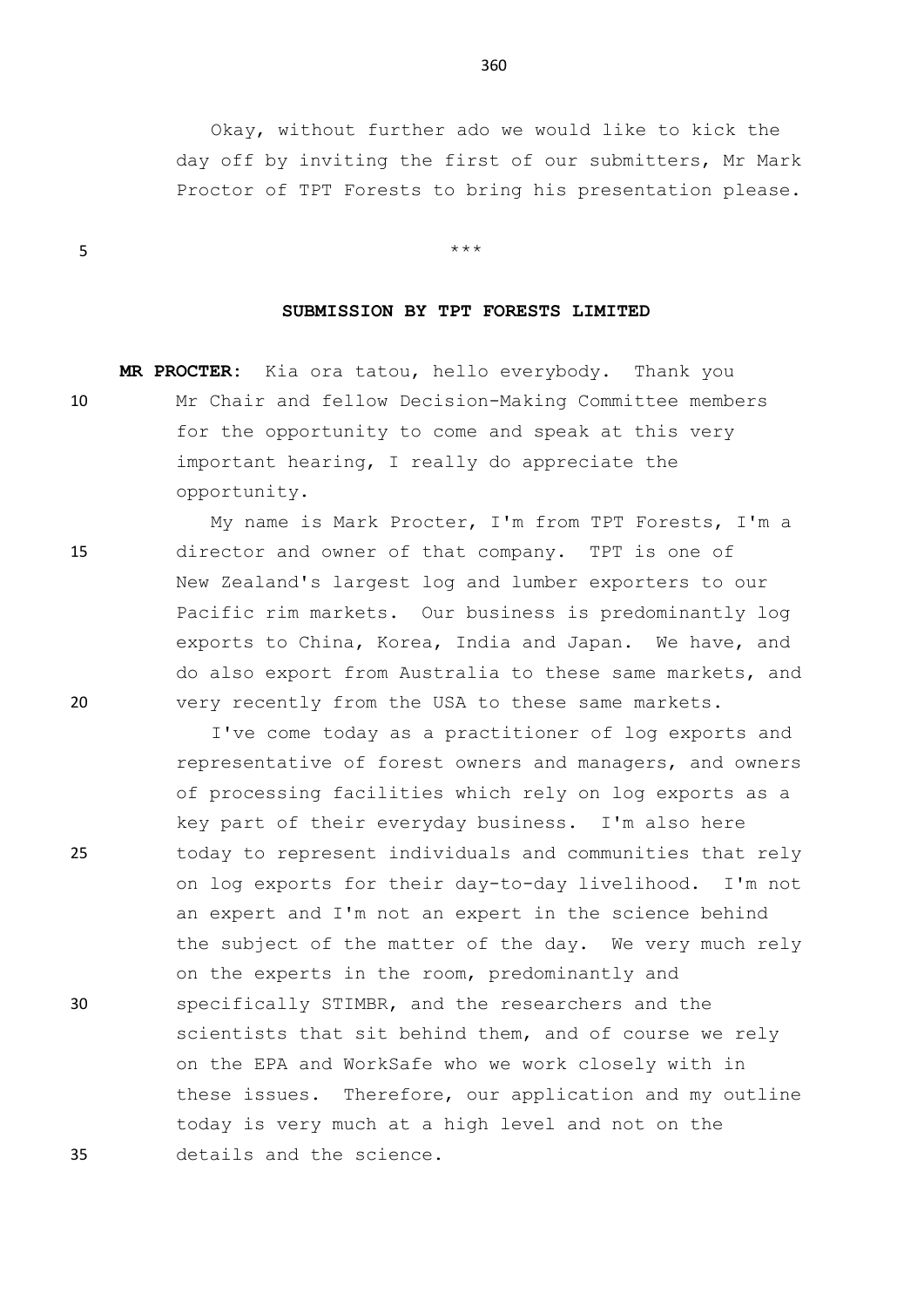TPT represents 14 different clients throughout New Zealand whom own forests, manage forests and who own domestic processing facilities such as sawmills and pulp paper mills. Accordingly, we're significant exporters 5 from the ports of Tauranga, Northport, Napier, New Plymouth, Wellington, Nelson, Timaru, Dunedin and Port Chalmers. Of New Zealand's current annual log export volume, of around 20 million cubic metres per annum, TPT manages about 25% of that or just over 10 5 million cubic metres per annum, and on a revenue basis some \$1 billion is contributed to the New Zealand economy.

The majority of the logs are shipped by bulk vessels carrying between 35,000 cubic metres and 50,000 cubic 15 metres per voyage, but also we pack 40 foot containers with the logs to the same markets. Clearly with this scale, the immediate employment and contribution to local community is significant which, of course, when extended, considering the individuals, the businesses, 20 the communities involved in establishing the forests, harvesting the forests, trucking and railing the logs to the customers and the organisations managing forests of that entire process. Furthermore, when considering the ancillary services providing the industry, such as 25 machinery sales, maintenance sales, auto-electricians, fuel and tyre providers, the list goes on. So, the contribution to the wider community in the country is significant.

TPT has a more diverse market mix than many others 30 involved in the log export from New Zealand but still China and India make up more than 70% of our total sales. As a result, and the reason we're here today, means we're required to fumigate the majority of our logs we deliver to our international customers. As an 35 example, in our case we are required to phytosanitary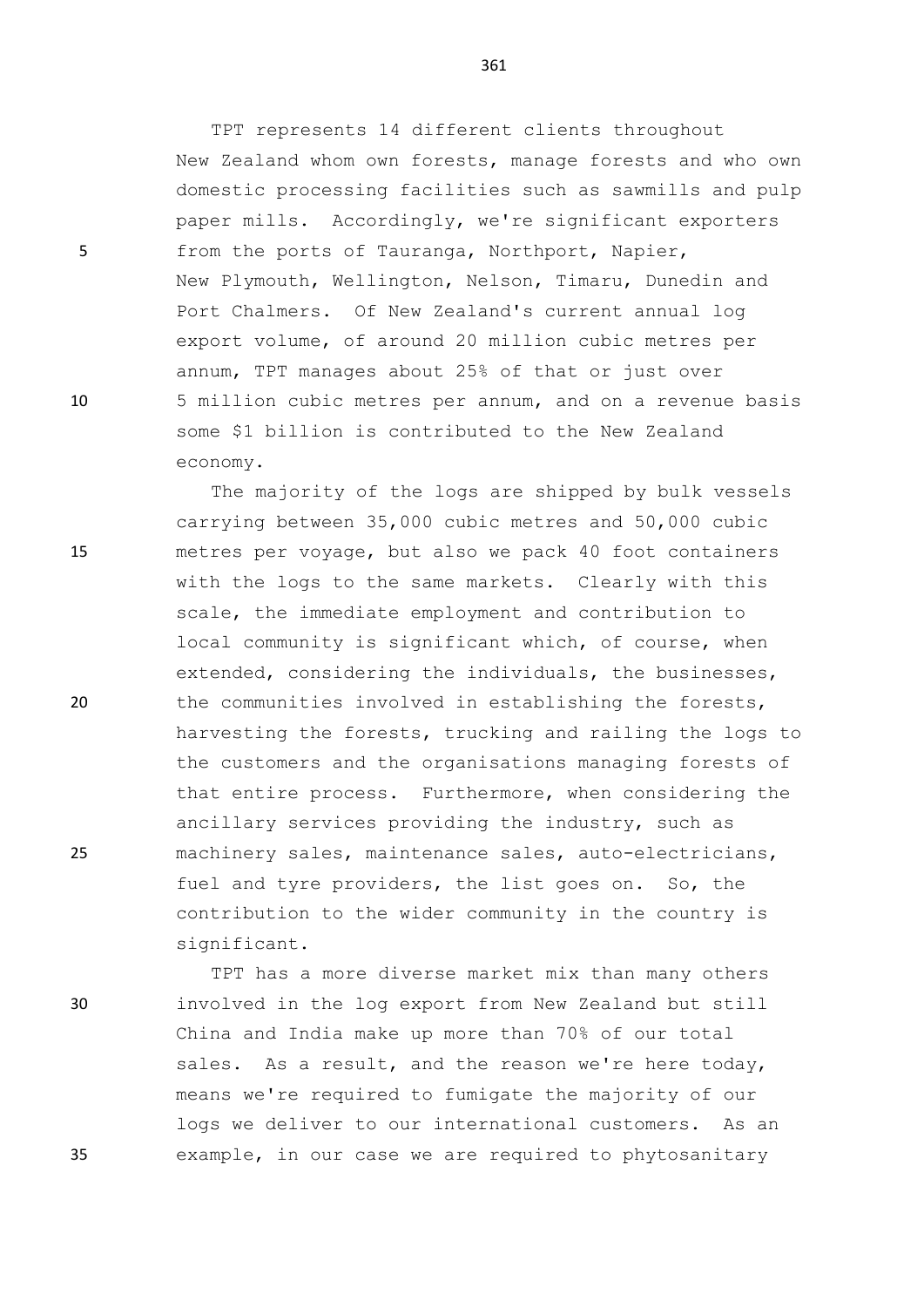treat 3.6 million cubic metres per annum of which about one-third of that is required to be treated from our trade partners with methyl bromide, either in ship's hold or on land. You would have heard about this over 5 the last few days but Japan and Korea fumigate on arrival with methyl bromide, and therefore there in-port regulations do not require us to fumigate here in New Zealand. China and India, however, require New Zealand exporters to undertake the appropriate 10 phytosanitary treatment here in New Zealand or in transit before they're delivered to those markets.

To undertake the appropriate treatment we currently have a toolbox, and that toolbox is made up of methyl bromide fumigation onshore and in ship's hold. 15 It includes phosphine in transit in ship's hold, and it includes debarking. However, as we know, one of those tools in the toolbox, being methyl bromide, is planned to be removed in October 2020, if not before, and if all the stars are not aligned and neither an alternative 20 such as EDN or recapture is in place by that time, the industry, the Government and the country and our international customers have a serious issue on our hands.

There is very good progress being made with recapture 25 technology for methyl bromide without doubt, but it's ground-breaking work particularly at the scale we're required to recapture, so there's a long way to go and unfortunately October 2020 is looming quickly.

From all the research and tests undertaken to date, 30 EDN is clearly the supporting and/or replacement tool for methyl bromide, and as a result TPT and our clients support its successful application. From our perspective we need a phytosanitary toolbox and not just a single tool because things change, and one thing we 35 know is that Kiwis are adaptable and the forest industry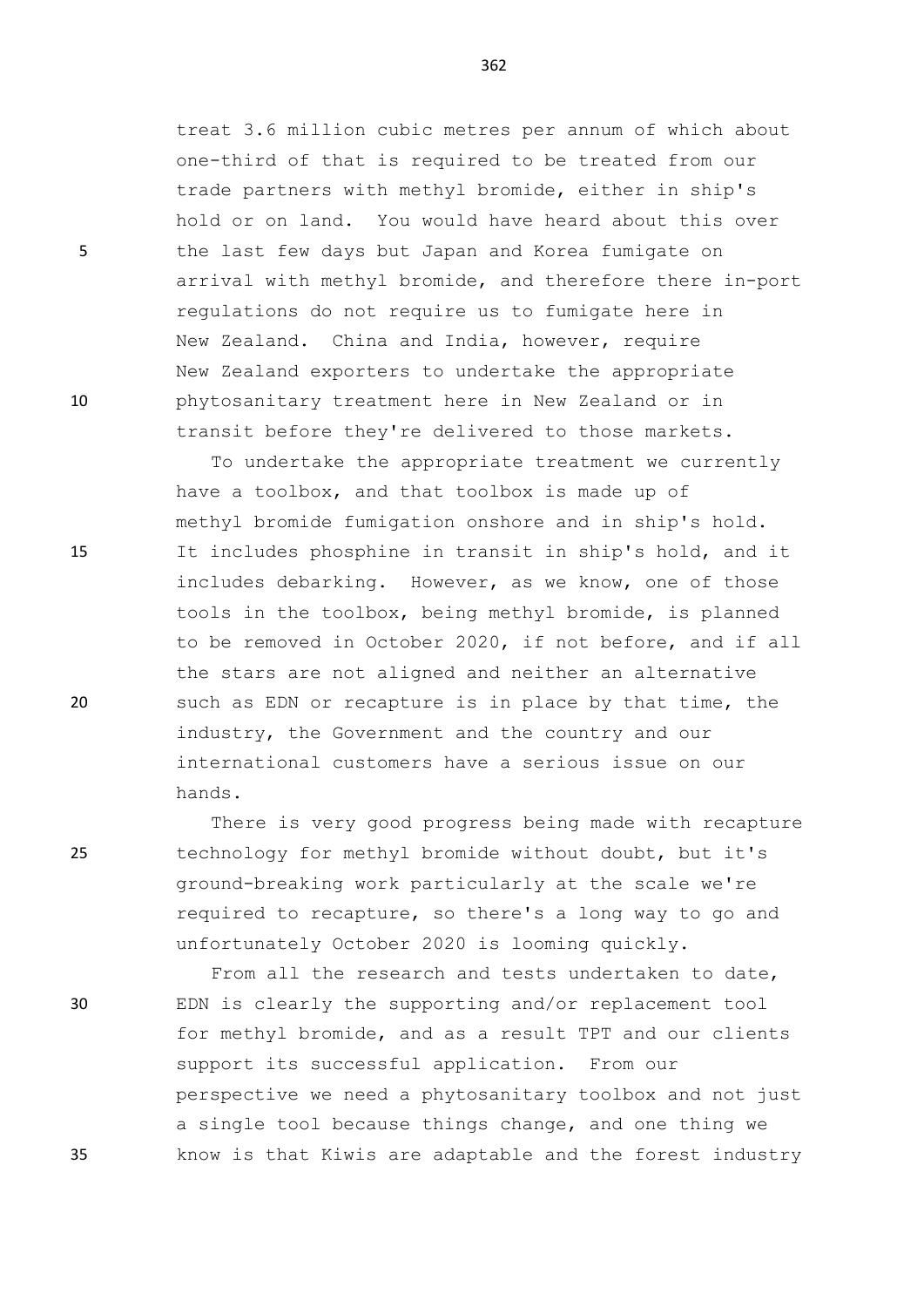is adaptable but our trade partners can change and do change, therefore we need a toolbox that is adaptable and that can change as those requirements change. Currently India will only accept methyl bromide. China 5 currently accepts phosphine and methyl bromide treatment but who's to say the Japanese and Koreans won't change their mind and require us to fumigate before leaving New Zealand.

I would like to make the point that debarking is a 10 treatment currently used and it's been further developed and pursued by several exporters but it is not a full-proof phytosanitary treatment as insects can, and do from time to time, get through the process and in the case if intercepted in China, those debarked logs are 15 then required to be fumigated in China which can be, and is costly, and the worst case, refusal for those logs to be discharged. India does not accept debarking. Some low grades are physically not effectively and economically able to be debarked. Finally, it requires 20 scale to be cost effective. So, for those thinking debarking is a silver bullet, it's not, it's only part of the toolbox.

So, we're looking forward to EDN being part of the toolbox to be used across all ports in New Zealand for 25 containers, under tarpaulin and in ship's hold, but as important as the business and the commercial trade aspects are, the social, environmental, health and safety aspects are very important to us as well. With the likes of EDN we are looking to future-proof this 30 business by ensuring we use sustainable products and processes that meet our trade partners' needs, while as givens, while as givens we have the controls and the work practices to meet the environmental obligations we have signed up to as a country, and we provide the safe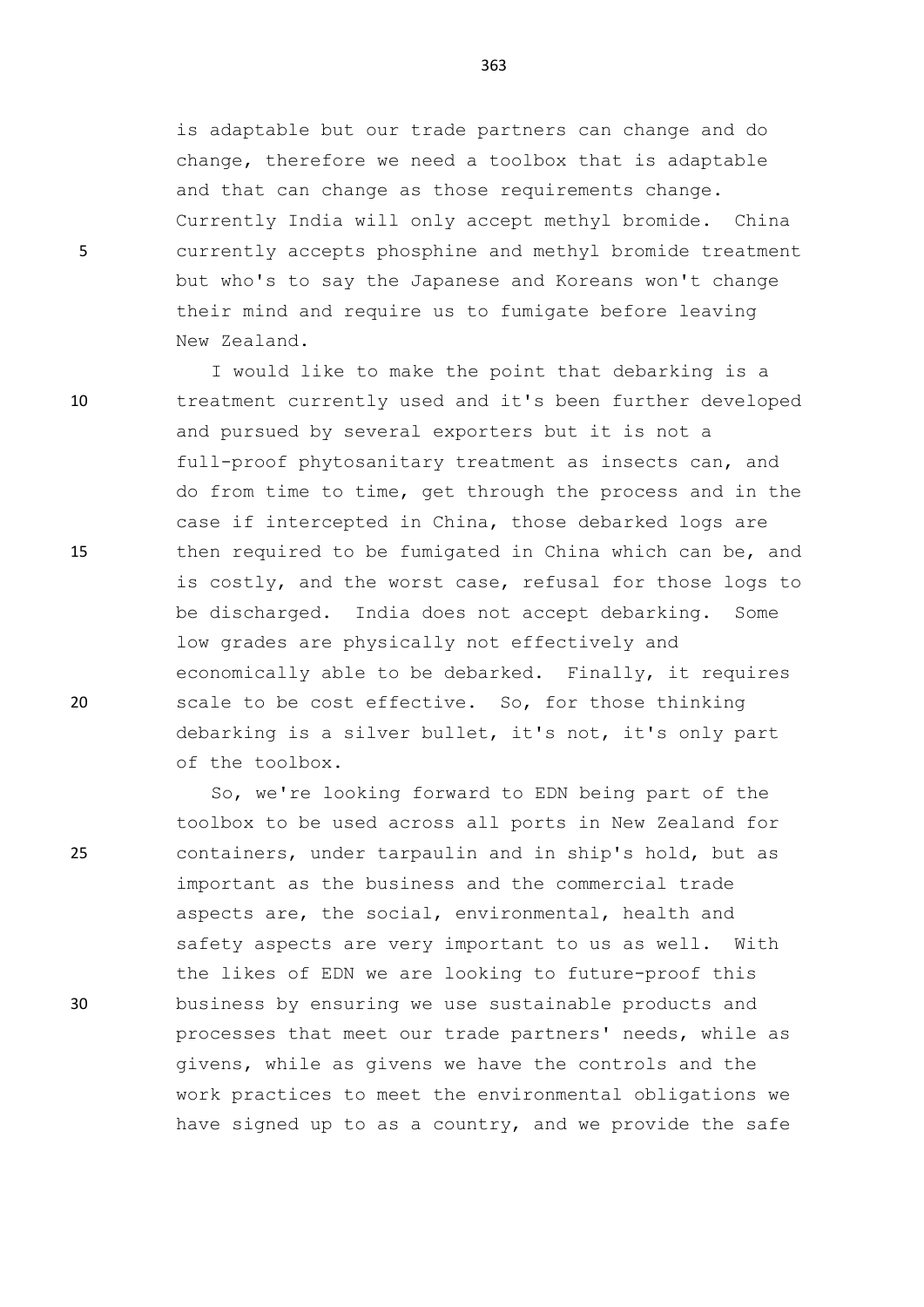workplaces for individuals as well as the neighbors from where we operate.

We ask that the EPA and WorkSafe work with the industry and local bodies to establish those workable 5 controls to grow and protect what is an important part of the industry and the wider community. Unless there's more behind the science that would say otherwise, we would anticipate those controls to be similar to those already in place for other phytosanitary treatments 10 currently used. Excessive additional controls will undoubtedly impact the efficiency and cost of the operations which need due consideration and we ask the Decision-Making Committee, EPA and WorkSafe to work with the industry collaboratively to balance the emotive 15 reactions and the research and science in this respect. This process of a new fumigant under the new Government structures is new ground for us all and it's important we get it right.

So, Mr Chairman, in closing we fully support the 20 registration of EDN for fumigation and thank you for the opportunity to speak and we look forward to the specific parties in dealing with the controls required for this to be successful. Thank you very much.

**CHAIR:** Thank you, Mark. If you don't mind we might have a 25 few questions for you. Ngaire.

\*\*\*

**DR PHILLIPS:** Thank you for your presentation. I just have 30 one question which actually relates to your submission and just a line in your submission on the last page, and you're talking about, you're concerned about requiring fumigation for extended periods greater than 24 hours which will have a significant impact on your operation.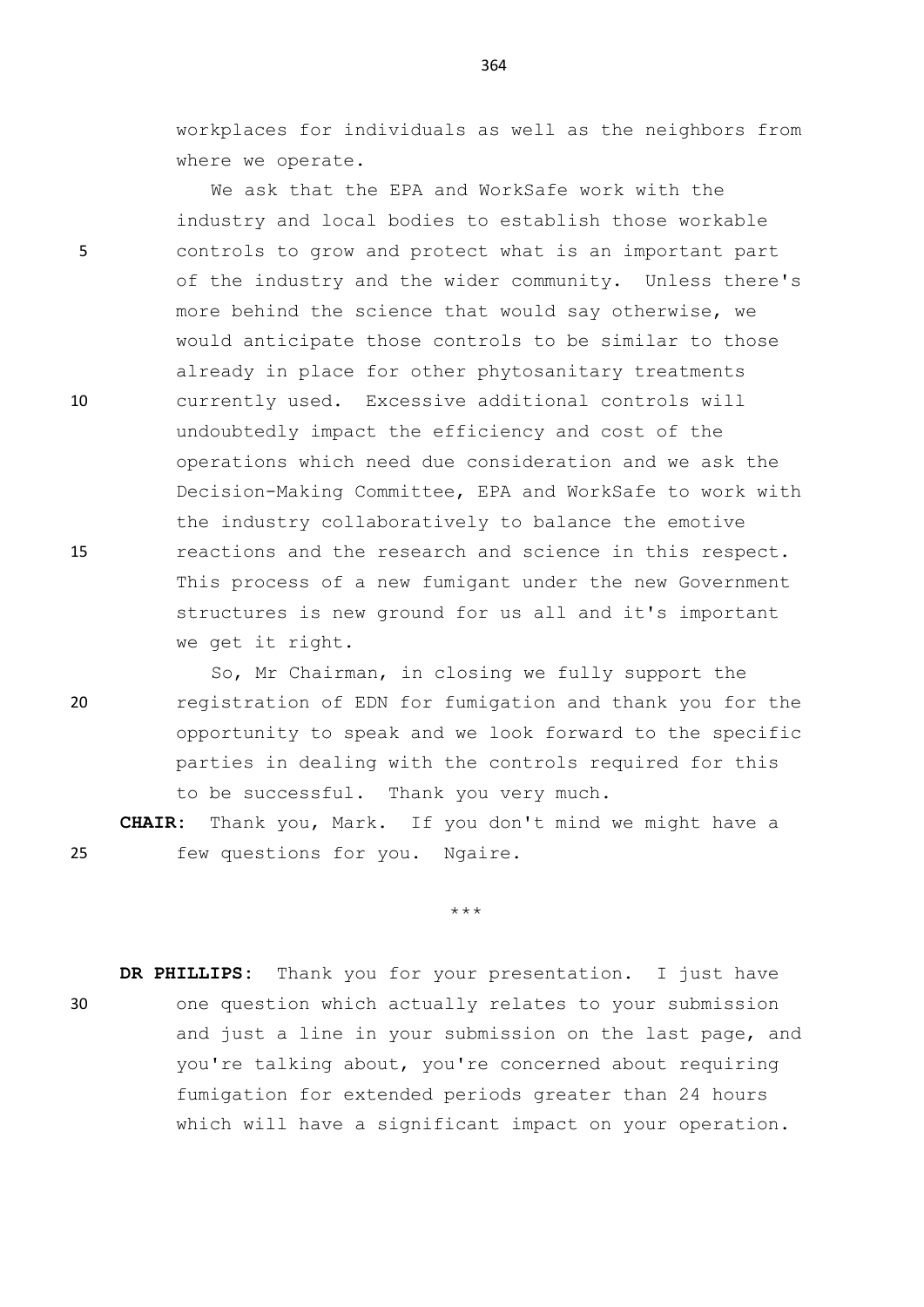But the question I ask relates to, you say, "Ideally controls for 16 hours and 24 hours are specified". Does that mean that you would like the fumigation to

only last 16 hours, is that what you're meaning by that 5 statement?

- **MR PROCTER:** What we're getting at is that if the controls required for EDN, or any other new fumigant, as long as they're within the realms that we currently operate, then that's fine, if they were to extend beyond that it
- 10 will cause a range of other operational efficiency levels.
	- **DR PHILLIPS:** The realms that you currently operate under in terms of times?

**MR PROCTER:** Can I refer that to somebody from STIMBR.

- 15 **DR PHILLIPS:** I'm just trying to get at what the 16 hours actually means because everything we've heard to date, the modelling and everything is based on 24 hours fumigation, and you made a comment about controls for 16 hours and 24 hours. I just want to know what the aim 20 is with the 16 hours -
- 

**MR PROCTER:** Can I just refer to maybe Mr Gear from STIMBR to help us?

**DR PHILLIPS:** It's actually your submission.

**MR PROCTER:** We've relied on the expertise from STIMBR to

25 help with that.

- **MR GEAR:** With permission, Mr Chair, what the reference is there is currently with the treatment schedules that are operated, we have 24 hour and 16 hour fumigations for methyl bromide depending on the market requirements; so
- 30 China, 16 hours but with a higher rate, India, 24 hours at a lower rate, or set at a lower rate. That's what the reference is to.
	- **DR PHILLIPS:** Okay, so are you proposing that there could be 16 hour fumigations for EDN --
- 35 **MR GEAR:** No.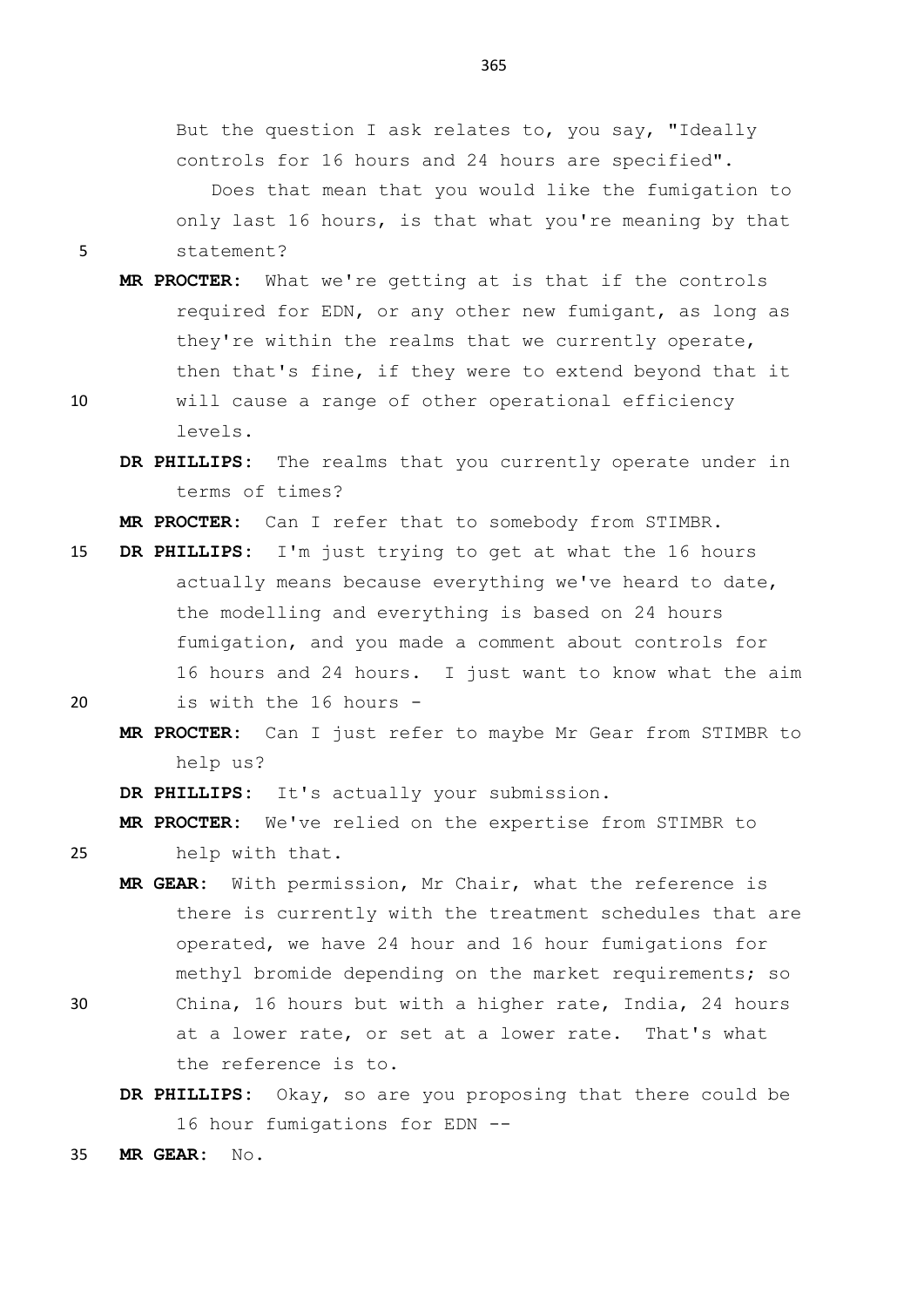**DR PHILLIPS:** -- which is what this application is for? **MR GEAR:** The EDN efficacy has been proven at close to 24 hours which is what we were testing for.

**DR PHILLIPS:** I understand that.

- 5 **MR GEAR:** And we allow, within that we get the breakdown of the EDN. So, if we go to a shorter fumigation, one, we don't have the same efficacy necessarily and, two, we would have larger quantities of EDN under the tarpaulin at 16 hours.
- 10 **DR PHILLIPS:** Yes, I understand. Thank you, that's fine. That's all thank you.
	- **CHAIR:** Thank you for your presentation. I note you refer to the desirability of having an adaptable toolbox from which to execute your trade obligations with your
- 15 trading partners. One of those was debarking which you implied, or stated it was actually an improved method of certifying logs for import into China. Can you tell me what proportion of logs exported to China are debarked from New Zealand?
- 20 **MR PROCTER:** Currently I'd estimate, and it is only an estimate, probably less than 5-10%.
- **CHAIR:** So, debarking I'm assuming is a reasonably safe tool to use from the perspective of the workers employed relative to the use of chemical fumigants. Why do you 25 think the proportion of logs that are debarked is not greater, what's the main issue there?
	- **MR PROCTER:** It's a good point and, as I alluded to, the logs that we are exporting, generally speaking, are not - are steel tubes or pencils, so they have defects and
- 30 branches. And what can occur, and does occur, is if the debarker is unable to remove all of the bark, even to the specified level, the 2% and 5%, even if there is bark on the logs and there are insects infested in those bark pockets, when they arrive in the market they don't 35 meet the phytosanitary requirements of being insect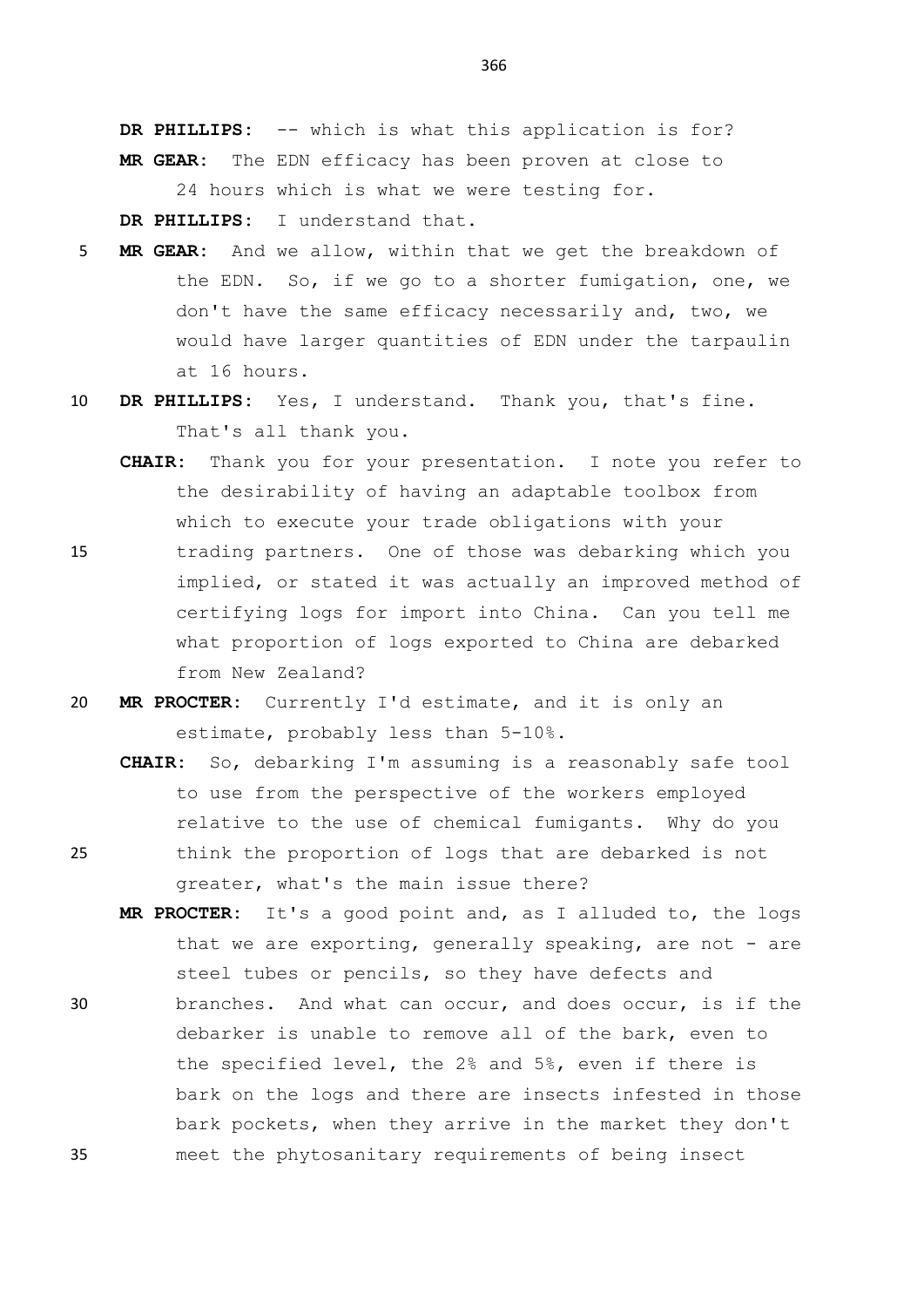free. Therefore, the scale of the logs that need to be barked with that risk is too great.

- **CHAIR:** In the industry's experience, in the history of the export of debarked logs to China, how frequently are 5 debarked logs met with some resistance to their acceptance?
- **MR PROCTER:** I'm sure MPI folk can probably answer that question but I know specifically that probably in the recent two months there has been cargo arrive in China 10 debarked and has had to be re-fumigated in China. A fact.
	- **CHAIR:** I think, as you can gather, I'm trying to establish when you may have many tools available to you, why is it that you select one tool over another to such a degree;
- 15 is it simply cost, is it expediency, is it environmental factors et cetera? How adaptable are you to using the adaptable toolbox, is what I'm saying?
	- **MR PROCTER:** Look, as an analogy it's no different to the toolbox you have in your workshop, right. There's
- 20 different tools in there for different uses.
	- **DR LAING:** Thanks very much, Mark. I don't have any further questions.
	- **CHAIR:** EPA staff first and then the Applicant and then submitters to ask any questions.
- 25 **DR VAUGHAN:** We don't have any questions, thank you. **CHAIR:** Applicant?

**MS GEAR:** No questions from Draslovka.

**CHAIR:** Any questions from any of the submitters, Steffan Browning?

30 **MR BROWNING:** Yes, thank you. Would you or your company supply logs for Nordiko, or any other recapture specialist, to allow them to transparently trial or present their ability to recapture methyl bromide, or EDN if it came to it but methyl bromide right now, from

- 
-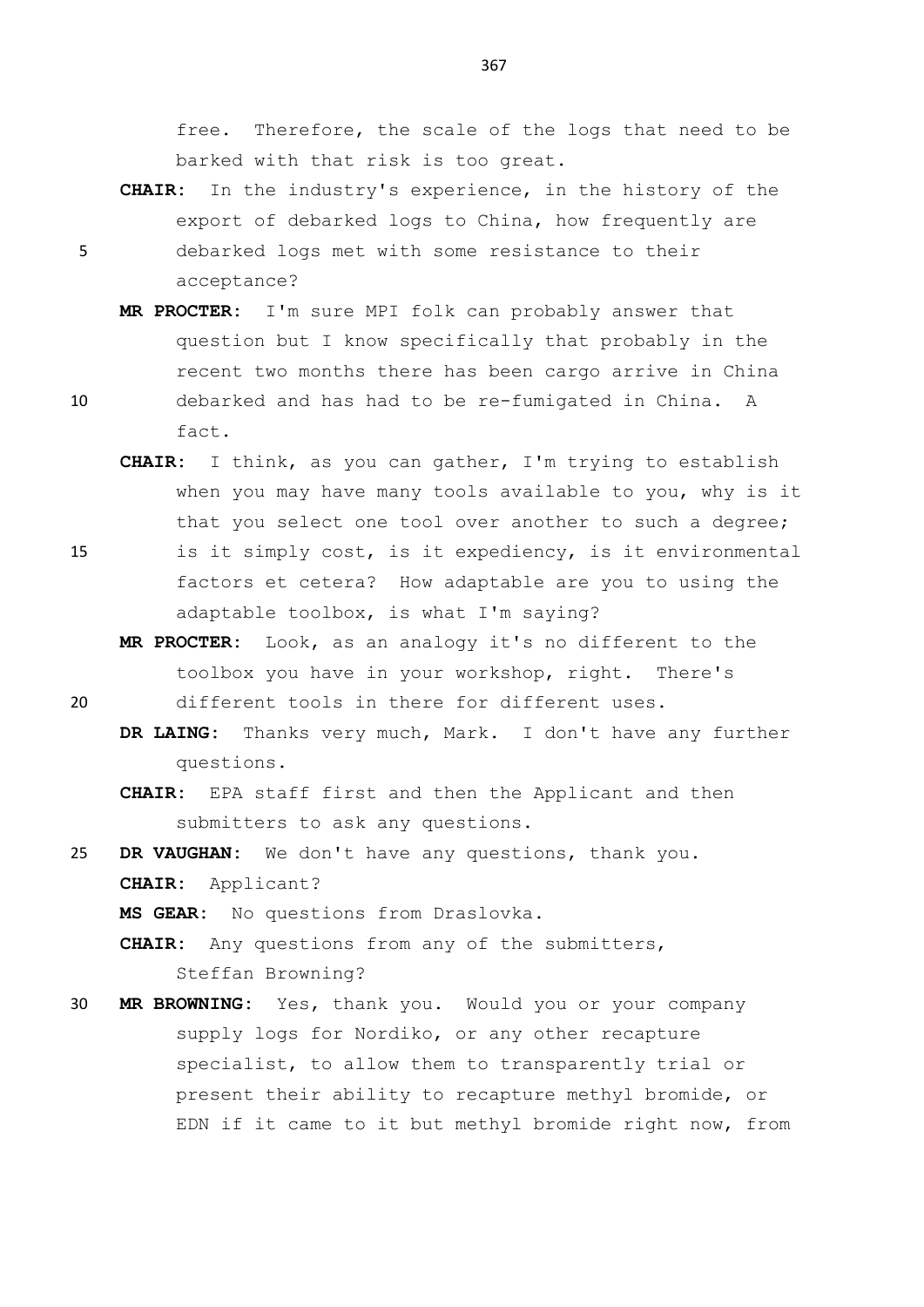log stacks, or for that matter ship's hold, would you supply logs to allow that to happen?

**MR PROCTER:** Thanks for the question, Steffan. The industry through STIMBR has been in discussions with Nordiko for 5 some time. Of late specifically the industry has also been in touch with Nordiko, and the answer to your question is, yes, no question. However - excuse me, however -

**MR BROWNING:** That would be transparently without a 10 non-disclosure agreement?

- **MR PROCTER:** No, sorry Steffan, I said, however, the other part of the, the answer to the question is for a process or a contractor to work on the port facilities, they are required to meet obligations of environmental health and 15 safety standards. If Nordiko can provide those standards that are acceptable to the port companies, great. There are other parts of the process that we feel are important and so the outcomes of such trials need to be very well-managed and therefore the industry 20 have requested a non-disclosure statement. And, so as long as Nordiko are prepared to meet the requirements for a successful trial, the answer to your question is, yes, and we have been trying to work with Nordiko for some time.
- 25 **MR BROWNING:** There is a possibility of another site at one of the hubs of log transport. The point being here, would you do it without a non-disclosure statement required? They want to be totally open and industry seems to be wanting to have some control over the 30 results.
	- **MR PROCTER:** Our preference is for a

non-disclosure agreement.

**MR BROWNING:** Thanks for your answer.

**MR OLSEN:** Shane Olsen here from the Ministry for Primary

35 Industries. Just a question for you, Mark. What would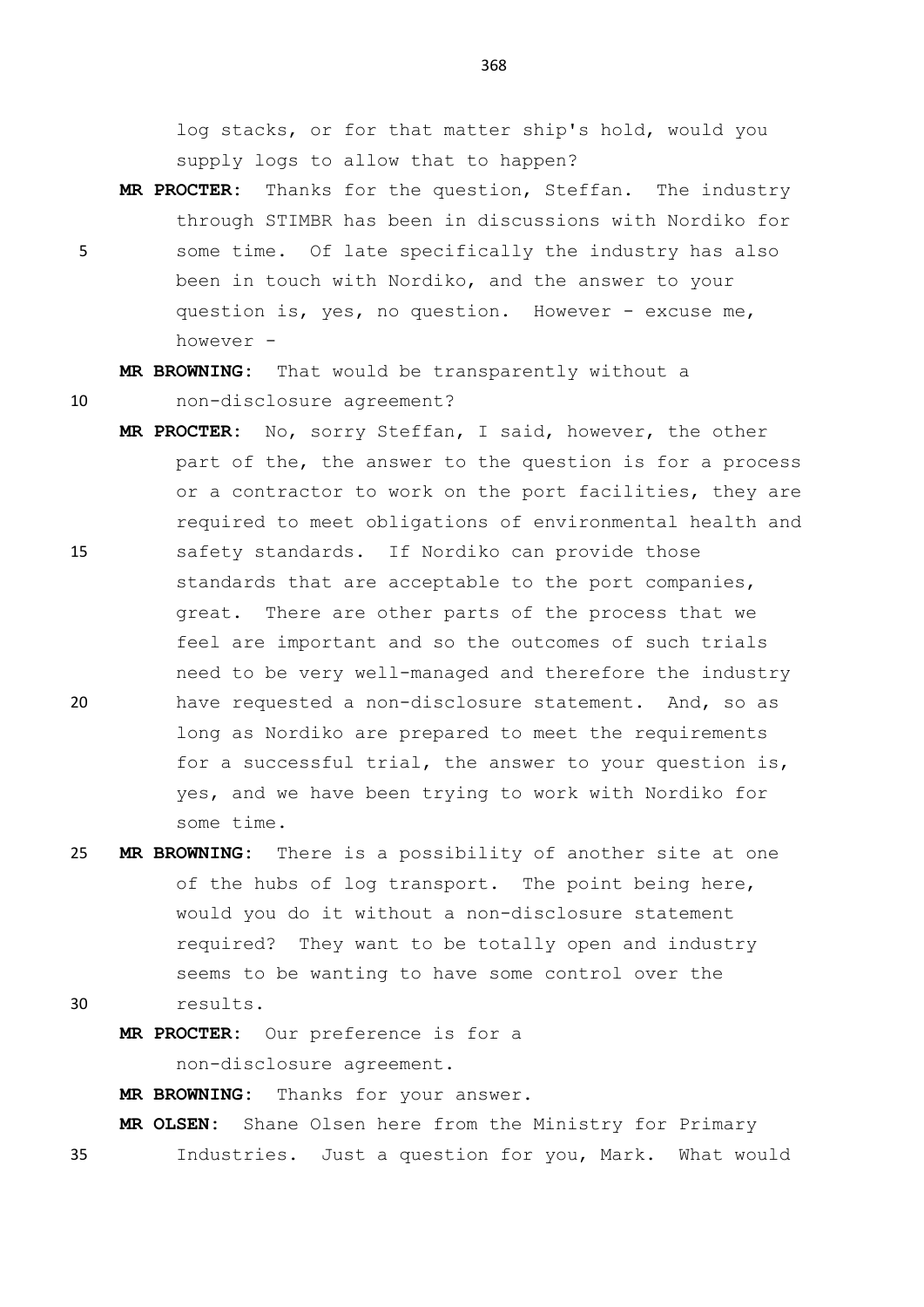369

be the implications as an exporter if you were to - it relates to an earlier question from the panel - it was required during the fumigation process for it to take 48 hours, just as a hypothetical scenario, what would 5 that have in terms of an implication on your exports and the port environment if that was to happen? So, the process involving treatment, and currently people focus on it being only a 24 hour process and that's the overseas market requirements, but if that was to 10 hypothetically double through New Zealand controls?

**MR PROCTER:** Good question and I haven't done the maths on it, however, what we do know, New Zealand is exporting 20 million cubic metres per annum. Go back to 2008-2010 we were exporting 5.5 million cubic metres per annum. 15 The port infrastructure all the other logistics infrastructure, ie trucking, harvesting, on-port activities having to run at very efficient levels to allow that to occur. Any further disruption or time taken for each stage of the process is going to become 20 problematic. Not to say we don't learn and we become adaptable to new rules and regulations and, you know, we just have to say that we're going to have to work with such regulations. However, we have vessels parked waiting to get access to berths currently throughout 25 many ports in New Zealand. If we are going to extend the time of fumigation to your example of 48 hours, there will be vessels parked waiting to get hold of berths for longer periods of time, which of course is cost. Does that answer your question?

30 **MR OLSEN:** Yes, thanks Mark.

**MR WEISS:** Hi, Sam Weiss, Bay of Plenty Regional Council. I just have a question around how you mentioned that Japan and Korea, they accept logs and fumigate them upon arrival. Has there been or can you explain what work 35 has been done to see if a similar approach could be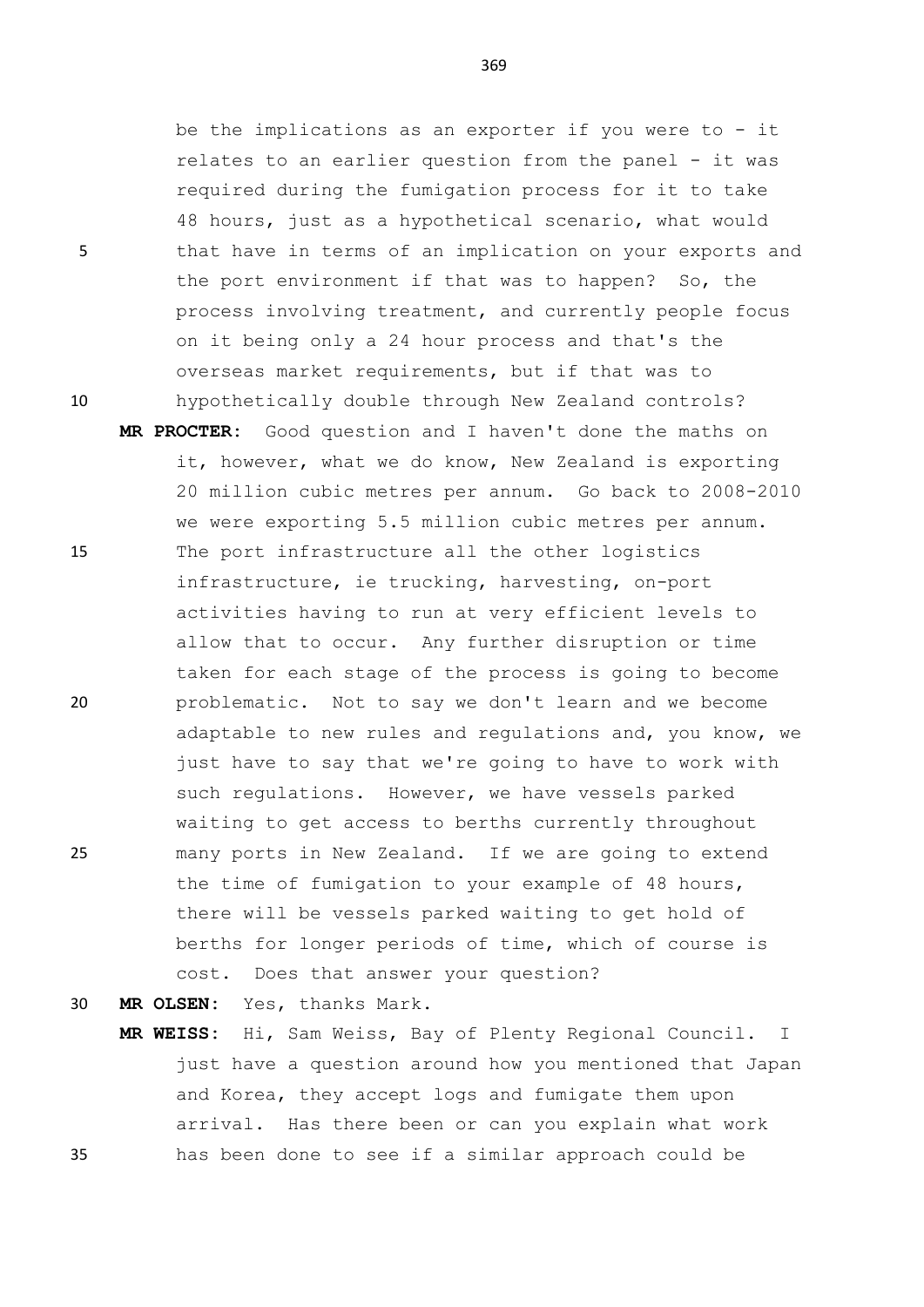adopted by perhaps China, and India to some extent? Because presumably China has that capability given that if they find bugs on debarked logs they can fumigate them on arrival.

- 5 **MR PROCTER:** Thanks, Sam. I'm going to refer that to MPI because MPI, and the other appropriate bodies and authorities have been talking directly with those trade partners. However, suffice to say from TPT's perspective we are also engaged with customers and their 10 local authorities around this matter, and both are very clear that the fumigation of the phytosanitary treatment is to be done prior to arrival. But Shane?
- **MR OLSEN:** Yes, this was raised at the Wellington hearing as well. MPI have previously approached China and India, 15 more recently last year China, about fumigating on arrival as currently Japan and Korea do, we understand that. That is completely off the table and so they don't, they're not willing to go there at all. In effect that's really just shifting the problem of 20 treating with a chemical such as methyl bromide, or whatever chemical is used, to another country as well, and they've got their own things that they're trying to do as well in terms of meeting Montreal Protocol, etc etc. So, that's completely off the table and including 25 when we raised it more recently, so that's not where we will be going. In the end the requirements for treatment are set by the overseas country and that's what we will have to meet, whether it be EDN, methyl bromide. In the fumigation space with these 30 sorts of chemicals it's generally within a 24 hour period or less for that requirement for those types of chemicals, and that's what we'll need to meet.

**CHAIR:** Right, thank you. If there are no further questions, thank you, Mark, very much for your presentation this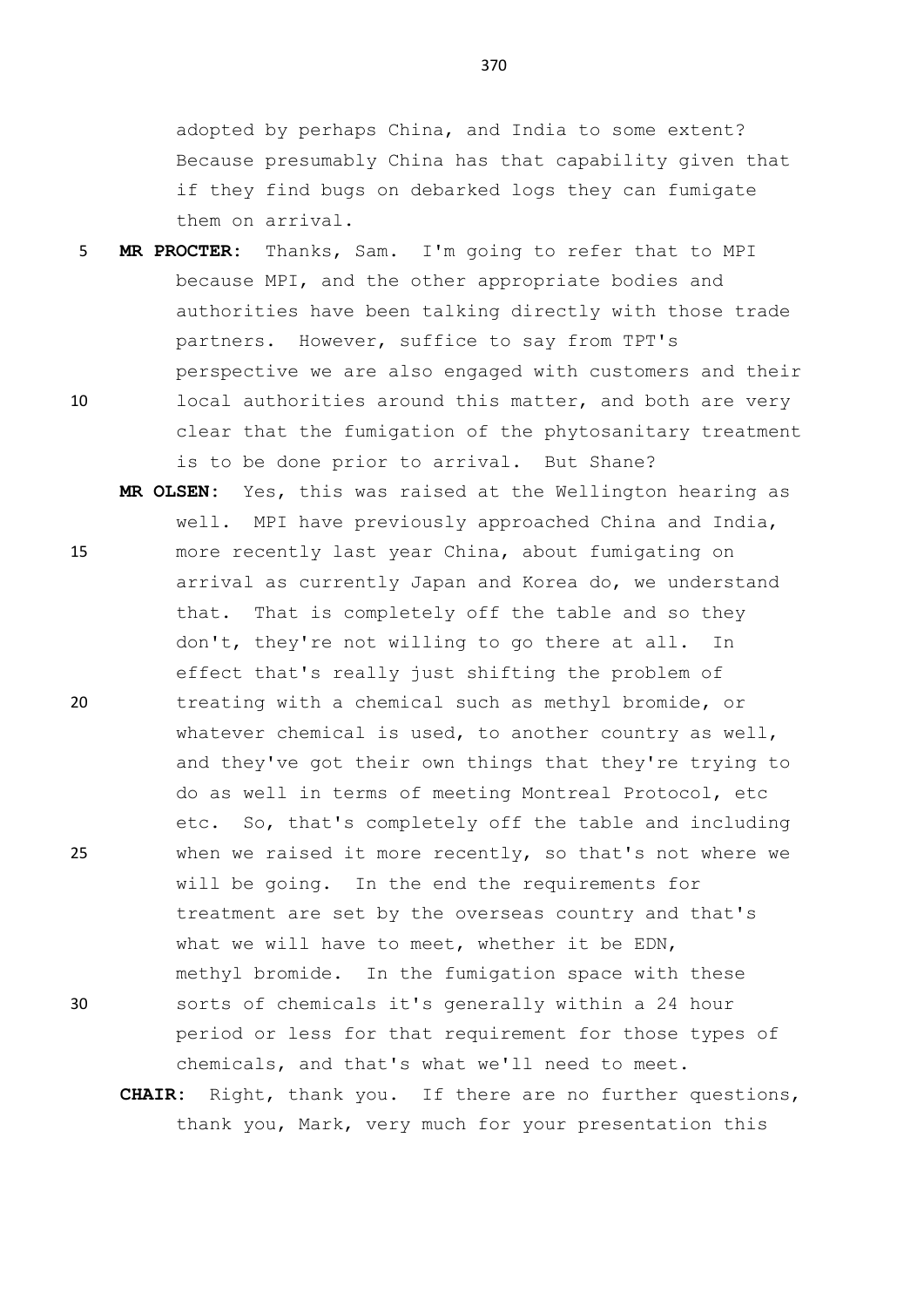morning. I would now like to invite Mr Don Hammond, Hammond Resource Management Ltd.

\*\*\*

5

## **SUBMISSION BY HAMMOND RESOURCE MANAGEMENT LTD**

**MR HAMMOND:** Kia ora tatou, Mr Chair, thank you very much. Thank you for the opportunity to speak. This is an 10 incredibly important issue for the forestry sector and for New Zealand Inc and I'm here both as a registered forestry consultant with my own business, and as Chair of STIMBR, and the two are inextricably linked.

So, my background. As I say, I'm a registered 15 forestry consultant based here in Rotorua. I've had over 20 years as a consultant and more than 40 years, I'm sorry to say, in the forestry sector. Some would suggest I'm not clever enough to do anything else but here I am for my sins.

20 STIMBR, as we know, is an industry-funded research consortium that was established to find alternatives to the current use of methyl bromide. To date more than \$20 million has been invested in that challenge, and I think if we reflect back on the key driver, which is the 25 2010 decision from the methyl bromide reassessment that all methyl bromide had to be recaptured by 2020, I think at the time everyone said, yep, we've got ten years, there's got to be a solution out there, somebody must have figured out how to do it, so there was general 30 agreement that that was a fair sort of lead-in. What we've discovered since is that that isn't quite as easy as we'd thought.

I reflect a little bit on what you've just heard from Mark Proctor and I don't think we can underestimate the 35 impact that any disruption to the export log trade has on local communities. Clearly it's important from a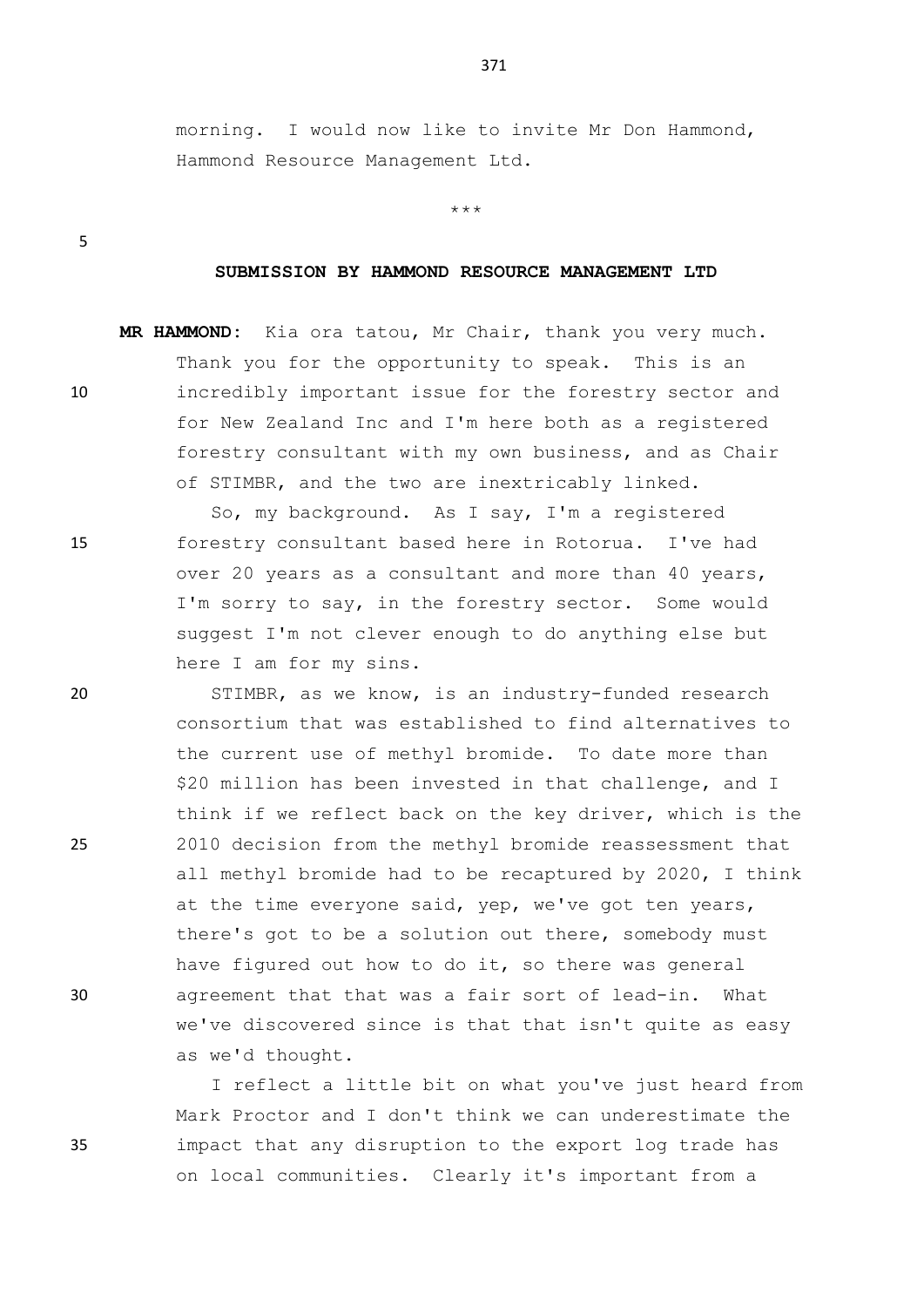New Zealand Inc economic perspective but the truck driver from Murapara or the bushman in Otago is less interested in New Zealand Inc than whether he has a job tomorrow. So, I'm not defending the export log trade, 5 what I'm recognising is that we currently harvest north of 30 million tonnes of wood a year and we have a domestic consumption demand of a little over a third of that. And it's no different to a farmer who wants a piece of fillet steak, or somebody wants a fillet steak. 10 You don't kill a cattle beast just together the fillet steak, you have to be able to sell the rest of it or the cattle beast stays in the paddock, and it's no different with forestry. If we can't sell the lower grades of logs and the logs that our domestic processors 15 don't want, then you don't cut the tree down. And so we end up with this situation where there's large numbers of unharvested forests and clearly that's counter to current government policy of increasing the forest estate.

20 The export log trade and processed forest products are our third or fourth largest export earner and in the past year I think somebody told us yesterday, north of \$2 billion worth of logs were exported, so it is a very significant contributor. But, as I say, unless we can 25 sell the entire tree, we end up with a problem and it leads to forests not being harvested or it leads to the issues that we saw recently in Tolaga Bay where there's vast amounts of material left on the hill because there is no economic market for it and there are implications 30 of doing that, of leaving all that material behind.

So, if we're going to export logs we need a range of options, and to use a previous phrase, we need a range of tools in the toolbox. Debarking is one of those tools that is a risk mitigation measure, and I think 35 it's really important we understand the difference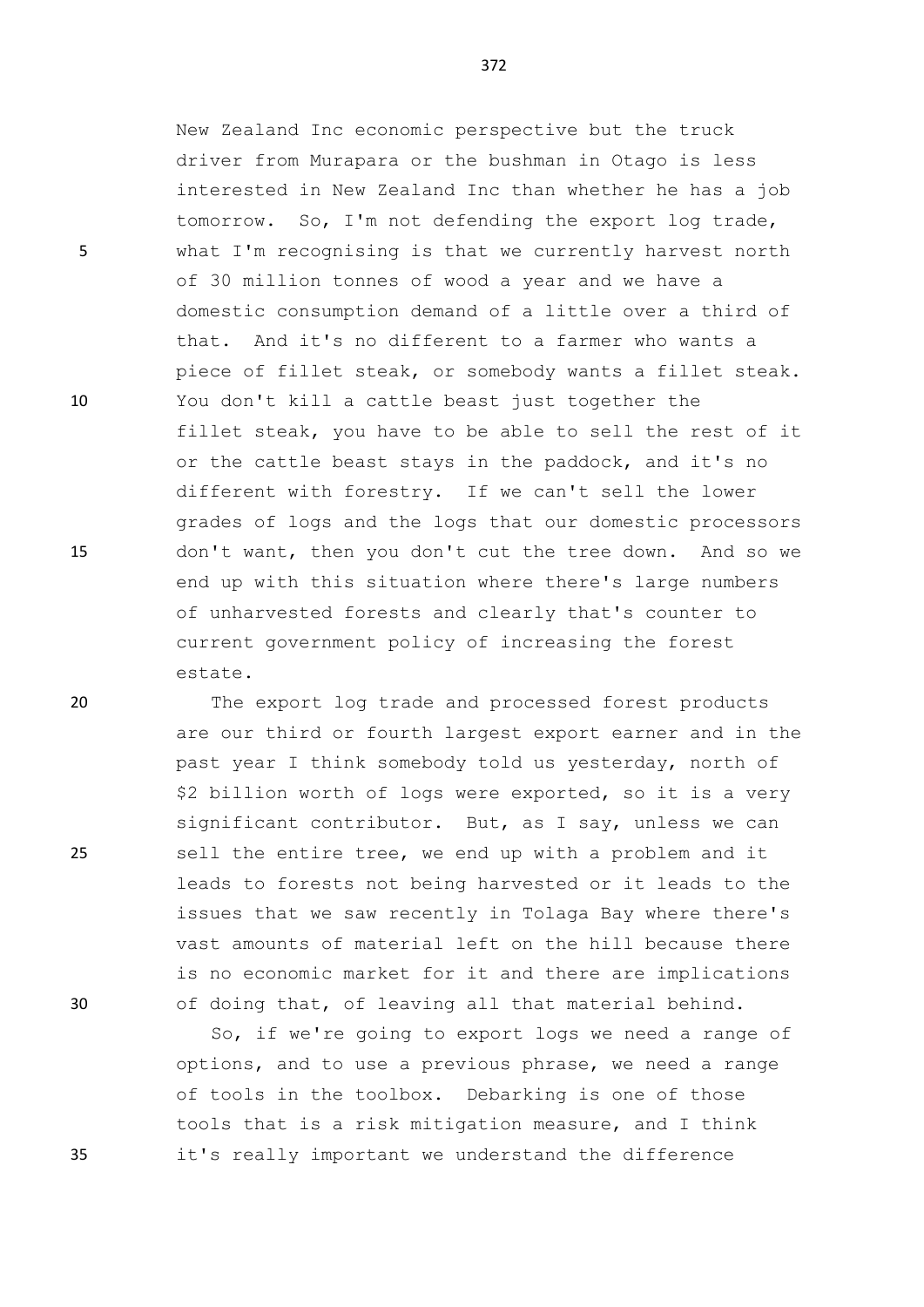between risk mitigation and phytosanitary treatment. Our trading partners require phytosanitary treatments and in the case of China they accept debarking as a risk mitigation, but until relatively recently that has been 5 generally restricted to our better logs, so round cylindrical pruned logs, where the ability to achieve a high level of debarking without remaining bark pockets is reasonably good, and those same logs have no branch stubs left on them so there's few places for insects to 10 hide. Yet, as we've heard, we still get rejected cargoes. If we try to debark lower grades of logs that are less cylindrical, have bark pockets and so on, that risk will rise quite substantially. It's also a numbers game. If we debark more and more logs, we increase the 15 risk of those interceptions, and that is not only a significant cost, it's actually a threat to the trade. So, that's China.

Other countries like India, they're far more blunt, they just simply say, if it's not treated with 20 methyl bromide, don't send it. And the option of fumigation offshore is attractive in a way, but it's attractive in the same way as putting your rubbish in the rubbish bin. It doesn't reduce the amount of rubbish, it just means somebody else has to get rid of 25 it. So, if we say to our trading partners, how about you fumigate the logs on arrival, the ozone layer doesn't care which country the methyl bromide is released from, it still gets damaged and we have a global responsibility under the various protocols we 30 signed up to, to not be party to increasing that. The further risk is that those countries, and there's already murmurings, but some of those countries that accept treatment on arrival are starting to say, why are we the villains, why don't you do it back home.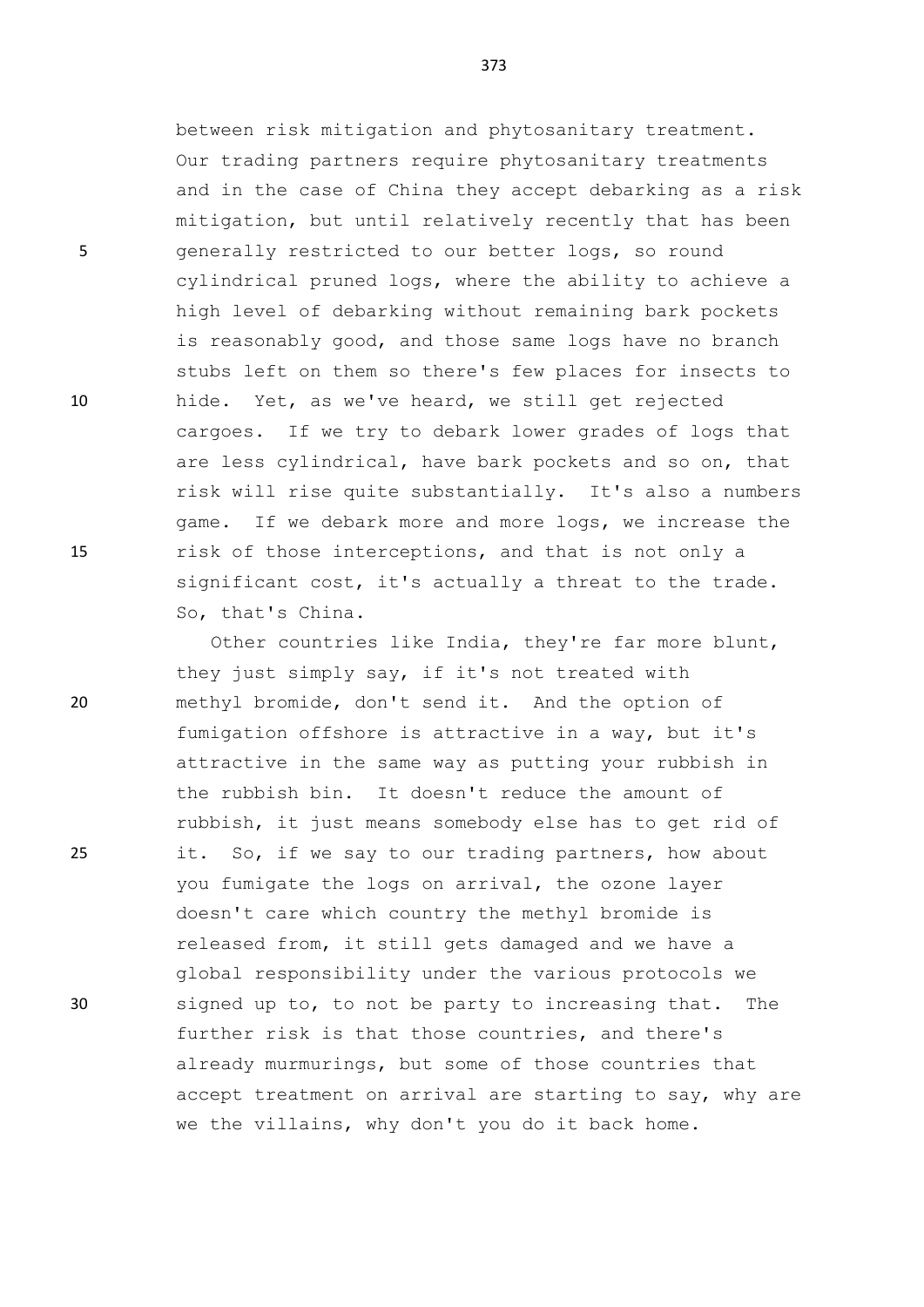So, there is a risk that our demand for fumigation could actually rise in the future above where it is now simply because those other trading partners say, no, you do your own dirty work, we're not going to do it in our 5 backyard. And that's quite apart from any changes in cost that fumigation on arrival might bring.

Now, I'm not a scientist but I do sit on a number of research boards and what I've learnt is the value of peer reviewed science as opposed to ideas, hearsay and 10 unsubstantiated claims. I don't propose to discuss the science today, there's far more erudite people than me quite capable of that and you as a Decision-Making Committee have got all the science in front of you, and I'm sure you've got all the support you need to try and 15 understand that science, and I think the opportunity of getting those scientific parties that have got some difference of opinion together to try and sort that out is something to be applauded.

What I really want to look at, though, is not so much 20 the science but instead the strategic issues that we're actually addressing. The fundamental driver, as I've said, is that methyl bromide is an ozone depleting gas and therefore should not be released to the atmosphere. Now, I don't think there's any dispute around that, it's 25 just how we prevent that from happening.

So, to address that STIMBR commissioned the 2014 report from Dr Jack Armstrong that you saw yesterday, an inch thick tome that showed there were neither alternative treatments, alternative fumigants or 30 methodologies for recapturing methyl bromide at the scale required by the export log sector and there was no alternatives available. That report has been quoted throughout the world and is considered to be the most complete effort to understand what fumigation 35 opportunities, what alternative treatment methodologies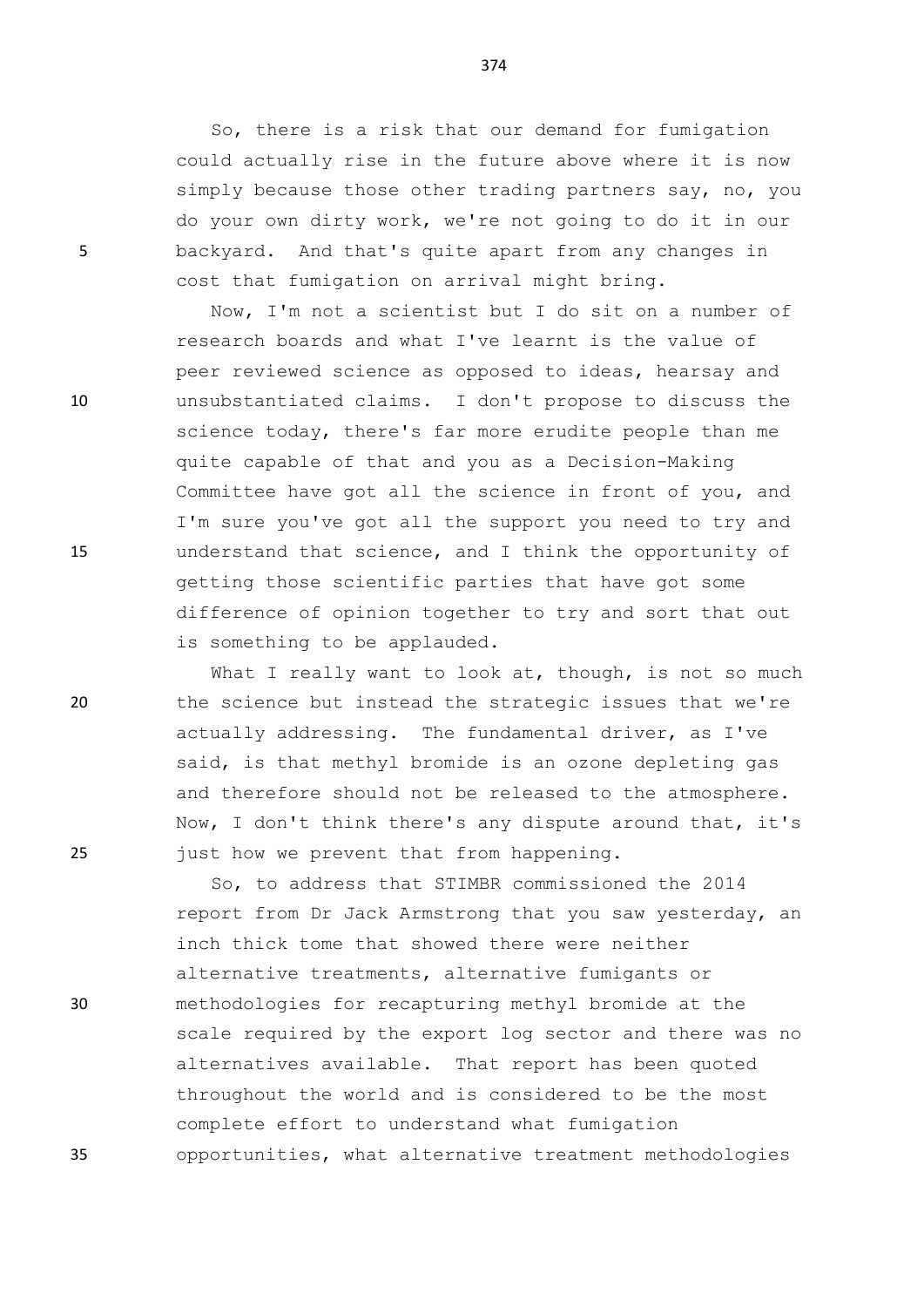are available. So, I think we can put a lot of credence in what's in that report. And, again, I repeat that methyl bromide remains the only fumigant that some of our trading partners, notably India, will accept.

5 And please also be conscious of the fact that fumigation is not a value-add, it is simply a cost. So we don't do it because it's fun, or to keep Genera in business, or anything else, we do it simply because our trading partners demand it. It's not even a New Zealand 10 demand. MPI will allow us to ship logs overseas if our trading partners will accept them in the condition they're shipped. It's our trading partners who are saying, we need these logs to be fumigated.

That report that I just referred to from 15 Jack Armstrong suggested that the only fumigant that possibly could replace methyl bromide was EDN and it was seen as potentially, and of course we're going back a few years now, but it was seen as a potential drop-in replacement for methyl bromide which meant that the 20 existing systems for fumigation, and safety protocols and other workplace measures could continue to be adopted or adjusted as required going forward.

The challenge I put to the STIMBR Board at the time, was there any alternative that we wanted to look at, 25 remembering that we're investing a lot of money in getting anything to this stage. Any alternative had to pass three tests. Firstly, it had to be technically feasible, does it kill bugs, very simply, in the kinds of timeframes that we just heard discussed, 24 hours or 30 whatever. So, does it work. It had to be economically feasible. Remember the margin on export logs, the net return to the grower, a \$2 or \$3 change in that neat return can be 5%. So, there's not a lot of room to say, well, if we add \$10 a cubic metre to fumigation costs, 35 for example, that could wipe out quite easily on some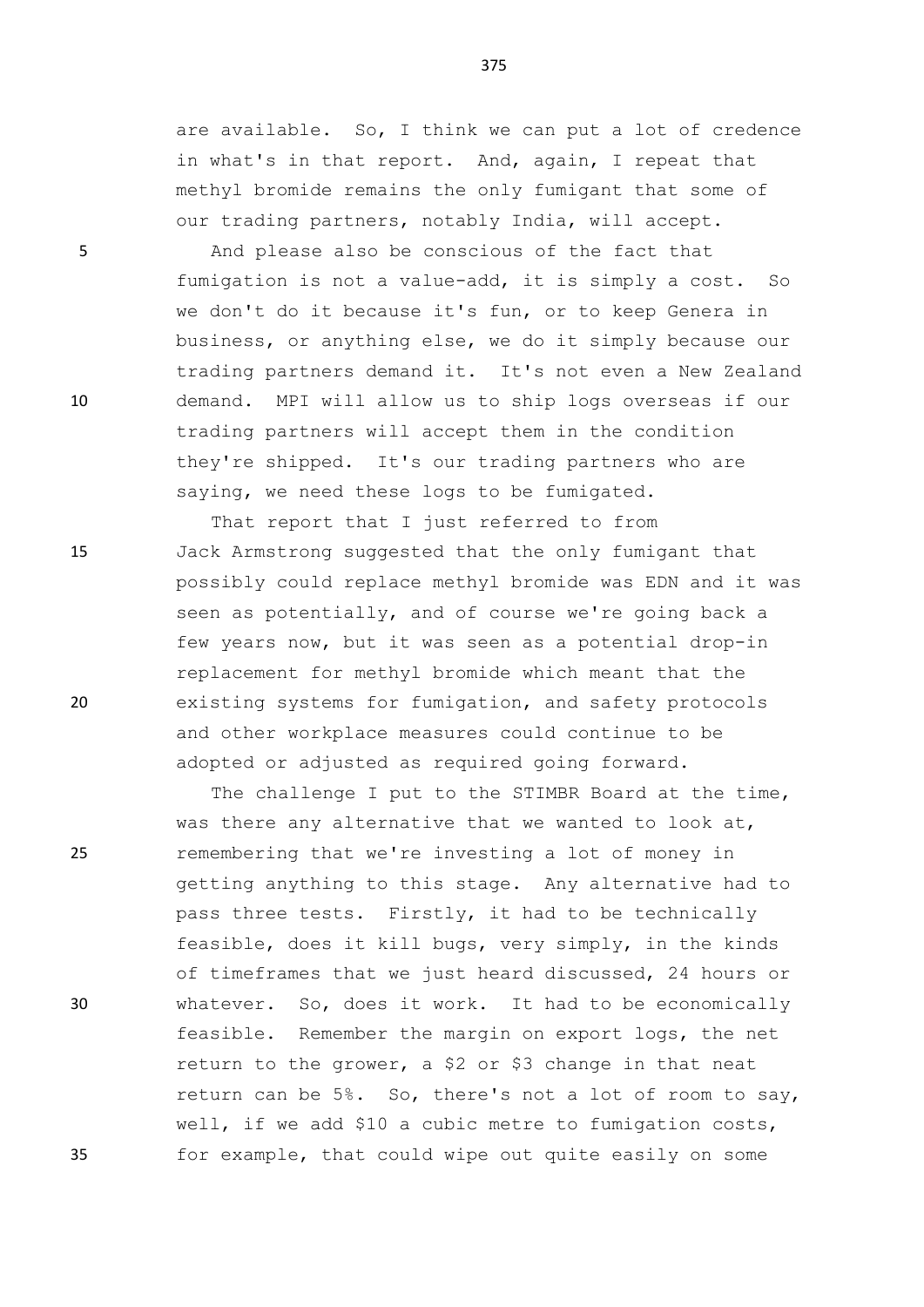grades more than 20% of the return to the forest grower, so it is very cost sensitive. So, any replacement needed to be economically feasible and, as we heard yesterday, the cost of the chemical appears to be 5 competitive but we also must consider the cost of application. How do we apply this stuff and the various controls that go with it. They must also be considered. And the third test is, is it socially acceptable. This was a result of the misplaced belief that EDN was simply 10 cyanide hiding under a different name, and I recall the Board very clearly being completely opposed to any work on EDN because of the potential, of this consideration that we were dealing with cyanide, and I also recall the owner of Genera saying very bluntly he would not use 15 this product and not expose his staff to it because he understood it to be cyanide.

So, to address those concerns and to actually make a decision about whether STIMBR wanted to pursue EDN we completed a technical economic study to try and figure 20 out whether it could pass those three tests, and the result of that was that actually we allayed a lot of the concerns, we started to understand the chemistry and how it could be used. And I'd note at that stage that STIMBR was not committed to EDN and, if my memory serves 25 me correct, did not even know, and no disrespect guys but did not even know that Draslovka existed. We simply had found through research that there was a chemical that was potentially, or a compound out there that was potentially suitable for what we needed.

30 So, what we now have as the result of three or four years of work is a potential replacement for methyl bromide, provided those hurdles of cost and efficacy and acceptance could be addressed. That resulted in several large pieces of work and those 35 pieces of work form much of the basis of this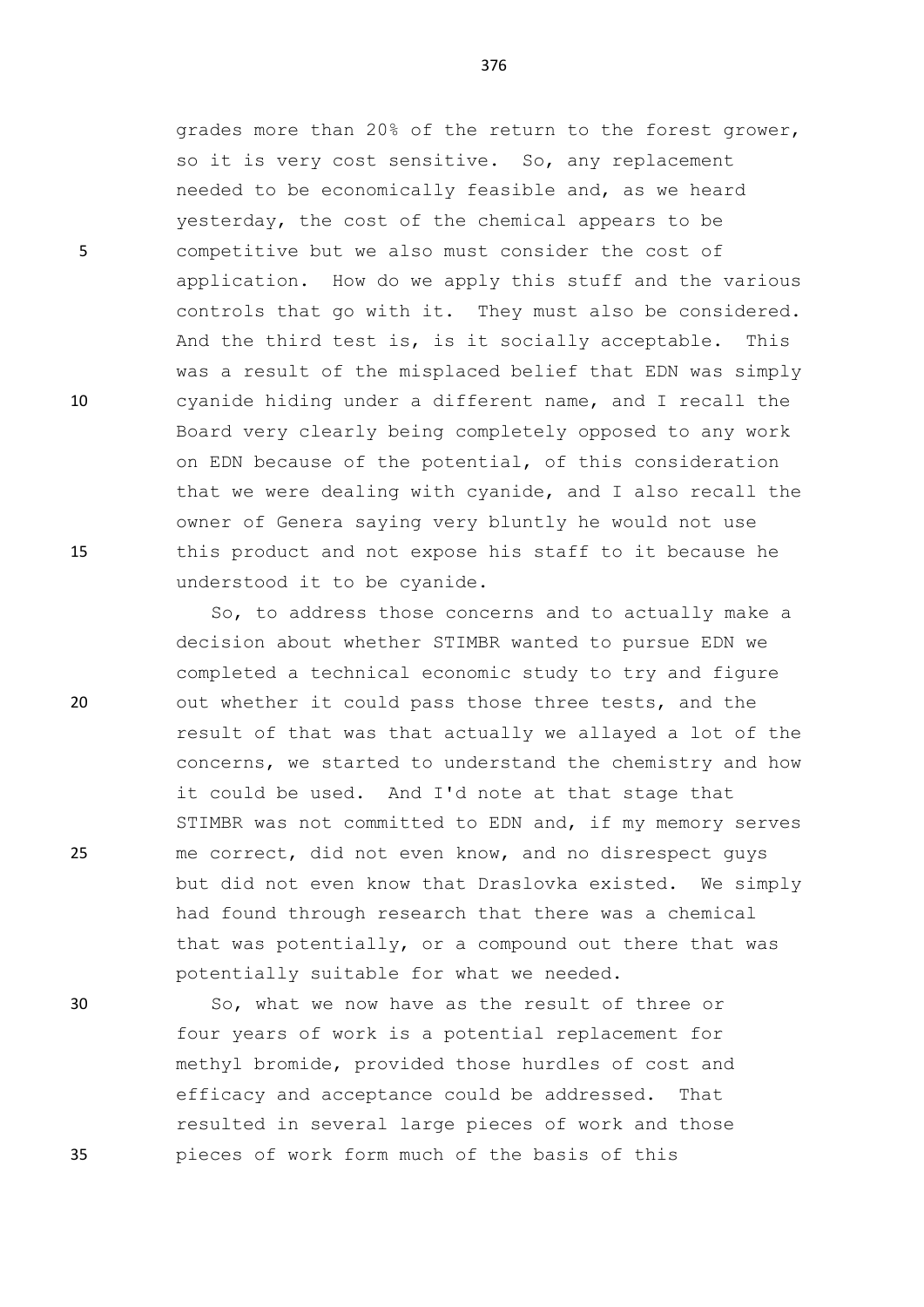application, the science behind it. We know it works, we know it kills bugs, we know how long and how much we've got to use, for how long and how we treat and at what temperature, and all those other science things 5 that you people need to address, and we also very strongly believe that the environmental outcomes are a quantum step forward from methyl bromide.

I also at this point want to note the role of Helen Gear. She is a member of the STIMBR Board and is 10 married to the STIMBR Research Director, or maybe it's the other way round. Helen took on the role of Draslovka completely independently of STIMBR but with STIMBR's full knowledge. It's been a relationship, and I'm not referring to their domestic situation, it's been 15 a relationship that has allowed the registration process to proceed as quickly and as efficiently as possible, and it has occurred in the full knowledge of the STIMBR Board. I think it's a really important consideration. Collectively the sector is looking for a solution and 20 EDN appears to be that solution.

So, the chemistry. We've talked about scrubbing, or recapture, and there's no question that recapture is required where we're talking about methyl bromide, the reason being that the methyl bromide at the end of a 25 fumigation is still there. Some of it is absorbed into the logs, half of it is sitting in the head space and needs to be recaptured so it doesn't get vented to the atmosphere.

EDN is different. With EDN we're working with a 30 compound that's broken down, and this is my non-scientist terminology, but it's fundamentally broken down as part of that fumigation process and as the Plant & Food work has shown through vast amounts of peer reviewed science, there are negligible amounts of EDN 35 remaining at the end of the fumigation. There was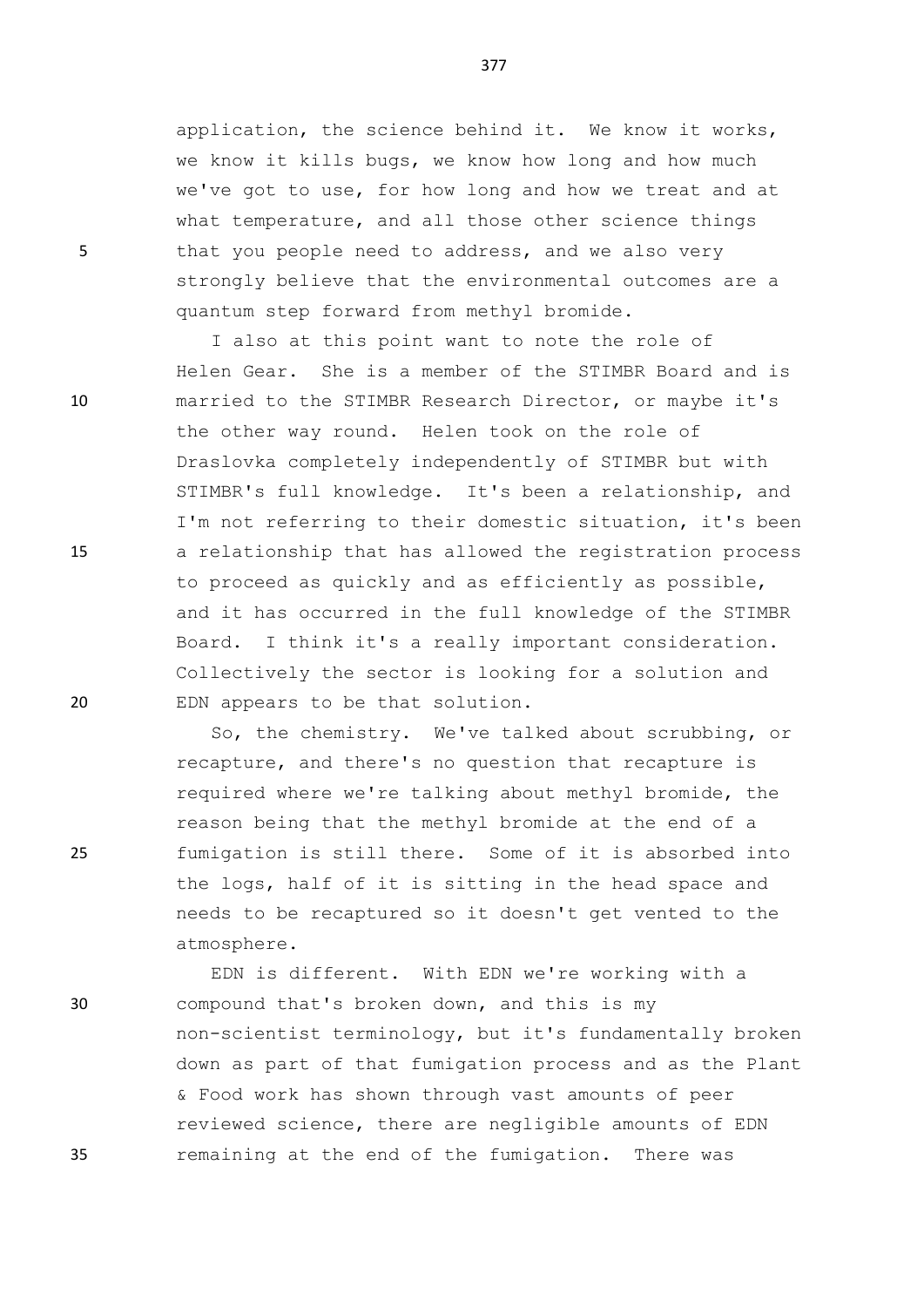debate yesterday about whether it's half a percent or 700 parts per million, or whatever the numbers are and I really don't want to get into the debate. The key point is that fundamentally there is nothing there to catch or 5 to recapture or scrub, or anything else, and suggestions to the contrary have clearly failed to understand the science. The actual things that are happening under those tarpaulins while a fumigation is going on.

I would strongly urge the Decision-Making Committee 10 to consider what is there to recapture, and recognise that recapture is nothing more than a feel-good or sales exercise that's not value-additive in any form. What we need to focus on is how do we have a registration that provides the controls to ensure safe but efficient use, 15 because if the controls are too onerous, then ongoing use of methyl bromide is the only other option available to the export log sector. That to me is a completely perverse outcome and I think it would be something that we would collectively, all of us, struggle to defend to 20 our communities.

Controls to ensure the safe use need to consider both the efficacy of the control for workers and implications for logistics at the ports. And we've just heard that every port in the country is bulging at the seems, there 25 are already ships waiting their turn to load. So, any further delays or challenges to the logistics at the port face will exacerbate that situation. The key issue is congested space resulting in the need to move logs through fumigation process and on to the ships as 30 quickly and as efficiently as possible. Additional movements add both cost, and in terms of picking the logs up and putting them down is actually quite expensive, but the bigger cost is just simply congestion and slower throughput through the ports, and that is a 35 substantial cost and something that needs to be weighed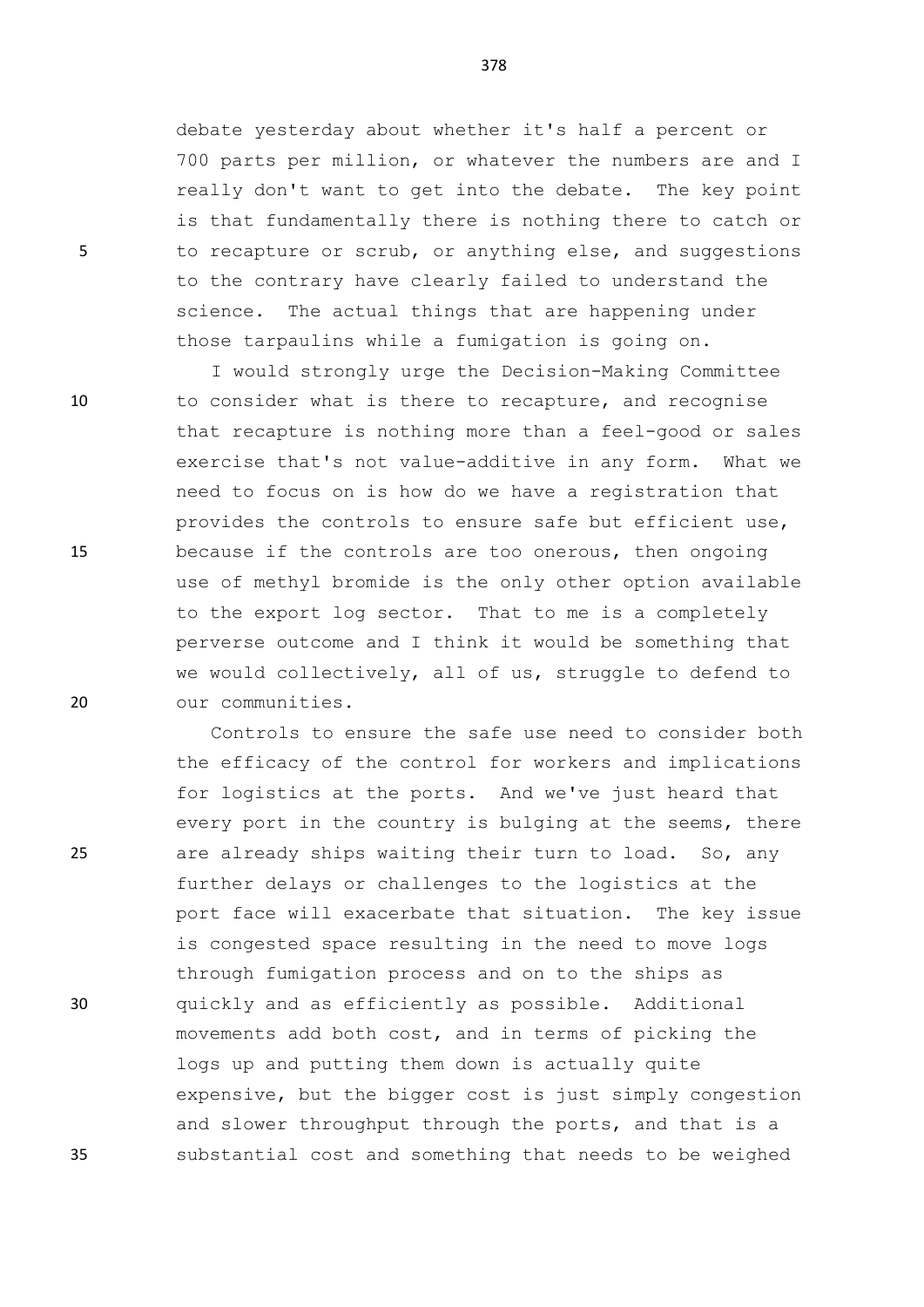up in how we put controls in place that allow that efficient process to happen.

It's notable that the entire forestry sector is supportive of this product, of EDN, and from a cost 5 perspective we've got no visibility over it. We have not been given the cost, any indication of cost, other than - and I hate using quote marks but it is, "it should be similar". The key point is, as an industry our focus is not on the cost, provided it meets those 10 hurdles of being in the ballpark. Our key focus has been on environmental outcomes, improved environmental outcomes, safe use and efficiency of the product.

So, in conclusion, STIMBR very strongly supports the registration of EDN with appropriate controls as being 15 the single best option available for fumigation to reduce the adverse effects that methyl bromide has on the ozone layer. This will not stop STIMBR working on other options such as debarking and dual heating and other technologies and recapture for methyl bromide 20 technologies, but commercial delivery of those remains a long way off and thus the importance of a good decision, and a good decision being timely and with the appropriate controls, is imperative to the export log sector.

25 This registration process has not been without frustration for all parties involved. I'm sure the Government agencies, the DMC, the Applicants, the submitters will all nod their heads and agree that it has not been a simple process, and that's not to accord 30 blame or anything to anyone. It wasn't helped by changing legislation in the middle of it, the changes particularly in the WorkSafe space. But it is what it is and we're at a point now where a decision can be made allowing all parties to move forward and put those 35 trials and tribulations behind us. We look forward to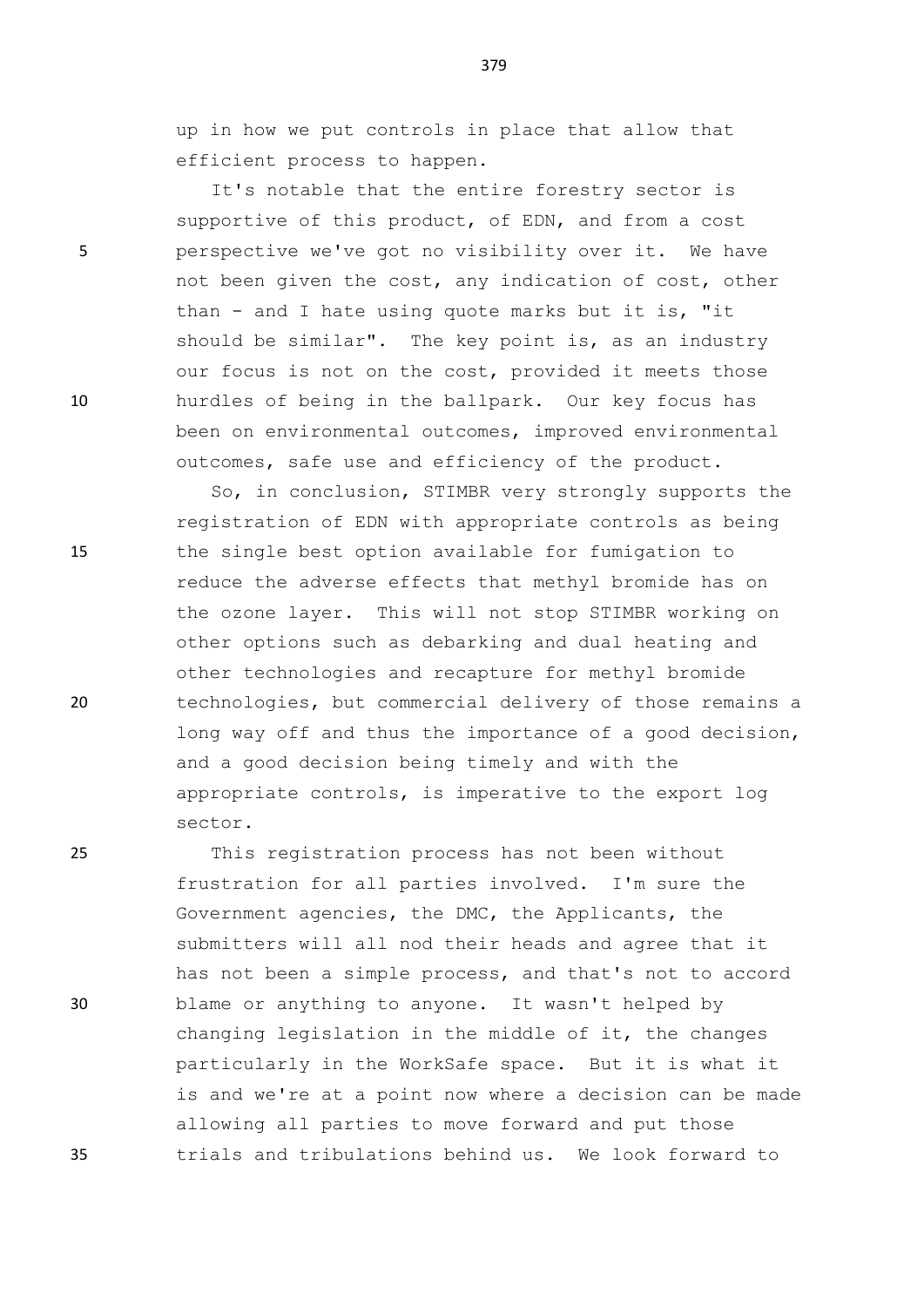this product that offers an improved future coming to the market.

I'll close by repeating that STIMBR has turned over every nail and rock to identify alternatives to 5 methyl bromide, or methodologies to recapture methyl bromide at the completion of the fumigation. Despite claims that there are recapture technologies out there that can work at the scale of the export industry, even the claimants admit they've never been used on 10 full-scale log stacks. STIMBR is committed to finding alternatives to current practice with methyl bromide, and EDN in our view is that alternative, provided registration controls make it workable and cost effective. Thank you.

15 **CHAIR:** Thank you very much for your submission. Kerry.

\*\*\*

**DR LAING:** Both you and Mark have referred to a desire to 20 have more tools in the toolbox and you've also referred to the ongoing work that STIMBR would do on the alternatives, but it seems to me that if EDN lives up to the claims that are made for it, that in fact the other tools will be thrown out of the toolbox and in fact 25 there will be only one thing left. It seems to me that if EDN, if that's successful, then nobody will continue with methyl bromide and methyl bromide scrubbing, there will probably be a reduction in debarking, maybe some replacement of phosphine out there. So, I just wonder 30 about the claims of, hey, we need more tools in the toolbox. Got any comment?

**MR HAMMOND:** Yes, appreciate the opportunity to comment on that. There's a few things, a few points I'd make. Firstly, if we look at just simply the cost 35 relativities, phosphine - and the two Marks in the room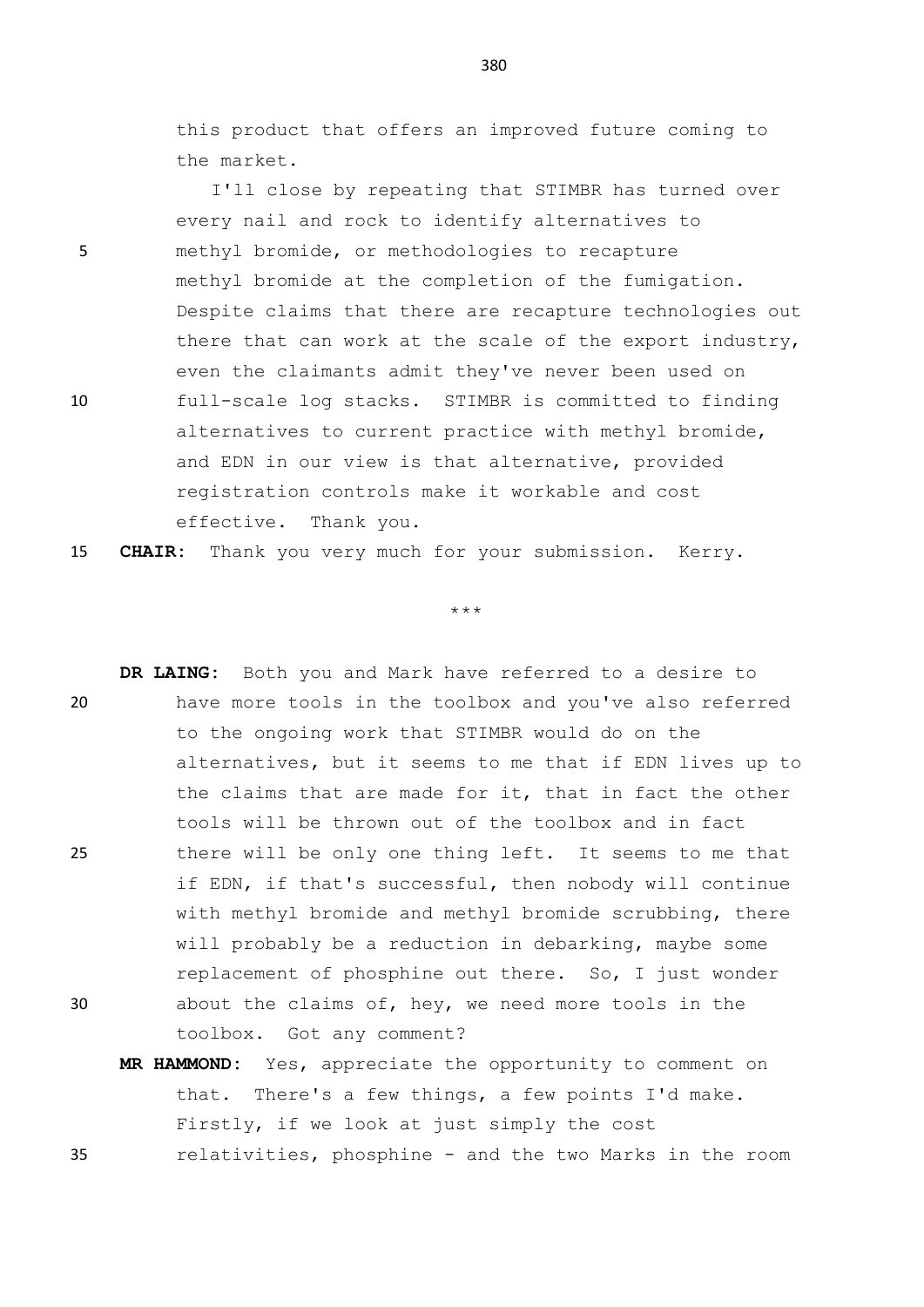have got a better idea than I have, but phosphine is probably 25% of the cost of methyl bromide. So, if we think that EDN and methyl bromide are a similar cost, we're certainly not going to suddenly run away from 5 phosphine, that will continue to be, as long as our trading partners accept it, will continue to be our first option. Debarking, on the other hand, is probably about double the cost of methyl bromide, so it's not an overly attractive option in terms of cost. That's the 10 first point I'd make.

The second point I'd make, and unfortunately I'm old enough to know this, is that in the 1970s New Zealand started, well, actually it was before then but in the 70s it started to ramp up and we started an export log 15 trade with a country called Japan, and Japan was the big economic growth power house in the world post the Second World War. But it wasn't too long before Japan became a more expensive economy and that trade moved to Korea. So Korea became the low-cost producer of radios and 20 cars, and all those other things, and had a big demand for logs. And it's interesting that even today, many commentators refer to the "K grade" price of logs whereas in actual fact the proportion going to Korea is relatively modest. Subsequent to that we saw Taiwan and 25 a few other places, and ultimately China where we sit today. And to put that in perspective, about 15 years ago our total export to China in the form of logs was 200,000 tonnes. Last year it was about 15 million, plus or minus a million. So, the growth over 15 years 30 borders on exponential.

But for me Chairing STIMBR, my real question is what does the world look like in 10 or 15 years' time? I'm actually less concerned about what the world looks like today than positioning ourselves for that future growth. 35 Now, lots of people are saying it's India, and maybe it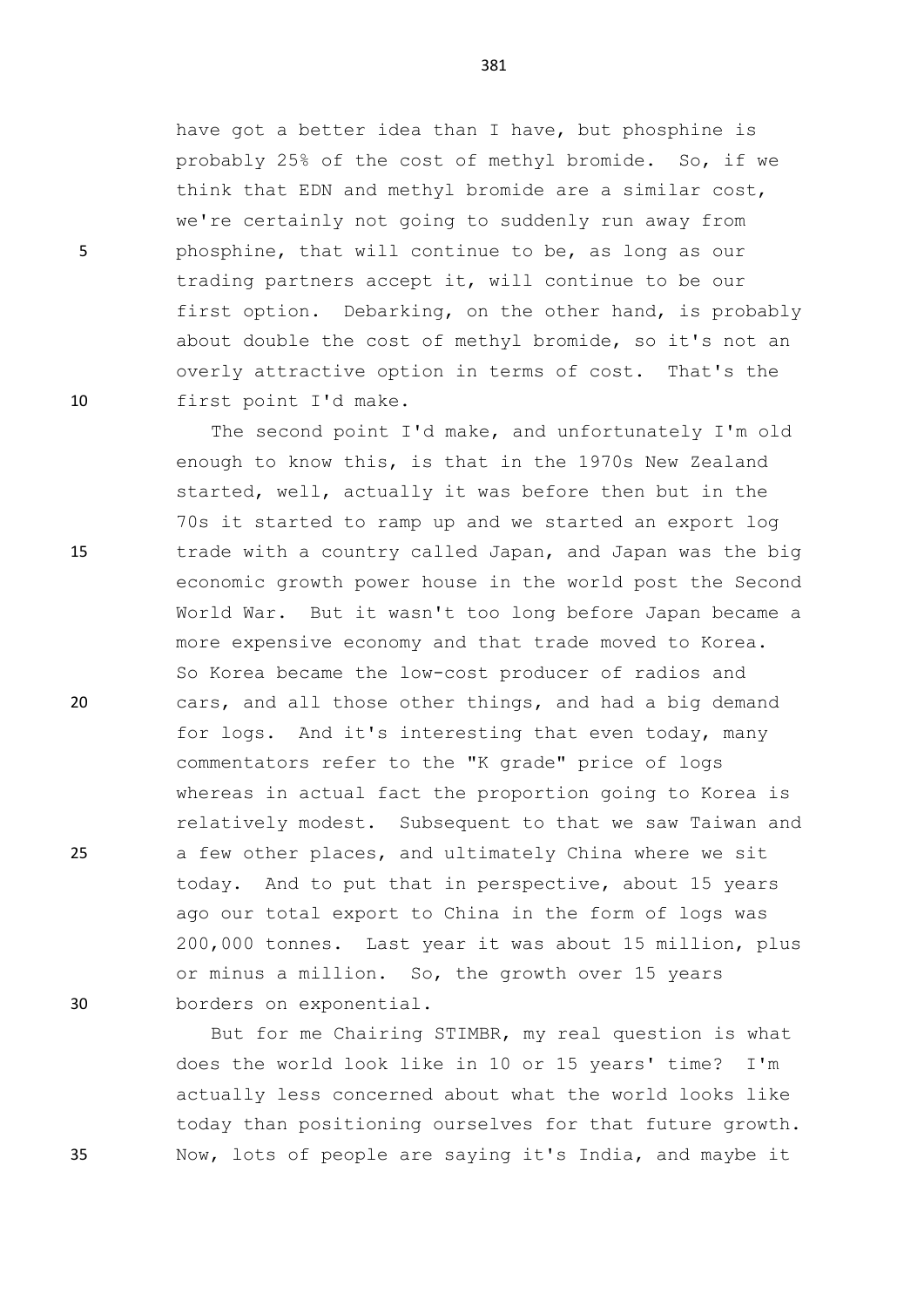is, but that comes with its own challenges, as many people who do business there will tell you, and India at the moment only accepts methyl bromide. But is the future India, or is it Indonesia, or will it be that 5 other increasingly low-cost economy called North America? Who knows but the key point is that we need to be able to adapt to whatever those new markets require and we need that range of tools.

A further point is that we actually don't know what 10 future insects or pests we're going to have to deal with. So, at the moment our trading partners have a list of pests they don't want, and they say to us, you must treat with methyl bromide to kill these things. And one of the really interesting things, bit of an 15 aside, but one of the really interesting things that EDN threw up is we thought initially, and unfortunately Matt Hall is not here, he could speak to it, but we thought that the susceptibility of the various pest species that we were trying to control with EDN would be the same as 20 methyl bromide. And we got this outlier, one of the pests species, one of the life stage of one of the pest species sat right outside what we thought, and we thought, hello, we've had a research oops here. So we went back and redid it and redid it, and it showed to us 25 that one particular life stage of one particular pest did not respond the way we expected it.

So, we need that range of tools in case we get a new pest in New Zealand that actually isn't susceptible to EDN or methyl bromide, or whatever we're using. So, we 30 need that range of tools.

**DR PHILLIPS:** Just picking up on Kerry's point and also just about the comments particularly about the phosphine, I'm particularly interested in that, and I know this isn't your application but Glen Mackie and Russell Dale's 35 applications have some numbers around how much of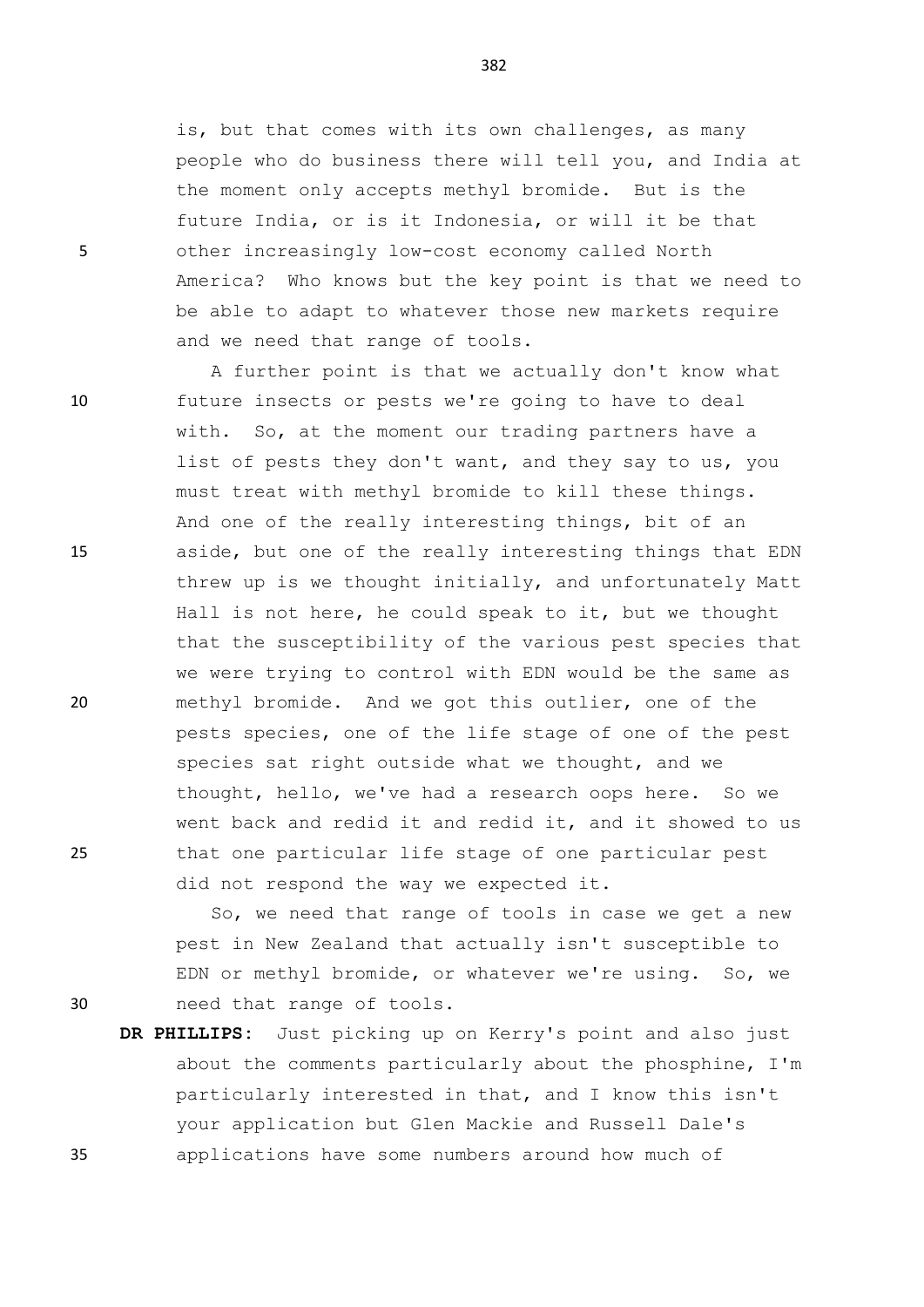phosphine is used in, they've quoted 75% of logs going to China are treated with phosphine. So, if China is a big market and phosphine is the preferred fumigant, how much of an impact is EDN going to have on the market?

5 **MR HAMMOND:** That's a really good question. There's a couple of points I would make around that. Phosphine is accepted by China and it remains, correct me if I'm wrong, but it remains under an experimental permit. So, that could change. We certainly hope it won't and we've 10 been attempting to negotiate with the Indian officials to allow the use of phosphine for all of those not only economic reasons, but the environmental impacts of reducing methyl bromide use. But currently we export a couple of million tonnes, plus or minus, to India all of 15 which has to be methyl bromide and the top stow logs on the boats to China also have to be methyl bromide or debarked. Phosphine can only be used in the holds of the ship. It takes ten days and so it's restricted to in the holds of the ship. So, for all of those reasons 20 methyl bromide is still used to treat 3 or 4 million tonnes of logs a year.

Another piece of work, just to try and paint the picture, that STIMBR has been doing is that, and we heard this morning, China requires a high rate of 25 methyl bromide for a shorter period, India accepts a lower rate of methyl bromide for a longer period. So we've been doing the science to try and understand, can we use lower rates of methyl bromide and achieve the same outcomes. And the answer is, yes, we can, but we 30 still then have the hurdle of getting our trading partners to accept that change. So, not only are we looking at can we recapture methyl bromide, can we use less of it, are there alternative technologies, we're looking at every possible opportunity, again focusing on 35 what the issue is, damage to the ozone layer, how do we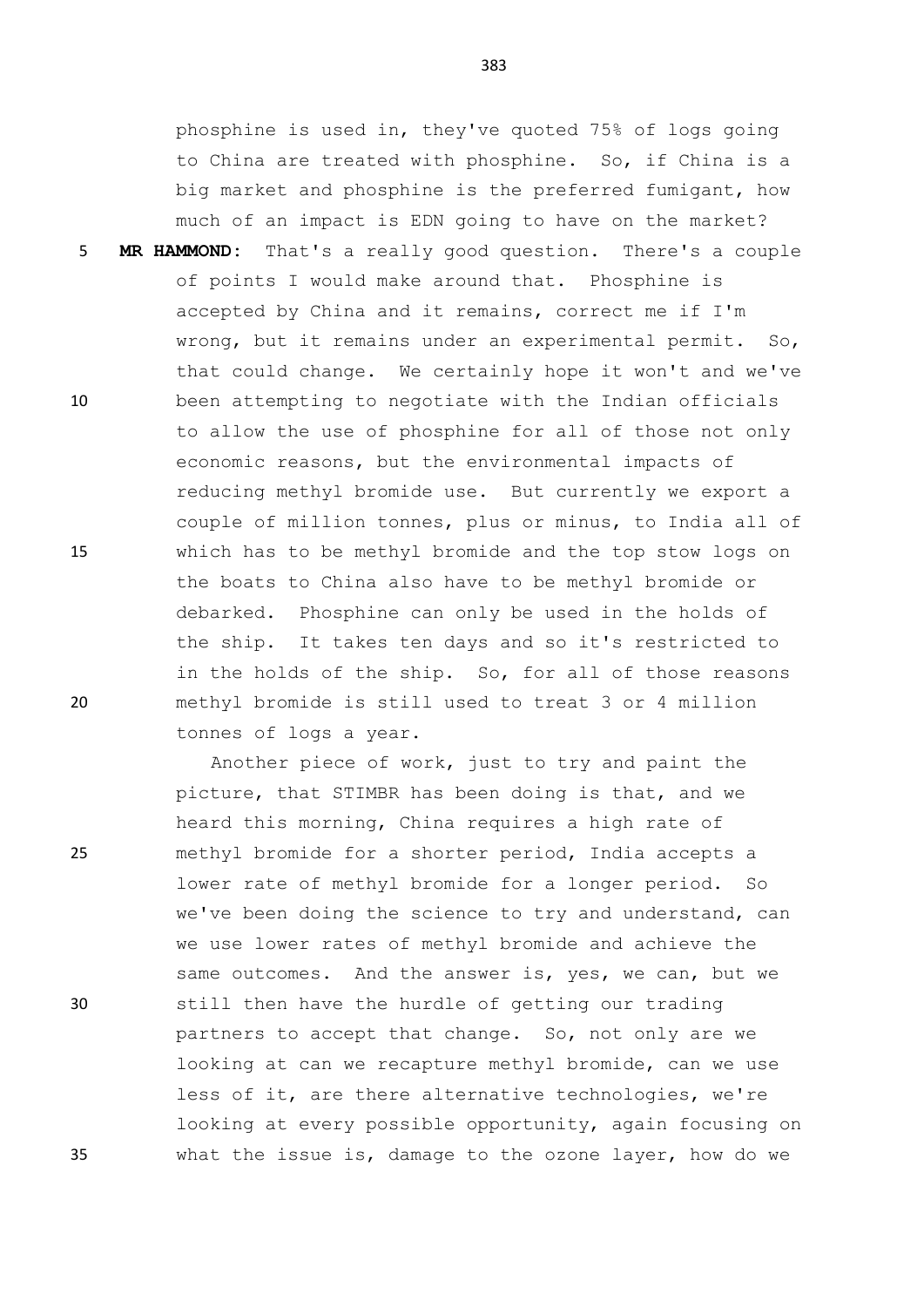reduce that, and EDN allows us the opportunity, once our trading partners accept it, to actually dramatically reduce the amount of methyl bromide that we as a country use.

- 5 **DR PHILLIPS:** I have one more question. This probably might seen a little unusual but I'll ask it anyway. From what you've said the reason that you have to export logs is because they're the bits of the tree that the domestic market isn't interested in, I know it's simplistic but
- 10 that's kind of essentially that's part of my question, just to clarify is that understanding correct?
- **MR HAMMOND:** It's a lot more complex than that. There are significant areas in the country where there is not a domestic processing capacity and at a high level we are 15 currently harvesting, I think last year, 33 million tonnes and our domestic processing capacity running flat-out deals with about 14 million tonnes. So, we just simply don't have the capacity to process any more logs.
- 20 **DR PHILLIPS:** Okay, because my real question was, on that assumption that you've got all this poorer grade timber that you need to do something with, what is STIMBR doing in terms of looking for opportunities for improving or increasing the domestic market for that kind of timber, 25 but you've now said that the processing facilities are not sufficient to take on more, but are there - I just sort of see, is there an opportunity here to increase the domestic market for this product, and obviously it would have to be at least at the same value as to what 30 you're getting from the exports to be viable but, I mean, is STIMBR doing anything in that area or is the timber industry doing anything in that area?
- **MR HAMMOND:** Apart from probably making noise I would have to say the short answer is, no, but there's probably only 35 two or three people in this room that would not like to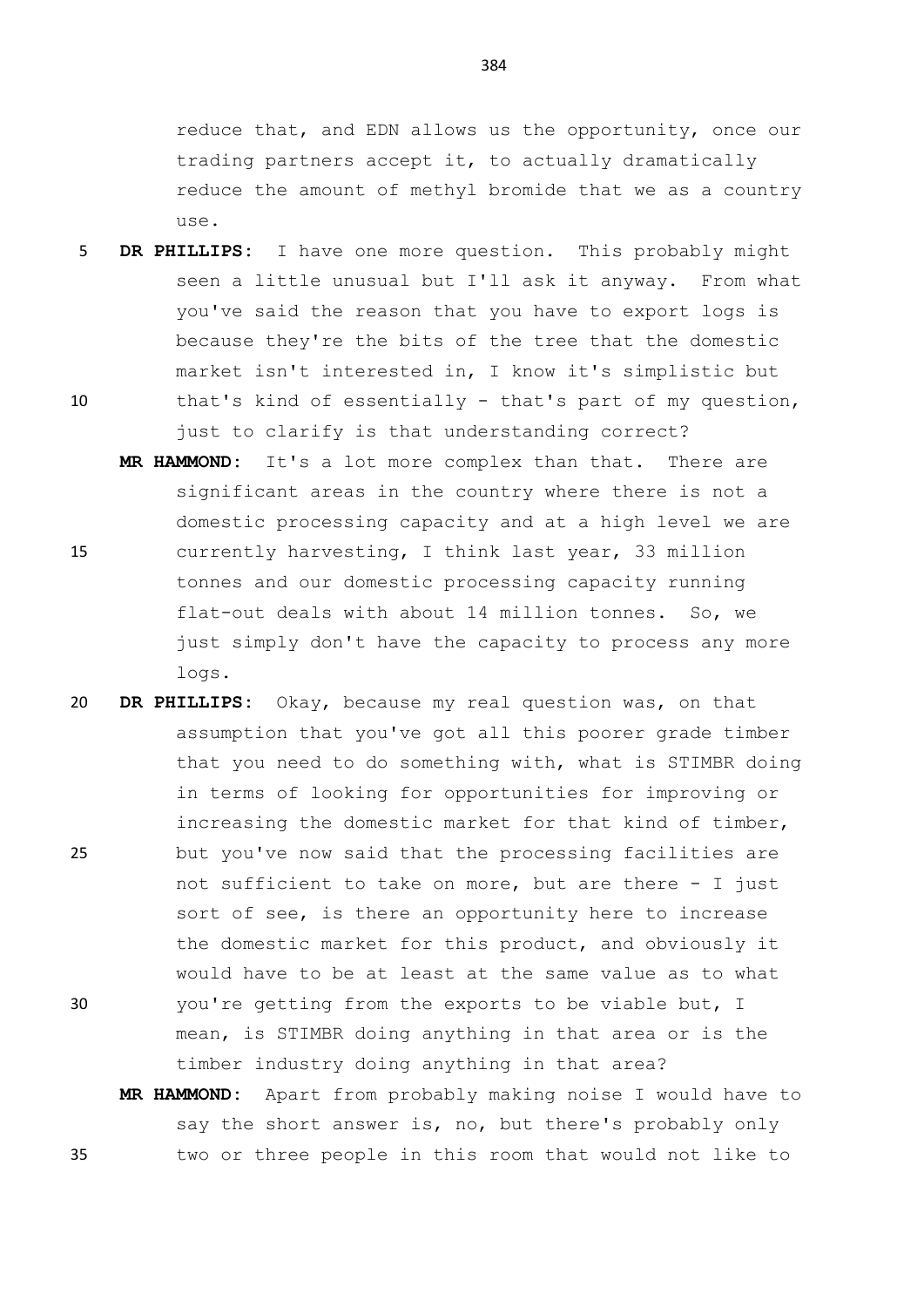see the vast majority of our logs processed in New Zealand, and those are the exporters and the fumigators, but I'm sure they would find a niche in a changed environment. But to put it in perspective, the 5 sawmill down the road, the biggest sawmill in the Southern Hemisphere, Red Stag, has just invested somewhere in the order of \$100 million increasing their capacity. That increase in capacity, and Tim's here, he might be able to correct me, but that increase in 10 capacity is about 700,000 tonnes. So you've got to add some zeros on investment to actually suck up that volume of wood. I understand you're going to the port on Friday. It will give you a very clear picture of just how big this issue - it's not an issue but this export 15 log trade is and if we want domestic processing, the scale that it has to happen at.

**DR PHILLIPS:** Okay, thank you.

- **CHAIR:** Thank you, Don. You're the Chairperson of STIMBR. You've told us that STIMBR has invested a lot of 20 million, I think \$20 million plus in research towards successful replacements for methyl bromide. You've also mentioned in your presentation, in your submission, that you're appreciative of the value of peer reviewed science. Can I ask you as the Chairperson of STIMBR, 25 are you happy with your investment and the return on your investment?
- **MR HAMMOND:** Who's listening? The challenge that we face at the outset was we didn't actually know what the answer was and inevitably you go down a number of blind alleys 30 to try and understand what options you may have going forwards. So, some of that is investment that ultimately you say, well actually, that didn't take us where we want to. One of the things I've learnt in science is that an unexpected answer, or a negative 35 answer, is actually still good science. So, am I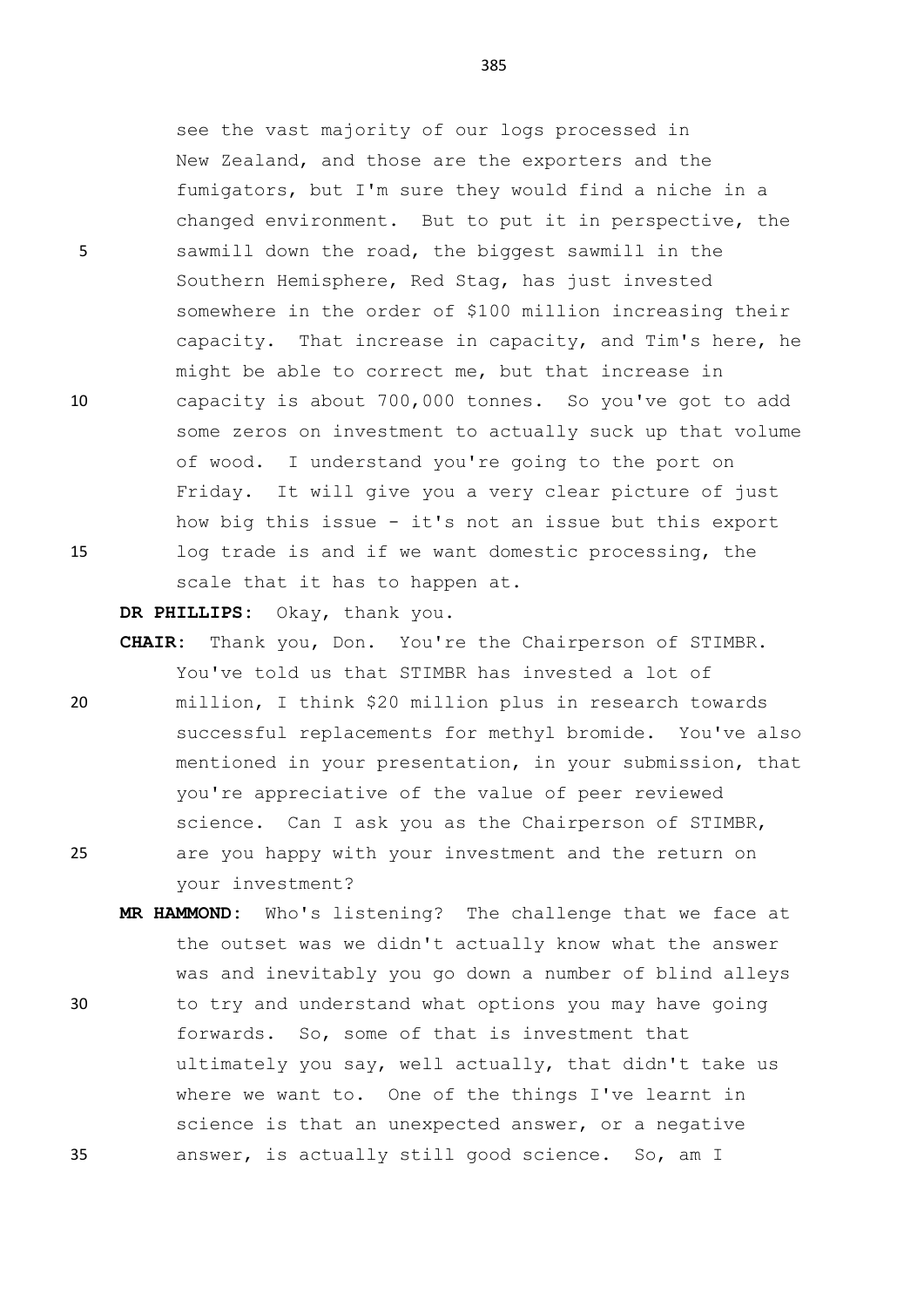pleased with the quality of the science? Absolutely. Have we got as far as we wanted to with that kind of investment? I mean, we could debate that adnauseum. And, as was just suggested, there's a whole bunch of 5 other options out there about further processing, and all those sorts of things.

So, we've tried to focus on the key issue of how do we retain access to export log markets going forward. And so we've looked at reducing methyl bromide rates, 10 recapturing methyl bromide, alternative fumigants, we've looked at dual heating, which in my personal view is potentially a long-term answer to some of our issues and a non-chemical thing, and I think if we're all honest we'd have to say that the world is trying its best to 15 move away from chemical interventions, throughout the food space, the trade space, all of those sorts of things, and we're really very cognisant of that. But in the short-term we accept that chemical interventions in this space is what's going to keep the trade going.

20 **CHAIR:** So, I'm assuming then that the major prerogative for you in funding this research was to find a chemical that would meet the requirements of your trading partners for an effective fumigant, in other words something that killed a range of organisms that you're trading partners 25 sought to keep out. That's the primary goal of efficacy, am I right?

**MR HAMMOND:** Only in part. Our focus was not on finding a chemical. Our focus was on the other part, what you suggested, that's keeping the trade channels open. So, 30 if somebody came in and said "I've got a magic wand and I can kill all these bugs" and we could prove that scientifically and get MPI and MFAT to accept it, and take it to trading partners and they accepted it, we'd be delighted, but the reality is that in the short-term 35 I think we have to accept that chemical intervention is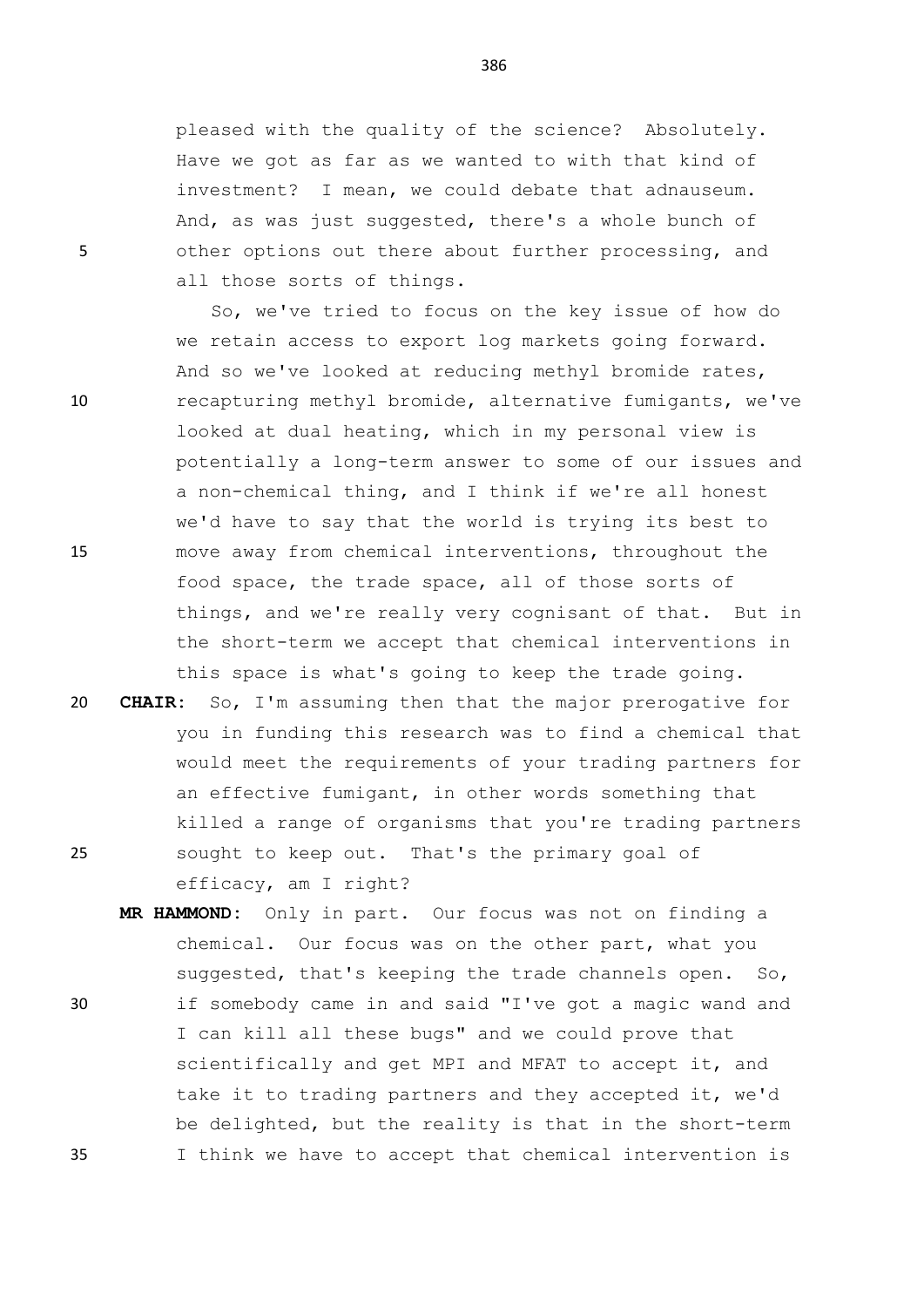the one that's going to keep us going until we find something else. But it was not the focus. The focus was on keeping the trade going.

**CHAIR:** Where I'm going with this is to say that, you know, 5 like you, I think that we and the EPA, and many in this process recognise the value of peer reviewed science. The more peer reviewed science there is on aspects that are not well-characterised, the easier life becomes for everybody involved. And there may be a view here 10 counter to yours, you said that there are in fact vast amounts of peer reviewed science that indicate that there is no EDN left at the end of a fumigation. Now, this hearing has heard submissions from the Applicant and I think it's fair to say that there's one peer 15 reviewed paper that reports the measurement of EDN in a log stack fumigation in the trial that was conducted by Dr Hall in Tokoroa. Now, we recognise that that's a peer reviewed study and it's valuable, but whether it's vast amounts of peer reviewed science or not I think has 20 to be kept in perspective.

What I would like to know is that you indicate in your submission that the use of chemical fumigants, and you've said that chemical fumigants need to be carefully managed. Given the data gaps that have come to light in 25 this hearing, can I ask you if STIMBR, or the industry in any other guise, is willing to make an investment to try and fill those data gaps as they relate to the exposure of workers on the port to the use of a chemical fumigant which is something that we haven't heard a 30 great deal of peer reviewed science commenting on?

**MR HAMMOND:** Firstly, I'll correct what I said earlier. I accept your comment that there's not vast amounts of peer reviewed science, I should have said a lot of data points. So, I accept that correction.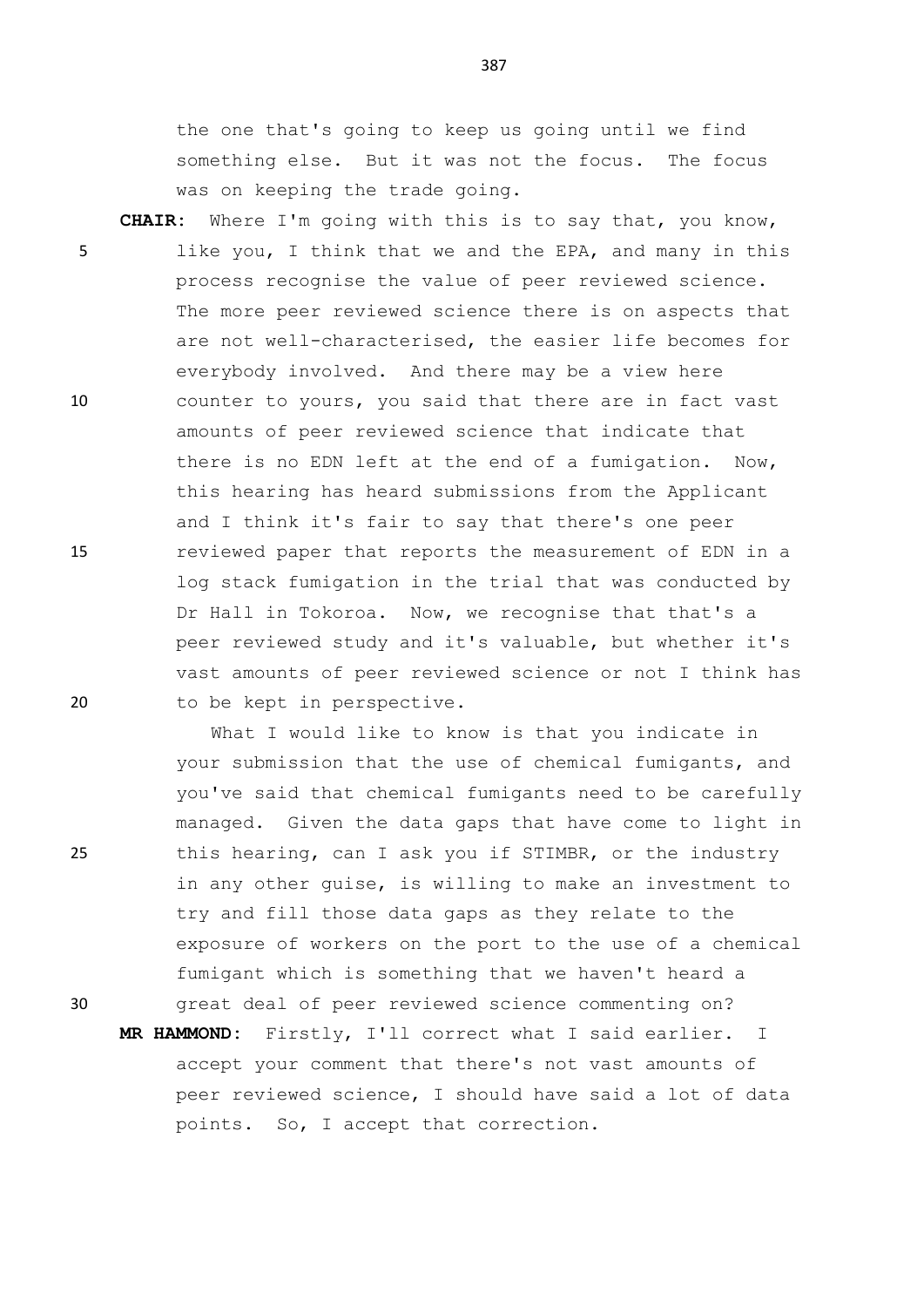ability to continue trading export logs. If that requires investment into gaps in the knowledge, and that's fundamentally what most of our work has been, is 5 we've sort of seen the big picture and said, we don't know this bit, let's invest in it, then we will continue to support that work. So, if there are key pieces of work that are required, then we will look to how we invest in that and cover it off. And our first port of 10 call is generally the Crown Research Institutes because we get a very high level of independence, we get the pre-eminent scientists in the country in those particular spaces, but we're quite happy to have regularly brought in offshore expertise to try and 15 assist us fill those data gaps. So, absolutely we'll continue working down that track. We don't see that ending with this.

**CHAIR:** Thank you. Questions from EPA of Mr Hammond? **DR VAUGHAN:** We don't have any questions, thank you. 20 **CHAIR:** Any questions or comments from the Applicant? **MS GEAR:** Just one question and in this situation I would like to put on my STIMBR Board hat.

Don, you were asked the question whether or not having a chemical replacement would stop STIMBR's future 25 research, and I presume the intent of that question was to find out whether or not STIMBR would continue research looking at other options. If EDN is registered with workable controls, will STIMBR go on looking for other options, especially in a climate where as we've

- 30 all acknowledged chemicals are becoming increasingly socially unacceptable?
- **MR HAMMOND:** I would like to say, yes. Unfortunately I'm only the Chair and it's not a Board of one. So, with the support of the rest of the Board, which I expect to 35 have and I see there's probably half the Board, maybe a

388

STIMBR is committed, as I said, to ensuring our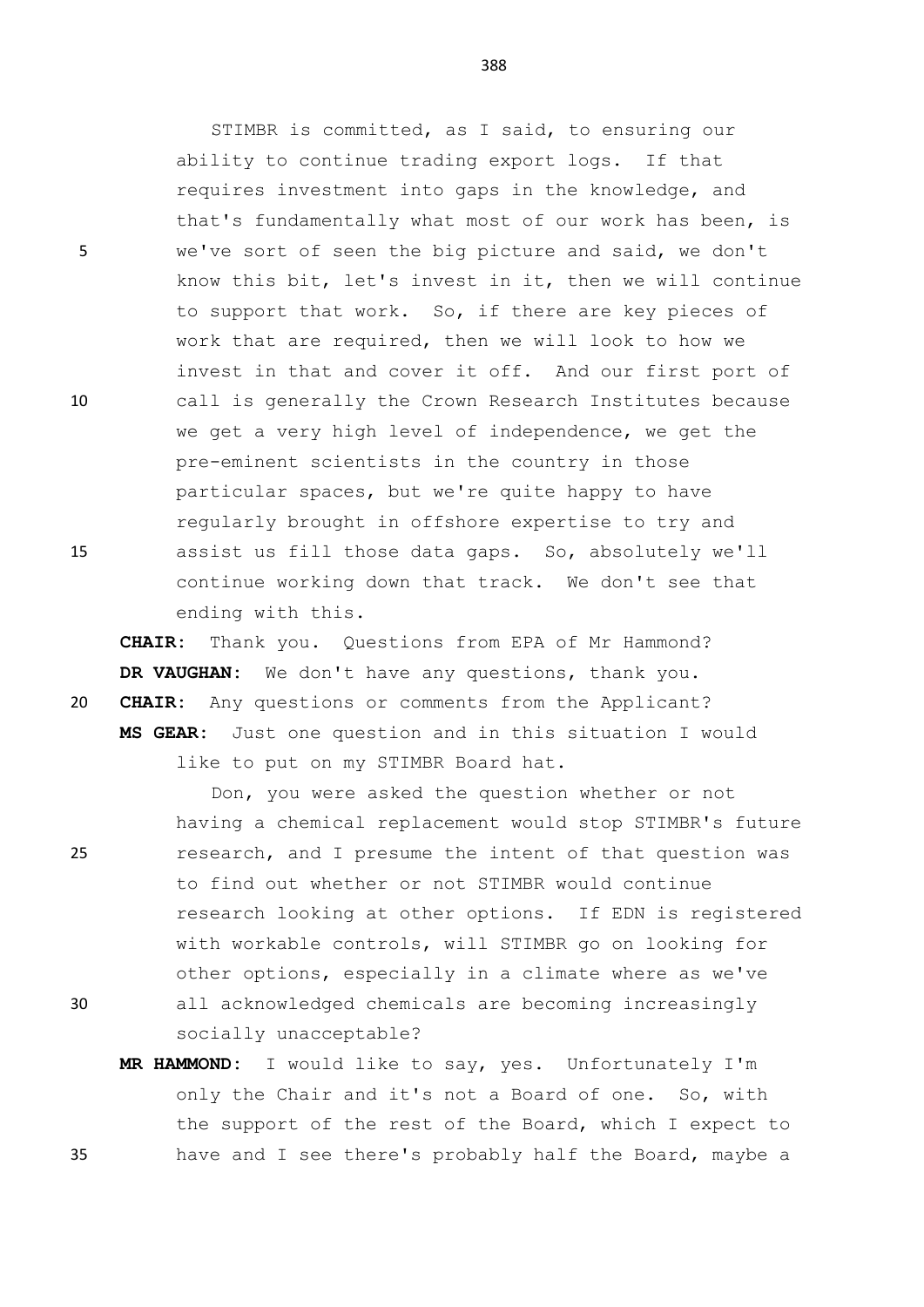bit more than half the Board are in the room today, I absolutely believe that we will continue to look at those other opportunities.

As you know, we spent a lot of money, and it refers 5 back to the Chair's question, on is there an ecological approach whereby there are periods when there are no insects, there is no risk on those logs. So, we've got a dataset of traps from throughout the country spread over four years catching insects to see whether there 10 were periods where there was no risk. Unfortunately the answer was, no, there were no areas of any significance where there were no insects for any period of time, which means we have to continue with treatments of whatever sort. And so the science told us that that was 15 not going to be an option. So, that was my reference before about we spent a lot of money on that, several million dollars over an extended period of time, to find out that actually that wasn't going to be a solution.

But we will continue to look for alternative 20 opportunities to ensure that log trade continues. But we also have to recognise, as much as we might in New Zealand want to pursue a particular course of action which excludes chemicals or whatever, it ultimately comes down to what our trading partners accept. And so 25 there's a lot of work to do with our trading partners in getting them up to speed with alternative options, because everyone understands chemicals, so any non-chemical intervention becomes a real challenge.

**MR BRUZEK:** Don, I have actually two questions. The first 30 one is there was phosphine mentioned in your presentation and I just would like to understand how much data are about phosphine and the efficacy on timber logs out there, and if there any resistances being reported from that?

35 **MR HAMMOND:** Sorry, was the last bit about resistance?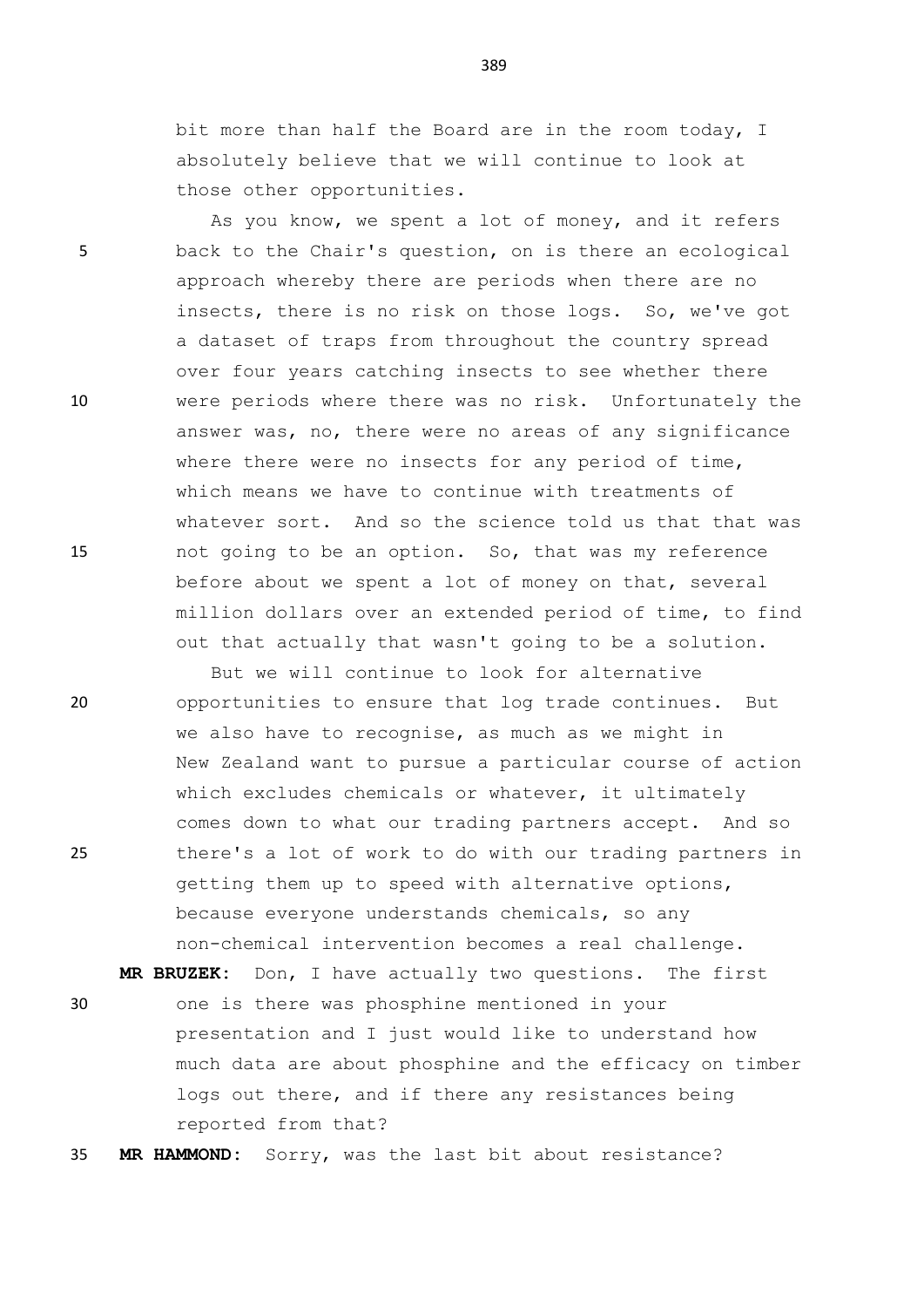- **MR BRUZEK:** Yes, it was about like if there are some resistances. We have quite a lot of data on phosphine on our side because we have other fumigants on the market in Europe and we perfectly know that effects are 5 the issue and I was just wanting to understand a bit more.
- **MR HAMMOND:** Phosphine is incredibly important to the export log trade in New Zealand. As we've heard, it's plus or minus 70% of the logs that go to China, so that's a big 10 number. I can't tell you what it is off the top of my head but it's a very big number. So, it is critically important for us to understand phosphine and for MPI to have some confidence in it and we've been continuing to evaluate a range of issues with phosphine and phosphine 15 treatment on logs going to China, and we will continue to do some of that work, it's ongoing at the moment. But I think where we're at is we've got a system that's working pretty well and there doesn't appear to be, you know, do we put more phosphine in, or less, we're not 20 getting those sorts of challenges or questions. So we, like everyone, have a limited budget and we're applying it to where we think we can get the greatest gains for the export logs sector.

**CHAIR:** Any questions from the submitters?

25 **MR BROWNING:** Thank you. You suggested that there was upwards of \$20 million spent looking for alternatives to methyl bromide. How much was industry money and how much was taxpayer money?

**MR HAMMOND:** Ah, I can't give you the absolute numbers,

30 Steffan. The money has been spent not only on looking for alternatives but also looking at recapture technologies. But there has been investment by the Government, there's been investment by, in this case Draslovka as the EDN Applicant, and we've sourced 35 funding from wherever we can get it, but there has still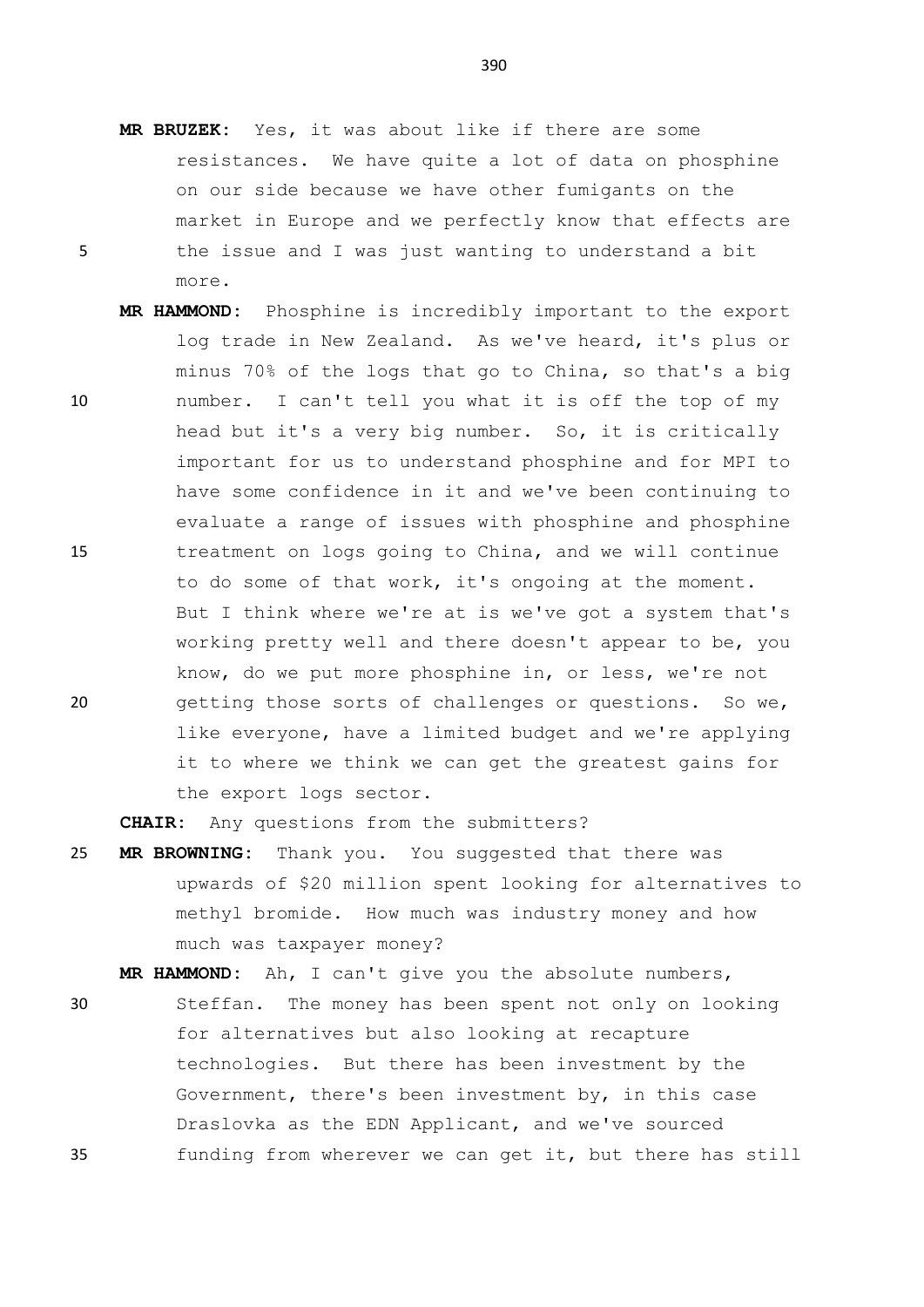been a substantial industry investment in that work. And it's generally, most Government money, as you know, there has to be co-funding to support it.

**MR BROWNING:** Yes, so the PGP programme I think was

- 5 1.2 million each, I think. Okay, in the primary growth partnership, and that's PGP, investigation there was a small element of recapture looked at. Why didn't the industry not test full log stacks using the recapture technology that was already available by upscaling that 10 technology, why didn't that happen? Was there not an intention to include recapture as one of the outcomes from that?
- **MR HAMMOND:** So, as you've heard me say several times this morning we're interested in recapture technologies, 15 we've had Plant & Food assess a number of technologies. We've had a raft of technologies put to us for validation and in each case - when I say "put to us", we get these proposals saying we've got a recapture technology, and our usual response is, okay, provide us 20 some data that shows us that this actually looks as though it would work. Once we've got that data, then we will do some independent validation. We did one, two or three years ago and the good news and the bad news, it was a complete failure. The good news was that it was a 25 complete failure and it wasn't, oh well, it sort of got close therefore if we changed a few things we might be able to develop something. This clearly did not have legs.

**MR BROWNING:** Was that the American liquid scrub method? 30 **MR HAMMOND:** I actually can't recall the details of it.

- **MR GEAR:** No.
- **MR HAMMOND:** No, I don't think it was. So, we've looked at a number of technologies and as I say, we've done validations using Plant & Food research so that it is 35 completely independent, to validate the outcomes that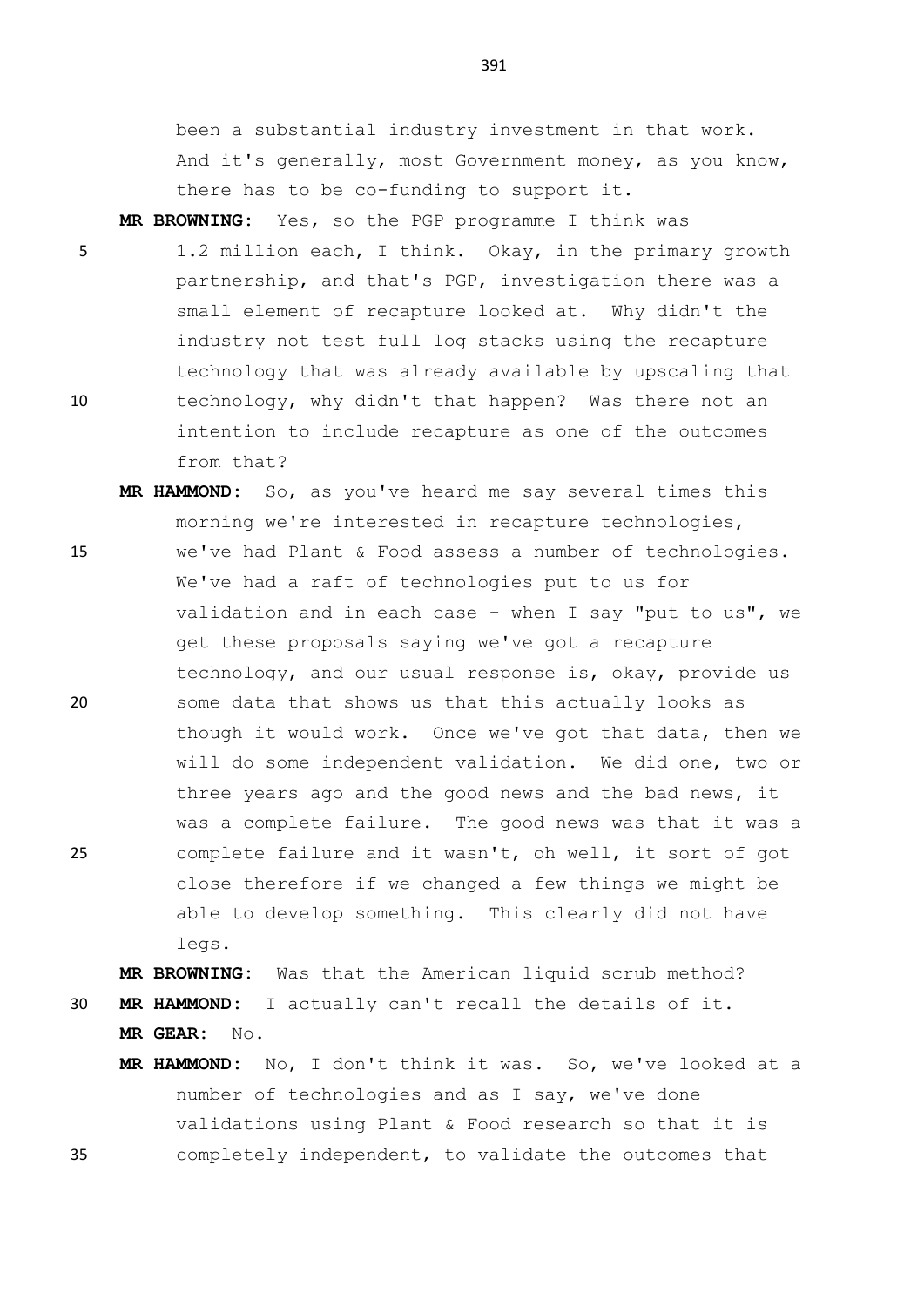are claimed. Whenever we've had one of those things put to us we've asked for data, and in the case that I believe you're referring to, we continue to await that data. We have asked for data for several years now, it 5 has not been forthcoming. It is our belief, and you confirmed it yesterday, that they have not done a full log stack, and, as you heard yesterday, it's difficult to scale-up from laboratory scale technologies to something of 700 or 1,000 cubic metres, it's not as 10 simple as it sounds. Added to which, and you heard before, we have asked for a project plan and a non-disclosure agreement.

A non-disclosure agreement is not about muffling people, it's not about muzzling what they can say. It 15 is about all of the parties agreeing on what and how and when information is released. Now, if there are a number of parties involved in that, that is standard business practice, that's all it is. And we've been unable to get a non-disclosure agreement, to sign a 20 non-disclosure agreement, or a detailed project plan about who's going to measure what, using what technology, how many replicates, all those sorts of things. As you heard before, the forest industry is ready and willing to allow such - or to support such a 25 test, such a validation, but until those documents are available it can't go any further.

**MR BROWNING:** Why don't you front-foot it and arrange a trial, even to your requirements that you would expect in a non-disclosure arrangement, why don't you

30 front-foot it and allow that to happen?

**MR HAMMOND:** We have front-footed it, I have emailed the parties involved asking for that information. And we are willing, we've been ready for months. We've got agreement from the parties that we will do it. We've 35 sorted out where it can happen, we are awaiting the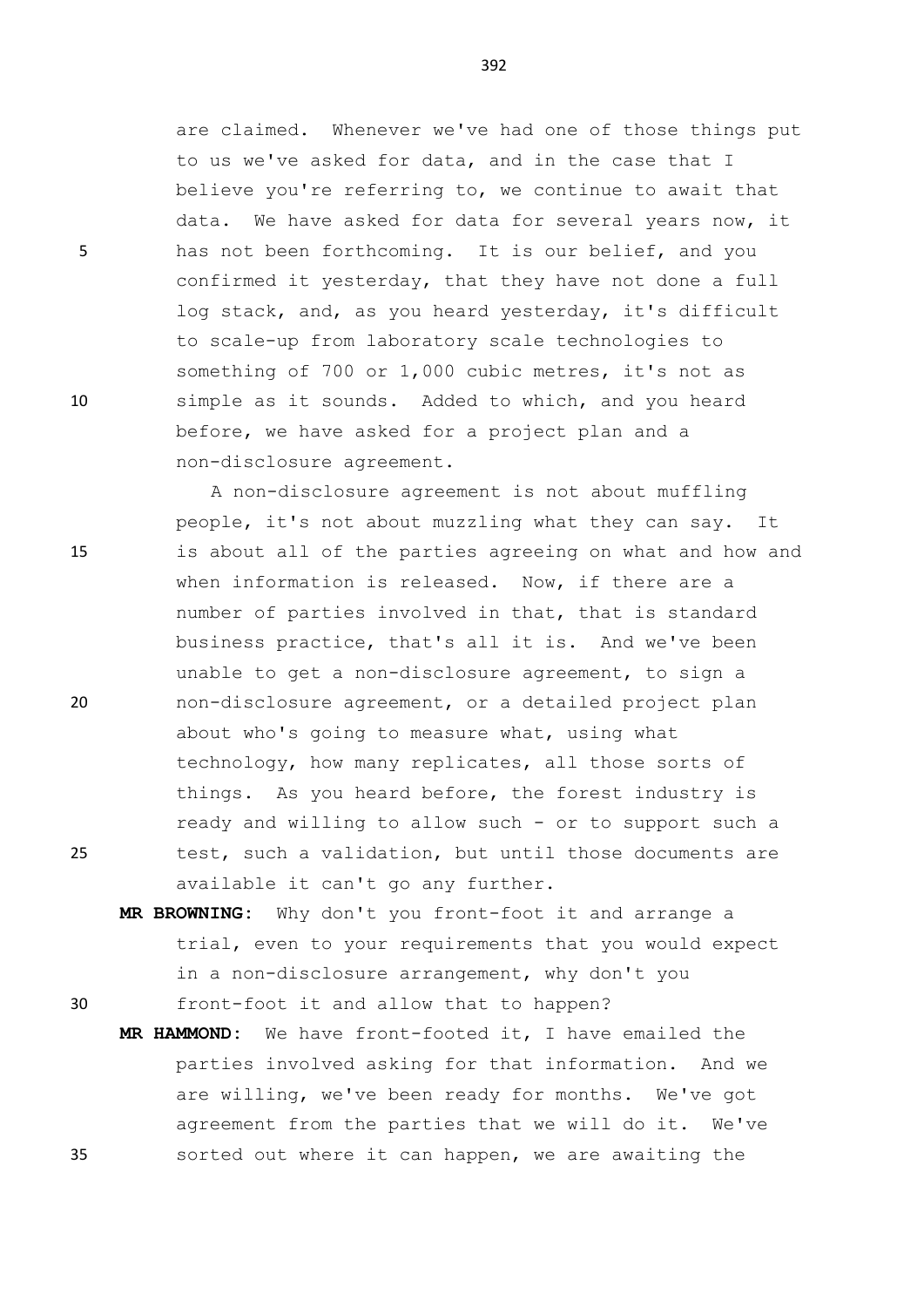other party to provide the data, the project plan and the non-disclosure agreement.

Now, I don't believe this is the forum for us to have this debate but if you would like to pass back to them 5 that I'm willing to meet with them, and that's been passed on previously, and that with a project plan and a non-disclosure agreement we will make this happen, that would be great.

**MR BROWNING:** You mentioned earlier while on the stand

- 10 there today that recapture is not available at scale and the fumigation, you know, there wouldn't be value-add. I would ask you then, why not do the right thing, recapture and use it in marketing just the same way as you would use forest stewardship certification, FSC 15 certification, use that to have product more easily accessing market; there could be a positive in recapture, couldn't there?
	- **MR HAMMOND:** There is absolutely a positive in recapture, and that's to the environment.
- 20 **MR BROWNING:** And workers.
- **MR HAMMOND:** I think we've traversed the worker issue and I don't think that's the basis of this hearing. We are interested in recapture because at the moment our opportunity is methyl bromide, we don't have a second 25 option. And so, in the short-term we need to figure out how to recapture it and to date there is no recapture technology capable of operating at the scale that the export log trade requires and without generating vast amounts of waste that are then buried in landfills. The 30 forestry sector does not believe that's a sustainable solution, that's simply hiding the problem for later.

**MR BROWNING:** What do you mean by "hiding it for later"?

not hiding it for later.

What we are looking for is something that will endure,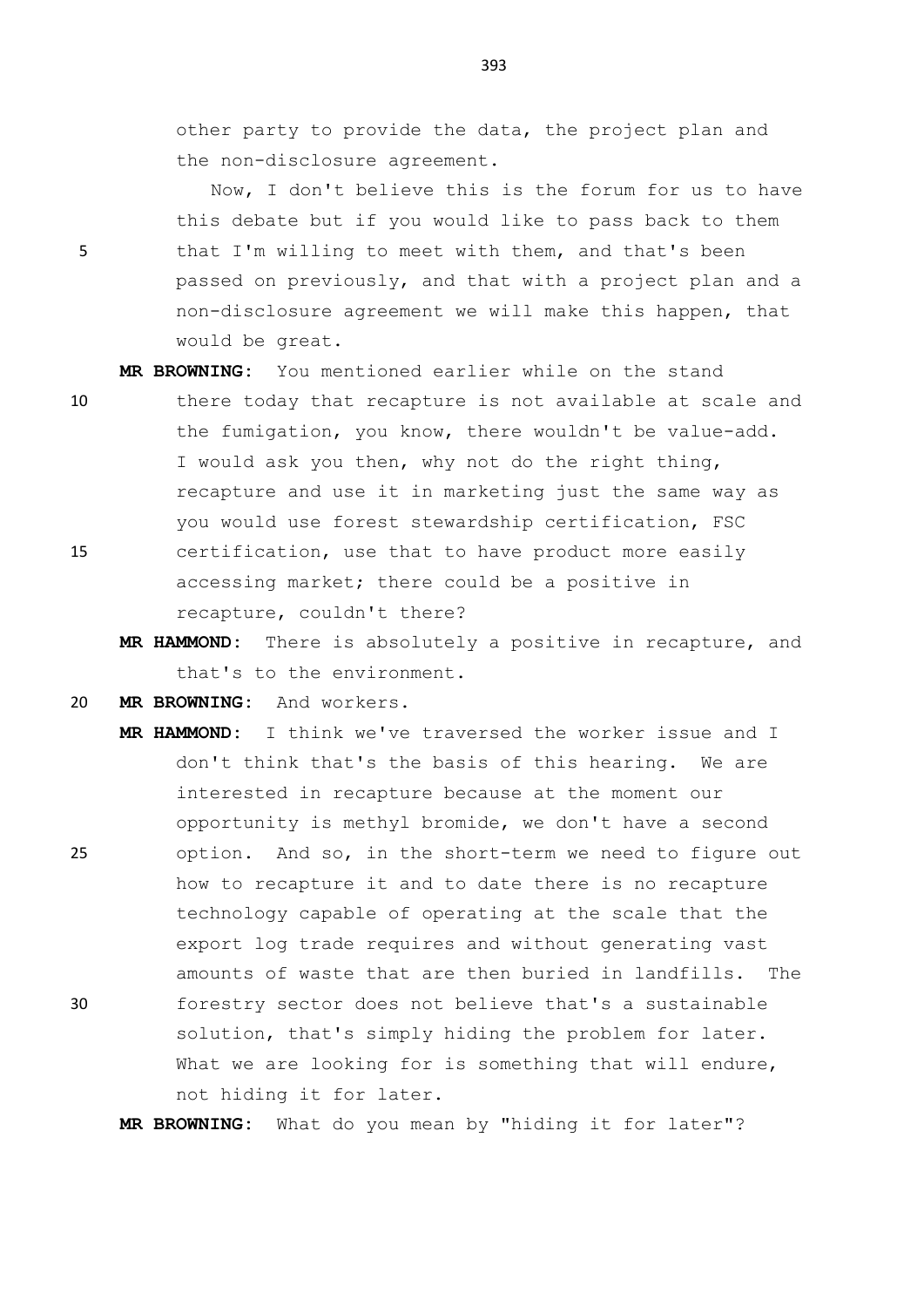- **MR HAMMOND:** If I can quote you from a previous meeting, burying activated carbon contaminated with methyl bromide in landfills. We're talking vast volumes of it. We currently do that with small volumes out of 5 containers but we are not happy about the idea of thousands of tonnes of it having to be buried every year.
- **CHAIR:** I think before we go too much further along this track I should remind the hearing that this is not the 10 reassessment, should that arise, of methyl bromide. So, we're not here to discuss methyl bromide recapture, we're here to discuss Ethanedinitrile and its proposed use for log fumigation.
- **MR BROWNING:** I accept that, Mr Chair. Again, it's the 15 context of how desperate we are for EDN which has a lot of unclear science, or not a lot unfortunately, and relative to alternatives that have to be weighed into the agreement. Just as you will look at the economics, we've had discussions around congestion at ports, and 20 obviously fumigation times and recapture times would be part of that, and I was going to move to that. I expect that it's quite clear that there's strong debate around industry's absolute preparedness, or not, around recapture full stop, whether it be EDN or 25 methyl bromide, and I would put it that it's cost-cutting and looking for excuses such as deep burial which is not actually the issue that it's made out to be.
- So, I would just finish then maybe with one line 30 which is around the congestion. What is the length of time - I'm sorry, for EDN it's 24 hour fumigation, I understand. What's the length of time or times depending on temperature and dosage for methyl bromide fumigation?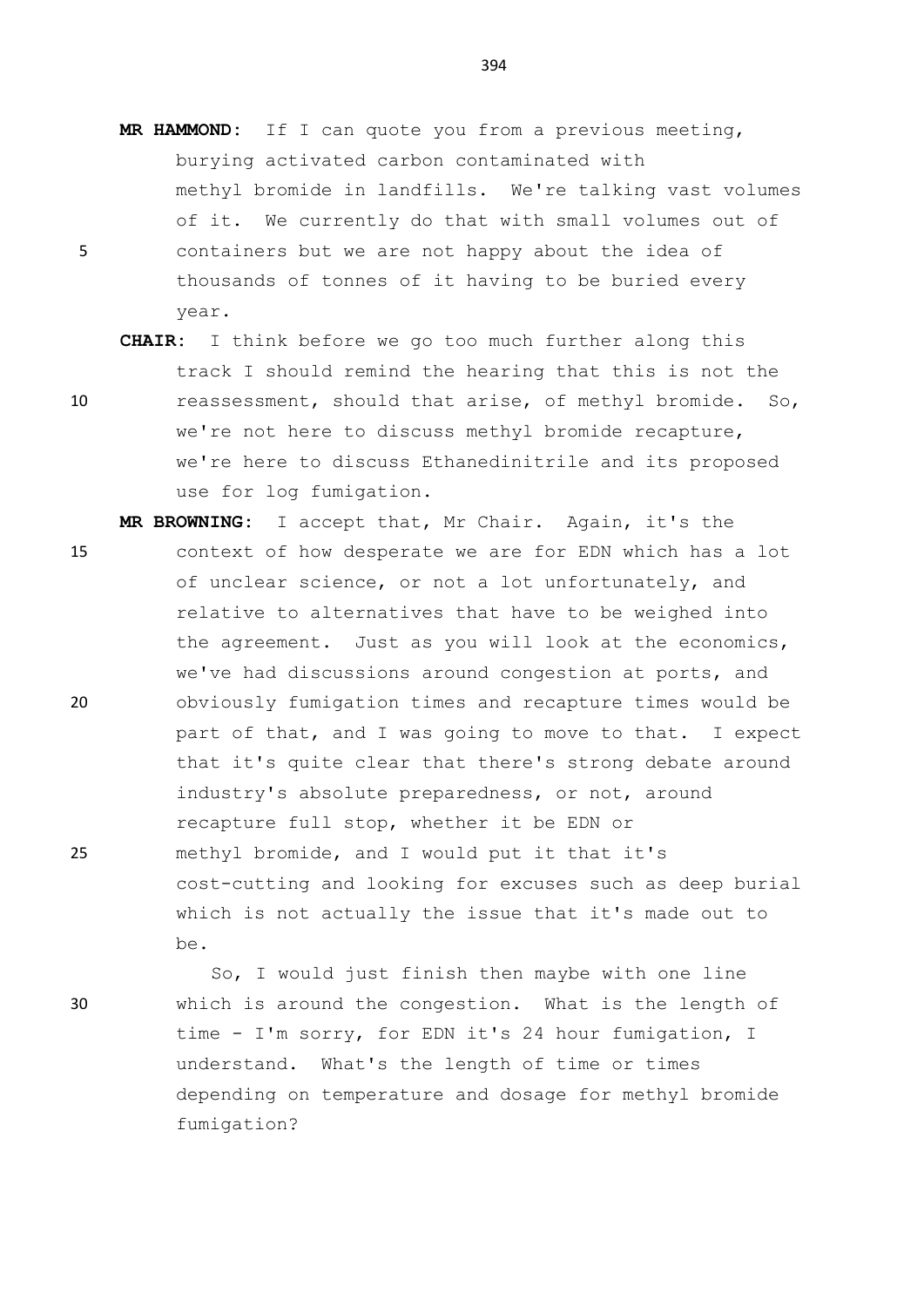- **MR HAMMOND:** There's people that know more about it than me but as was mentioned earlier, it's 16 hours and 24 hours.
- **MR BROWNING:** Right, so that's temperature and dose I think. 5 In terms of congestion at ports, and that time of fumigation is clearly part of that, recapture would be an add-on to that, with the anticipated increase in log exports, even from current levels, there are going to be logistical issues with congestion, they are going to be 10 amplified in some ports because some ports will be exporting more and some less depending what is being harvested; is that correct, there will be an increased congestion regardless in the future?
- **MR HAMMOND:** I would be speculating. My personal view is 15 that, and the exporters have probably got a better idea than I have, partially it will be driven by log prices but I actually think we're getting very close to capacity in terms of transport, harvesting crews, space on the wharves. There's a whole bunch of factors that 20 play into it. So despite projections that we're going to see a dramatic increase in log volumes over the next few years we're going to see a significant area of forest that comes up to maturity, but at the moment I don't believe the industry has the capacity through the 25 supply chain to actually manage all that, so I think we'll see it spread.
	- **MR BROWNING:** So those trees will stay in the ground, you're suggesting?

**MR HAMMOND:** Not permanently. I think it will be spread

- 30 over, instead of all coming up in say a 5 year window, it will be over say a 10 or 15 year window.
- **MR BROWNING:** So congestion and port logistics has got to be managed regardless. I'll leave it at that, thank you. **MR HAMMOND:** Mr Chair, I need to refute the suggestion that 35 this is about cost-cutting. I said in my submission

- 
-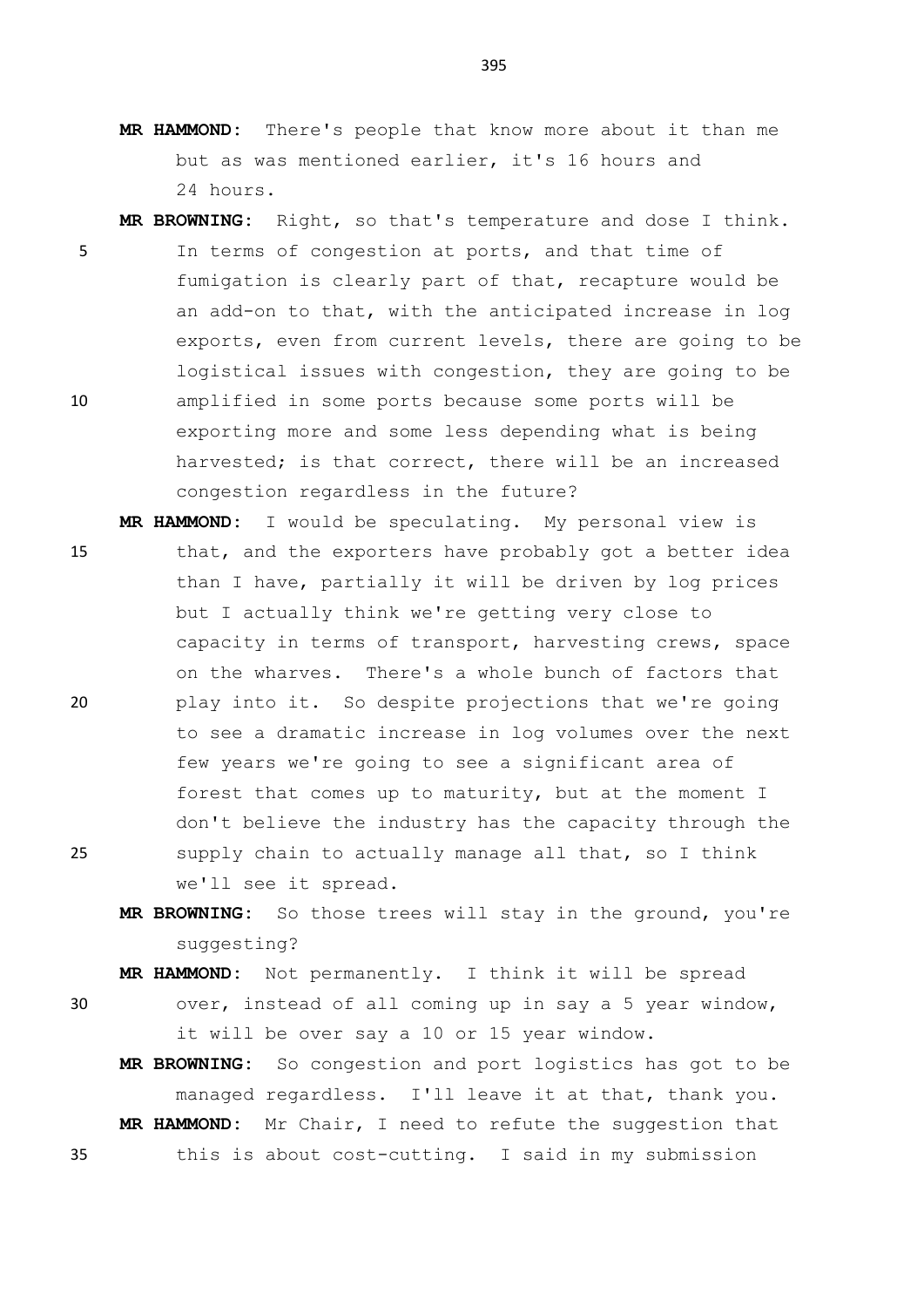that we actually don't know what the cost of using EDN is going to be. We've had an indication that the product itself might be comparable, but until we know what the controls are we have no idea what the cost is. 5 So we're not driven by what is the cost of EDN and that's why we want to keep going with methyl bromide or any other suggestion. And debarking, as I said before, is somewhere in the order of double the cost of methyl bromide. You can play with the numbers but it is 10 certainly four times, five times, six times the cost of phosphine. So, it's not a cost-driven procedure, it's about maintaining that export trade and we've invested a lot of money in trying to ensure that continues, and that's not been predicated on cost.

15 **CHAIR:** Any further questions from any of the submitters? MPI.

**MR OLSEN:** Shane from MPI again. MPI's interests, as clearly outlined in our submission, is to protect trade for our primary industry exports but also to manage risks to our 20 environment and economy by having phytosanitary tools available in the future, which may include EDN.

You've talked about cost effectiveness, Don. I'm interested to know from you, given methyl bromide costs are increasing now, and definitely by 2020 if recapture 25 is fully enforced, what are the key parameters; if EDN was to be successfully registered for use, what are the key cost-effective parameters that are needed to ensure there's a transition made by the primary industries to use this chemical, given methyl bromide is the only 30 option and I'll repeat only option for India exports which makes up a large volume at the moment, so what are the key cost-effective parameters, if I can call it that, in order to enable the industries to transition to a new chemical, or whatever measure?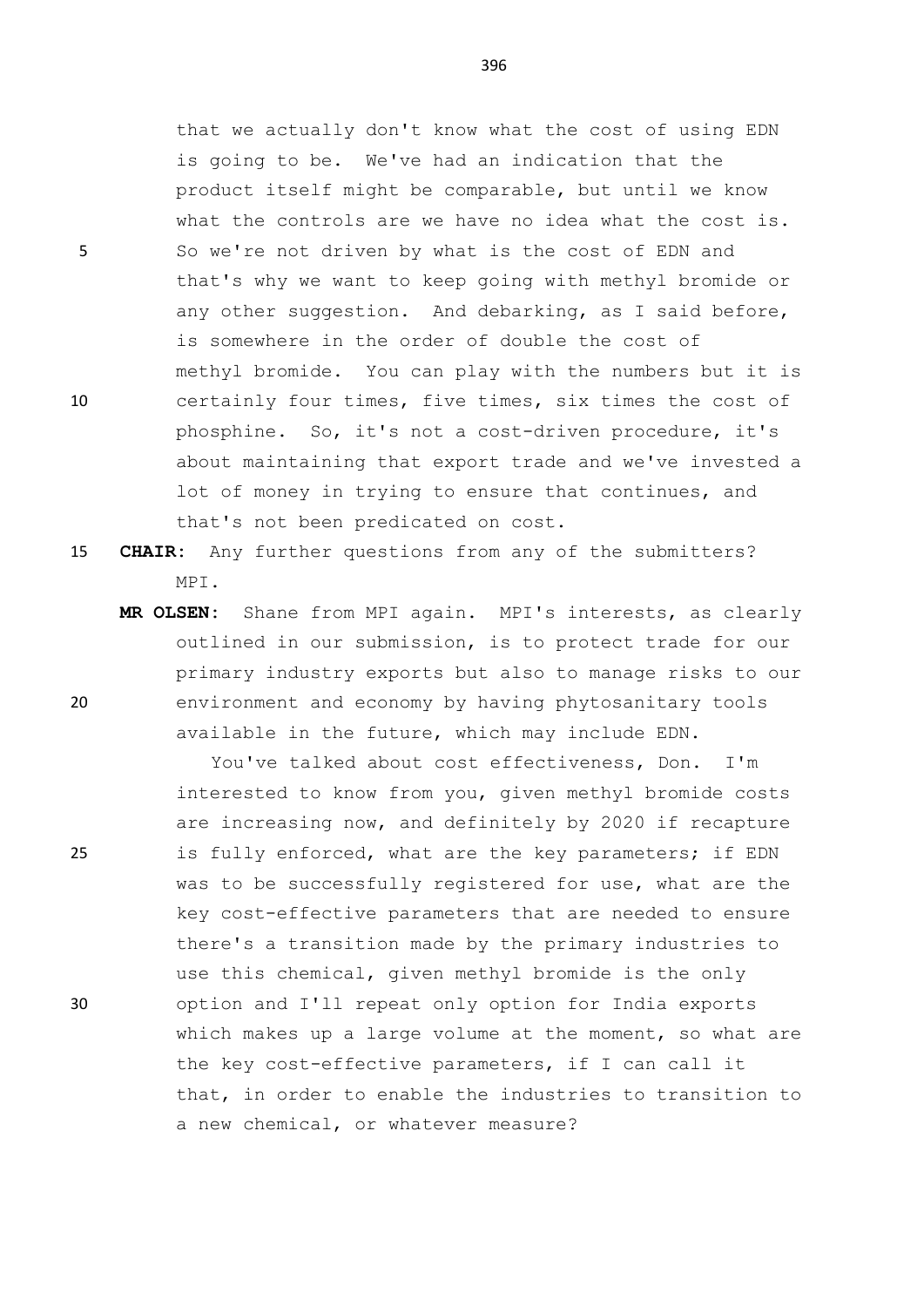**MR HAMMOND:** I hope I understand the question, Shane. One of

397

the attractions I guess of EDN is the ability to use the same logistical structures for fumigation as methyl bromide. So, if I shift to a different 5 possibility, which is dual heating, completely different opportunity, ultimately maybe the answer, but it requires an immediate up-front capital cost of tens or hundreds of millions of dollars. So, clearly that would work against, you know, there would have to be a very 10 strong business case to move to that. Now, I think ultimately that's a possibility but in the short-term one of the attractions, I guess, if you call it that, of EDN is that it fits pretty seamlessly into the current systems, and provided the controls that are put in 15 place, buffers and those sorts of things, enable efficient work on the port, the logistics for space to remain similar, then the implication of cost there is not too significant. So, again, if EDN was shown to be an incredibly good chemical but it took five days to 20 work, then it just simply wouldn't fit in the current logistical requirements at the port.

So, I hope I've given you a bit of a flavour. We've got a pretty big industry that's moving 30 million odd tonnes of wood, and you don't pick it up in the forest 25 and move it once, you pick it up and put it down and pick it up and put it down. So there's a huge amount of work involved in that. Ensuring that remains efficient is vitally important, and that's probably the biggest part of the whole supply cost chain, is picking wood up 30 and shifting it and putting it down, and so on. So congestion on the wharf, if there's ships having to sit out in the stream waiting for a berth, all of those things add to it, but they're probably around the fringes, it's that logistics on the wharf that is 35 potentially one of the biggest costs. And even when we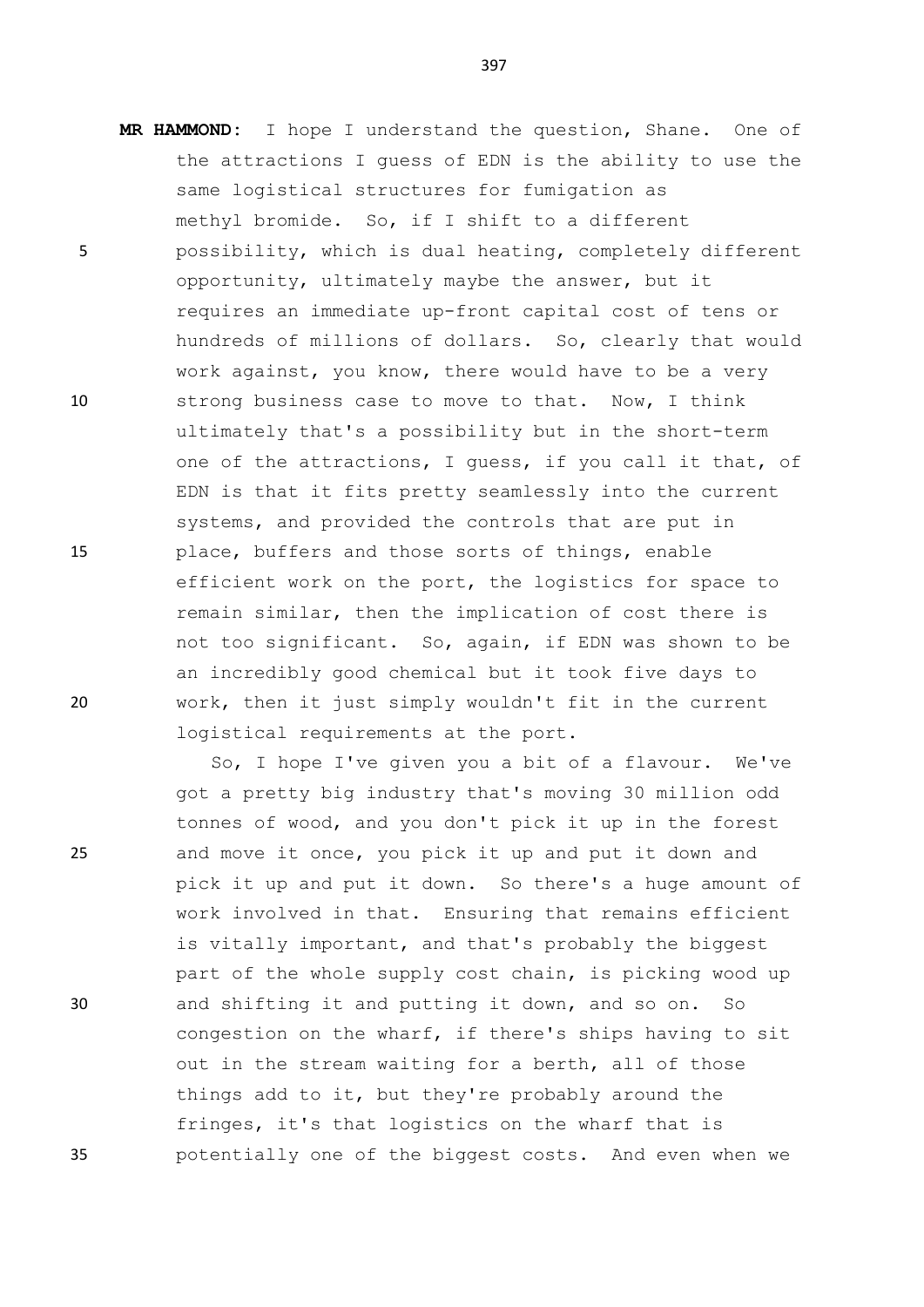looked at things like dual heating, we asked the question how much space does this need, because most of our wharves are already pretty congested and that's probably the single biggest factor in determining which 5 way we want to go. I hope I've answered your question, I'm not sure.

**MR WEISS:** Don, speaking in relation to EDN you'd commented that at the end of the fumigation process there's essentially nothing left under the tarpaulin and that 10 recapture would be merely a feel-good exercise. Now, I understand, or I'm assuming those comments are based on the lab studies which we've spoken about, or the laboratory or the small-scale undertaken in the 28 litre sealed containers, and it's interesting you just 15 referred a few moments ago in response to a question that it's difficult to scale-up from a lab to a big log stack, but putting that issue aside for a moment. How do you reconcile those comments you made about, in particular recapture being nothing more than a feel-good 20 exercise, with what it says in the science memo produced by the EPA, and I quote just a couple of sentences on page 49:

"The risks are not insignificant for the estimated exposure levels coming from a multiple log pile source. 25 In this scenario after all the uncertainty adjustment factors are included, the modelled exposure is 0.266 parts per million (7.8 times above the tolerable exposure level at 120 metres, the further distance modelled)".

30 I'm just interested to hear your comment how you would reconcile this statement with recapture being merely a feel-good exercise?

**MR HAMMOND:** Firstly, Sam, thanks for the question. I'm not a scientist so I really can't, I don't want to dig into 35 that detail but I accept the challenge, I suppose, of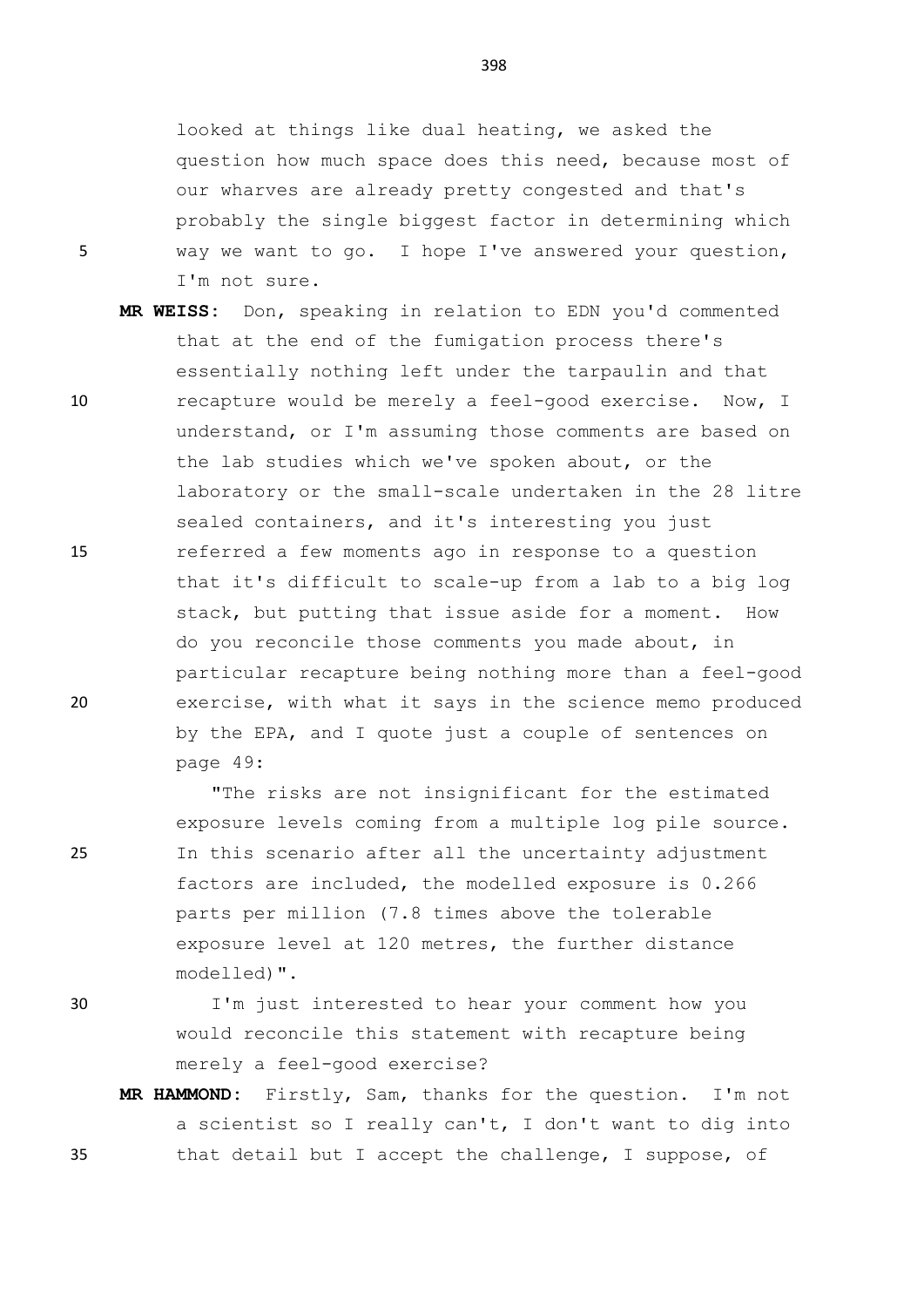going from a lab scale recapture or residual EDN level to full-scale, and my understanding, talking to the scientists and so on, and I would stand to be corrected, but my understanding is that those are mathematical 5 models, that actually there's a high reliability in being able to scale them up. So, I would prefer to defer that question to the scientists because I can't, I'm not a scientist, I can't answer it directly.

**MR WEISS:** All right, just a follow-up question to that then, 10 and it's my final question to you. To what extent does STIMBR and/or the log industry feel that they have any responsibility towards helping ensure the health and safety of either fumigators and/or port workers?

**MR HAMMOND:** I'm not really sure where you're going with 15 this. I'll take you back a step. The forestry sector has been in the spotlight for some time now around its workplace safety record, some of which we can debate, but the issue is that there would be few, if any, sectors in the country that are not more sensitive to 20 worker safety, health and safety, the public, and so on. So, we take those things, and I think you heard it from Mark this morning, we take worker and public safety extremely seriously and we do a huge amount, we put a huge amount of effort into ensuring that the risks are 25 managed and managed appropriately, and we're looking to the expertise of Government agencies to provide the controls that will give us some confidence around that. We don't believe we are the experts per se in every health and safety aspect. We're looking for assistance 30 from others, but to even suggest that we don't take that seriously is seriously wrong.

**MR WEISS:** I certainly wasn't suggesting that, I was merely asking to what extent you saw the industry having a responsibility for it?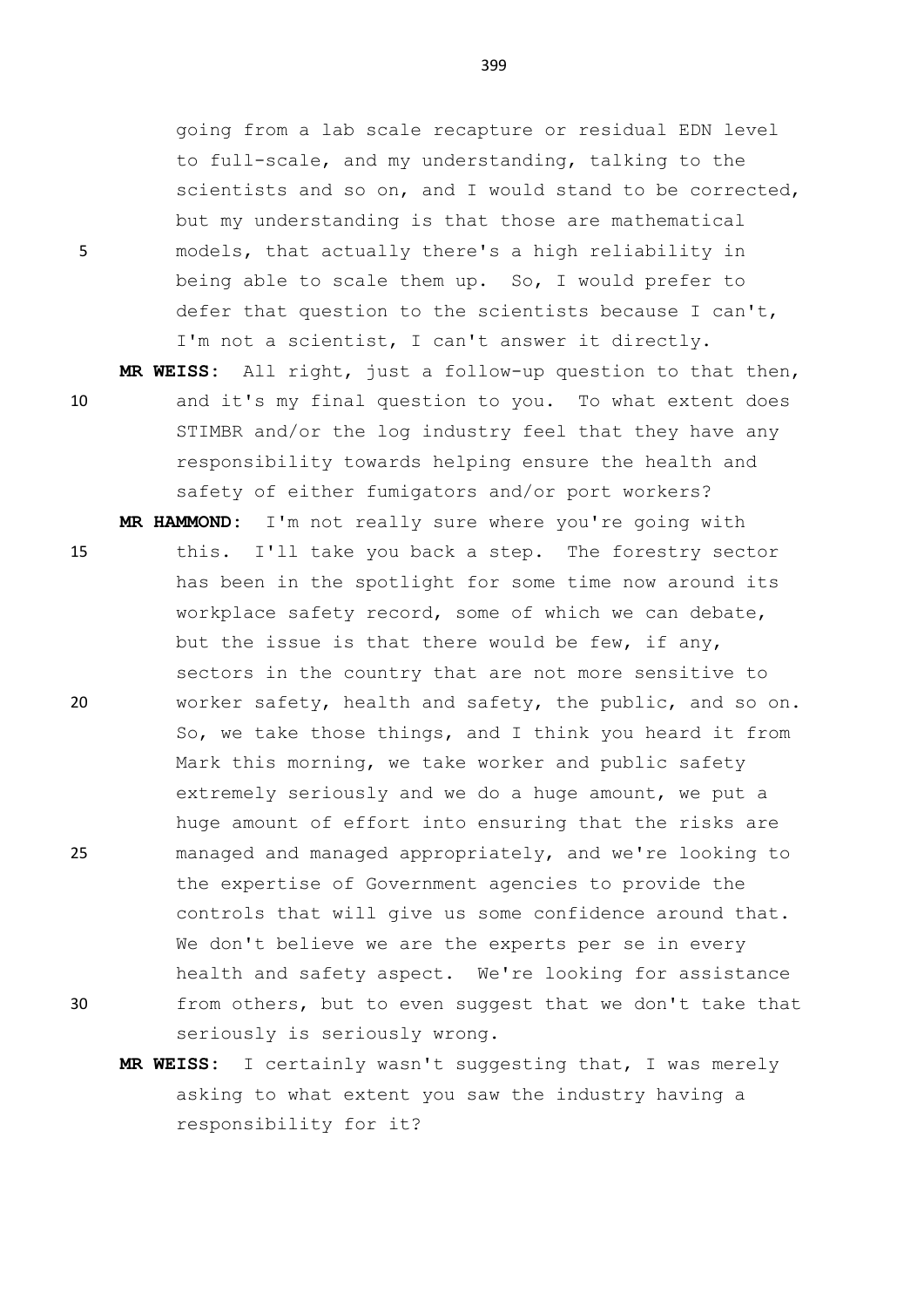- **MR HAMMOND:** It's an absolute responsibility, there's no question.
- **MR GEAR:** Thank you. Don, I sit here today as probably the only person in this room who has lost a brother in a 5 forestry accident. Would you care to comment about the drive that I personally have put behind ensuring that we find something safe, thank you.
- MR HAMMOND: Ian, those of us that and respect your family loss but I don't think, the forestry people around the 10 room, I think we can all name colleagues and friends and so on that we've lost to workplace accidents for a whole raft of reasons. And, so you are absolutely correct, that the safety of everybody involved in the sector has been absolutely paramount in what we've been looking at 15 and there's no question that you've driven that very hard, that's been a key issue around the Board table, but I think it's almost, you come to a Board meeting and the Chair doesn't have to tell you to breathe, it's just something you do. And the Chair doesn't have to, in the 20 case of the forestry sector, say, right, let's have this big korero about health and safety. It's an absolute given in every decision we make, is what are the implications on this for the people using it, the workers, the people around it, and all those other 25 questions. And I referred in my submission to the three key points that I put to the Board around whether we look at EDN, and that is, does it work; is it cost effective, so, you know, if we had to invest hundred million dollars building something that it may not work; 30 and the third was around social acceptability, and that social acceptability, social conscience, call it what you like part of that is around health and safety, can we keep people safe. Because, if we can't, we don't want to do it.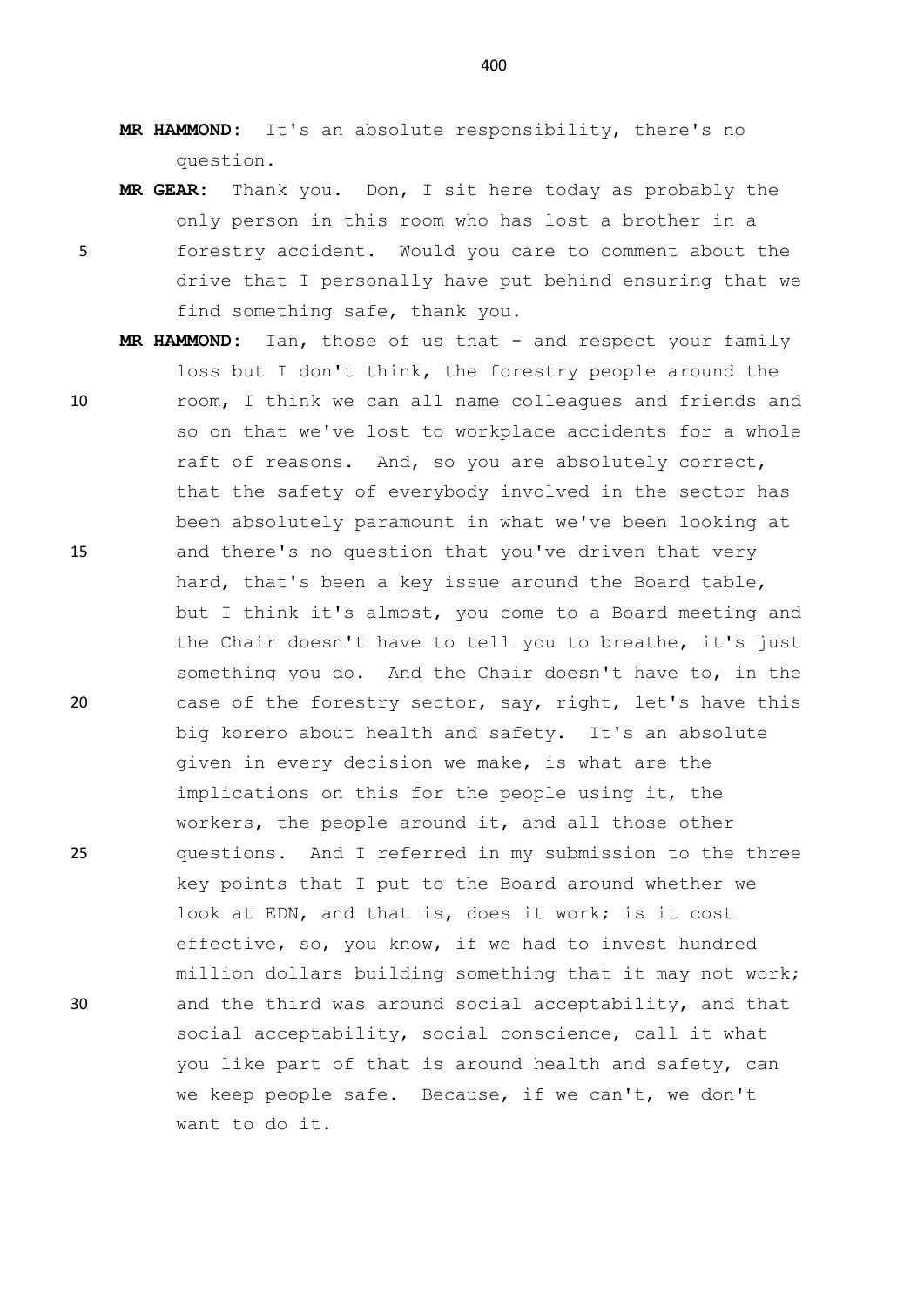**CHAIR:** Are there any other questions from any of the submitters? Thank you, Mr Hammond. Okay, the final submitter this morning is from the New Zealand Forest Owners Association. I'm not sure if this is Glen Mackie 5 or Russell Dale. You'll fill in the blanks, I'm sure.

\*\*\*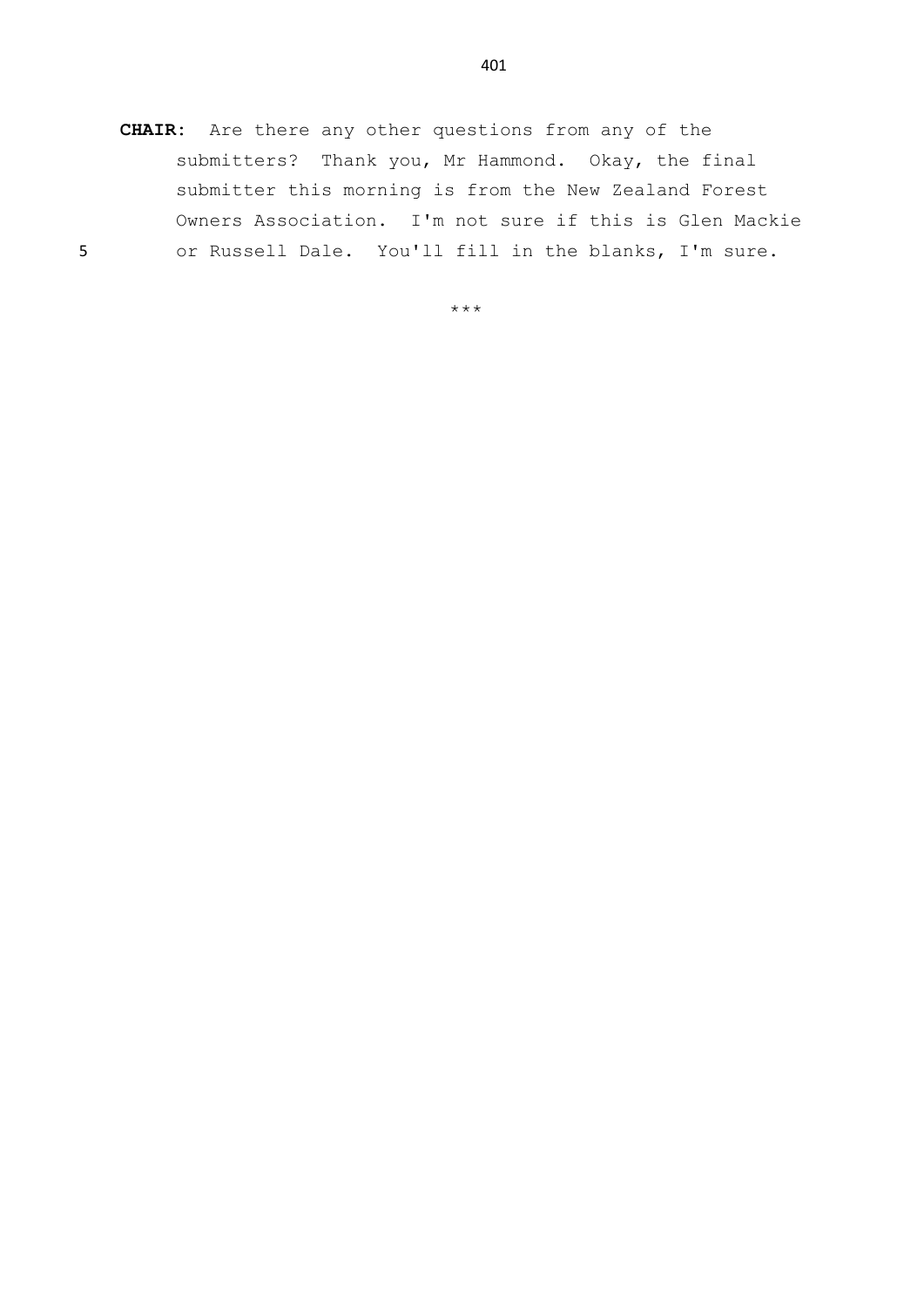## **SUBMISSION BY NEW ZEALAND FOREST OWNERS ASSOCIATION**

**MR DALE:** Kia ora tatou, Mr Chairman, thank you and your Decision-Making panel members, other submitters and 5 attenders, thanks for the opportunity to be able to come along here today to speak in support of this application.

My name is Russell Dale and I'm the Research and Development Manager of the New Zealand Forest Owners 10 Association. I'm also the CEO of a company called Forest Growers Research Ltd, and that is an industry-owned company that has been established to coordinate and manage research programmes for the benefit of New Zealand forest growers, large and small. 15 Glen wasn't here earlier but with me is Glen Mackie who's the technical manager for the New Zealand Forest Owners Association.

Just a few comments on Forest Owners. The Forest Owners Association is the representative membership body 20 for the commercial plantation sector, forest growing sector. Our members are responsible for the management of approximately 1.2 million hectares of commercial forest out of 1.7 million hectares, and they are responsible for and manage around about 80% of the 25 annual forest harvest that we've heard about. As an association we also work very closely with the Farm and Forestry Association, and they in particular represent the interests of smaller growers, small forest owners and farm and foresters. Both of those associations 30 together provide the secretarial support to the Forest Growers Levy Trust, which is a body that collects a compulsory levy from Forest Owners when they harvest their forest, and they use the funding from that levy to support a range of industry good activities, including 35 research.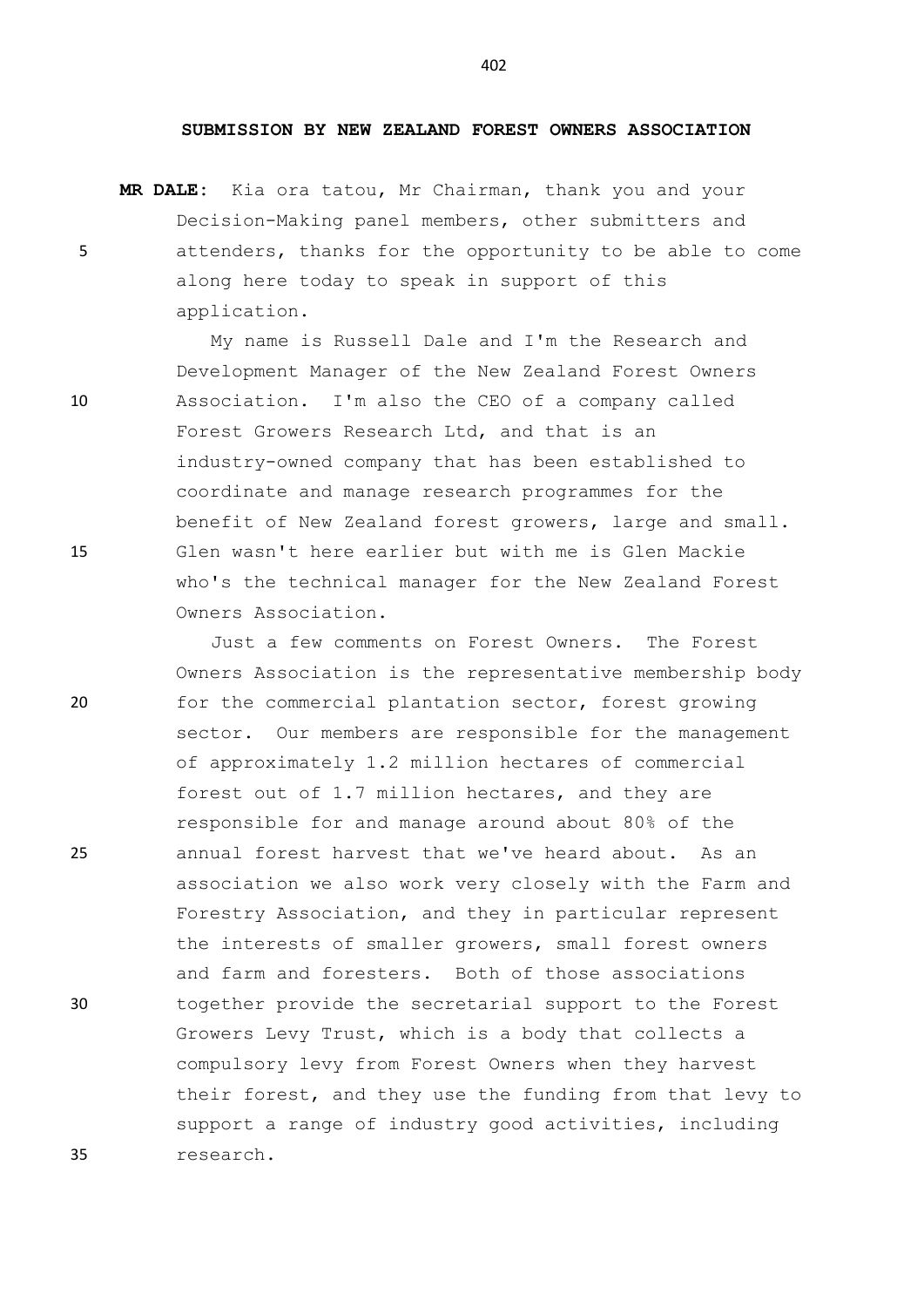So, while I'm here representing the New Zealand Forest Owners, I am also the Forest Owners' representative on the Board of STIMBR. I've only been on that for three years but I am familiar with the work 5 that is undertaken by STIMBR to reduce and find alternatives to methyl bromide. Glen Mackie, who is also here, is a former member of that Board and he's also very familiar with the effort being made by the forest growing sector to address the 2020 phase-out of 10 methyl bromide release to the atmosphere.

So, just moving on. The New Zealand plantation forest harvest in 2017 was approximately 33.5 million cubic metres. There has been a significant increase in that harvest rate, as Don Hammond mentioned. The 15 New Zealand domestic wood demand can be met from about 8 to 9 million cubic metres of logs. So, the surplus between 8 to 9 and 33, it really has to be exported, either in log form or in processed form. Of the harvest, 18.5 million cubic metres of logs, which was 20 55% of the total harvest, were exported in 2017, but I think later stats would indicate that that number is now closer to 20 million cubic metres annually. The value of those log exports, based on the latest MPI figures through to the March 2018 year, were \$3.2 billion. So, 25 log exports are a very significant revenue earner for New Zealand, export earner for New Zealand, and a very significant employer in our regions.

For many of our forest owners in regions where there is little domestic processing capacity, log exports are 30 the only market option when their forests reach maturity. I can relate to that because I'm involved in a forest partnership that's currently being harvested north of Gisborne and there virtually are no domestic markets for those logs and we are totally reliant on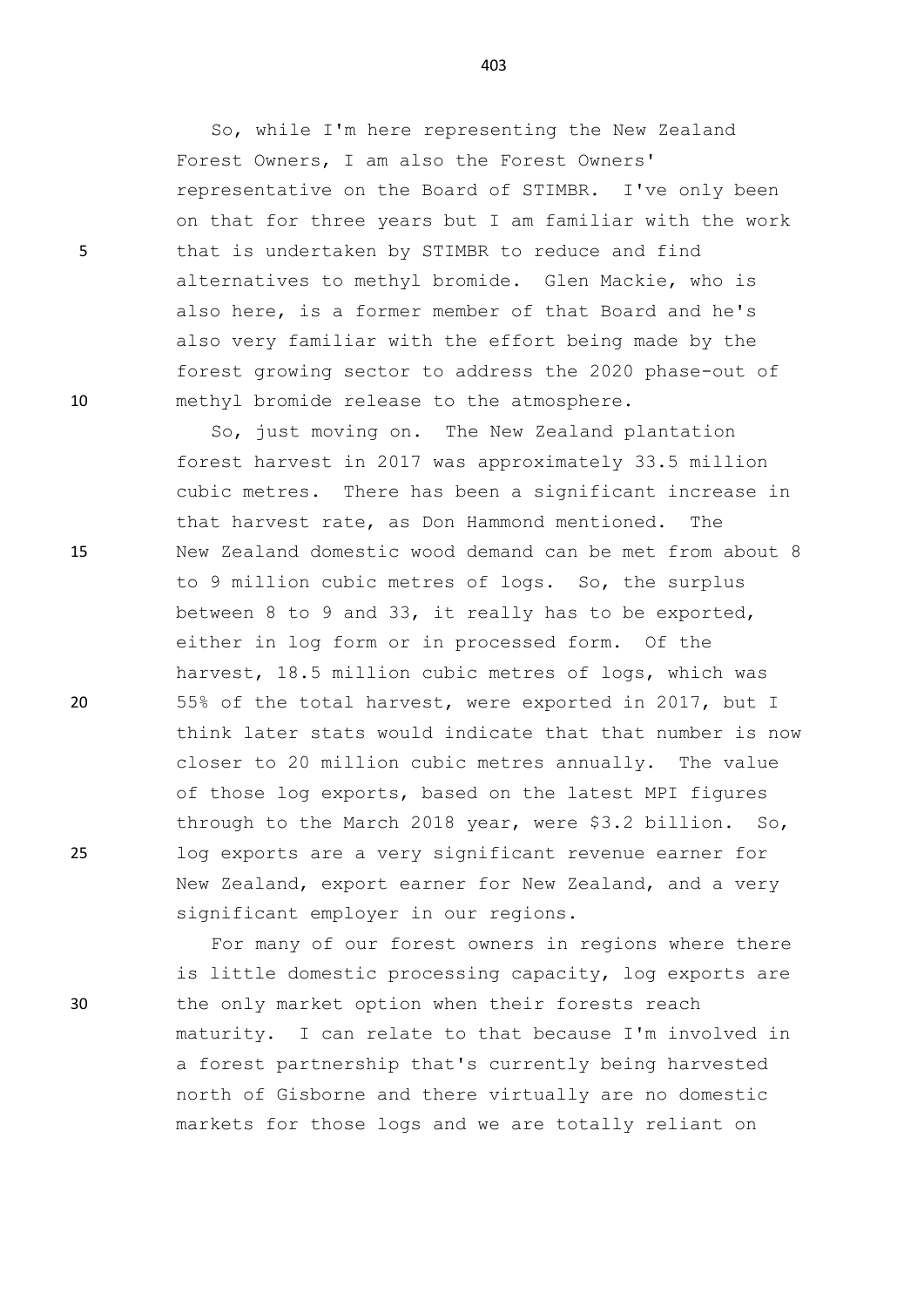that export log market, and that is the situation in a number of regions around New Zealand.

As we've heard, about 80% of our export logs go to two markets, that's China and India. Based on MPI 5 numbers, around 70% of the volume goes to China where exporter treatment with methyl bromide, phosphine, or debarking is required by the importing country. I think we've noted that debarking is not an accepted phytosanitary treatment but it is acknowledged as a risk 10 mitigation treatment. Phosphine can only be used in the ship's hold. So all above-deck cargo going to China must be treated with methyl bromide or debarked. The balance of the logs that go to Korea and Japan where treatment on arrival is currently accepted by those 15 countries, but with increased global biosecurity concerns we know that there is always potential for changes in the attitude of those importing countries. India, of course, currently requires all logs to be treated with methyl bromide, they will not accept 20 phosphine treatment.

So, I think although Forest Owners would like to see more of the forest harvest processed in New Zealand, you know, we would all be in that boat, this is not the case for a variety of reasons. We could spend a lot of time 25 discussing that but we don't have the processing capacity to deal with our total log harvest. Export markets are therefore extremely important for Forest Owners to balance grade mix which arises from the forest. The logs that are exported are typically 30 primarily the lower grade parts of the tree, not entirely, but in those areas where there is strong domestic processing, typically the higher grades are processed locally and the lower grade component of the tree is what goes to export.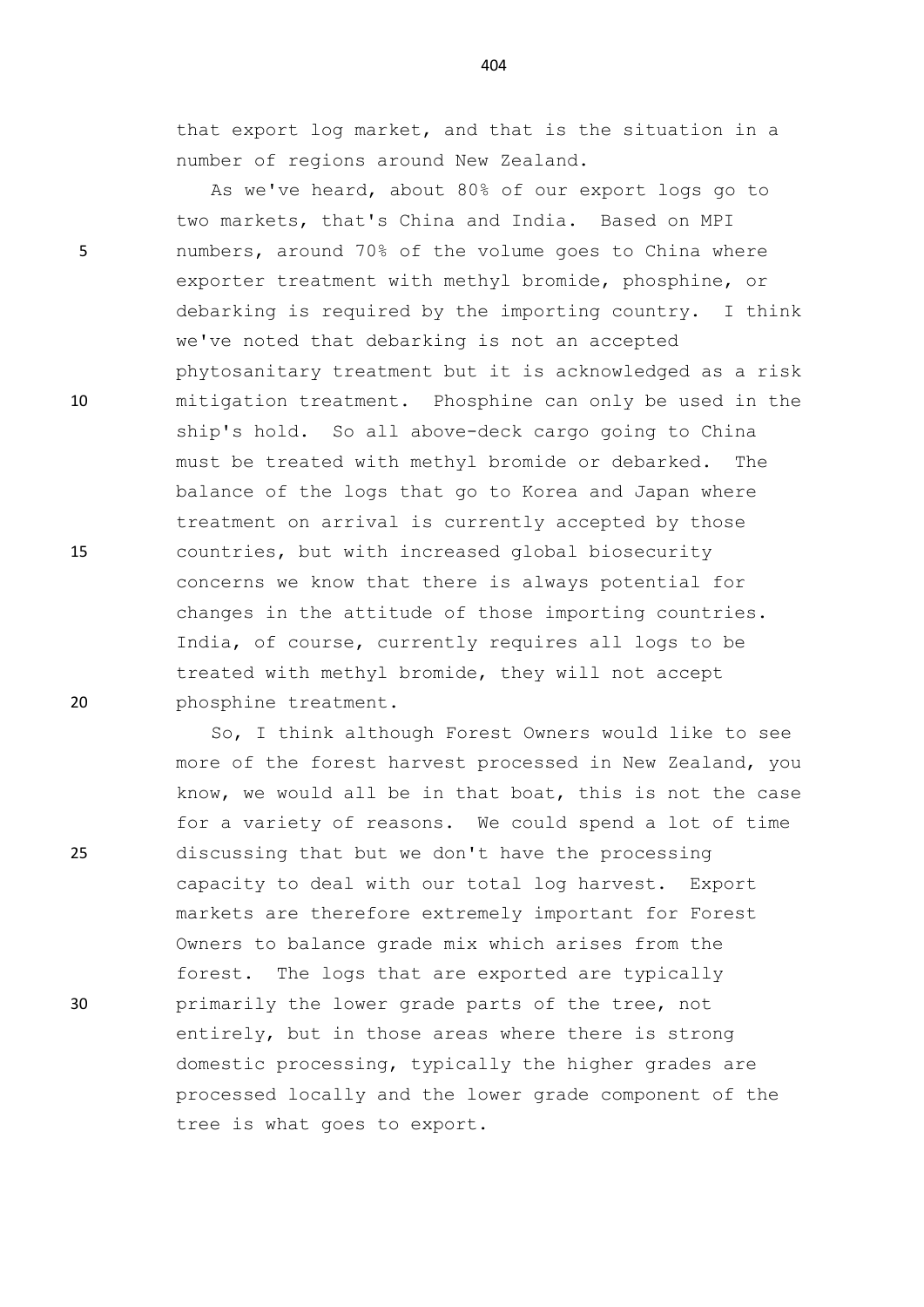Where there is local demand for pulp logs, these are obviously directed to domestic pulp mills and fibre board plants, but we do have regions where there are no domestic markets for these lower grade pulp logs and 5 this is particularly in areas like Gisborne, southern North Island, and parts of Northland. So, in those areas, if those forests are within an economic distance of a port there are some export opportunities for those pulp logs, but the specifications are generally tighter 10 and a greater amount of material is left behind. If you're beyond an economic distance from the port, then generally there isn't an outlook for those pulp logs.

So, interruption to the India and China log markets would reduce demand and price for those lower grade of 15 logs making harvesting from high cost forest particularly the smaller wood lines and those forests that are in more remote areas, it would make it pretty problematic for many forest owners. Having an efficient export supply chain is therefore critical to the success 20 of Forest Owners' business throughout New Zealand.

Forest Owners fully support the phasing out of methyl bromide released to the atmosphere, but without a replacement the impact on our members, the wider forest growing sector and the New Zealand economy, as we've 25 heard, will be very significant. The Forest Owners Association have fully supported the work at STIMBR since it was established in 2017 to undertake research into finding ways to reduce or eliminate the use of methyl bromide. As we've heard from Don, over 30 \$20 million has been invested, much of it funded by industry through a voluntary industry levy, and that has been invested in research to find alternatives to methyl bromide and also to reduce rates.

We're very familiar with the extensive international 35 search for alternative fumigants commissioned by STIMBR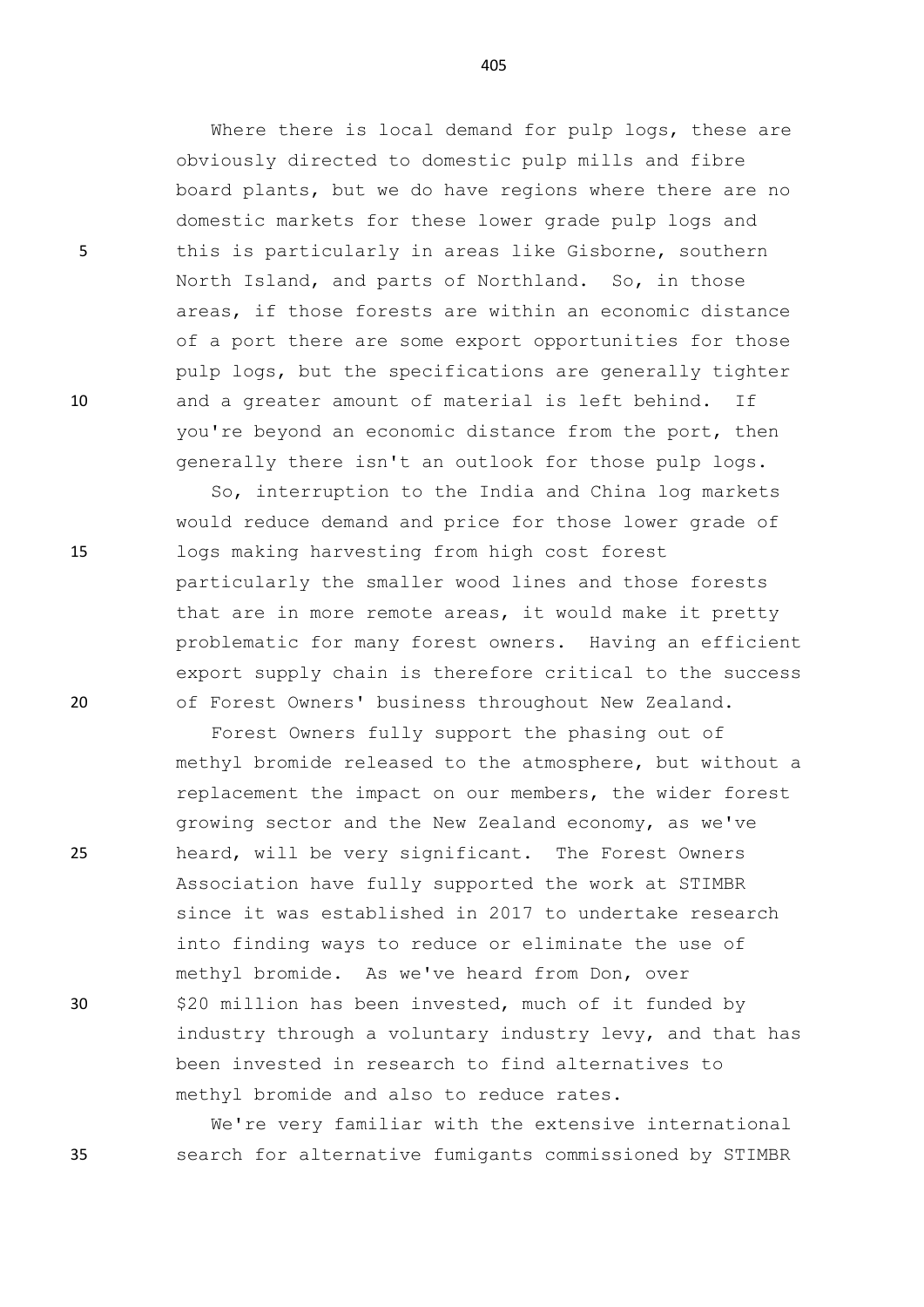and we're also aware of the research undertaken by STIMBR to test the efficacy of lower rates of methyl bromide fumigation treatments. STIMBR has also investigated non-chemical alternatives. So, it hasn't 5 just focused on chemicals, it has investigated non-chemical alternatives. These have included debarking within the forest and also at fixed debarking installations. The ecological approach that's been described, you know, can we have insect free zones or 10 insect free time zones, and the dual heating of logs which has been referred to. So, all of those have been in the suite of research projects that have been investigated by STIMBR.

I'd mention that a separate but related project being 15 developed by Forest Growers Research builds on some earlier work in the forest debarking by STIMBR and that involves a primary growth partnership with the Ministry for Primary Industries to develop, amongst some other automated products, a process so debark logs in the 20 forest to an export standard using a modified log processor head, the processor head that's normally used to fell and manufacture logs. The challenge there, and it's a big challenge, is to see if we can adapt or build a processor that can debark in the forest to an export 25 specification. That's a big challenge but the project has been under development for two years, it has been approved by MPI in principle, and that we're currently working through the final contracting stages for that programme with MPI.

30 I suppose despite all of this work, EDN has been identified as the only alternative, a viable alternative to date, and for this reason Forest Owners Association supports the application for registration of EDN by Draslovka.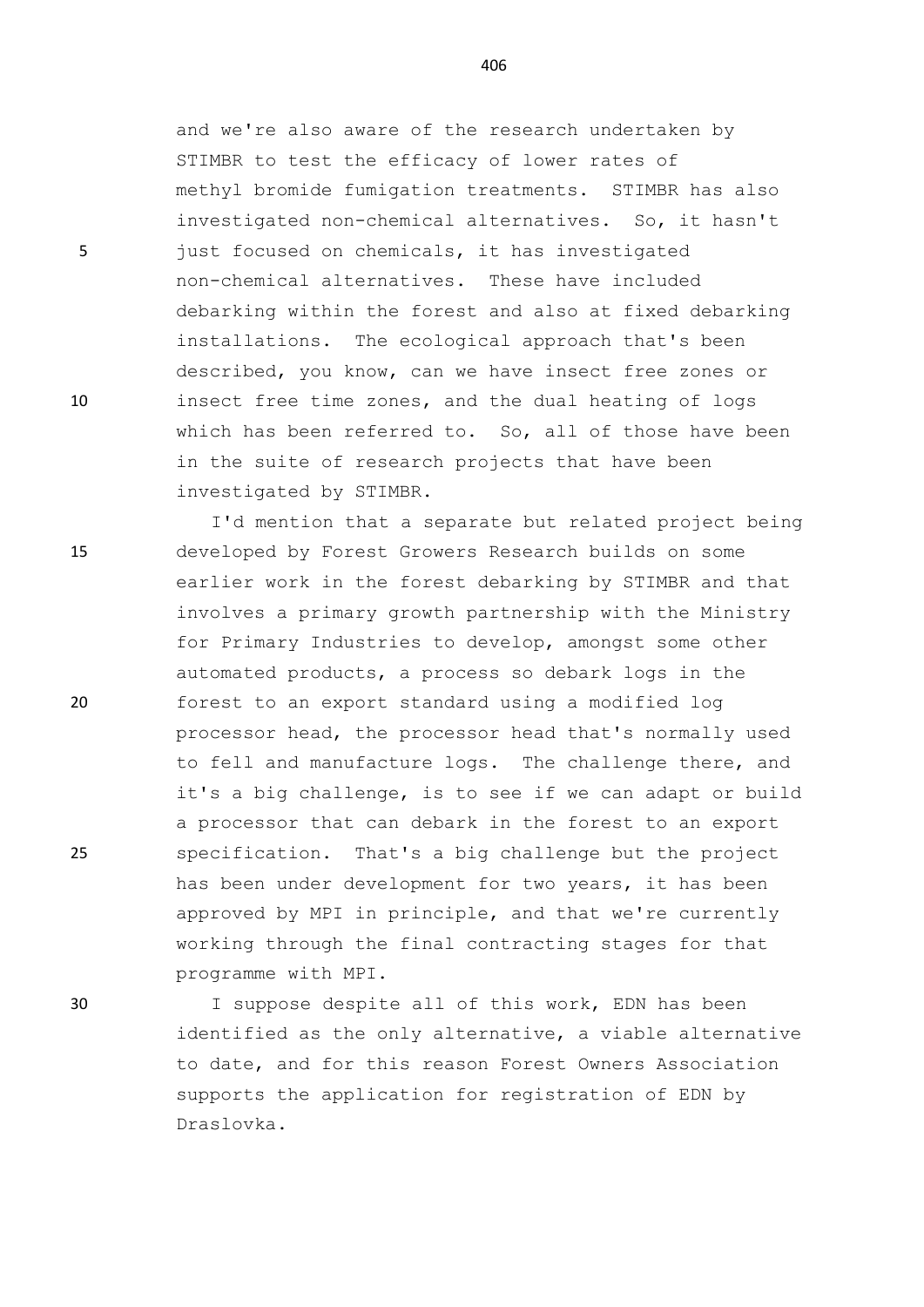5 members of our association, we are absolutely committed

10 controls imposed, they must be workable and they must be

15 increase in cost to start making a significant impact on

20 we know that excessive buffer zones at ports and

25 WorkSafe have suggested the use of scrubbing and

I think we have heard that from material presented to this hearing and the results from an operational trial on the EDN, undertaken either in late 2016 or early 30 2017, there was little or no EDN remaining after the 24

methyl bromide.

hour fumigation period.

Shiphold treatment is also important for the industry due to the increasing export log trade to India. This market has the potential to be increasingly important 35 for New Zealand in the future and to help reduce the

407

Whilst I've work for the forestry industry for many

years, I don't have the technical expertise to comment

to having safe workplaces for our employees and those of

harvesting trees, or handling our products on the wharf,

logistically and economically sustainable to allow the export log trade to continue. As the harvest of small forests established in the 1990s increases, it doesn't

our service providers, whether they be in the forest

or in transit. A point we would make is that those

actually take much of a log price adjustment or an

the viability of those forests. Where controls are

and obviously that they take into account the

being used efficiently as an alternative to

imposed we request that they are based on good science

operational and logistical requirements. For example,

re-entry restrictions, they will impact on logistics and they do have the potential to result in EDN possibly not

while again, as I've noted, I'm not a technical expert,

on the specific controls, but as an industry we are absolutely committed, and I just reinforce that from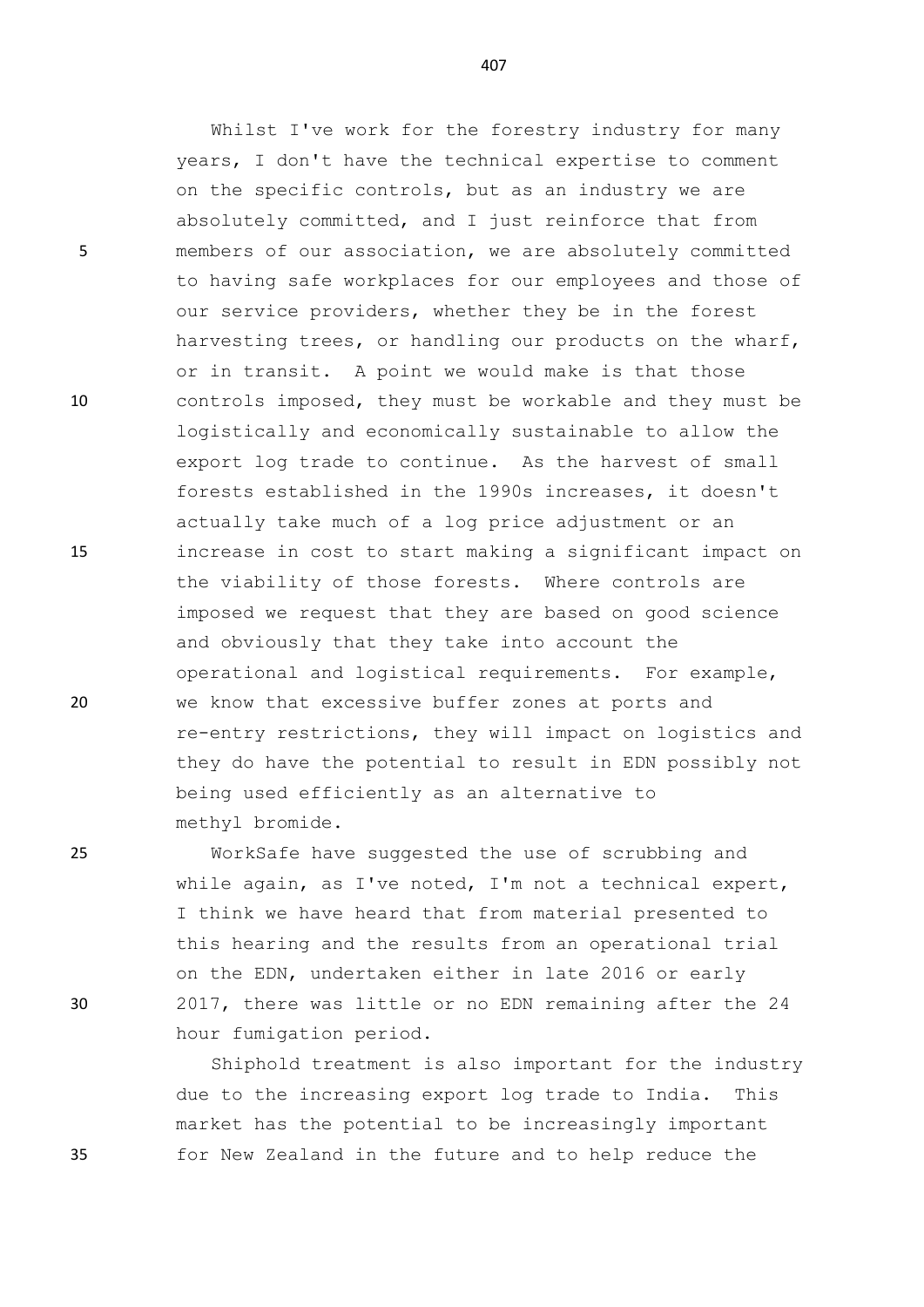heavy reliance we have on the China market. India, unlike China, will not accept phosphine treatment due to its concern with the introduction of a [pospersyris]. For this reason India will only accept methyl bromide 5 treatment but EDN does offer an alternative that may be acceptable to the Indian Government, and those conversations have been raised already by MPI. Phosphine has not been accepted by the Indian Government as an accepted treatment.

10 We also support the registration for use at ports throughout New Zealand rather than the three existing ports that use methyl bromide. This would improve the efficiency of the export supply chain compared to the current arrangements where top stow cargo can only be 15 loaded at Napier, Tauranga or Northport.

We haven't mentioned protecting New Zealand from imports, and of course the forest industry, our forest owners, they have a very strong interest in biosecurity, protecting our forests from imported agents. There are 20 many around the world just waiting to get here to get into our forests, and having the tools and the means to actually deal with those as they come into the country is also equally important to us.

As forest owners we have a strong commitment to 25 sustainability and EDN does offer the opportunity to reduce our impact on the environment through less use of methyl bromide and release of methyl bromide. Climate change, which we're seeing is resulting in increased storm intensities as well as droughts on the East Coast, 30 that's not a friend to the forest industry. So, you know, we've got a strong interest in ensuring that our operations are sustainable.

I think our forest growers would undoubtedly have a longer term goal to reduce our dependence on chemical 35 fumigants and we've taken steps in many parts of our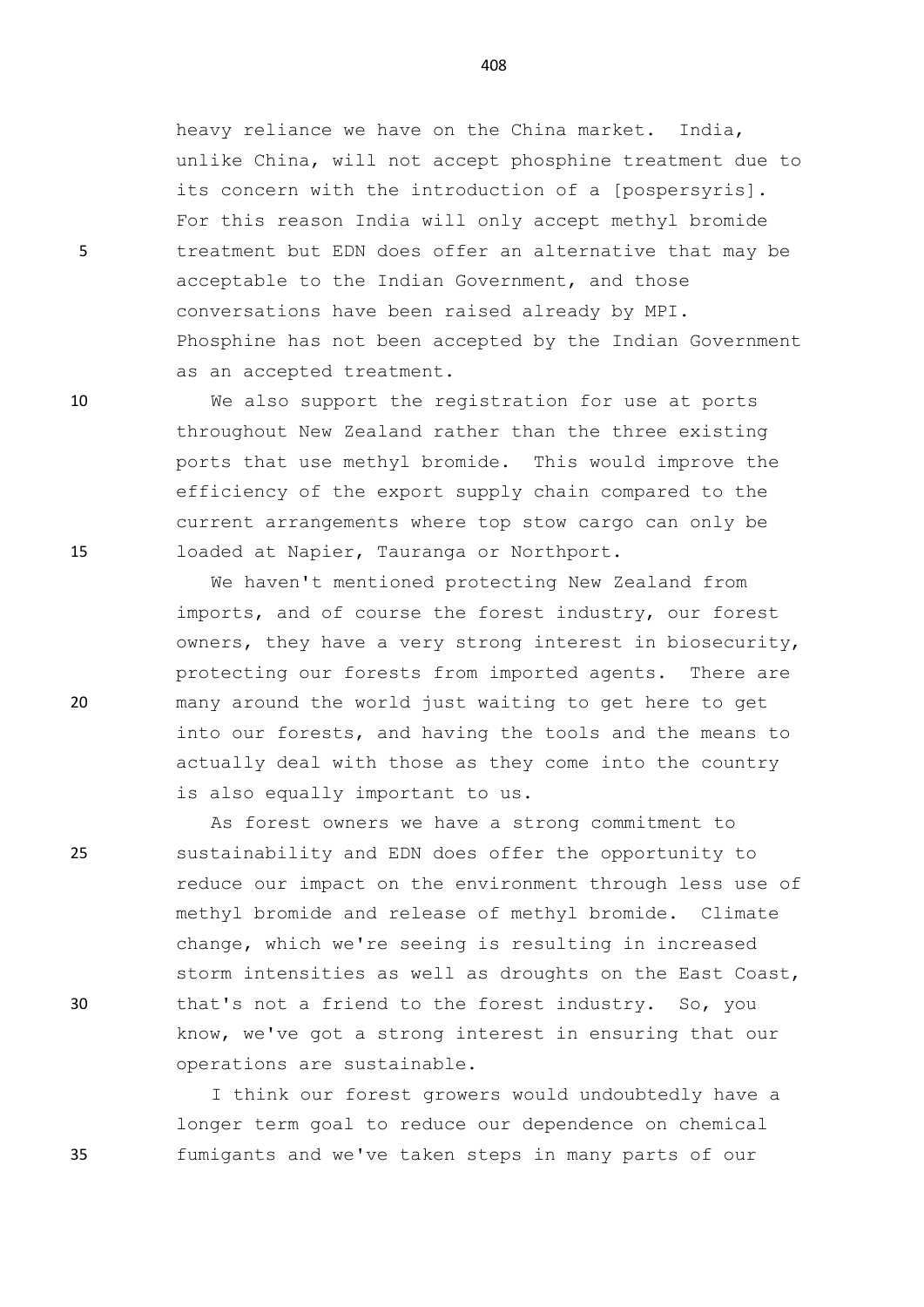operations to do that, but whilst some of the alternatives that have been investigated show promise, the debarking, in-forest debarking, the dual heating, they show promise, we're not yet at the stage, apart 5 from the use of debarking in some areas as a risk mitigation measure and for some markets, where they offer viable alternatives.

The forest industry has invested many millions of dollars into seeking alternatives to methyl bromide. 10 Non-fumigant technologies have been researched extensively and are being introduced where appropriate but they're only part of the solution. EDN has proven to be capable of killing insect pests associated with New Zealand export logs and it does not have the ozone 15 depleting properties of methyl bromide. Adequate controls obviously must be specified for its safe use but we submit that these controls must be sensible, based on good science, and properly address the actual risk if EDN is to be a viable export log fumigant.

20 So, in conclusion we strongly support the application for registration of EDN as an export log fumigant across New Zealand ports and we thank you for the opportunity to appear here today in support of the application. Thank you.

\*\*\*

**CHAIR:** Thank you very much. So from me, if I might ask the first question. You referred to good science, twice 30 actually you referred to good science as being the driver for controls, workable controls that are considered to be acceptable for the industry. Could I ask you as a member of STIMBR and as a member of the forestry industry, is the industry prepared to 35 financially back the acquisition of, ongoing acquisition

409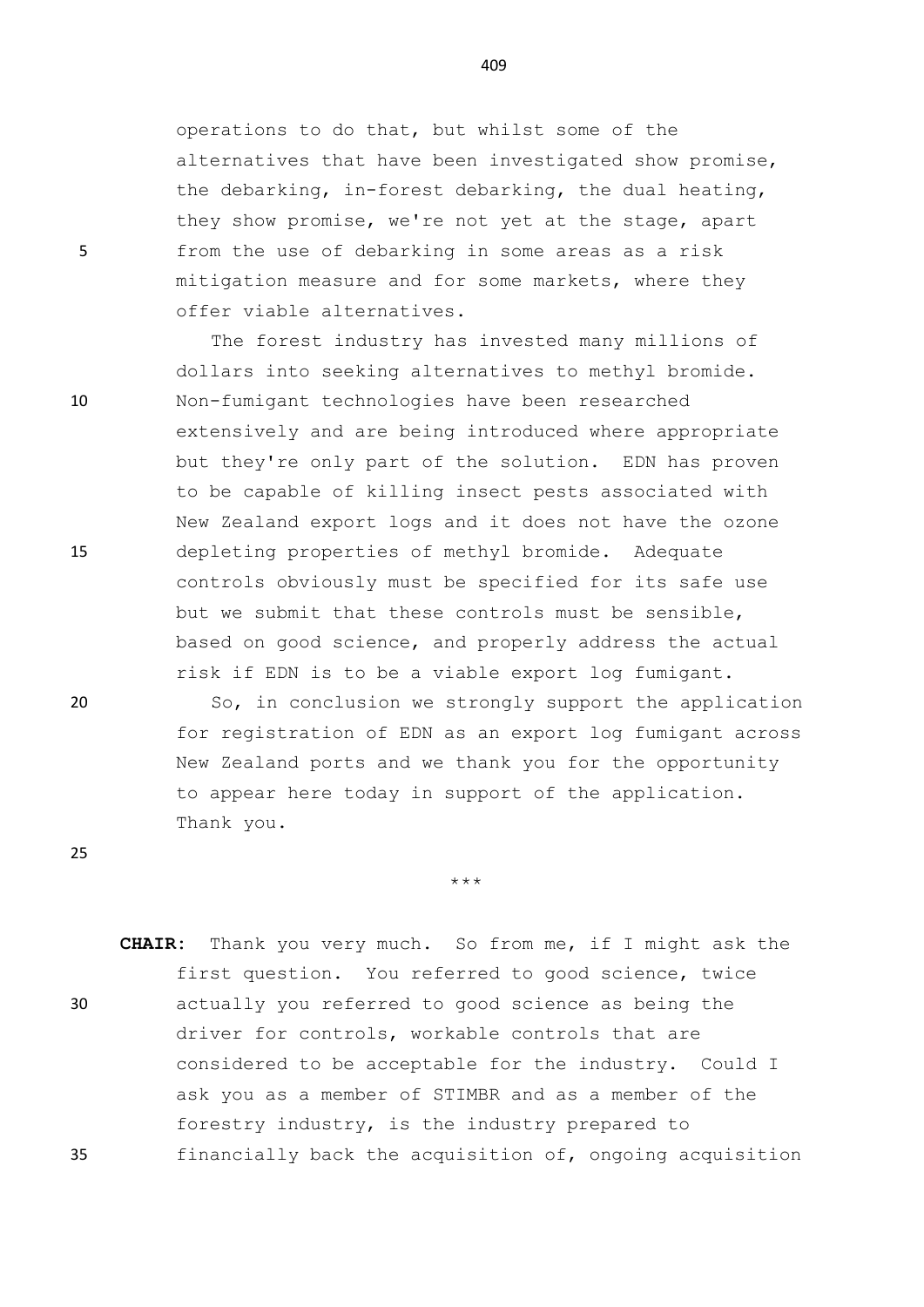of good science so that controls can be based on just that and not the operational desires of the industry?

- **MR DALE:** Well, I'm one member of the STIMBR Board. As the Forest Owners representative on that Board I would be 5 sure that the view of the Forest Owners Association members would be to support research to understand, you know, to ensure that there is safety in our operations.
	- **DR PHILLIPS:** I just had one question. You just made a comment about there are places where forestry is
- 10 happening but there is and there's a domestic market but may not be economically viable for the foresters to get their timber to ports. I just wondered what happens in those cases where it's not viable for them to actually get export their leftover, the -
- 15 **MR DALE:** Oh, that was in relation to the lower grade pulp material, the residue?
- **DR PHILLIPS:** Yes, that's what I'm talking about. So presumably there's a domestic market for the higher grade but you made a comment around where there are some 20 areas where it's not financially practical for them to take their pulp logs to the exporters. So, what happens to those?
- **MR DALE:** They would, like forest owners, there are many cases where forest owners would transport that lower 25 grade material at a loss to get it to a market, because the alternative is to leave it in the forest and then, as we've heard, there can be, you know, if you get a major storm event, then some of that material can be mobilised. If for any reason you just cannot take it, 30 you just can't - because there's a point where you say, well, I'm prepared as a forest owner to carry the loss on this component, but you reach a point where you say, where you just cannot go any further. So, in that case some pretty active measures are taken by forest owners 35 to ensure that that material is left safely in the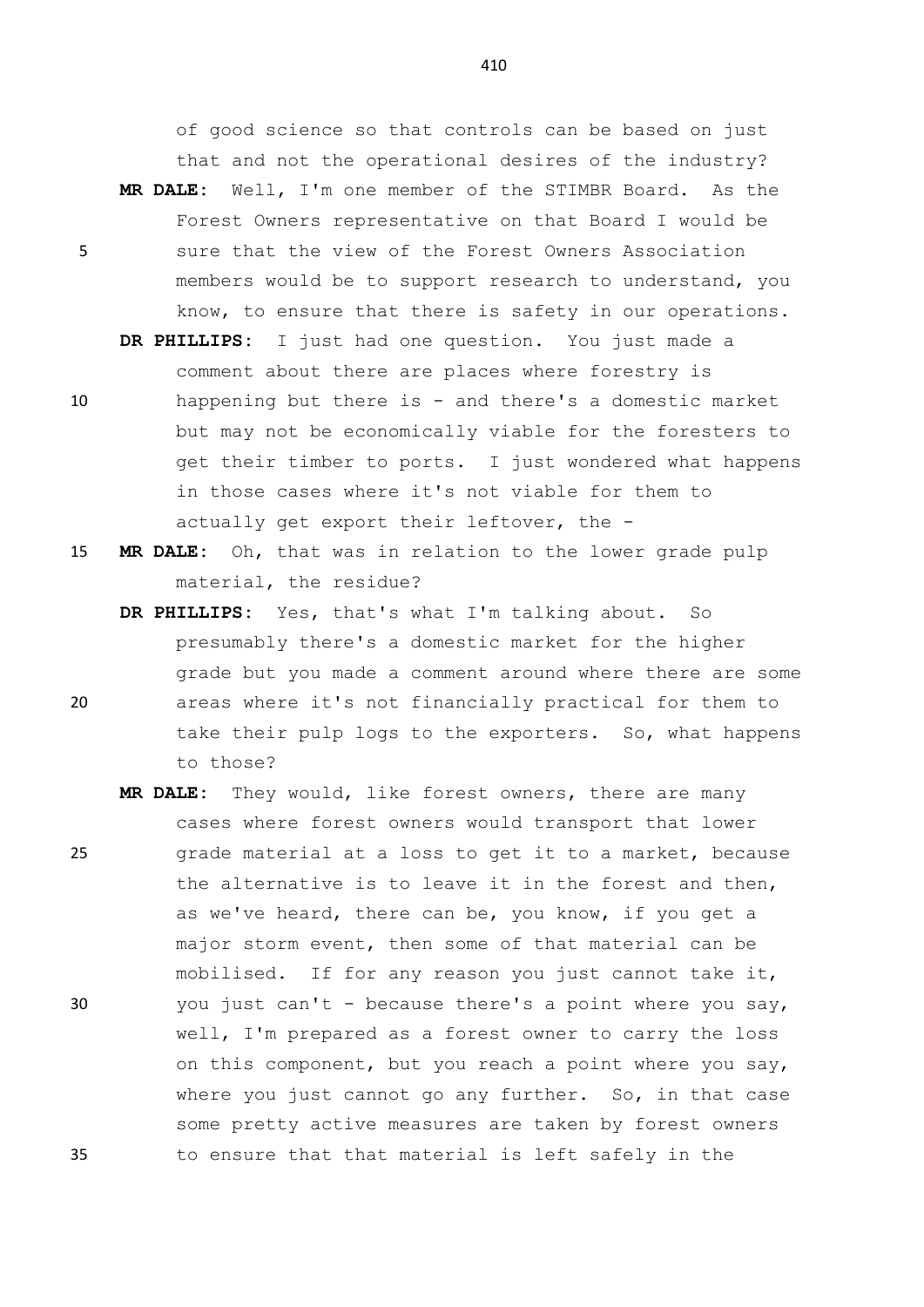forest so it can be left in the forest. Last week I was down in Motueka looking at a forest in Motueka and they had taken quite extensive measures to form pads or areas in the forest where that residue material that they 5 couldn't take to a market, couldn't get a viable market, they had formed up these pads and they had stored it on there and secured it so it wouldn't be mobilised in the event of a storm.

**DR PHILLIPS:** Okay, thank you.

- 10 **DR LAING:** Thanks very much, Russell. One question of clarification, the answer might come from the Applicant rather than you. There's a reference in your final point in the submission to EDN being used for fumigation at temperatures below 10 degrees C. My understanding of 15 the application is it's for temperatures at or above 10 degrees C. So, can one or other of the parties tell me what the answer is?
- **MS GEAR:** At the moment in New Zealand most fumigations take place above 10 degrees Celsius. We have done all our 20 research in the laboratory at 10 degrees Celsius. We know it is more efficient above 10 degrees Celsius. So, at this stage I think you should take it that we are asking for a 150 grams per cubic metres at 10 degrees Celsius.
- 25 **DR LAING:** That was my understanding of what's in the application so I was just trying to clarify that what Russell has got in his is not right, okay. That's all, thanks John.

**CHAIR:** Are there any questions from EPA staff?

- 30 **DR VAUGHAN:** Yes, I just have one question. So, in the event EDN is approved with workable controls, how likely do you think it is that other ports, so not the three that currently fumigate with methyl bromide, will start fumigating with EDN?
- 35 **MR DALE:** Sorry, you said how likely other ports?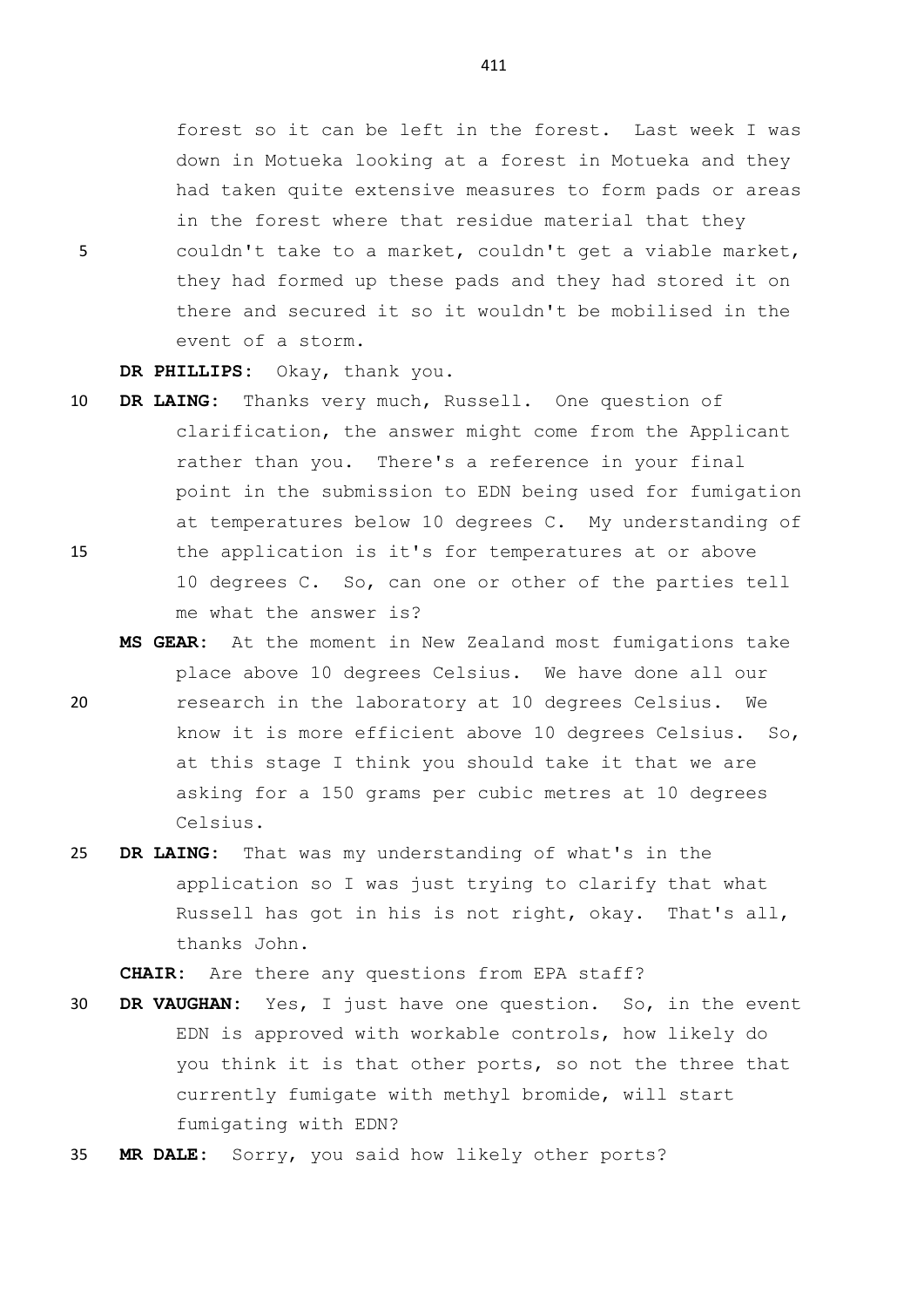**DR VAUGHAN:** Yes, do you think other ports will start fumigating with EDN, were it to be approved?

- **MR DALE:** Well, methyl bromide is currently used in three ports. Look, I don't know, there are some issues with 5 temperature treatments in ports at the bottom end of the South Island, particularly in winter, but we would be hopeful that other ports, if it is approved and the controls are acceptable, that it could be used at other ports, and particularly in hold treatment as well.
- 10 **DR VAUGHAN:** Thank you. We don't have any other questions. **CHAIR:** Questions from the Applicant? No. Any questions from submitters?
- **MR BROWNING:** Just you mentioned that methyl bromide is used in three ports. It was used in other ports. Do you 15 imagine that EDN to be used more extensively in New Zealand if it was approved?
- **MR DALE:** I think if the worker safety controls are adequate and I think it's seen as a non-ozone depleting agent, then that removes some of the opposition to the use of 20 methyl bromide.
	- **MR BROWNING:** And if EDN needed recapture as well, where do you think it would be used?

**MR DALE:** Sorry, if EDN is?

**MR BROWNING:** If EDN required recapture as one of its

- 25 controls, do you think there would be a more equal playing field, and do you think that other ports would be involved with the fumigation of export logs?
	- **MR DALE:** I think, as we've heard, recapture is not shown to be necessary, the information we're hearing from people
- 30 who are specialists in this area saying that recapture is not necessary. I can't see the point of actually putting recapture in place if it's not actually required.

**MR BROWNING:** Thank you.

35 **CHAIR:** Okay, any further questions?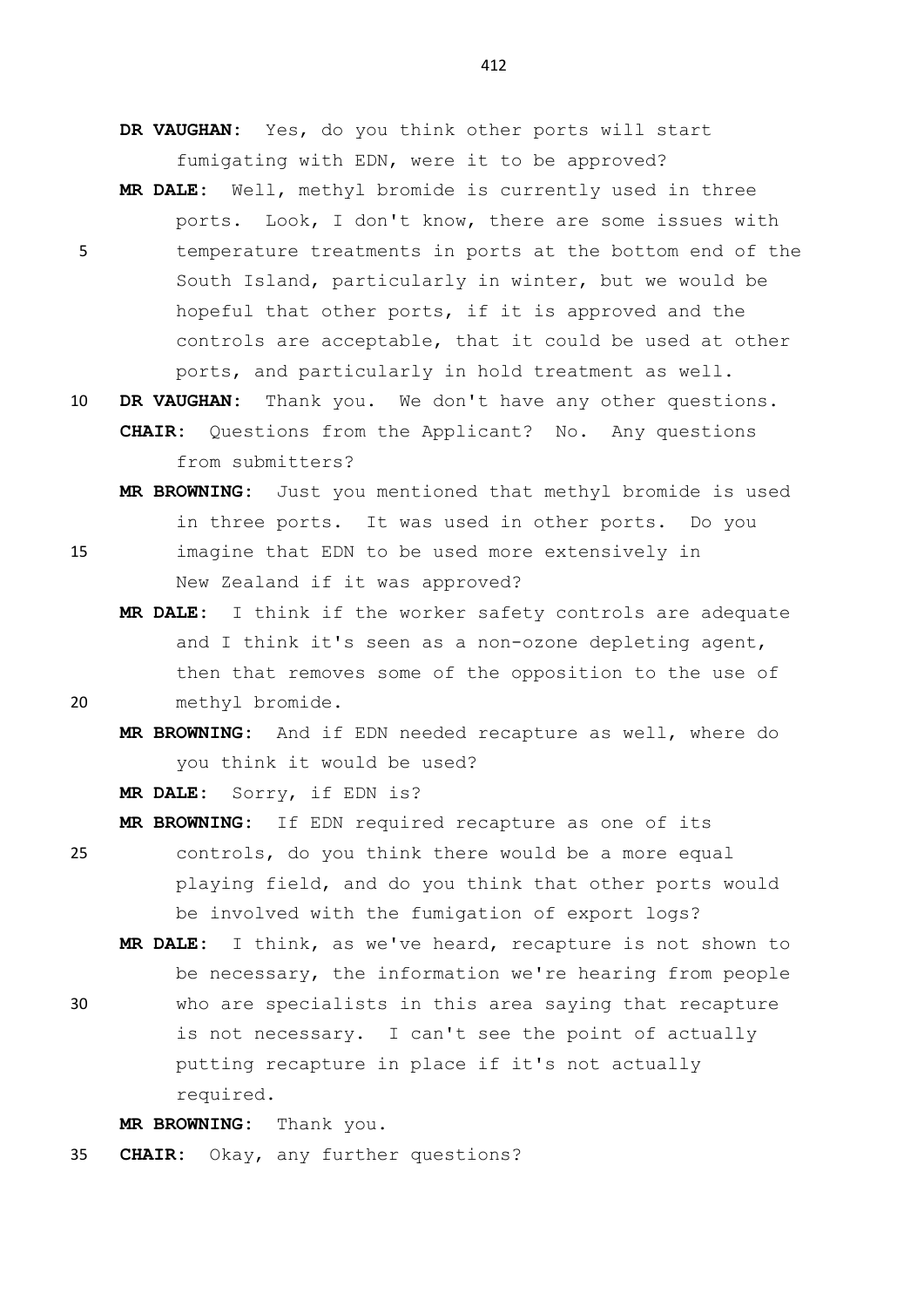- **MR OLSEN:** Shane from MPI again, Russell. I just wanted to expand on your comment around protecting New Zealand and the Forest Owners interests in that. As you might be aware, methyl bromide is also the only option for many 5 imported goods, if we found something on an imported good or a pest on an imported good. I just wondered if you could just expand on your comments about how important having tools such as a chemical other than methyl bromide is for the forest industry to protect the 10 forest industry and everything around in terms of the economy and the social interests of that industry?
- **MR DALE:** Well, it's like, it's important that you really have as many tools in the toolbox that you can. Our forest industry, forest estate is worth something of the 15 order of 40, I would estimate probably somewhere around \$30-40 million. That's a pretty major investment that our forest owners have in the forest estate. Also not forgetting about the rest of the forest in New Zealand, our indigenous estate. So, I think having, and 20 particularly if the pressure comes on to stop using methyl bromide for biosecurity reasons, not all imports come in, in containers where it is much easier to treat and recapture methyl bromide. I think it's important that we do have an alternative for treatment of imports 25 as well, Shane.
- **CHAIR:** No further questions. Thank you very much for your submission. So, that ends the submissions from members of the public, organisations who have indicated to the EPA that they wish to be heard in person at the hearing. 30 The remaining items on the hearing schedule are an opportunity for the DMC to ask questions of the Applicant and indeed for the Applicant to have a right of reply. There will be no further opportunities for submitters to ask questions, or any other party at the 35 hearing. I'm going to call a short ten minute recess to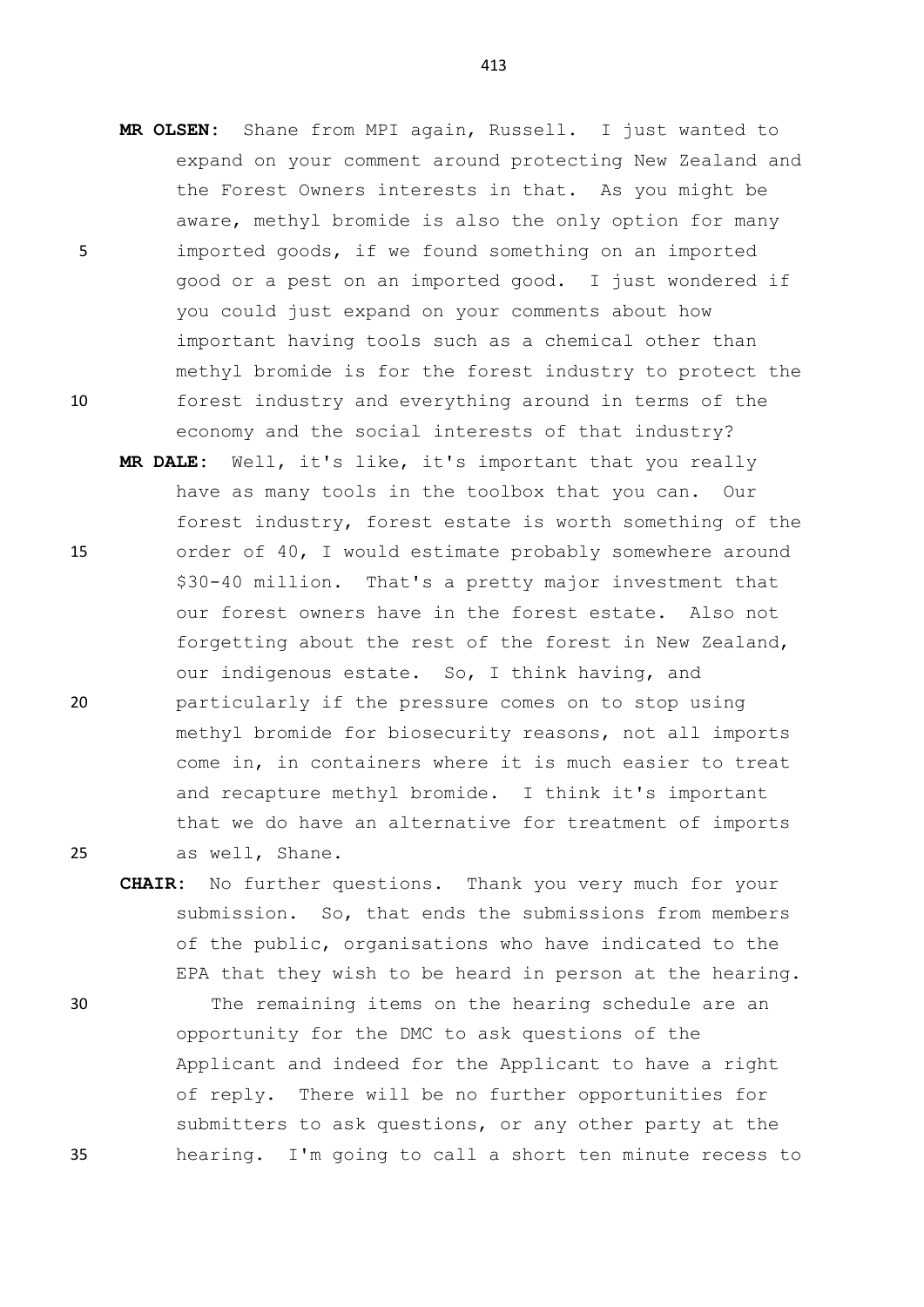compose ourselves and we'll resume with those two final elements shortly.

**(Hearing adjourned from 11.36 am until 11.50 am)**

 $5$  \*\*\*

**CHAIR:** The Decision-Making Committee have conferred and we really only have one question to ask at this point of the Applicant, so I'm going to ask it on our behalf.

10 Yesterday in your presentation you submitted to us some calculations based on data that you brought with you that identified a concentration of EDN that you predicted to be at the periphery of the fumigation zone, and that concentration was 0.016 parts per million. 15 That concentration was within the proposed TEL submitted by WorkSafe. So essentially your calculations, your determination of how you would use EDN, met the constraints that had been proposed by WorkSafe. Nonetheless, you've chosen to invoke uncertainty factors 20 distinctly different from those of the regulator to allow you to operate under a much higher TEL. Can you explain again to the hearing why you chose to take that course?

**MR BRUZEK:** Well, basically we are an international global 25 company so if there is a TEL being imposed on the chemical, of course it's in our best interests to actually keep that number high and keep it a bit higher than what is being required in here. Actually the TEL seems to be pretty low and there are bigger uncertainty 30 factors being operated in that, and even though we actually fitted within that frame, it is not something that we wouldn't be considering regarding TEL.

We see it as two separate topics, basically, because the TEL will be globally and internationally recognised 35 once being set in New Zealand, and under different kinds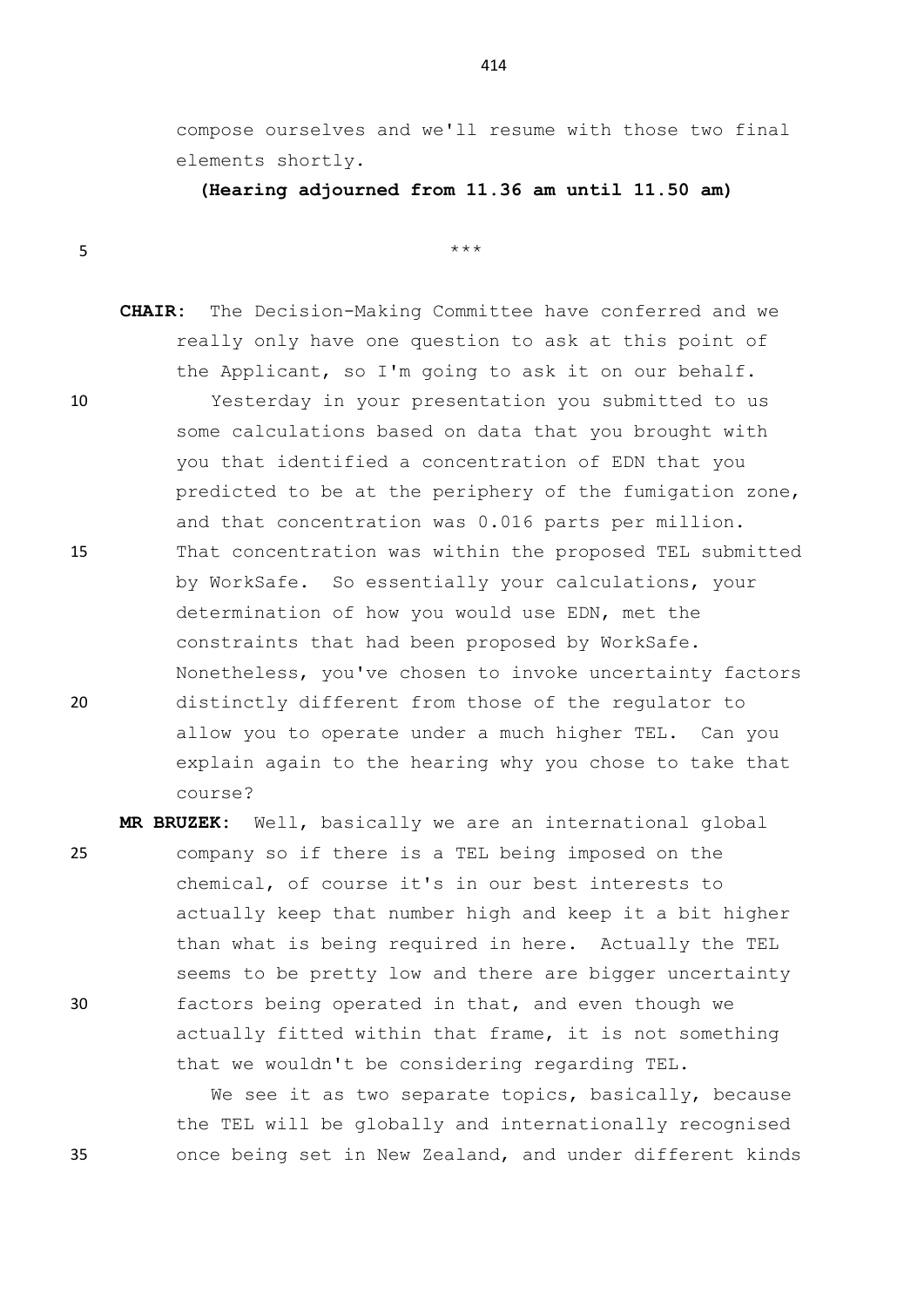of conditions, like for example the use for soil or use for different kinds of set-ups of timber, like we can actually run into difficulties. As you can see, it is being quoted by EPA, everyone is looking at what is 5 available in the other countries. So, even though we fitted in, we wanted to critically look on the multipliers that has been used in the terms of uncertainties for the TEL separately.

It doesn't have an impact on the buffer zone, you are 10 right, but it doesn't still mean that we fully agree with that 0.036 I believe.

**CHAIR:** So, just to be clear and to inform other members, other submitters and attendees of the hearing, the issue of scientific disagreement or disagreement on points 15 related to the proposed TELs will be now explored in a process of expert conferencing. Nevertheless, what I'm hearing from your answer, and you can have a further opportunity to influence me, is that your modelling, your calculations have met the constraints imposed on 20 you by the regulator in New Zealand. Your course of action is determined by the freedom to operate you would like to have in other regulatory environments, not recognition -

**MR BRUZEK:** Exactly on a realistic level and Swami may add 25 something to it.

- **DR SWAMINATHAN:** And also in the future we may register for soil fumigation. So we don't want this to be effective for the soil fumigation, so that's one of those things in New Zealand.
- 30 **CHAIR:** Surely that will be a different application where a different constraint would -
- **MS GEAR:** It would. In summary, could I say that contesting the TEL level is because of the fact that this is a relatively new chemical internationally, a lot of people 35 are watching the decisions that New Zealand makes. It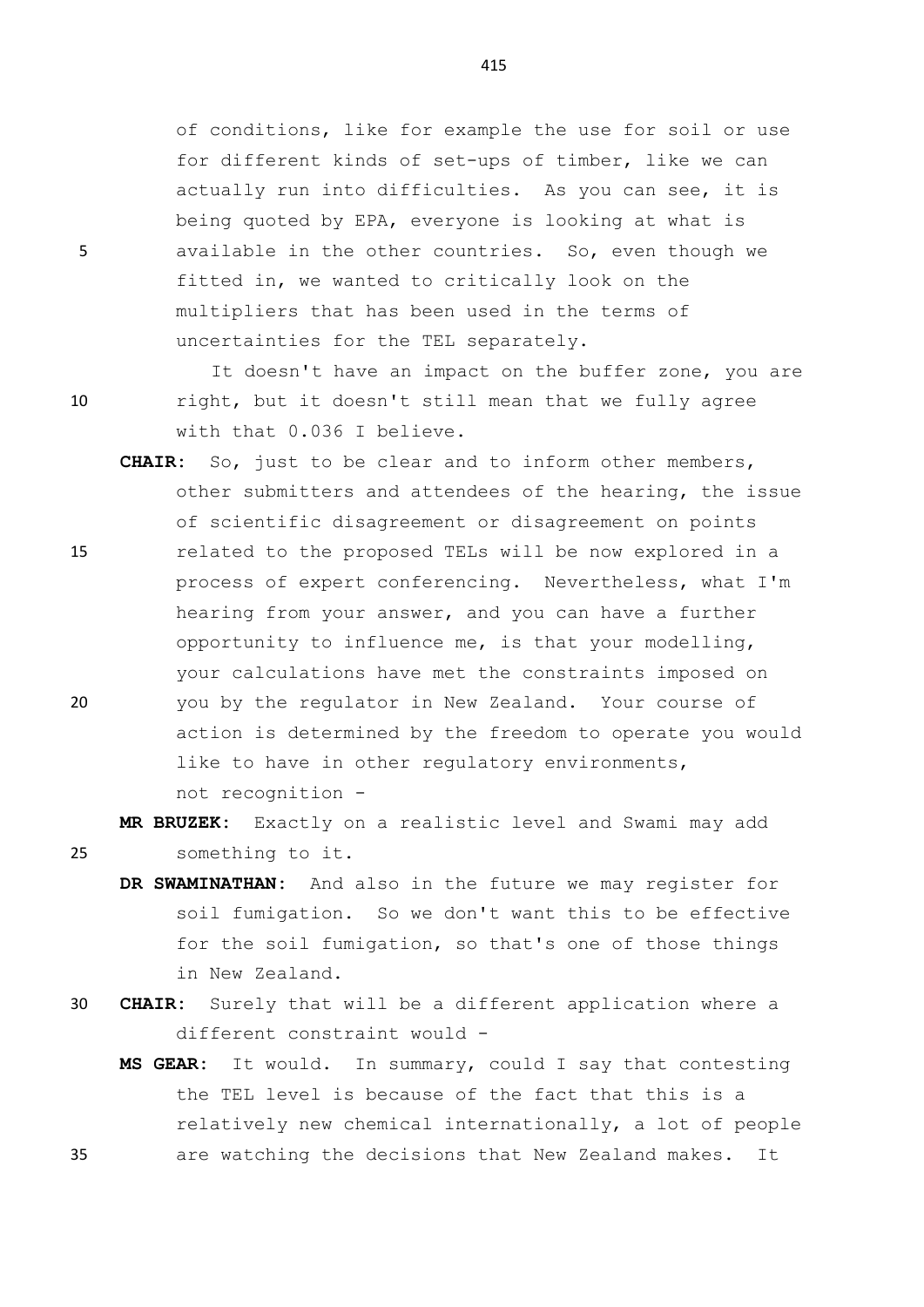is for that reason Draslovka is confident with the uncertainty factors that applied. We would like to ask EPA and yourselves to reconsider recognising that the uncertainty factors we are offering, we are still going 5 to adequately protect the human population. And we ask it not for use in New Zealand with logs, because, as you've pointed out, the modelling shows we are within the TEL, but actually for the sake of the use on logs internationally in case other jurisdictions take other 10 modelling approaches, or whatever.

We also know that it is more than likely Draslovka will come back and ask for a reassessment for soil registration. One of the submitters was the strawberry industry, and I know Mic Ahern, who submitted very well, 15 they have real concerns. At the moment they are developing resistance to the only chemicals they have to use if their fields at the moment, and they're a crop that we do need to have some sort of fumigation if we're going to go on having strawberries, let alone exporting 20 strawberries. So, we will be coming back. The TEL that we're applying for may be more applicable in that situation. We haven't modelled for the New Zealand situation for soil registration yet. Does that answer the question?

25 **CHAIR:** It does and I'll just follow that up with a statement that, as I'm sure you're aware, the statutory process to which you've submitted requires us to consider your application to use EDN for the purposes of log fumigation under commercial situations, therefore the 30 extent to which we consider you might wish to use EDN for other purposes, or where you might, under which regulatory environments you might wish to use it, is not central to the consideration that we will be making of your application.

- 
-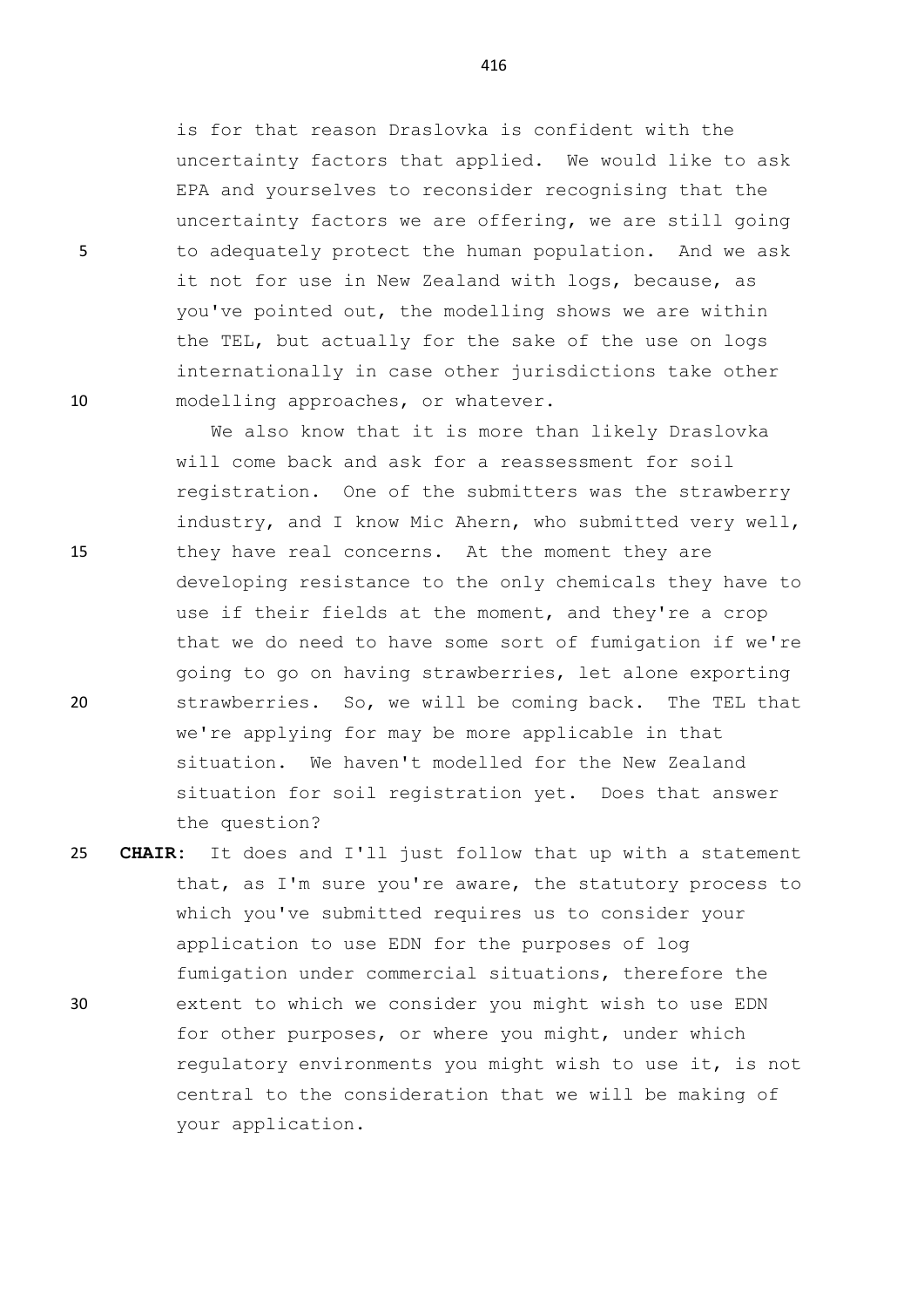- **MS GEAR:** Could I actually ask though that what we're asking for is that we are judged on the qualities of the chemical using a good robust approach.
- **CHAIR:** So, I can reiterate that we have an obligation to 5 consider the application using the best evidence available to us, and in fact we have no obligation to ensure that we acquire of you, or of any other party, that information should it not be available. That's not our obligation, you are the Applicant here. But I can 10 absolutely assure you that we will be basing our decision on the best good science that's been provided to us.

And, as I say, the process won't end here. We have identified and you've agreed with this approach, that we 15 have a series of different interpretations of aspects pertinent to the application, and these can only really be resolved by the process that we've outlined of expert conferencing. This is the next stage of our consideration of the application and beyond that we will 20 enter further consideration.

> So, we as a DMC have no questions further at this point. I'll invite you to make any final statements that you wish to make.

25  $***$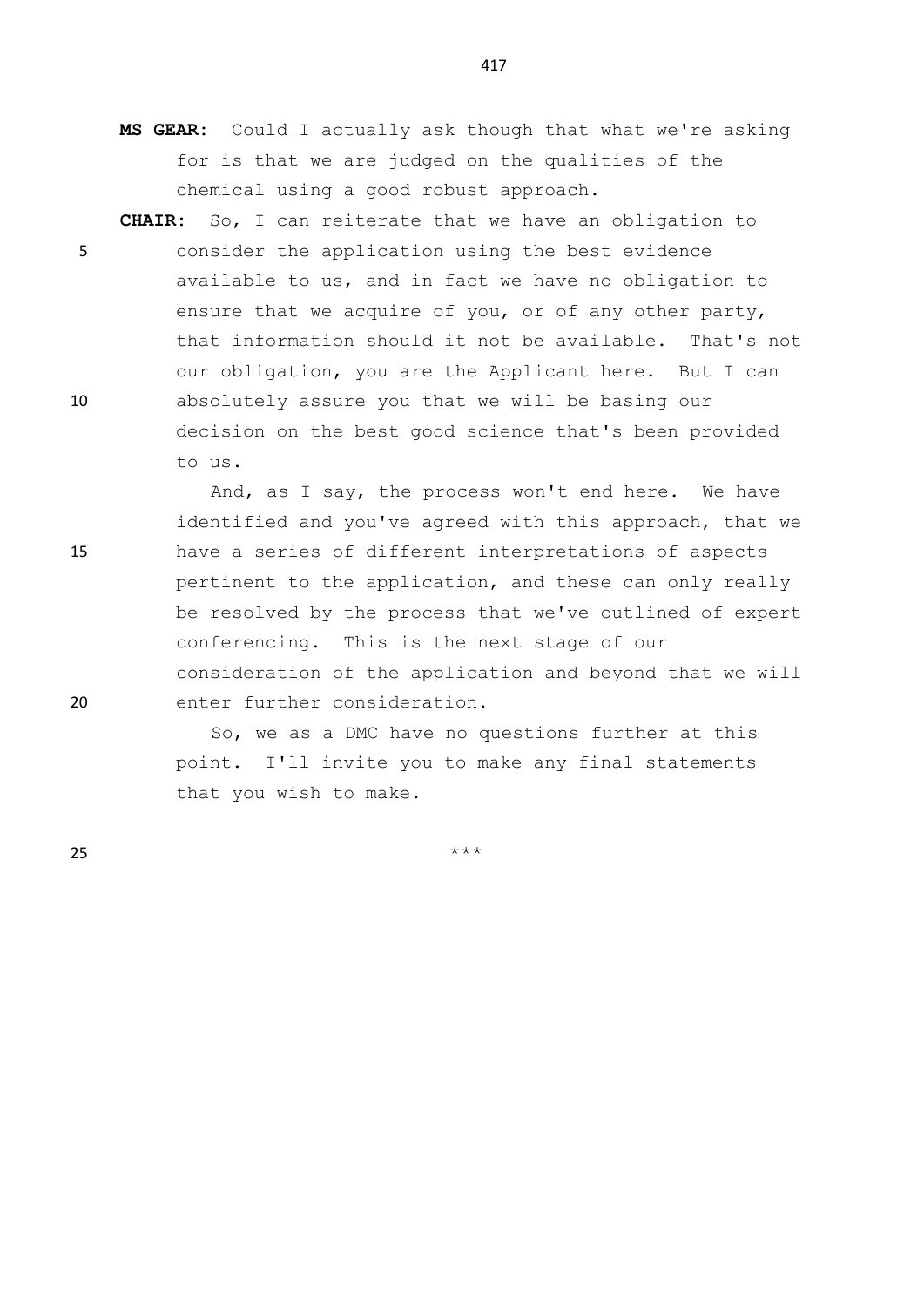## **FINAL STATEMENT BY THE APPLICANT**

**MR BRUZEK:** Dear Decision-Making Committee, dear EPA, dear WorkSafe, dear submitters and representatives of the 5 public, I'm speaking on behalf of Draslovka, Kolin, and as the Chairman of bpb Partners, and I would like to thank you for the whole three days of hearings. It has been a very nice and fruitful discussion and I really appreciate that. I would also like to thank the 10 Decision-Making Committee for actually this additional step in the decision-making process so that we can actually openly discuss and clarify any open points that are out there.

Before I though actually leave the stage and give the 15 floor over to Kade McConville for the final response to matters raised, I would like to stress a few things.

First of all, we are not a multi-national company, we are a family-based company and we are a family office with huge focus on innovation, sustainability, social 20 responsibility and business ethics, and this is inherited in anything that we do right now.

I have heard a lot about EDN and the HCN during the like three days and I would like to highlight again that CN group is around for and has been in use for 25 centuries. To my understanding the CN group is one of the most and well-described chemical groups out there, and information is widely available to the public, as for example [ascetic Czech] report and many others. As a matter of fact, the facts of CN group are well 30 understood and controlled. Actually, CN group is naturally present in a large variety of foods and there are minimum residue levels being set globally and recognised globally. In addition to that let me stress that safety is our key priority anywhere in the world, 35 including Czech Republic, because in the end we are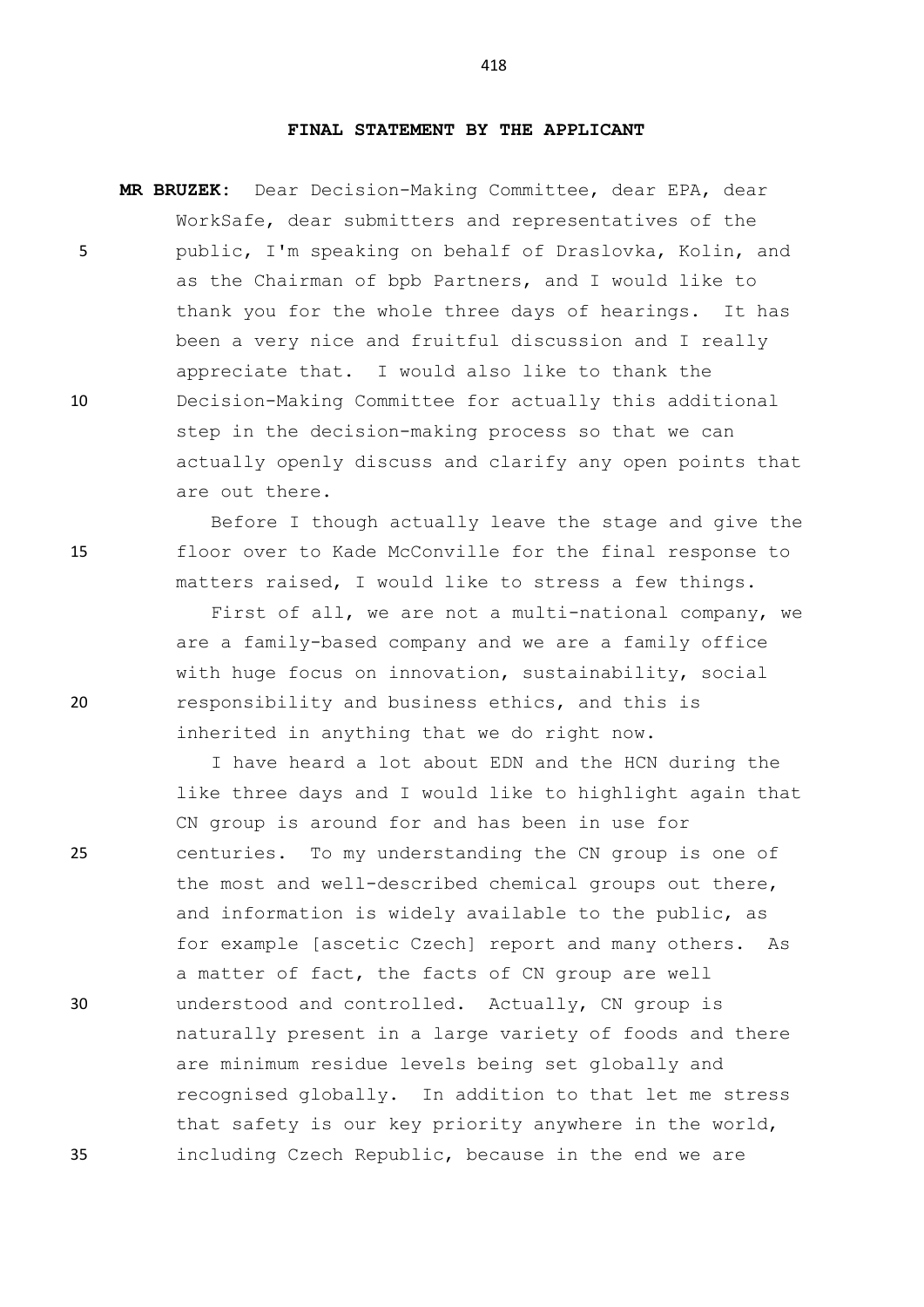dealing with hazardous chemicals and hazardous substances.

Draslovka currently has more than 300 employees out of which almost 10% are dedicated to purely to R&D, and 5 we have more than 113 years of experience in cyanide-based chemicals, including their production, handling, use and, most importantly, including their waste management. We currently are producing more than 12,000 tonnes of high purity liquid hydrogen cyanide a 10 year, and approximately 25,000 tonnes of downstream CN-based products and compounds a year. Due to the fact we have been established in early 90s, 1900s, it is essentially all done in the centre of city Kolin and our closest neighbour is the main city train station for the 15 public. Therefore, over the years we have developed and optimised a wide range of safety and waste management technologies and we currently operate a fully integrated monitoring system, three types industrial waste water treatment plants, four types of waste gas destruction 20 units which have been developed, refined and implemented in our company over decades of day-to-day use.

We are the only producer of EDN in the world and if anyone globally understands the chemistry and commercialisation of this compound, it's us. EDN at the 25 moment, we are able to produce approximately 1,500 tonnes of EDN per year. So, yes, we have the stationary and very efficient destruction unit for EDN sorted out and operational in our factory in Kolin for more than 4 years. Actually, and as it was mentioned by some of 30 you, this piece of technology is not portable and the cost of this unit is millions of dollars. To be honest, we would be more than happy to sell you some of our waste management technologies that we have available and I'm sure that they will do its job and we will actually 35 make a good profit on them. But, unfortunately for us,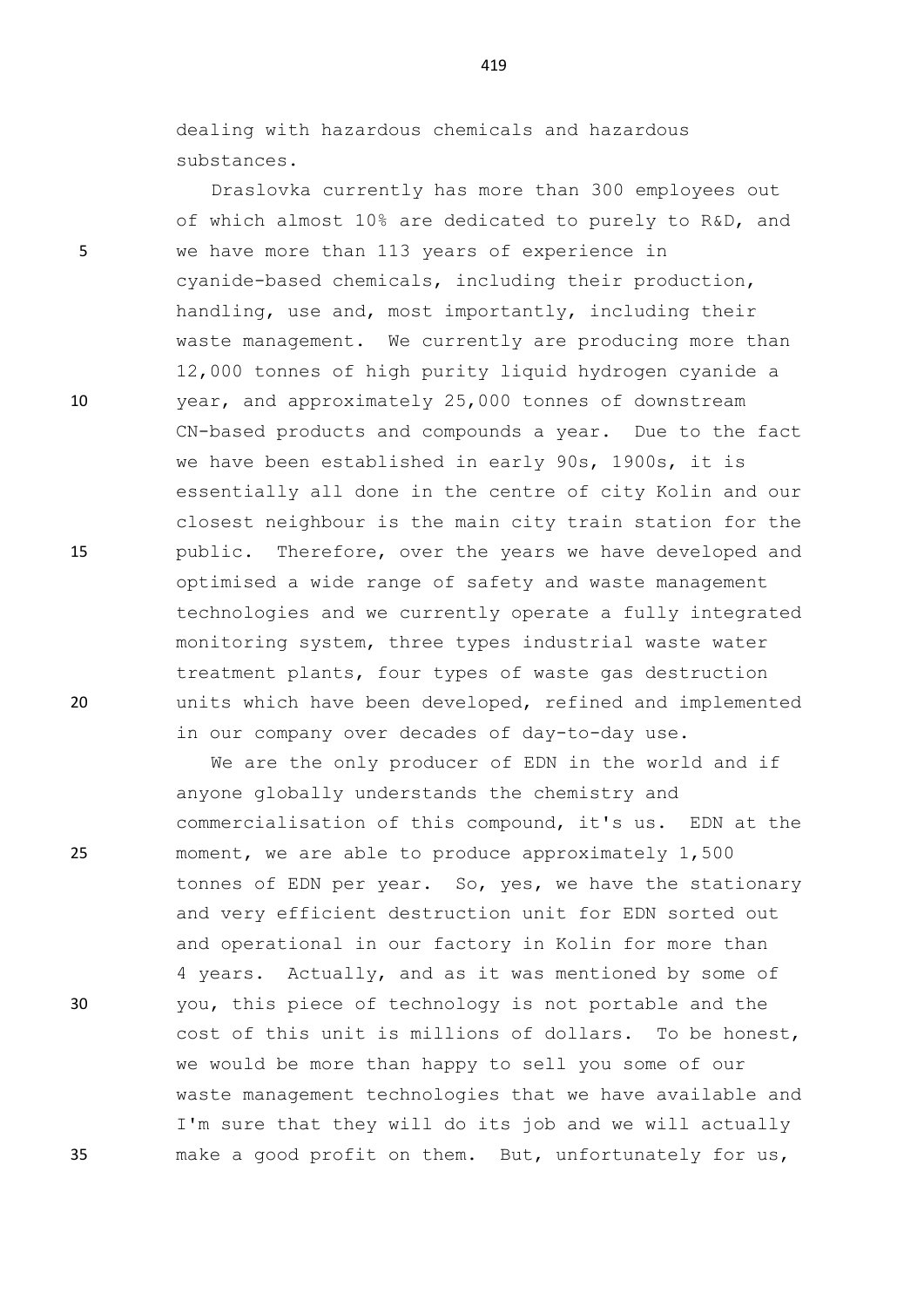and I have to say that fortunately for New Zealand forestry industry, this is not the style and this is not in line with our business ethics. Because, if we do not believe that something adds enough value and has 5 diminishing returns while it involves its own inherited risks, we don't promote it at any cost. I understand that there are some companies out there that do not share our view and style of doing business and their business model is to create a problem and sell you an 10 expensive solution. But we should always ask ourselves if the problem is really there, and if the solution that is being offered is actually reasonable and if it adds value for all the stakeholders of that.

But, ladies and gentlemen, in the end all I want and 15 all we are asking for is not cutting any corners. We are asking for fair treatment and a same level playing field for everyone, and I have to say that after what I've seen here I'm very happy to say that my expectation is that this is exactly what we are getting and I would 20 like to thank you for that.

We have heard quite a lot during these three days. Sometimes we didn't agree with you but we are certainly happy that you raised all the concerns and all the questions. So, thank you once again and now I hand over 25 to Kade McConville to make the final statements.

\*\*\*

**MR McCONVILLE:** Thanks Pavel, and again, as Pavel said 30 before, thank you to the DMC for this process, thank you to the EPA and to WorkSafe for your review of the data packages submitted. In the end it's been a great learning process for us. You know, we haven't gone through this process before so it's like we're beginners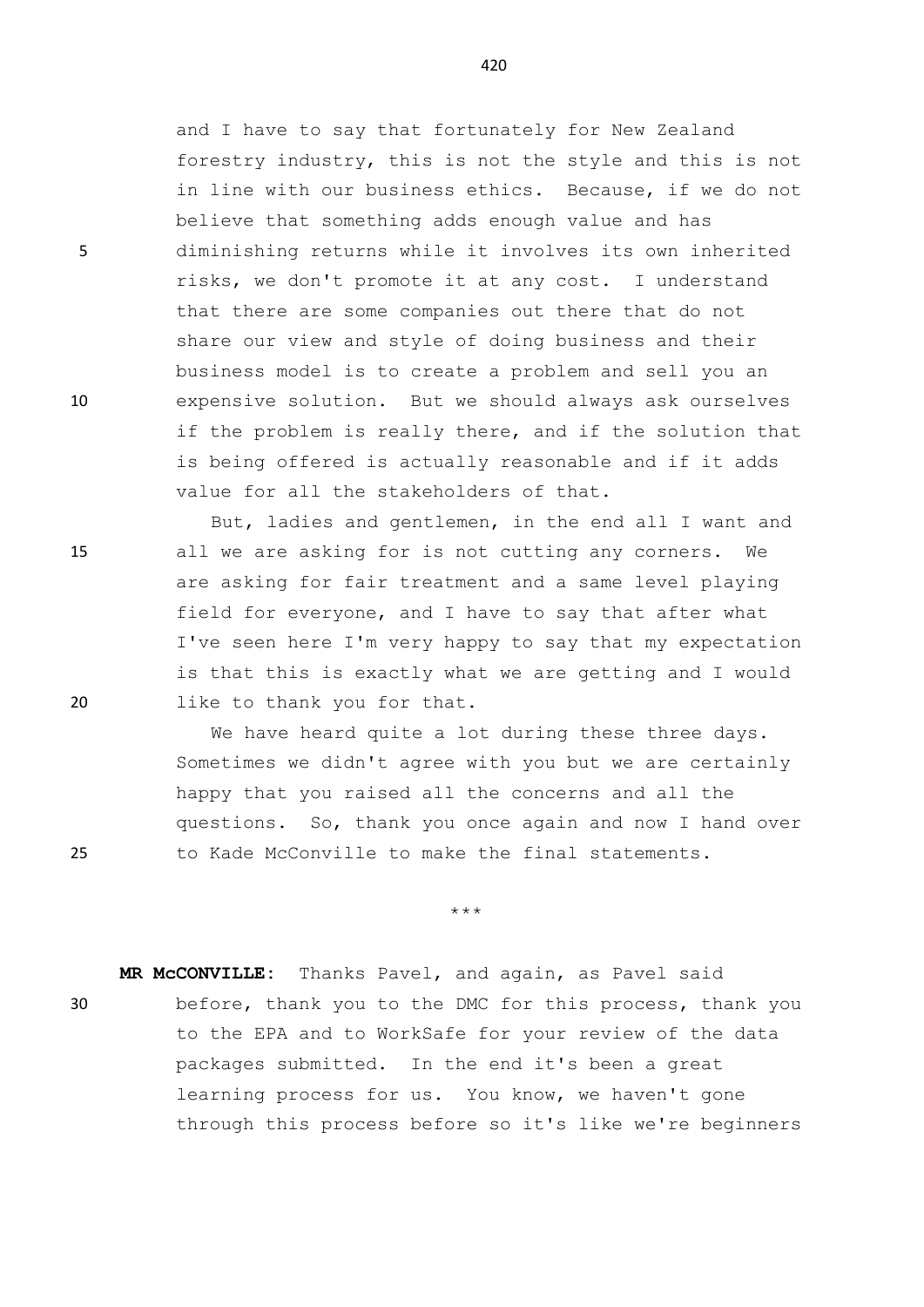in this, so it's good to see and it's been very interesting.

Again, for those of you who weren't here yesterday I do want to introduce myself because I think that it's 5 important for the basis of the conversation.

> I'm applying this product daily, I'm in the field daily. I'm assessing, defining and refining our commercial processes. I'm not sitting behind a desk risking the health and safety of my team.

10 We expect to apply 50 tonnes of EDN in the coming season all across Australia in the agricultural sectors for soil fumigation. My team is in the field today in Australia, in Queensland, applying 6 tonnes of EDN just today, to the highest levels of safety available in an 15 agricultural environment based on the product label approved in Australia by the APVMA.

It is my teams at risk, it is my reputation, it is getting my hands dirty in the field to make this stuff work effectively but above all else safely. I'm 20 32 years-old, I have a very young family and the only thing I want for me, my family, my employees and their families, and the broader community is to get home healthy and safe.

As I mentioned yesterday at one point, at times I was 25 confused whether this hearing was about methyl bromide or EDN, and as this is the case I'll be mentioning both substances in my closing because I feel that people need to make a direct comparison between the two to fully understand it. I'm not going to stand up here like 30 William Wallace and blast my opinions at you and try to get you on board. All I'm trying to do is reiterate some of the facts and some of the things we've seen mentioned over the last couple of days.

I'm going to start with key terms. I've heard a 35 number of key terms over the last three days, and these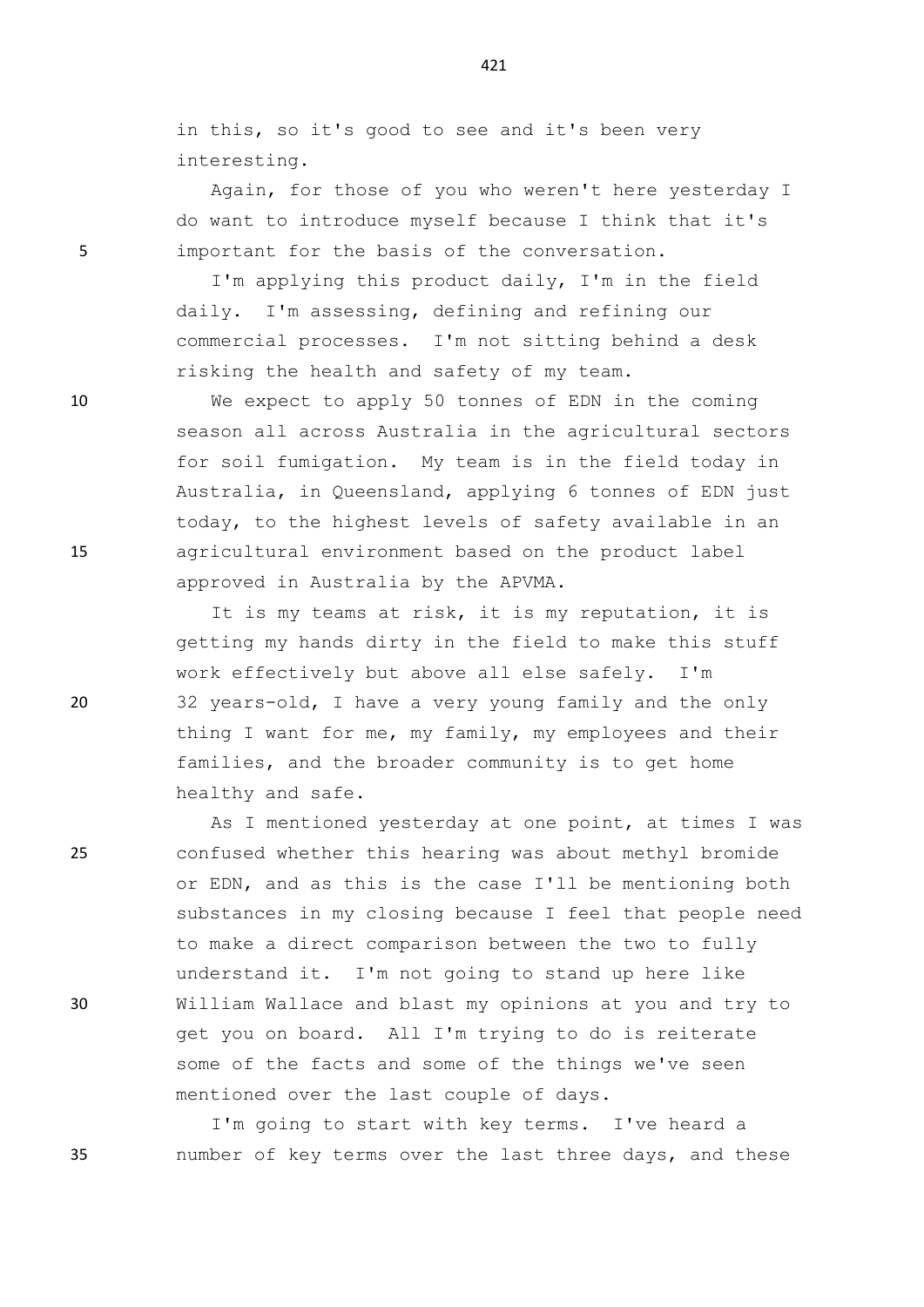are, chicken versus egg. The chicken versus egg scenario has been bandied around over the last three days of hearings and that is exactly what it is. You guys are the first ones to be assessing a robust data 5 package in relation to EDN application which we believe can only be done in a way where you have commercialisation and registration actually working hand-in-hand.

Key term two is an adaptable toolbox, which is 10 necessary. We live by this same mantra but in the end these tools need to be commercially viable, cost effective and safe for use. But just like the importing countries and their approved treatment options, for soil fumigation it is exactly the same issue. 15 Hydrogen cyanide, ethyl formate, chloropicrin, 1,3-Dichloropropene, even methyl bromide, we apply them all, Draslovka Services applies them all; all of which, which I just mentioned, are currently registered in New Zealand. So, we too understand the necessity of 20 having a complete toolbox for our customers.

Key term 3, uncertainty. The imposition of uncertainty can be clarified through open and transparent communication. Given an ability to discuss openly and hopefully now through the formation of the 25 expert panels, we hope to be able to do this.

> Key term 4 is data gaps. Data gaps basically refer to my comments on uncertainty. These two go hand-in-hand.

Key issues regarding the process. We understand that 30 this process is under a new legislative framework and this has been somewhat a complicating factor throughout this process. And it has been, it's been frustrating I'm sure on both sides, as mentioned before. In the end this is an unusual application, it's a new fumigant and 35 there are not many new fumigants coming on the market.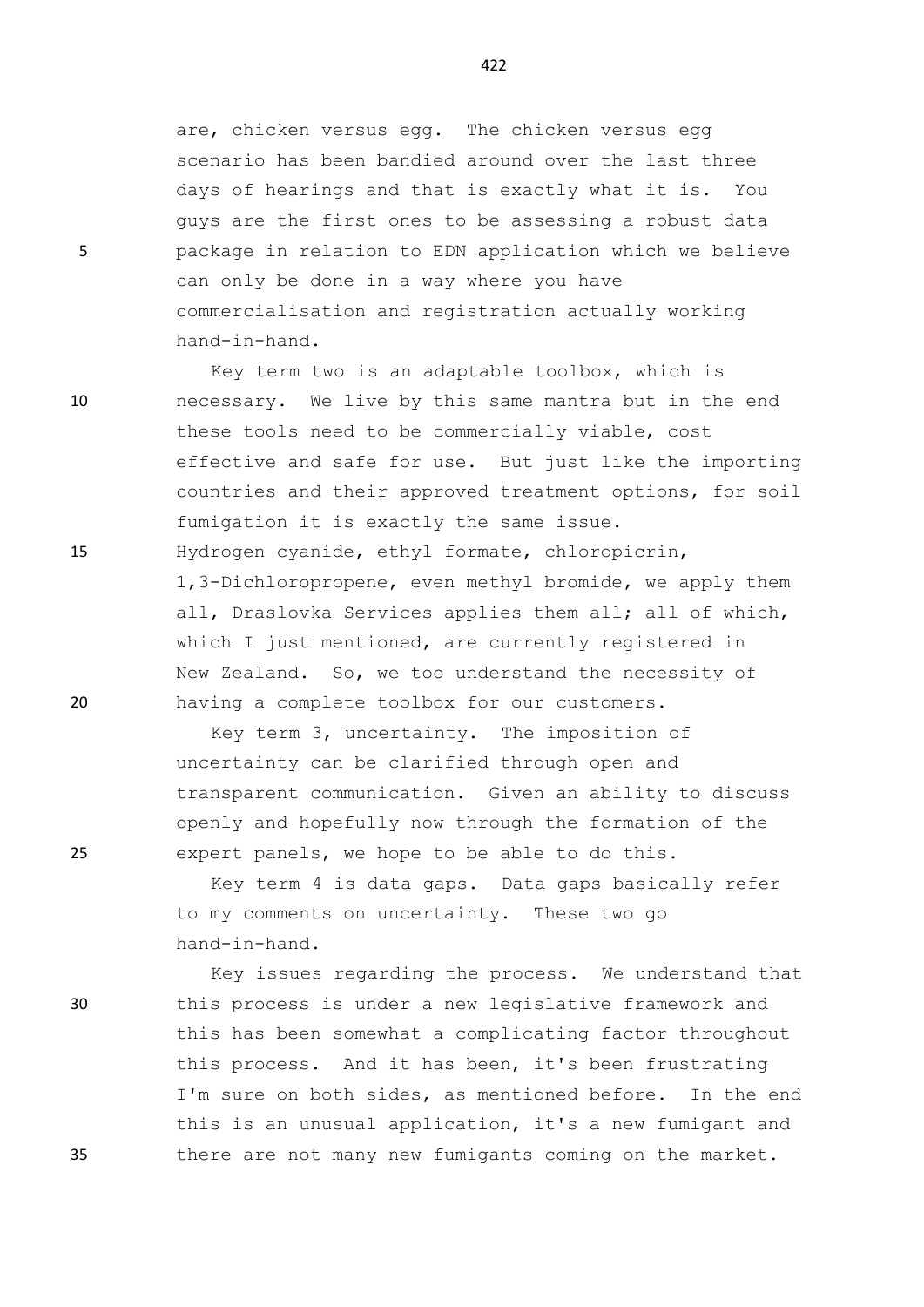When we even go to do testing or studies, we are pushed into doing tests which you physically cannot do without substance, it's not possible. In saying that, there are multiple concurrent registrations being undertaken 5 globally but in the end no-one wants to be the first cab off the rank.

We currently have, and I am responsible for the registration in Australia, Malaysia, South Africa, Turkey, South Korea, Israel, and our team in 10 Czech Republic is responsible for the USA and the EU. As you can imagine I don't spend too much time at home.

The US Department of Agriculture is supportive of EDN for emergency use based on the efficacy data for pine wood nematode. In October 2017 an MPI and Department of 15 Agriculture phytosanitary approval was granted between Australia and New Zealand, and I suppose the question that always gets raised is, so why is it not being used? Because it still needs to be approved in New Zealand. Unlike New Zealand, Europe completely banned the use of 20 methyl bromide and encouraged the use of alternatives. That is not the case here. You've set a 2020 deadline with a need to recapture that product at that 2020 mark.

One of the things which was highlighted throughout the process was the APVMA registration for timber in 25 Australia, and a reference back to that material. Let me clarify some points on that. Firstly, the registration package presented to the APVMA had more holes that a colander and the APVMA registered the product based on the available data at the time giving 30 very restrictive controls to the previous Applicant. Once Draslovka took over that process we subsequently invested millions of dollars into the development of a robust data package. We believe that unfortunately a lot of weight has been given to the APVMA assessment 35 based on a completely different use profile to what we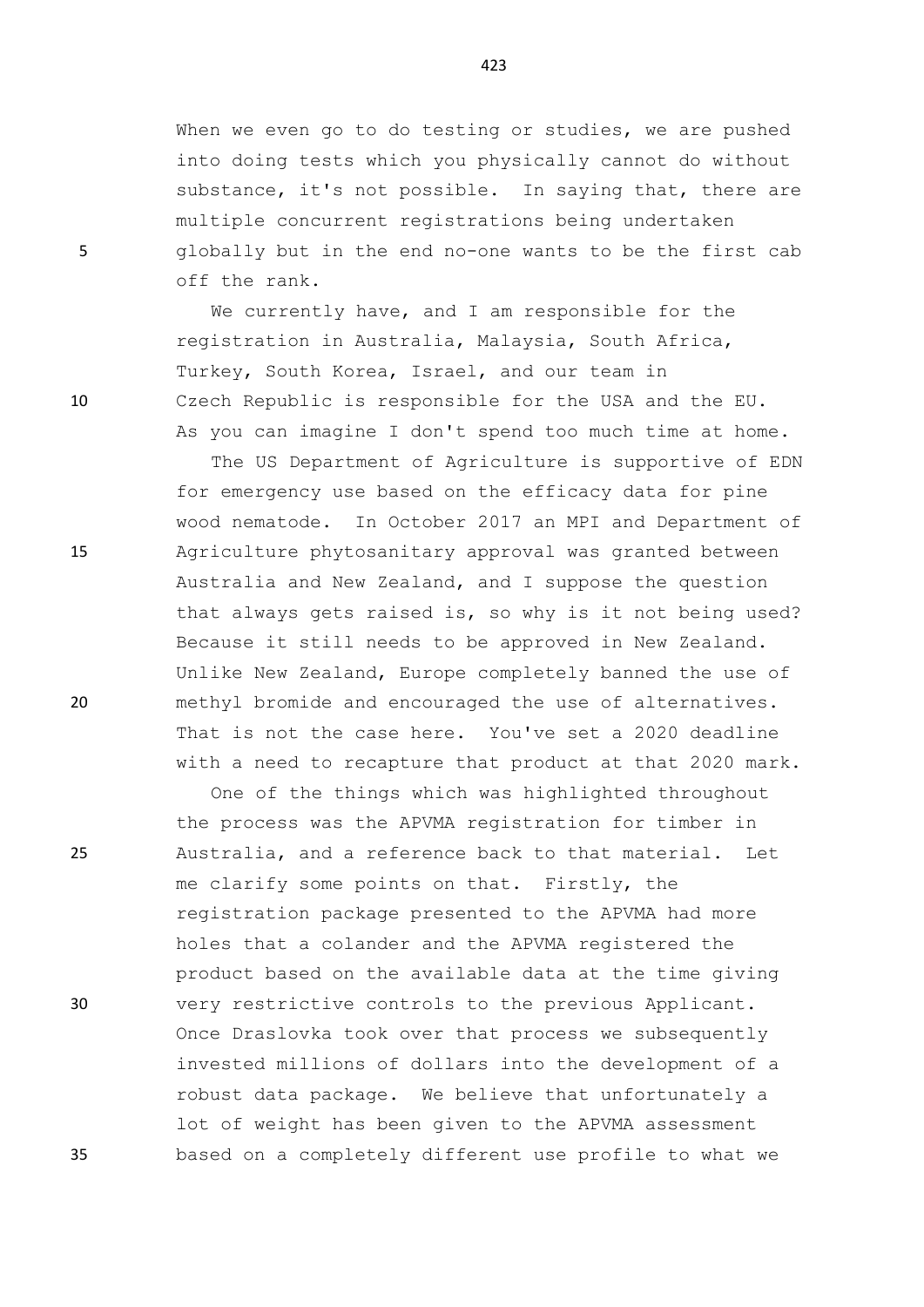presented in our application, and we're not sure why as the data package presented to the New Zealand EPA dispelled pretty much the entire previous application or previous submission. In addition, we have already 5 started the APVMA submission process with the new robust data package presented in New Zealand to reduce the buffer zone from 50 metres to 20 metres and the subsequent removal of the scrubbing requirement which were inherited from the previous registration - as you 10 can imagine my frustration is quite high on the previous registrant - and we are confident this will be approved based on the new data package provided.

Therefore, given all of this registration activity globally, of course commercial data, application data is 15 inherently limited. However, the data presented to the EPA is robust, based on not only our knowledge of the substance and 113 years of manufacturing knowledge and expertise in cyanide chemistry, but also strong science developed by your own local and intrinsic Crown Research 20 Institutes such as Plant & Food Research.

Just reiterating before around the soil fumigation registration in Australia, because it's what I'm doing daily. We're doing 50 tonnes of product over the next season with a 5 metre buffer zone, no restriction on 25 land size and with very limited personal protective equipment based on the MSDS and the OCS assessment within Australia. Original buffer zone under previous Applicant in Australia was 500 metres for soil fumigation. Subsequently, under Draslovka we addressed 30 the data gaps from the previous Applicant and the APVMA have subsequently reduced the buffer zone from 500 metres to 5 metres.

In hold treatment, it's been again mentioned a couple of times today and it was mentioned on the first day. 35 Again to reiterate, Draslovka fully supports the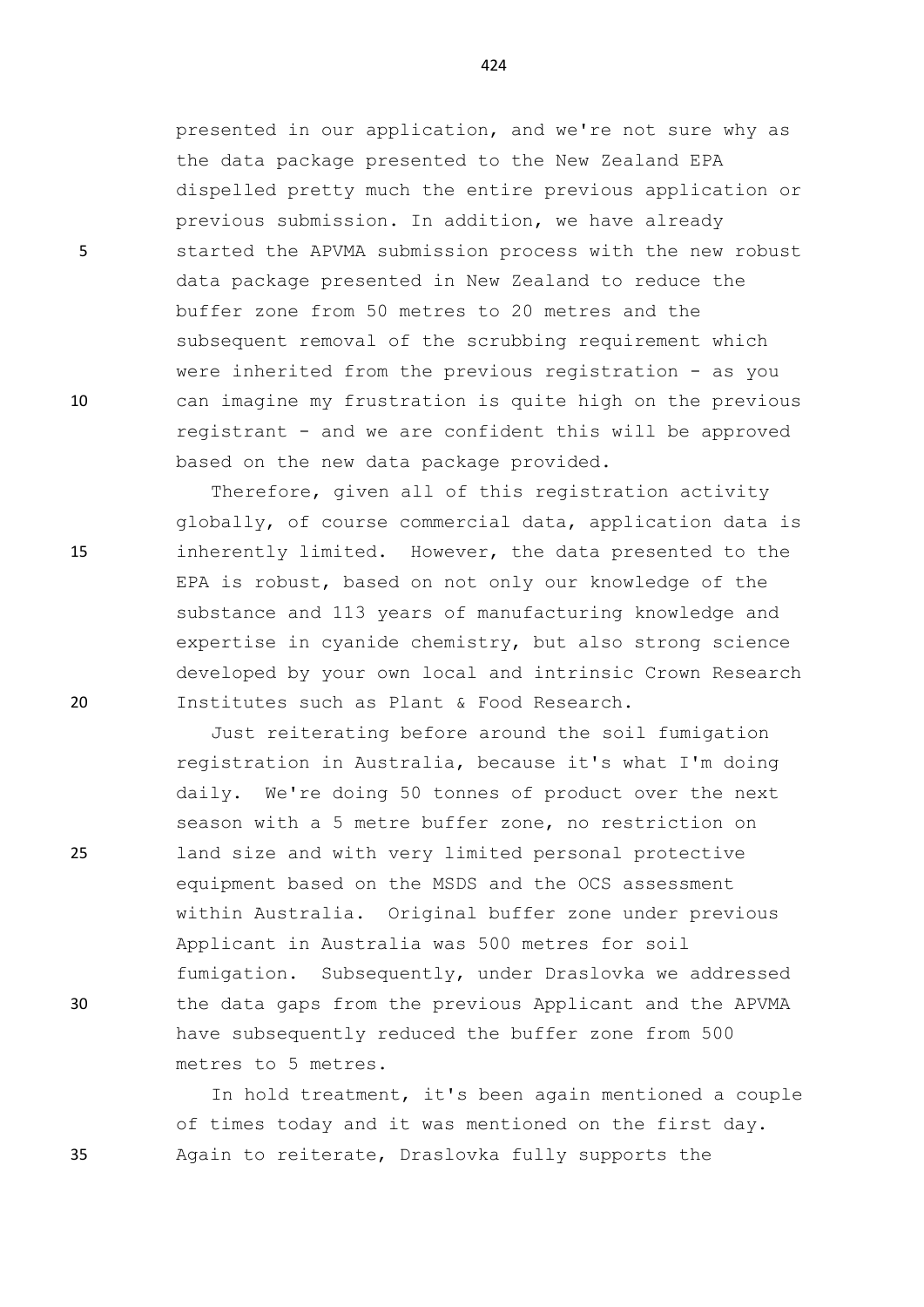application of EDN in shipholds but, again, our primary target is for the use of EDN under tarpaulins. We expect, or we accept the DMC's decision or the EPA's decision should we need to do a reassessment or further 5 submission of data to support that, we're more than happy to.

Another thing that's come up, and I actually mentioned it pretty much at the finale of yesterday, was Genera, and in their defence, let's focus on both sides 10 because I think that it's a key point to this. Genera fumigates the equivalent of a truck and trailer every 30 seconds, 24 hours a day, 7 days a week, 365 days a year. There has been a lot of sidetracking on to issues not directly in line with our application but let me bring 15 balance to the discussion, that in the end Genera are going to be applying EDN 365 days a year. In the end all abatement notices received by Genera are merely technical breaches and not flagrant breaking of the regulations or risks to the public. So, let's keep 20 everything in perspective.

Safe Work Instruments. It was something that I raised yesterday. The Safe Work Instruments need to be visited, we fully agree on this. However, it would be interesting to understand exactly how these same Safe 25 Work Instruments will be imposed on current fumigant use. We agree with Sam Weiss that a nationally standardised system for fumigation needs to be implemented. We also support that in Australia. I'm currently working with the authorities on a nationally 30 standardised system and a nationally standardised scheme for fumigation licensing across Australia, because we face exactly the same issues.

Current scrubbing and recapture. As you've probably heard, this is a sore point for most people. I would 35 like to stress some points on this. One, equipment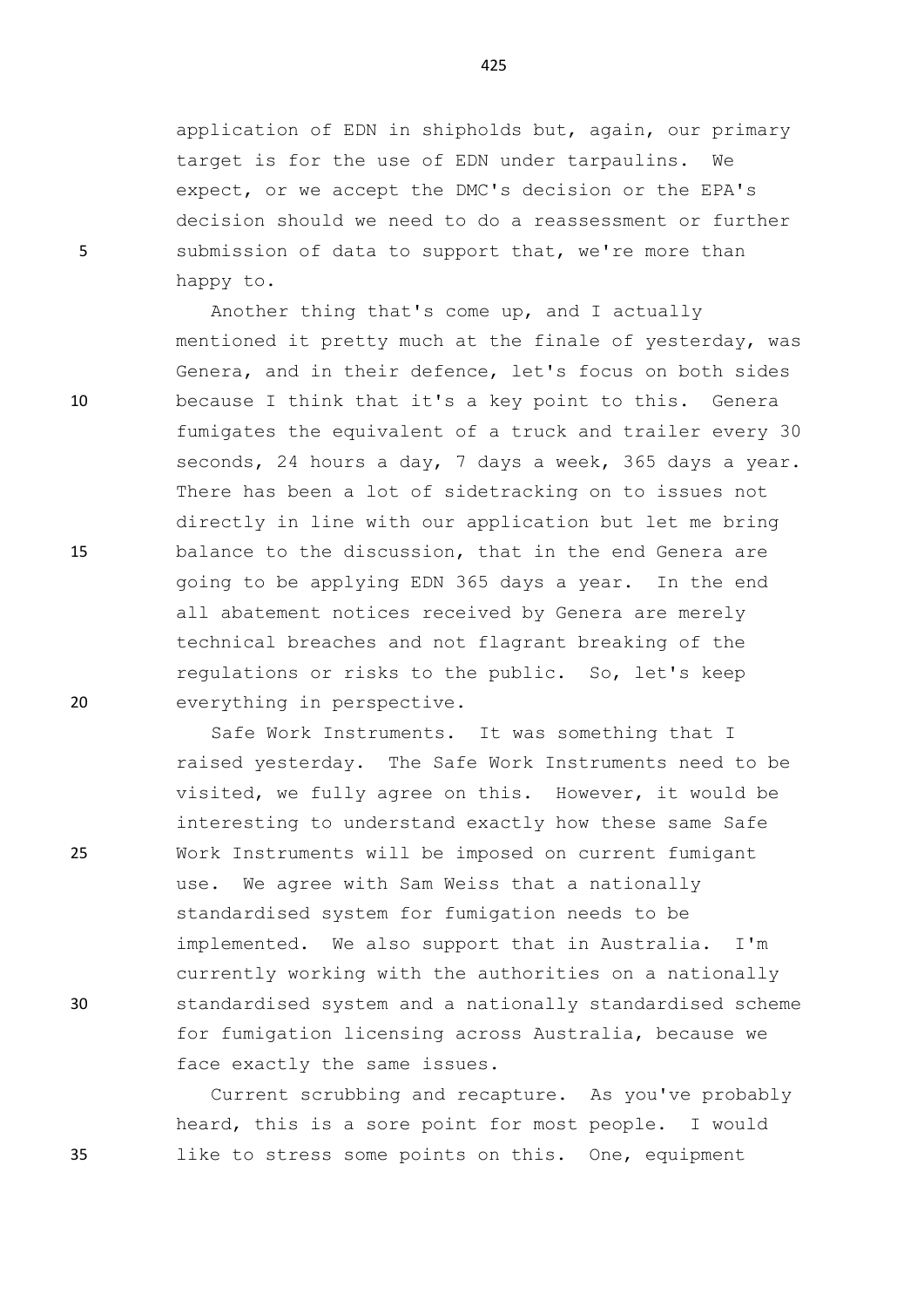manufacturers have not proven their technology for methyl bromide in an industrial on-port fumigation scenario. Yes, you can recapture. How are you going to do that doing 30 log stacks a day? There needs to be an 5 assessment undertaken on that, in addition to what Don was mentioning before. The APVMA - I'll revert back to referring to the APVMA registration. The APVMA have imposed liquid scrubbing of EDN at the end of application based on the following. One, six hour 10 treatment time. As you've noticed in all of our presentations we have a 24 hour treatment time. Scrubbing reaches equilibrium around 400 ppm in four hours, with scrubbing, after which there is no point continuing and therefore the concentration of 400 ppm 15 was released into the environment based on the field data which in the end is similar to merely increasing the treatment time from 6 hours to 24 hours and releasing it into the environment. So, where is the justification there? Which, in the end, look, is 20 similar to, as I said, 6 hours to 24 hours, and this data has already been submitted to the EPA but also to the APVMA for their reassessment.

New Zealand have imposed the restriction of no emissions of methyl bromide beyond 2020. My two 25 open-ended questions are, what exactly does this mean, and what efficacy of scrubbing or recapture will be accepted? As we have heard numerous times, the abilities to scrub or recapture more than 50% of the initial concentration of methyl bromide, 50%, is almost 30 impossible. So, where's the other 50% going?

> The key point here is focus on practicality, focus on cost and focus on the associated safety, but above all else focus on the science.

If you want an engineering control in place for the 35 standard operating procedure, Susan has mentioned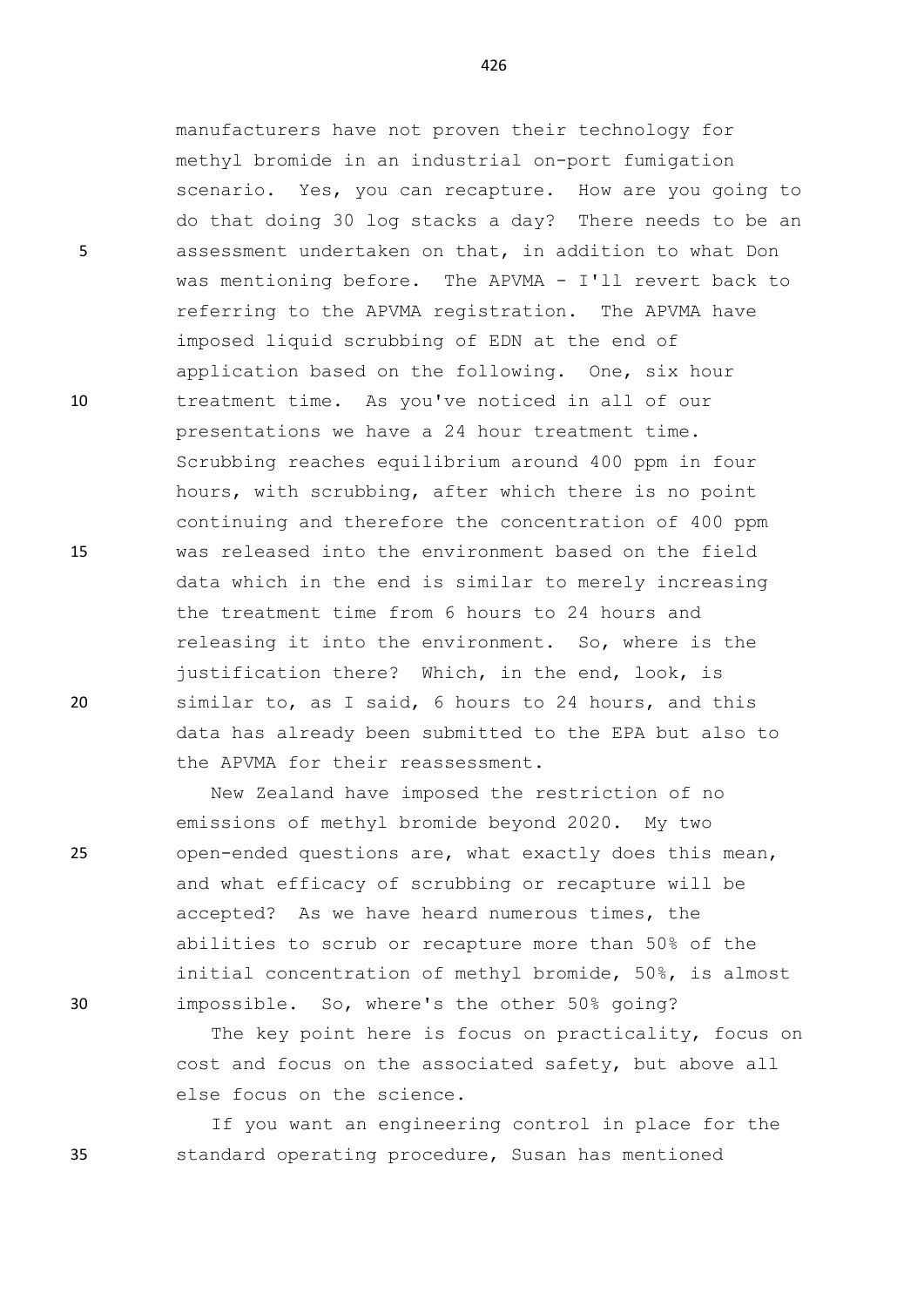hierarchy of controls a number of times and I think that is very relevant. I use exactly the same line in all of my fumigation training. In the end, the hierarchy of controls stipulates engineering controls is one of the 5 options. Scrubbing, yes, or recapture, yes, is an engineering control, but so is the use of a detector to monitor and determine the endpoint concentration of a fumigation. At the moment they do not monitor the endpoint concentration of a methyl bromide fumigation. 10 However, we have the technology to do that as what has been presented over the last few days.

We are of course happy to undertake recapture trials with Nordiko at their cost, as we would do with any other equipment supplier. However, these trials would 15 need to include EDN captured and non-captured, and methyl bromide as a direct comparison, and all three sets of data would be submitted. As Mr Browning seems quite entrenched with Nordiko I will expect a call from Nordiko in the coming days to discuss this further, but 20 I also invite and encourage other equipment suppliers to get in contact with us.

Again, what I want to highlight are some of the direct methyl bromide comparisons, because we seem to be switching and changing between the two chemicals as if 25 they're exactly the same thing. They're not. First of all, methyl bromide is much heavier than EDN. It pools, it swirls, it doesn't dissipate in the environment. EDN doesn't do that. EDN, yes, is heavier than air but it dissipates, it dilutes, it disappears from the 30 environment. The endpoint concentration, and again, the DMC have highlighted that we keep changing figures, keep changing values. Those changing values have merely been in response to the reports provided by the EPA and what we can do to provide more data in support of our 35 application.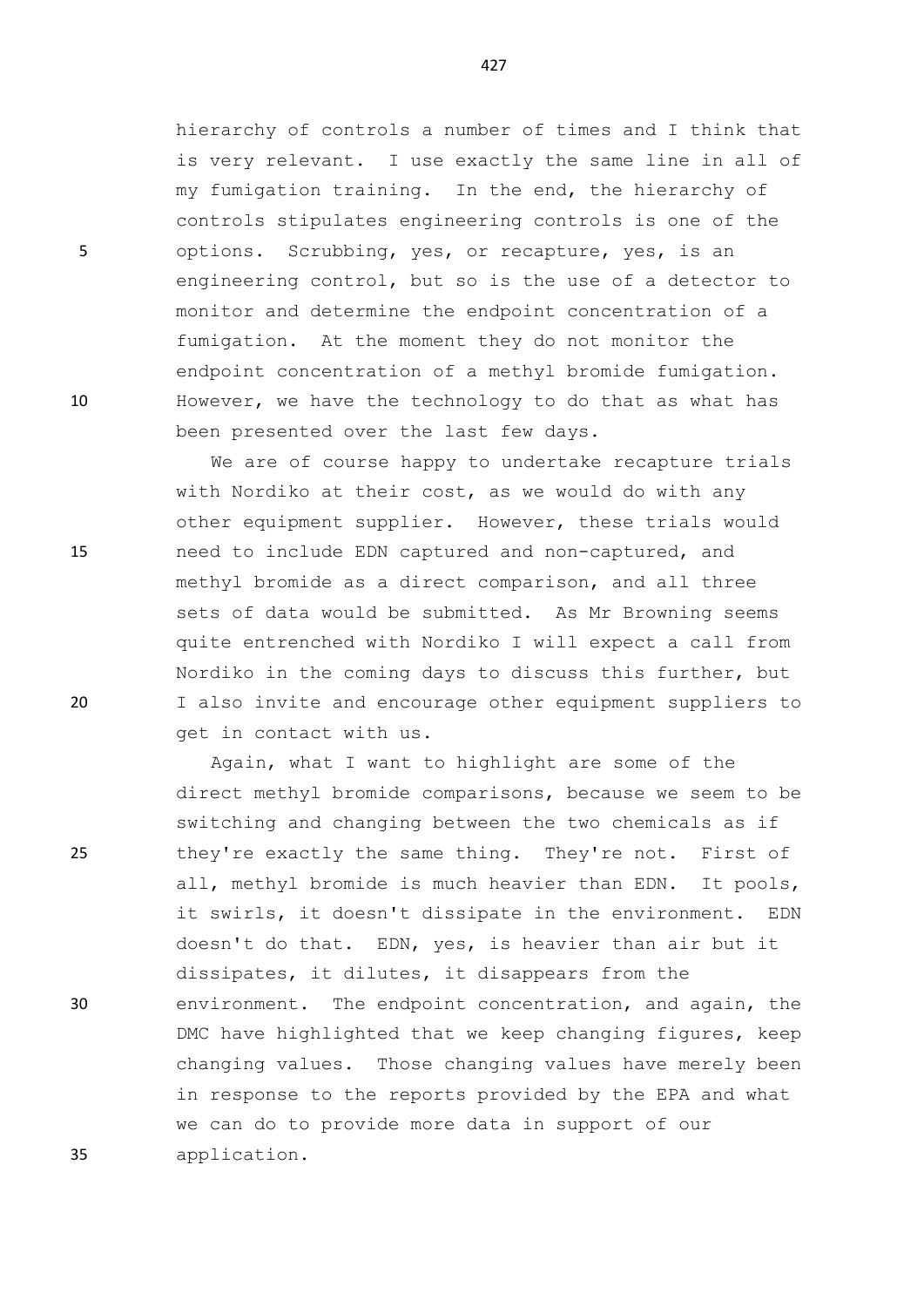5 be 50%. Therefore, the endpoint concentration for

10 120 metres. Is methyl bromide bio-accumulate? Yes. Is

15 environmental scrubbing or is it for safety. The answer

20 the stuff. Is EDN? No. We have the data to support it, we have the environmental breakdown, we have the air data, we have the soil data, we have all this data which is being presented in the EPA package which we presented based on the data that we compiled from numerous labs 25 around the world. I would also like to highlight, again because I've stressed this point a couple of times, because many people have mentioned hydrogen cyanide. We are actually the supplier of all hydrogen cyanide which comes into 30 New Zealand. Hydrogen cyanide registration in New Zealand is very broad. We can control storage pests in mills, warehouses, food factories, we can control rodents in warehouses and shipholds. We can do the fumigation of nursery stock, we can do the controlling 35 of wood boring insects. We can also control storage

428

endpoint concentration which we would be releasing into

approval in New Zealand the endpoint concentration must

atmosphere. However, the buffer zone for methyl bromide

EDN? No. Does methyl bromide have a re-entry period? No. Does EDN? Maybe. What is the use of scrubbing or

recapture for methyl bromide? Richard answered this

has been on both safety and on environmental. Is

I got was environmental. However, the focus for the EDN

methyl bromide ozone-depleting? Of course it is, that's

why we're all here, otherwise we would just keep using

question yesterday where I asked him, is it

So, I'm going to use the main figure that the

the atmosphere is 357 ppm for EDN. For biosecurity

methyl bromide is 30,400 ppm which is 85 times the

is 50 metres. The proposed buffer zone for EDN is

levels of EDN which would be released into the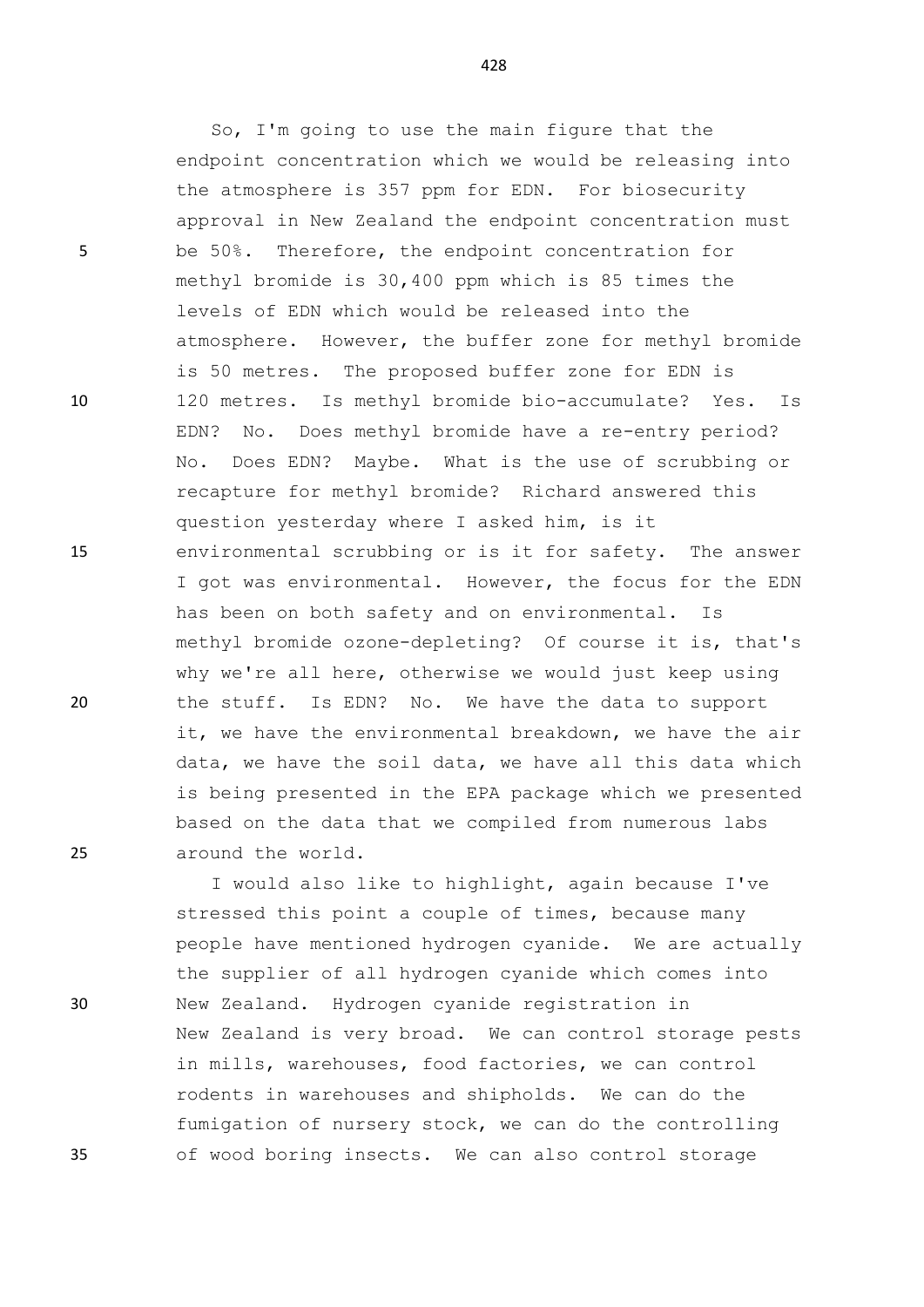pests in empty shipholds based on the current label for hydrogen cyanide in New Zealand, approved label from the ACVM, and on top of that we can treat bananas. Every banana which is imported into this country is fumigated 5 with hydrogen cyanide. The endpoint concentration for a hydrogen cyanide fumigation is 8,900 ppm. There is no scrubbing, there is no recapture and there is no buffer zone.

Modelling. There's been a number of comments around 10 the modelling undertaken yet we're confident that the inputs which Sullivan Environmental have used in their AERMOD modelling reflects the field situation as worst case scenario. This is also reinforced by Mark Self, CEO of Genera, who gave the information yesterday. We 15 completely understand that we have said averages, we have said maximums, we have said worst case scenarios. In the end you've now heard it from Mark. If there have been any changes in figures, values et cetera, these have merely been in response to and the necessity to 20 provide further data to the EPA to answer uncertainties and fill data gaps.

There's been a question around the studies in the data which were presented. Remembering that Plant & Food research is a Crown Research Institute in 25 New Zealand, it is world renowned which undertakes robust independent science. Their work is approved and accepted by many regulatory authorities globally because it is peer reviewed and published.

I believe that it's important to just highlight the 30 process and, as I said, some of the frustrations that we had during this process, and I'm not going to go through it in detail but we believe that the process was a little bit all over the place and we weren't quite sure on the actual process that we were trying to follow. In 35 particular, we only received, the day before the EPA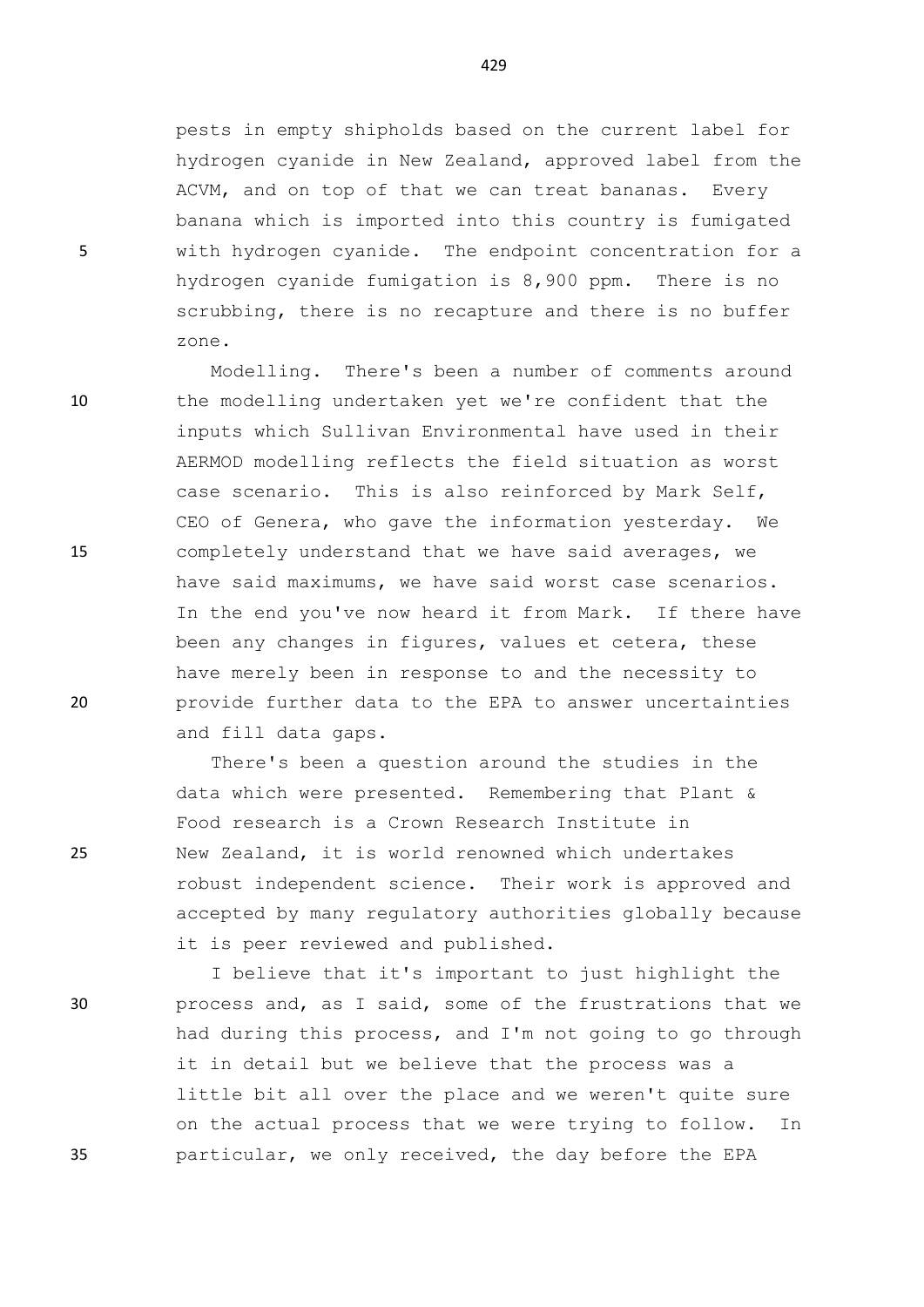were due to release their assessment, the EPA advised that they did not have sufficient information for the DMC to make a decision. Ten days before the 10th of August the EPA released their suite of information, 5 including science memo, staff memo, Dr Graham's report and WorkSafe report. Hence we scrambled. Within a very short timeframe Draslovka responded to the data gaps highlighted in these reports. However, these things take time and we did the best we could within the very 10 short timeframe provided. This is one of the reasons behind the fact that the data was presented at the eleventh hour to the DMC and for that we apologise but at the same time it was the situation that we were in.

Beyond this application process our work only just 15 gets started. The next part is to get bilateral biosecurity approval. Luckily that's not on me because I don't like politics, but those approval countries are the ones that are going to need to approve this product before it gets in. But they're not going to approve it 20 before there's a registration. Chicken versus egg.

The five main points which we keep covering on each of our presentations. I reiterate that we have these five main points that we would like to work through, not dictate, not to tell EPA or WorkSafe what to do, but to 25 work with clarity and transparency on what you require. The justification for the removal of the need for scrubbing or recapture because what is the purpose, or more to the point what efficacy are you trying to achieve?

30 The TEL. We would like to increase the TEL from 0.034 to 0.056. I corrected myself today. The reason is, and as described by Pavel in response to the DMC's question, was that in the end it is purely an uncertainty factor which is in this calculation. All 35 we're doing is asking the question of, can we sit two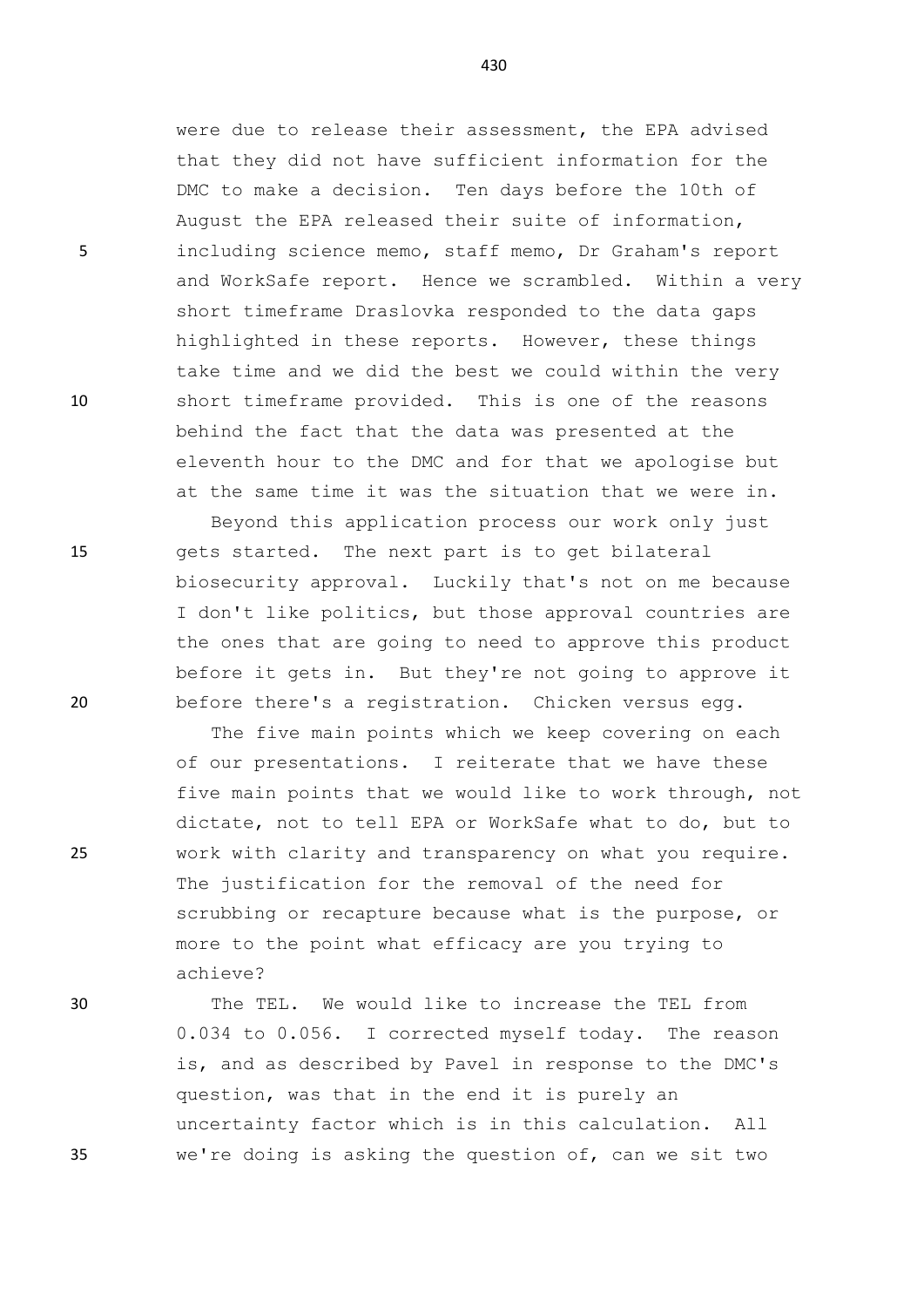toxicology experts together to discuss what those uncertainty factors are. That's all we ask. We're not trying to dictate that we want a higher one to get around process, to get around procedures. We're just 5 saying that let's sit together and understand why those uncertainties exist.

Buffer zone reduction. If we say that releasing 30,400 ppm of ozone depleting bio-accumulative and chronically toxic chemical into the atmosphere requires 10 a 50 metre buffer zone but we can say releasing 700 ppm of non-ozone depleting self-decomposing non-chronically toxic chemical requires 120 metres, I'm lost.

Re-entry period. As we've discussed I think it just needs clarification of exactly what the requirement for 15 that is.

And PPE. PPE, again Philippa and Susan and I, I believe that's a discussion to be had on how that's enforced, or what we do in that respect. Are we going to tell the applicator what they must use, or are we 20 going to use statements such as "suitable respiratory equipment", because that can be misconstrued.

One thing we take away from this and which we will continue to reiterate is that whatever controls which are in place need to be unambiguous, easy to follow, and 25 enforce. But I would like to add that these controls need to be safe and cost effective to implement and, above all else, need to be reasonably practicable, as per Susan Collier's definition yesterday. Controls need to be looked at not on face value but on the subsidiary 30 safety risks which these controls can bring and how subsequently those risks are managed.

As we have heard time and time again, in order to support the New Zealand economy we need to find a practical solution which is commercially viable and 35 which supports the New Zealand timber industry beyond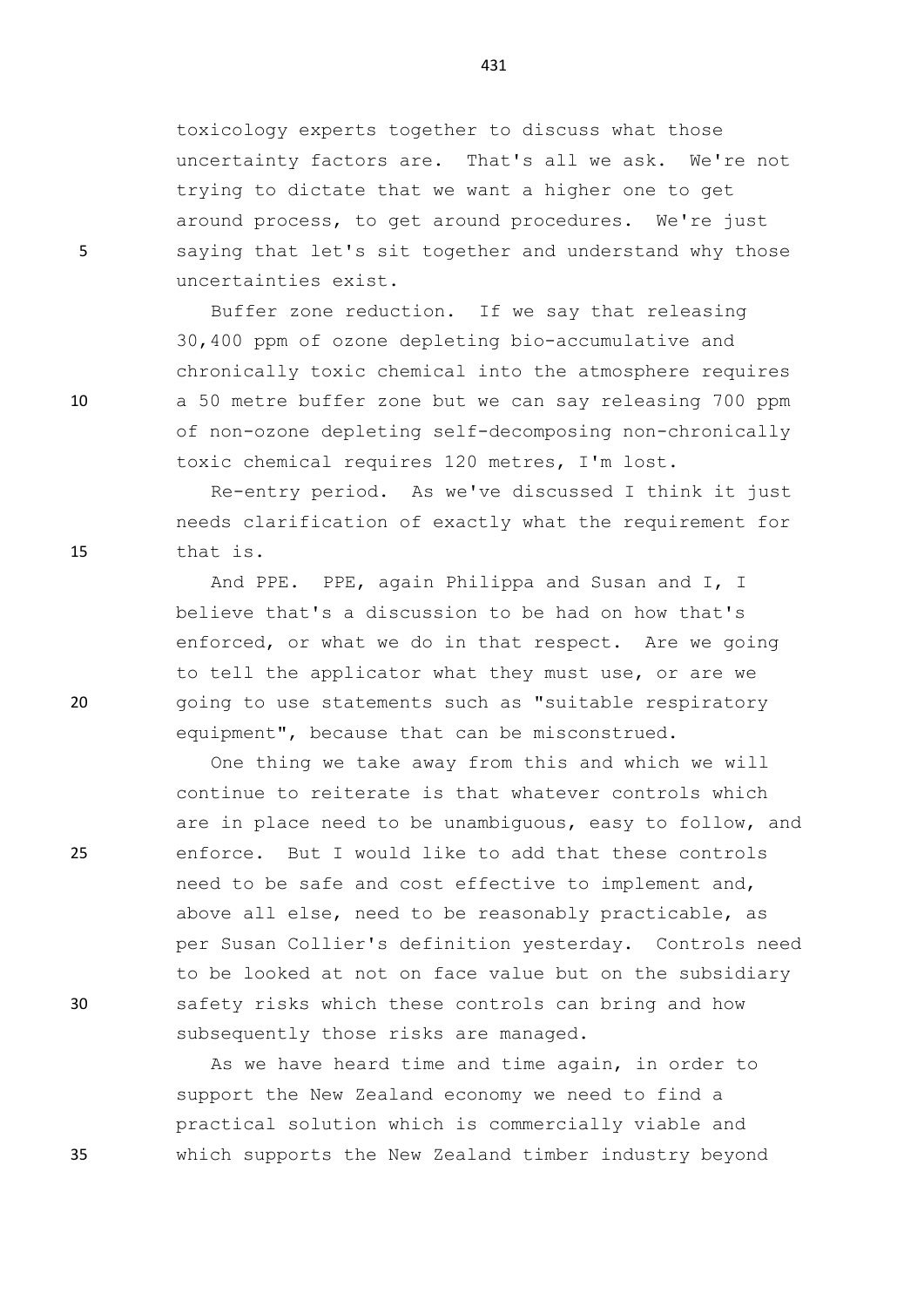2020, and through the submissions you have heard I'm sure we can say that from an industry perspective EDN is a practical solution, it's not the only but it is a practical solution.

5 We look forward to working with the EPA and WorkSafe, and the expert panels through our subject matter experts so that, one, we hope for a fair assessment of the data which has been submitted; we hope that the data gaps in previous submissions, including that in Australia, are 10 taken for what they are and what data they actually represent; we hope for a clear and transparent communication process regarding our areas of confusion, uncertainty or data gaps, and we look forward to continuing this approval process moving forward.

15 Thank you again to the DMC, the EPA, WorkSafe and all submitters, thank you very much.

## \*\*\*

20 **CHAIR:** All right, that concludes the hearing to consider this application. I would like to echo Kade in thanking all the participants for submitting to the process, for providing the information that we will certainly take on board from this point on. I'd like to thank the members 25 of the EPA staff that have worked to organise and facilitate our comfort and direction at this hearing, and I hope you all have a safe and pleasant return home. I say that in recognition of the somewhat wild weather that I can see out the window there. It remains for me 30 only to ask Mr Julian Jackson to close proceedings for us.

(Closing karakia by Julian Jackson)

**MR JACKSON:** What I just said was we've reached the end of the hearing, we're now dispersing to the four winds. 35 Wherever your travels take you, travel well. And, we've